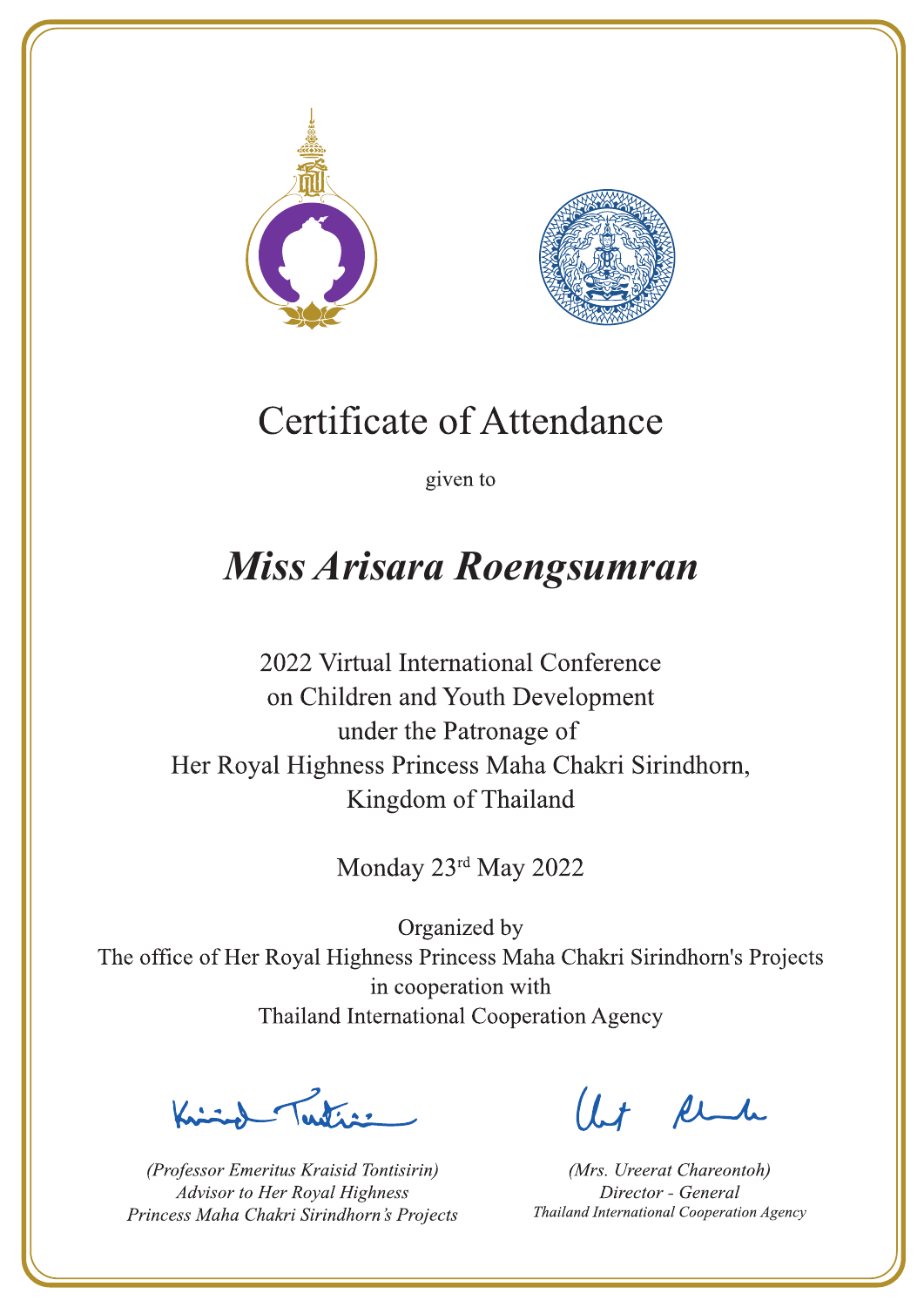



given to

## **Mrs. Puttachat Thongkorn**

2022 Virtual International Conference on Children and Youth Development under the Patronage of Her Royal Highness Princess Maha Chakri Sirindhorn, Kingdom of Thailand

Monday 23rd May 2022

Latin ,

(Professor Emeritus Kraisid Tontisirin) Advisor to Her Royal Highness Princess Maha Chakri Sirindhorn's Projects

 $l.t$  find

(Mrs. Ureerat Chareontoh) Director - General Thailand International Cooperation Agency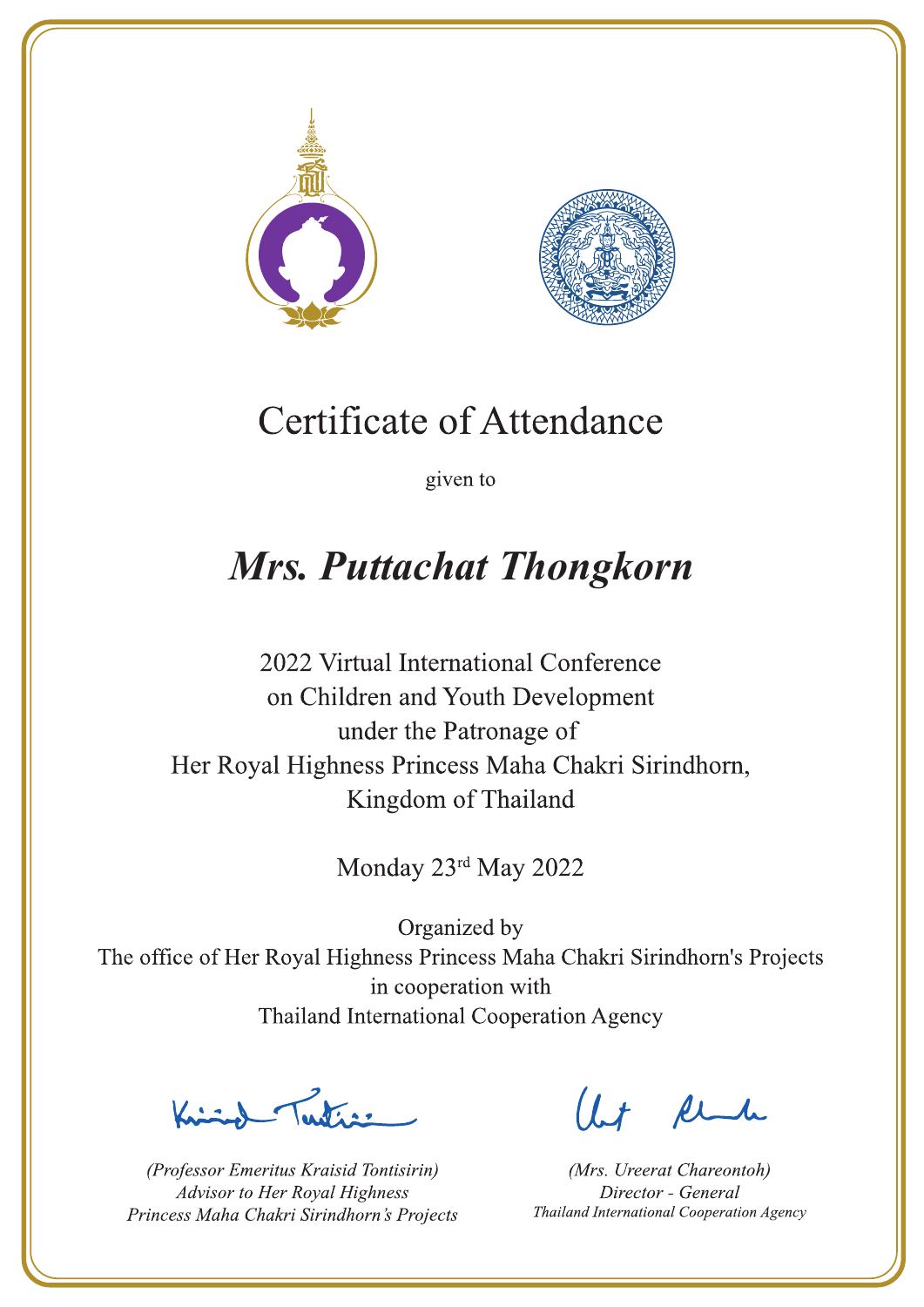



given to

# **Wisanu Sapsombat, Ph.D.**

2022 Virtual International Conference on Children and Youth Development under the Patronage of Her Royal Highness Princess Maha Chakri Sirindhorn, Kingdom of Thailand

Monday 23rd May 2022

Latin ,

(Professor Emeritus Kraisid Tontisirin) Advisor to Her Royal Highness Princess Maha Chakri Sirindhorn's Projects

 $l.t$  find

(Mrs. Ureerat Chareontoh) Director - General Thailand International Cooperation Agency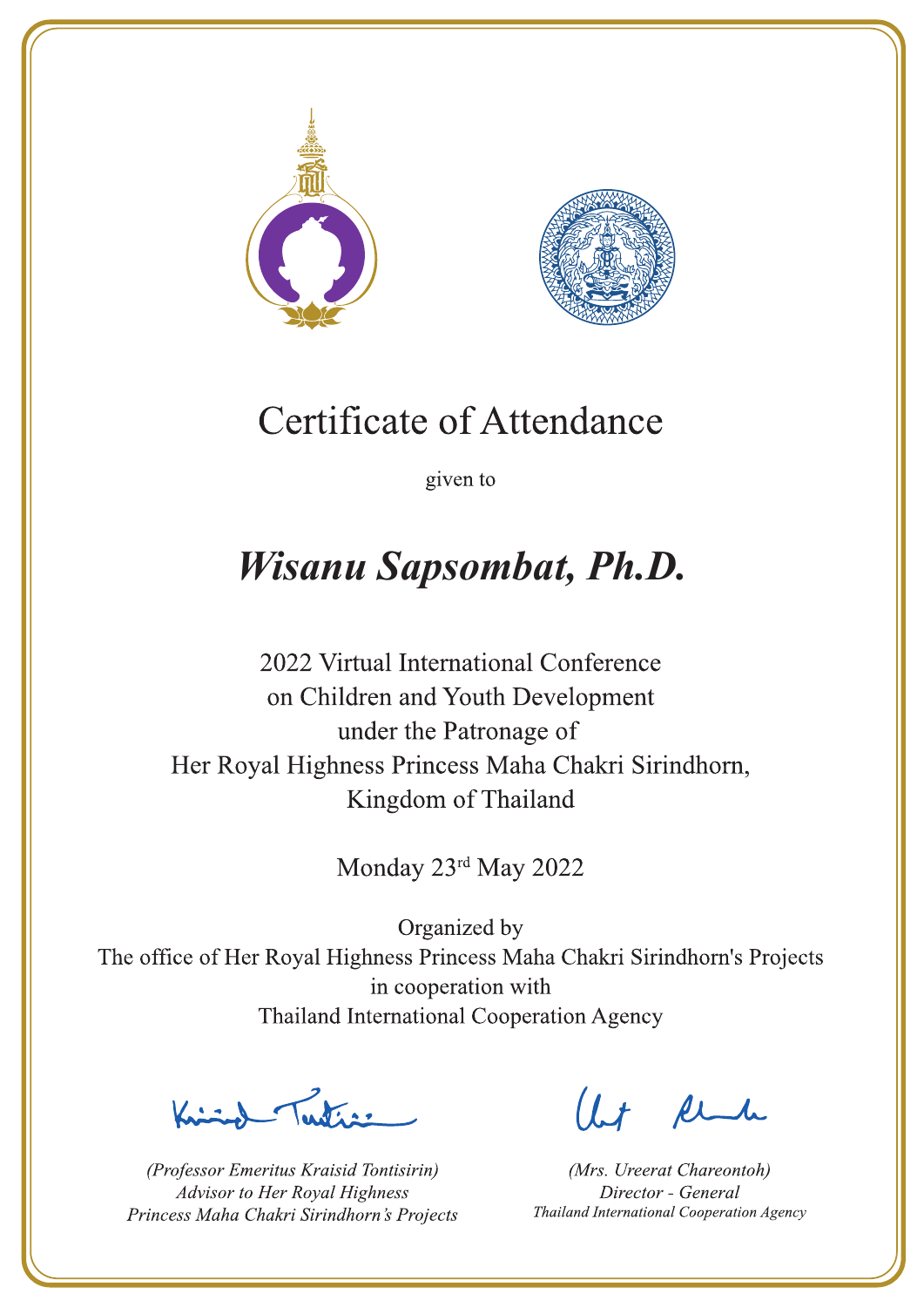



given to

# Oranuch Mungmesuksiri, Ph.D.

2022 Virtual International Conference on Children and Youth Development under the Patronage of Her Royal Highness Princess Maha Chakri Sirindhorn, Kingdom of Thailand

Monday 23rd May 2022

Let's

(Professor Emeritus Kraisid Tontisirin) Advisor to Her Royal Highness Princess Maha Chakri Sirindhorn's Projects

 $l.t$  find

(Mrs. Ureerat Chareontoh) Director - General Thailand International Cooperation Agency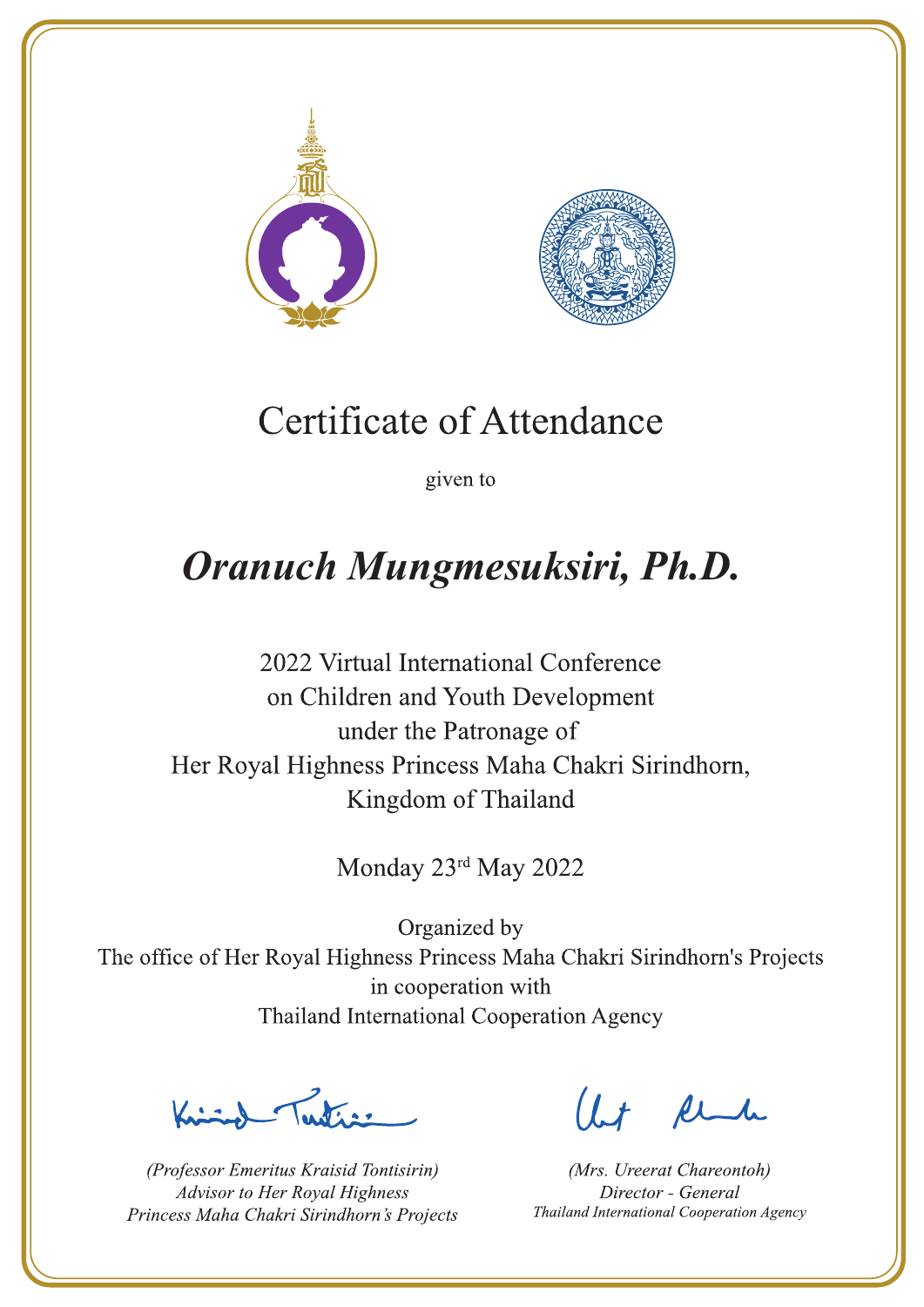



given to

# **Miss Kanchanapon Pongdecha**

2022 Virtual International Conference on Children and Youth Development under the Patronage of Her Royal Highness Princess Maha Chakri Sirindhorn, Kingdom of Thailand

Monday 23rd May 2022

 $\sqrt{1-\frac{1}{2}}$ 

(Professor Emeritus Kraisid Tontisirin) Advisor to Her Royal Highness Princess Maha Chakri Sirindhorn's Projects

 $l.t$  find

(Mrs. Ureerat Chareontoh) Director - General Thailand International Cooperation Agency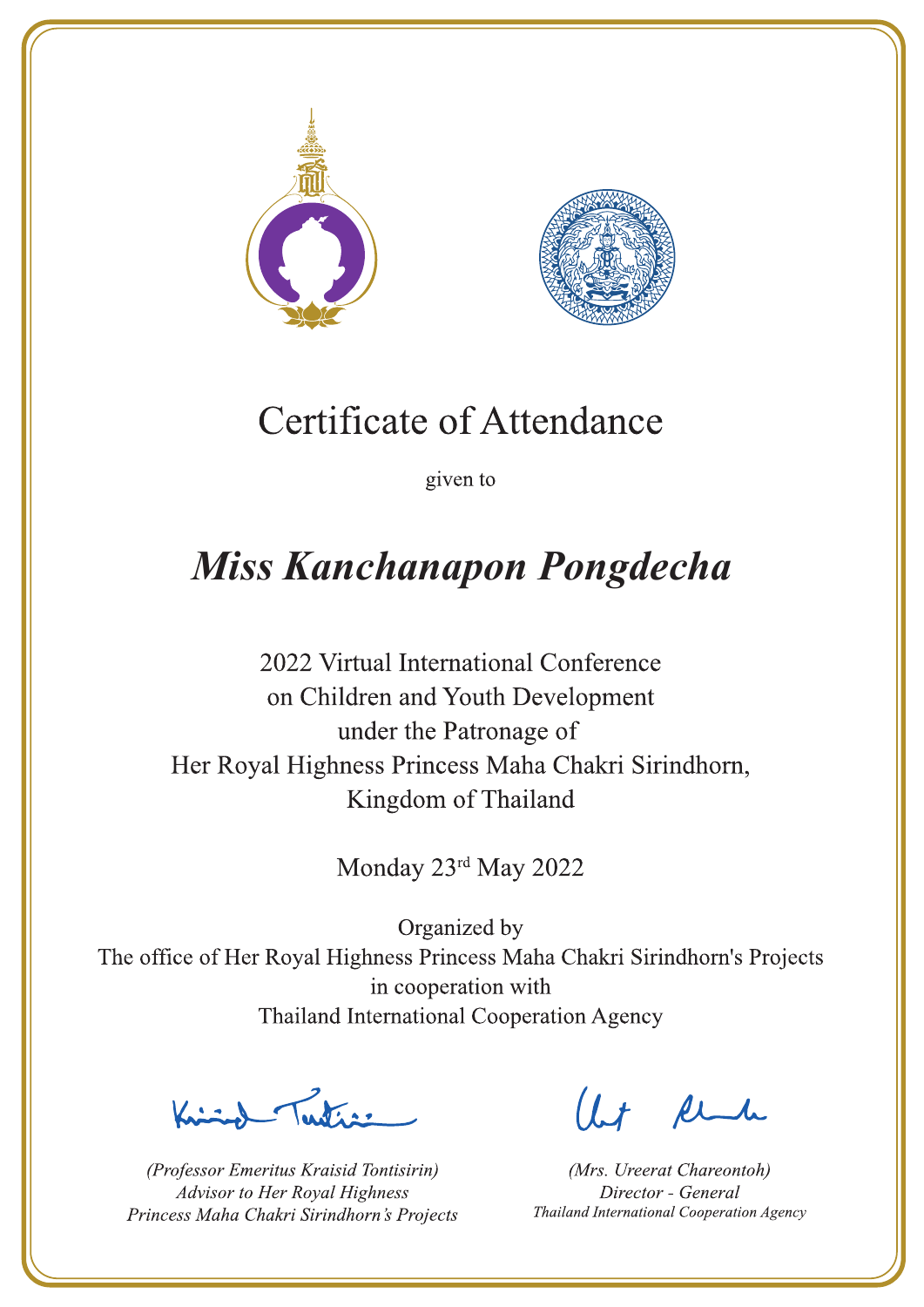



given to

## **Miss Paween Sasanus**

2022 Virtual International Conference on Children and Youth Development under the Patronage of Her Royal Highness Princess Maha Chakri Sirindhorn, Kingdom of Thailand

Monday 23rd May 2022

Letter

(Professor Emeritus Kraisid Tontisirin) Advisor to Her Royal Highness Princess Maha Chakri Sirindhorn's Projects

Ut Rende

(Mrs. Ureerat Chareontoh) Director - General Thailand International Cooperation Agency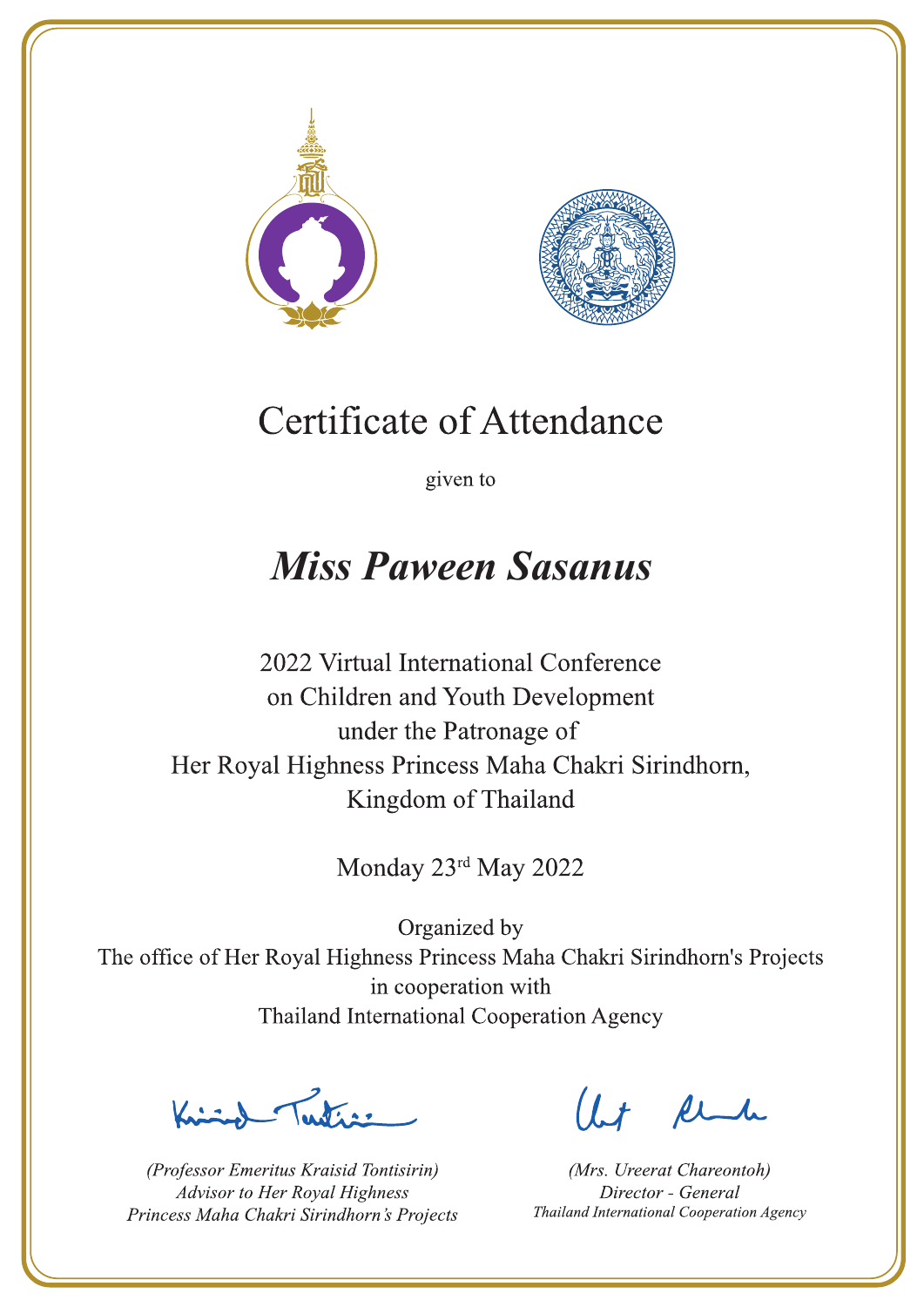



given to

### **Miss Thanyarat Taweeboon**

2022 Virtual International Conference on Children and Youth Development under the Patronage of Her Royal Highness Princess Maha Chakri Sirindhorn, Kingdom of Thailand

Monday 23rd May 2022

La de avons

(Professor Emeritus Kraisid Tontisirin) Advisor to Her Royal Highness Princess Maha Chakri Sirindhorn's Projects

 $l.t$  find

(Mrs. Ureerat Chareontoh) Director - General Thailand International Cooperation Agency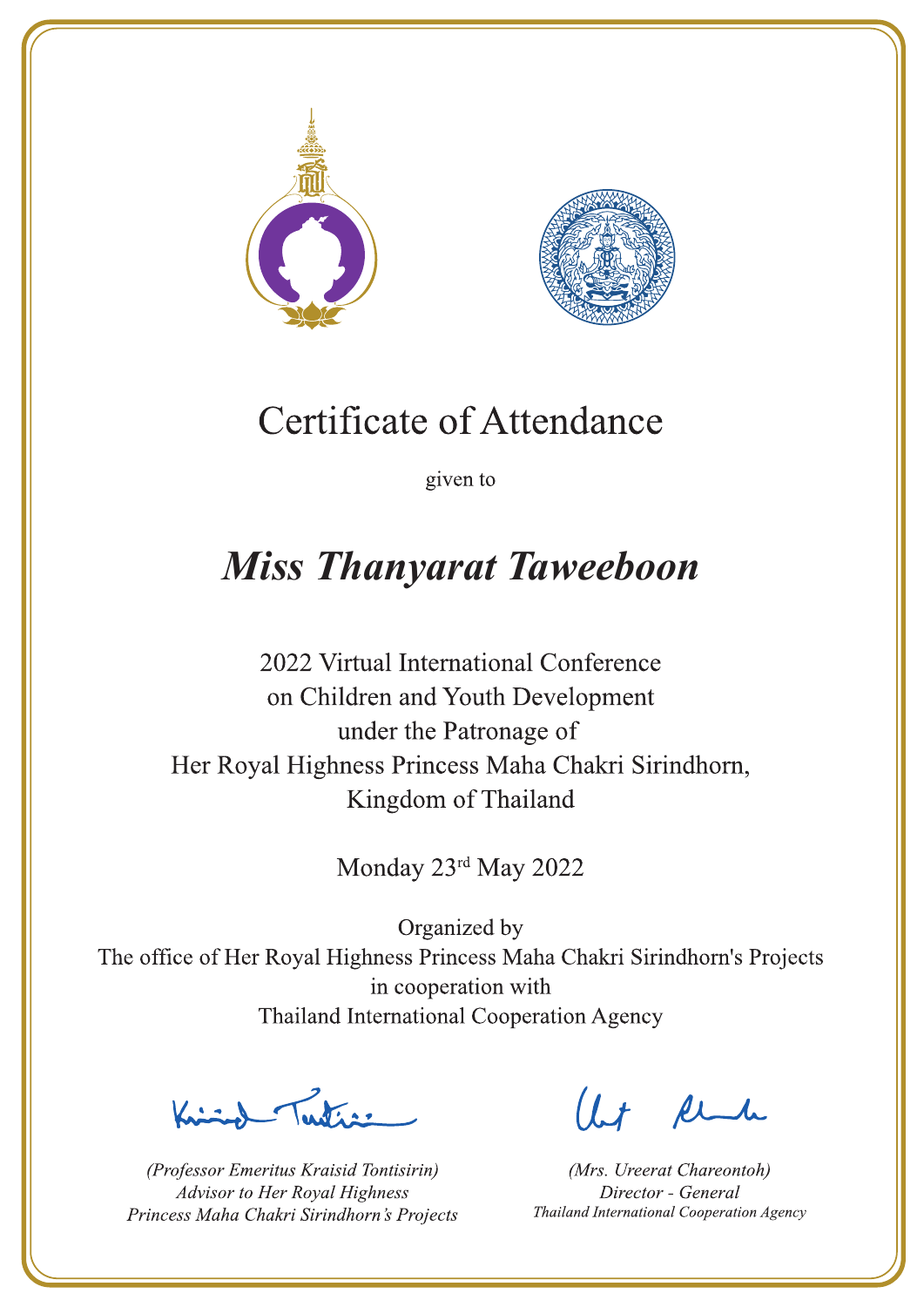



given to

### Mr. Panuwat Srivichaiwong

2022 Virtual International Conference on Children and Youth Development under the Patronage of Her Royal Highness Princess Maha Chakri Sirindhorn, Kingdom of Thailand

Monday 23rd May 2022

 $\sum_{n=1}^{\infty}$ 

(Professor Emeritus Kraisid Tontisirin) Advisor to Her Royal Highness Princess Maha Chakri Sirindhorn's Projects

 $1.7$  flu

(Mrs. Ureerat Chareontoh) Director - General Thailand International Cooperation Agency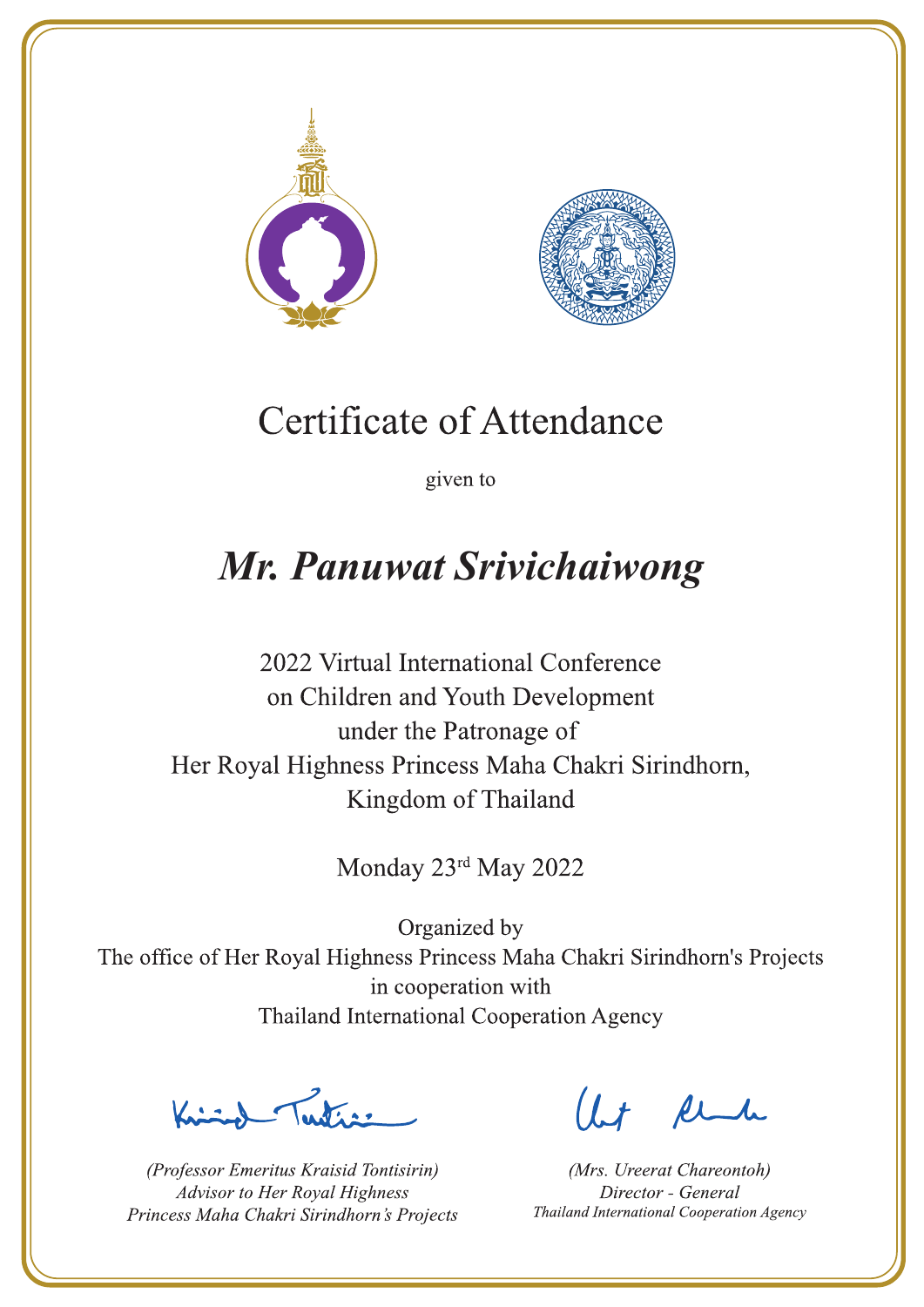



given to

## **Mr. Poomsit Pungpial**

2022 Virtual International Conference on Children and Youth Development under the Patronage of Her Royal Highness Princess Maha Chakri Sirindhorn, Kingdom of Thailand

Monday 23rd May 2022

Latin ,

(Professor Emeritus Kraisid Tontisirin) Advisor to Her Royal Highness Princess Maha Chakri Sirindhorn's Projects

 $l.t$  find

(Mrs. Ureerat Chareontoh) Director - General Thailand International Cooperation Agency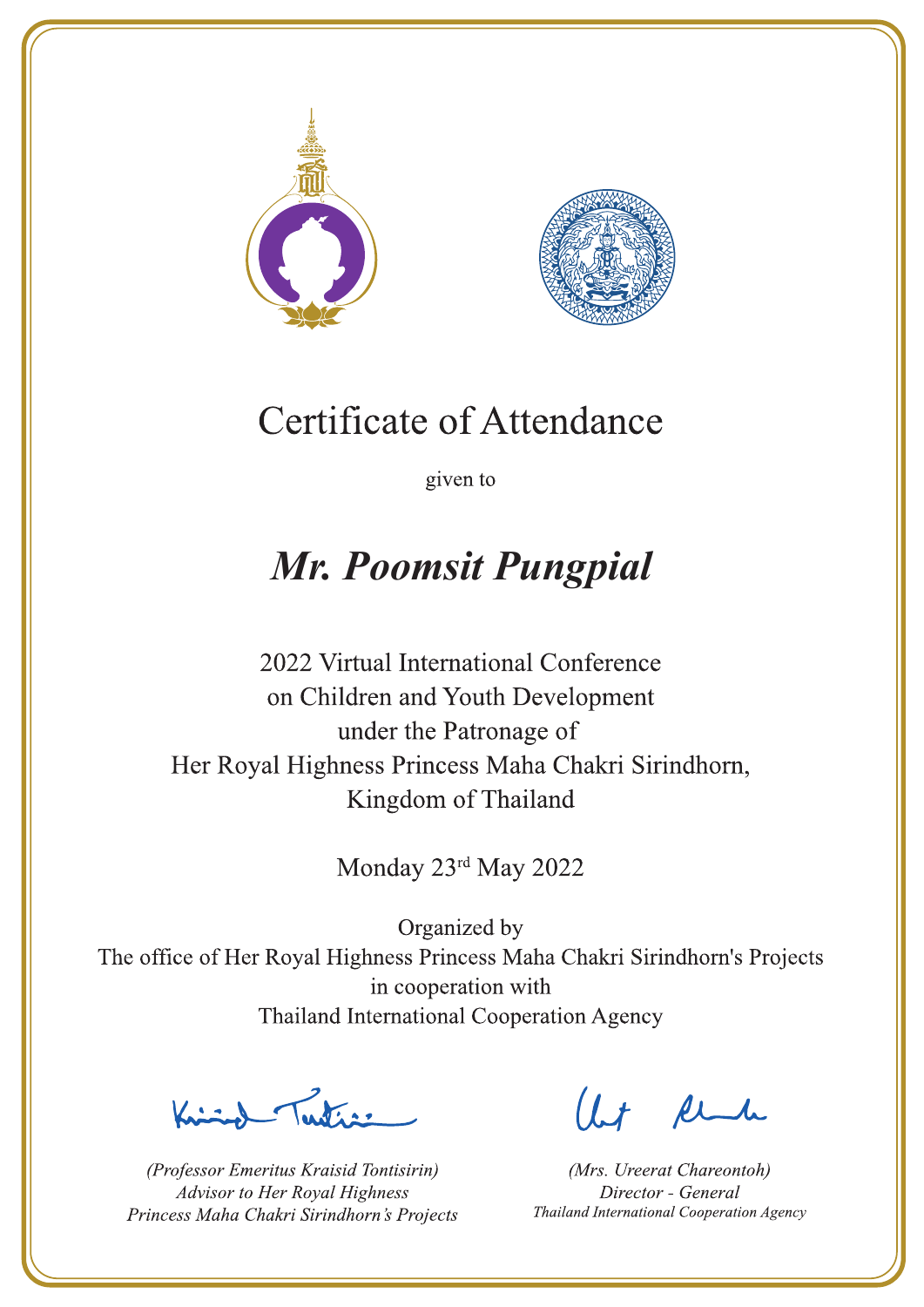



given to

## Mrs. Naphat Thanyawanitchakun

2022 Virtual International Conference on Children and Youth Development under the Patronage of Her Royal Highness Princess Maha Chakri Sirindhorn, Kingdom of Thailand

Monday 23rd May 2022

 $\sum_{n=1}^{\infty}$ 

(Professor Emeritus Kraisid Tontisirin) Advisor to Her Royal Highness Princess Maha Chakri Sirindhorn's Projects

 $l.t$  find

(Mrs. Ureerat Chareontoh) Director - General Thailand International Cooperation Agency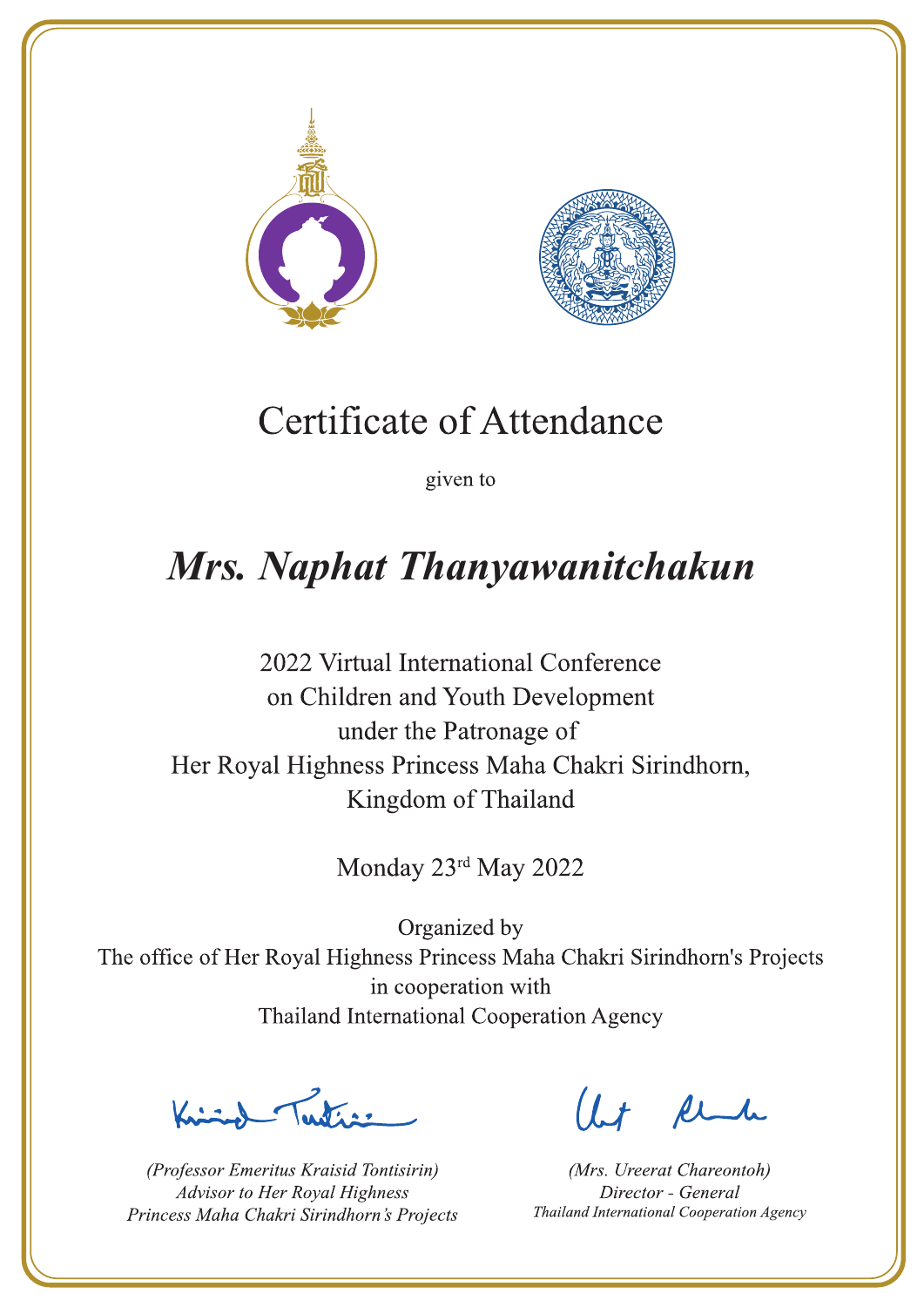



given to

# Mr. Phongphisanu Supharn

2022 Virtual International Conference on Children and Youth Development under the Patronage of Her Royal Highness Princess Maha Chakri Sirindhorn, Kingdom of Thailand

Monday 23rd May 2022

 $\sum_{n=1}^{\infty}$ 

(Professor Emeritus Kraisid Tontisirin) Advisor to Her Royal Highness Princess Maha Chakri Sirindhorn's Projects

 $l.t$  find

(Mrs. Ureerat Chareontoh) Director - General Thailand International Cooperation Agency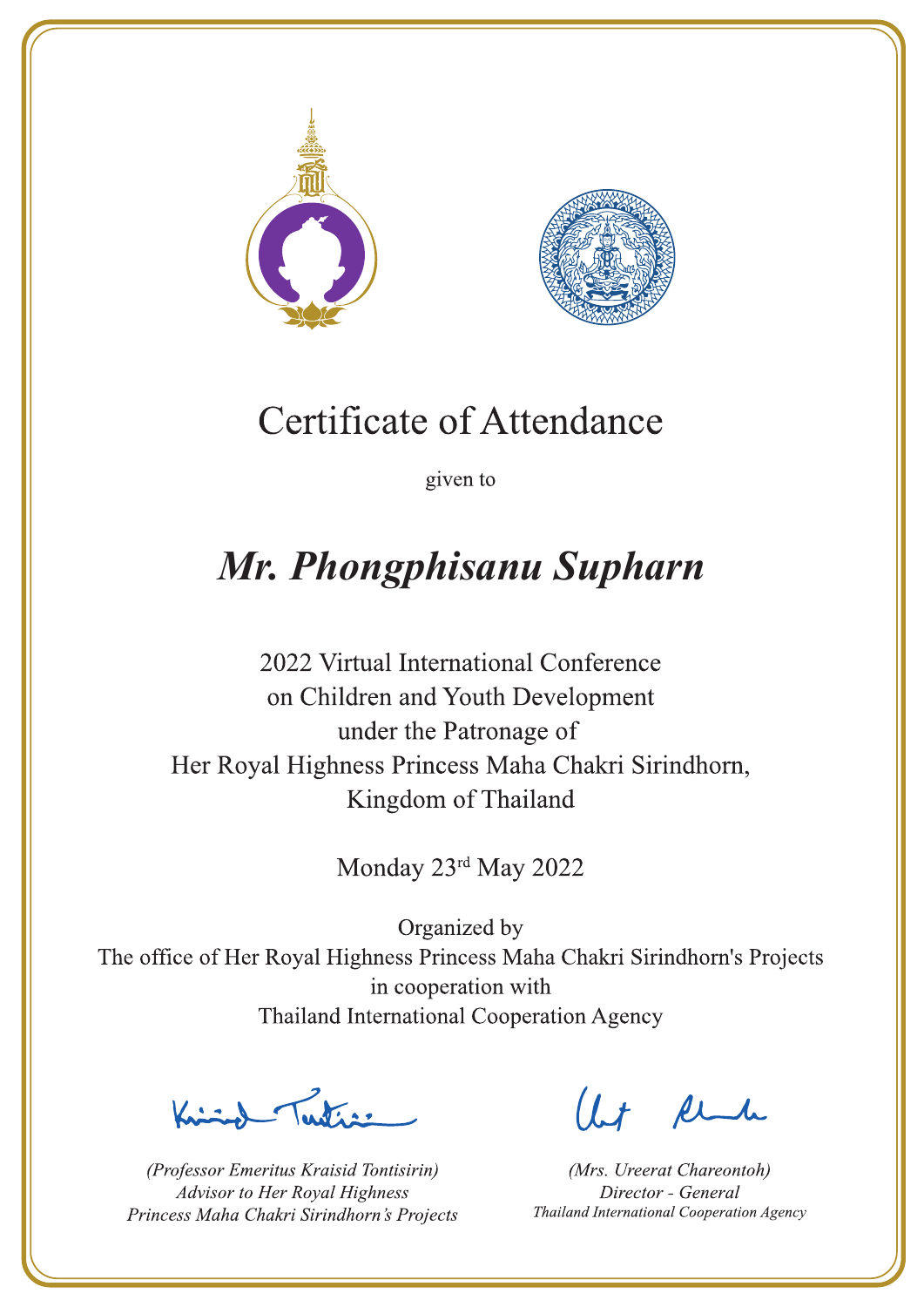



given to

## Mr. Sukrailurk Ludkood

2022 Virtual International Conference on Children and Youth Development under the Patronage of Her Royal Highness Princess Maha Chakri Sirindhorn, Kingdom of Thailand

Monday 23rd May 2022

Letters ,

(Professor Emeritus Kraisid Tontisirin) Advisor to Her Royal Highness Princess Maha Chakri Sirindhorn's Projects

 $l.t$  find

(Mrs. Ureerat Chareontoh) Director - General Thailand International Cooperation Agency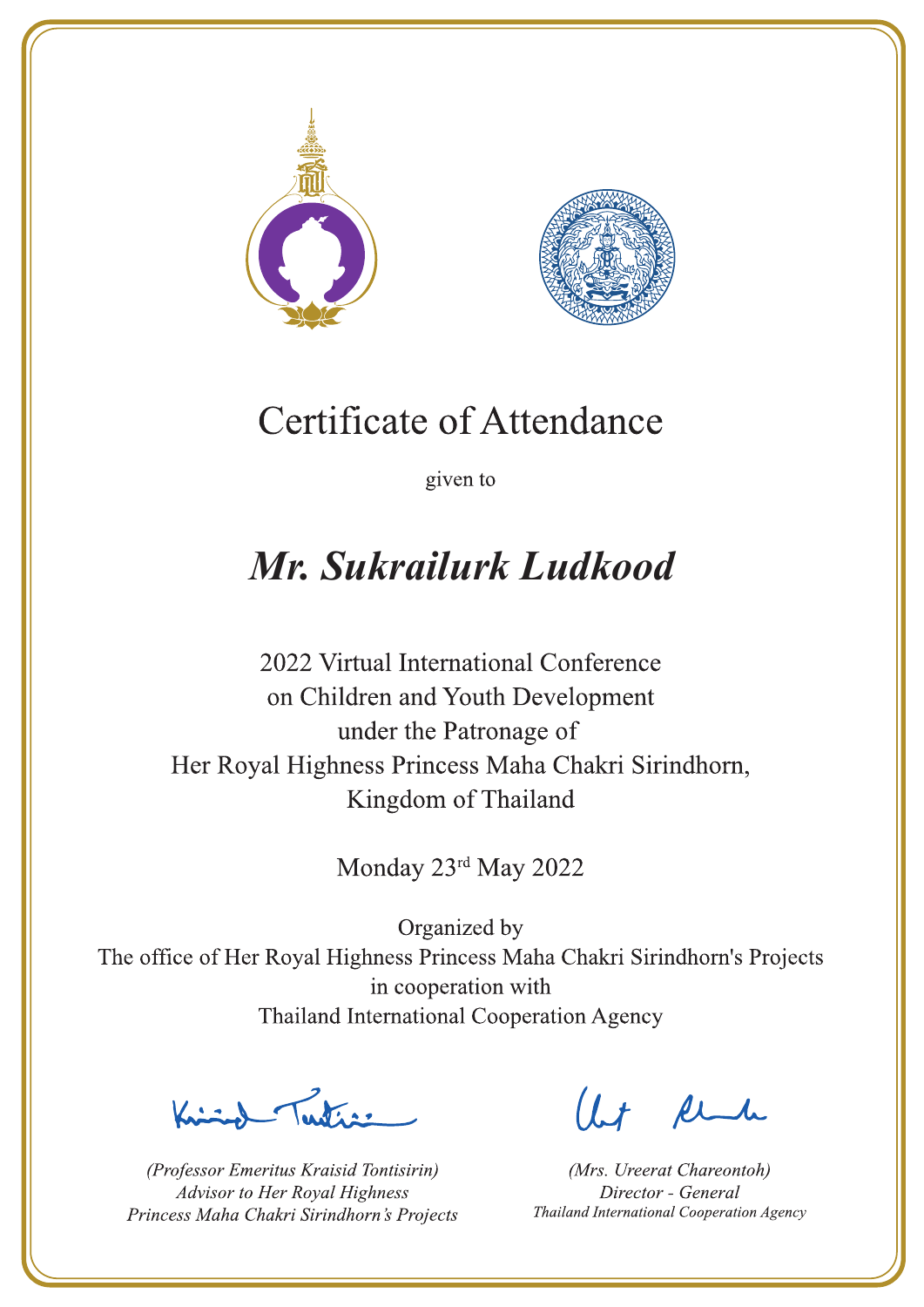



given to

### **Mr. Pichet Wantong**

2022 Virtual International Conference on Children and Youth Development under the Patronage of Her Royal Highness Princess Maha Chakri Sirindhorn, Kingdom of Thailand

Monday 23rd May 2022

Latin ,

(Professor Emeritus Kraisid Tontisirin) Advisor to Her Royal Highness Princess Maha Chakri Sirindhorn's Projects

 $l.t$  find

(Mrs. Ureerat Chareontoh) Director - General Thailand International Cooperation Agency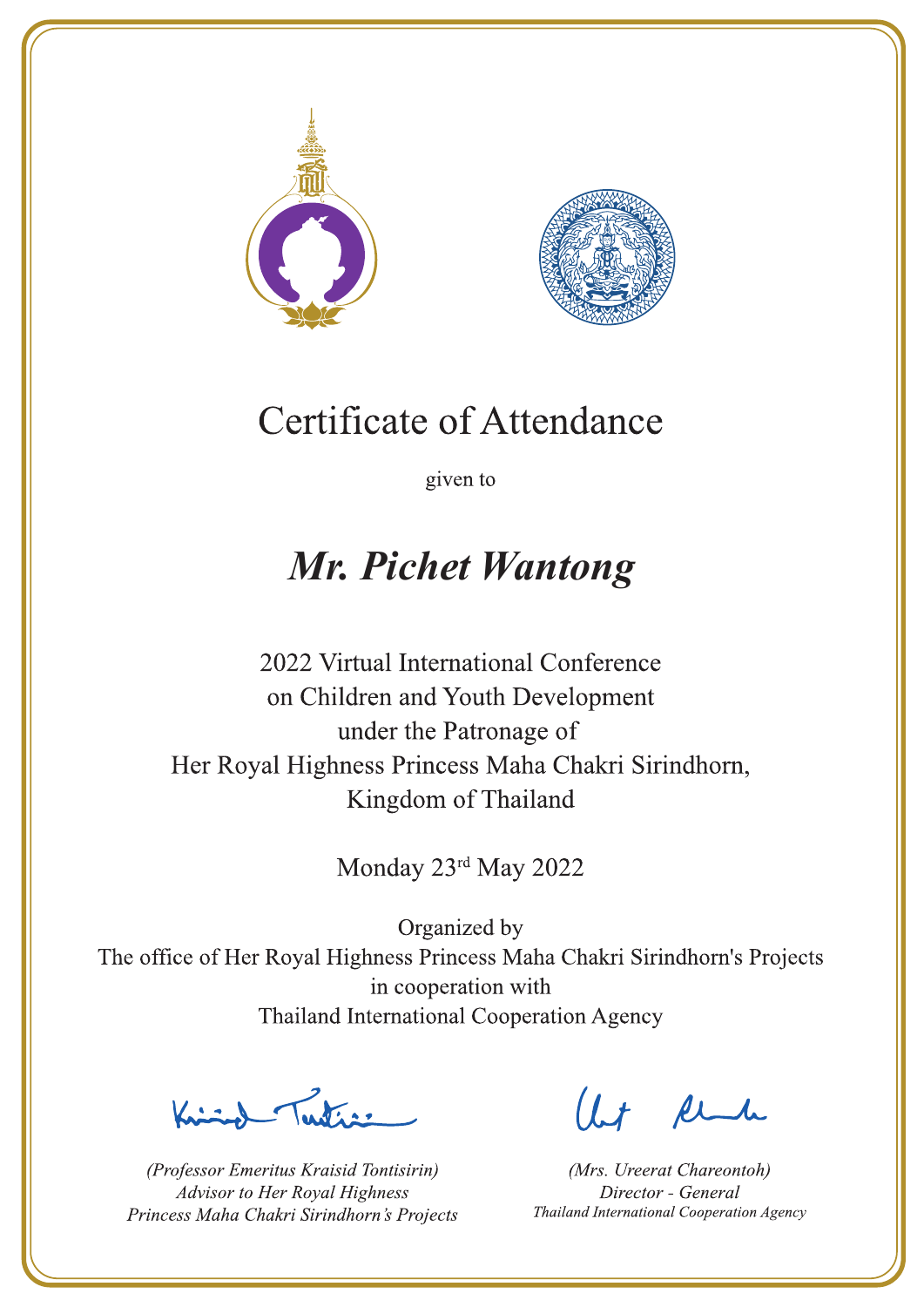



given to

# Mrs. Saowapa Hongprapawong

2022 Virtual International Conference on Children and Youth Development under the Patronage of Her Royal Highness Princess Maha Chakri Sirindhorn, Kingdom of Thailand

Monday 23rd May 2022

Justin 1

(Professor Emeritus Kraisid Tontisirin) Advisor to Her Royal Highness Princess Maha Chakri Sirindhorn's Projects

 $l.t$  find

(Mrs. Ureerat Chareontoh) Director - General Thailand International Cooperation Agency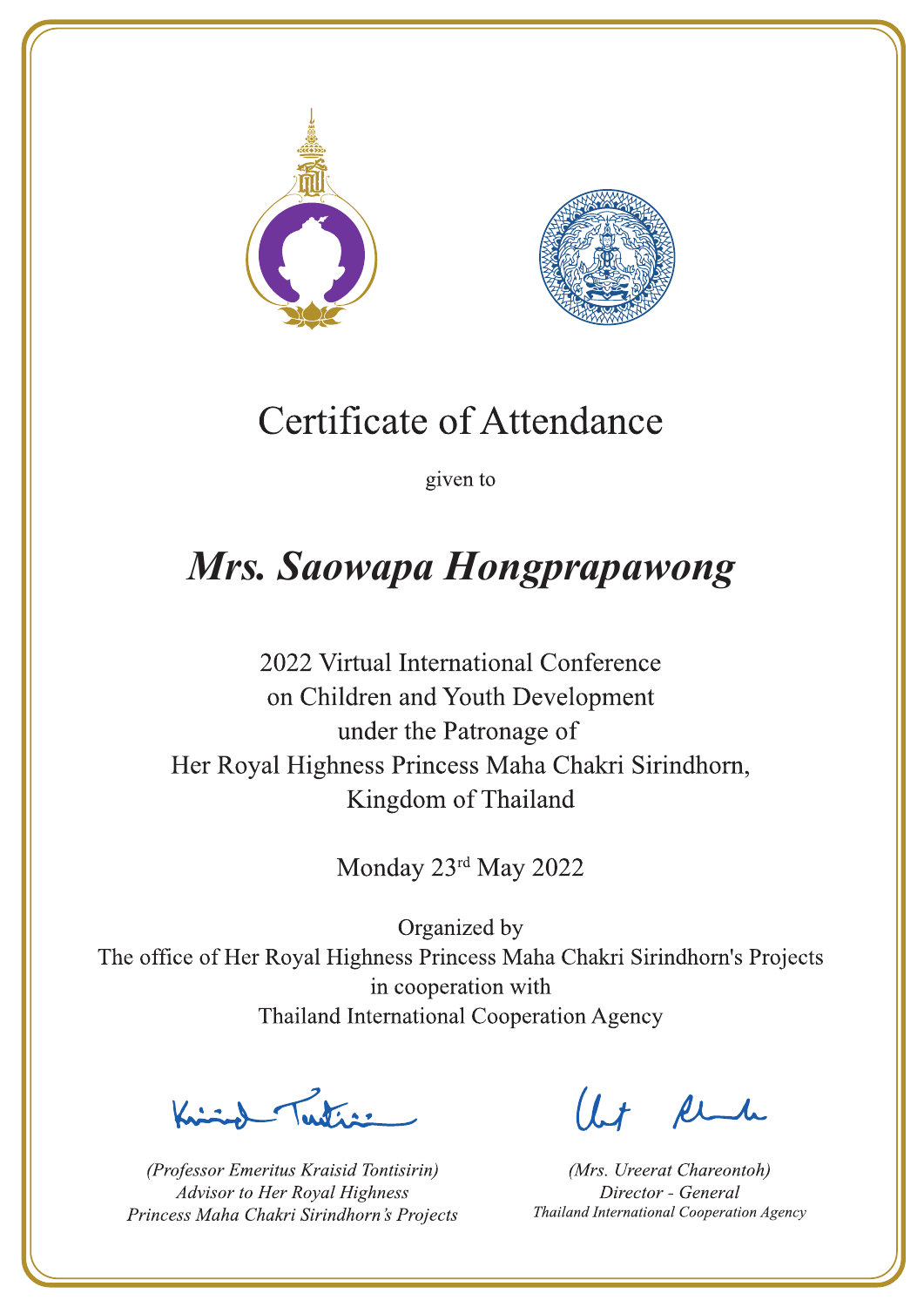



given to

## Mrs. Sao-wanee Kittirakwarakorn

2022 Virtual International Conference on Children and Youth Development under the Patronage of Her Royal Highness Princess Maha Chakri Sirindhorn, Kingdom of Thailand

Monday 23rd May 2022

Letter

(Professor Emeritus Kraisid Tontisirin) Advisor to Her Royal Highness Princess Maha Chakri Sirindhorn's Projects

 $l.t$  find

(Mrs. Ureerat Chareontoh) Director - General Thailand International Cooperation Agency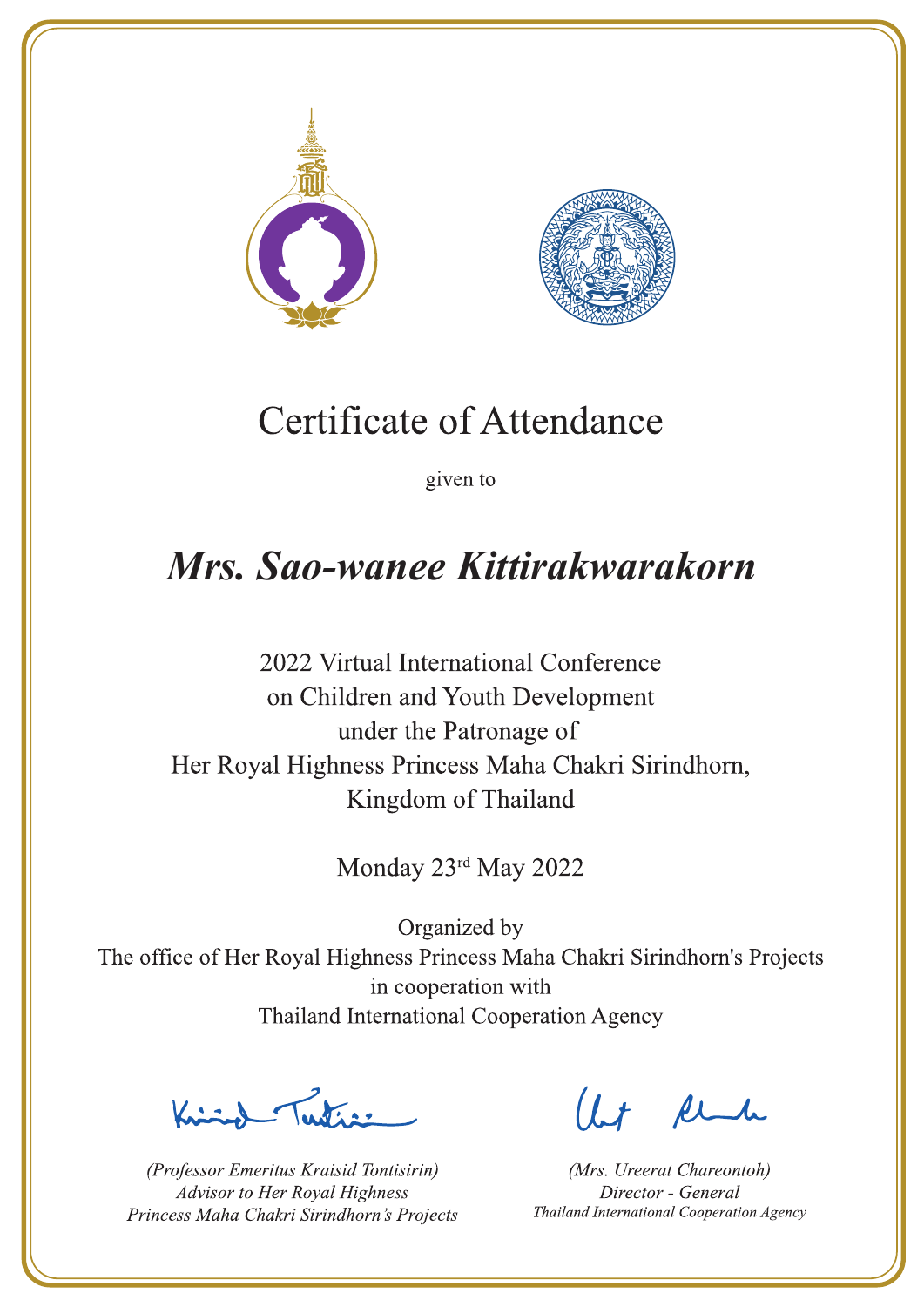



given to

## Miss Janjira potisen

2022 Virtual International Conference on Children and Youth Development under the Patronage of Her Royal Highness Princess Maha Chakri Sirindhorn, Kingdom of Thailand

Monday 23rd May 2022

La de avons

(Professor Emeritus Kraisid Tontisirin) Advisor to Her Royal Highness Princess Maha Chakri Sirindhorn's Projects

 $l.t$  find

(Mrs. Ureerat Chareontoh) Director - General Thailand International Cooperation Agency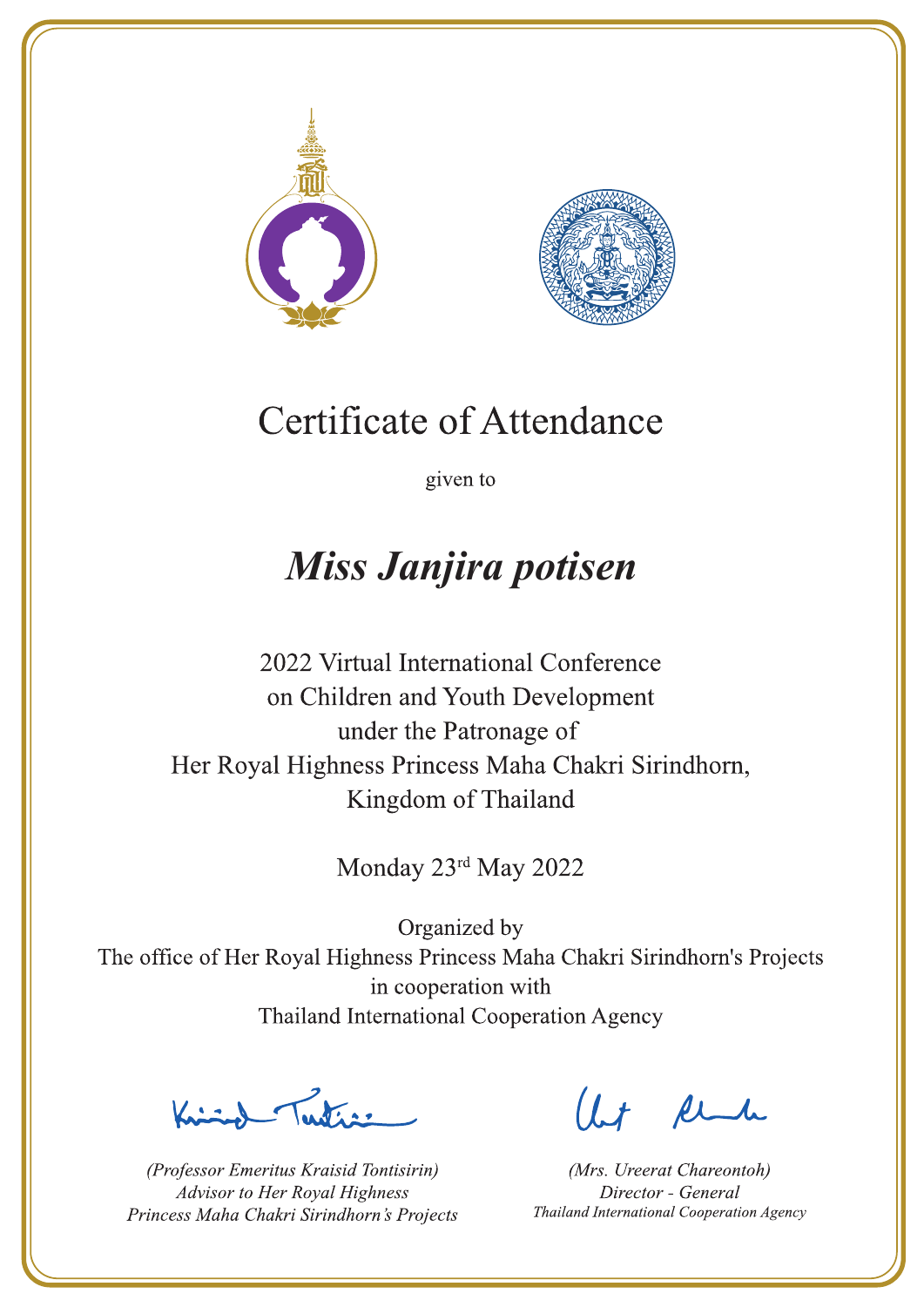



given to

### **Mr. Amnart Kongpang**

2022 Virtual International Conference on Children and Youth Development under the Patronage of Her Royal Highness Princess Maha Chakri Sirindhorn, Kingdom of Thailand

Monday 23rd May 2022

Latin ,

(Professor Emeritus Kraisid Tontisirin) Advisor to Her Royal Highness Princess Maha Chakri Sirindhorn's Projects

 $l.t$  find

(Mrs. Ureerat Chareontoh) Director - General Thailand International Cooperation Agency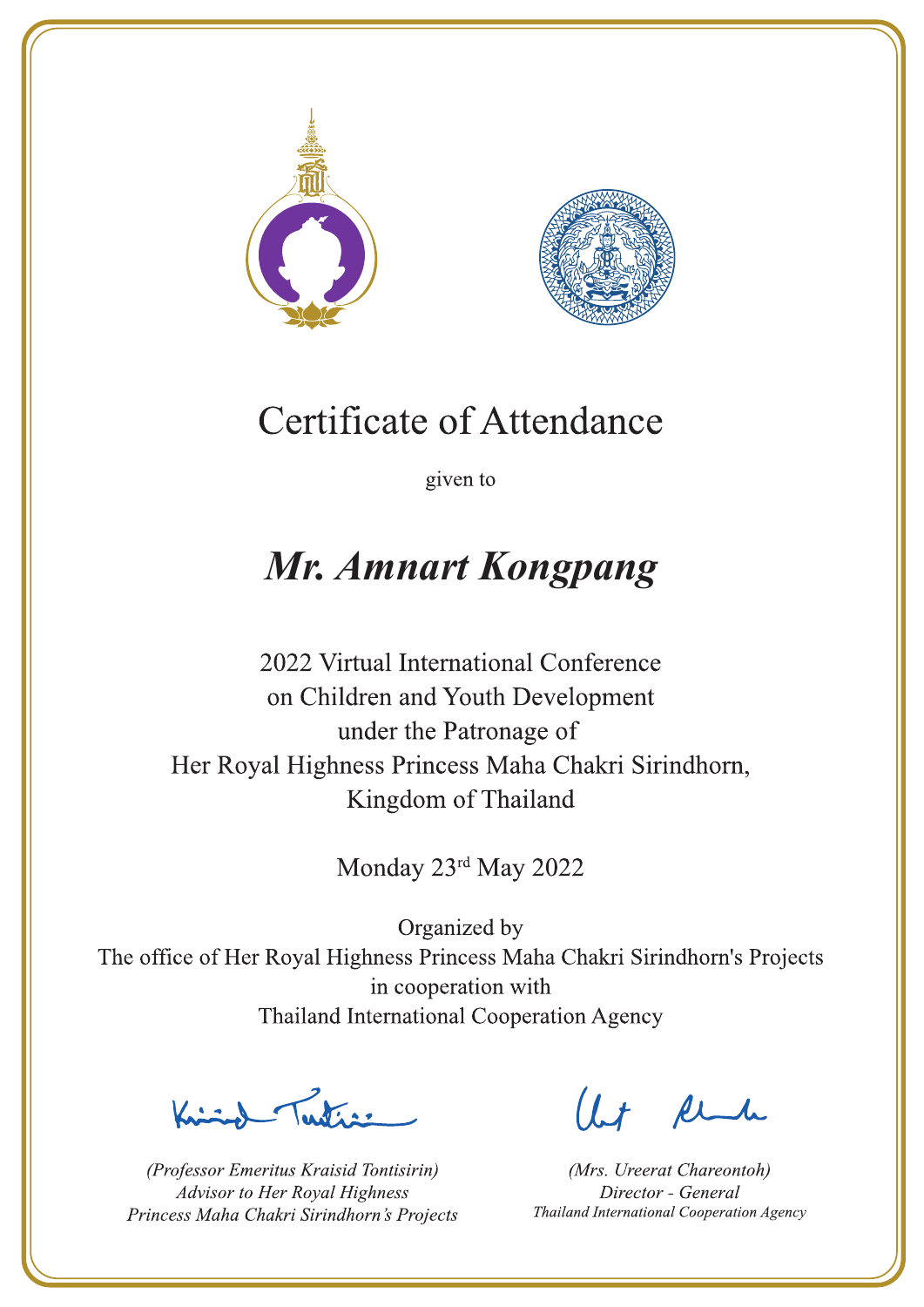



given to

# **Mrs. Rapeeporn Singcharoen**

2022 Virtual International Conference on Children and Youth Development under the Patronage of Her Royal Highness Princess Maha Chakri Sirindhorn, Kingdom of Thailand

Monday 23rd May 2022

Letters

(Professor Emeritus Kraisid Tontisirin) Advisor to Her Royal Highness Princess Maha Chakri Sirindhorn's Projects

 $l.t$  find

(Mrs. Ureerat Chareontoh) Director - General Thailand International Cooperation Agency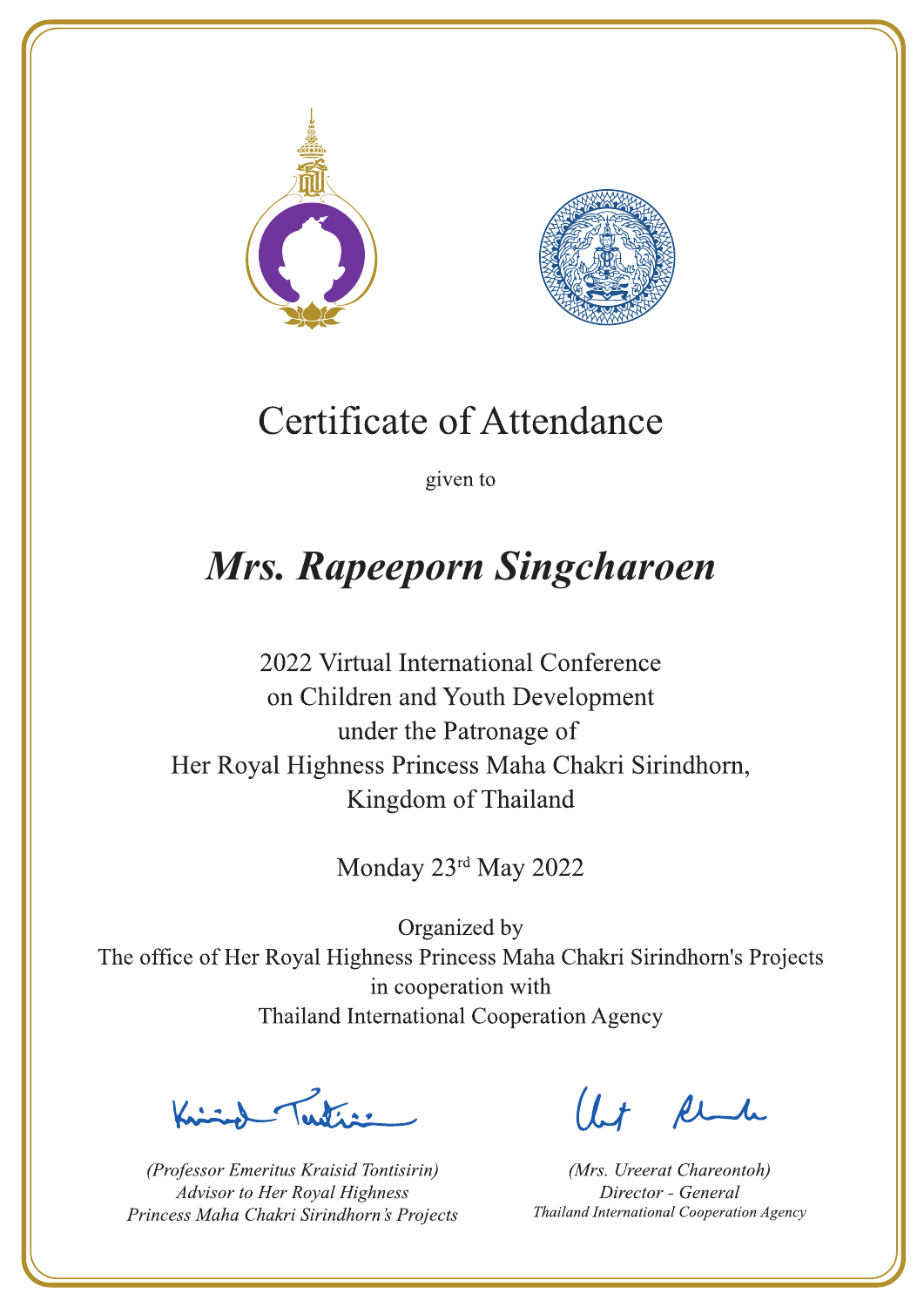



given to

### **Miss Thanyathorn Yod-on**

2022 Virtual International Conference on Children and Youth Development under the Patronage of Her Royal Highness Princess Maha Chakri Sirindhorn, Kingdom of Thailand

Monday 23rd May 2022

 $\sum_{n=1}^{\infty} \int_{\mathbb{R}^d} f(x) dx$ 

(Professor Emeritus Kraisid Tontisirin) Advisor to Her Royal Highness Princess Maha Chakri Sirindhorn's Projects

 $l.t$  find

(Mrs. Ureerat Chareontoh) Director - General Thailand International Cooperation Agency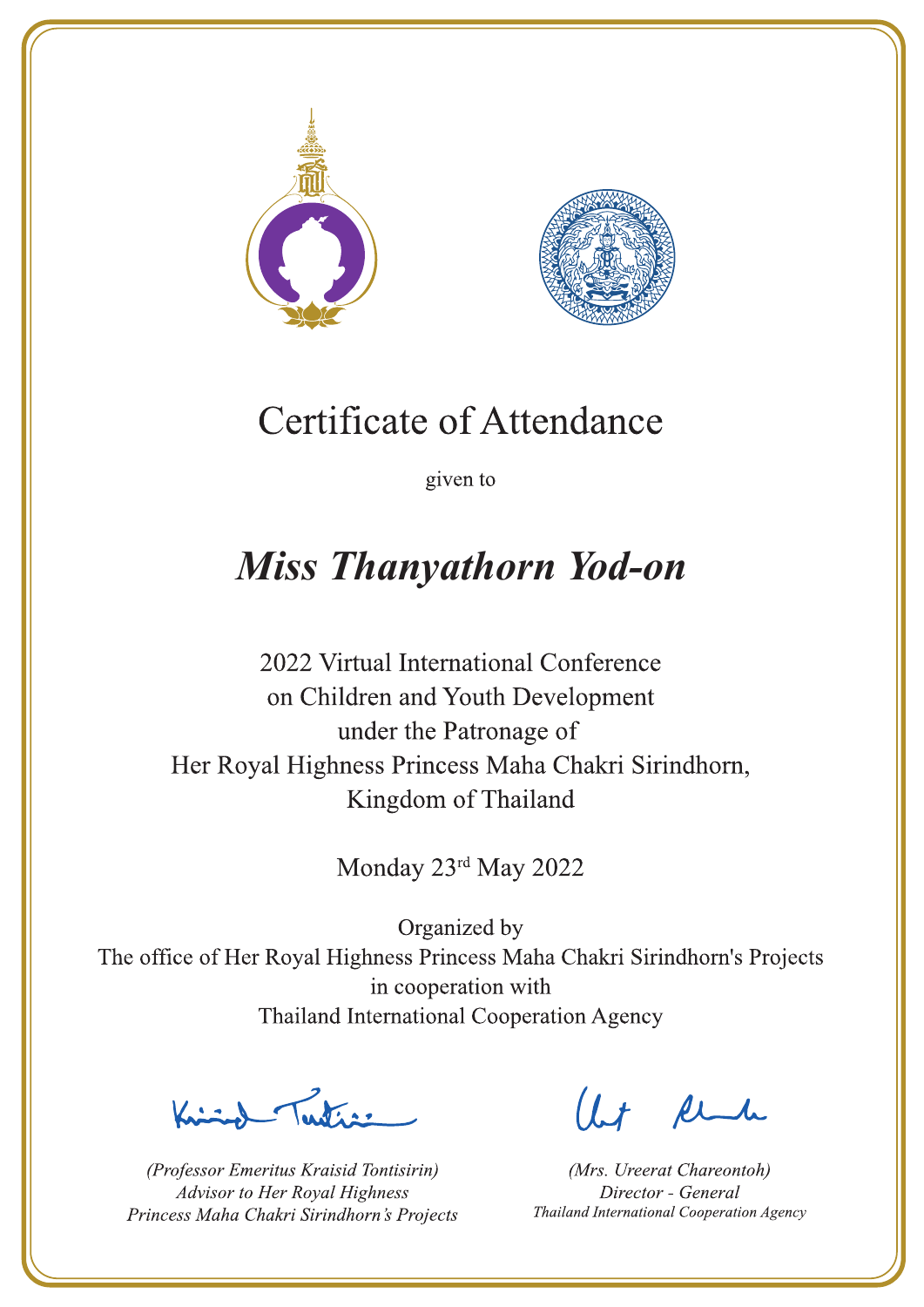



given to

### **Mrs. Janpen Petchoum**

2022 Virtual International Conference on Children and Youth Development under the Patronage of Her Royal Highness Princess Maha Chakri Sirindhorn, Kingdom of Thailand

Monday 23rd May 2022

La de a gr

(Professor Emeritus Kraisid Tontisirin) Advisor to Her Royal Highness Princess Maha Chakri Sirindhorn's Projects

 $l.t$  find

(Mrs. Ureerat Chareontoh) Director - General Thailand International Cooperation Agency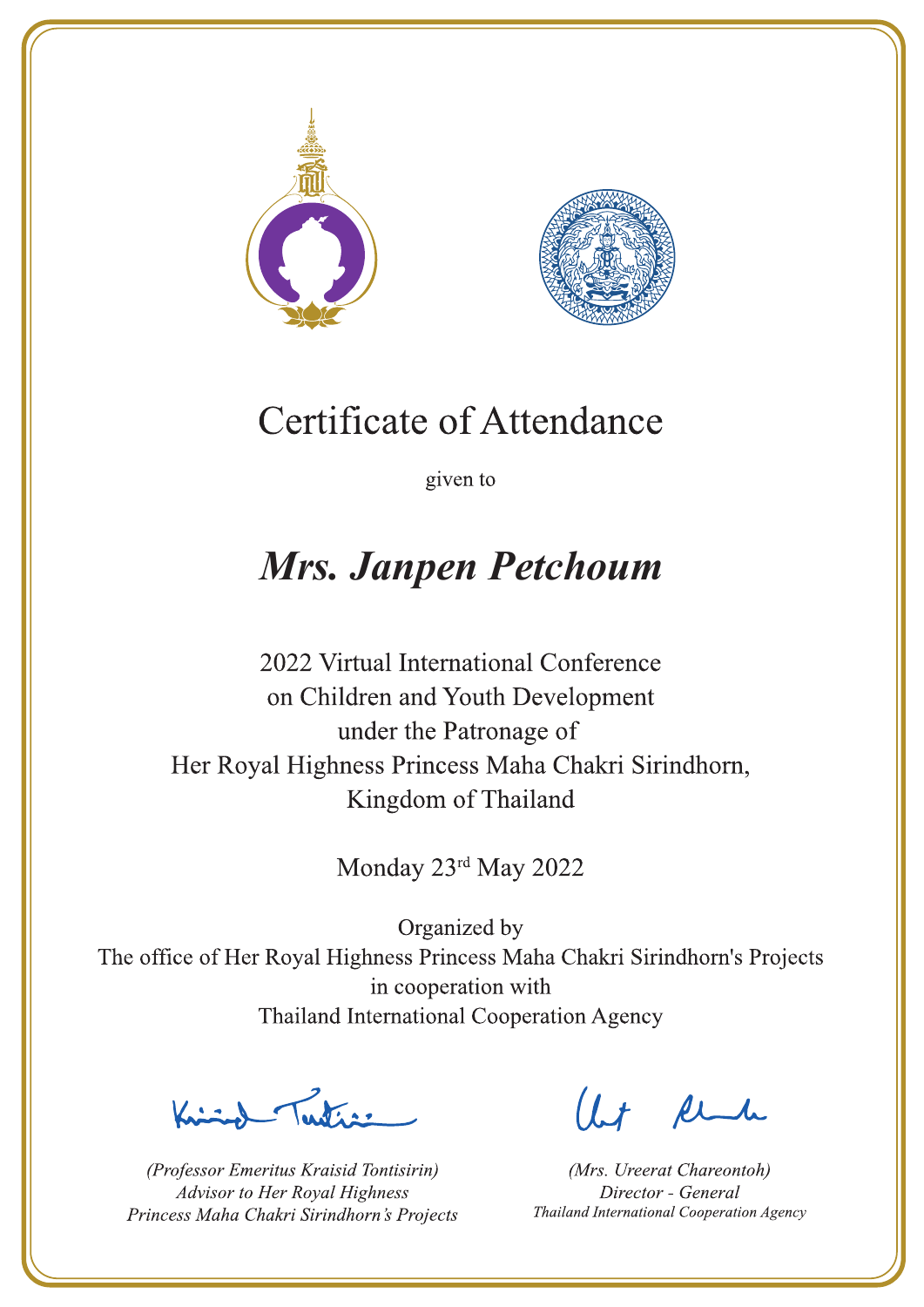



given to

# **Miss Anisa Sangcharoen**

2022 Virtual International Conference on Children and Youth Development under the Patronage of Her Royal Highness Princess Maha Chakri Sirindhorn, Kingdom of Thailand

Monday 23rd May 2022

 $\sum_{n=1}^{\infty}$ 

(Professor Emeritus Kraisid Tontisirin) Advisor to Her Royal Highness Princess Maha Chakri Sirindhorn's Projects

 $l.t$  find

(Mrs. Ureerat Chareontoh) Director - General Thailand International Cooperation Agency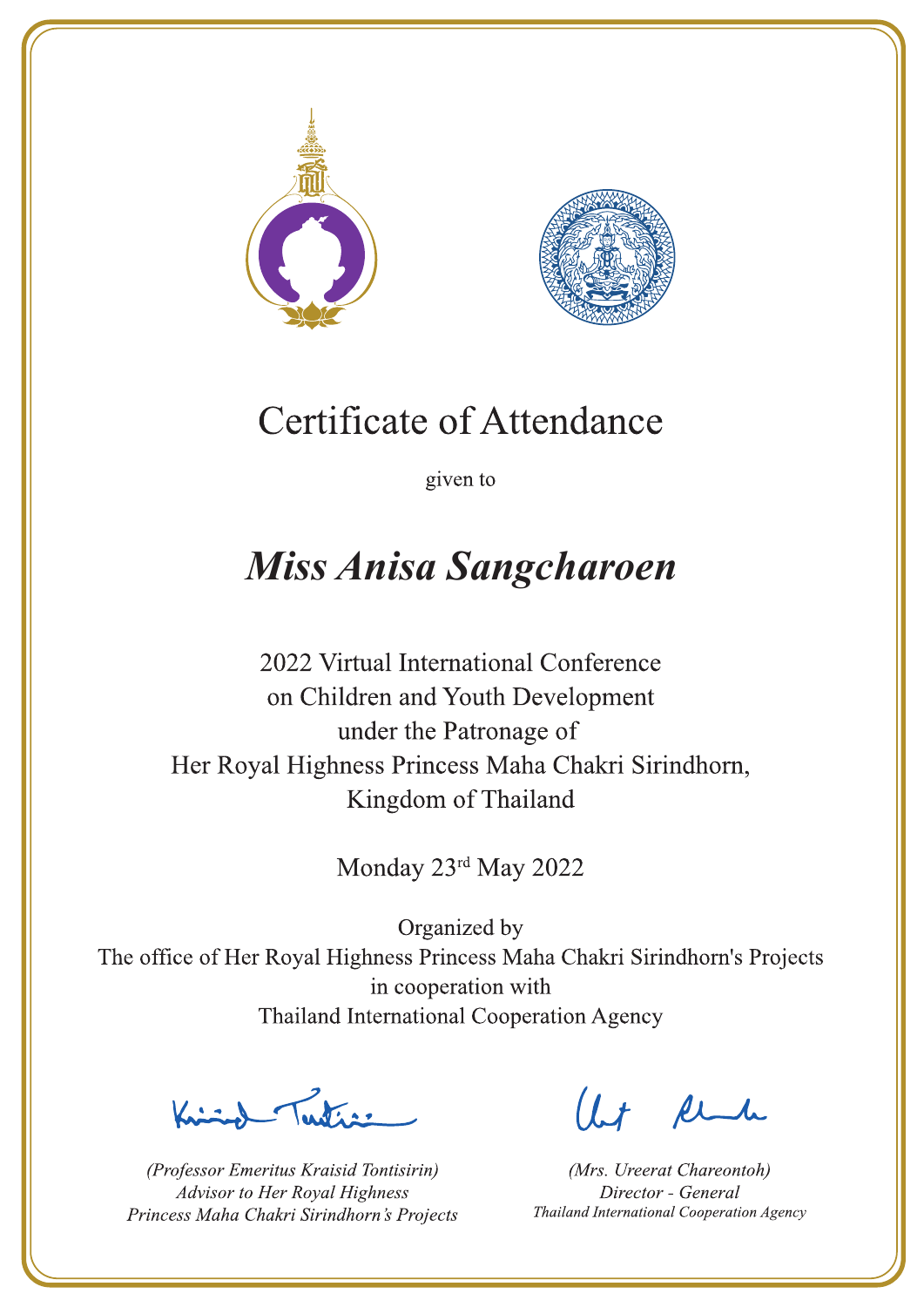



given to

# Mr. Rueangrit Khunthongjan

2022 Virtual International Conference on Children and Youth Development under the Patronage of Her Royal Highness Princess Maha Chakri Sirindhorn, Kingdom of Thailand

Monday 23rd May 2022

Letters .

(Professor Emeritus Kraisid Tontisirin) Advisor to Her Royal Highness Princess Maha Chakri Sirindhorn's Projects

 $l.t$  find

(Mrs. Ureerat Chareontoh) Director - General Thailand International Cooperation Agency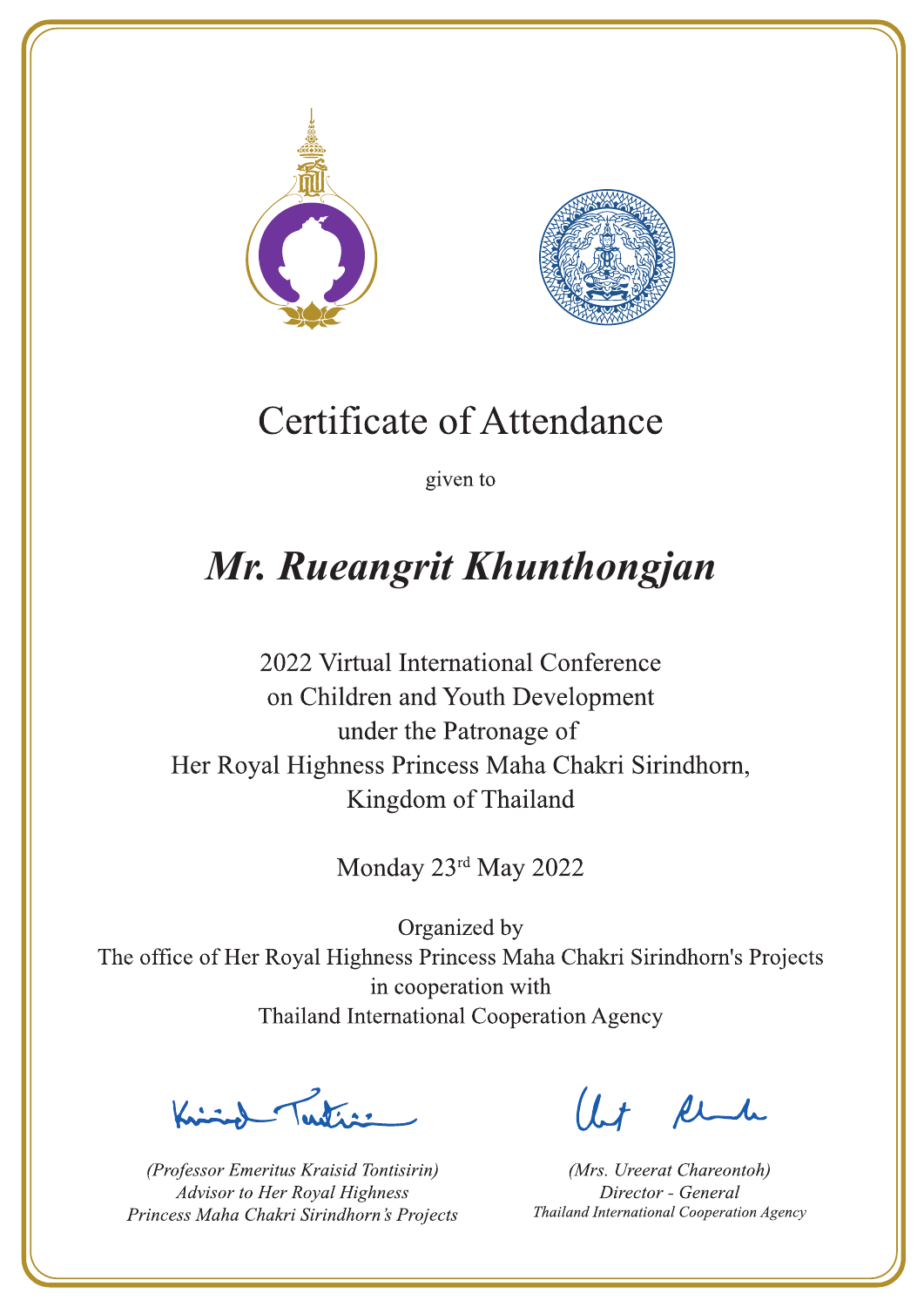



given to

### **Mr. Punyawut Srisom**

2022 Virtual International Conference on Children and Youth Development under the Patronage of Her Royal Highness Princess Maha Chakri Sirindhorn, Kingdom of Thailand

Monday 23rd May 2022

Latin ,

(Professor Emeritus Kraisid Tontisirin) Advisor to Her Royal Highness Princess Maha Chakri Sirindhorn's Projects

 $l.t$  find

(Mrs. Ureerat Chareontoh) Director - General Thailand International Cooperation Agency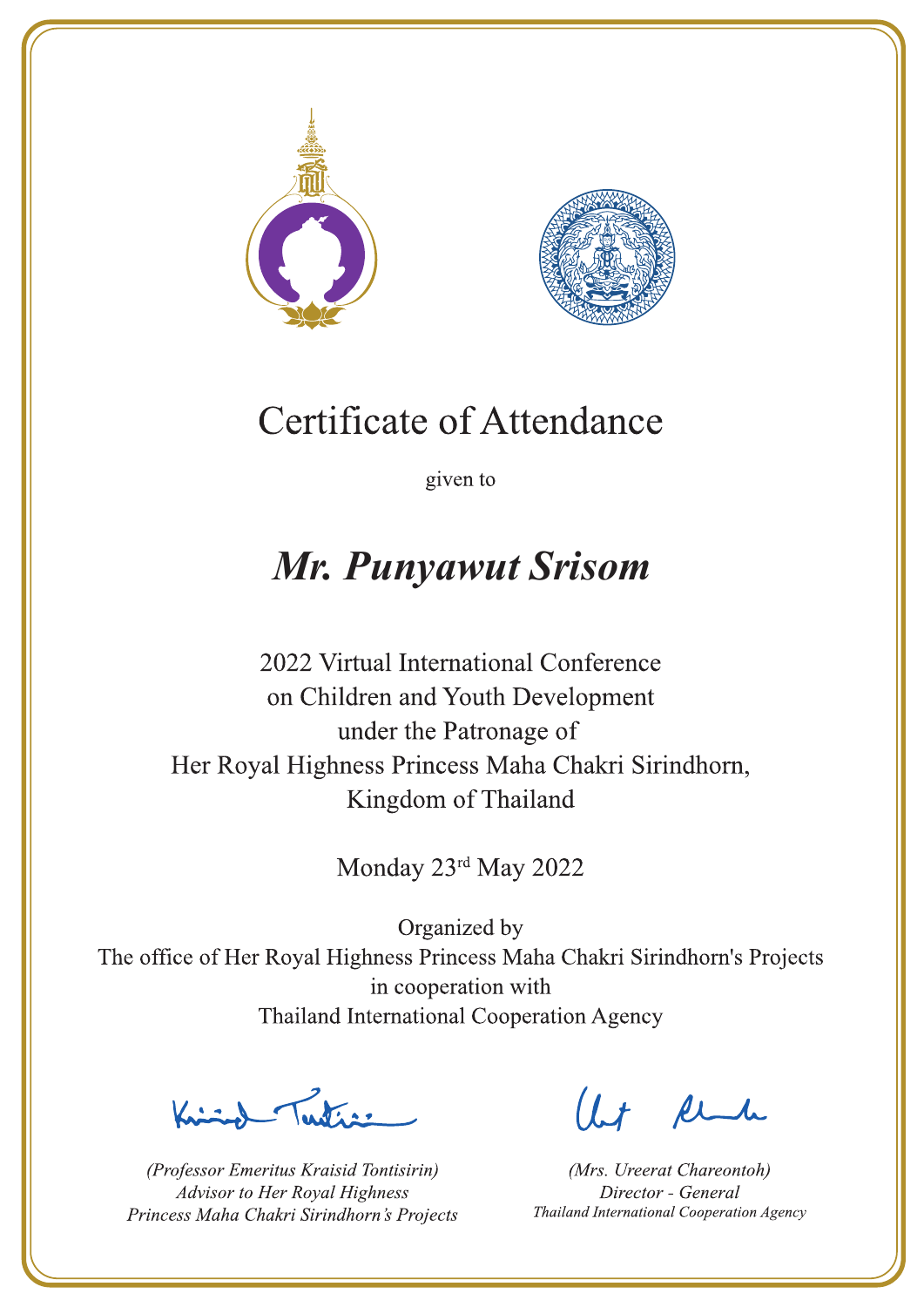



given to

# **Miss Sucheewa Kudthalang**

2022 Virtual International Conference on Children and Youth Development under the Patronage of Her Royal Highness Princess Maha Chakri Sirindhorn, Kingdom of Thailand

Monday 23rd May 2022

Latin ,

(Professor Emeritus Kraisid Tontisirin) Advisor to Her Royal Highness Princess Maha Chakri Sirindhorn's Projects

 $1.7$  find

(Mrs. Ureerat Chareontoh) Director - General Thailand International Cooperation Agency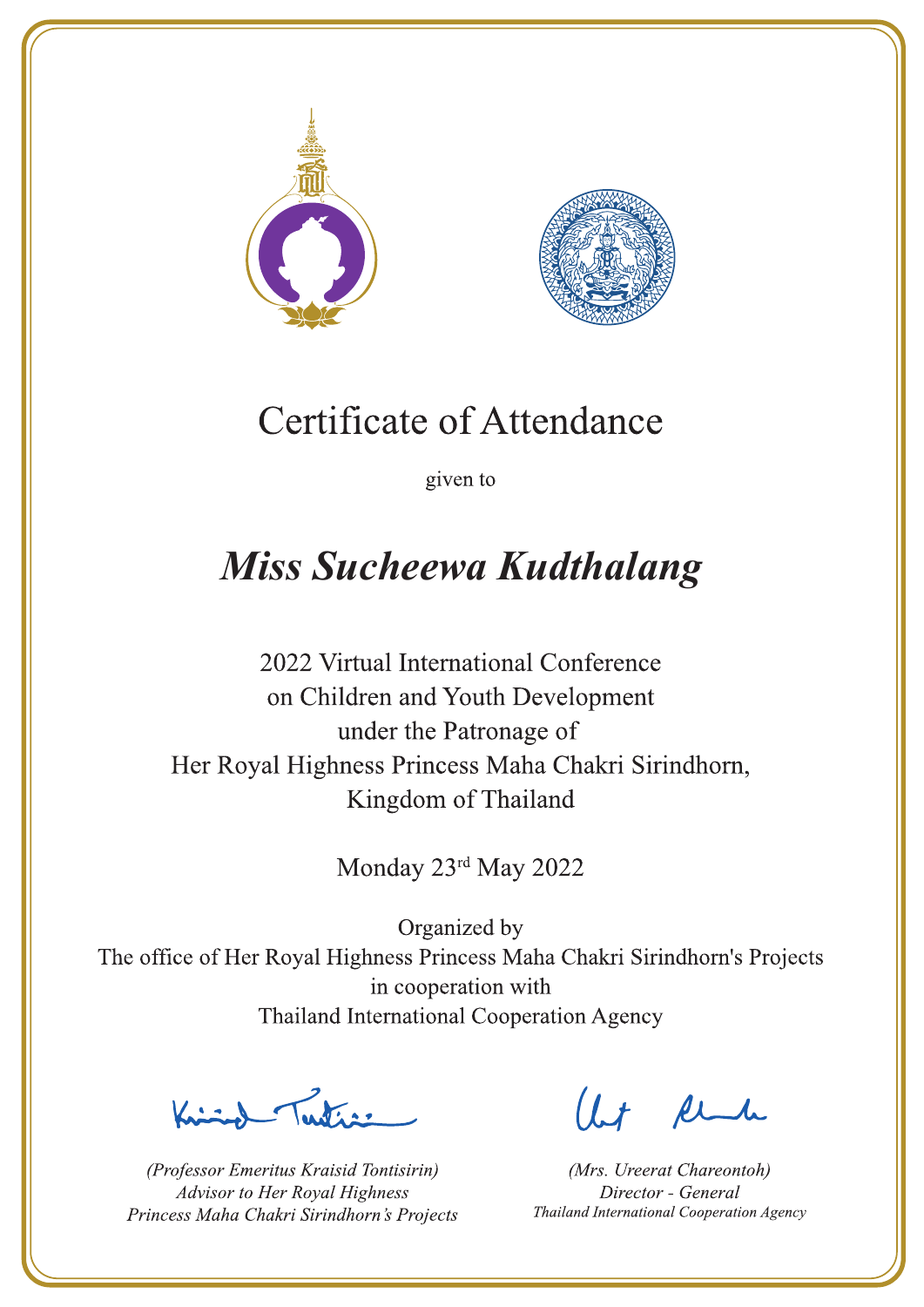



given to

## **Miss Saichai Phoomthaworn**

2022 Virtual International Conference on Children and Youth Development under the Patronage of Her Royal Highness Princess Maha Chakri Sirindhorn, Kingdom of Thailand

Monday 23rd May 2022

Lating

(Professor Emeritus Kraisid Tontisirin) Advisor to Her Royal Highness Princess Maha Chakri Sirindhorn's Projects

 $l.t$  find

(Mrs. Ureerat Chareontoh) Director - General Thailand International Cooperation Agency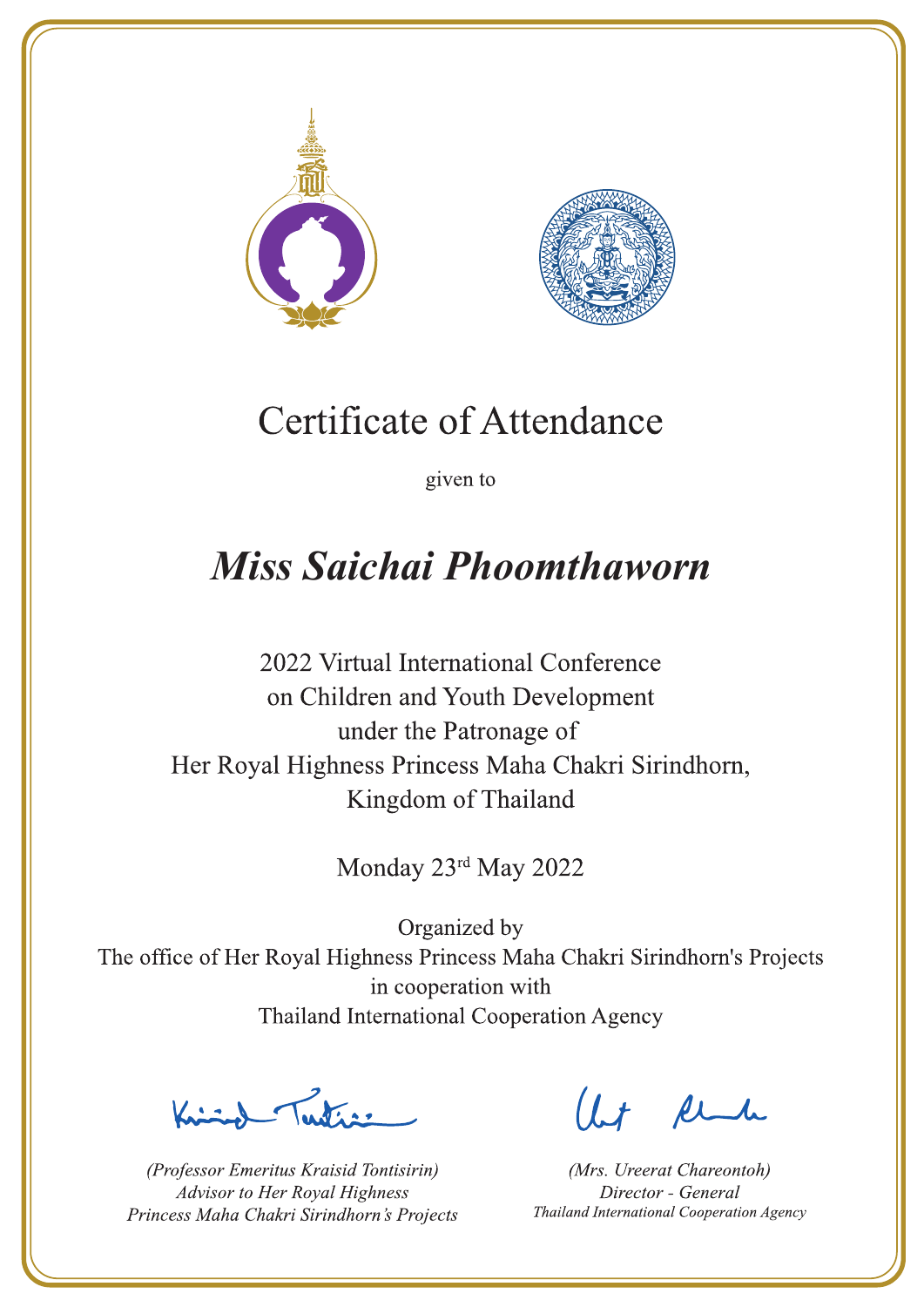



given to

### **Mrs. Kamollak Sarley**

2022 Virtual International Conference on Children and Youth Development under the Patronage of Her Royal Highness Princess Maha Chakri Sirindhorn, Kingdom of Thailand

Monday 23rd May 2022

 $\sum_{n=1}^{\infty}$ 

(Professor Emeritus Kraisid Tontisirin) Advisor to Her Royal Highness Princess Maha Chakri Sirindhorn's Projects

 $l.t$  find

(Mrs. Ureerat Chareontoh) Director - General Thailand International Cooperation Agency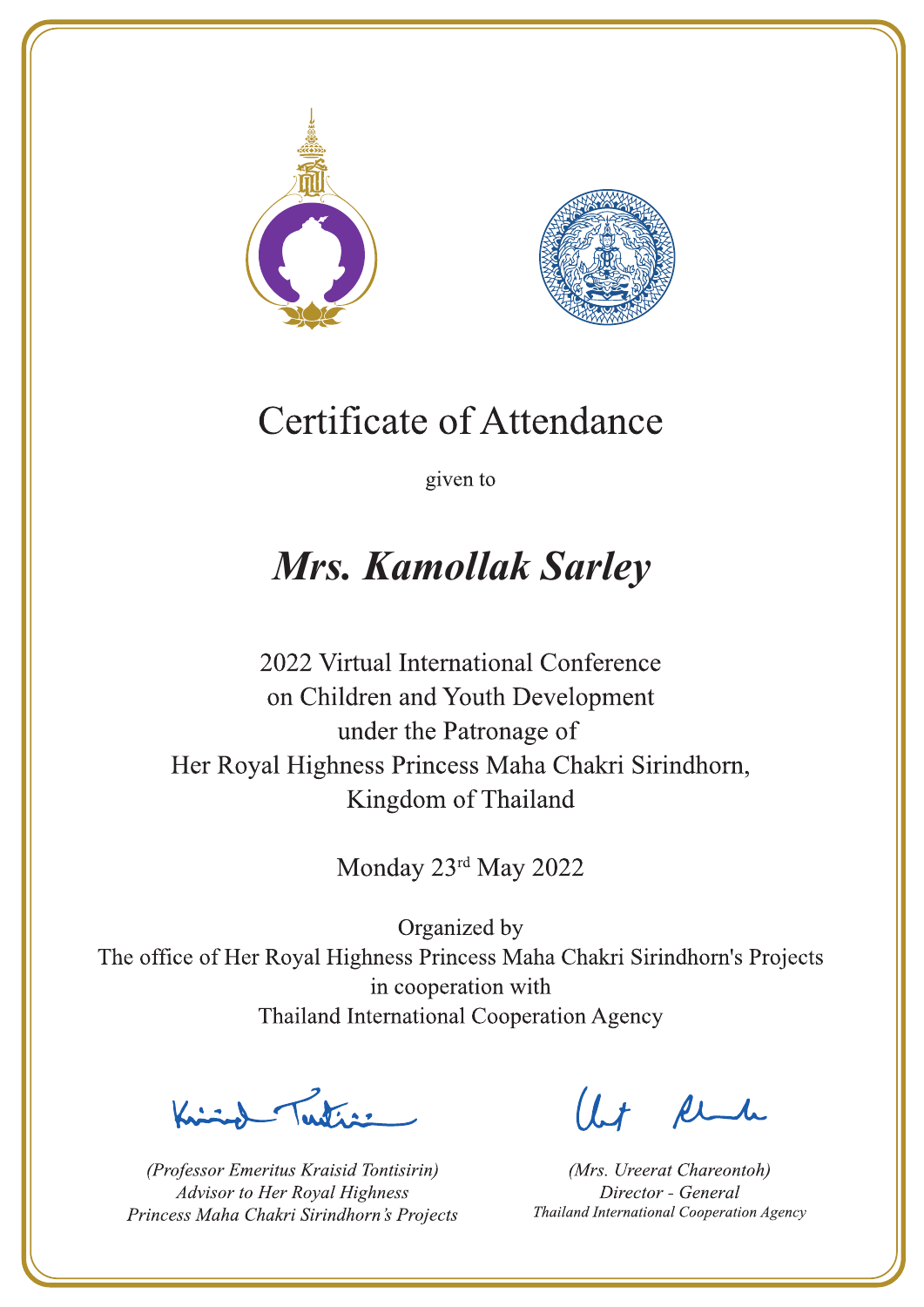



given to

# Mrs. Supacha Suajui

2022 Virtual International Conference on Children and Youth Development under the Patronage of Her Royal Highness Princess Maha Chakri Sirindhorn, Kingdom of Thailand

Monday 23rd May 2022

La Vias

(Professor Emeritus Kraisid Tontisirin) Advisor to Her Royal Highness Princess Maha Chakri Sirindhorn's Projects

 $l.t$  find

(Mrs. Ureerat Chareontoh) Director - General Thailand International Cooperation Agency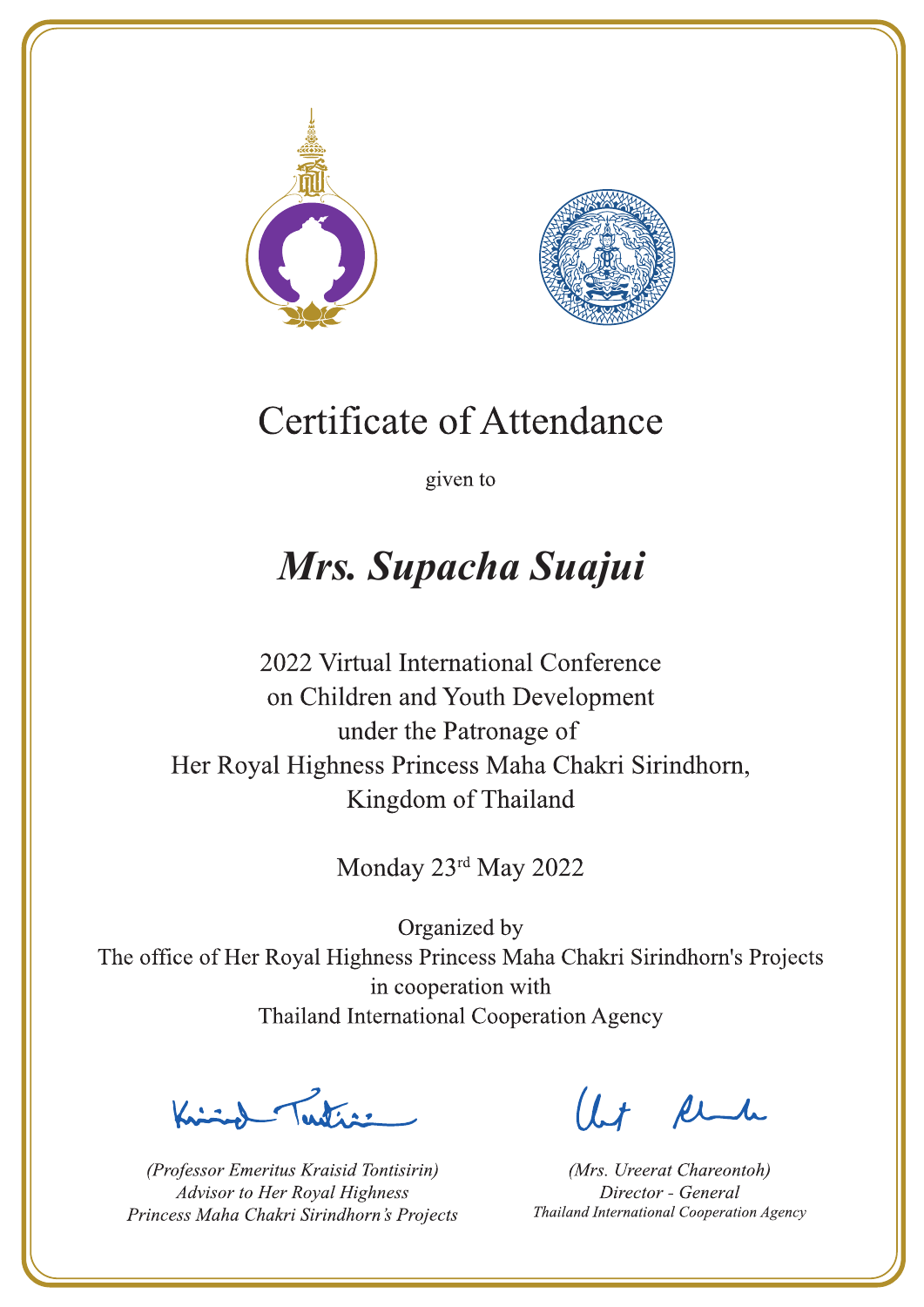



given to

# **Mrs. Siriphon Pongnet**

2022 Virtual International Conference on Children and Youth Development under the Patronage of Her Royal Highness Princess Maha Chakri Sirindhorn, Kingdom of Thailand

Monday 23rd May 2022

 $\sum_{n=1}^{\infty} \int_{\mathbb{R}^d} f(x) dx$ 

(Professor Emeritus Kraisid Tontisirin) Advisor to Her Royal Highness Princess Maha Chakri Sirindhorn's Projects

 $l.t$  find

(Mrs. Ureerat Chareontoh) Director - General Thailand International Cooperation Agency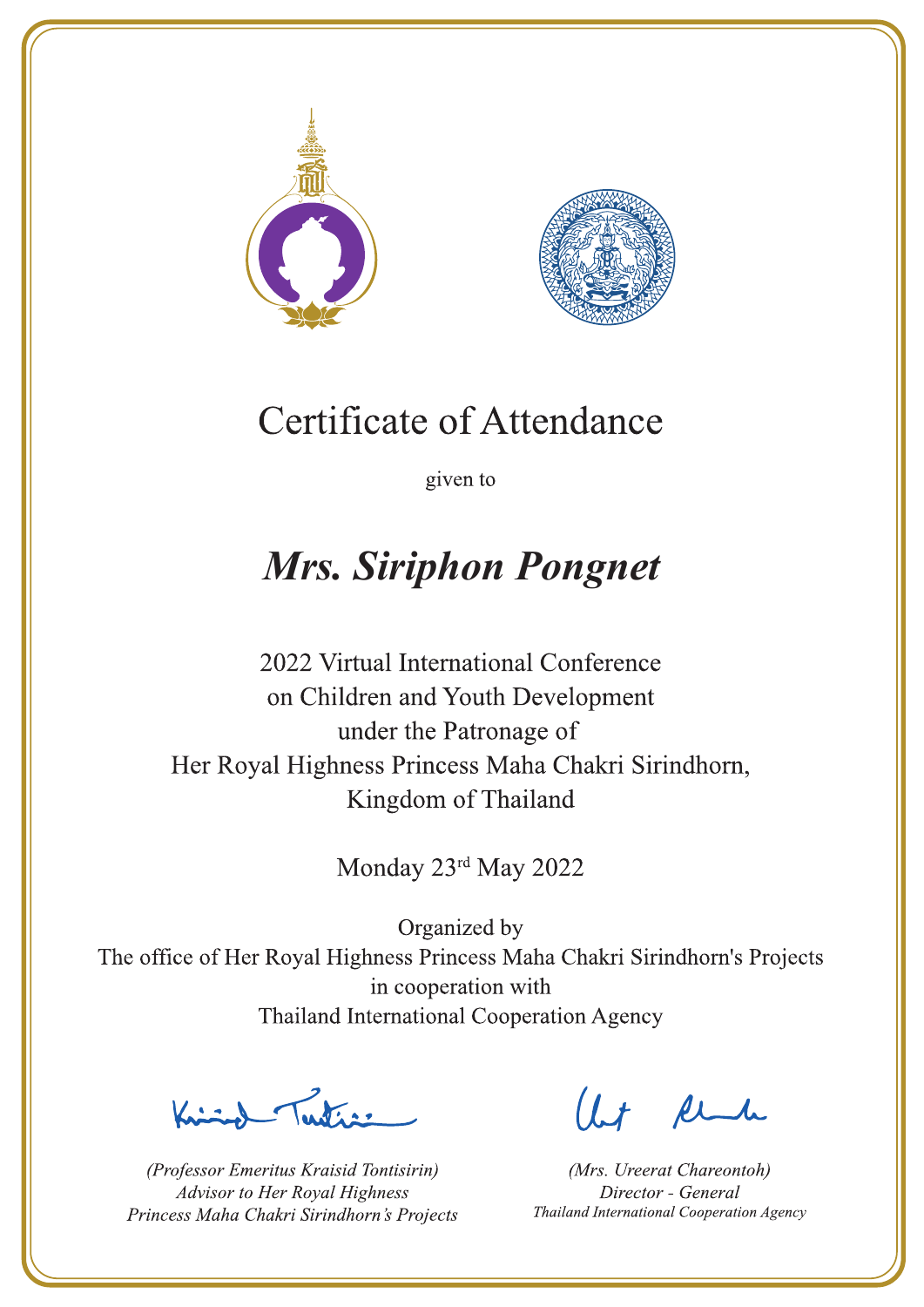



given to

## **Miss Chutima Saensakol**

2022 Virtual International Conference on Children and Youth Development under the Patronage of Her Royal Highness Princess Maha Chakri Sirindhorn, Kingdom of Thailand

Monday 23rd May 2022

Letter

(Professor Emeritus Kraisid Tontisirin) Advisor to Her Royal Highness Princess Maha Chakri Sirindhorn's Projects

 $l.t$  find

(Mrs. Ureerat Chareontoh) Director - General Thailand International Cooperation Agency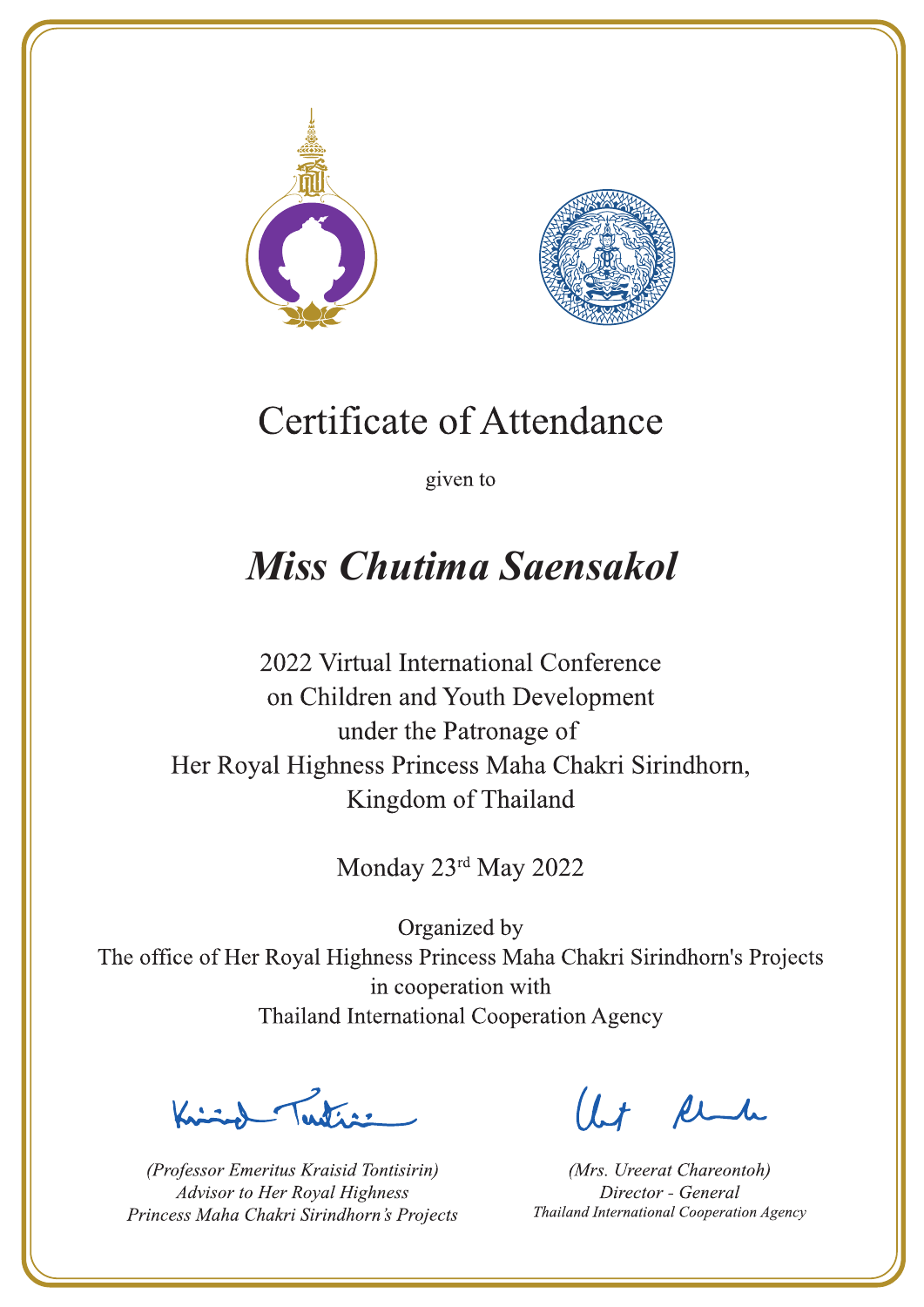



given to

# Mr. Sophon Anbangsai

2022 Virtual International Conference on Children and Youth Development under the Patronage of Her Royal Highness Princess Maha Chakri Sirindhorn, Kingdom of Thailand

Monday 23rd May 2022

Latin .

(Professor Emeritus Kraisid Tontisirin) Advisor to Her Royal Highness Princess Maha Chakri Sirindhorn's Projects

 $l.t$  find

(Mrs. Ureerat Chareontoh) Director - General Thailand International Cooperation Agency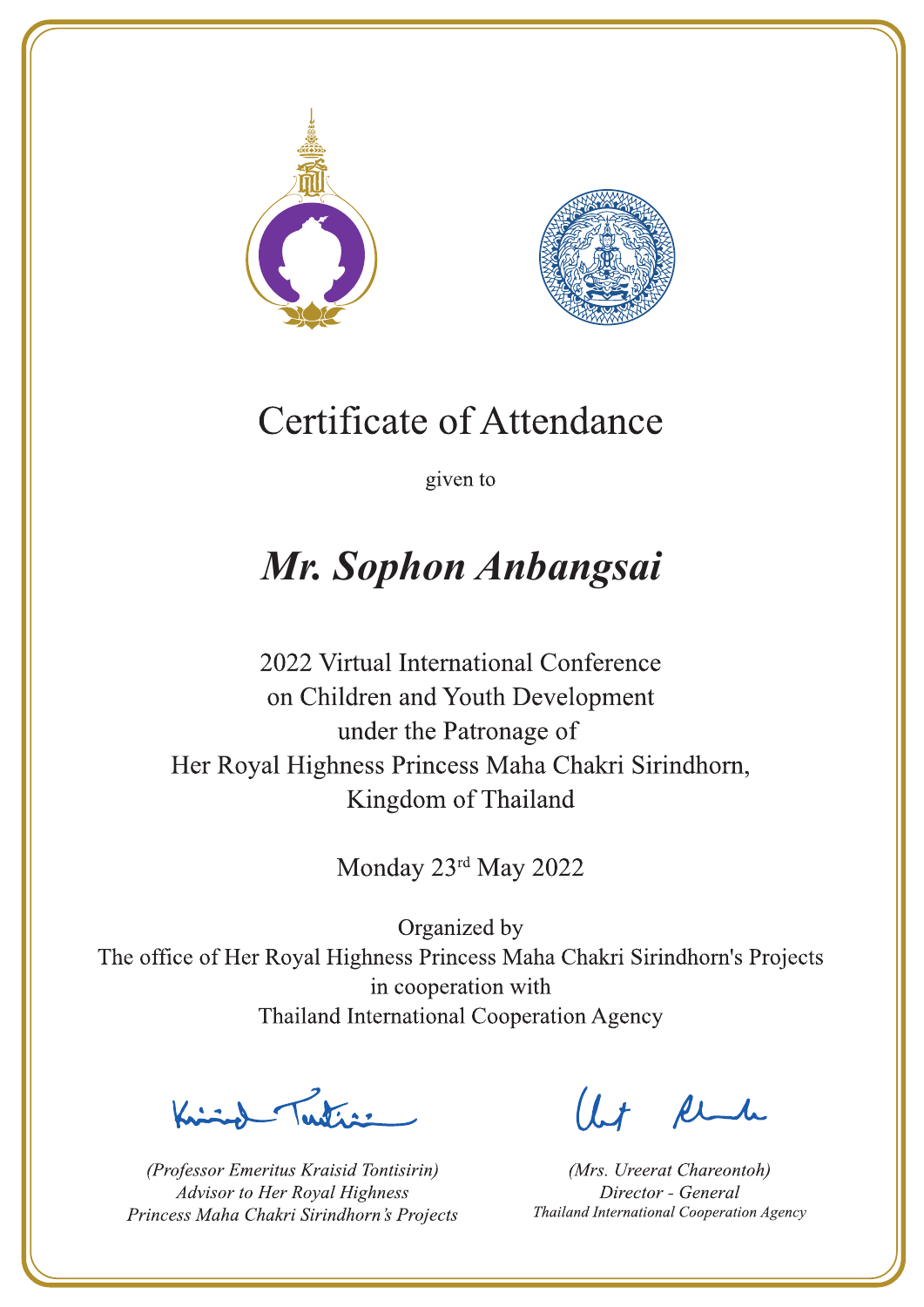



given to

## **Miss Khwanyuen Moonsri**

2022 Virtual International Conference on Children and Youth Development under the Patronage of Her Royal Highness Princess Maha Chakri Sirindhorn, Kingdom of Thailand

Monday 23rd May 2022

 $\sum_{n=1}^{\infty}$ 

(Professor Emeritus Kraisid Tontisirin) Advisor to Her Royal Highness Princess Maha Chakri Sirindhorn's Projects

 $l.t$  find

(Mrs. Ureerat Chareontoh) Director - General Thailand International Cooperation Agency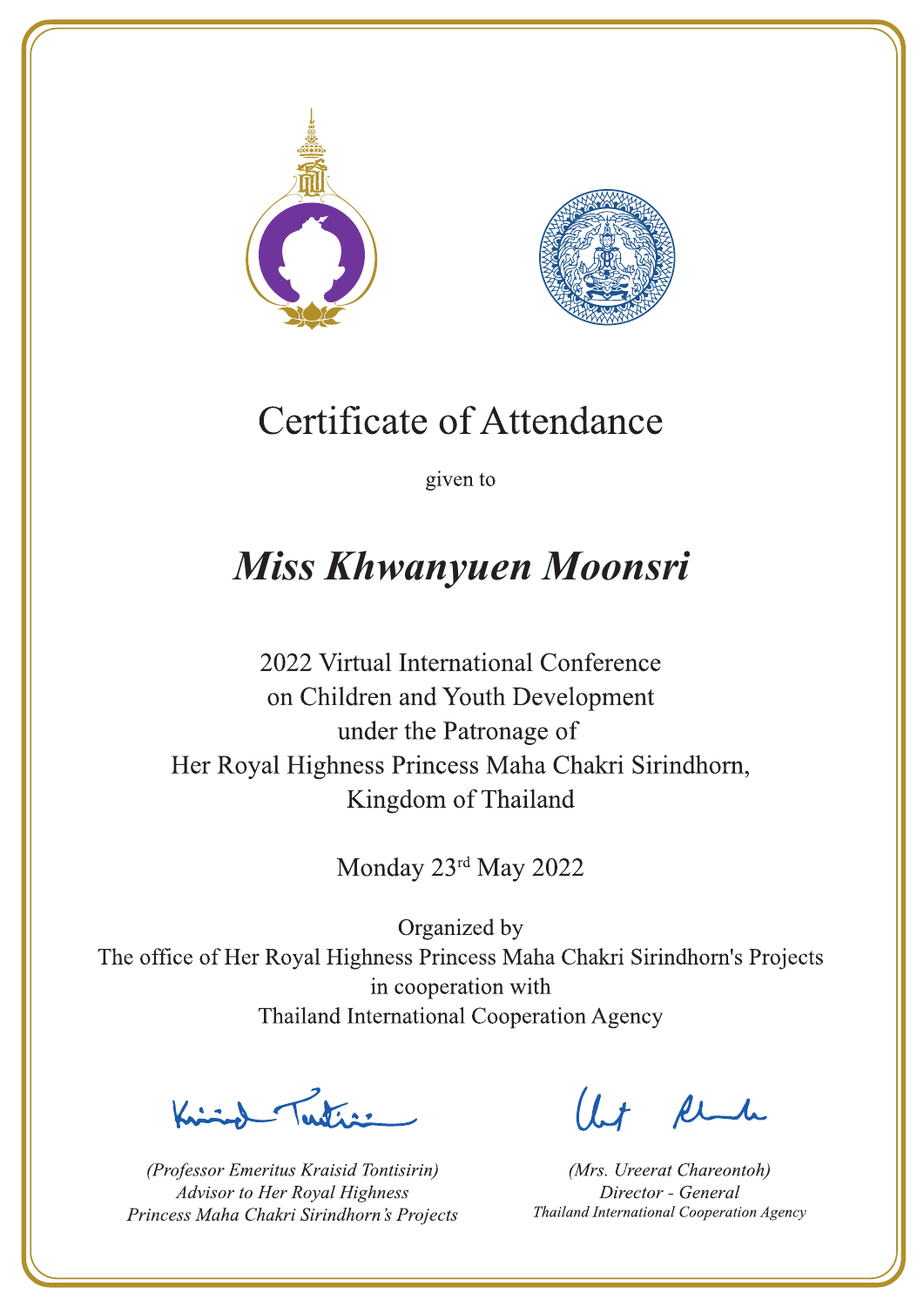



given to

### **Miss Witchuda Chanta**

2022 Virtual International Conference on Children and Youth Development under the Patronage of Her Royal Highness Princess Maha Chakri Sirindhorn, Kingdom of Thailand

Monday 23rd May 2022

Letter

(Professor Emeritus Kraisid Tontisirin) Advisor to Her Royal Highness Princess Maha Chakri Sirindhorn's Projects

 $l.t$  find

(Mrs. Ureerat Chareontoh) Director - General Thailand International Cooperation Agency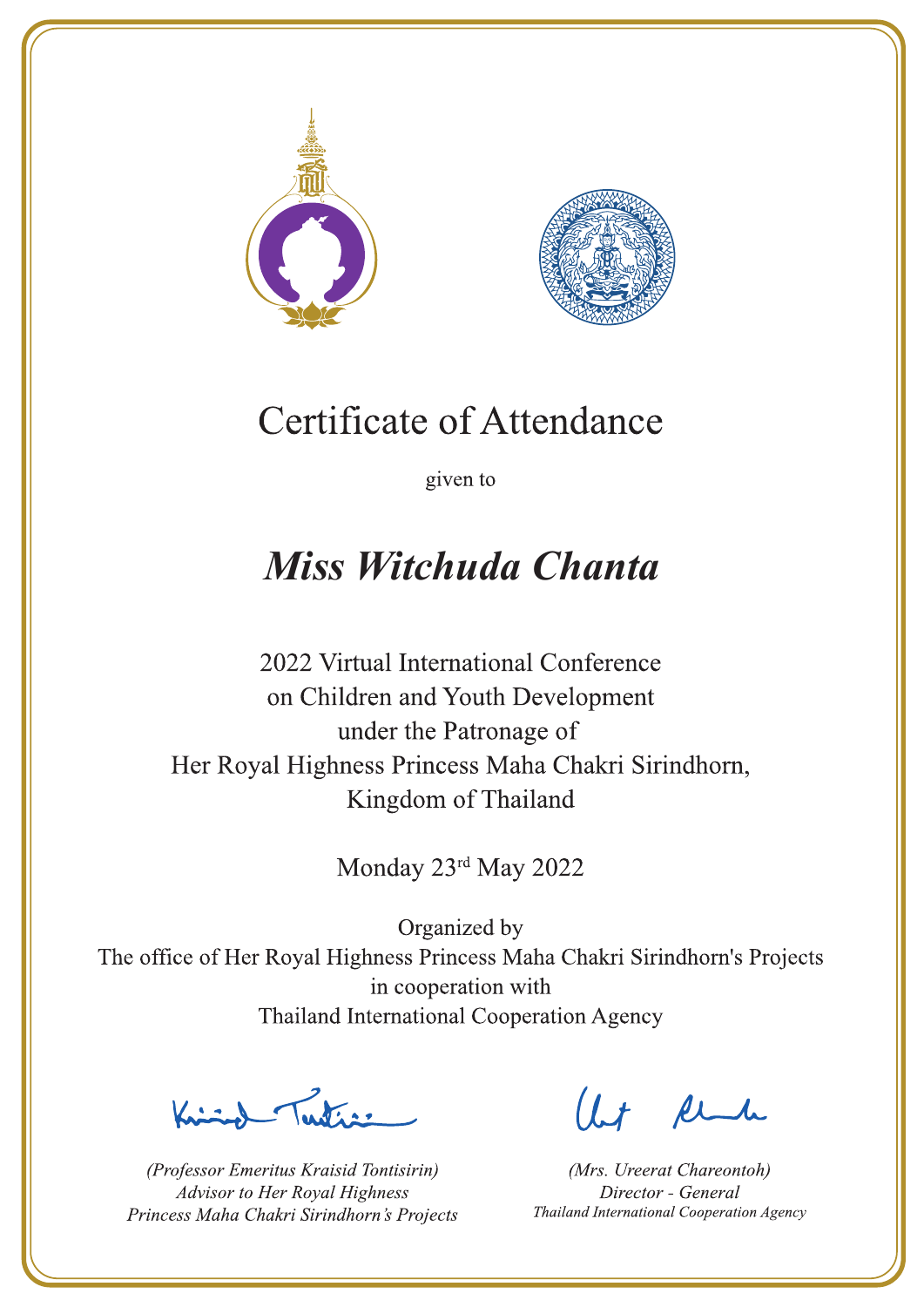



given to

### Mrs. Yoawaluck Tunsakul

2022 Virtual International Conference on Children and Youth Development under the Patronage of Her Royal Highness Princess Maha Chakri Sirindhorn, Kingdom of Thailand

Monday 23rd May 2022

Letters ,

(Professor Emeritus Kraisid Tontisirin) Advisor to Her Royal Highness Princess Maha Chakri Sirindhorn's Projects

Ut Rende

(Mrs. Ureerat Chareontoh) Director - General Thailand International Cooperation Agency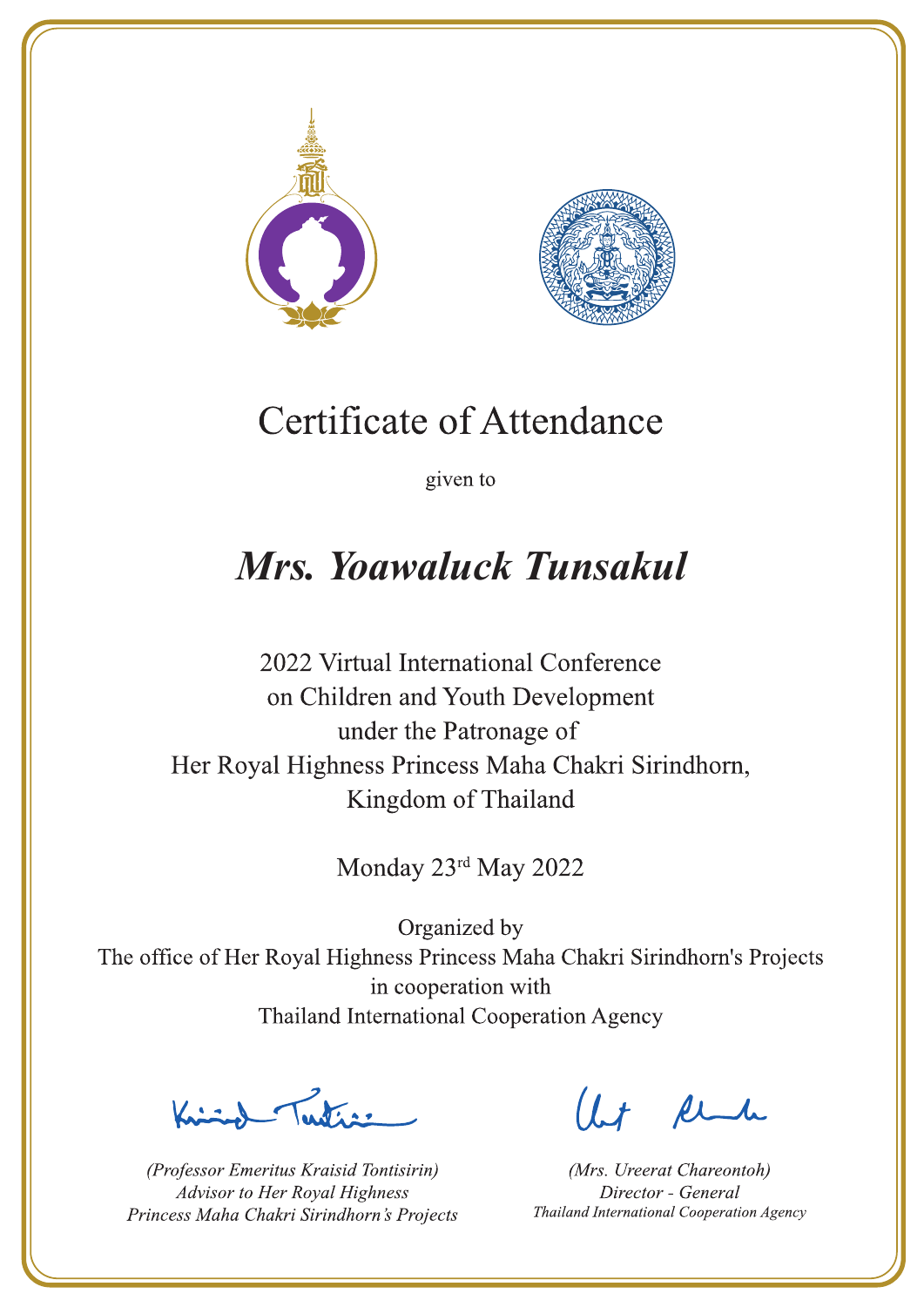



given to

### **Miss Jaruwan Juntawiang**

2022 Virtual International Conference on Children and Youth Development under the Patronage of Her Royal Highness Princess Maha Chakri Sirindhorn, Kingdom of Thailand

Monday 23rd May 2022

Letter

(Professor Emeritus Kraisid Tontisirin) Advisor to Her Royal Highness Princess Maha Chakri Sirindhorn's Projects

 $l.t$  find

(Mrs. Ureerat Chareontoh) Director - General Thailand International Cooperation Agency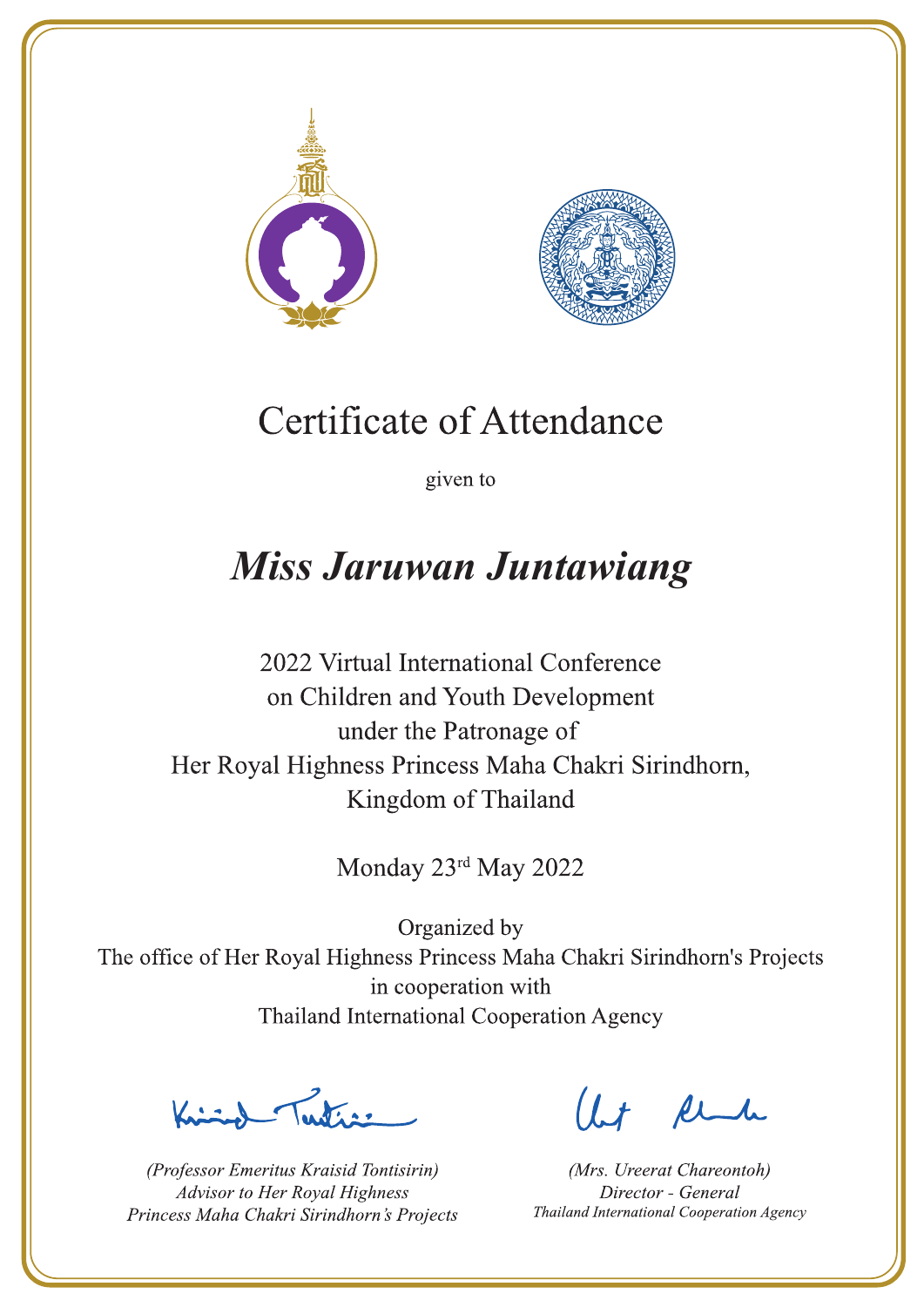



given to

## Miss Nipatchada Puayouan

2022 Virtual International Conference on Children and Youth Development under the Patronage of Her Royal Highness Princess Maha Chakri Sirindhorn, Kingdom of Thailand

Monday 23rd May 2022

Letters .

(Professor Emeritus Kraisid Tontisirin) Advisor to Her Royal Highness Princess Maha Chakri Sirindhorn's Projects

 $l.t$  find

(Mrs. Ureerat Chareontoh) Director - General Thailand International Cooperation Agency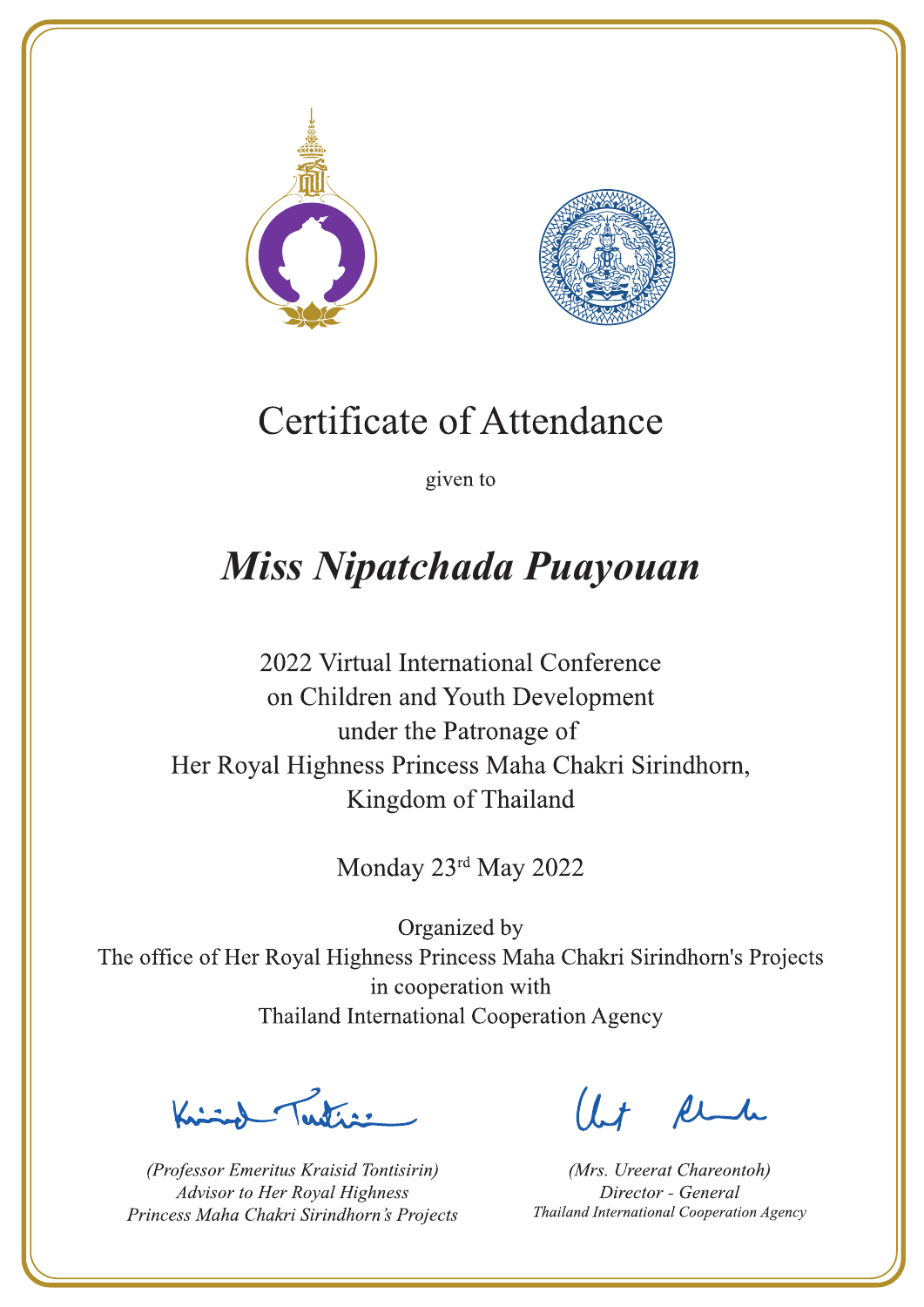



given to

### Mr. Boontin Mahasaro

2022 Virtual International Conference on Children and Youth Development under the Patronage of Her Royal Highness Princess Maha Chakri Sirindhorn, Kingdom of Thailand

Monday 23rd May 2022

Letters ,

(Professor Emeritus Kraisid Tontisirin) Advisor to Her Royal Highness Princess Maha Chakri Sirindhorn's Projects

 $l.t$  find

(Mrs. Ureerat Chareontoh) Director - General Thailand International Cooperation Agency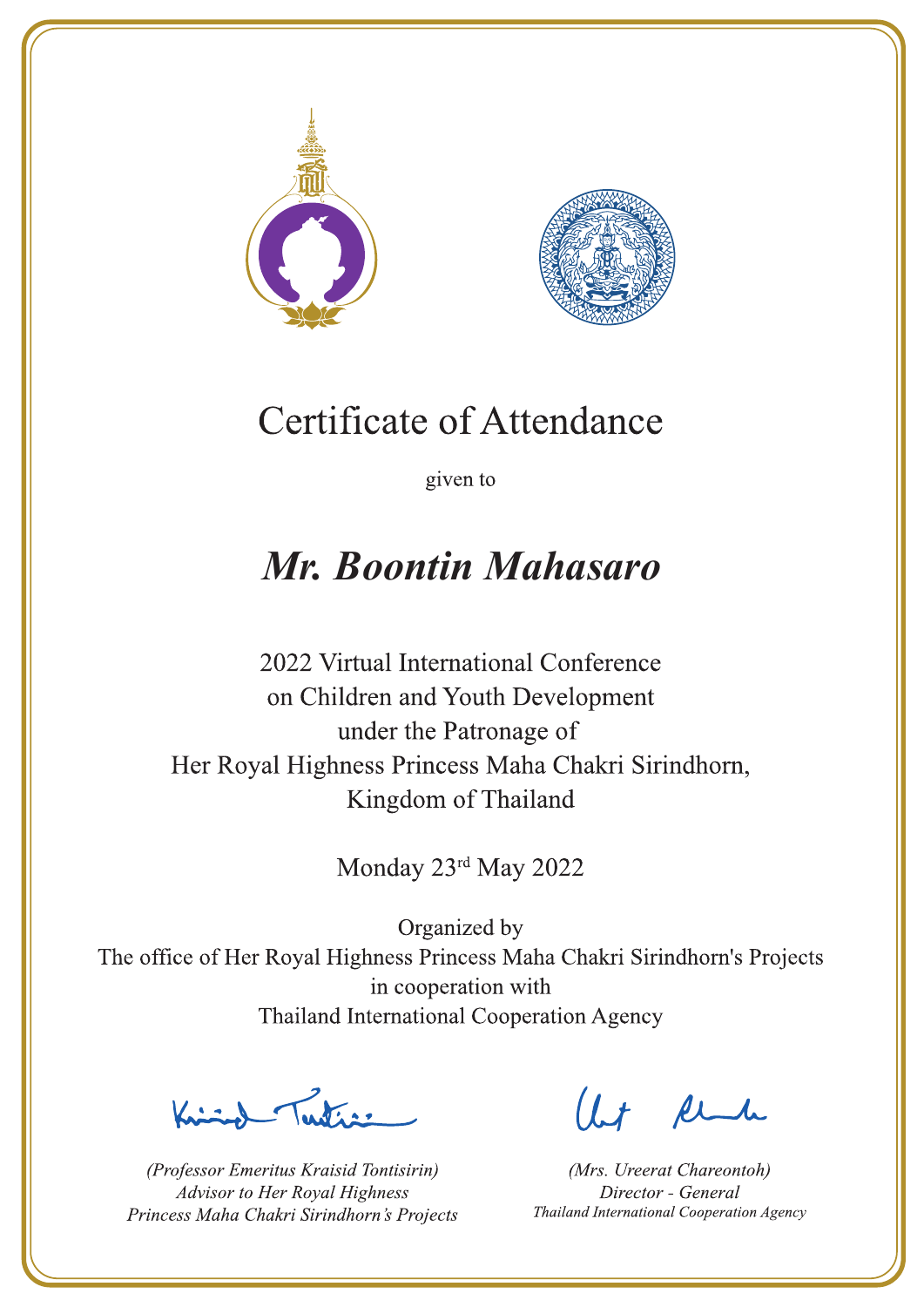



given to

## Mrs. Nusara Chunprasong

2022 Virtual International Conference on Children and Youth Development under the Patronage of Her Royal Highness Princess Maha Chakri Sirindhorn, Kingdom of Thailand

Monday 23rd May 2022

 $\sum_{n=1}^{\infty}$ 

(Professor Emeritus Kraisid Tontisirin) Advisor to Her Royal Highness Princess Maha Chakri Sirindhorn's Projects

 $l.t$  find

(Mrs. Ureerat Chareontoh) Director - General Thailand International Cooperation Agency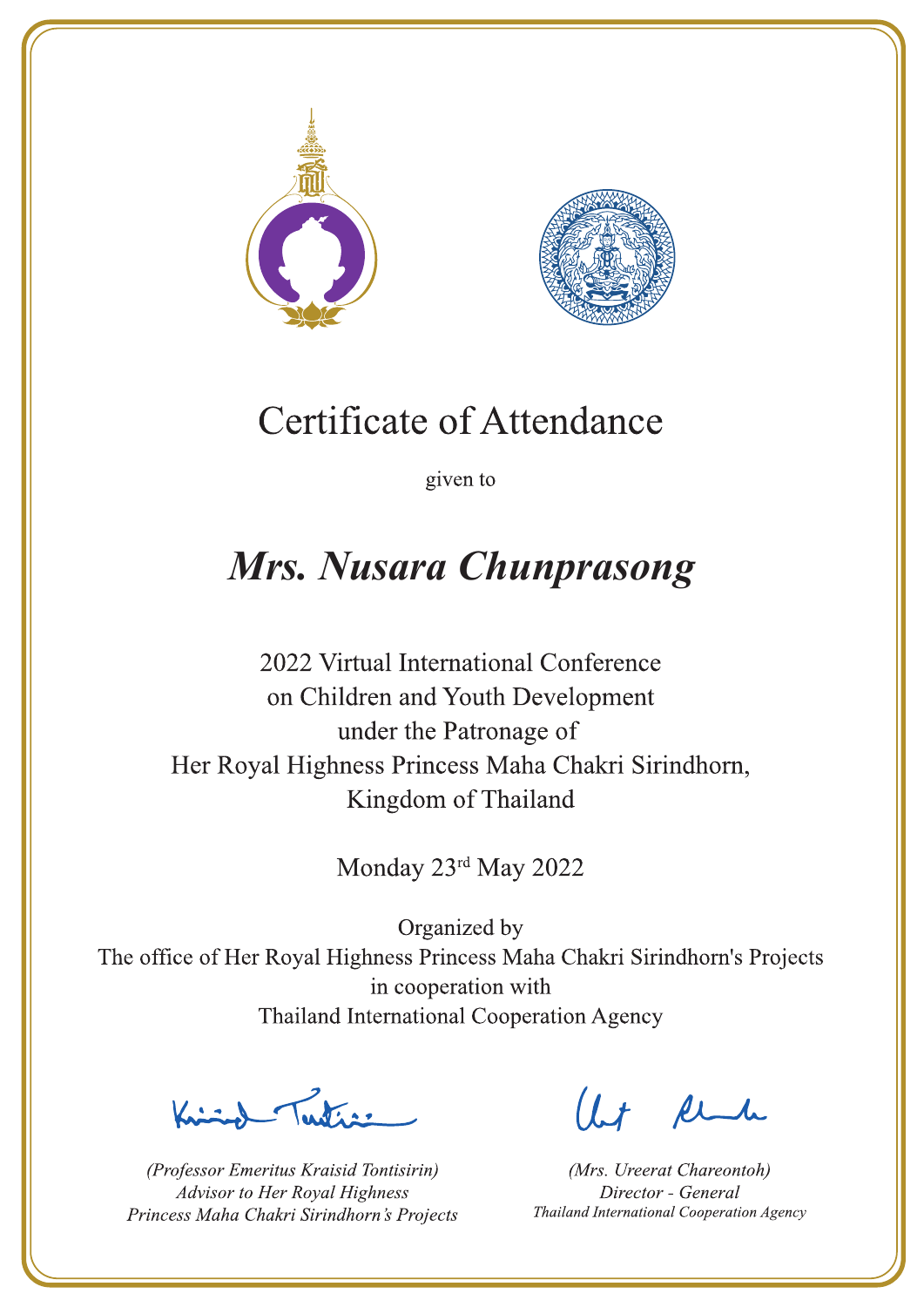



given to

## Miss Punnisa Saengxakhkhi

2022 Virtual International Conference on Children and Youth Development under the Patronage of Her Royal Highness Princess Maha Chakri Sirindhorn, Kingdom of Thailand

Monday 23rd May 2022

 $\sum_{n=1}^{\infty}$ 

(Professor Emeritus Kraisid Tontisirin) Advisor to Her Royal Highness Princess Maha Chakri Sirindhorn's Projects

 $l.t$  find

(Mrs. Ureerat Chareontoh) Director - General Thailand International Cooperation Agency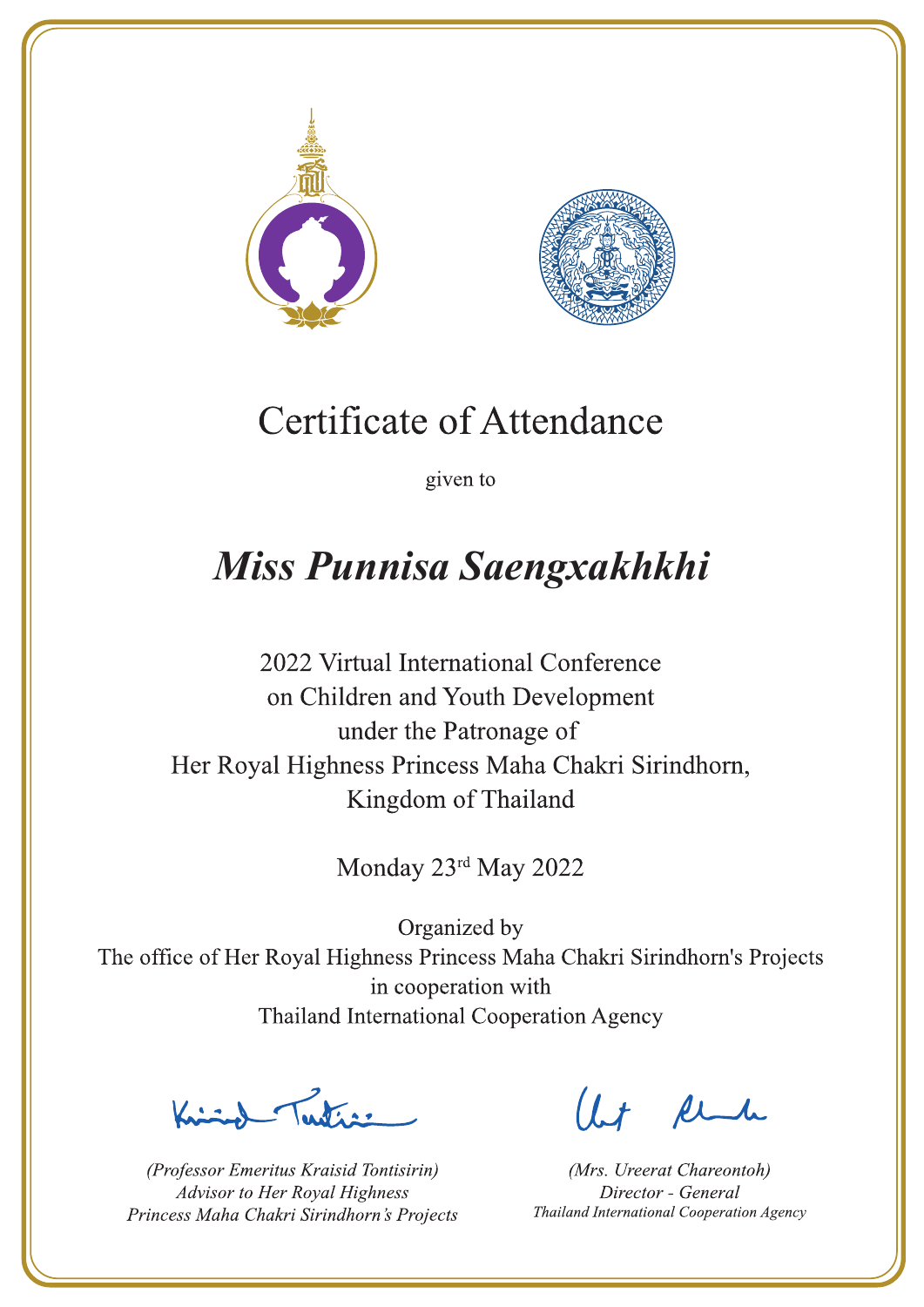



given to

### **Miss Wassana Yawong**

2022 Virtual International Conference on Children and Youth Development under the Patronage of Her Royal Highness Princess Maha Chakri Sirindhorn, Kingdom of Thailand

Monday 23rd May 2022

Letter

(Professor Emeritus Kraisid Tontisirin) Advisor to Her Royal Highness Princess Maha Chakri Sirindhorn's Projects

 $l.t$  find

(Mrs. Ureerat Chareontoh) Director - General Thailand International Cooperation Agency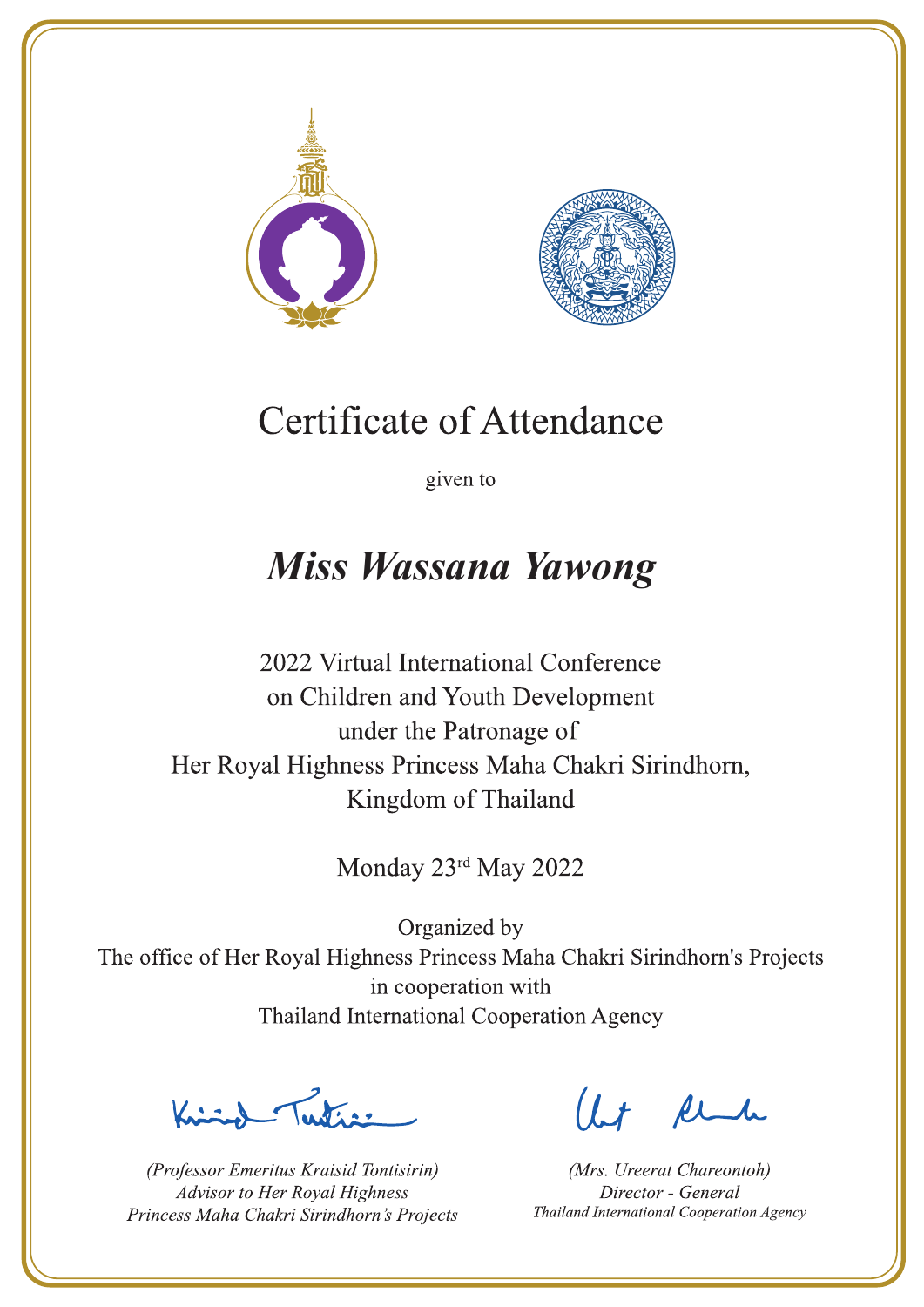



given to

## **Miss Jureeporn Sornwong**

2022 Virtual International Conference on Children and Youth Development under the Patronage of Her Royal Highness Princess Maha Chakri Sirindhorn, Kingdom of Thailand

Monday 23rd May 2022

La de avons

(Professor Emeritus Kraisid Tontisirin) Advisor to Her Royal Highness Princess Maha Chakri Sirindhorn's Projects

 $l.t$  find

(Mrs. Ureerat Chareontoh) Director - General Thailand International Cooperation Agency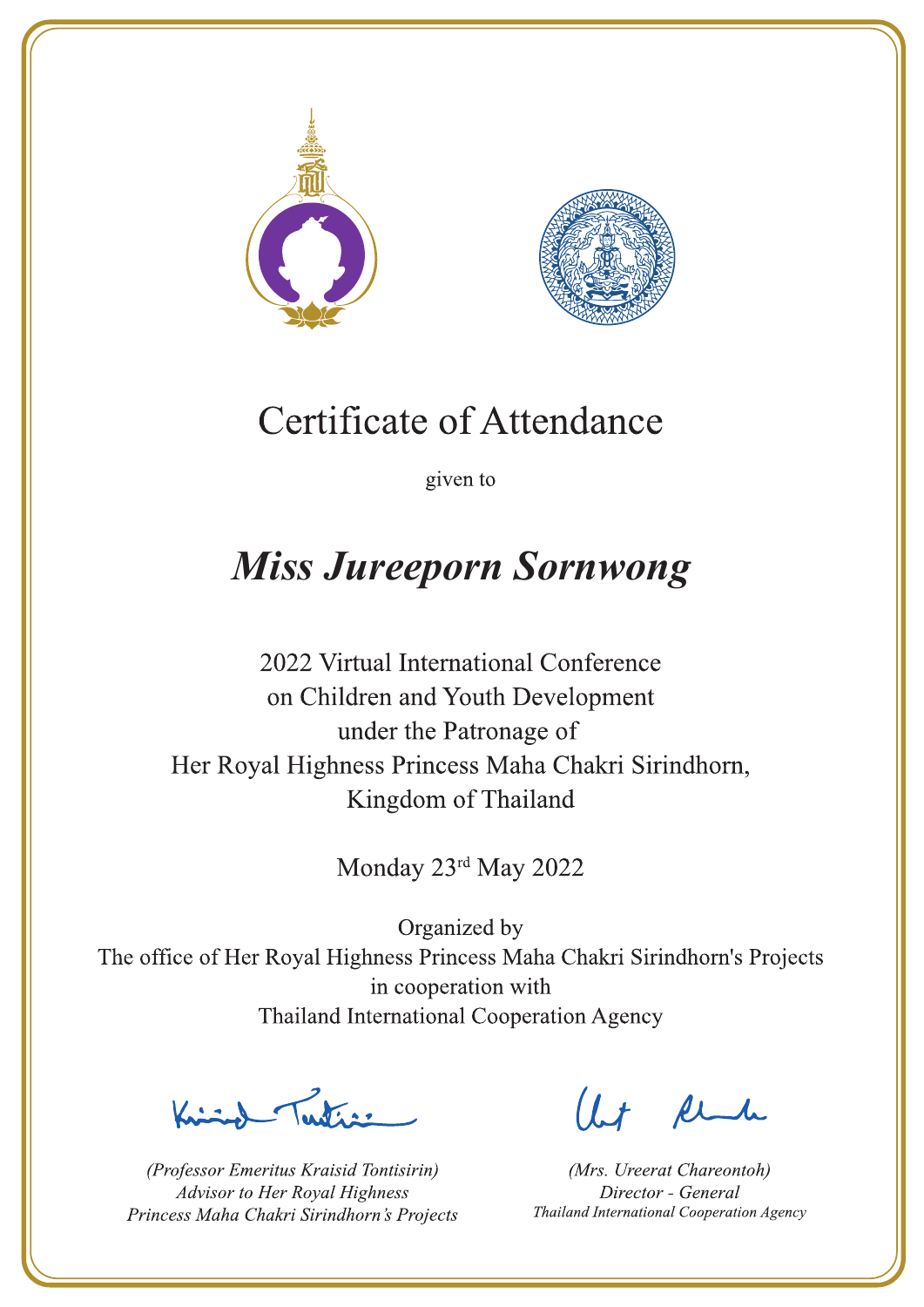



given to

### Mrs. Pornpana Buain

2022 Virtual International Conference on Children and Youth Development under the Patronage of Her Royal Highness Princess Maha Chakri Sirindhorn, Kingdom of Thailand

Monday 23rd May 2022

La de avons

(Professor Emeritus Kraisid Tontisirin) Advisor to Her Royal Highness Princess Maha Chakri Sirindhorn's Projects

 $l.t$  find

(Mrs. Ureerat Chareontoh) Director - General Thailand International Cooperation Agency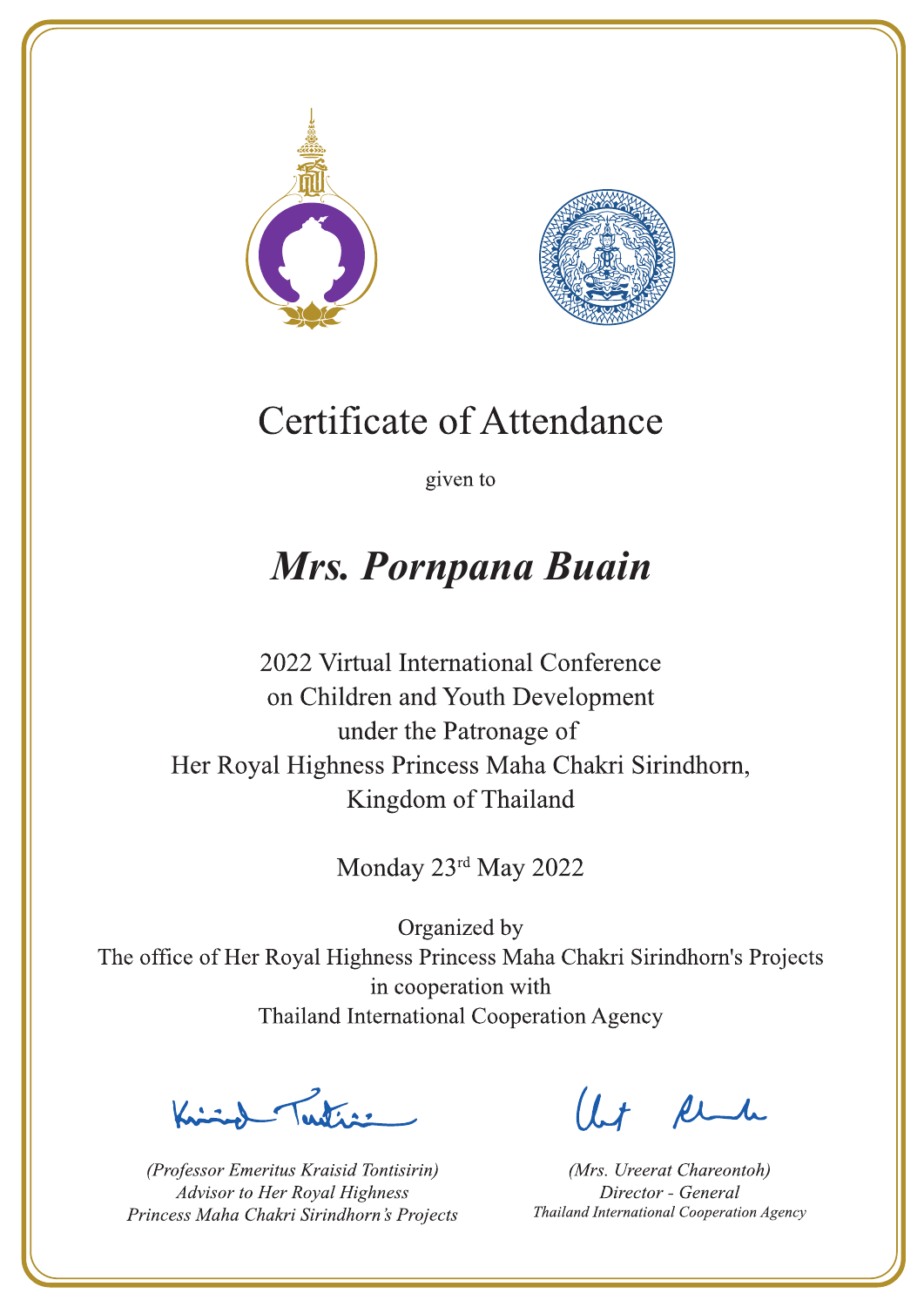



given to

### Mrs. Jintana Hongboonrod

2022 Virtual International Conference on Children and Youth Development under the Patronage of Her Royal Highness Princess Maha Chakri Sirindhorn, Kingdom of Thailand

Monday 23rd May 2022

Lutin ,

(Professor Emeritus Kraisid Tontisirin) Advisor to Her Royal Highness Princess Maha Chakri Sirindhorn's Projects

 $l.t$  find

(Mrs. Ureerat Chareontoh) Director - General Thailand International Cooperation Agency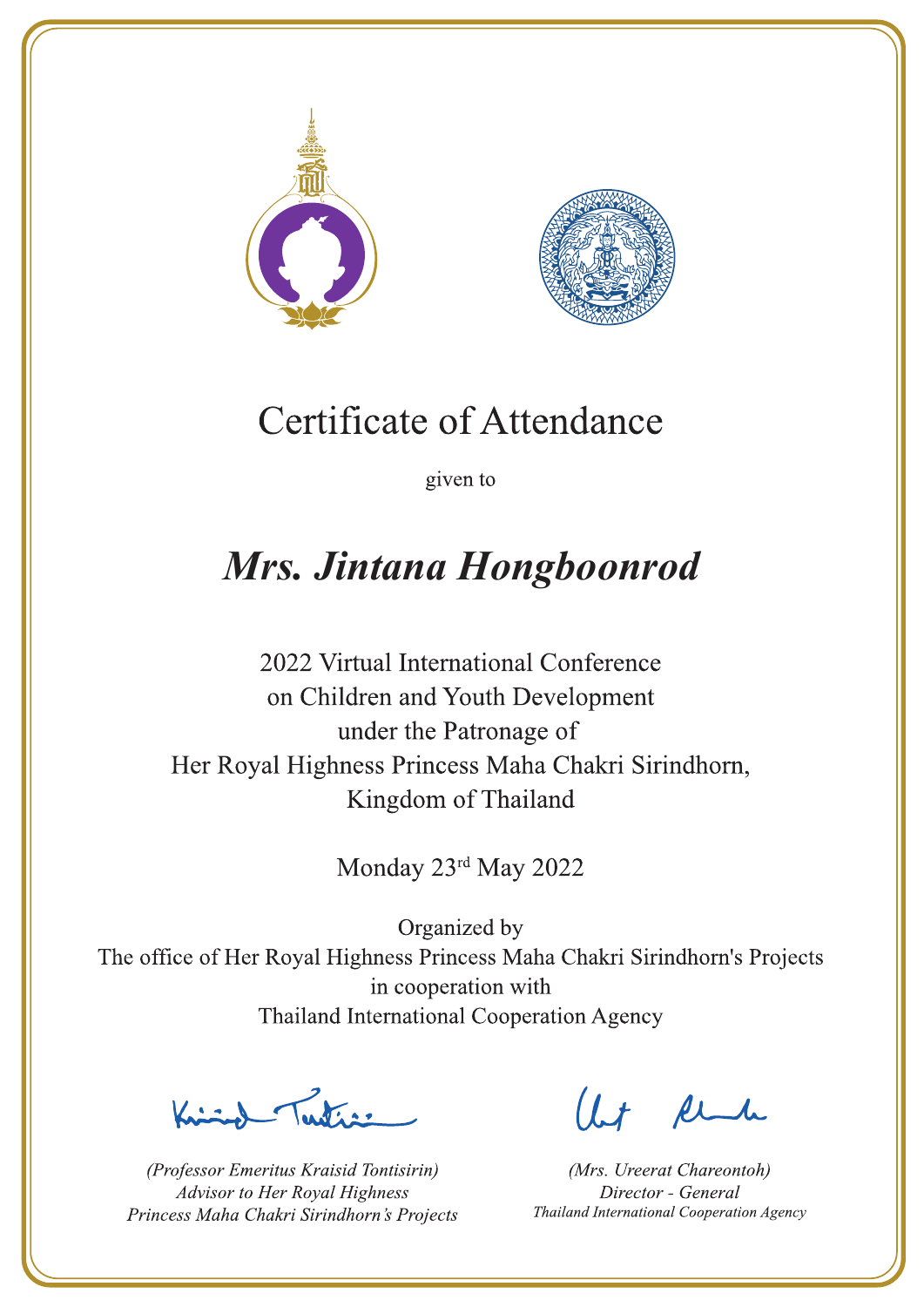



given to

# Miss Kannika Pichaichuang

2022 Virtual International Conference on Children and Youth Development under the Patronage of Her Royal Highness Princess Maha Chakri Sirindhorn, Kingdom of Thailand

Monday 23rd May 2022

Latin ,

(Professor Emeritus Kraisid Tontisirin) Advisor to Her Royal Highness Princess Maha Chakri Sirindhorn's Projects

 $1 + \ell$ 

(Mrs. Ureerat Chareontoh) Director - General Thailand International Cooperation Agency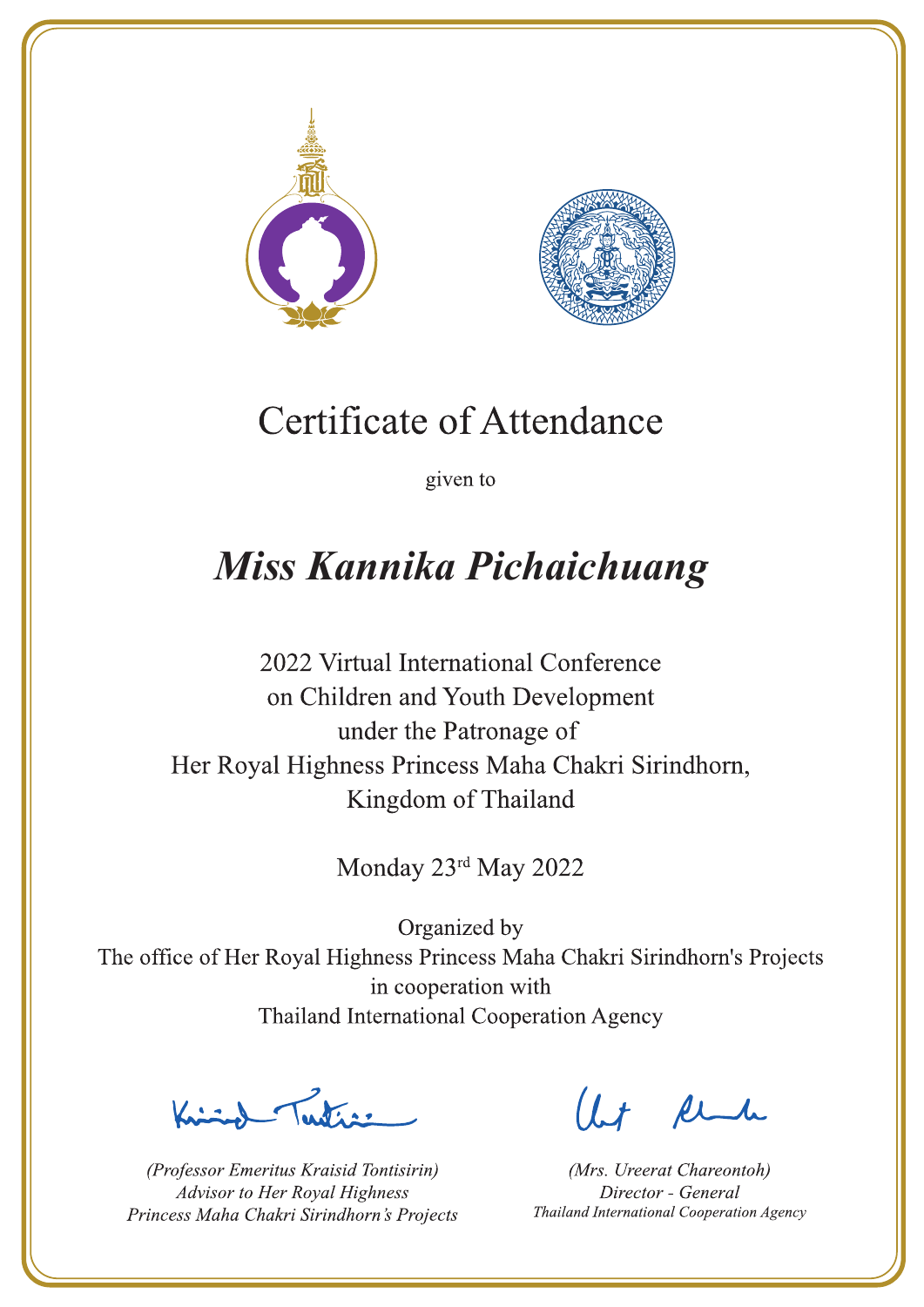



given to

### **Miss Wantanee Saroj**

2022 Virtual International Conference on Children and Youth Development under the Patronage of Her Royal Highness Princess Maha Chakri Sirindhorn, Kingdom of Thailand

Monday 23rd May 2022

Letter

(Professor Emeritus Kraisid Tontisirin) Advisor to Her Royal Highness Princess Maha Chakri Sirindhorn's Projects

 $l.t$  find

(Mrs. Ureerat Chareontoh) Director - General Thailand International Cooperation Agency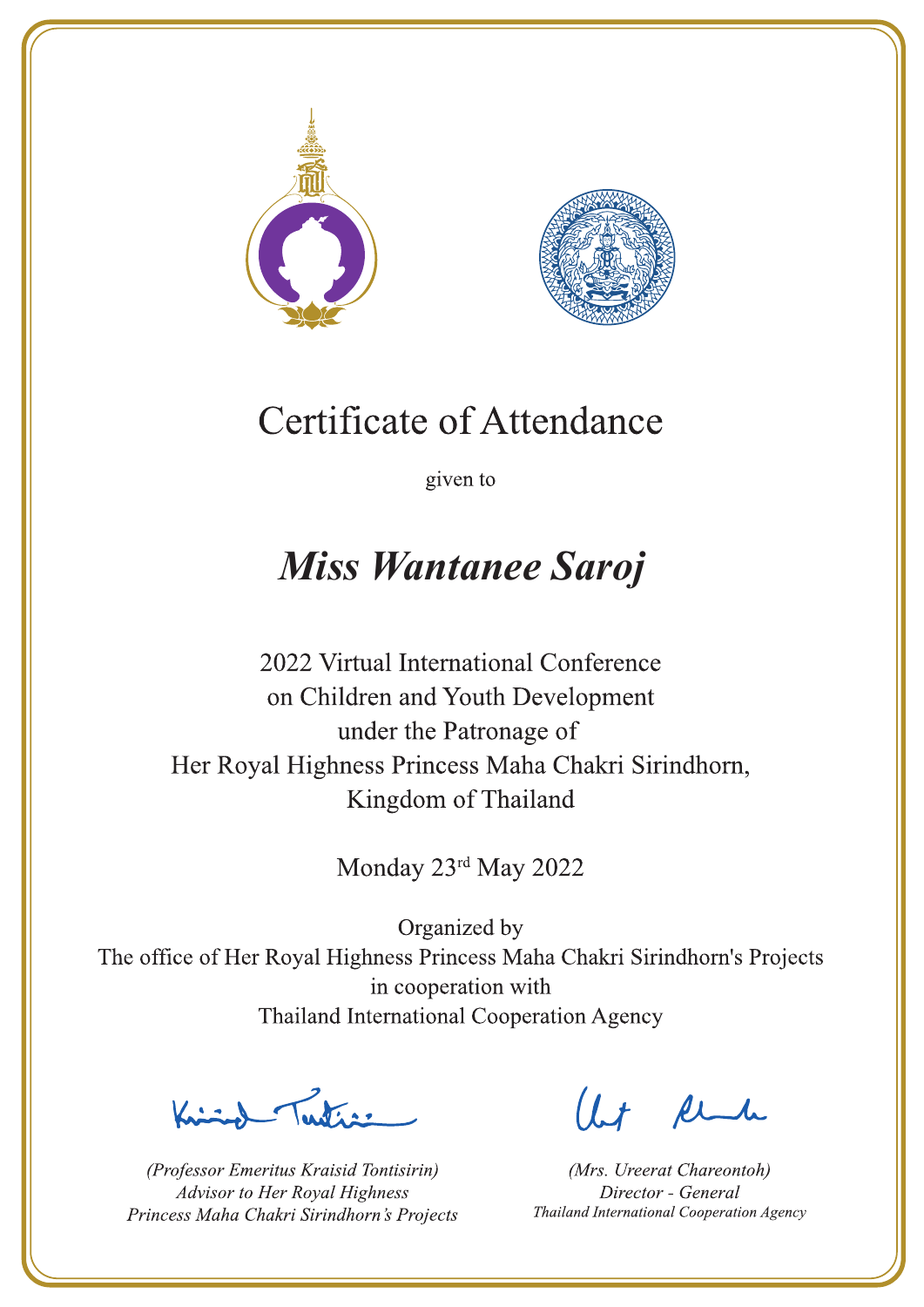



given to

## **Miss Thassanee Khempet**

2022 Virtual International Conference on Children and Youth Development under the Patronage of Her Royal Highness Princess Maha Chakri Sirindhorn, Kingdom of Thailand

Monday 23rd May 2022

 $\sum_{n=1}^{\infty}$ 

(Professor Emeritus Kraisid Tontisirin) Advisor to Her Royal Highness Princess Maha Chakri Sirindhorn's Projects

 $l.t$  find

(Mrs. Ureerat Chareontoh) Director - General Thailand International Cooperation Agency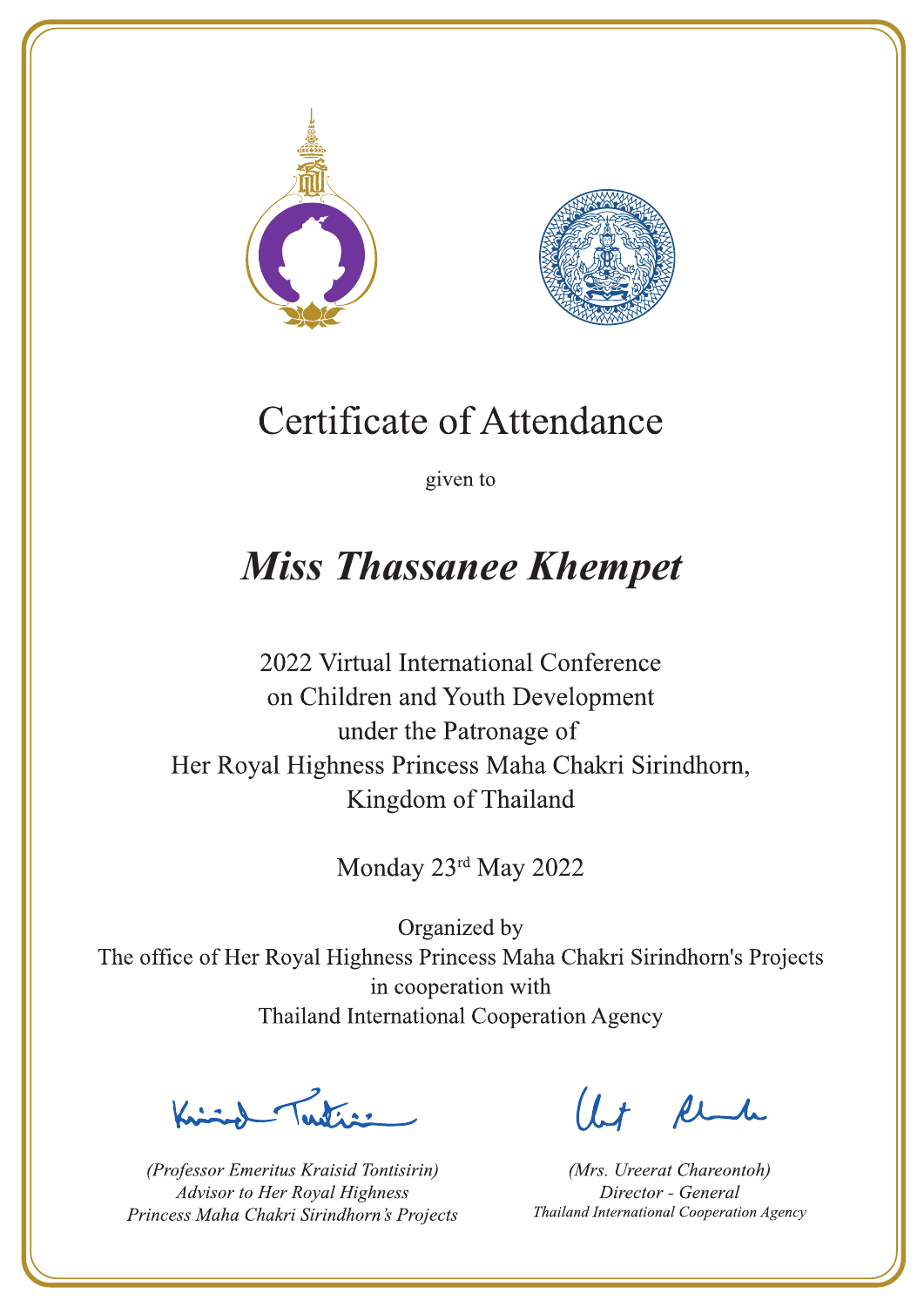



given to

# **Acting Sub Lt.Samruai Nokngam**

2022 Virtual International Conference on Children and Youth Development under the Patronage of Her Royal Highness Princess Maha Chakri Sirindhorn, Kingdom of Thailand

Monday 23rd May 2022

Letters ,

(Professor Emeritus Kraisid Tontisirin) Advisor to Her Royal Highness Princess Maha Chakri Sirindhorn's Projects

 $l.t$  find

(Mrs. Ureerat Chareontoh) Director - General Thailand International Cooperation Agency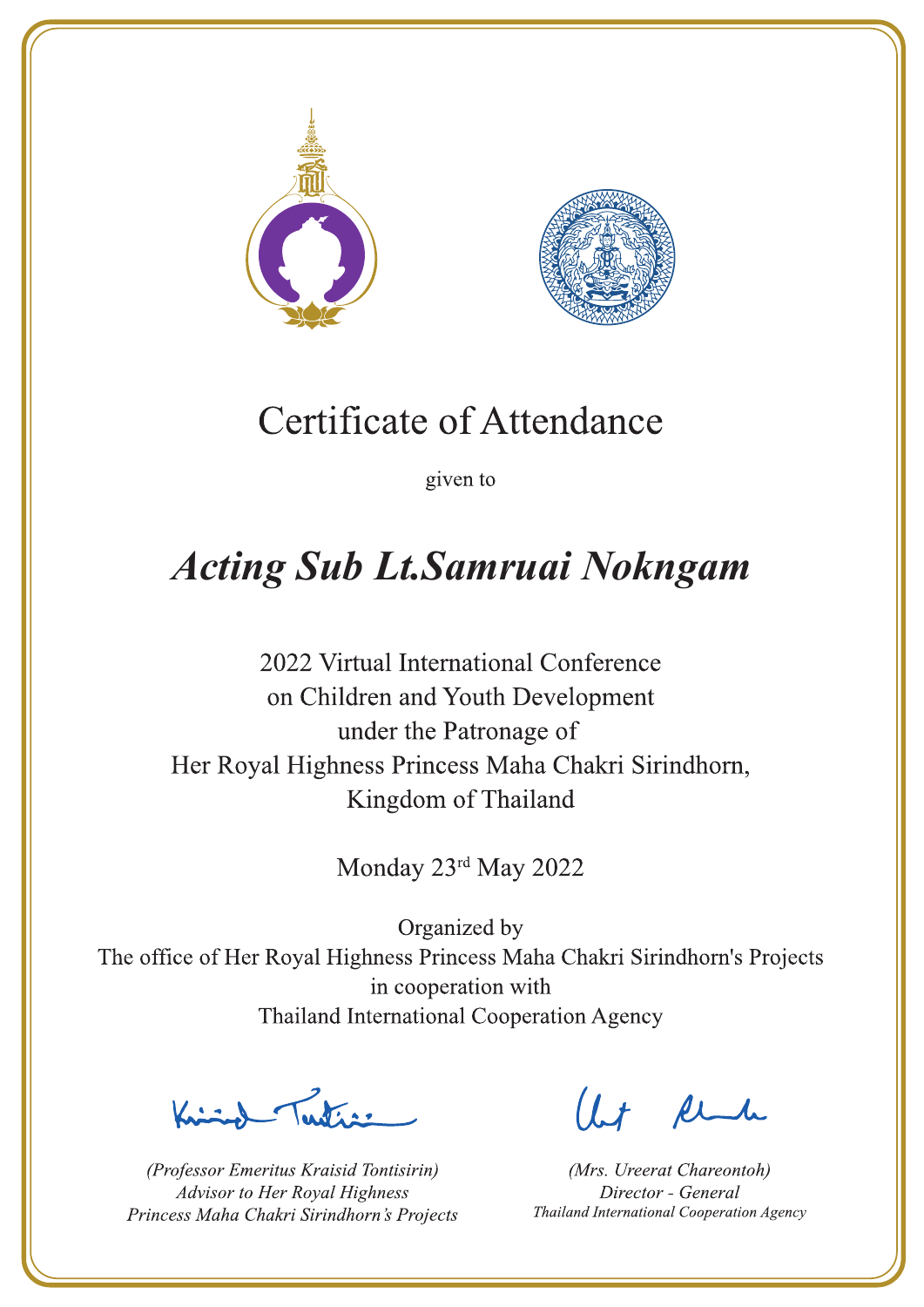



given to

### Mrs. Suchanaree Santaweesuk

2022 Virtual International Conference on Children and Youth Development under the Patronage of Her Royal Highness Princess Maha Chakri Sirindhorn, Kingdom of Thailand

Monday 23rd May 2022

Letters ,

(Professor Emeritus Kraisid Tontisirin) Advisor to Her Royal Highness Princess Maha Chakri Sirindhorn's Projects

 $l.t$  find

(Mrs. Ureerat Chareontoh) Director - General Thailand International Cooperation Agency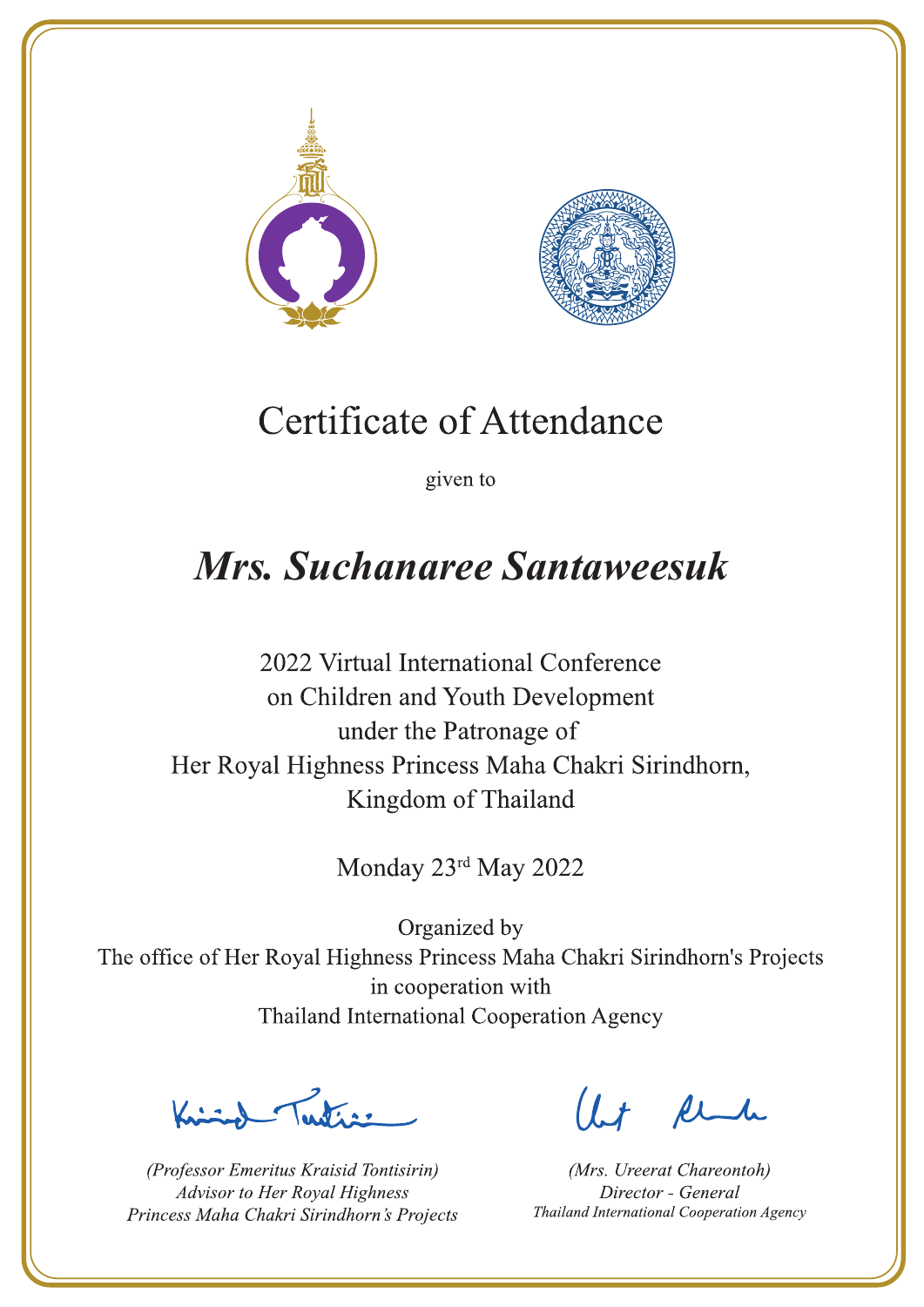



given to

### Mrs. Tananan Thongsiri

2022 Virtual International Conference on Children and Youth Development under the Patronage of Her Royal Highness Princess Maha Chakri Sirindhorn, Kingdom of Thailand

Monday 23rd May 2022

Peters 1

(Professor Emeritus Kraisid Tontisirin) Advisor to Her Royal Highness Princess Maha Chakri Sirindhorn's Projects

Ut Rende

(Mrs. Ureerat Chareontoh) Director - General Thailand International Cooperation Agency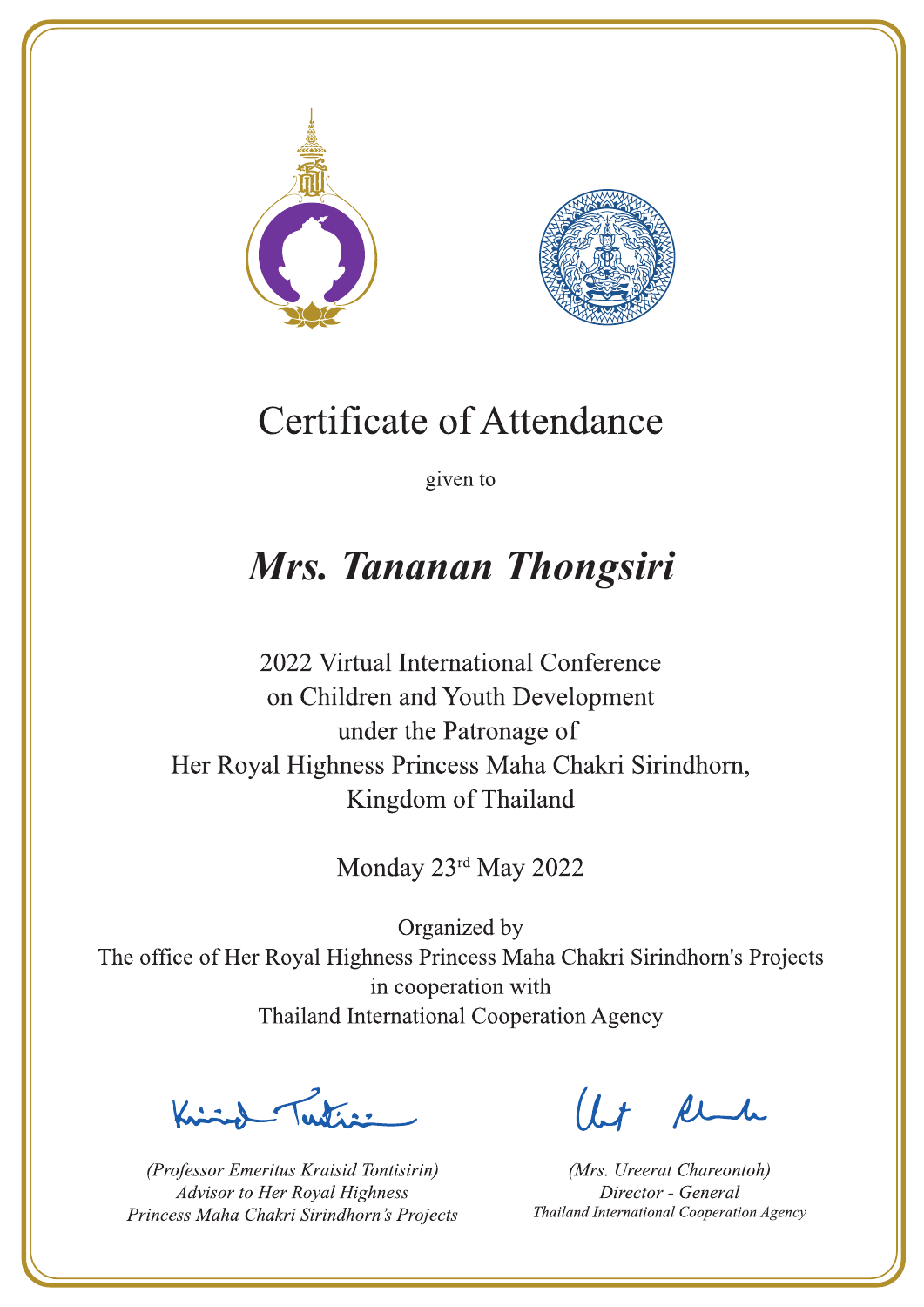



given to

### **Mr. Paisal Ratree**

2022 Virtual International Conference on Children and Youth Development under the Patronage of Her Royal Highness Princess Maha Chakri Sirindhorn, Kingdom of Thailand

Monday 23rd May 2022

Letter

(Professor Emeritus Kraisid Tontisirin) Advisor to Her Royal Highness Princess Maha Chakri Sirindhorn's Projects

Ut Rende

(Mrs. Ureerat Chareontoh) Director - General Thailand International Cooperation Agency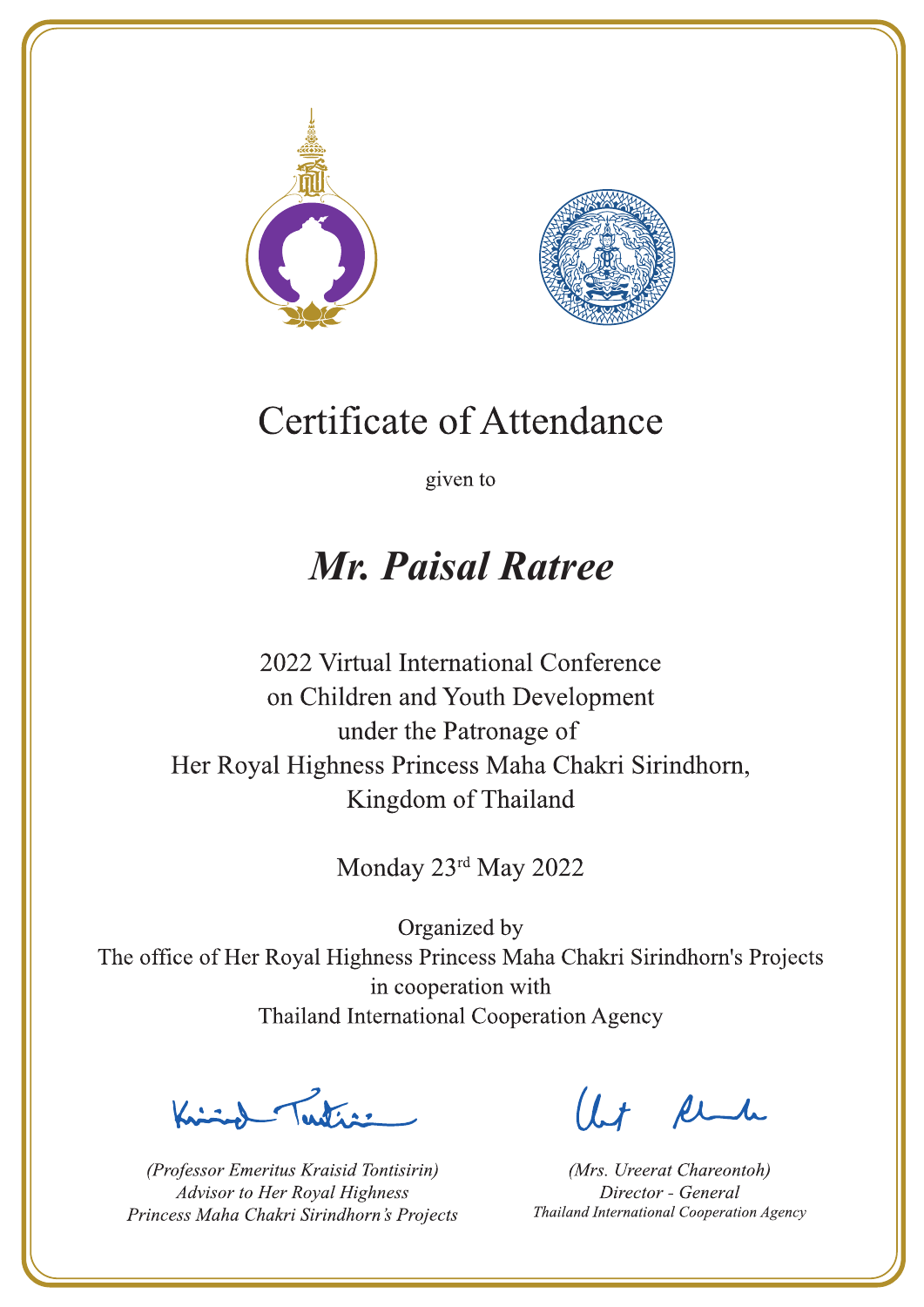



given to

# **Miss Krishporn Tamesak**

2022 Virtual International Conference on Children and Youth Development under the Patronage of Her Royal Highness Princess Maha Chakri Sirindhorn, Kingdom of Thailand

Monday 23rd May 2022

Latin ,

(Professor Emeritus Kraisid Tontisirin) Advisor to Her Royal Highness Princess Maha Chakri Sirindhorn's Projects

 $l.t$  find

(Mrs. Ureerat Chareontoh) Director - General Thailand International Cooperation Agency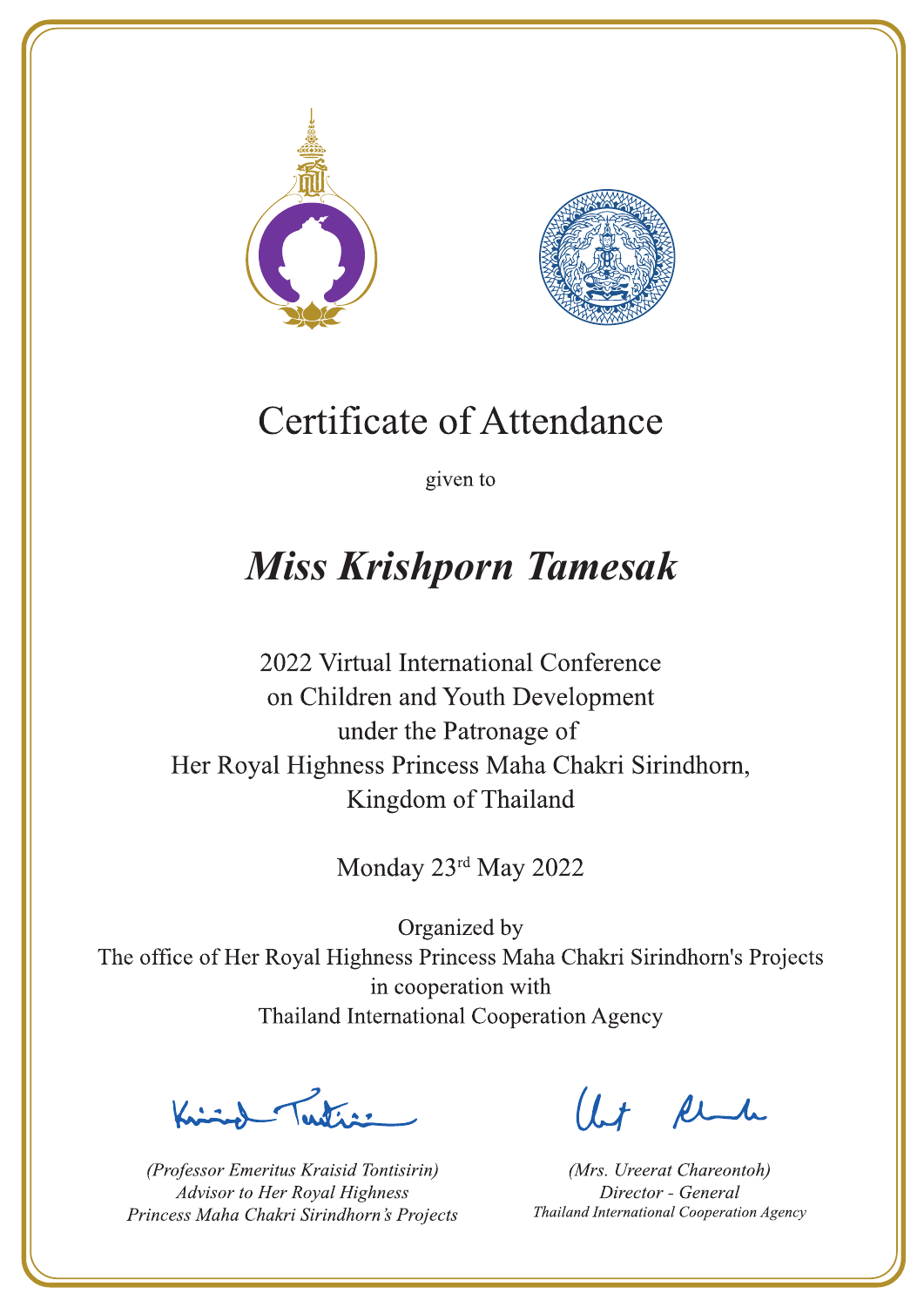



given to

## Mr. Chutipon Jachalee

2022 Virtual International Conference on Children and Youth Development under the Patronage of Her Royal Highness Princess Maha Chakri Sirindhorn, Kingdom of Thailand

Monday 23rd May 2022

La de a gr

(Professor Emeritus Kraisid Tontisirin) Advisor to Her Royal Highness Princess Maha Chakri Sirindhorn's Projects

 $l.t$  find

(Mrs. Ureerat Chareontoh) Director - General Thailand International Cooperation Agency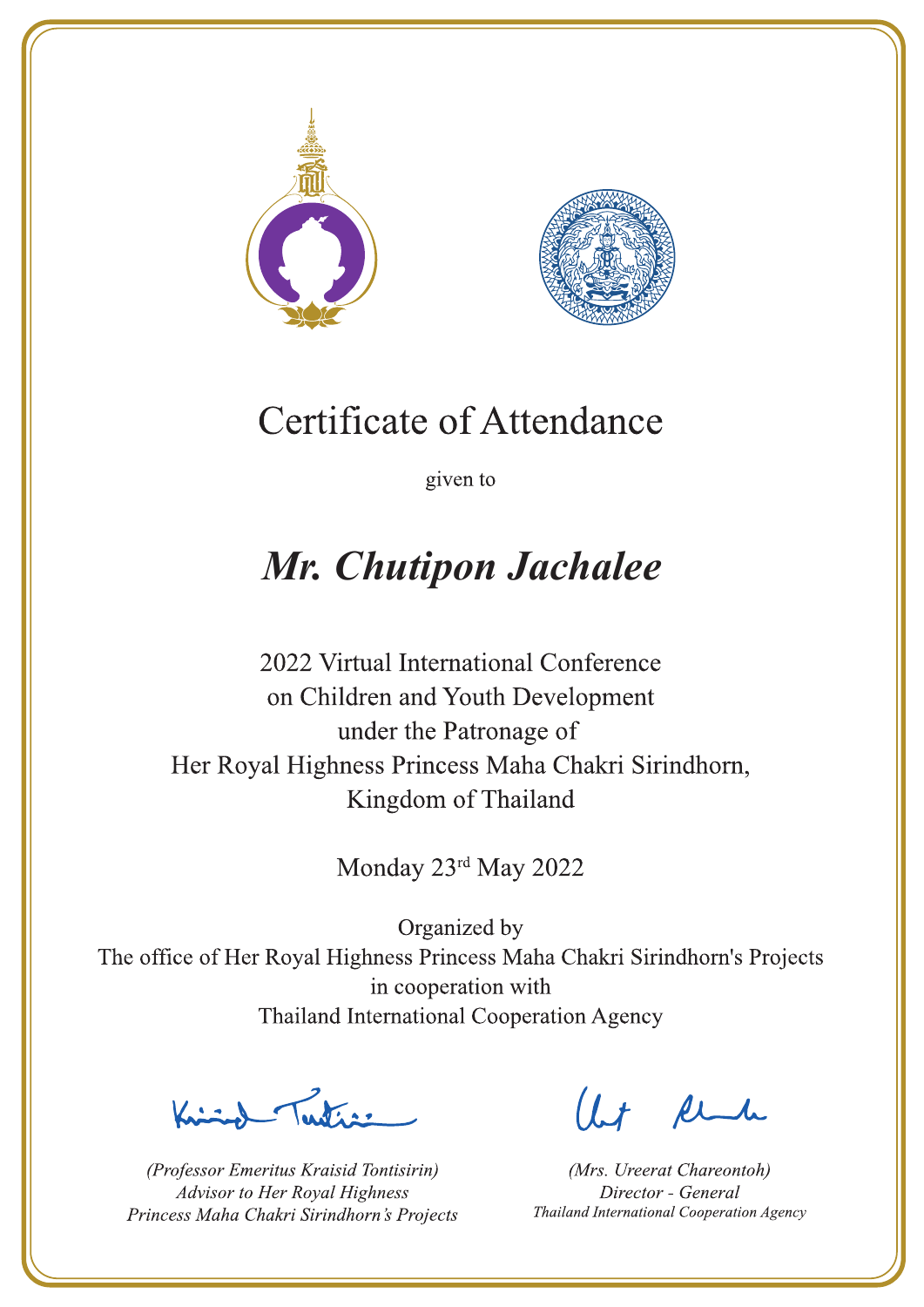



given to

## **Miss Nipaporn Pojana**

2022 Virtual International Conference on Children and Youth Development under the Patronage of Her Royal Highness Princess Maha Chakri Sirindhorn, Kingdom of Thailand

Monday 23rd May 2022

 $\sum_{n=1}^{\infty}$ 

(Professor Emeritus Kraisid Tontisirin) Advisor to Her Royal Highness Princess Maha Chakri Sirindhorn's Projects

 $l.t$  find

(Mrs. Ureerat Chareontoh) Director - General Thailand International Cooperation Agency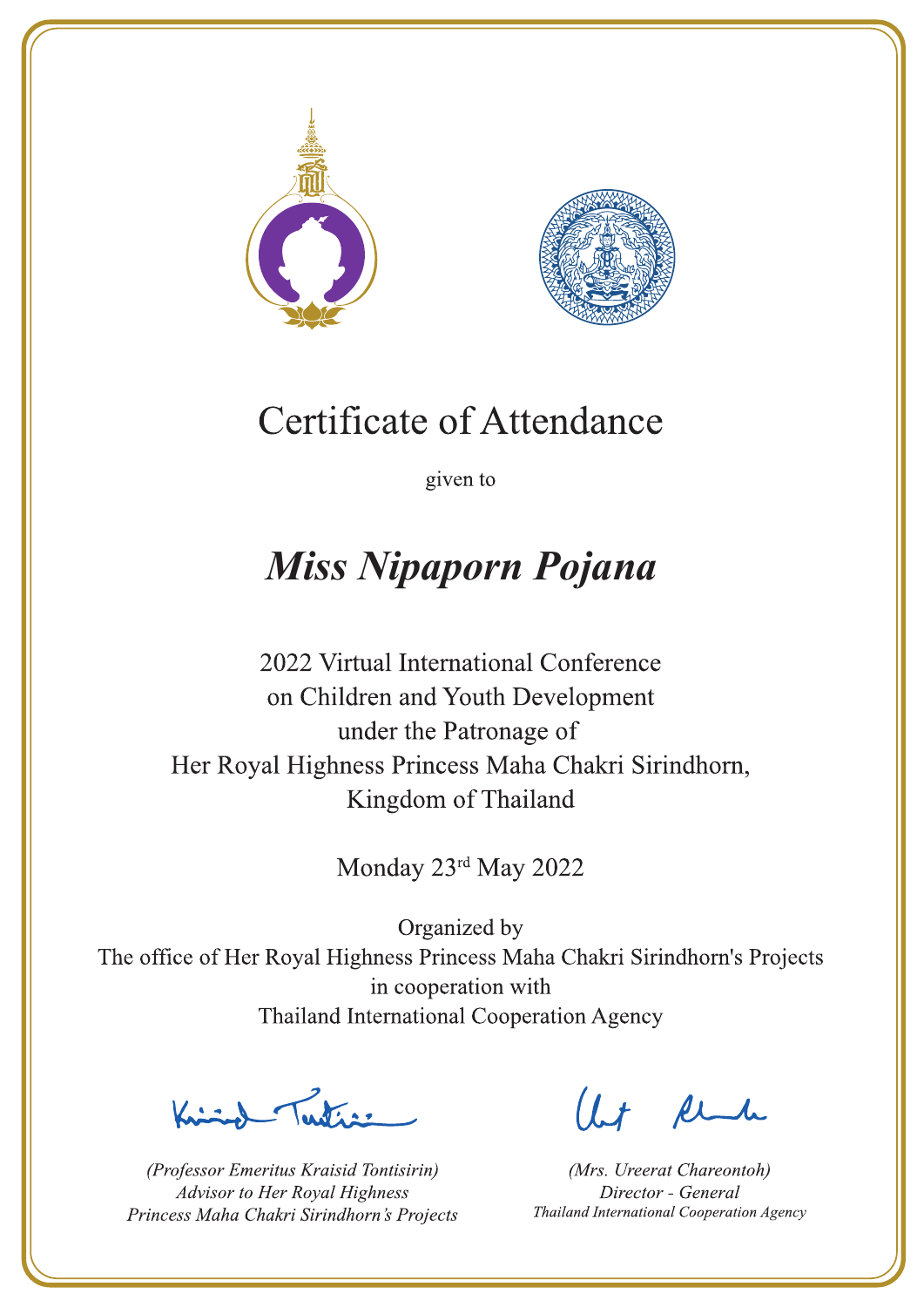



given to

## Mrs. Chaweewan Krittawetin

2022 Virtual International Conference on Children and Youth Development under the Patronage of Her Royal Highness Princess Maha Chakri Sirindhorn, Kingdom of Thailand

Monday 23rd May 2022

Letters

(Professor Emeritus Kraisid Tontisirin) Advisor to Her Royal Highness Princess Maha Chakri Sirindhorn's Projects

Ut Rende

(Mrs. Ureerat Chareontoh) Director - General Thailand International Cooperation Agency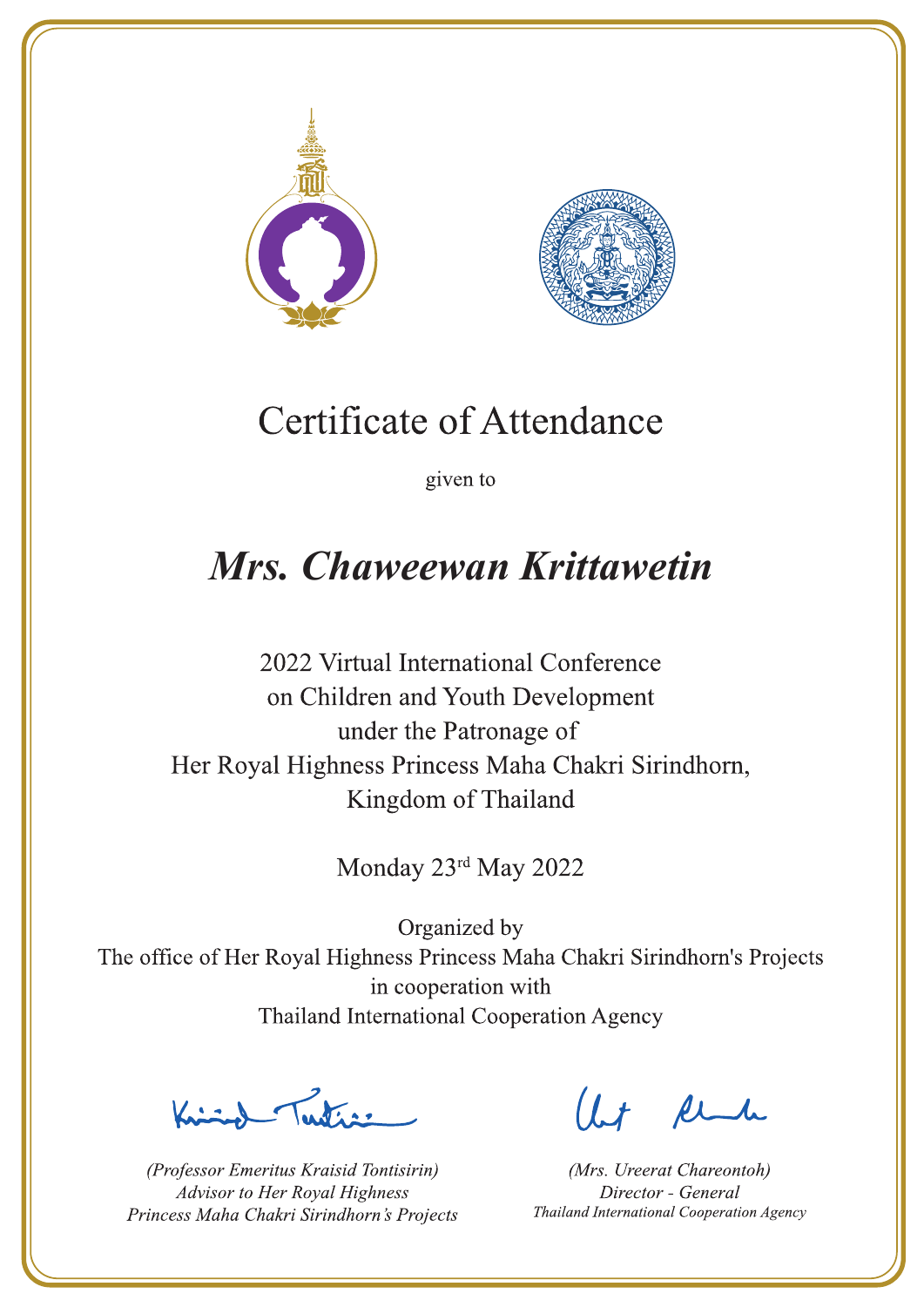



given to

## **Mr. Apisit Paethaisong**

2022 Virtual International Conference on Children and Youth Development under the Patronage of Her Royal Highness Princess Maha Chakri Sirindhorn, Kingdom of Thailand

Monday 23rd May 2022

Let's

(Professor Emeritus Kraisid Tontisirin) Advisor to Her Royal Highness Princess Maha Chakri Sirindhorn's Projects

 $l.t$  find

(Mrs. Ureerat Chareontoh) Director - General Thailand International Cooperation Agency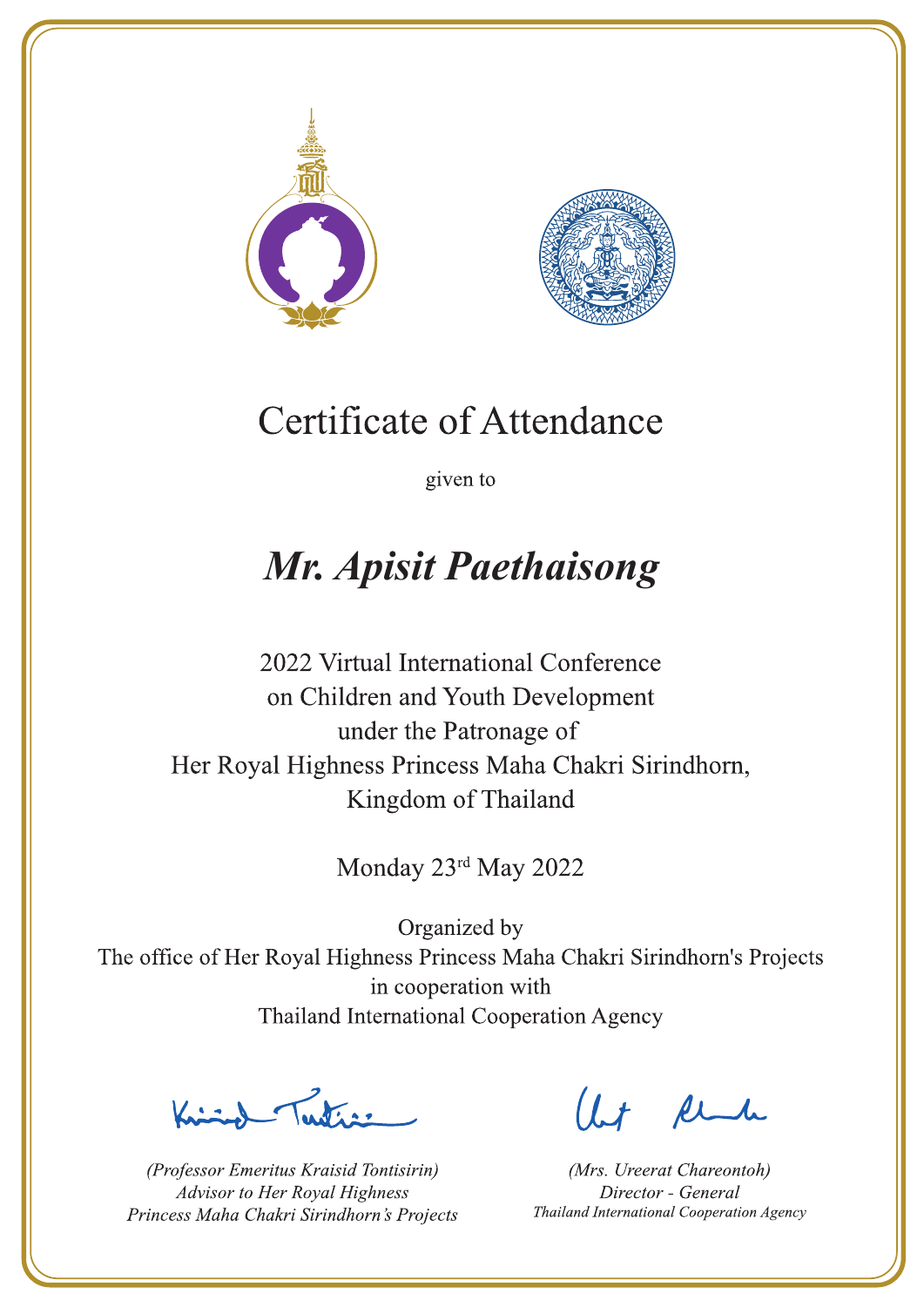



given to

## Mr. Khamphun Janpanya

2022 Virtual International Conference on Children and Youth Development under the Patronage of Her Royal Highness Princess Maha Chakri Sirindhorn, Kingdom of Thailand

Monday 23rd May 2022

Latin ,

(Professor Emeritus Kraisid Tontisirin) Advisor to Her Royal Highness Princess Maha Chakri Sirindhorn's Projects

 $l.t$  find

(Mrs. Ureerat Chareontoh) Director - General Thailand International Cooperation Agency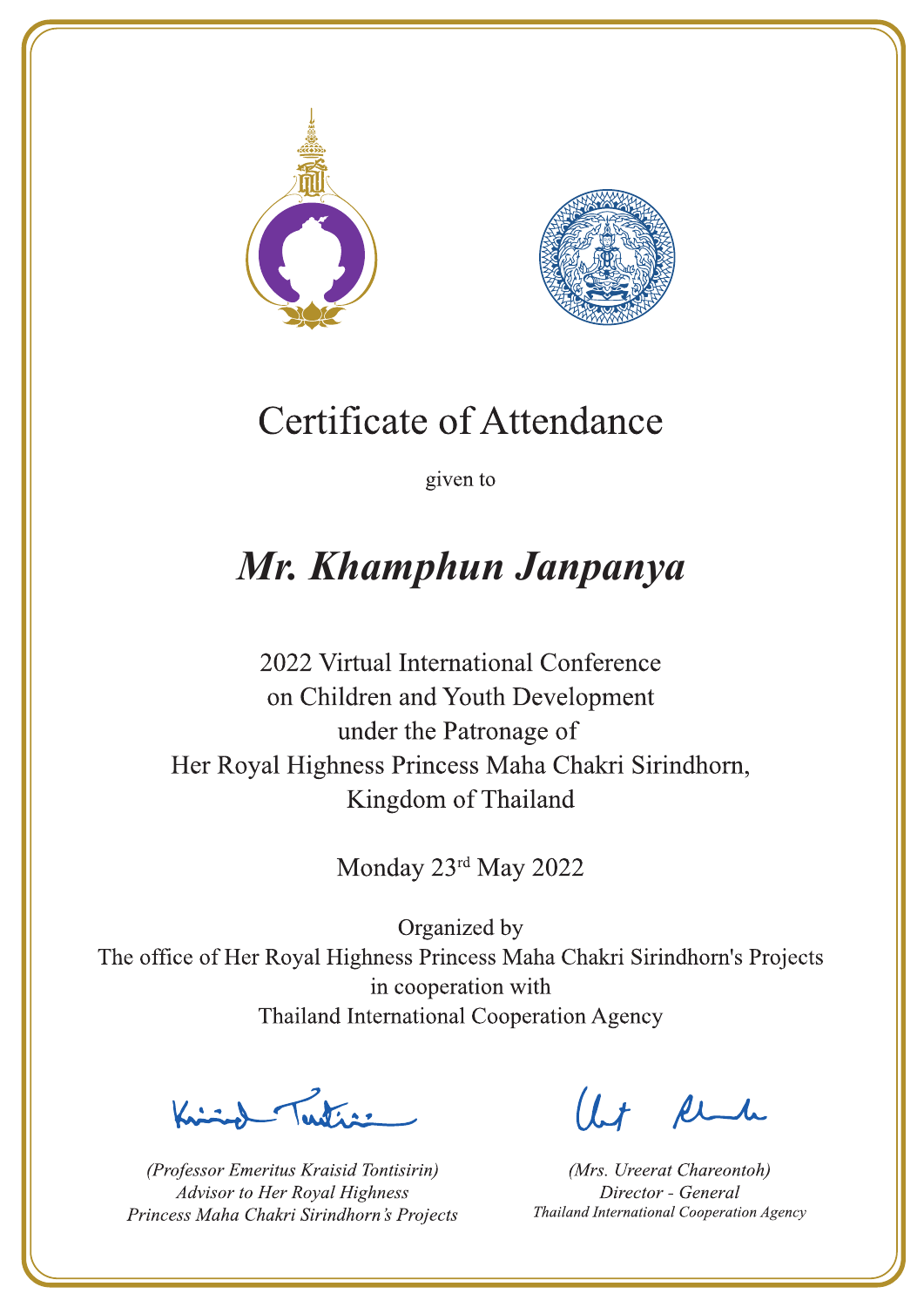



given to

## Mr. Wisit Saichanhom

2022 Virtual International Conference on Children and Youth Development under the Patronage of Her Royal Highness Princess Maha Chakri Sirindhorn, Kingdom of Thailand

Monday 23rd May 2022

Letter

(Professor Emeritus Kraisid Tontisirin) Advisor to Her Royal Highness Princess Maha Chakri Sirindhorn's Projects

 $l.t$  find

(Mrs. Ureerat Chareontoh) Director - General Thailand International Cooperation Agency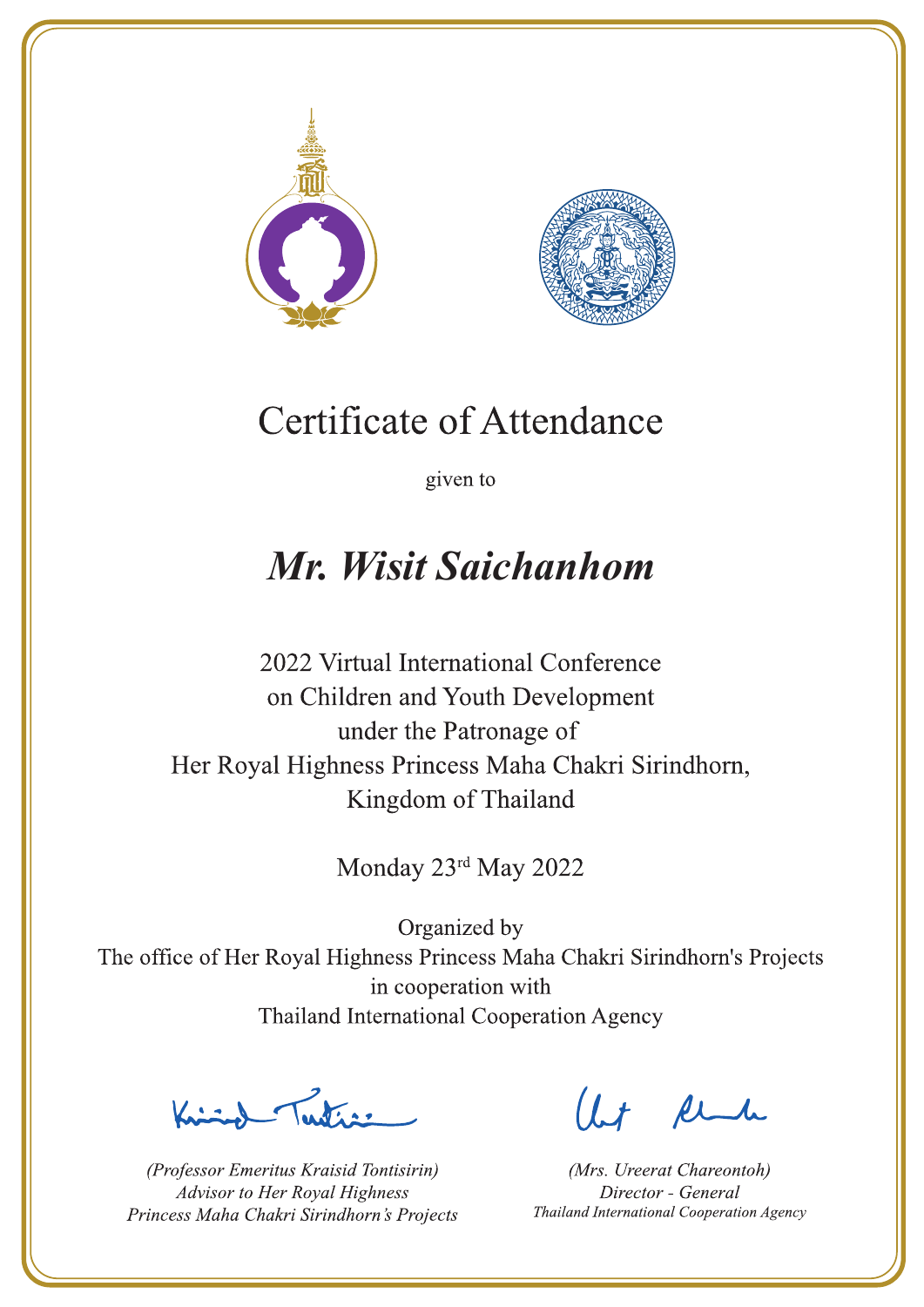



given to

### **Miss Sunan Panthupa**

2022 Virtual International Conference on Children and Youth Development under the Patronage of Her Royal Highness Princess Maha Chakri Sirindhorn, Kingdom of Thailand

Monday 23rd May 2022

La de ar

(Professor Emeritus Kraisid Tontisirin) Advisor to Her Royal Highness Princess Maha Chakri Sirindhorn's Projects

 $l.t$  find

(Mrs. Ureerat Chareontoh) Director - General Thailand International Cooperation Agency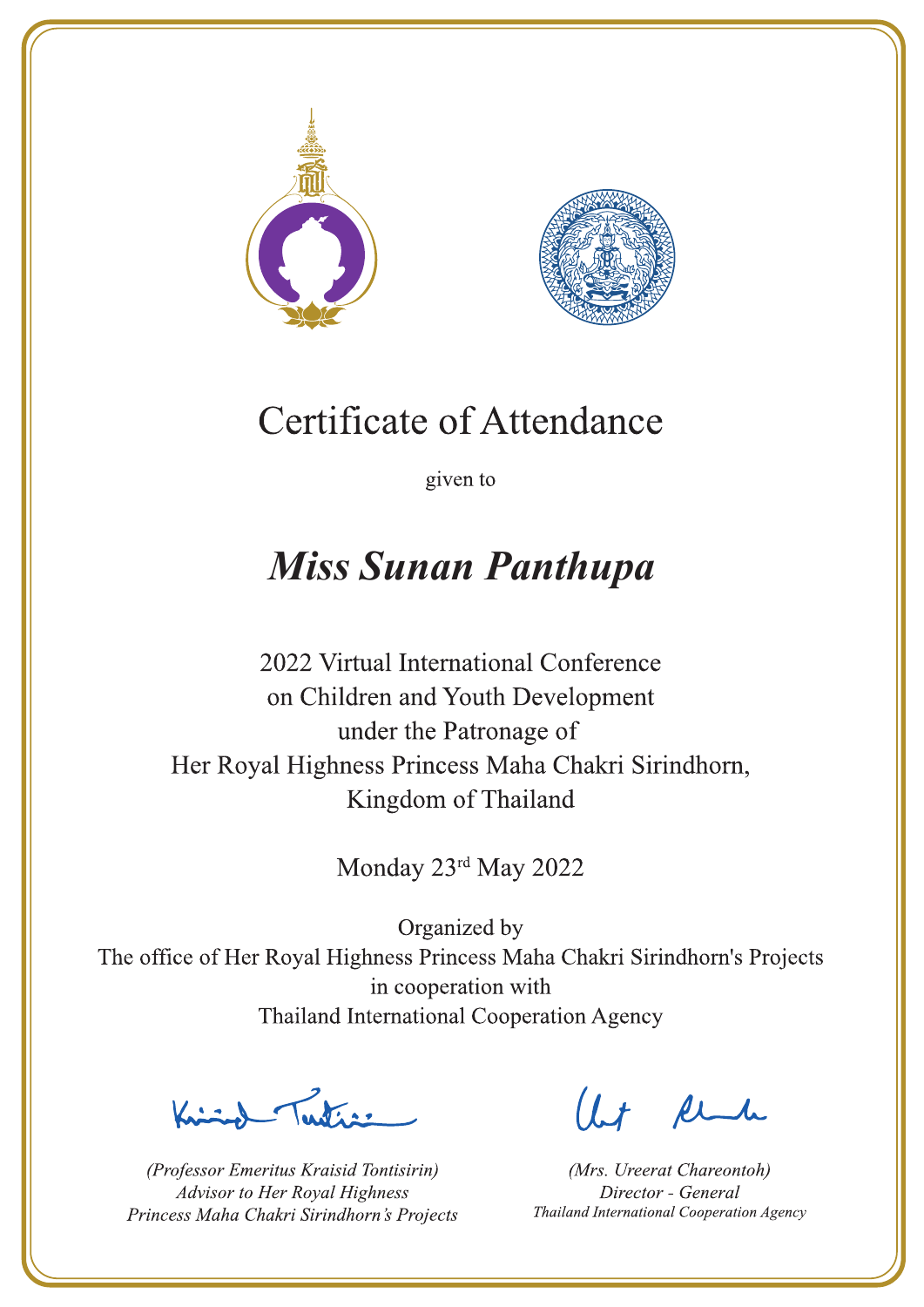



given to

### **Miss Pornwimon Rawanprakhon**

2022 Virtual International Conference on Children and Youth Development under the Patronage of Her Royal Highness Princess Maha Chakri Sirindhorn, Kingdom of Thailand

Monday 23rd May 2022

Latin ,

(Professor Emeritus Kraisid Tontisirin) Advisor to Her Royal Highness Princess Maha Chakri Sirindhorn's Projects

 $l.t$  find

(Mrs. Ureerat Chareontoh) Director - General Thailand International Cooperation Agency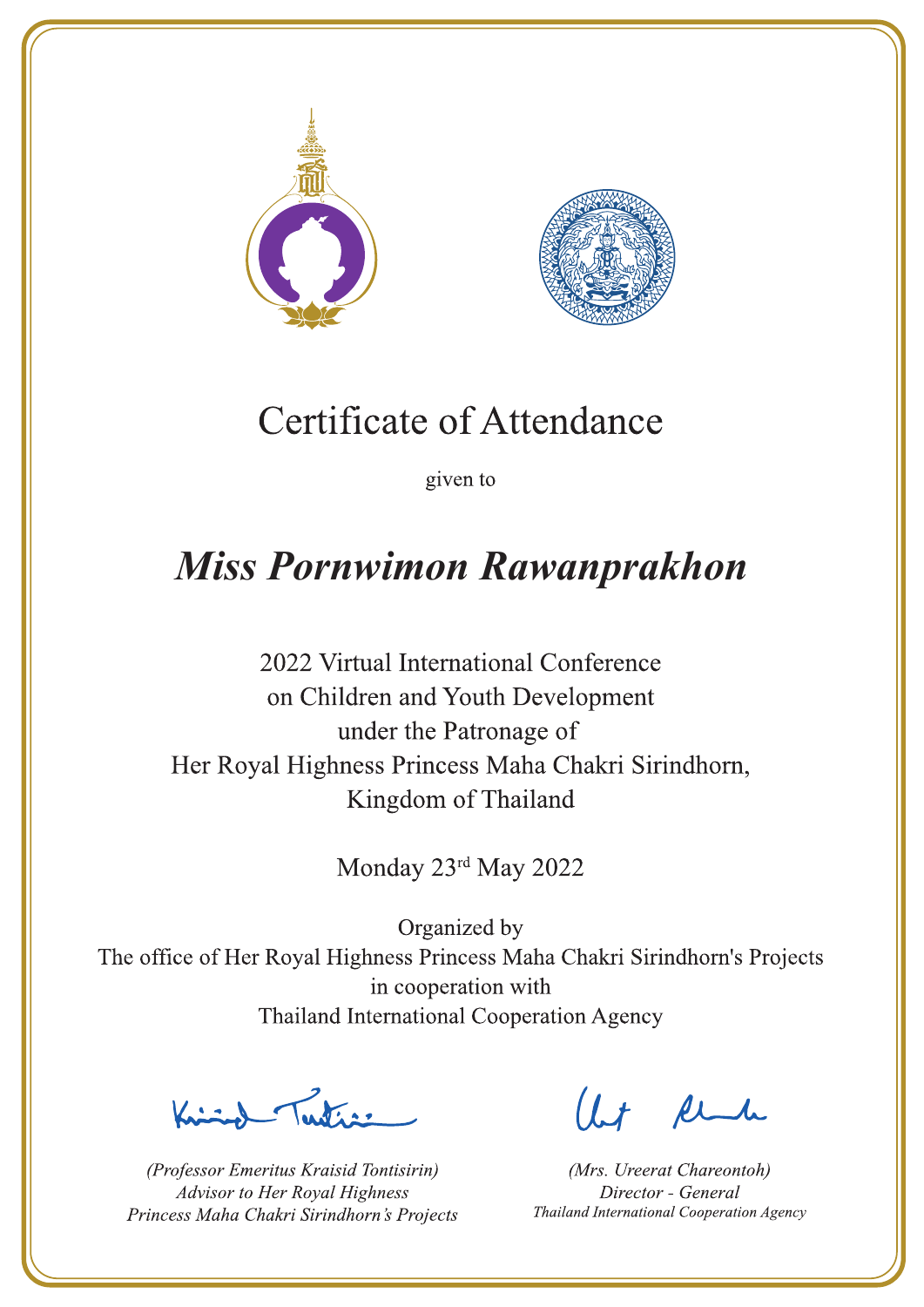



given to

## Miss Benyapa Phoophiewpha

2022 Virtual International Conference on Children and Youth Development under the Patronage of Her Royal Highness Princess Maha Chakri Sirindhorn, Kingdom of Thailand

Monday 23rd May 2022

 $\sqrt{1-\frac{1}{2}}$ 

(Professor Emeritus Kraisid Tontisirin) Advisor to Her Royal Highness Princess Maha Chakri Sirindhorn's Projects

 $l.t$  find

(Mrs. Ureerat Chareontoh) Director - General Thailand International Cooperation Agency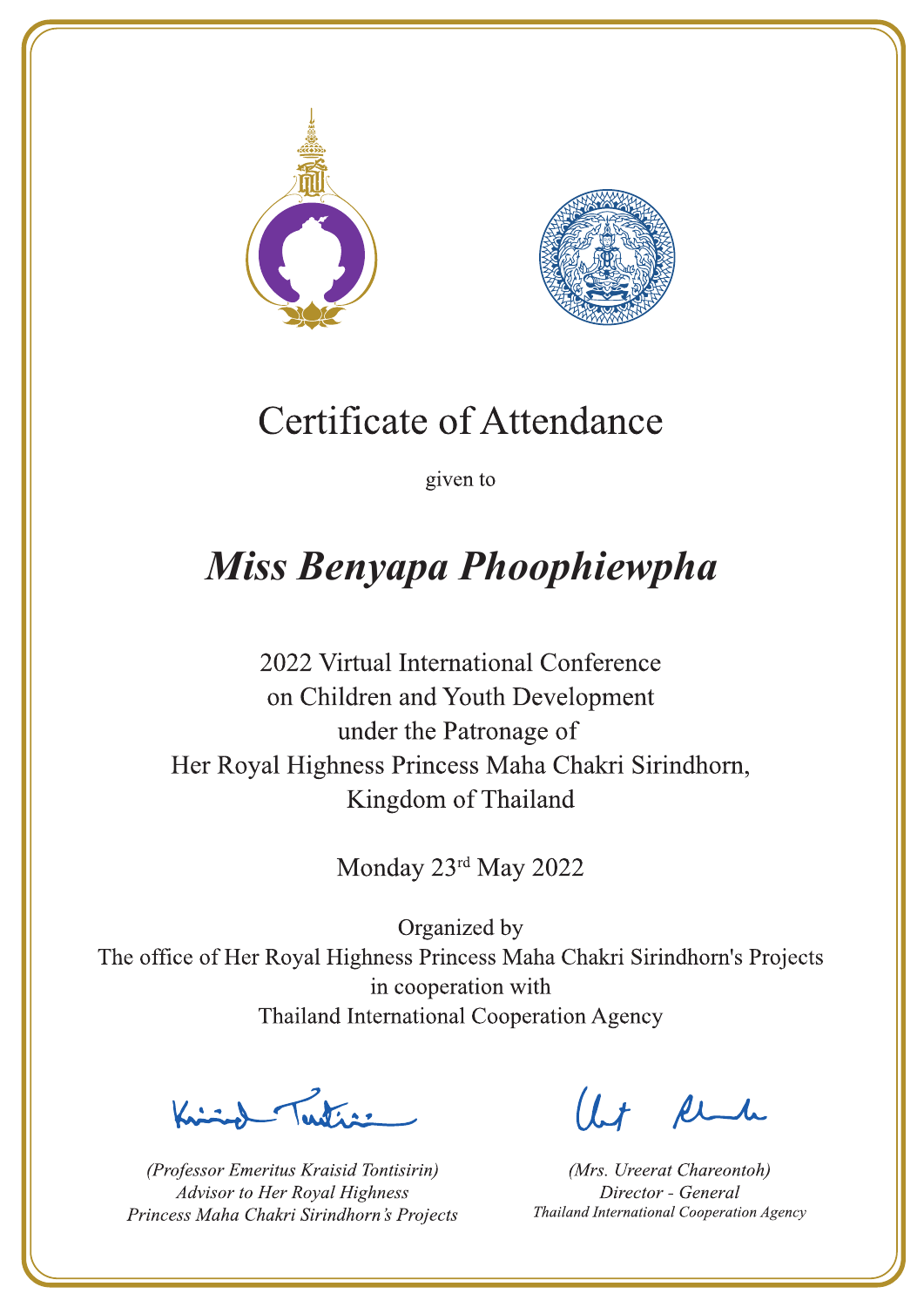



given to

### **Miss Naruemon Yunan**

2022 Virtual International Conference on Children and Youth Development under the Patronage of Her Royal Highness Princess Maha Chakri Sirindhorn, Kingdom of Thailand

Monday 23rd May 2022

Ludian

(Professor Emeritus Kraisid Tontisirin) Advisor to Her Royal Highness Princess Maha Chakri Sirindhorn's Projects

Ut Rende

(Mrs. Ureerat Chareontoh) Director - General Thailand International Cooperation Agency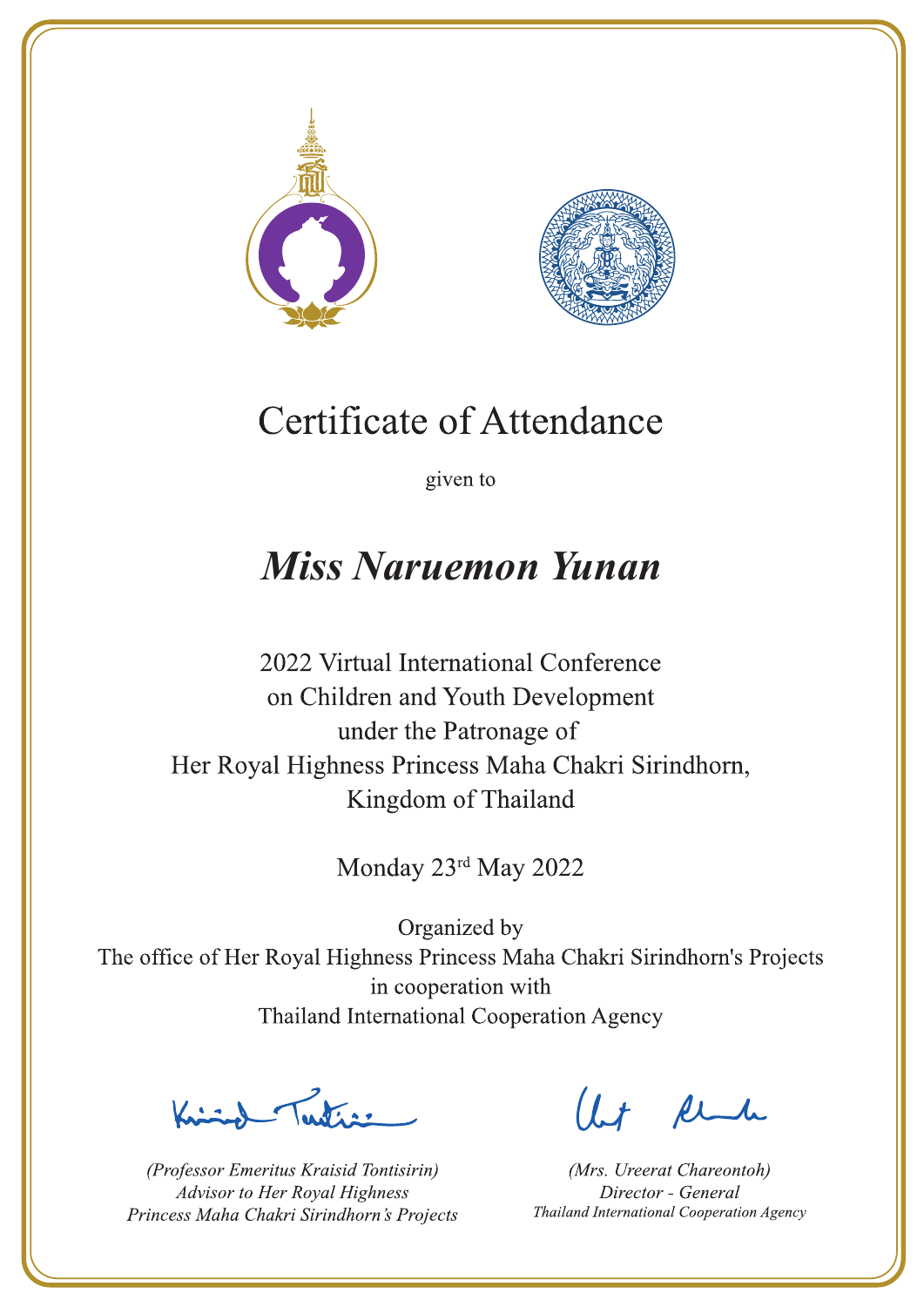



given to

### Mr. Suphote Fakum

2022 Virtual International Conference on Children and Youth Development under the Patronage of Her Royal Highness Princess Maha Chakri Sirindhorn, Kingdom of Thailand

Monday 23rd May 2022

La de a gr

(Professor Emeritus Kraisid Tontisirin) Advisor to Her Royal Highness Princess Maha Chakri Sirindhorn's Projects

 $l.t$  find

(Mrs. Ureerat Chareontoh) Director - General Thailand International Cooperation Agency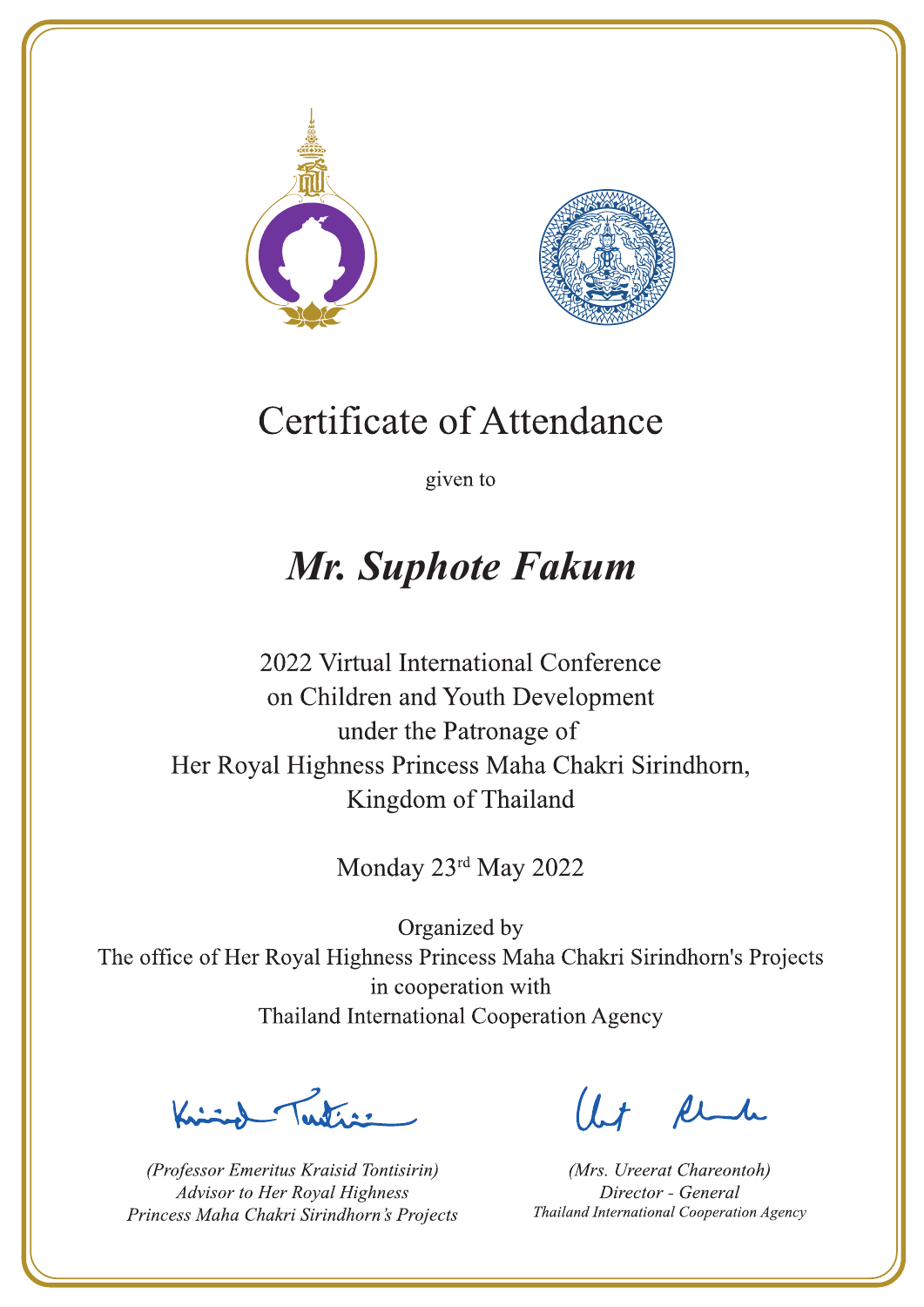



given to

## **Miss Kanokkan Leepa**

2022 Virtual International Conference on Children and Youth Development under the Patronage of Her Royal Highness Princess Maha Chakri Sirindhorn, Kingdom of Thailand

Monday 23rd May 2022

Lating

(Professor Emeritus Kraisid Tontisirin) Advisor to Her Royal Highness Princess Maha Chakri Sirindhorn's Projects

 $l.t$  find

(Mrs. Ureerat Chareontoh) Director - General Thailand International Cooperation Agency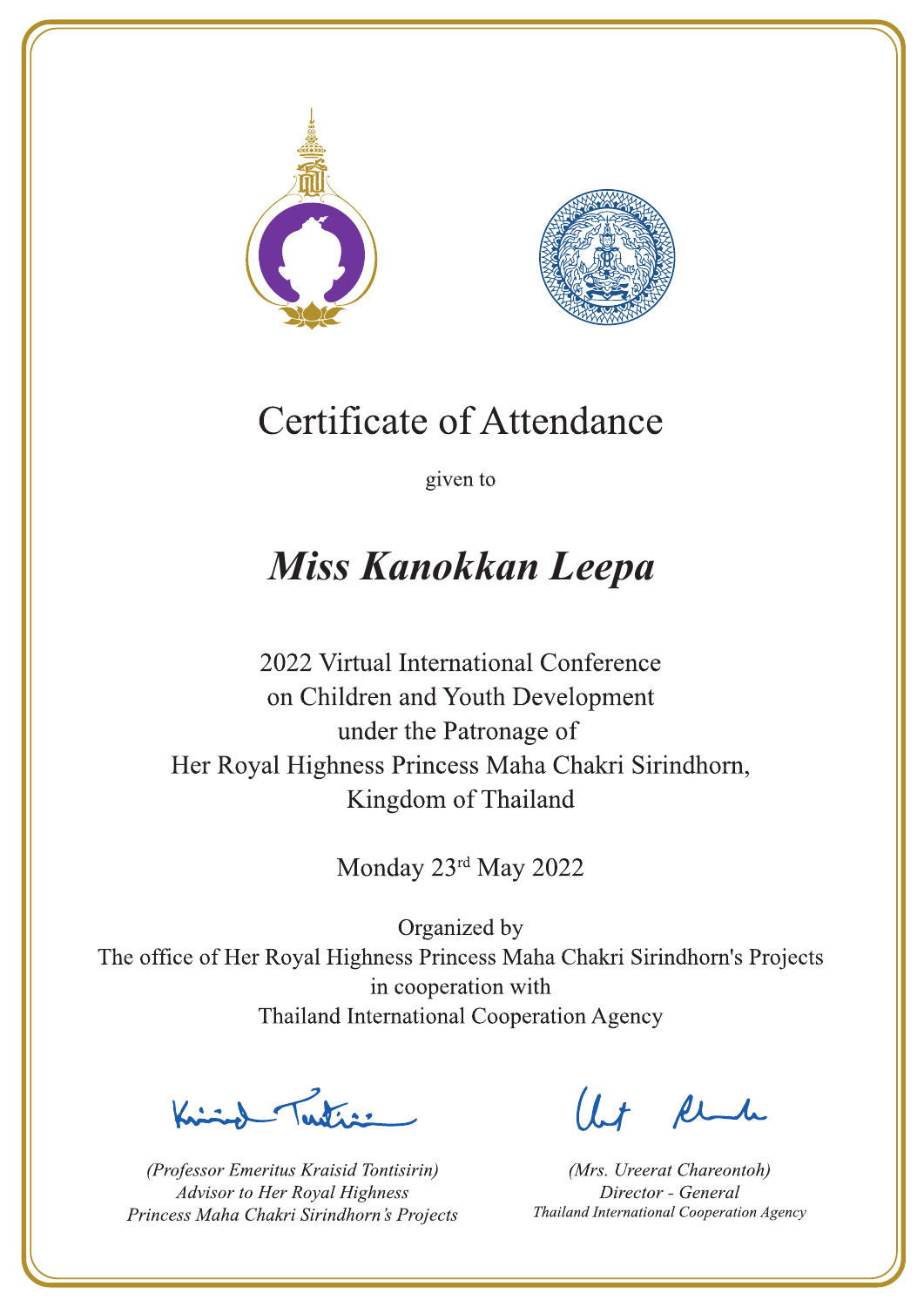



given to

### **Mr. Sanit Kethaisong**

2022 Virtual International Conference on Children and Youth Development under the Patronage of Her Royal Highness Princess Maha Chakri Sirindhorn, Kingdom of Thailand

Monday 23rd May 2022

Latin ,

(Professor Emeritus Kraisid Tontisirin) Advisor to Her Royal Highness Princess Maha Chakri Sirindhorn's Projects

 $l.t$  find

(Mrs. Ureerat Chareontoh) Director - General Thailand International Cooperation Agency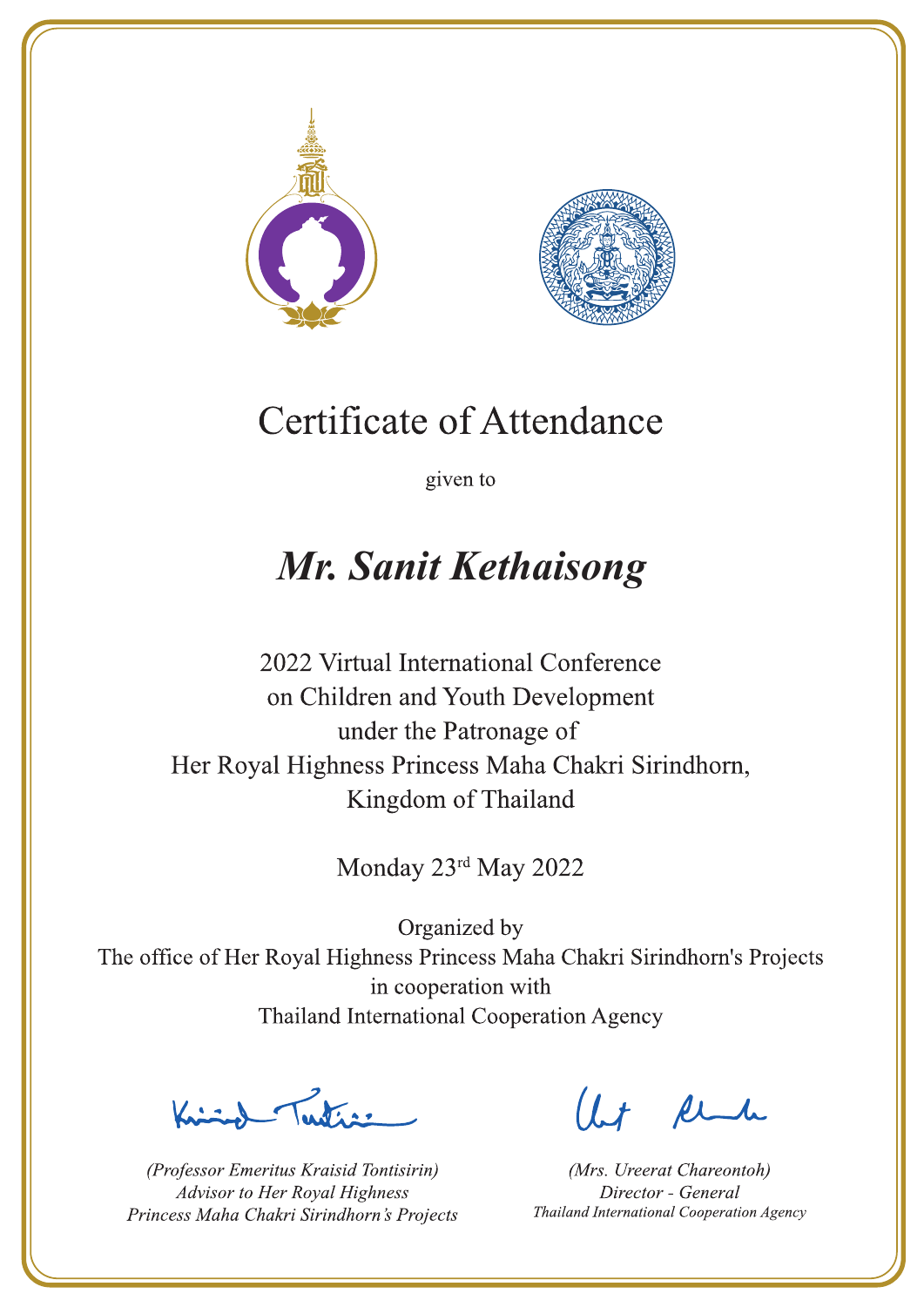



given to

### Miss Atchara Jainaun

2022 Virtual International Conference on Children and Youth Development under the Patronage of Her Royal Highness Princess Maha Chakri Sirindhorn, Kingdom of Thailand

Monday 23rd May 2022

Letter

(Professor Emeritus Kraisid Tontisirin) Advisor to Her Royal Highness Princess Maha Chakri Sirindhorn's Projects

 $l.t$  find

(Mrs. Ureerat Chareontoh) Director - General Thailand International Cooperation Agency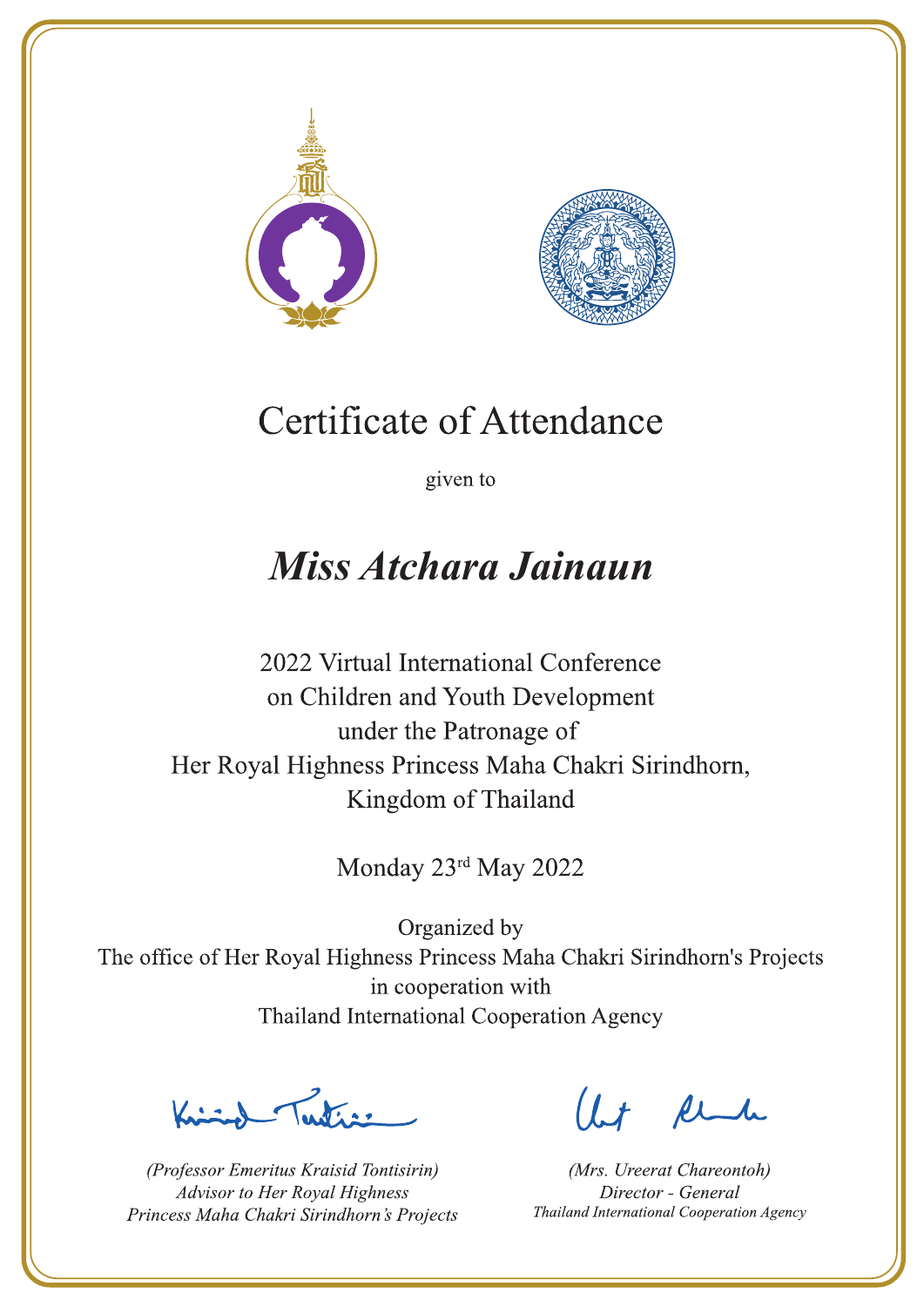



given to

### **Miss Sumonmas Purachaka**

2022 Virtual International Conference on Children and Youth Development under the Patronage of Her Royal Highness Princess Maha Chakri Sirindhorn, Kingdom of Thailand

Monday 23rd May 2022

Letter

(Professor Emeritus Kraisid Tontisirin) Advisor to Her Royal Highness Princess Maha Chakri Sirindhorn's Projects

Ut Rende

(Mrs. Ureerat Chareontoh) Director - General Thailand International Cooperation Agency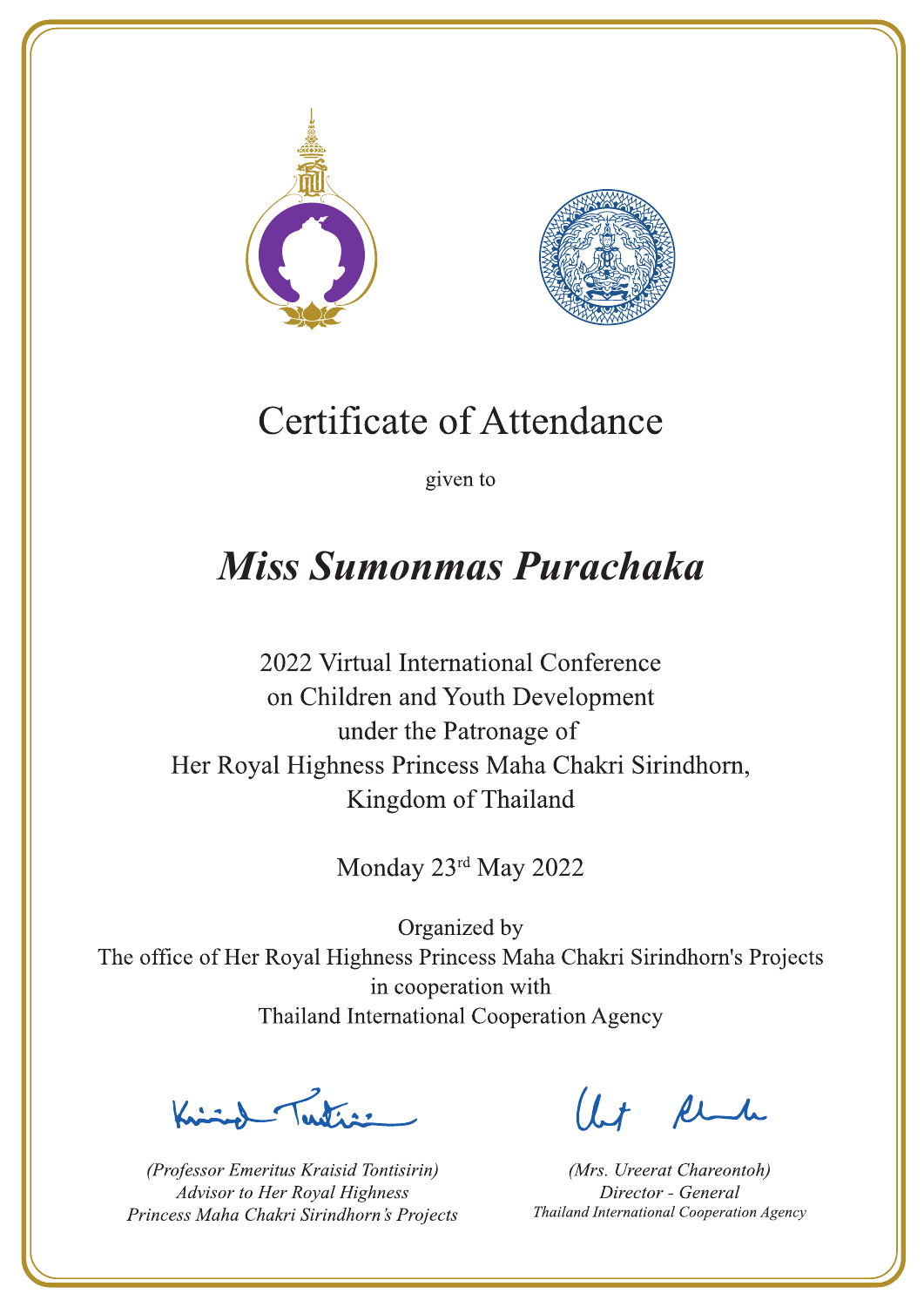



given to

### Mr. Taweesak Namsri

2022 Virtual International Conference on Children and Youth Development under the Patronage of Her Royal Highness Princess Maha Chakri Sirindhorn, Kingdom of Thailand

Monday 23rd May 2022

Peters 1

(Professor Emeritus Kraisid Tontisirin) Advisor to Her Royal Highness Princess Maha Chakri Sirindhorn's Projects

Ut Rende

(Mrs. Ureerat Chareontoh) Director - General Thailand International Cooperation Agency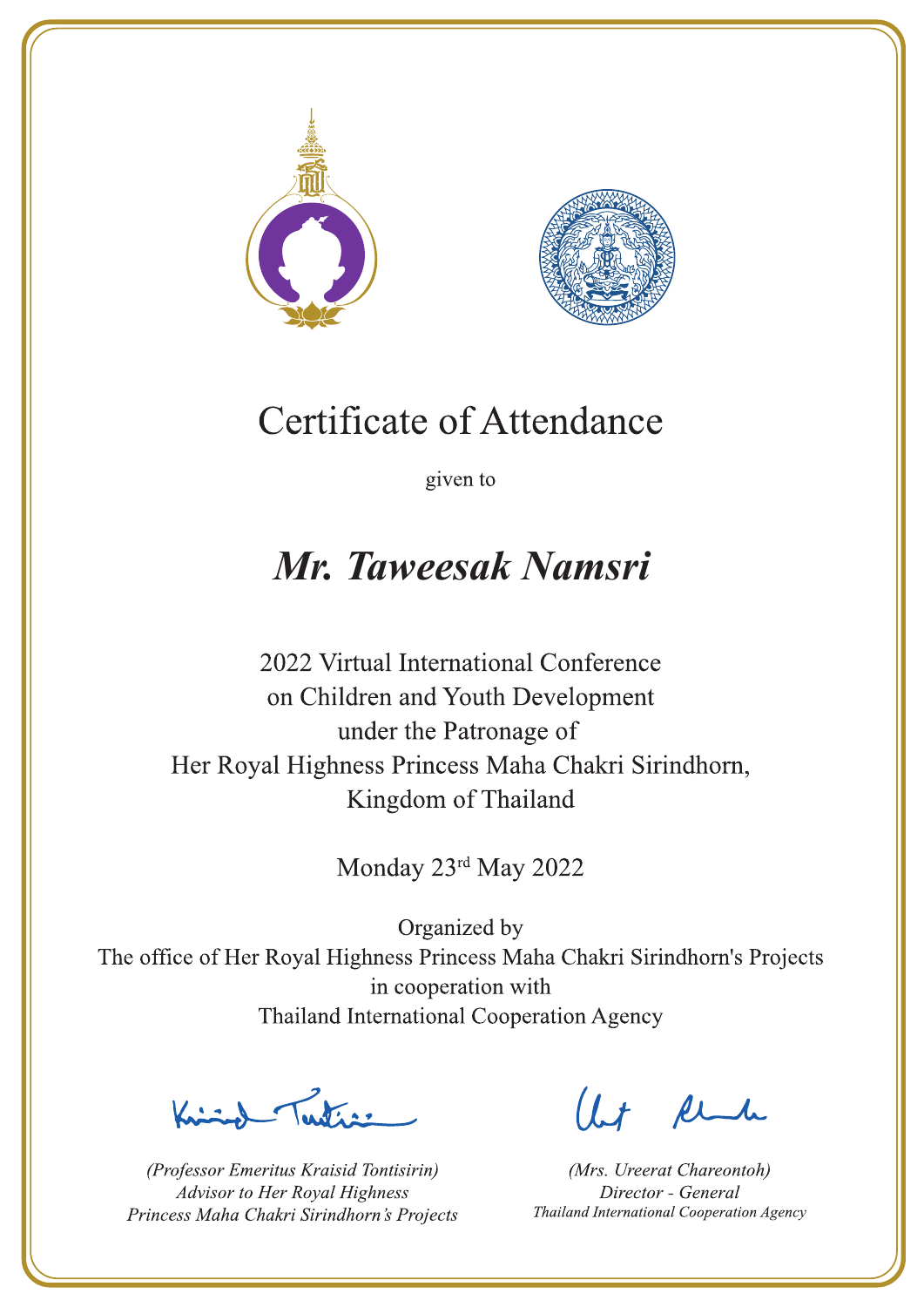



given to

## **Mrs. Navaporn Thongsombut**

2022 Virtual International Conference on Children and Youth Development under the Patronage of Her Royal Highness Princess Maha Chakri Sirindhorn, Kingdom of Thailand

Monday 23rd May 2022

La de a gr

(Professor Emeritus Kraisid Tontisirin) Advisor to Her Royal Highness Princess Maha Chakri Sirindhorn's Projects

 $l.t$  find

(Mrs. Ureerat Chareontoh) Director - General Thailand International Cooperation Agency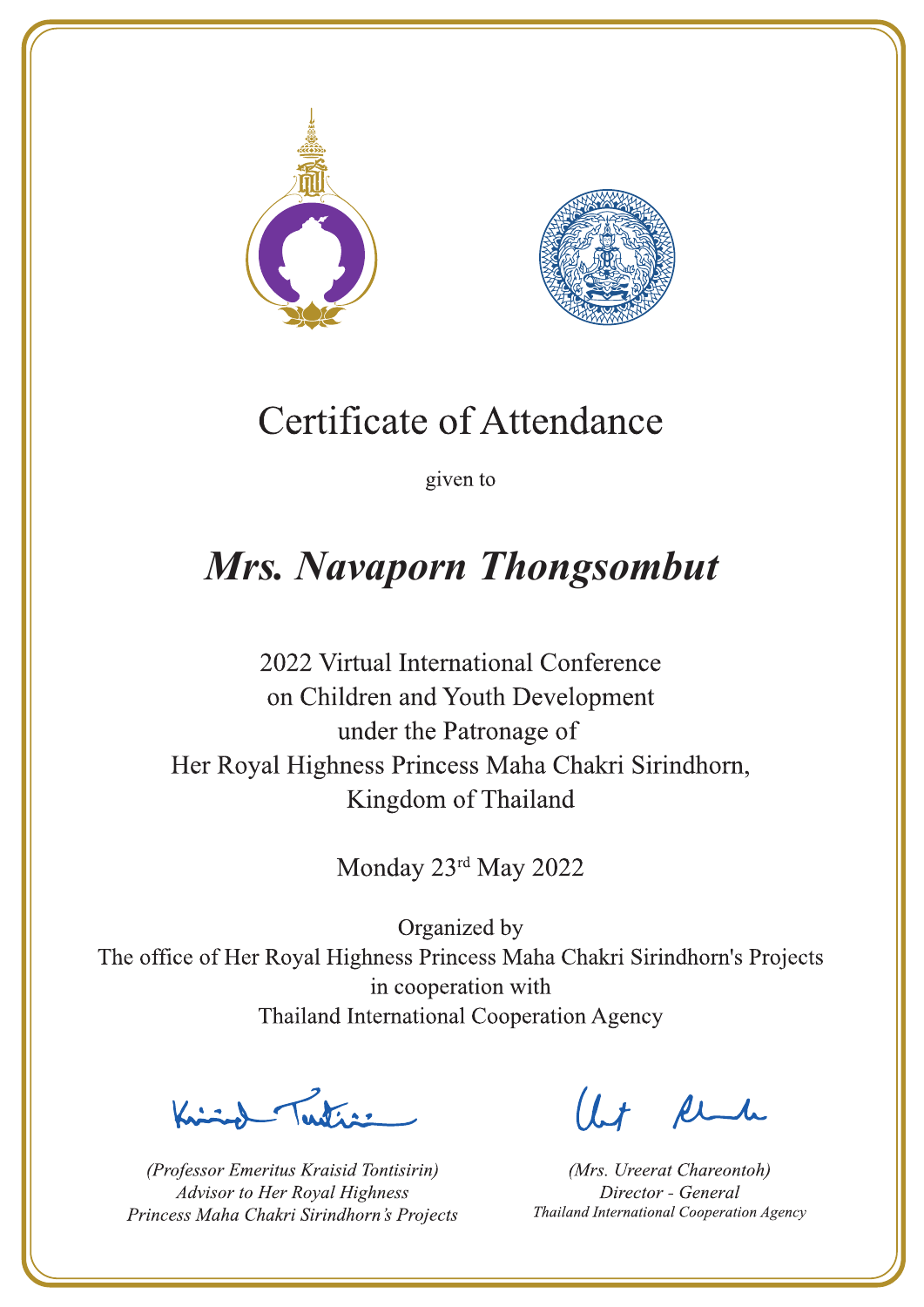



given to

## **Mrs. Nunnapas Papinvach**

2022 Virtual International Conference on Children and Youth Development under the Patronage of Her Royal Highness Princess Maha Chakri Sirindhorn, Kingdom of Thailand

Monday 23rd May 2022

Let's

(Professor Emeritus Kraisid Tontisirin) Advisor to Her Royal Highness Princess Maha Chakri Sirindhorn's Projects

 $l.t$  find

(Mrs. Ureerat Chareontoh) Director - General Thailand International Cooperation Agency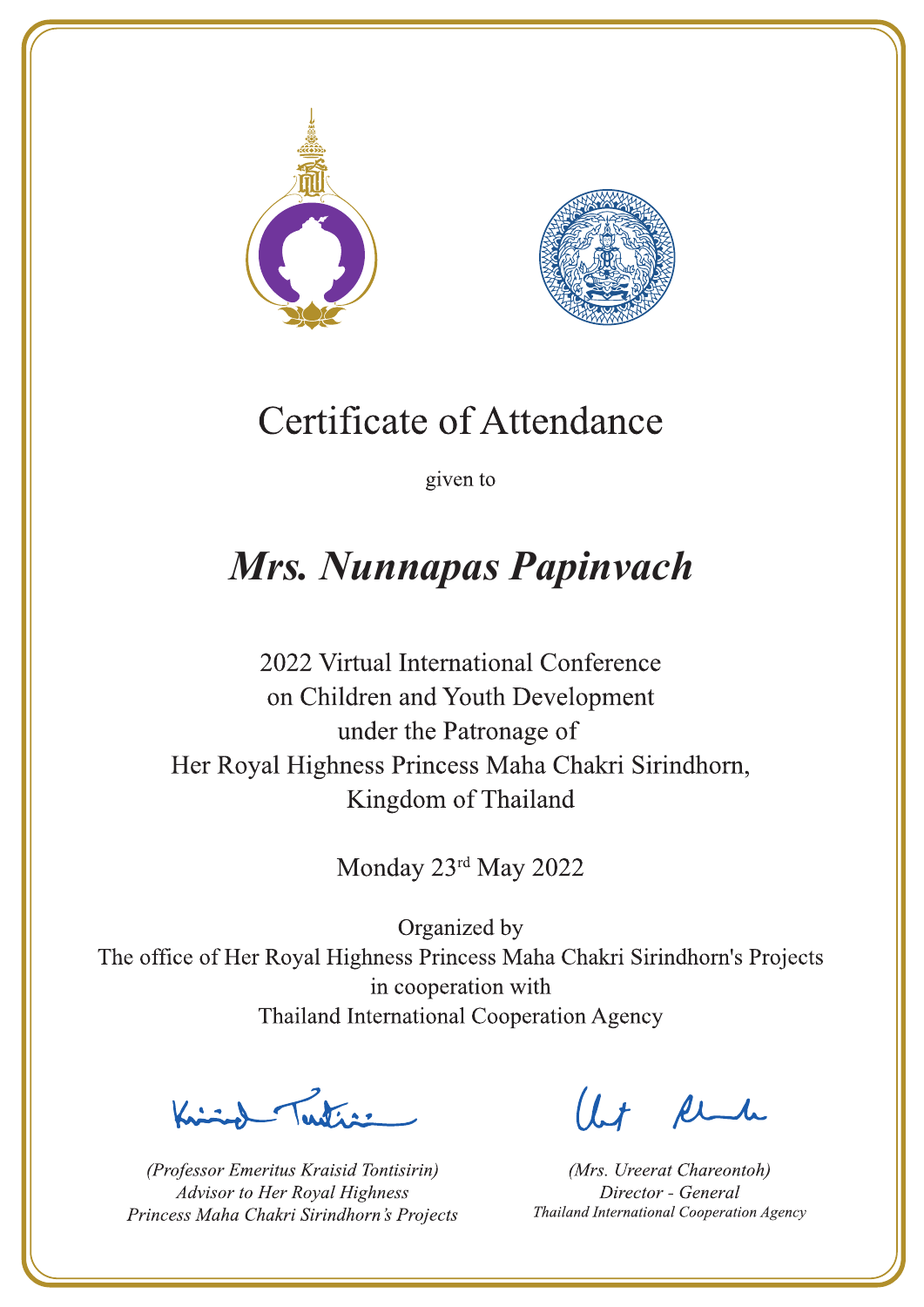



given to

### Mr. Boonchuay Srisomporn

2022 Virtual International Conference on Children and Youth Development under the Patronage of Her Royal Highness Princess Maha Chakri Sirindhorn, Kingdom of Thailand

Monday 23rd May 2022

Letters .

(Professor Emeritus Kraisid Tontisirin) Advisor to Her Royal Highness Princess Maha Chakri Sirindhorn's Projects

 $l.t$  find

(Mrs. Ureerat Chareontoh) Director - General Thailand International Cooperation Agency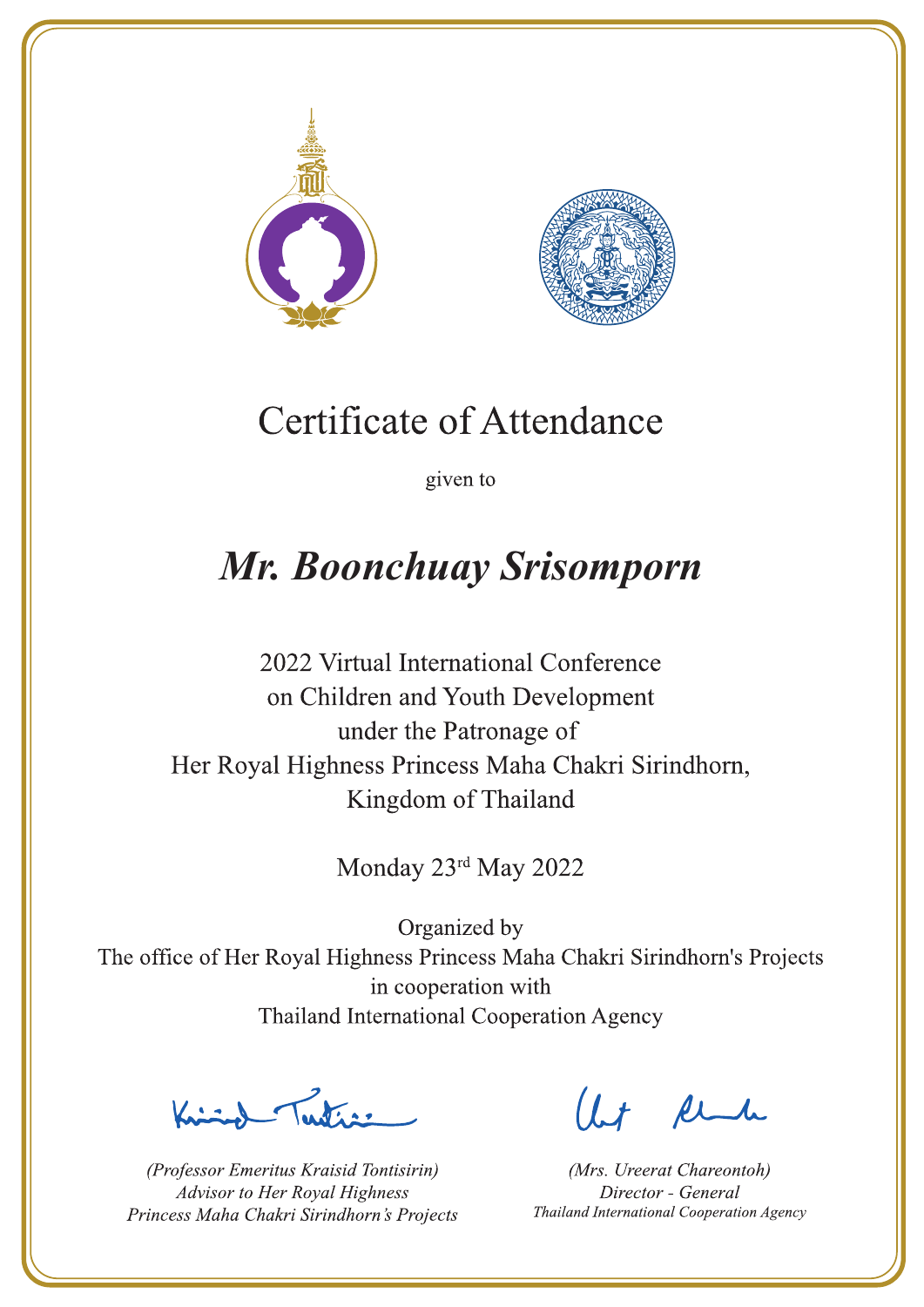



given to

# **Miss Orathai Thongduang**

2022 Virtual International Conference on Children and Youth Development under the Patronage of Her Royal Highness Princess Maha Chakri Sirindhorn, Kingdom of Thailand

Monday 23rd May 2022

Lating

(Professor Emeritus Kraisid Tontisirin) Advisor to Her Royal Highness Princess Maha Chakri Sirindhorn's Projects

 $l.t$  find

(Mrs. Ureerat Chareontoh) Director - General Thailand International Cooperation Agency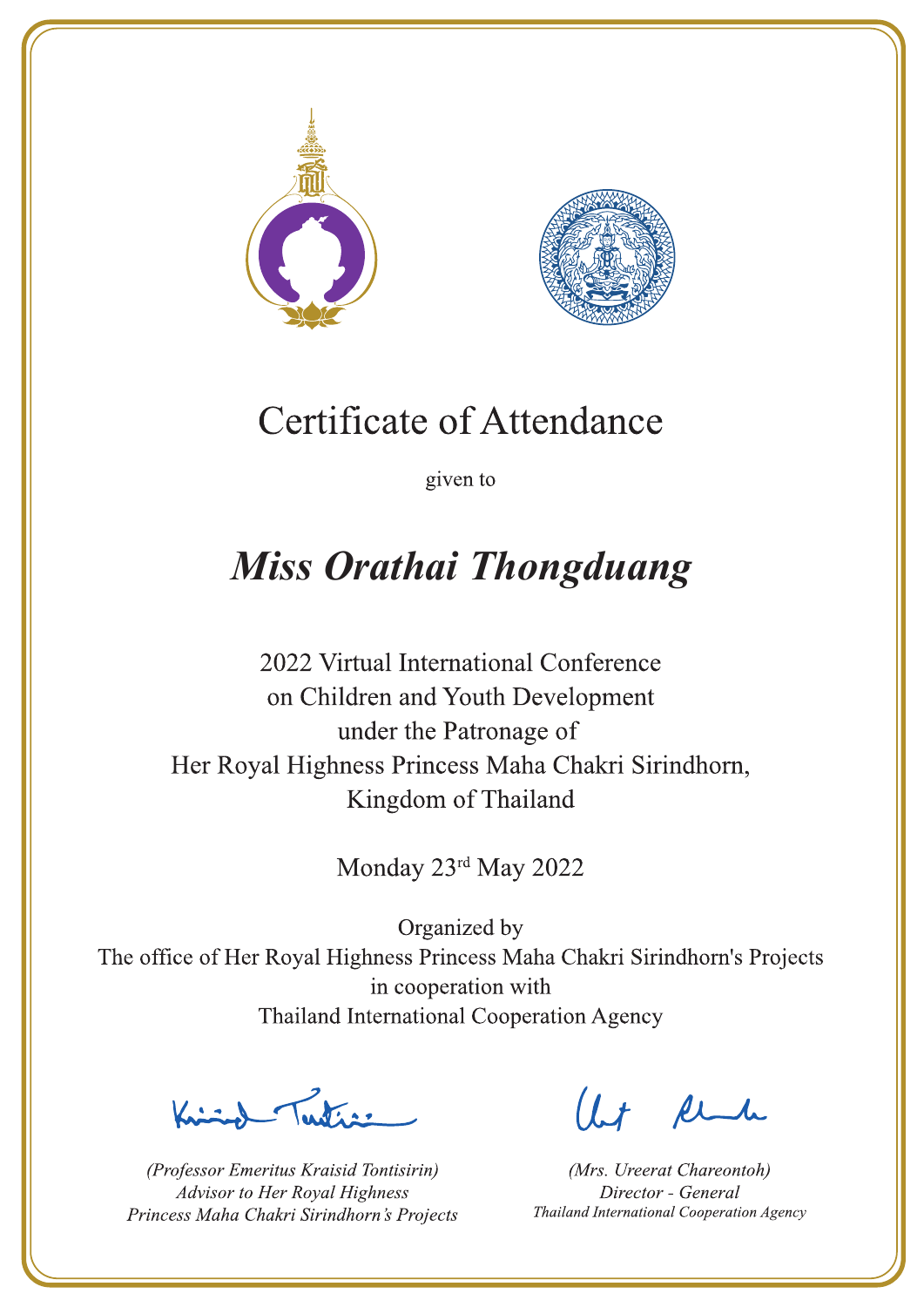



given to

# Mrs. Charinda Pimpabud

2022 Virtual International Conference on Children and Youth Development under the Patronage of Her Royal Highness Princess Maha Chakri Sirindhorn, Kingdom of Thailand

Monday 23rd May 2022

Let's

(Professor Emeritus Kraisid Tontisirin) Advisor to Her Royal Highness Princess Maha Chakri Sirindhorn's Projects

 $l.t$  find

(Mrs. Ureerat Chareontoh) Director - General Thailand International Cooperation Agency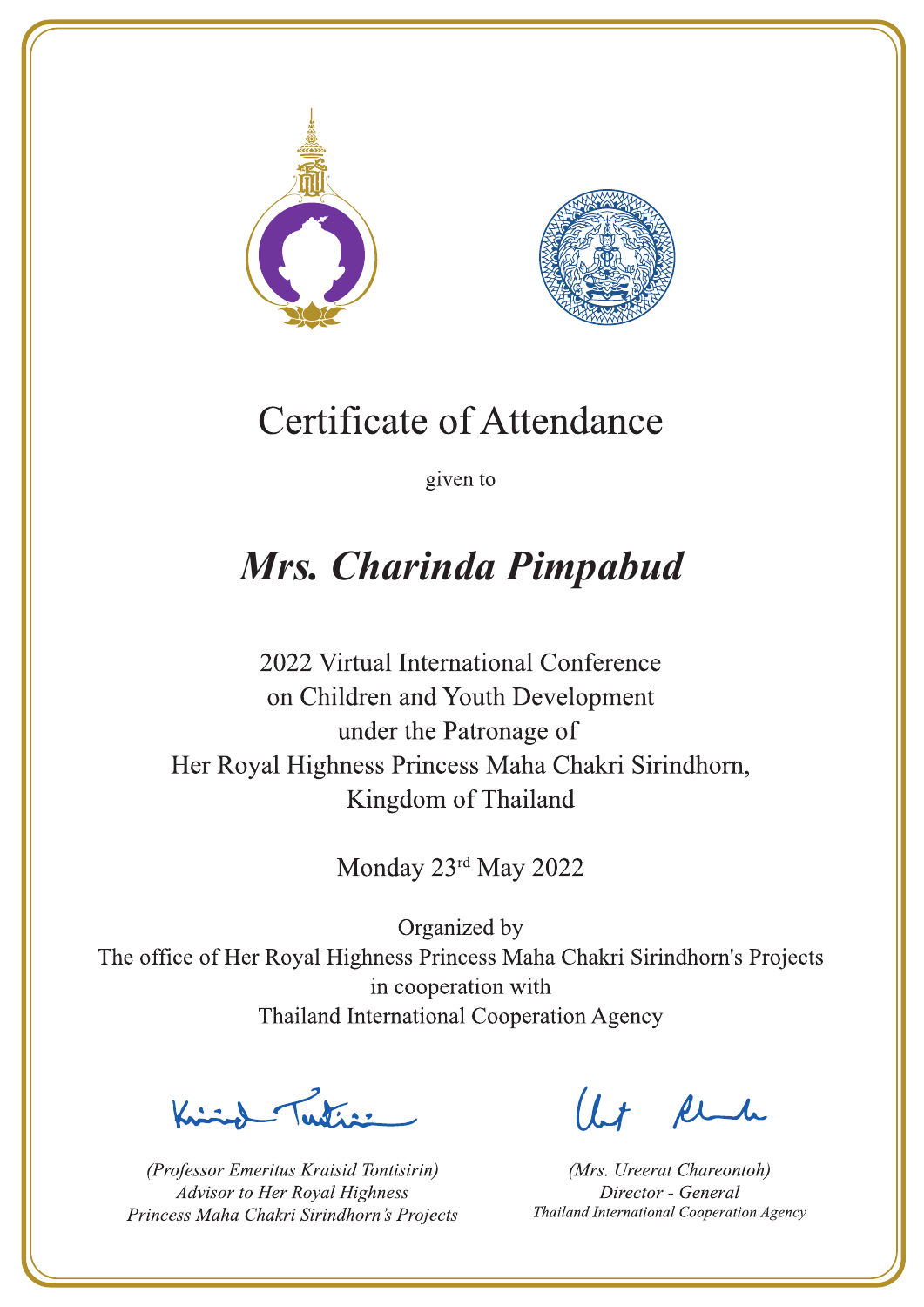



given to

## **Mr. Phadung Praphan**

2022 Virtual International Conference on Children and Youth Development under the Patronage of Her Royal Highness Princess Maha Chakri Sirindhorn, Kingdom of Thailand

Monday 23rd May 2022

Latin ,

(Professor Emeritus Kraisid Tontisirin) Advisor to Her Royal Highness Princess Maha Chakri Sirindhorn's Projects

 $l.t$  find

(Mrs. Ureerat Chareontoh) Director - General Thailand International Cooperation Agency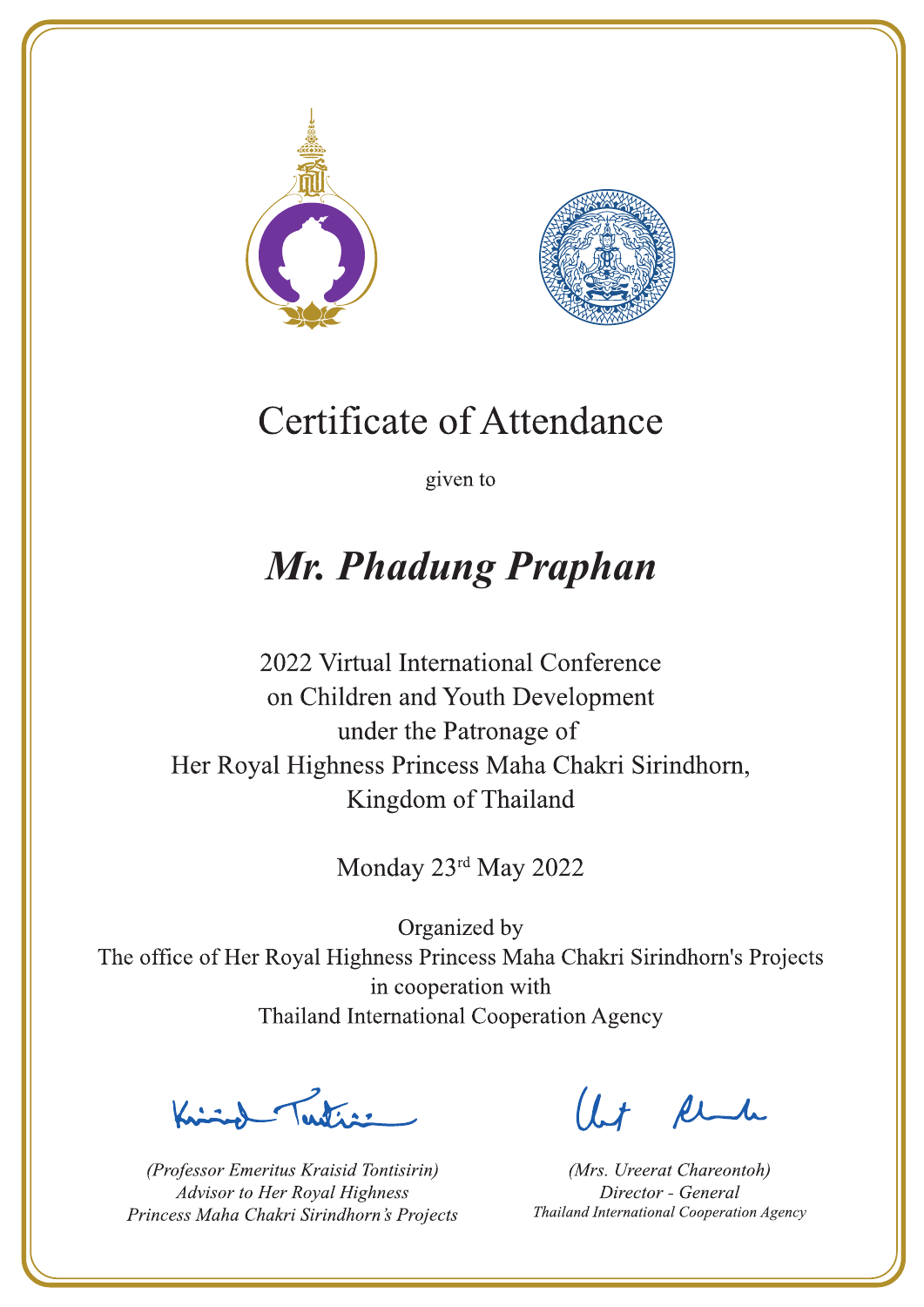



given to

### **Mrs. Pinket Maneenet**

2022 Virtual International Conference on Children and Youth Development under the Patronage of Her Royal Highness Princess Maha Chakri Sirindhorn, Kingdom of Thailand

Monday 23rd May 2022

Letters ,

(Professor Emeritus Kraisid Tontisirin) Advisor to Her Royal Highness Princess Maha Chakri Sirindhorn's Projects

 $l.t$  find

(Mrs. Ureerat Chareontoh) Director - General Thailand International Cooperation Agency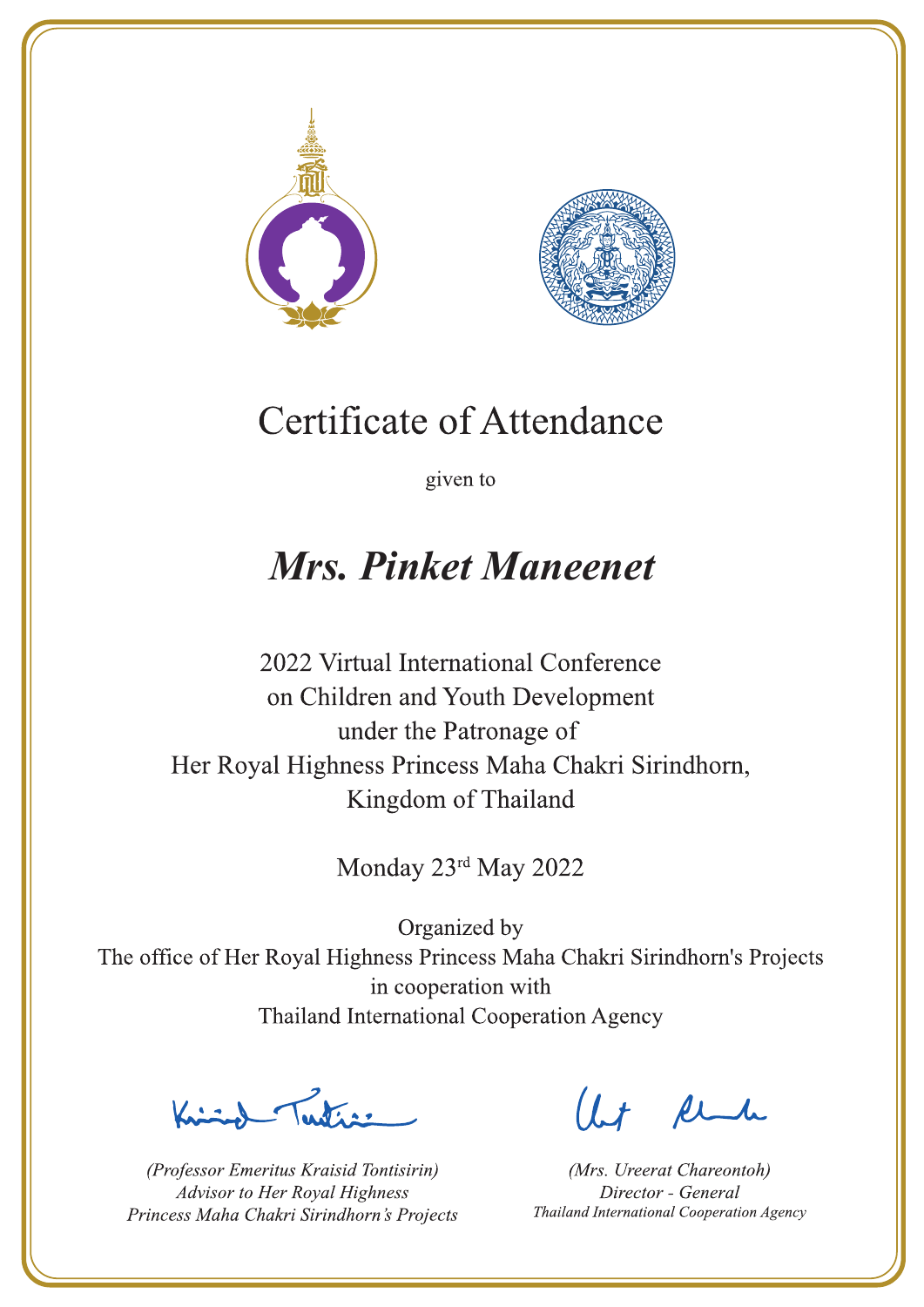



given to

### Mr. Saisamorn Puttisai

2022 Virtual International Conference on Children and Youth Development under the Patronage of Her Royal Highness Princess Maha Chakri Sirindhorn, Kingdom of Thailand

Monday 23rd May 2022

Letter

(Professor Emeritus Kraisid Tontisirin) Advisor to Her Royal Highness Princess Maha Chakri Sirindhorn's Projects

Ut Rende

(Mrs. Ureerat Chareontoh) Director - General Thailand International Cooperation Agency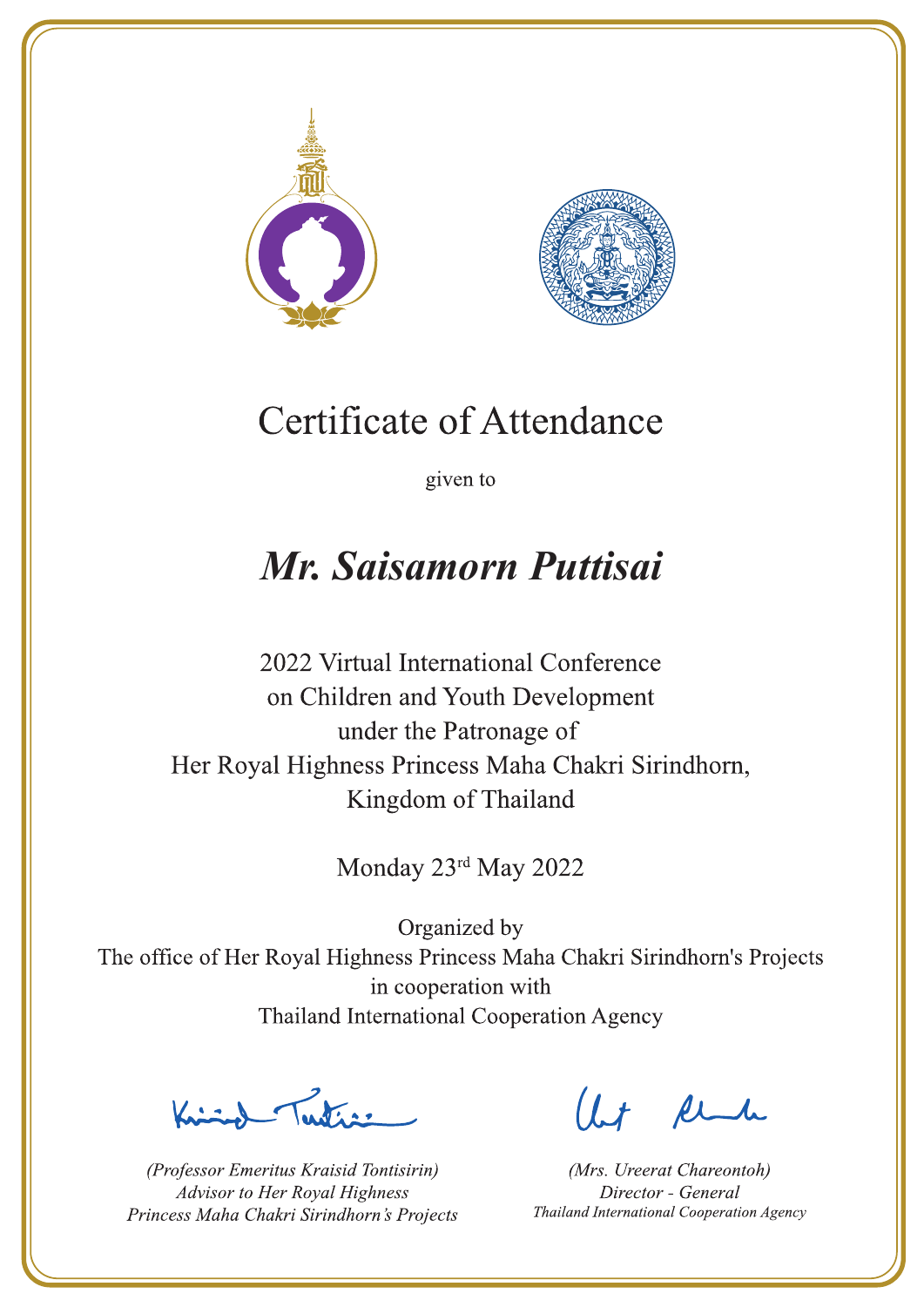



given to

## Mr. Akkadet Phukandan

2022 Virtual International Conference on Children and Youth Development under the Patronage of Her Royal Highness Princess Maha Chakri Sirindhorn, Kingdom of Thailand

Monday 23rd May 2022

L. K. ar

(Professor Emeritus Kraisid Tontisirin) Advisor to Her Royal Highness Princess Maha Chakri Sirindhorn's Projects

 $l.t$  find

(Mrs. Ureerat Chareontoh) Director - General Thailand International Cooperation Agency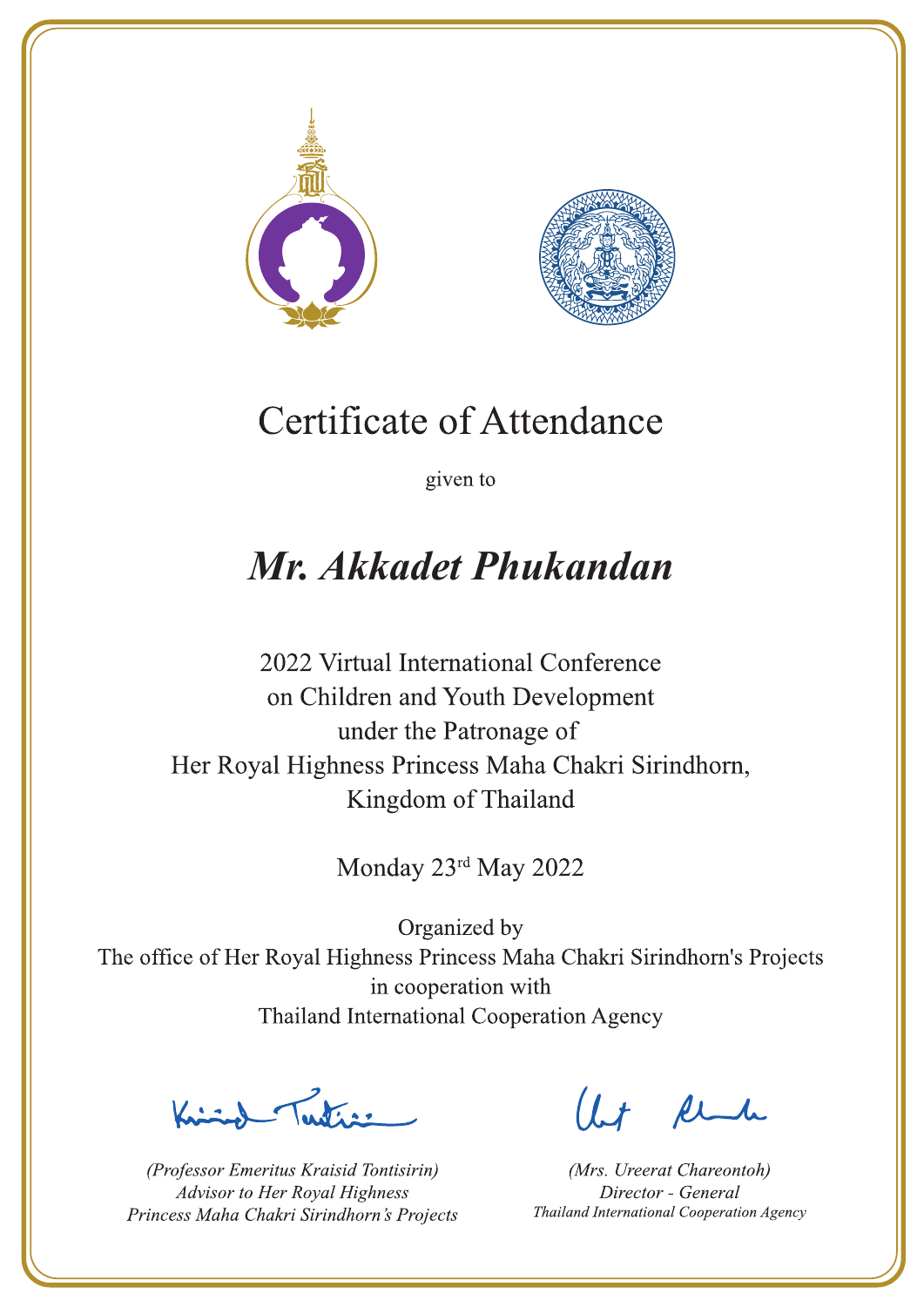



given to

### **Mrs. Prapatsorn Kosulwat**

2022 Virtual International Conference on Children and Youth Development under the Patronage of Her Royal Highness Princess Maha Chakri Sirindhorn, Kingdom of Thailand

Monday 23rd May 2022

Lutin ,

(Professor Emeritus Kraisid Tontisirin) Advisor to Her Royal Highness Princess Maha Chakri Sirindhorn's Projects

 $l.t$  find

(Mrs. Ureerat Chareontoh) Director - General Thailand International Cooperation Agency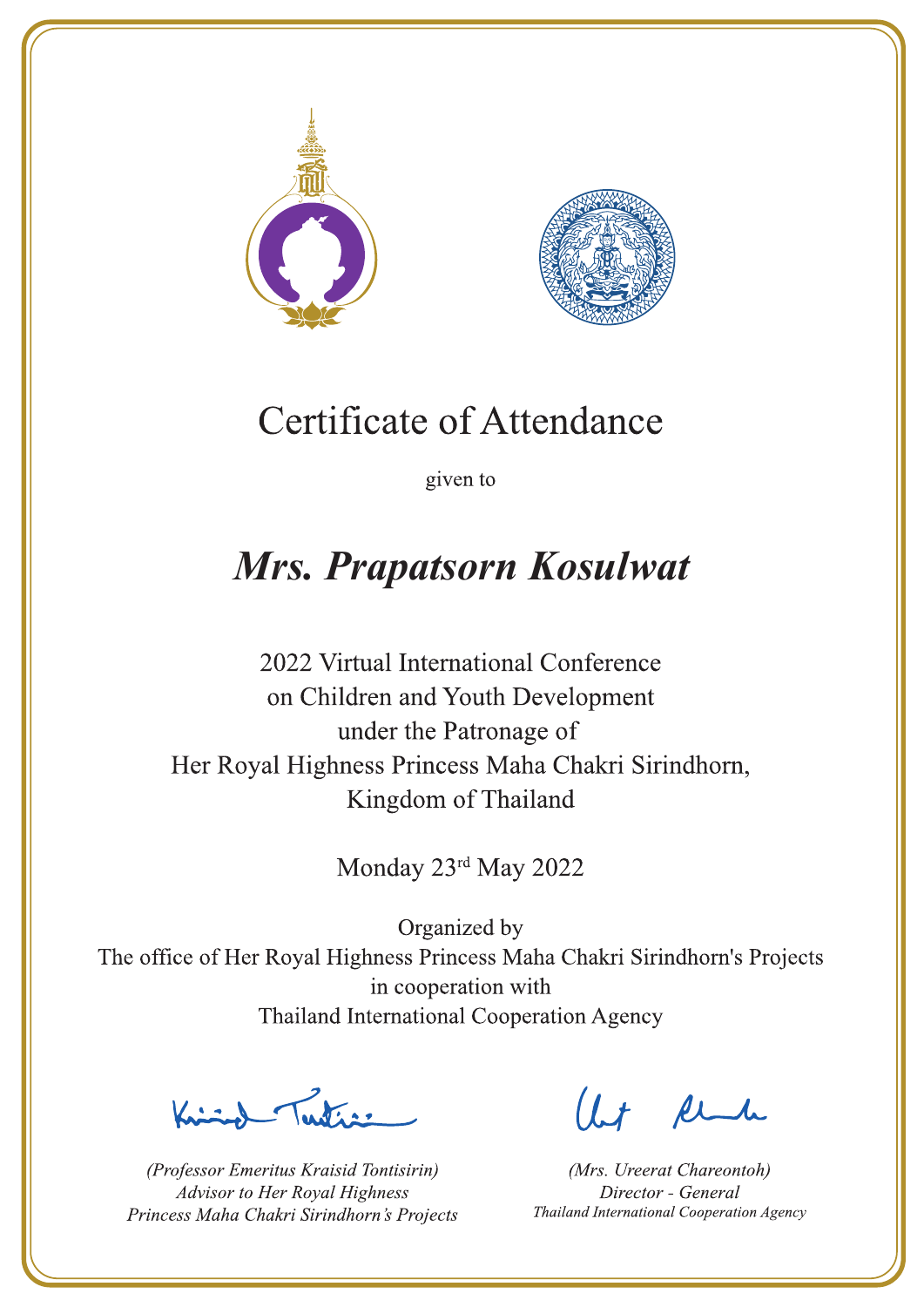



given to

### **Mrs. Piyapon Singsuwan**

2022 Virtual International Conference on Children and Youth Development under the Patronage of Her Royal Highness Princess Maha Chakri Sirindhorn, Kingdom of Thailand

Monday 23rd May 2022

Letter

(Professor Emeritus Kraisid Tontisirin) Advisor to Her Royal Highness Princess Maha Chakri Sirindhorn's Projects

 $l.t$  find

(Mrs. Ureerat Chareontoh) Director - General Thailand International Cooperation Agency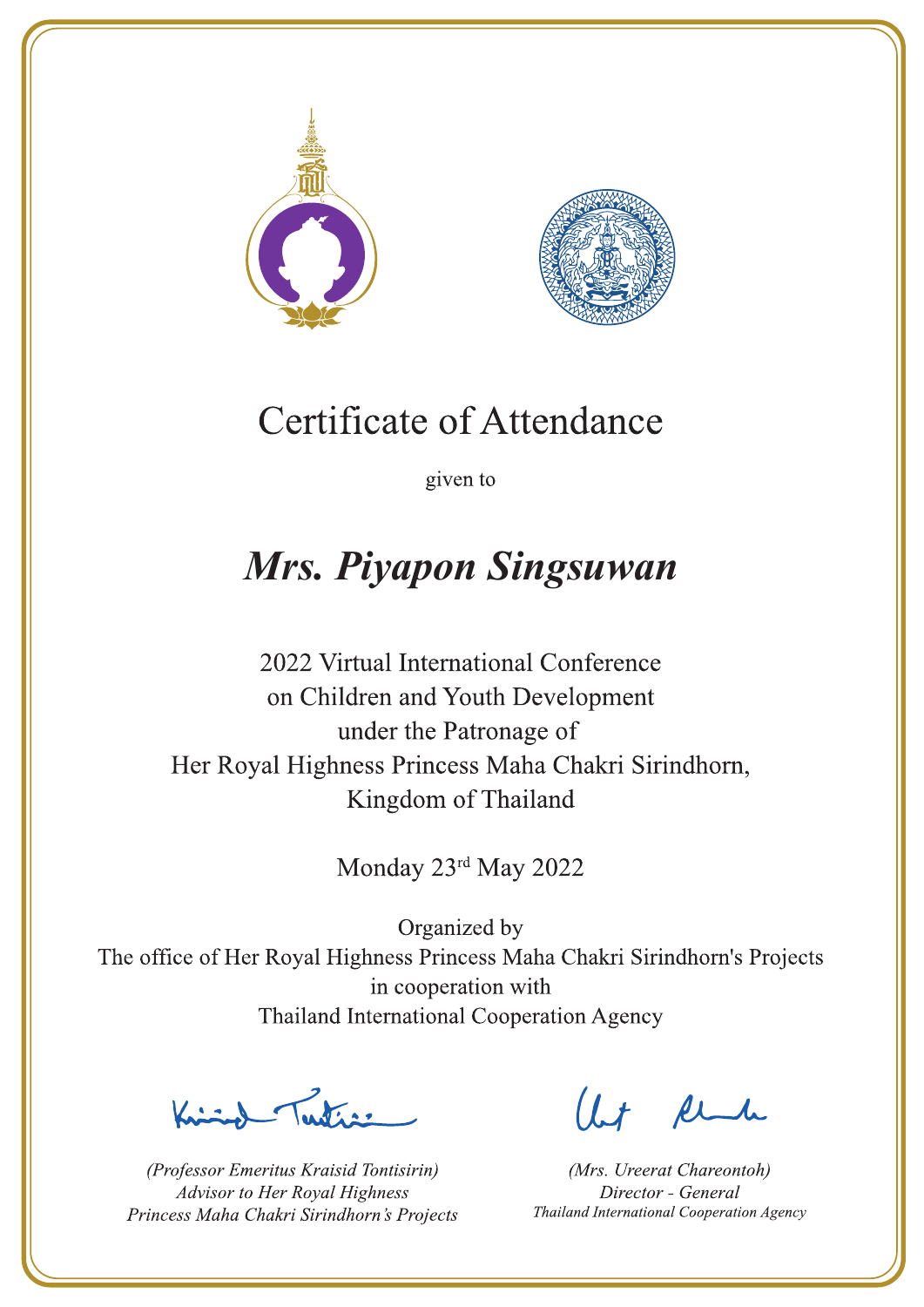



given to

### **Miss Thanchanok Insamian**

2022 Virtual International Conference on Children and Youth Development under the Patronage of Her Royal Highness Princess Maha Chakri Sirindhorn, Kingdom of Thailand

Monday 23rd May 2022

Letter

(Professor Emeritus Kraisid Tontisirin) Advisor to Her Royal Highness Princess Maha Chakri Sirindhorn's Projects

Ut Rende

(Mrs. Ureerat Chareontoh) Director - General Thailand International Cooperation Agency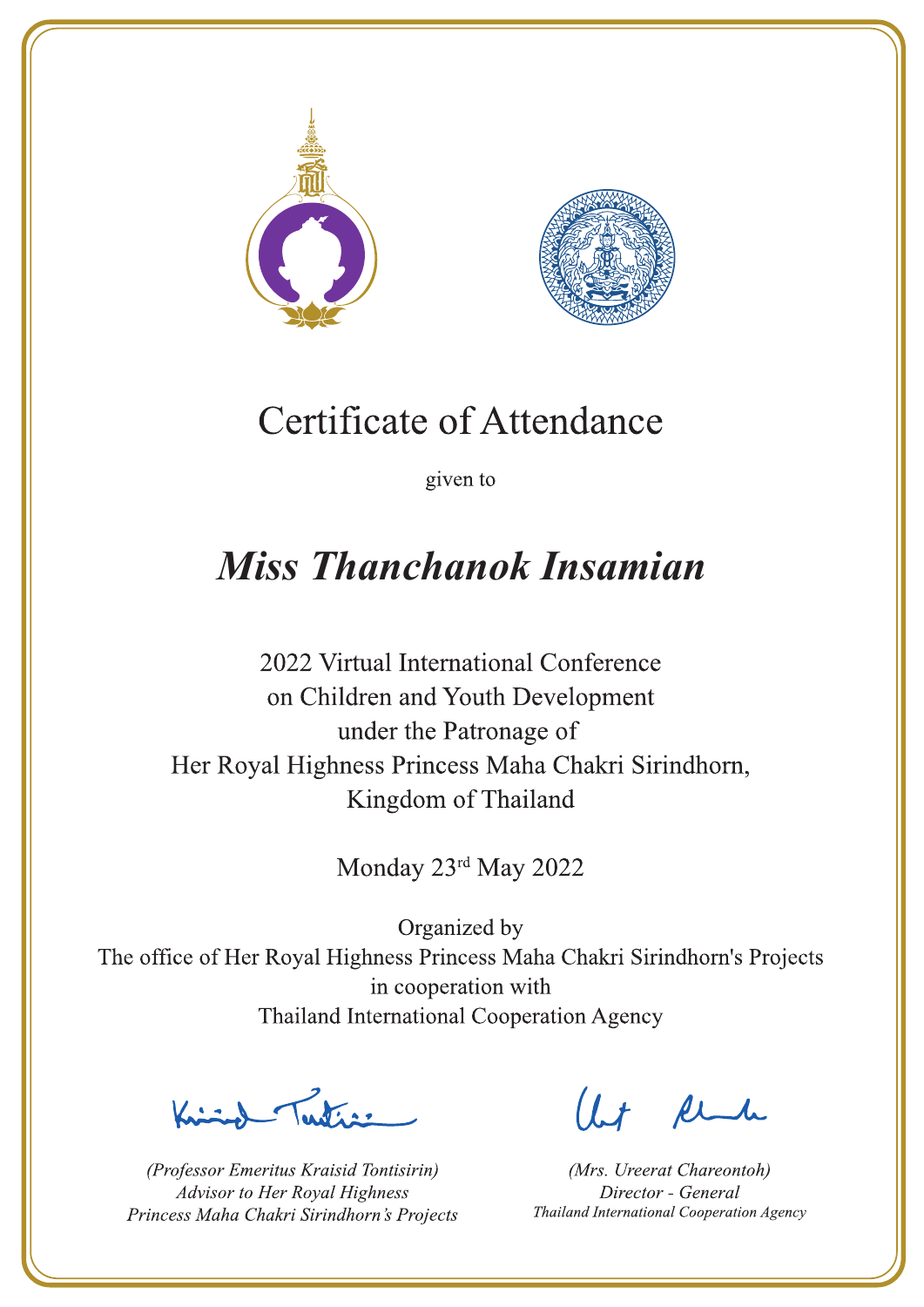



given to

# Mr. Yad Kajoinkheatpadung

2022 Virtual International Conference on Children and Youth Development under the Patronage of Her Royal Highness Princess Maha Chakri Sirindhorn, Kingdom of Thailand

Monday 23rd May 2022

Letters .

(Professor Emeritus Kraisid Tontisirin) Advisor to Her Royal Highness Princess Maha Chakri Sirindhorn's Projects

 $l.t$  find

(Mrs. Ureerat Chareontoh) Director - General Thailand International Cooperation Agency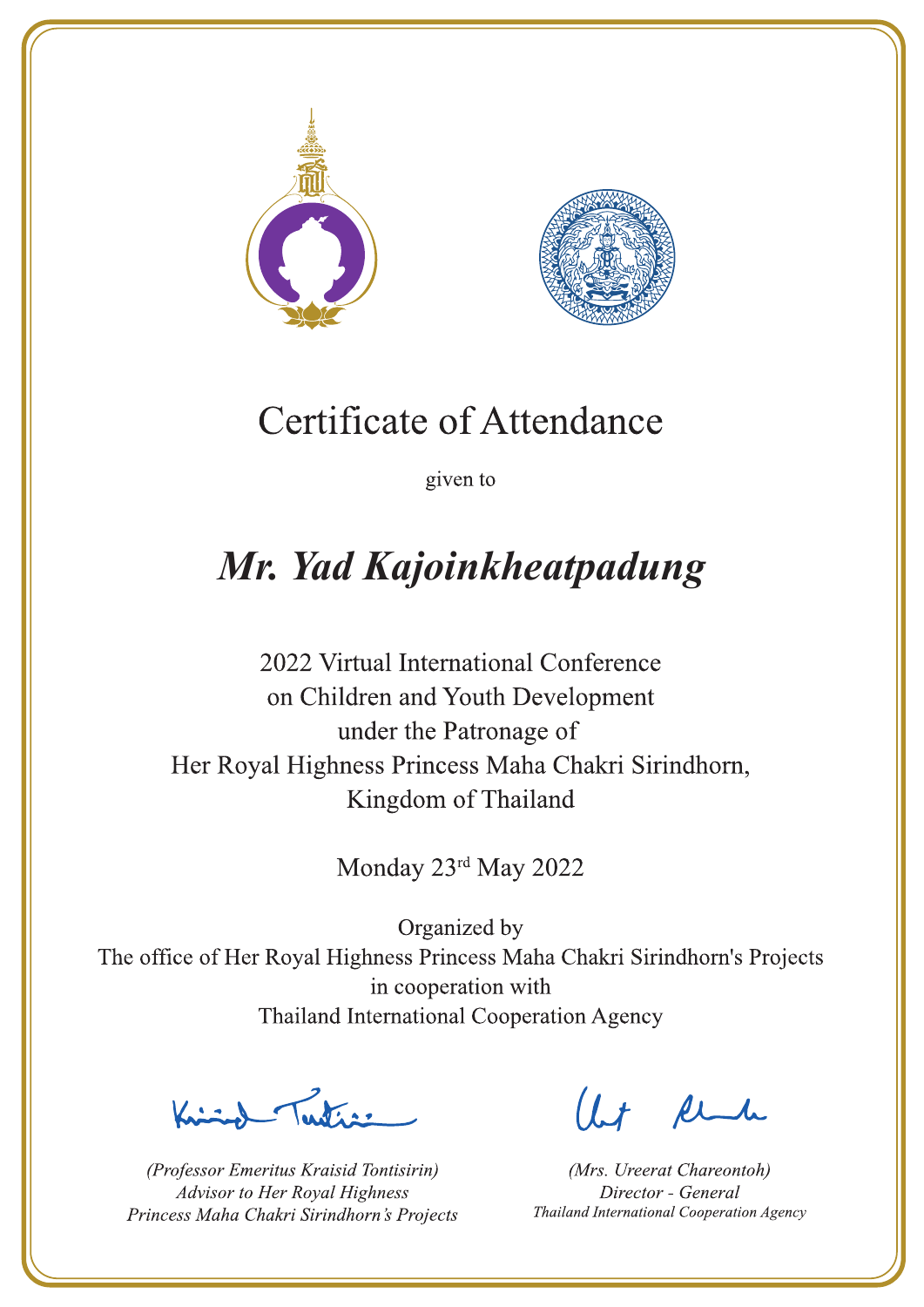



given to

### Mr. Niwat Gosila

2022 Virtual International Conference on Children and Youth Development under the Patronage of Her Royal Highness Princess Maha Chakri Sirindhorn, Kingdom of Thailand

Monday 23rd May 2022

Publics -

(Professor Emeritus Kraisid Tontisirin) Advisor to Her Royal Highness Princess Maha Chakri Sirindhorn's Projects

Ut Rende

(Mrs. Ureerat Chareontoh) Director - General Thailand International Cooperation Agency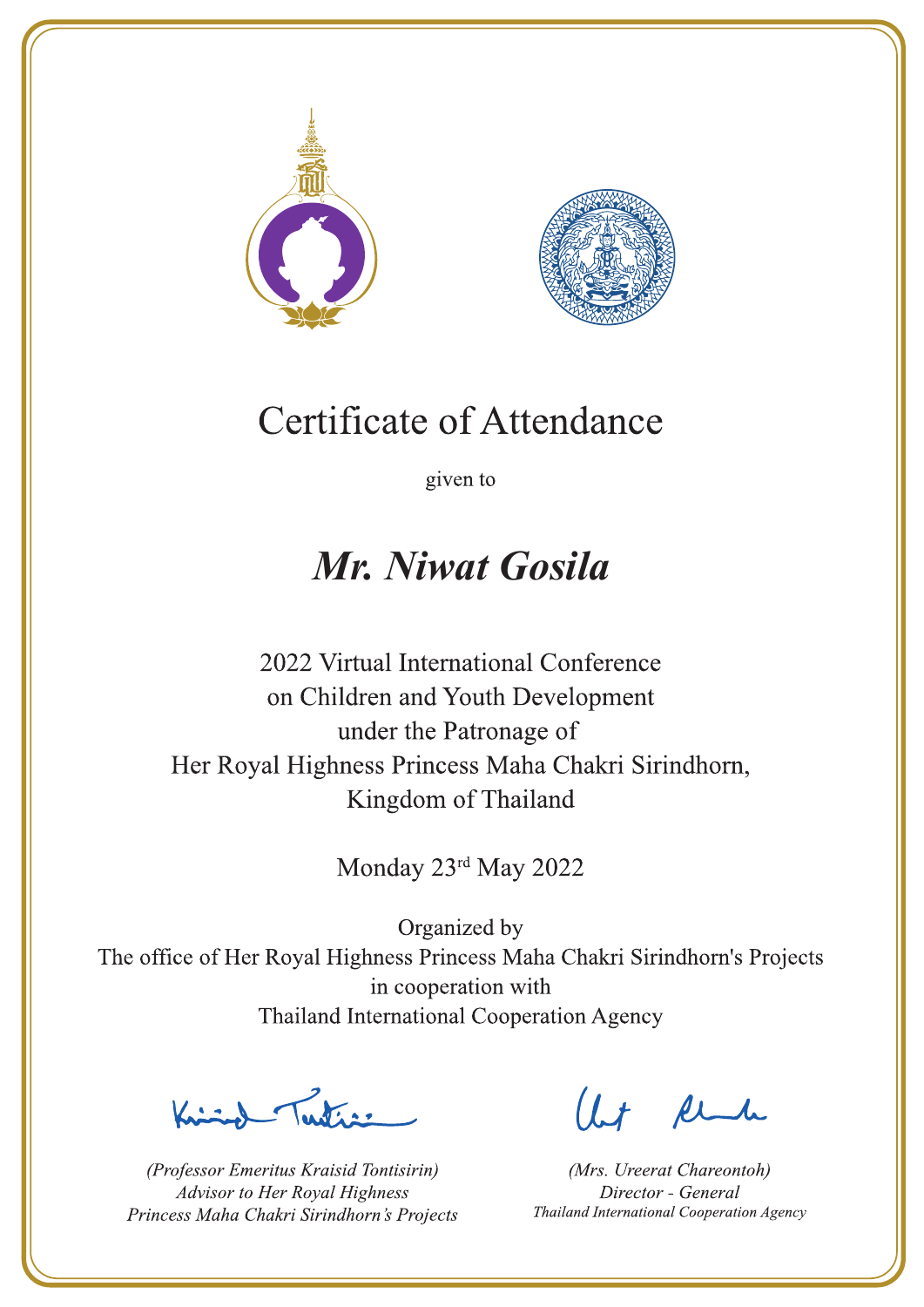



given to

### **Miss Pattaranee Phongam**

2022 Virtual International Conference on Children and Youth Development under the Patronage of Her Royal Highness Princess Maha Chakri Sirindhorn, Kingdom of Thailand

Monday 23rd May 2022

 $\sum_{n=1}^{\infty}$ 

(Professor Emeritus Kraisid Tontisirin) Advisor to Her Royal Highness Princess Maha Chakri Sirindhorn's Projects

 $l.t$  find

(Mrs. Ureerat Chareontoh) Director - General Thailand International Cooperation Agency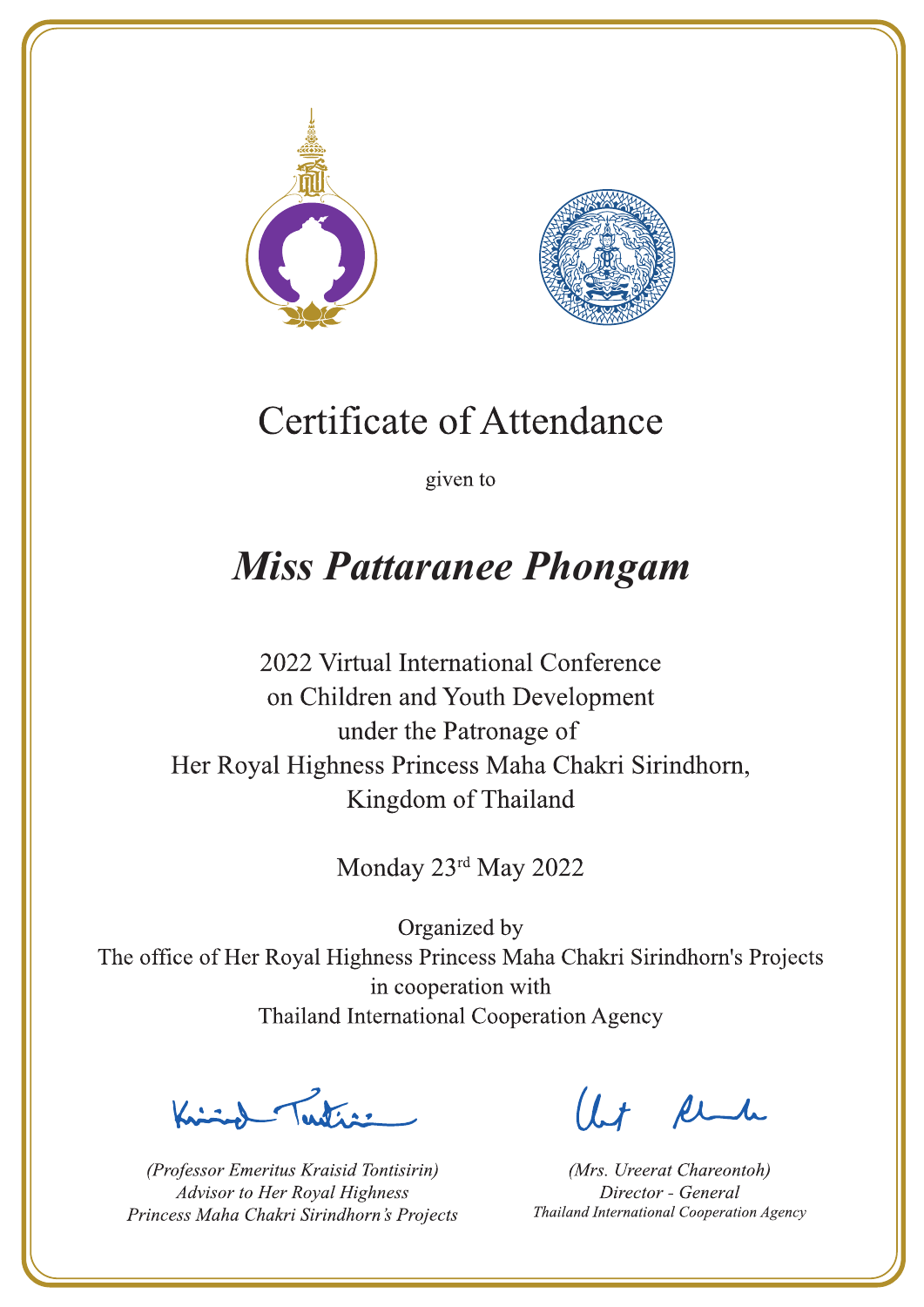



given to

### Mr. Prasert Vorasarn

2022 Virtual International Conference on Children and Youth Development under the Patronage of Her Royal Highness Princess Maha Chakri Sirindhorn, Kingdom of Thailand

Monday 23rd May 2022

Ludian

(Professor Emeritus Kraisid Tontisirin) Advisor to Her Royal Highness Princess Maha Chakri Sirindhorn's Projects

Ut Rende

(Mrs. Ureerat Chareontoh) Director - General Thailand International Cooperation Agency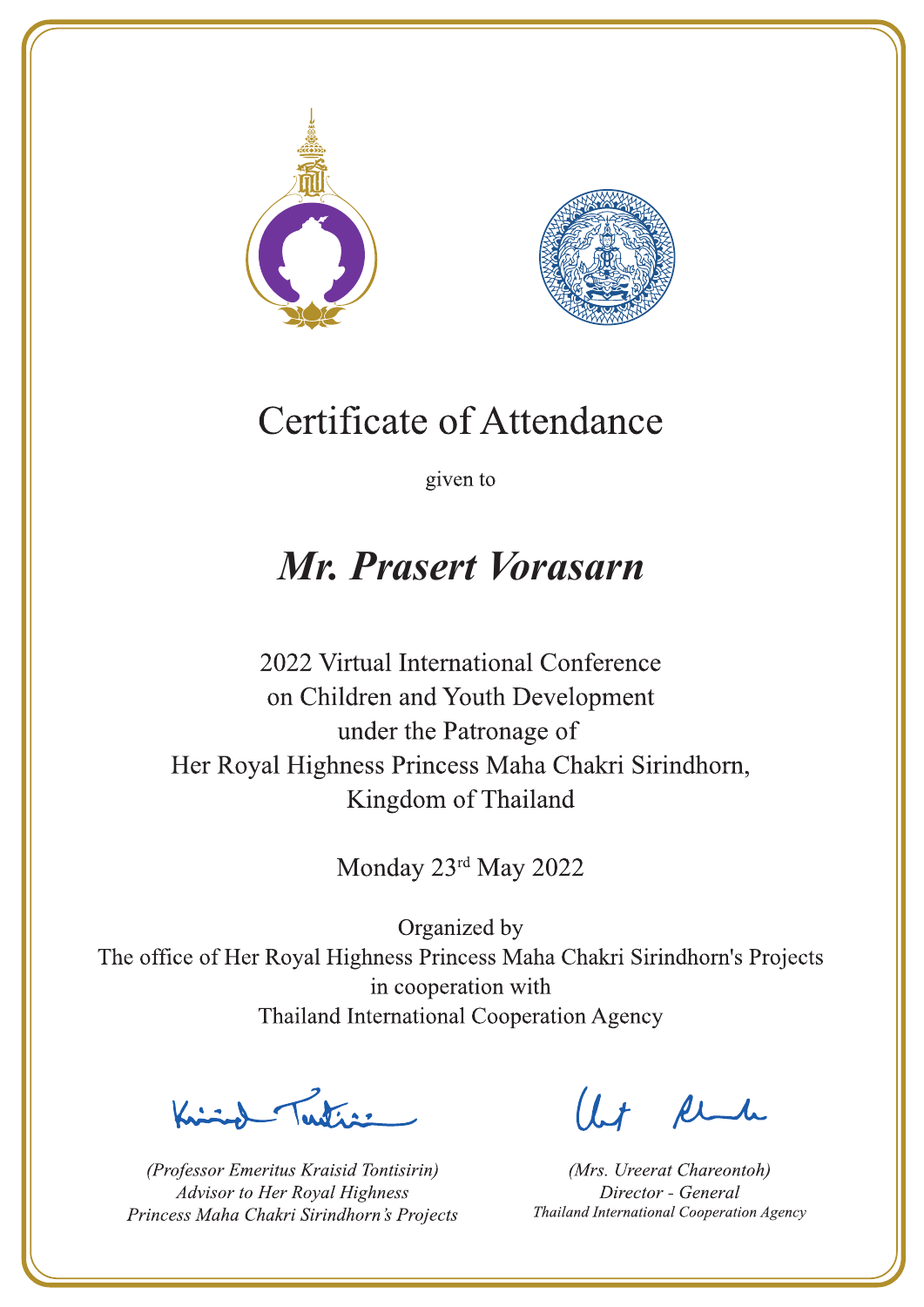



given to

### **Miss Siriwimon Sampantapong.**

2022 Virtual International Conference on Children and Youth Development under the Patronage of Her Royal Highness Princess Maha Chakri Sirindhorn, Kingdom of Thailand

Monday 23rd May 2022

Lating

(Professor Emeritus Kraisid Tontisirin) Advisor to Her Royal Highness Princess Maha Chakri Sirindhorn's Projects

 $l.t$  find

(Mrs. Ureerat Chareontoh) Director - General Thailand International Cooperation Agency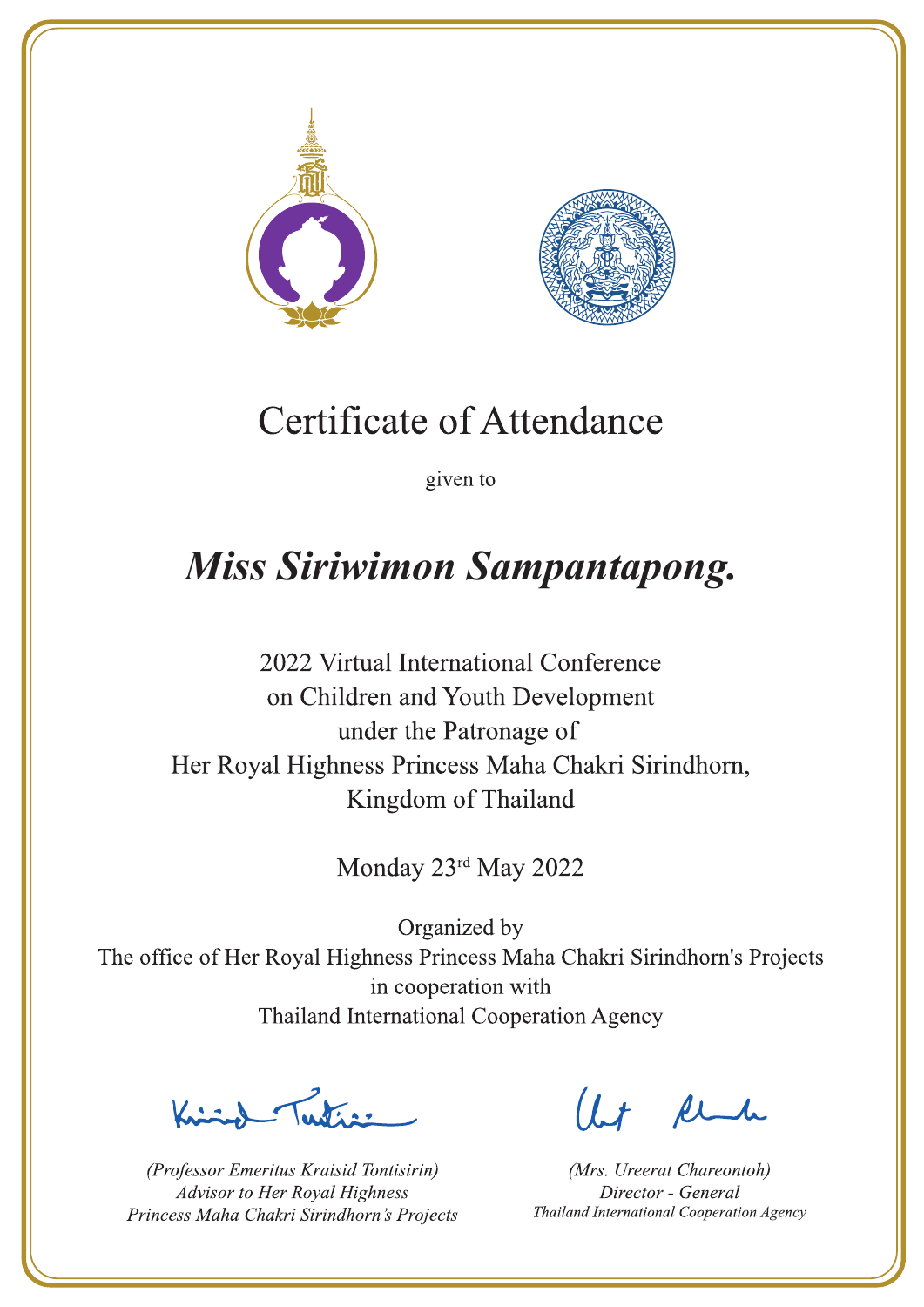



given to

## Miss Sirinapa Naka-in

2022 Virtual International Conference on Children and Youth Development under the Patronage of Her Royal Highness Princess Maha Chakri Sirindhorn, Kingdom of Thailand

Monday 23rd May 2022

Let's

(Professor Emeritus Kraisid Tontisirin) Advisor to Her Royal Highness Princess Maha Chakri Sirindhorn's Projects

 $l.t$  find

(Mrs. Ureerat Chareontoh) Director - General Thailand International Cooperation Agency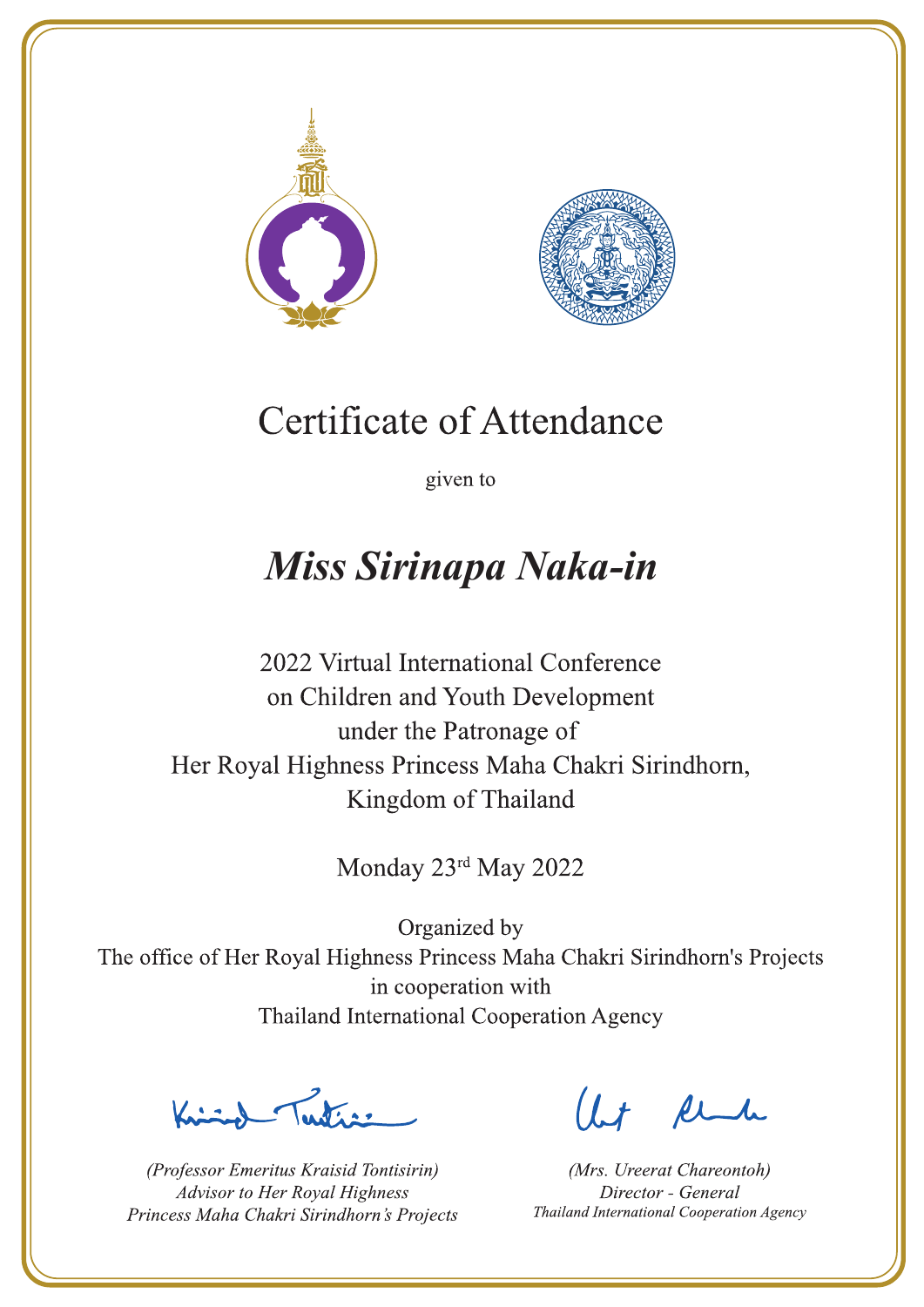



given to

## **Acting Sub Lt. Yodmana saengkrai**

2022 Virtual International Conference on Children and Youth Development under the Patronage of Her Royal Highness Princess Maha Chakri Sirindhorn, Kingdom of Thailand

Monday 23rd May 2022

Letters ,

(Professor Emeritus Kraisid Tontisirin) Advisor to Her Royal Highness Princess Maha Chakri Sirindhorn's Projects

 $l.t$  find

(Mrs. Ureerat Chareontoh) Director - General Thailand International Cooperation Agency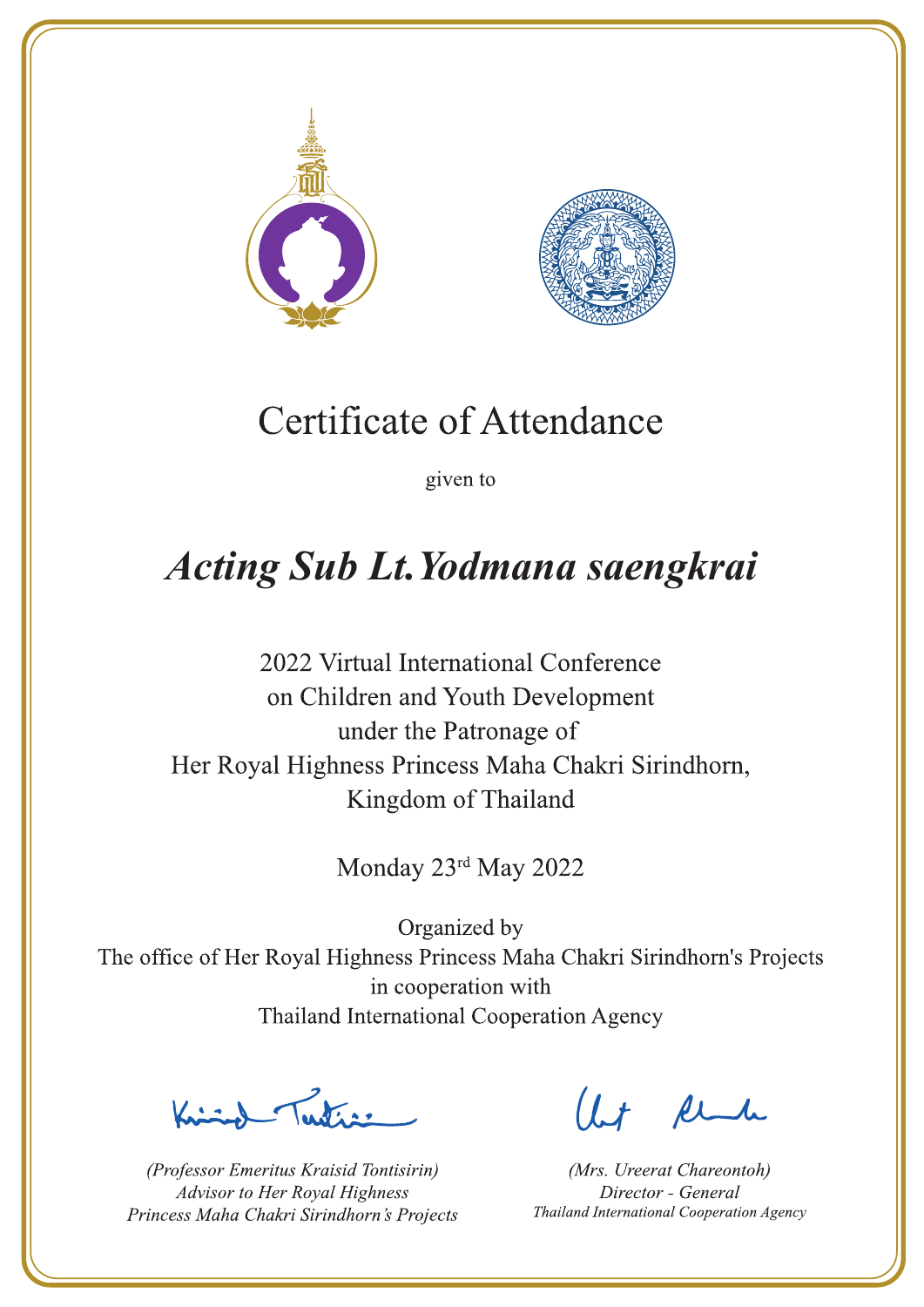



given to

## Mr. Vipont chitchuk

2022 Virtual International Conference on Children and Youth Development under the Patronage of Her Royal Highness Princess Maha Chakri Sirindhorn, Kingdom of Thailand

Monday 23rd May 2022

 $\sum_{n=1}^{\infty}$ 

(Professor Emeritus Kraisid Tontisirin) Advisor to Her Royal Highness Princess Maha Chakri Sirindhorn's Projects

 $l.t$  find

(Mrs. Ureerat Chareontoh) Director - General Thailand International Cooperation Agency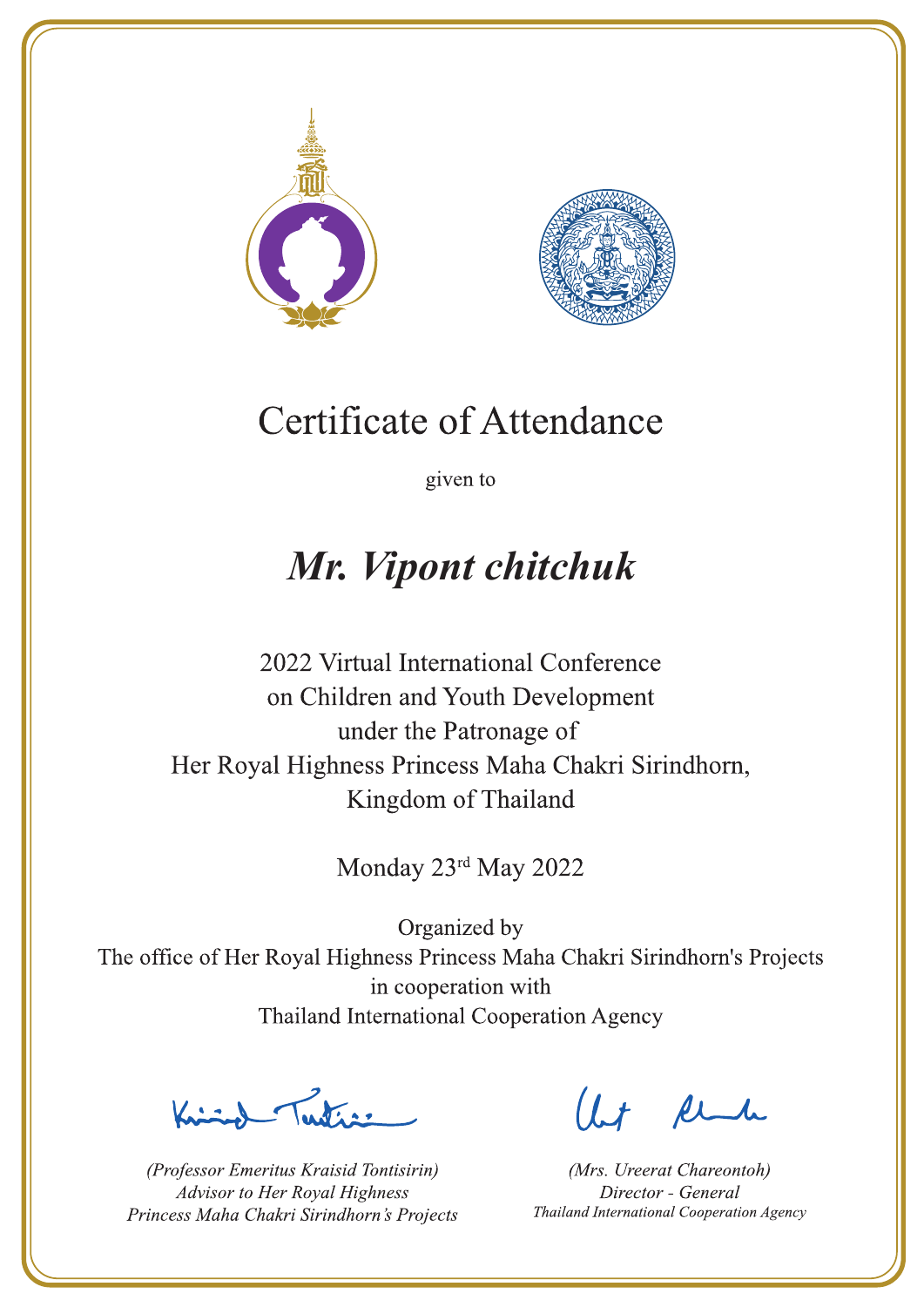



given to

## Mr. Wallop Wiboonkoon

2022 Virtual International Conference on Children and Youth Development under the Patronage of Her Royal Highness Princess Maha Chakri Sirindhorn, Kingdom of Thailand

Monday 23rd May 2022

 $\sum_{n=1}^{\infty}$ 

(Professor Emeritus Kraisid Tontisirin) Advisor to Her Royal Highness Princess Maha Chakri Sirindhorn's Projects

 $l.t$  find

(Mrs. Ureerat Chareontoh) Director - General Thailand International Cooperation Agency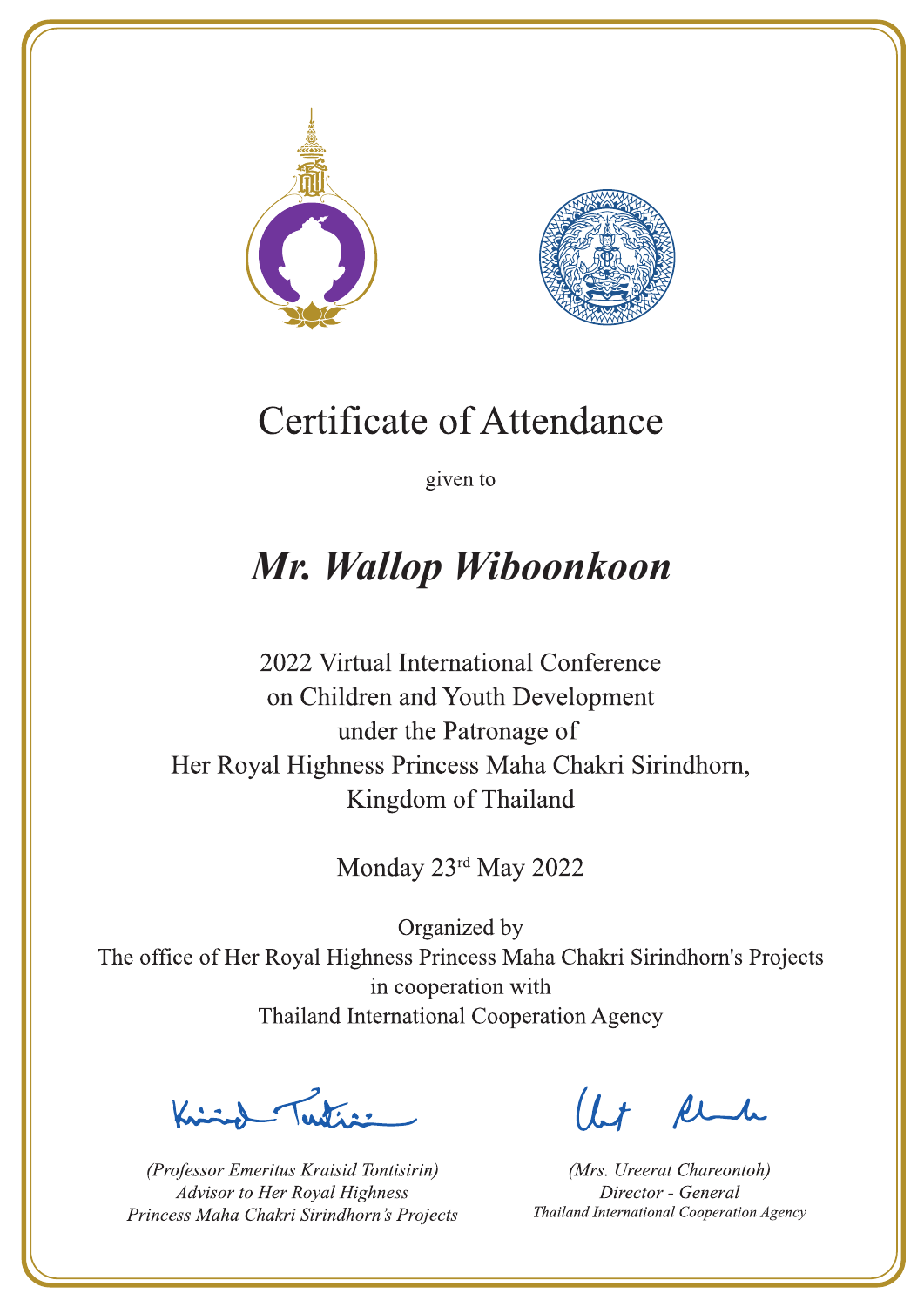



given to

### **Miss Wanida Simpol**

2022 Virtual International Conference on Children and Youth Development under the Patronage of Her Royal Highness Princess Maha Chakri Sirindhorn, Kingdom of Thailand

Monday 23rd May 2022

Latin ,

(Professor Emeritus Kraisid Tontisirin) Advisor to Her Royal Highness Princess Maha Chakri Sirindhorn's Projects

 $l.t$  find

(Mrs. Ureerat Chareontoh) Director - General Thailand International Cooperation Agency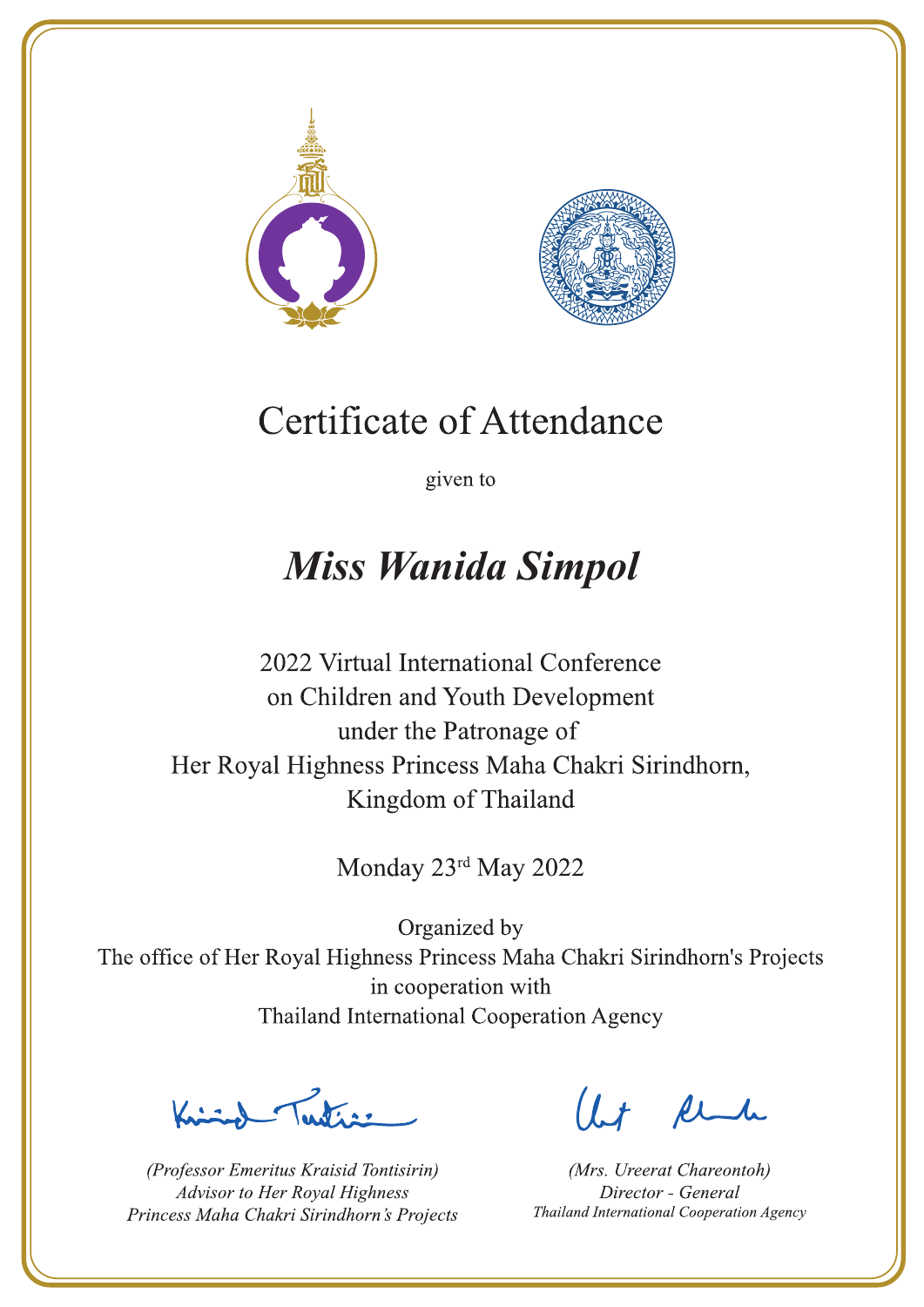



given to

### Mr. Thiranart Thammanatithanatchanon

2022 Virtual International Conference on Children and Youth Development under the Patronage of Her Royal Highness Princess Maha Chakri Sirindhorn, Kingdom of Thailand

Monday 23rd May 2022

Letter

(Professor Emeritus Kraisid Tontisirin) Advisor to Her Royal Highness Princess Maha Chakri Sirindhorn's Projects

 $1 + \mu$ 

(Mrs. Ureerat Chareontoh) Director - General Thailand International Cooperation Agency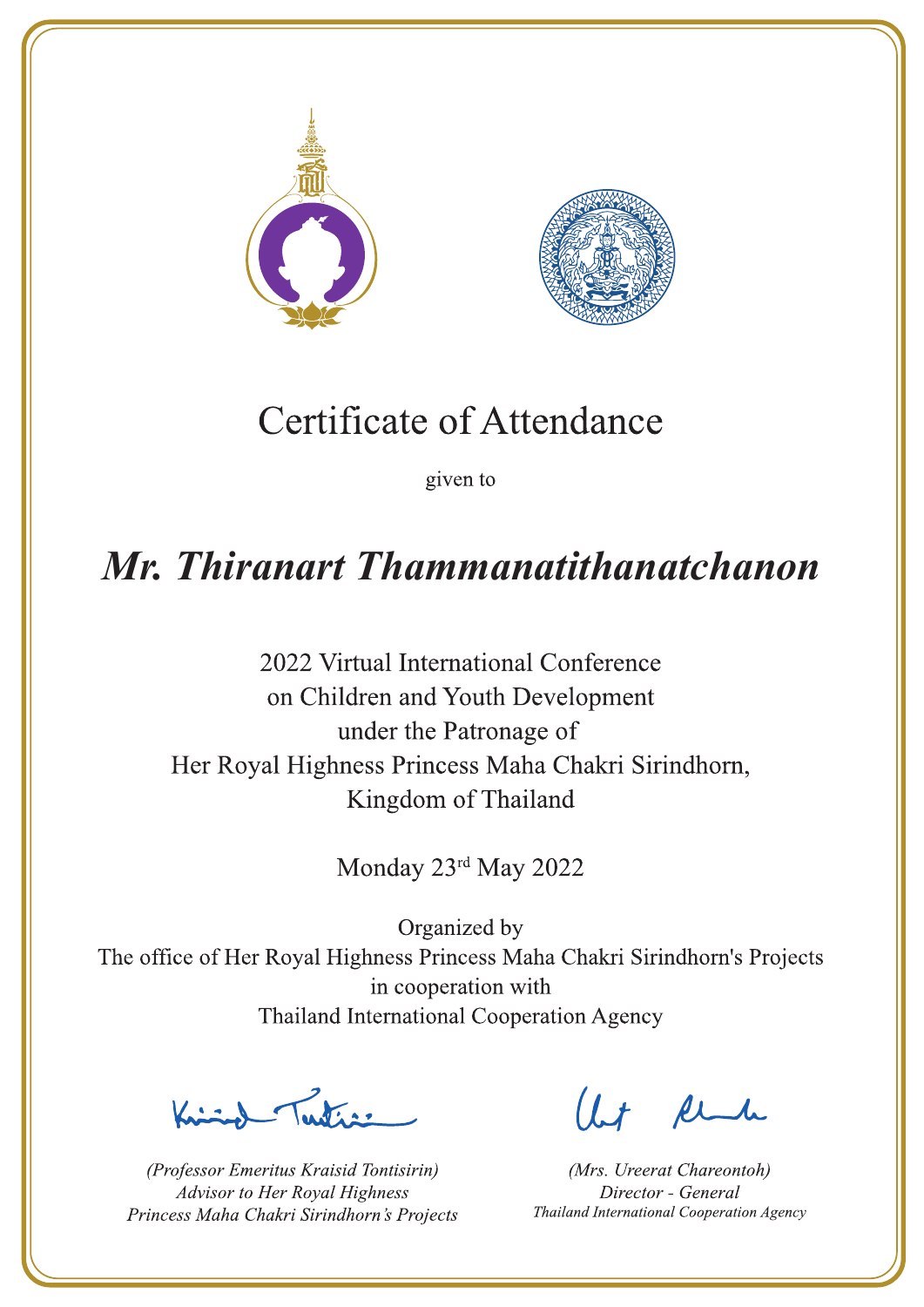



given to

### Mrs. Wongduan Wangkeeree

2022 Virtual International Conference on Children and Youth Development under the Patronage of Her Royal Highness Princess Maha Chakri Sirindhorn, Kingdom of Thailand

Monday 23rd May 2022

Letters ,

(Professor Emeritus Kraisid Tontisirin) Advisor to Her Royal Highness Princess Maha Chakri Sirindhorn's Projects

 $l.t$  find

(Mrs. Ureerat Chareontoh) Director - General Thailand International Cooperation Agency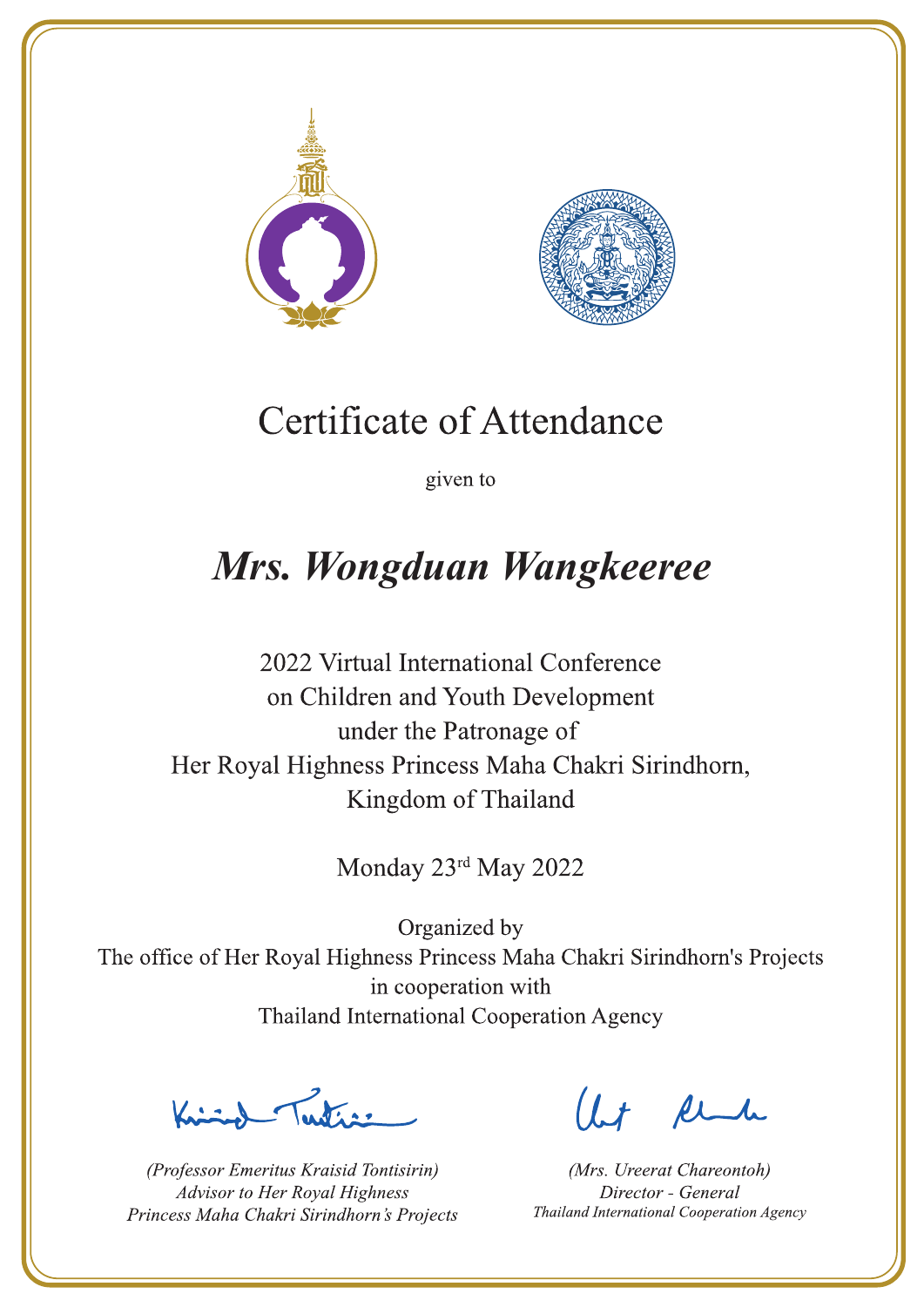



given to

## **Miss Pornwipa Palapin**

2022 Virtual International Conference on Children and Youth Development under the Patronage of Her Royal Highness Princess Maha Chakri Sirindhorn, Kingdom of Thailand

Monday 23rd May 2022

Let's

(Professor Emeritus Kraisid Tontisirin) Advisor to Her Royal Highness Princess Maha Chakri Sirindhorn's Projects

 $l.t$  find

(Mrs. Ureerat Chareontoh) Director - General Thailand International Cooperation Agency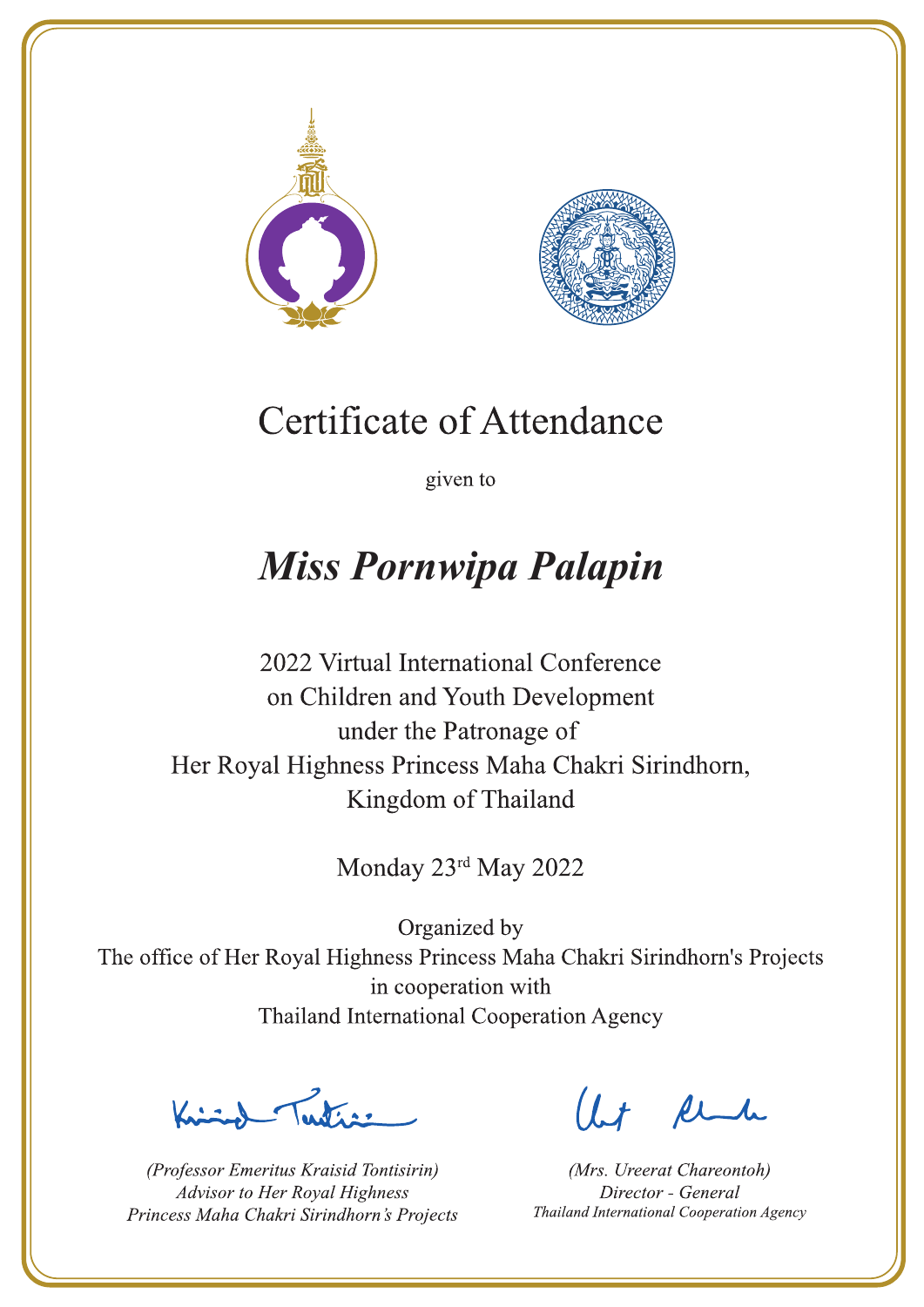



given to

## **Mrs. Nutpron Kongwong**

2022 Virtual International Conference on Children and Youth Development under the Patronage of Her Royal Highness Princess Maha Chakri Sirindhorn, Kingdom of Thailand

Monday 23rd May 2022

 $\sum_{n=1}^{\infty}$ 

(Professor Emeritus Kraisid Tontisirin) Advisor to Her Royal Highness Princess Maha Chakri Sirindhorn's Projects

 $l.t$  find

(Mrs. Ureerat Chareontoh) Director - General Thailand International Cooperation Agency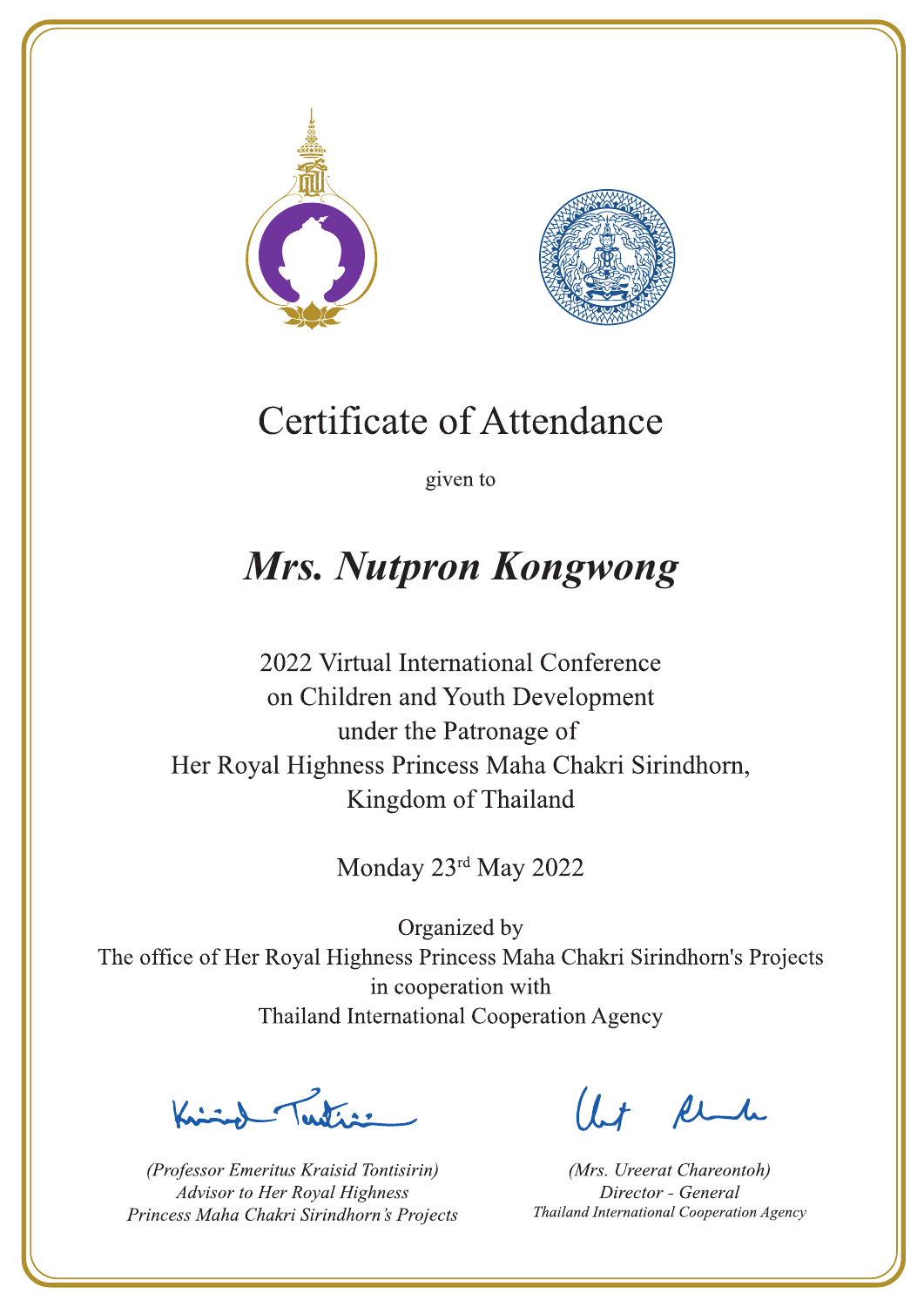



given to

# **Miss Praphaiporn Sawarok**

2022 Virtual International Conference on Children and Youth Development under the Patronage of Her Royal Highness Princess Maha Chakri Sirindhorn, Kingdom of Thailand

Monday 23rd May 2022

 $\sqrt{1-\frac{1}{2}}$ 

(Professor Emeritus Kraisid Tontisirin) Advisor to Her Royal Highness Princess Maha Chakri Sirindhorn's Projects

 $l.t$  find

(Mrs. Ureerat Chareontoh) Director - General Thailand International Cooperation Agency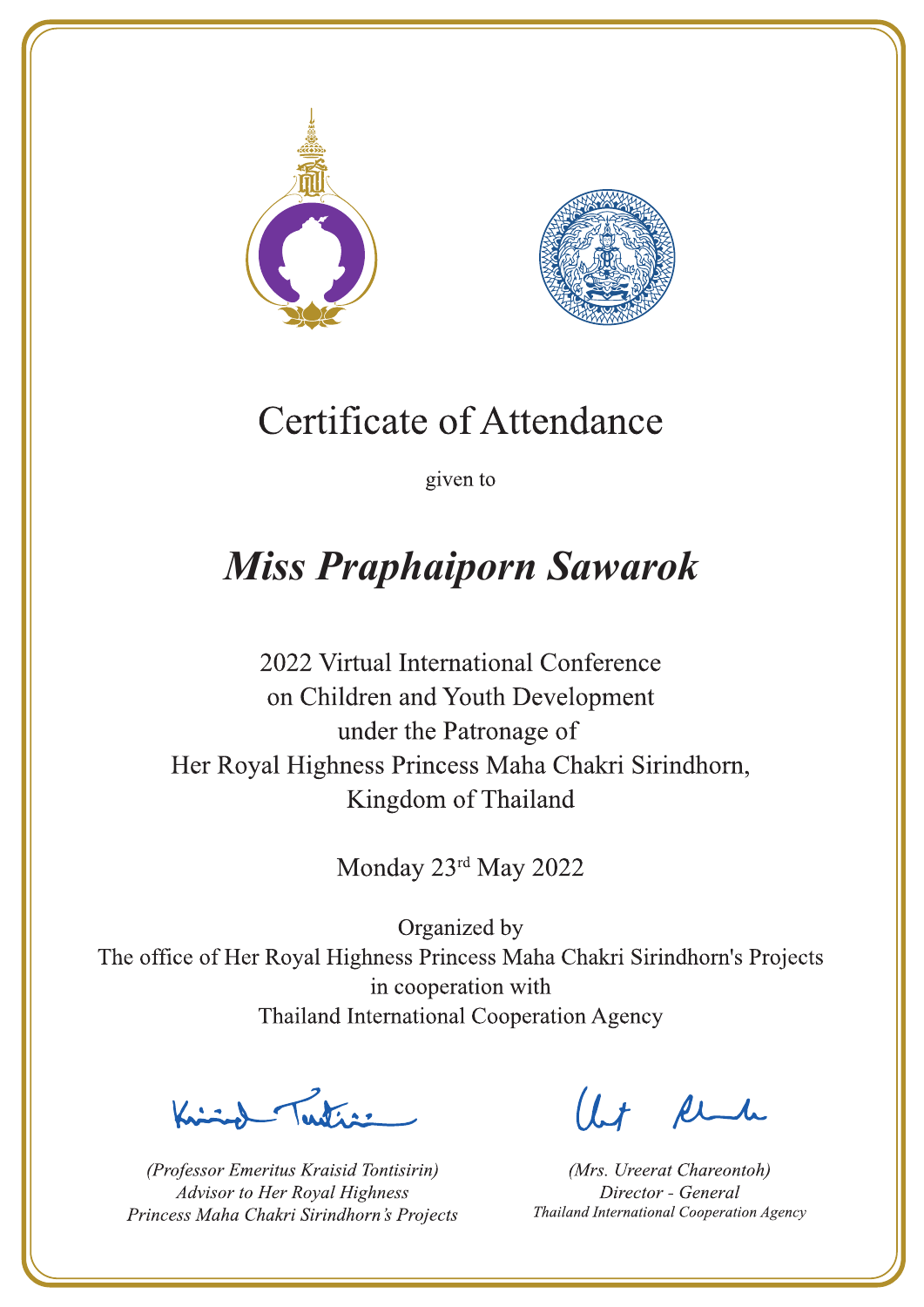



given to

# Miss Viphavadi Rattanapolsan

2022 Virtual International Conference on Children and Youth Development under the Patronage of Her Royal Highness Princess Maha Chakri Sirindhorn, Kingdom of Thailand

Monday 23rd May 2022

Lutin ,

(Professor Emeritus Kraisid Tontisirin) Advisor to Her Royal Highness Princess Maha Chakri Sirindhorn's Projects

 $l.t$  find

(Mrs. Ureerat Chareontoh) Director - General Thailand International Cooperation Agency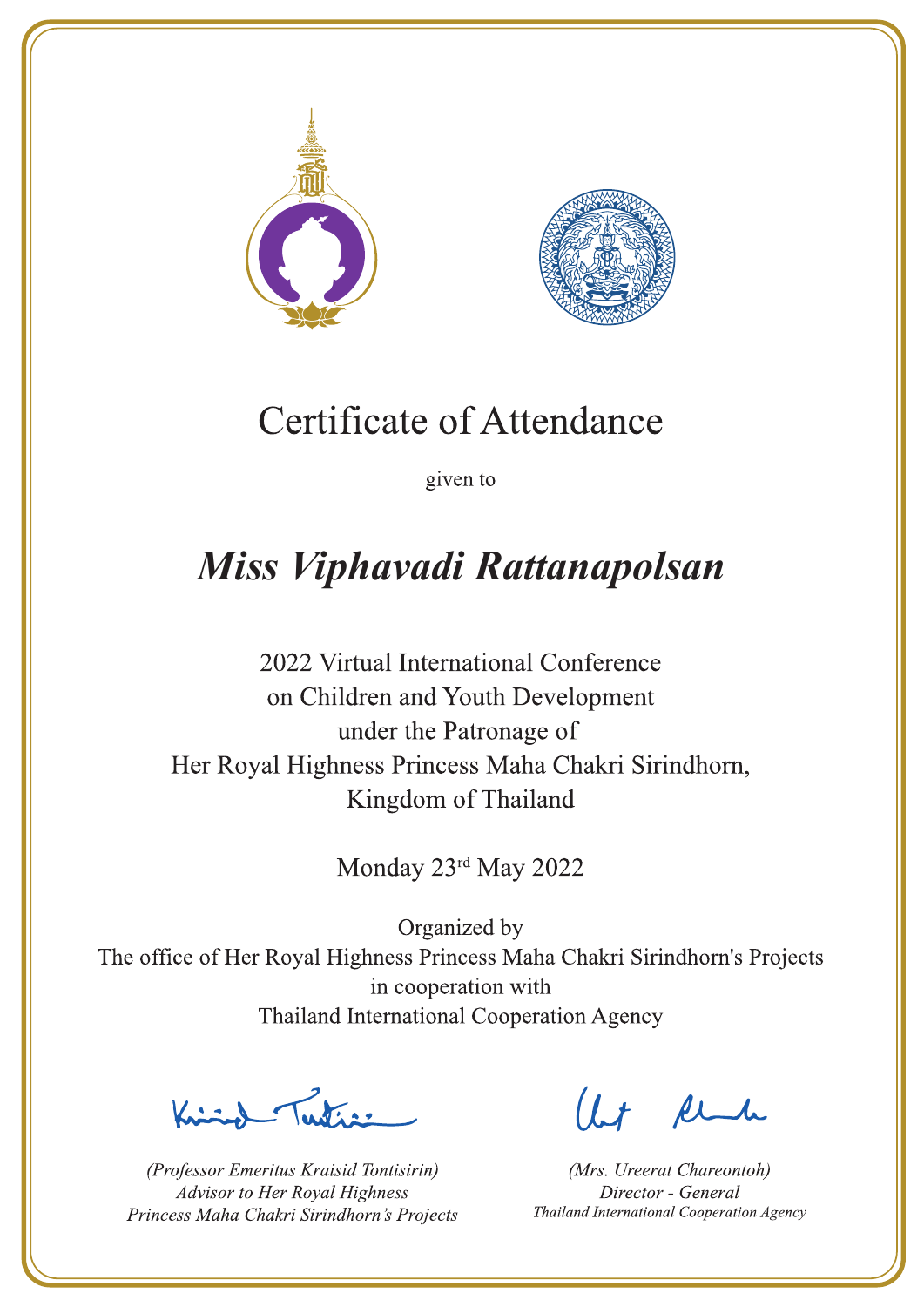



given to

# **Mrs. Sirikul Muanglang**

2022 Virtual International Conference on Children and Youth Development under the Patronage of Her Royal Highness Princess Maha Chakri Sirindhorn, Kingdom of Thailand

Monday 23rd May 2022

Lating

(Professor Emeritus Kraisid Tontisirin) Advisor to Her Royal Highness Princess Maha Chakri Sirindhorn's Projects

 $l.t$  find

(Mrs. Ureerat Chareontoh) Director - General Thailand International Cooperation Agency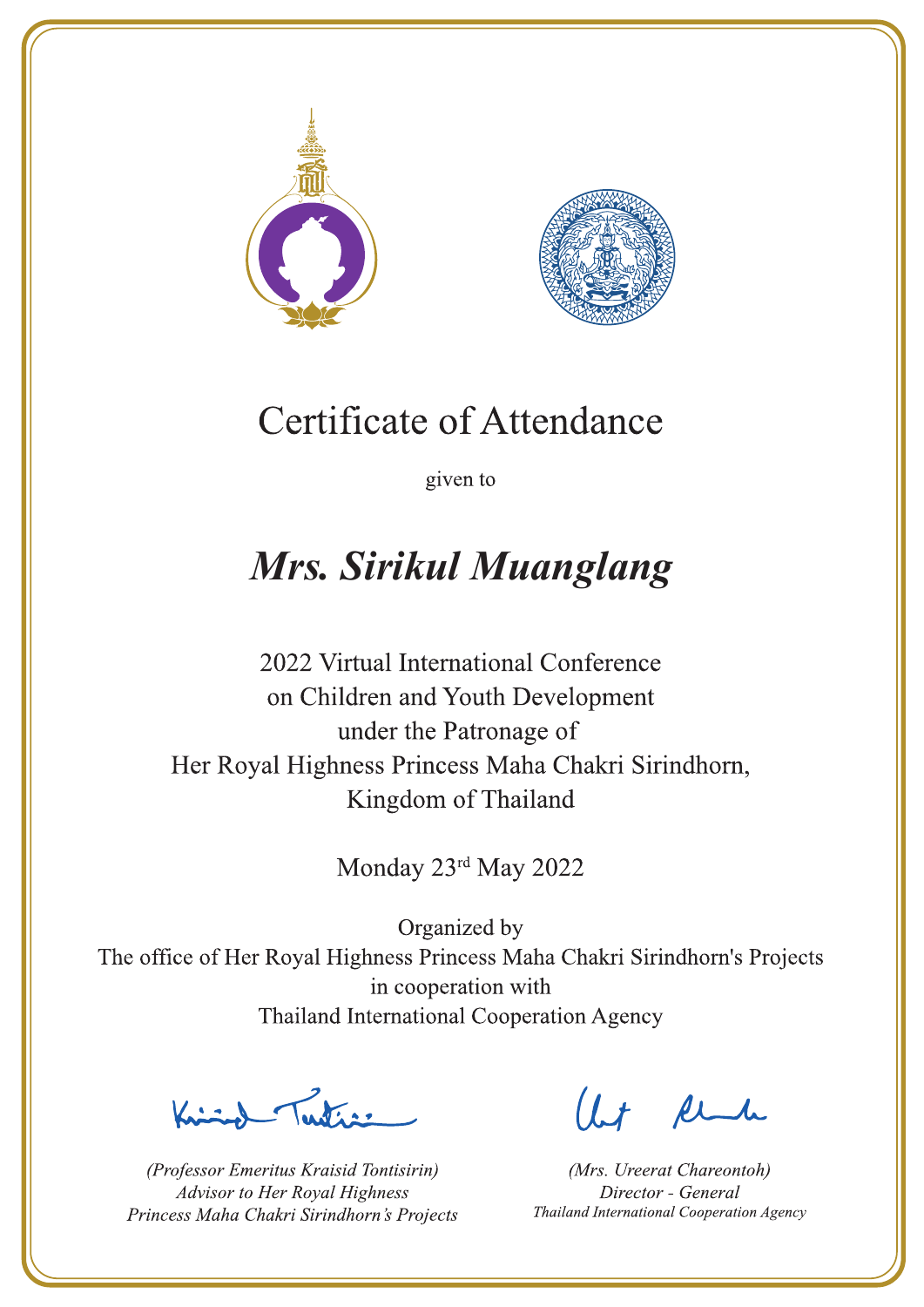



given to

## **Miss Nareerat Saraphai**

2022 Virtual International Conference on Children and Youth Development under the Patronage of Her Royal Highness Princess Maha Chakri Sirindhorn, Kingdom of Thailand

Monday 23rd May 2022

Justin 1

(Professor Emeritus Kraisid Tontisirin) Advisor to Her Royal Highness Princess Maha Chakri Sirindhorn's Projects

 $l.t$  find

(Mrs. Ureerat Chareontoh) Director - General Thailand International Cooperation Agency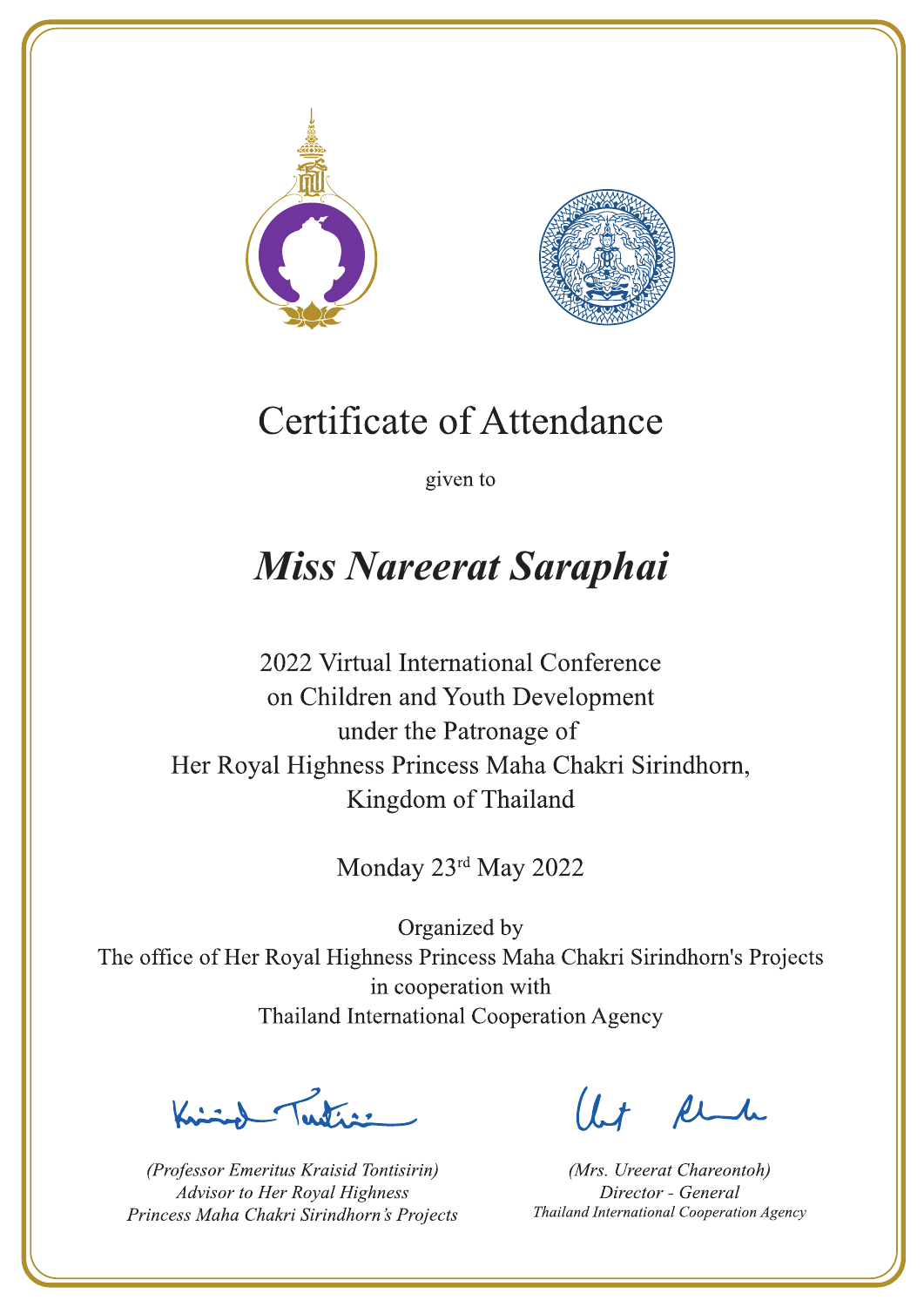



given to

## Mr. Ratisara Kongwong

2022 Virtual International Conference on Children and Youth Development under the Patronage of Her Royal Highness Princess Maha Chakri Sirindhorn, Kingdom of Thailand

Monday 23rd May 2022

Latin ,

(Professor Emeritus Kraisid Tontisirin) Advisor to Her Royal Highness Princess Maha Chakri Sirindhorn's Projects

 $l.t$  find

(Mrs. Ureerat Chareontoh) Director - General Thailand International Cooperation Agency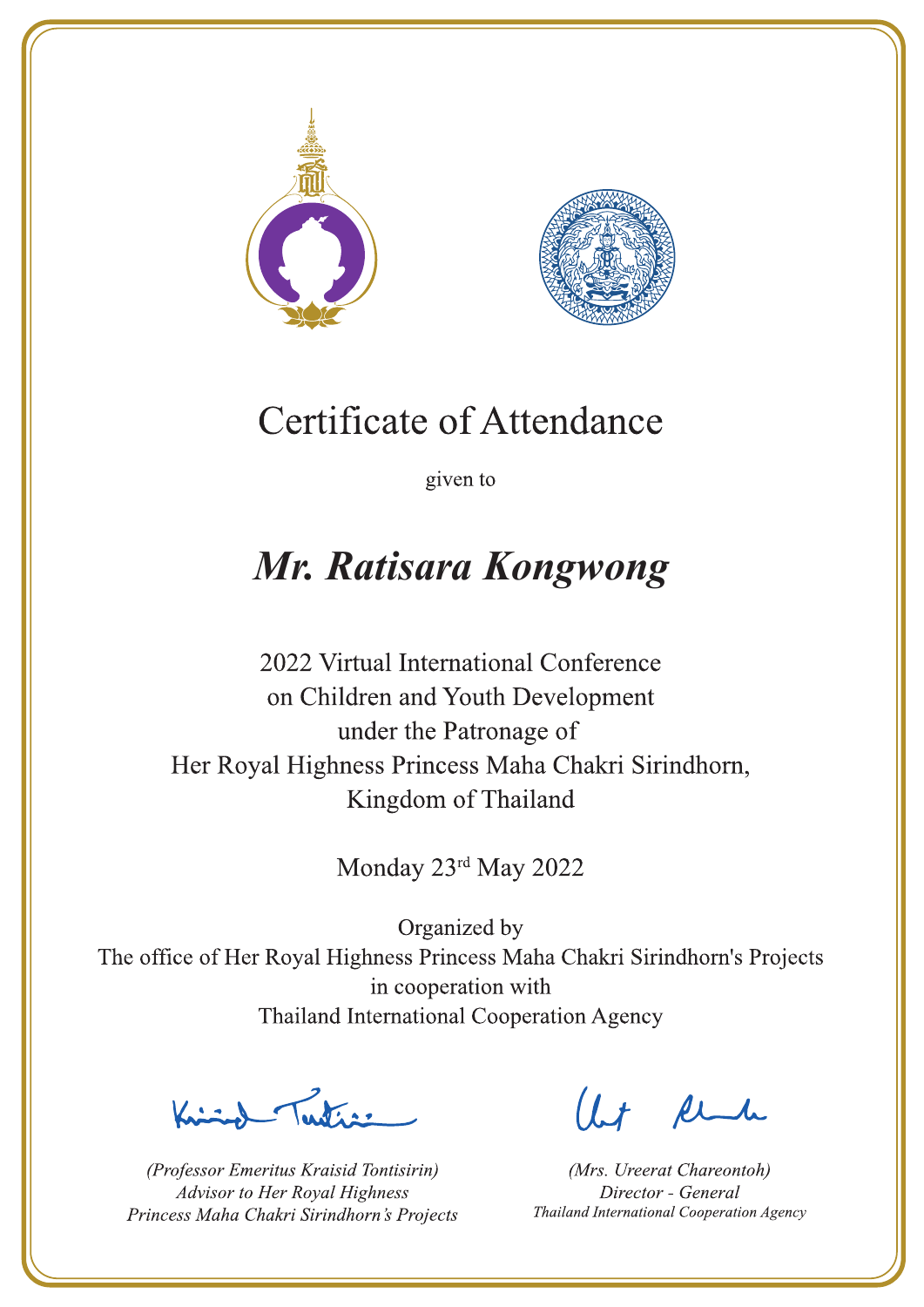



given to

## Miss Krittaya trakoolwong

2022 Virtual International Conference on Children and Youth Development under the Patronage of Her Royal Highness Princess Maha Chakri Sirindhorn, Kingdom of Thailand

Monday 23rd May 2022

 $\sum_{n=1}^{\infty} \int_{\mathbb{R}^d} f(x) dx$ 

(Professor Emeritus Kraisid Tontisirin) Advisor to Her Royal Highness Princess Maha Chakri Sirindhorn's Projects

 $l.t$  find

(Mrs. Ureerat Chareontoh) Director - General Thailand International Cooperation Agency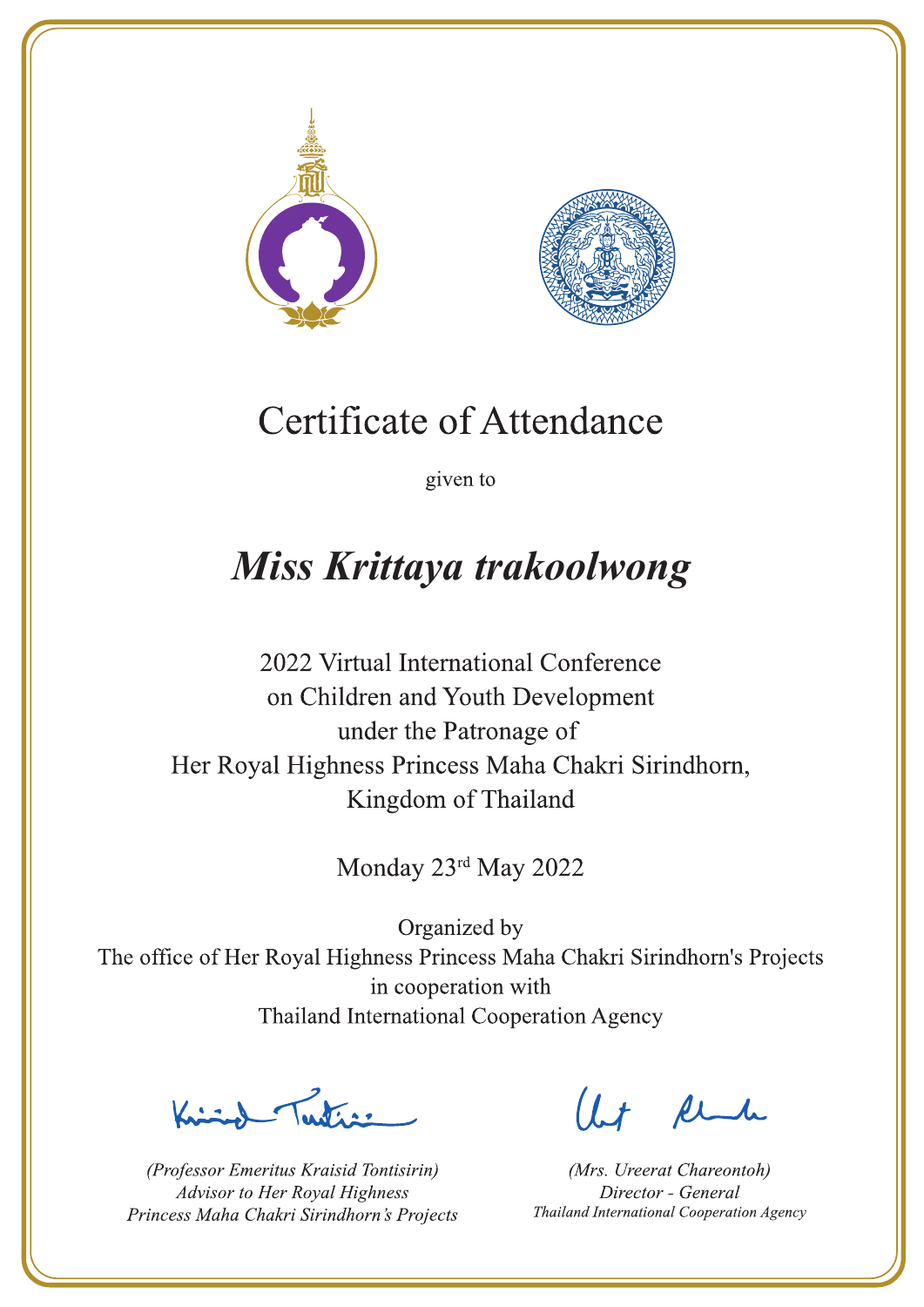



given to

### **Miss Chanata Ketnakron**

2022 Virtual International Conference on Children and Youth Development under the Patronage of Her Royal Highness Princess Maha Chakri Sirindhorn, Kingdom of Thailand

Monday 23rd May 2022

Letter

(Professor Emeritus Kraisid Tontisirin) Advisor to Her Royal Highness Princess Maha Chakri Sirindhorn's Projects

 $l.t$  find

(Mrs. Ureerat Chareontoh) Director - General Thailand International Cooperation Agency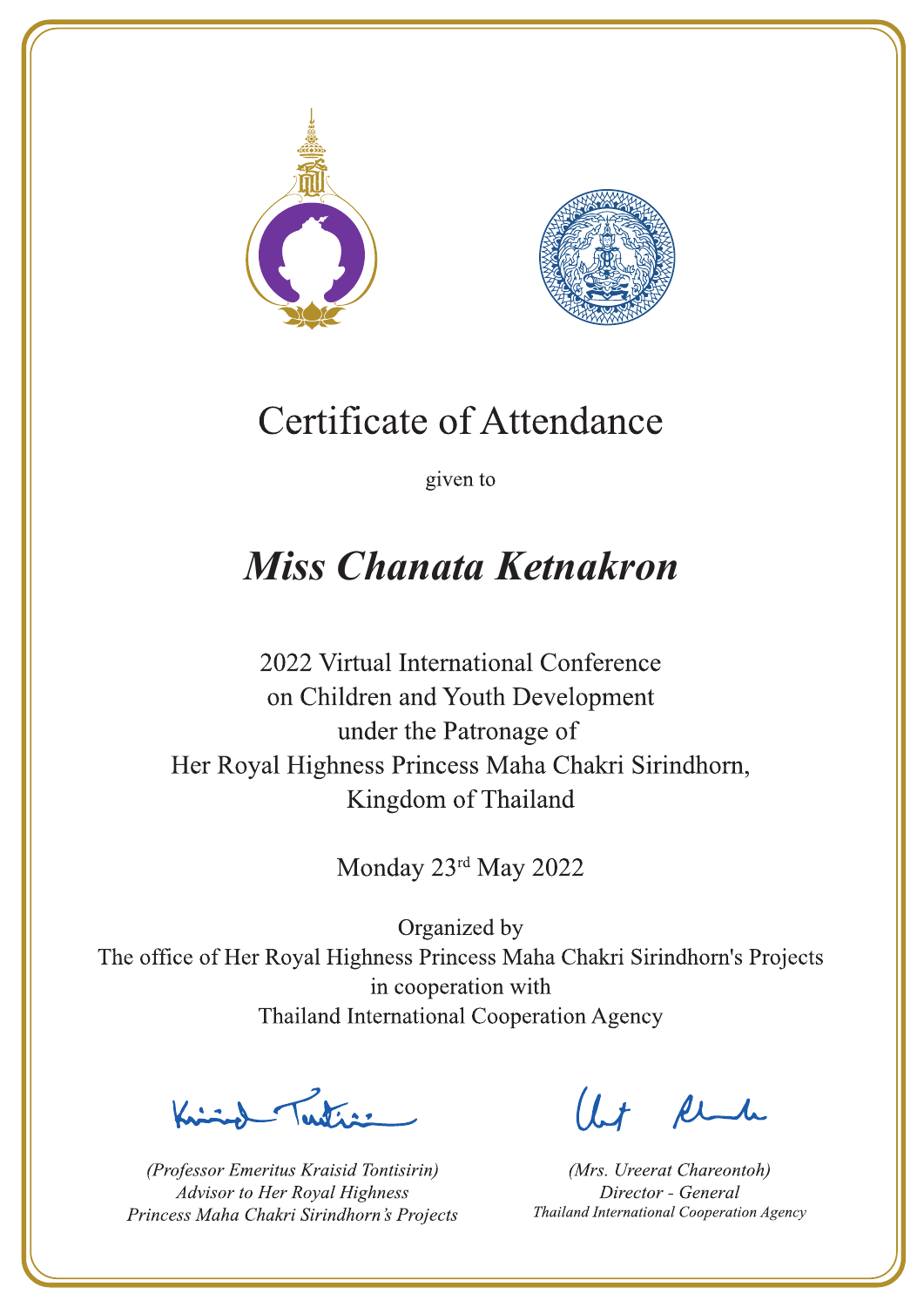



given to

## Mr. Kittiphan Buddee

2022 Virtual International Conference on Children and Youth Development under the Patronage of Her Royal Highness Princess Maha Chakri Sirindhorn, Kingdom of Thailand

Monday 23rd May 2022

Latin ,

(Professor Emeritus Kraisid Tontisirin) Advisor to Her Royal Highness Princess Maha Chakri Sirindhorn's Projects

 $l.t$  find

(Mrs. Ureerat Chareontoh) Director - General Thailand International Cooperation Agency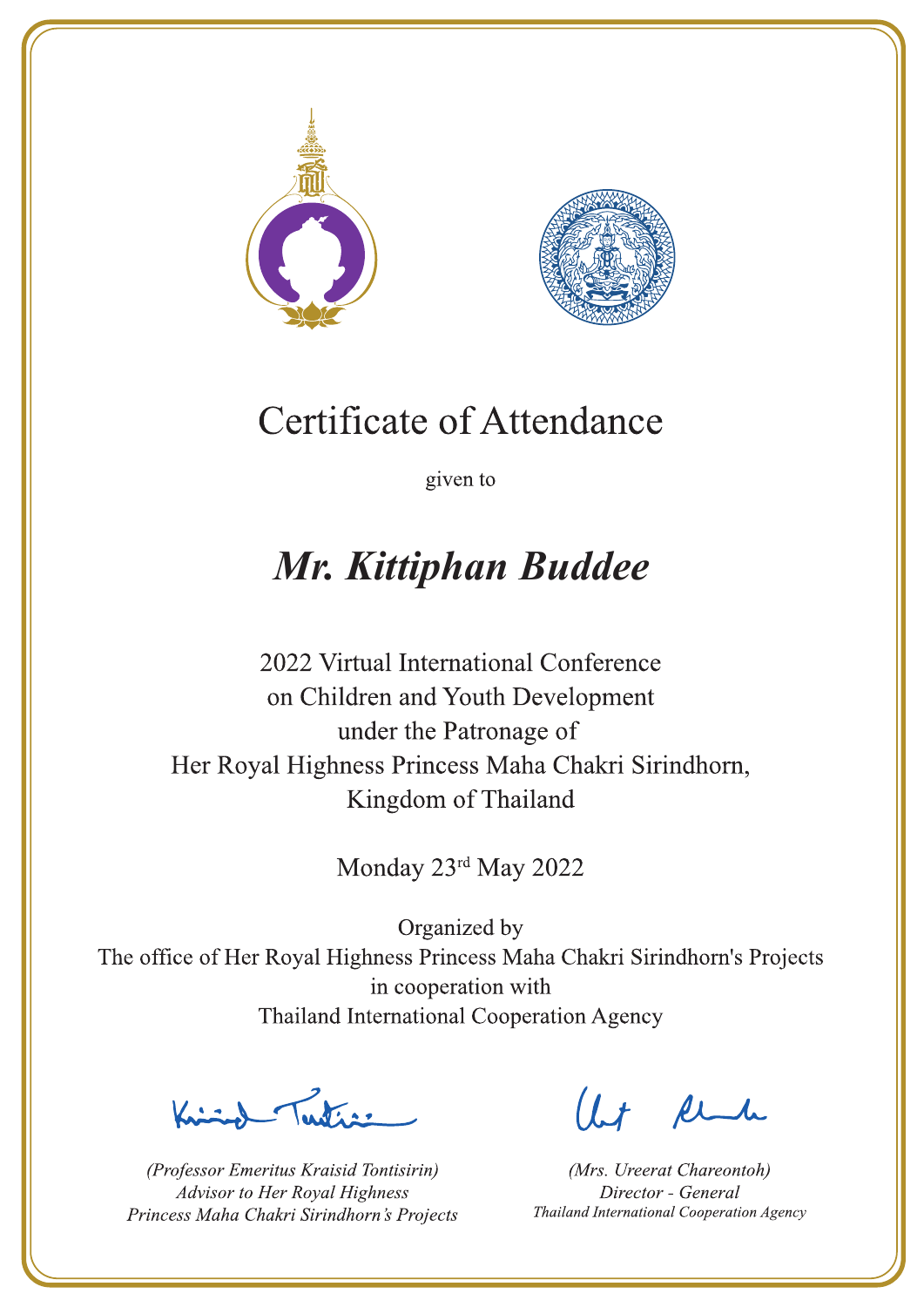



given to

### **Miss Pattaree Jungso**

2022 Virtual International Conference on Children and Youth Development under the Patronage of Her Royal Highness Princess Maha Chakri Sirindhorn, Kingdom of Thailand

Monday 23rd May 2022

La de a gr

(Professor Emeritus Kraisid Tontisirin) Advisor to Her Royal Highness Princess Maha Chakri Sirindhorn's Projects

 $l.t$  find

(Mrs. Ureerat Chareontoh) Director - General Thailand International Cooperation Agency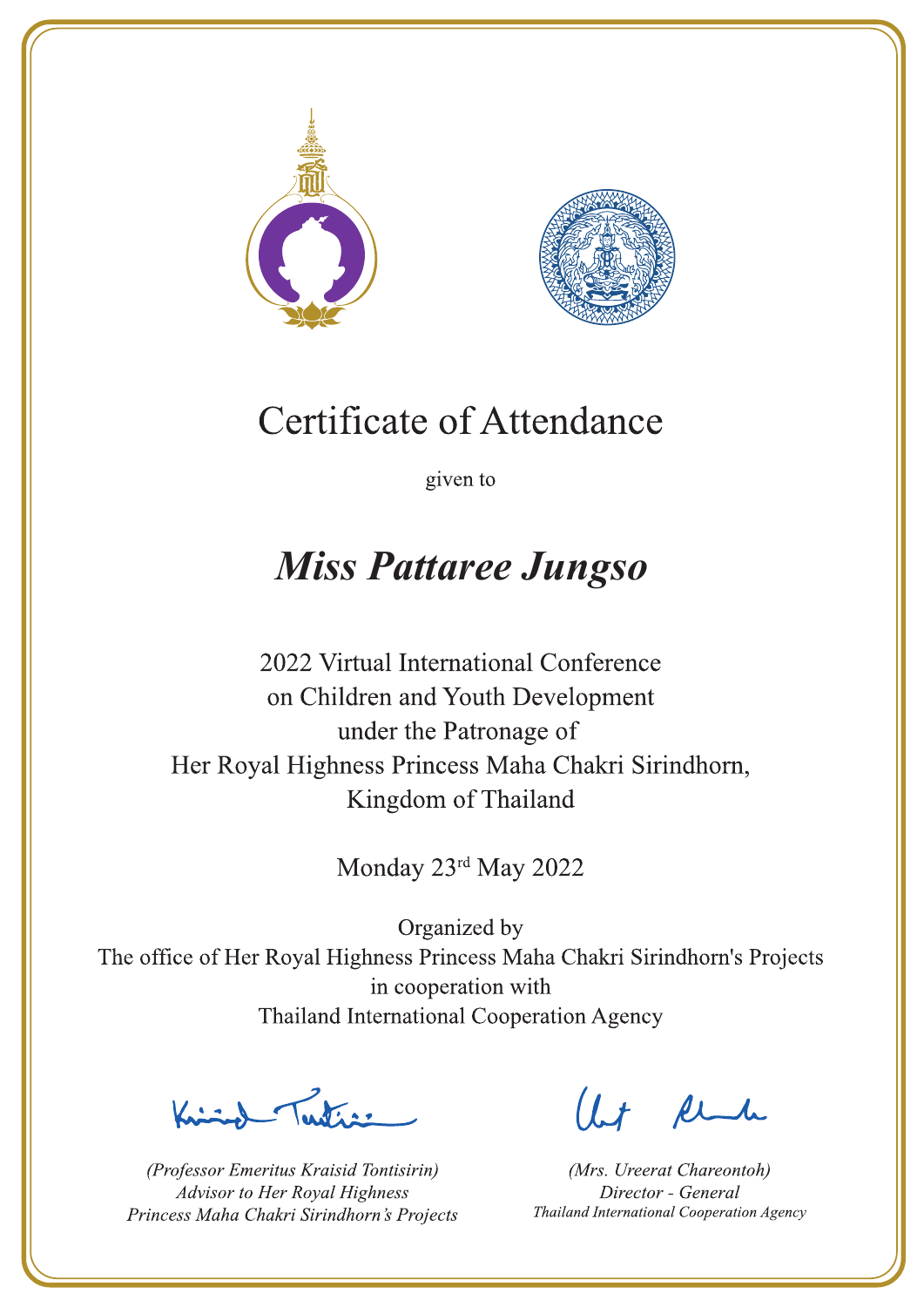



given to

# Mr. Kriengsak Sodaphak

2022 Virtual International Conference on Children and Youth Development under the Patronage of Her Royal Highness Princess Maha Chakri Sirindhorn, Kingdom of Thailand

Monday 23rd May 2022

 $\sum_{\alpha}$ 

(Professor Emeritus Kraisid Tontisirin) Advisor to Her Royal Highness Princess Maha Chakri Sirindhorn's Projects

 $l.t$  find

(Mrs. Ureerat Chareontoh) Director - General Thailand International Cooperation Agency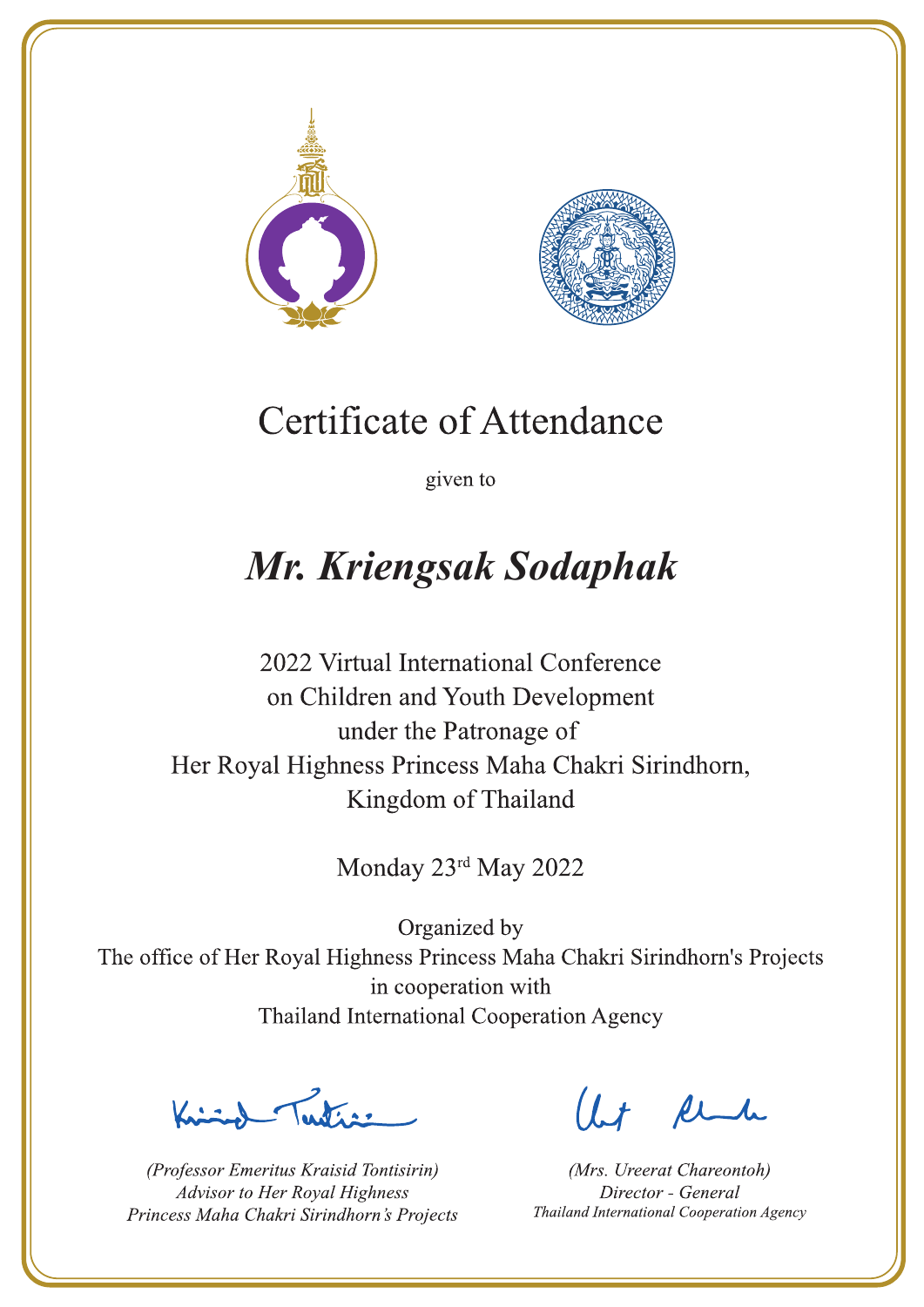



given to

### **Mr. Niran Susen**

2022 Virtual International Conference on Children and Youth Development under the Patronage of Her Royal Highness Princess Maha Chakri Sirindhorn, Kingdom of Thailand

Monday 23rd May 2022

Publics -

(Professor Emeritus Kraisid Tontisirin) Advisor to Her Royal Highness Princess Maha Chakri Sirindhorn's Projects

Ut Rende

(Mrs. Ureerat Chareontoh) Director - General Thailand International Cooperation Agency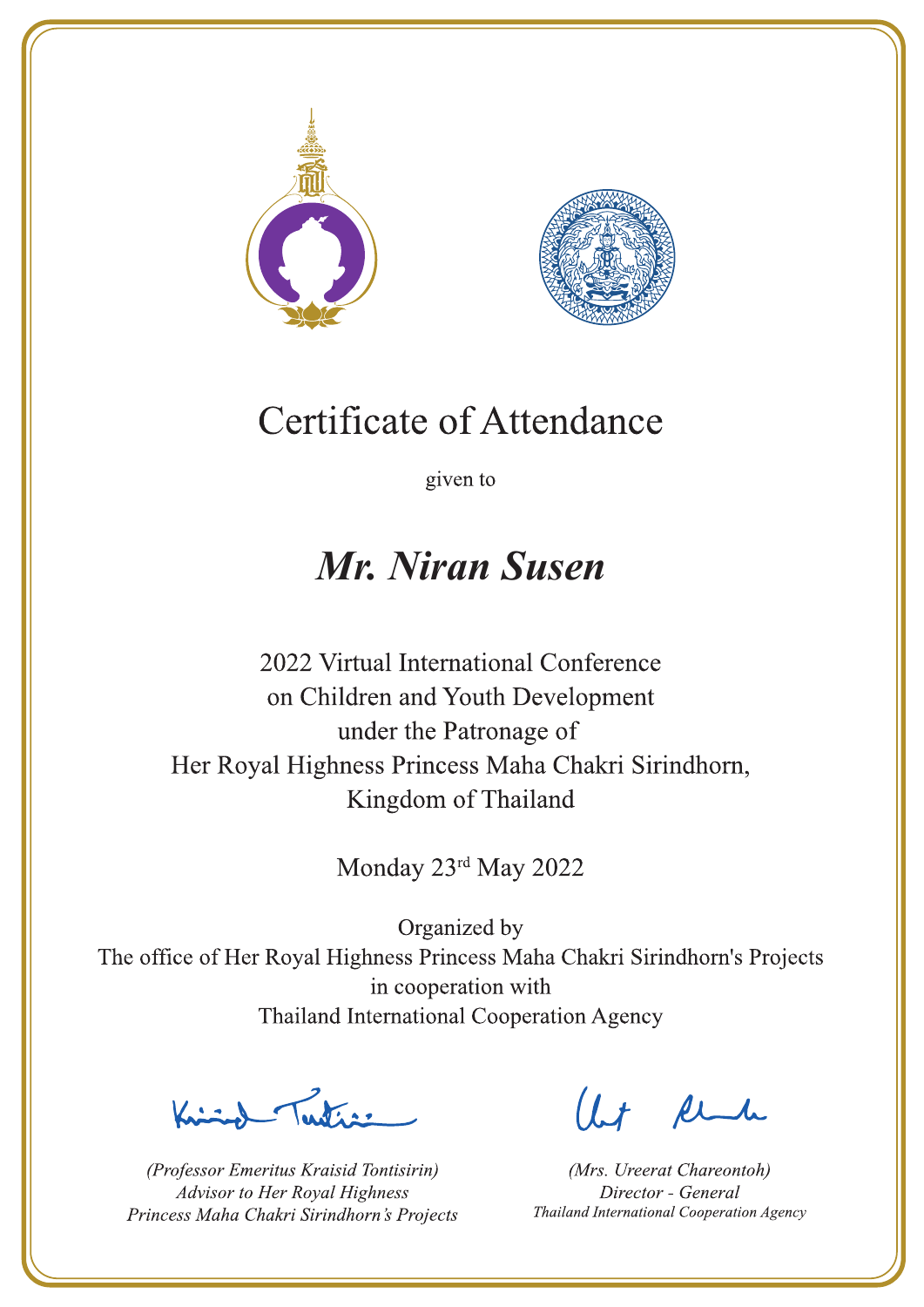



given to

### **Miss Yupawan Ridka**

2022 Virtual International Conference on Children and Youth Development under the Patronage of Her Royal Highness Princess Maha Chakri Sirindhorn, Kingdom of Thailand

Monday 23rd May 2022

Latin ,

(Professor Emeritus Kraisid Tontisirin) Advisor to Her Royal Highness Princess Maha Chakri Sirindhorn's Projects

 $l.t$  find

(Mrs. Ureerat Chareontoh) Director - General Thailand International Cooperation Agency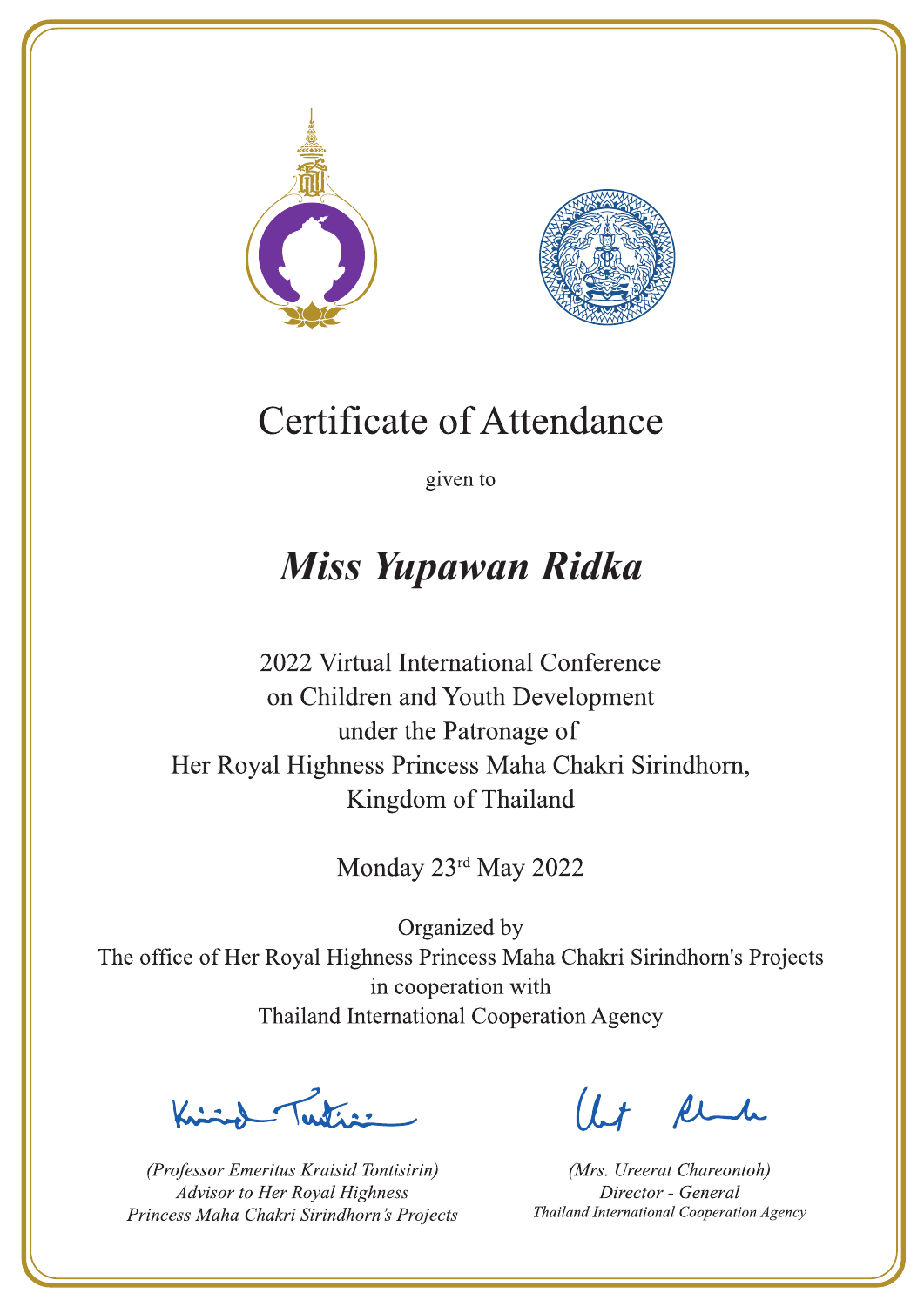



given to

### Mr. Thanit Authisan

2022 Virtual International Conference on Children and Youth Development under the Patronage of Her Royal Highness Princess Maha Chakri Sirindhorn, Kingdom of Thailand

Monday 23rd May 2022

Letter

(Professor Emeritus Kraisid Tontisirin) Advisor to Her Royal Highness Princess Maha Chakri Sirindhorn's Projects

Ut Rende

(Mrs. Ureerat Chareontoh) Director - General Thailand International Cooperation Agency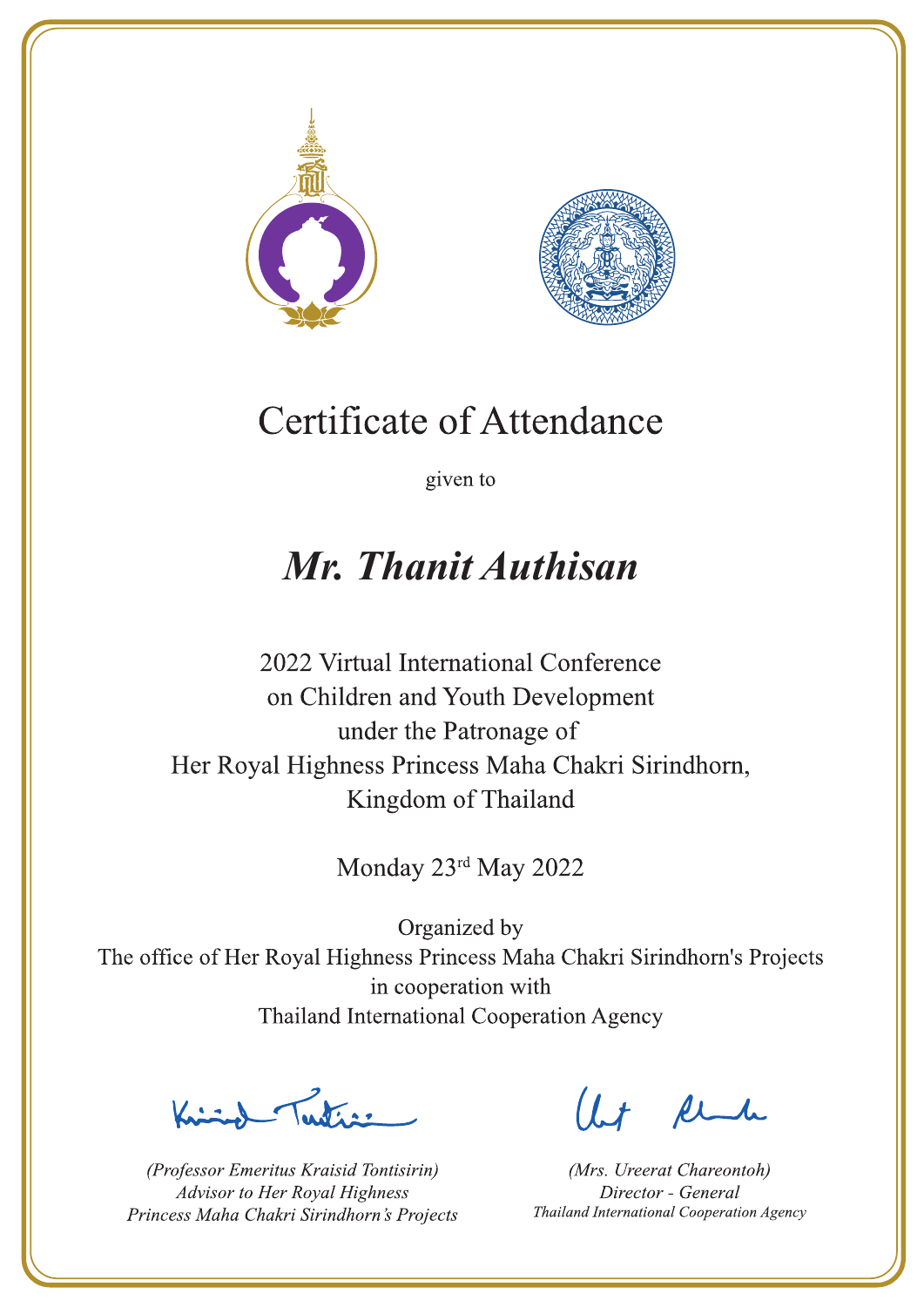



given to

### Mr. Yuttana Soiluang

2022 Virtual International Conference on Children and Youth Development under the Patronage of Her Royal Highness Princess Maha Chakri Sirindhorn, Kingdom of Thailand

Monday 23rd May 2022

 $\sum_{n=1}^{\infty}$ 

(Professor Emeritus Kraisid Tontisirin) Advisor to Her Royal Highness Princess Maha Chakri Sirindhorn's Projects

 $l.t$  find

(Mrs. Ureerat Chareontoh) Director - General Thailand International Cooperation Agency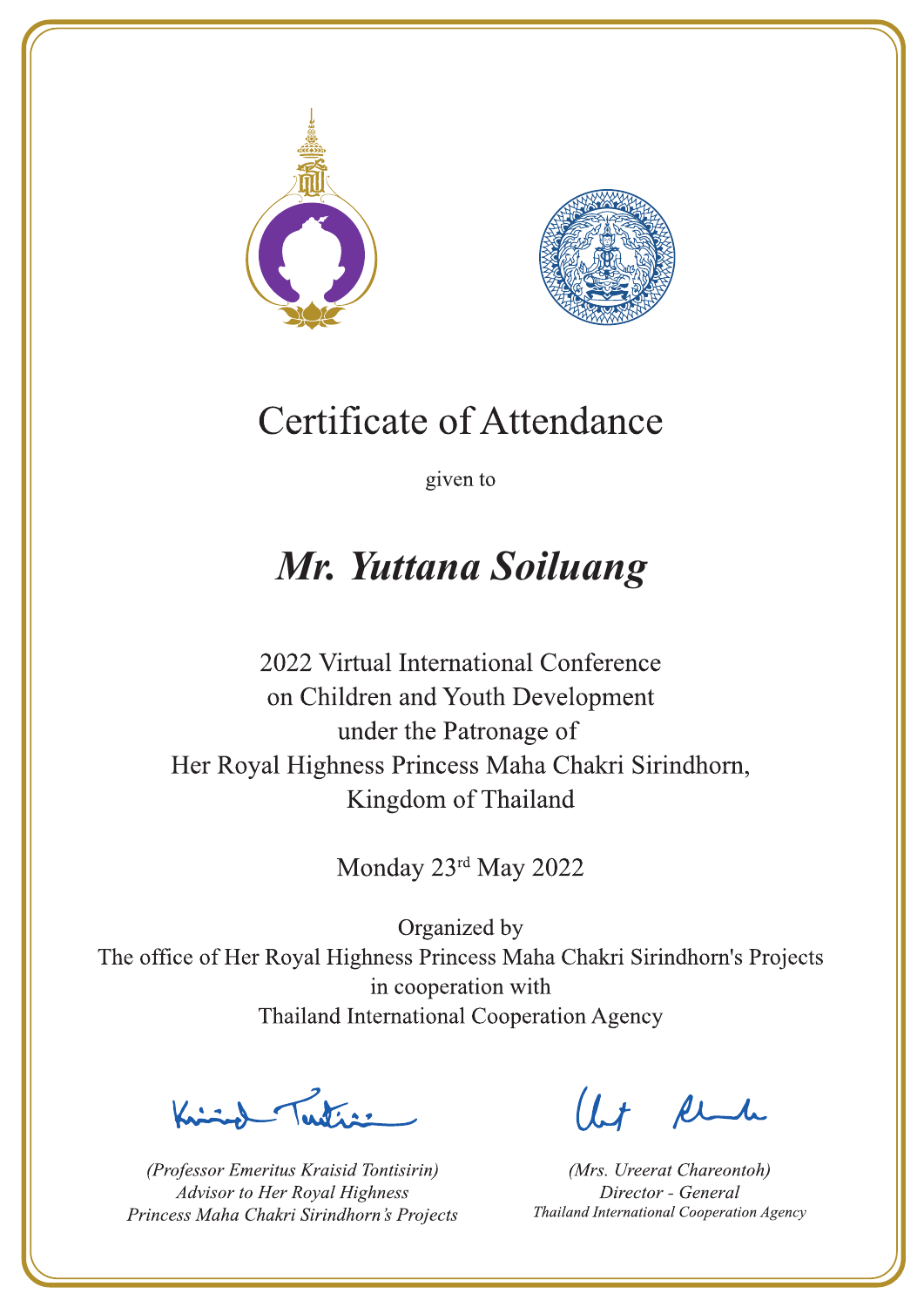



given to

## Mr. Pornchai Phokanyo

2022 Virtual International Conference on Children and Youth Development under the Patronage of Her Royal Highness Princess Maha Chakri Sirindhorn, Kingdom of Thailand

Monday 23rd May 2022

Let's

(Professor Emeritus Kraisid Tontisirin) Advisor to Her Royal Highness Princess Maha Chakri Sirindhorn's Projects

 $1.7$  flu

(Mrs. Ureerat Chareontoh) Director - General Thailand International Cooperation Agency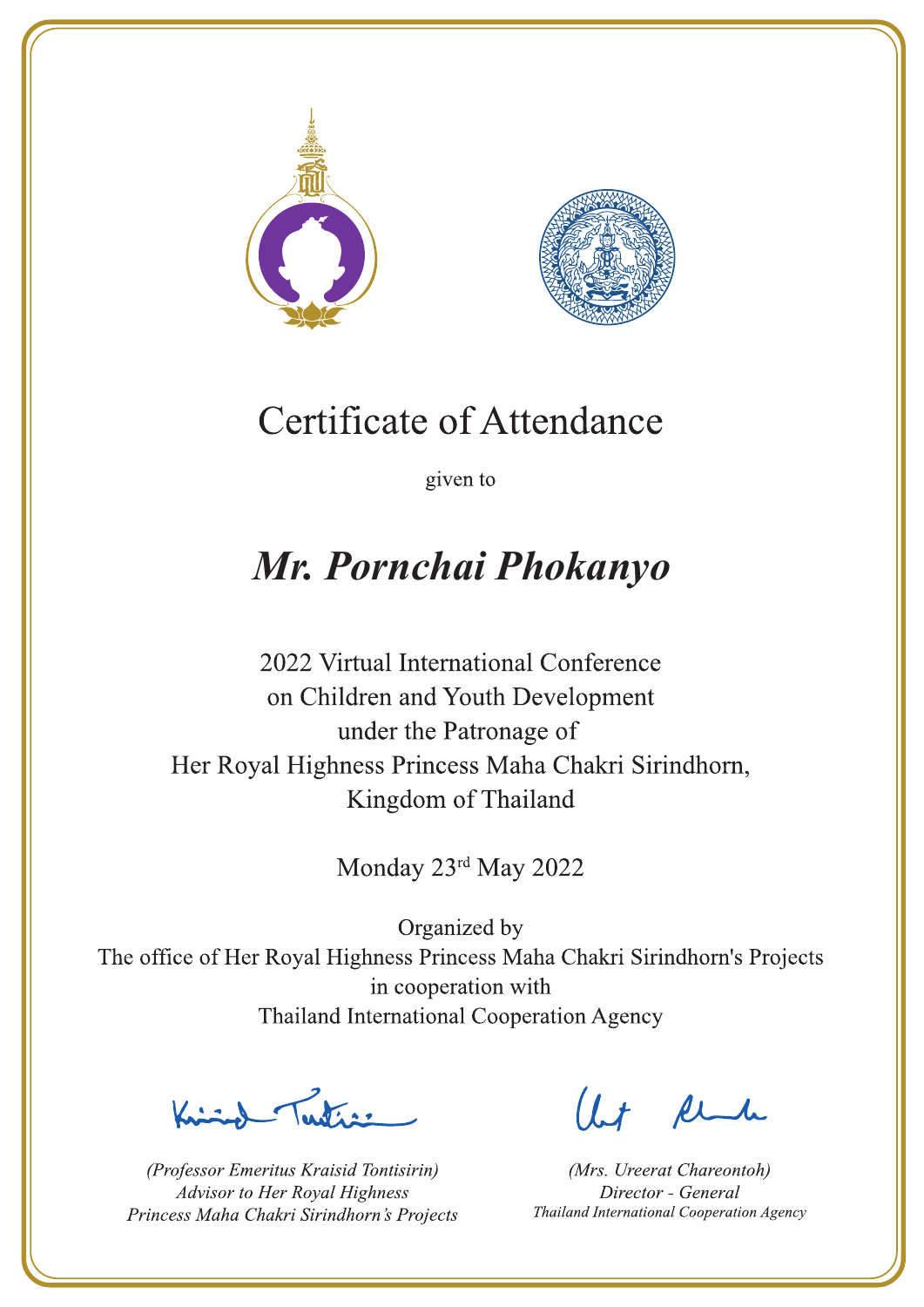



given to

## Mrs. Saowapa Somsri

2022 Virtual International Conference on Children and Youth Development under the Patronage of Her Royal Highness Princess Maha Chakri Sirindhorn, Kingdom of Thailand

Monday 23rd May 2022

La de a gr

(Professor Emeritus Kraisid Tontisirin) Advisor to Her Royal Highness Princess Maha Chakri Sirindhorn's Projects

 $l.t$  find

(Mrs. Ureerat Chareontoh) Director - General Thailand International Cooperation Agency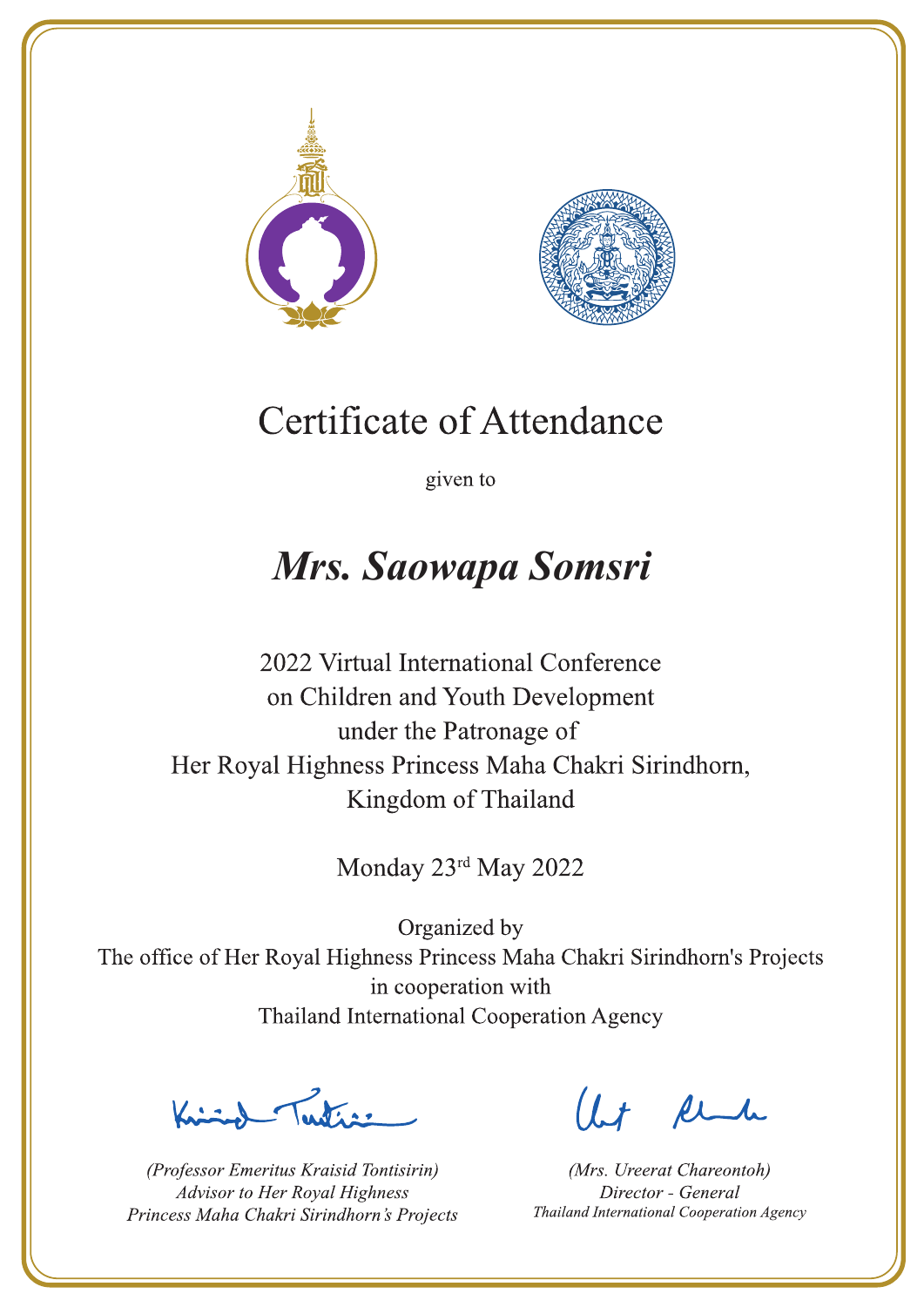



given to

## **Mrs. Atcharaporn Sributta**

2022 Virtual International Conference on Children and Youth Development under the Patronage of Her Royal Highness Princess Maha Chakri Sirindhorn, Kingdom of Thailand

Monday 23rd May 2022

 $\sqrt{1-\frac{1}{2}}$ 

(Professor Emeritus Kraisid Tontisirin) Advisor to Her Royal Highness Princess Maha Chakri Sirindhorn's Projects

 $l.t$  find

(Mrs. Ureerat Chareontoh) Director - General Thailand International Cooperation Agency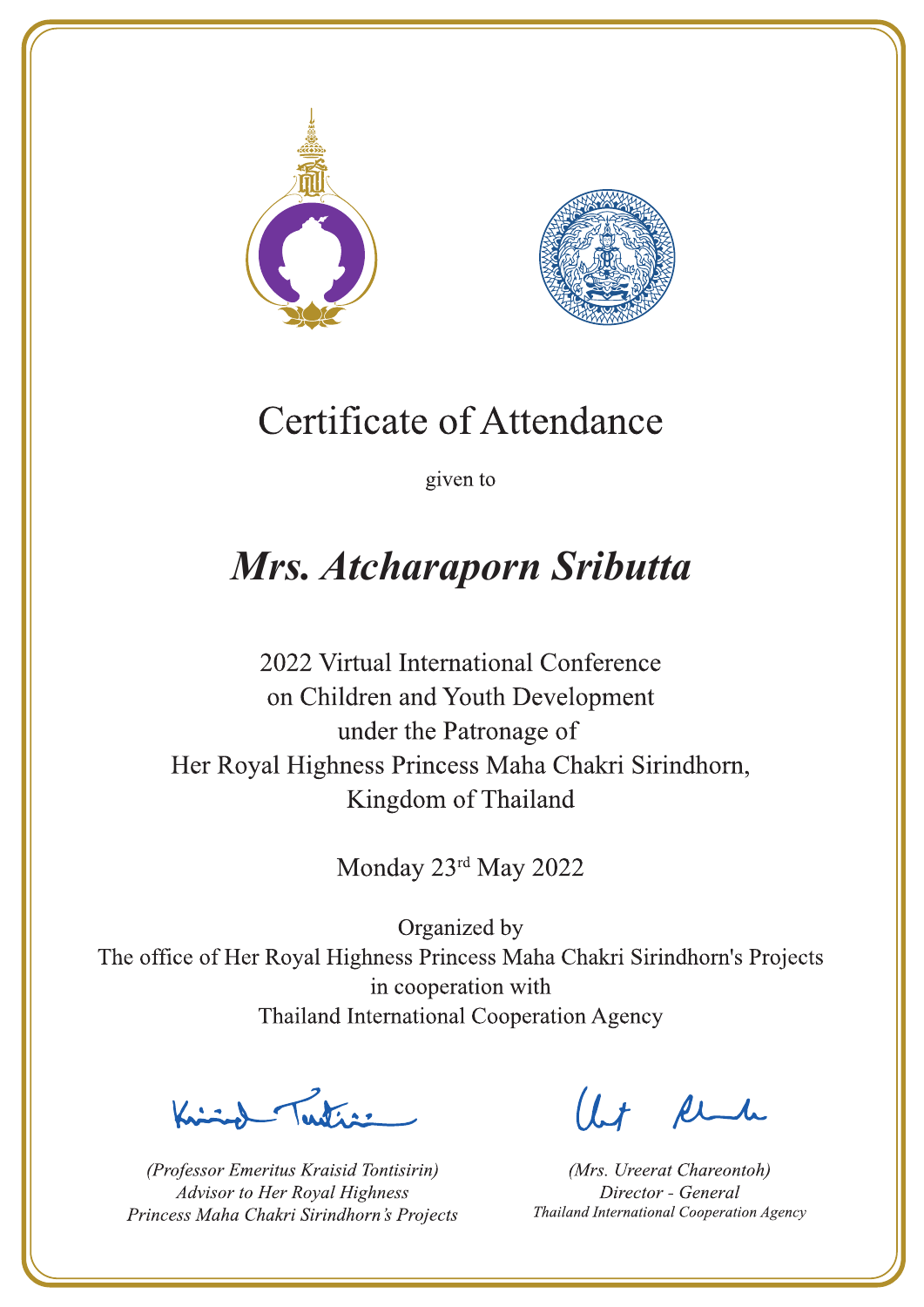



given to

# Mr. Upon Khandulai

2022 Virtual International Conference on Children and Youth Development under the Patronage of Her Royal Highness Princess Maha Chakri Sirindhorn, Kingdom of Thailand

Monday 23rd May 2022

 $\sum_{n=1}^{\infty}$ 

(Professor Emeritus Kraisid Tontisirin) Advisor to Her Royal Highness Princess Maha Chakri Sirindhorn's Projects

 $l.t$  find

(Mrs. Ureerat Chareontoh) Director - General Thailand International Cooperation Agency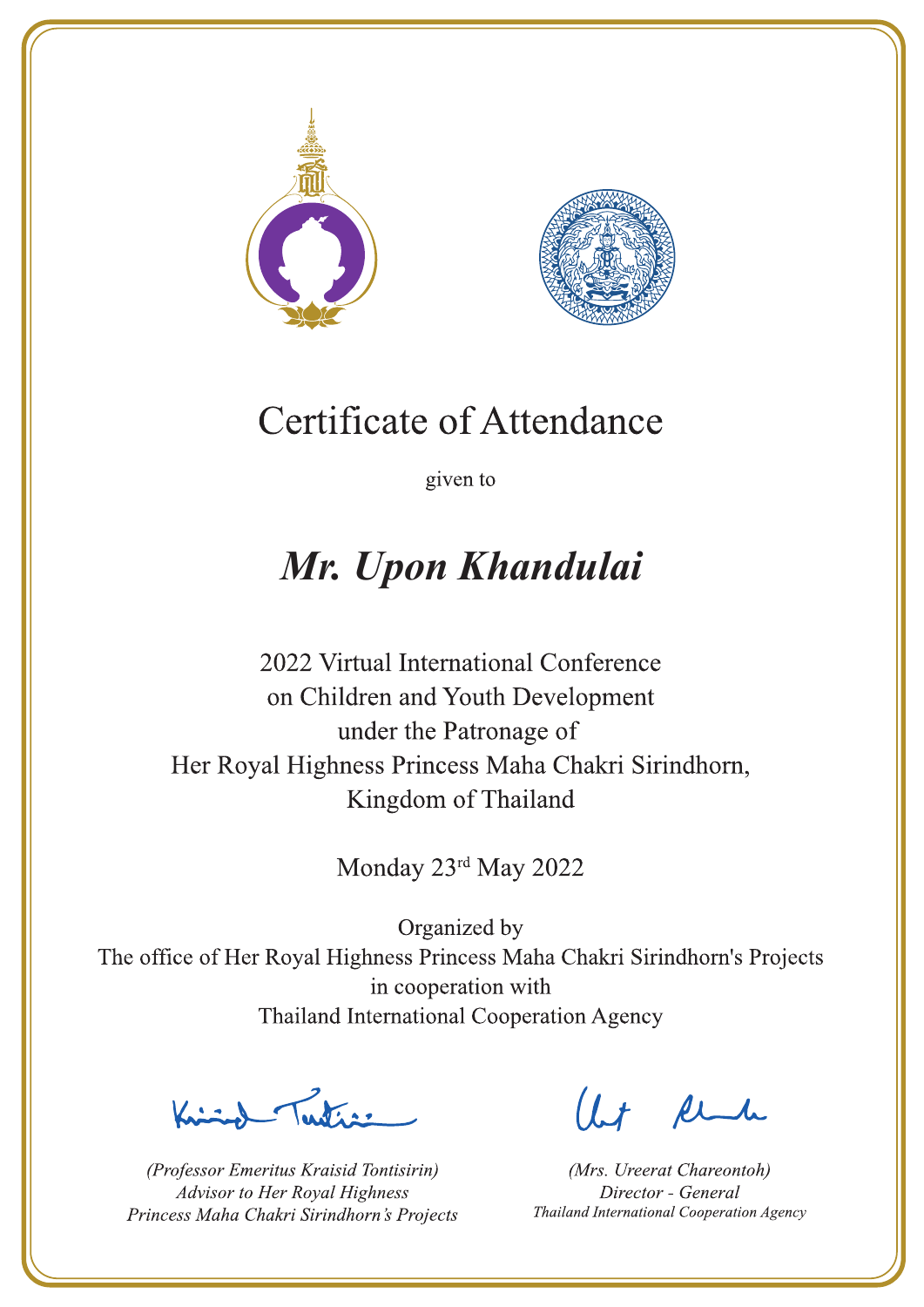



given to

## Miss Anissara Phimmadee

2022 Virtual International Conference on Children and Youth Development under the Patronage of Her Royal Highness Princess Maha Chakri Sirindhorn, Kingdom of Thailand

Monday 23rd May 2022

Letter

(Professor Emeritus Kraisid Tontisirin) Advisor to Her Royal Highness Princess Maha Chakri Sirindhorn's Projects

 $l.t$  find

(Mrs. Ureerat Chareontoh) Director - General Thailand International Cooperation Agency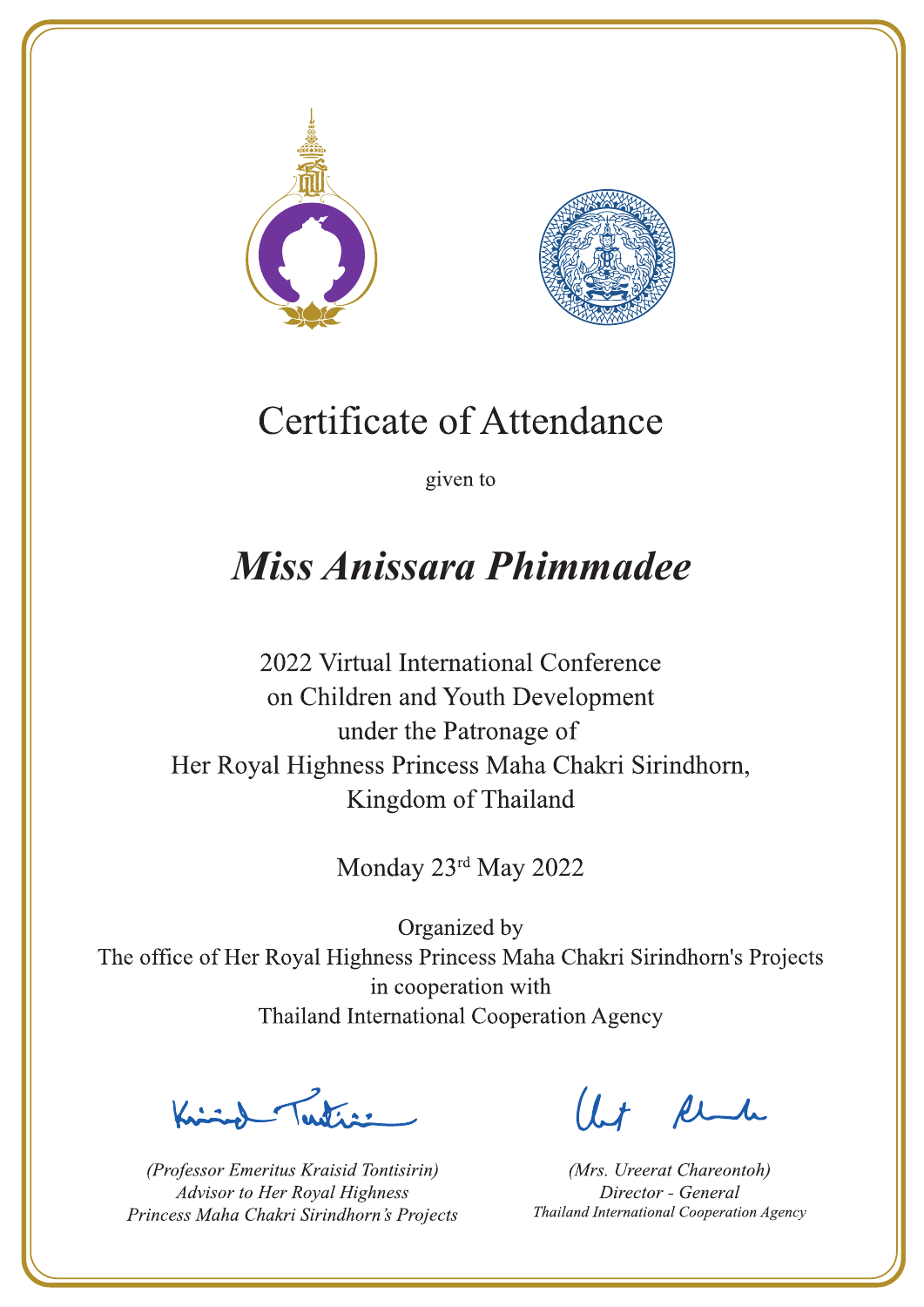



given to

## **Mr. Burapha Promsing**

2022 Virtual International Conference on Children and Youth Development under the Patronage of Her Royal Highness Princess Maha Chakri Sirindhorn, Kingdom of Thailand

Monday 23rd May 2022

Latin ,

(Professor Emeritus Kraisid Tontisirin) Advisor to Her Royal Highness Princess Maha Chakri Sirindhorn's Projects

 $l.t$  find

(Mrs. Ureerat Chareontoh) Director - General Thailand International Cooperation Agency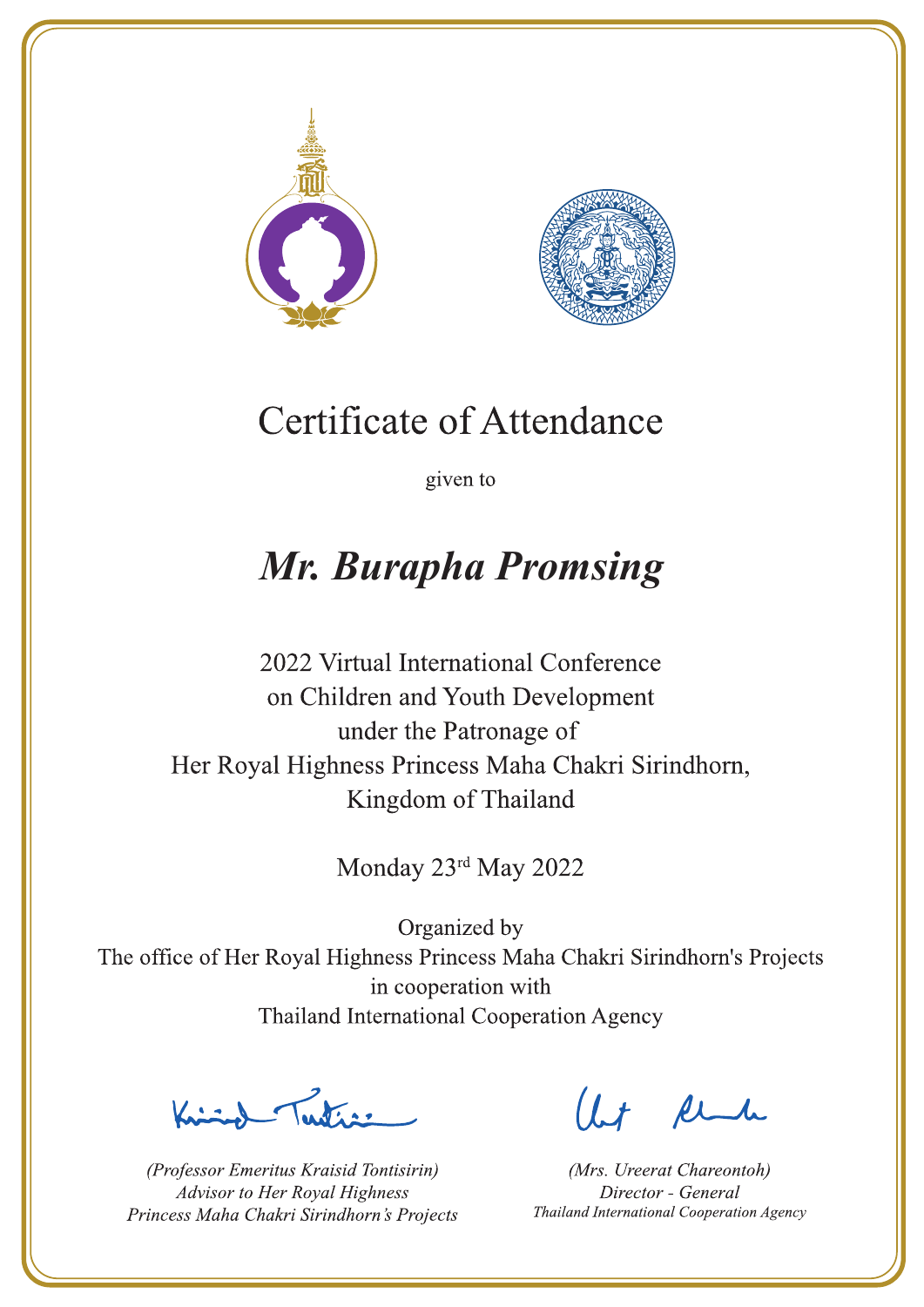



given to

## **Mr. Suphorn Boonrach**

2022 Virtual International Conference on Children and Youth Development under the Patronage of Her Royal Highness Princess Maha Chakri Sirindhorn, Kingdom of Thailand

Monday 23rd May 2022

Lutin ,

(Professor Emeritus Kraisid Tontisirin) Advisor to Her Royal Highness Princess Maha Chakri Sirindhorn's Projects

 $l.t$  find

(Mrs. Ureerat Chareontoh) Director - General Thailand International Cooperation Agency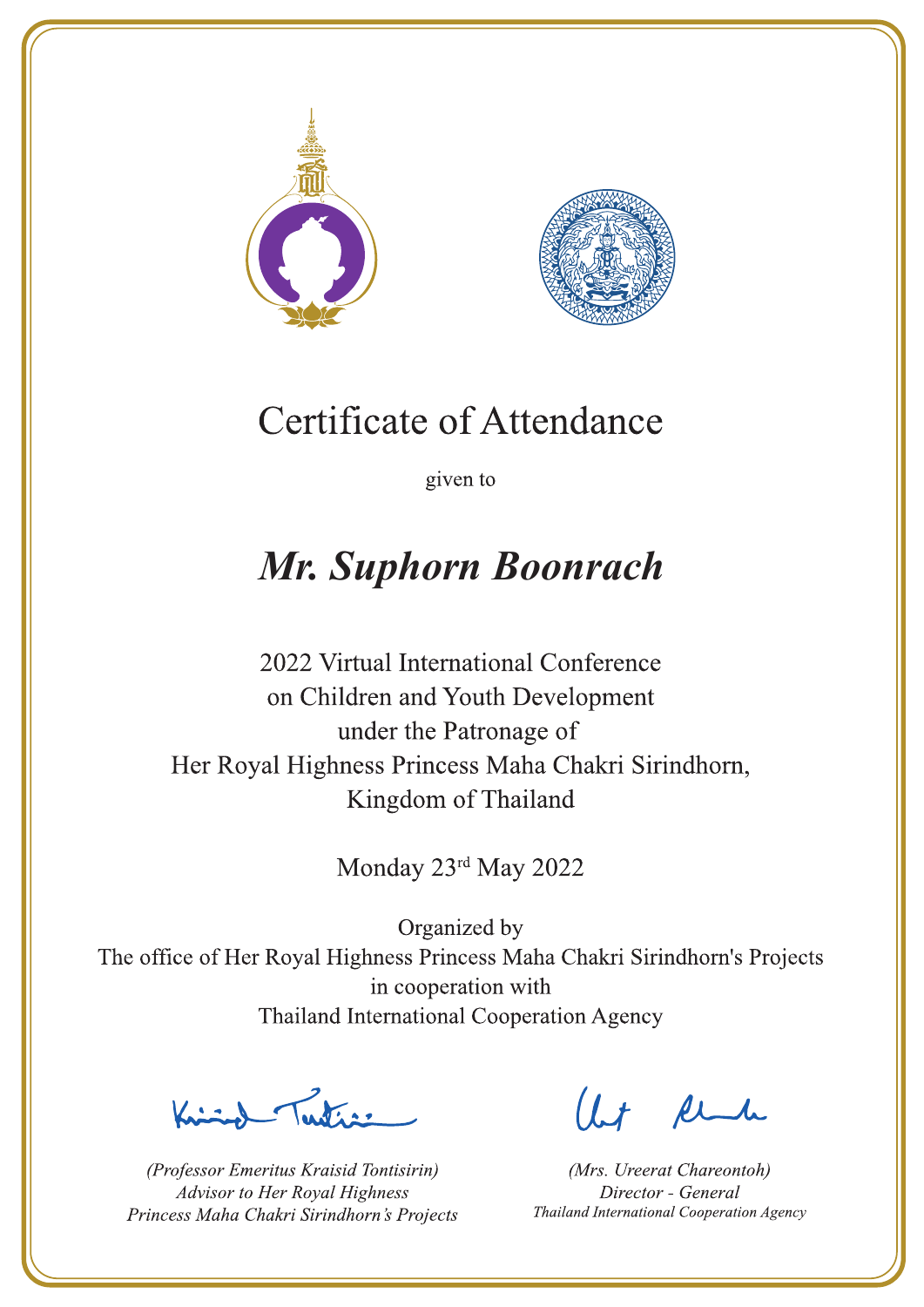



given to

## **Mrs. Tapranee Paladprom**

2022 Virtual International Conference on Children and Youth Development under the Patronage of Her Royal Highness Princess Maha Chakri Sirindhorn, Kingdom of Thailand

Monday 23rd May 2022

Lutin ,

(Professor Emeritus Kraisid Tontisirin) Advisor to Her Royal Highness Princess Maha Chakri Sirindhorn's Projects

 $l.t$  find

(Mrs. Ureerat Chareontoh) Director - General Thailand International Cooperation Agency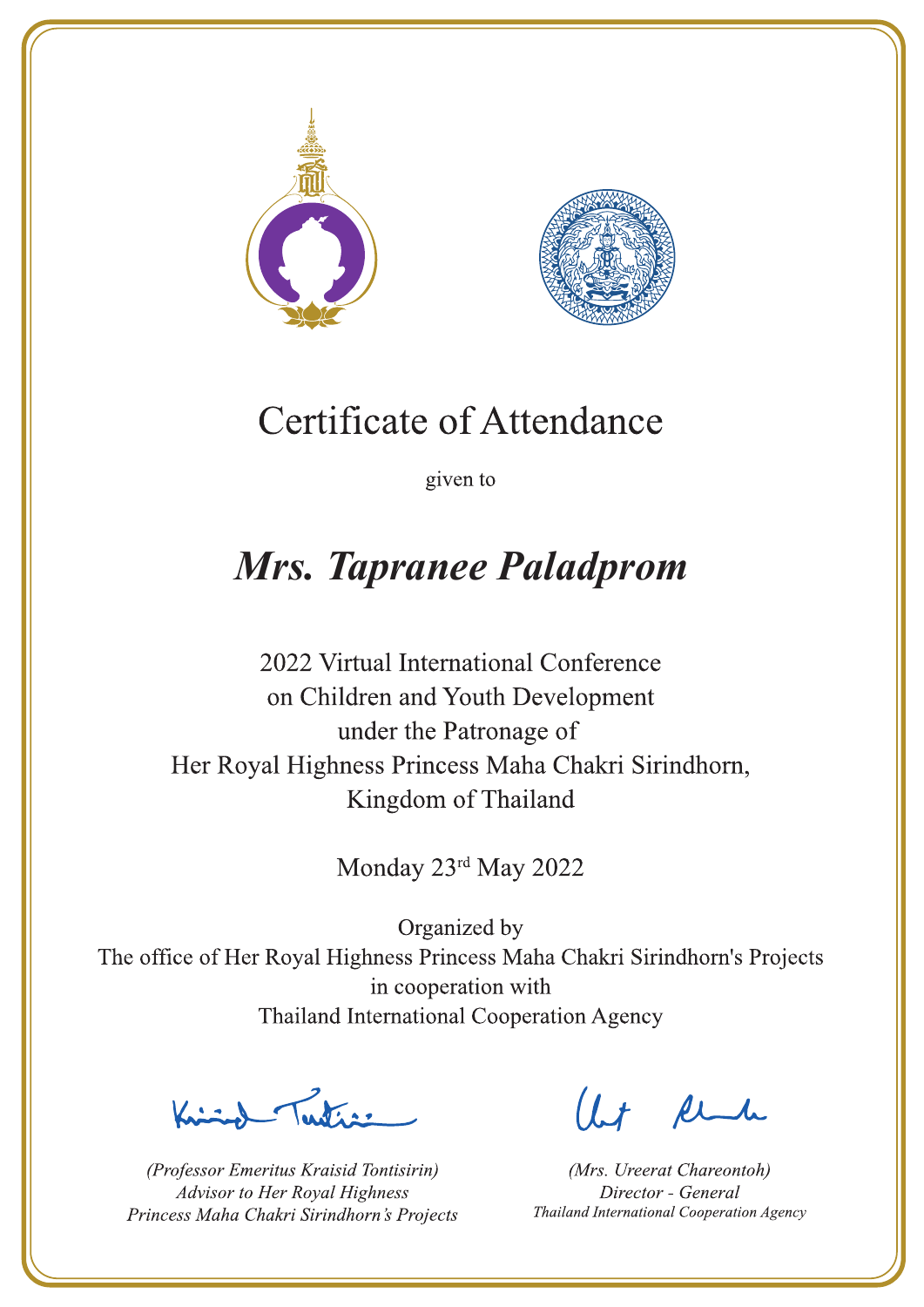



given to

## Mr. Vicharn Burandate

2022 Virtual International Conference on Children and Youth Development under the Patronage of Her Royal Highness Princess Maha Chakri Sirindhorn, Kingdom of Thailand

Monday 23rd May 2022

Letter

(Professor Emeritus Kraisid Tontisirin) Advisor to Her Royal Highness Princess Maha Chakri Sirindhorn's Projects

Ut Rende

(Mrs. Ureerat Chareontoh) Director - General Thailand International Cooperation Agency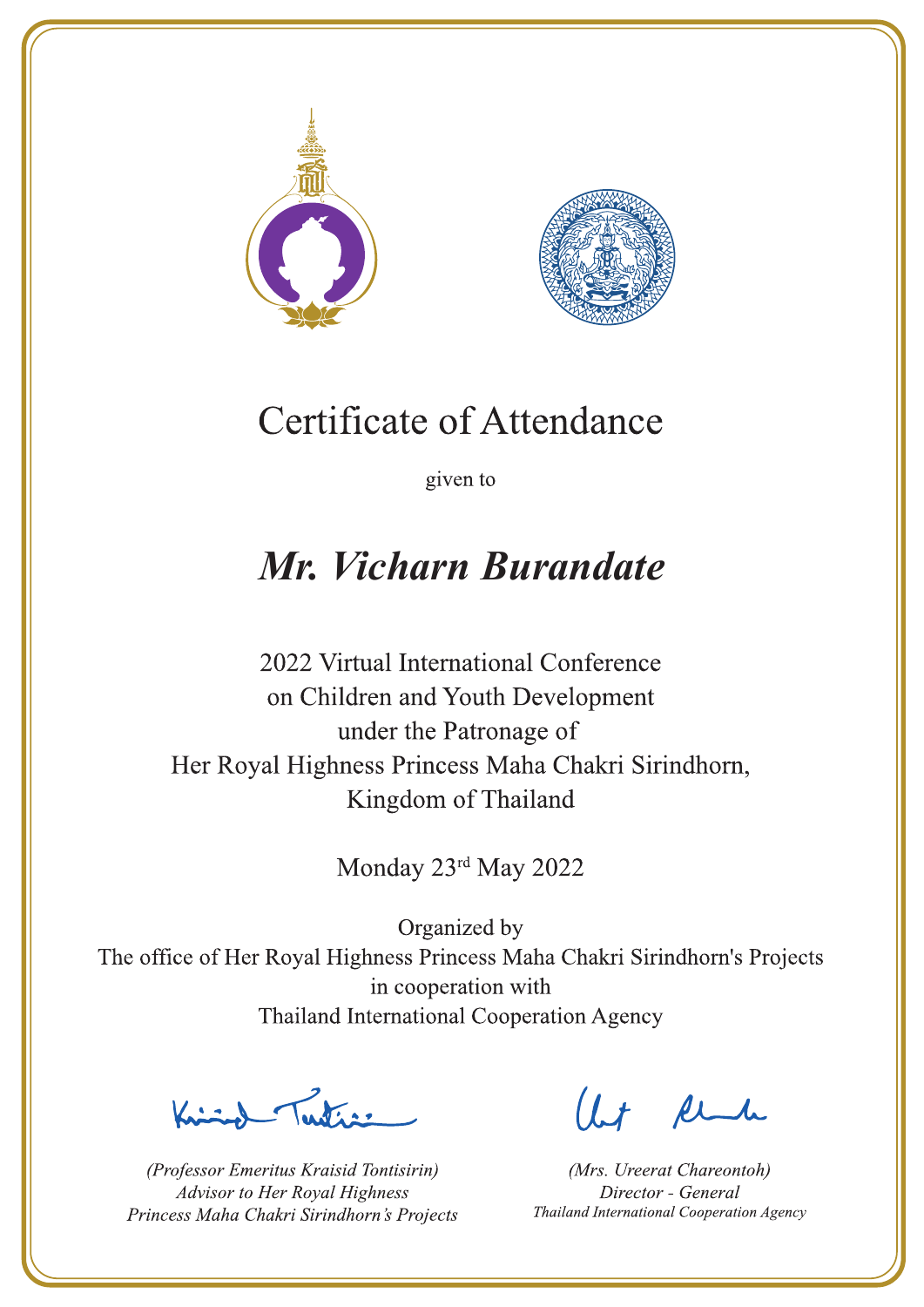



given to

## **Miss Palita Rangkharat**

2022 Virtual International Conference on Children and Youth Development under the Patronage of Her Royal Highness Princess Maha Chakri Sirindhorn, Kingdom of Thailand

Monday 23rd May 2022

La Vias

(Professor Emeritus Kraisid Tontisirin) Advisor to Her Royal Highness Princess Maha Chakri Sirindhorn's Projects

 $l.t$  find

(Mrs. Ureerat Chareontoh) Director - General Thailand International Cooperation Agency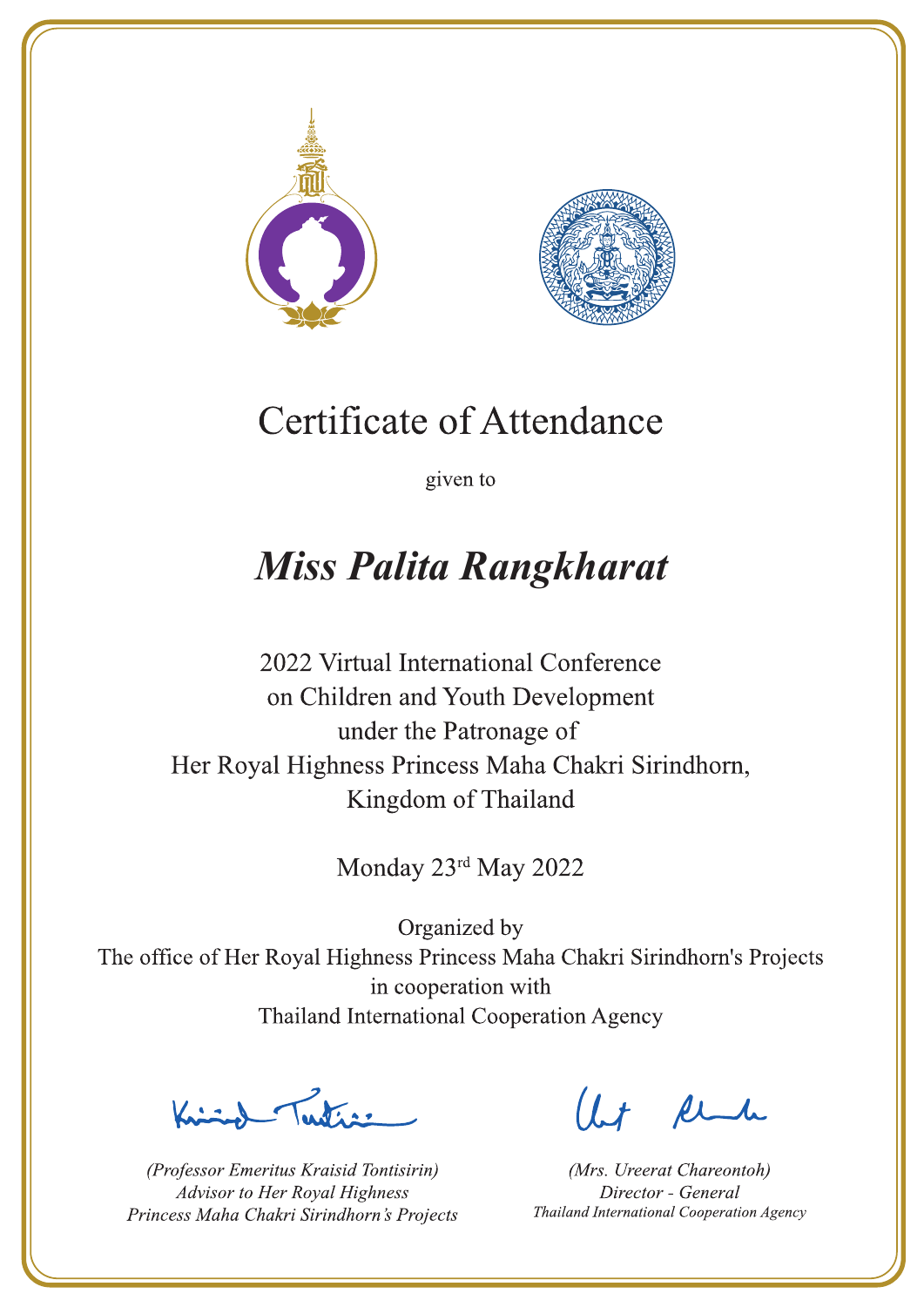



given to

## Mrs. Srisuda Tipsing

2022 Virtual International Conference on Children and Youth Development under the Patronage of Her Royal Highness Princess Maha Chakri Sirindhorn, Kingdom of Thailand

Monday 23rd May 2022

Latin ,

(Professor Emeritus Kraisid Tontisirin) Advisor to Her Royal Highness Princess Maha Chakri Sirindhorn's Projects

 $l.t$  find

(Mrs. Ureerat Chareontoh) Director - General Thailand International Cooperation Agency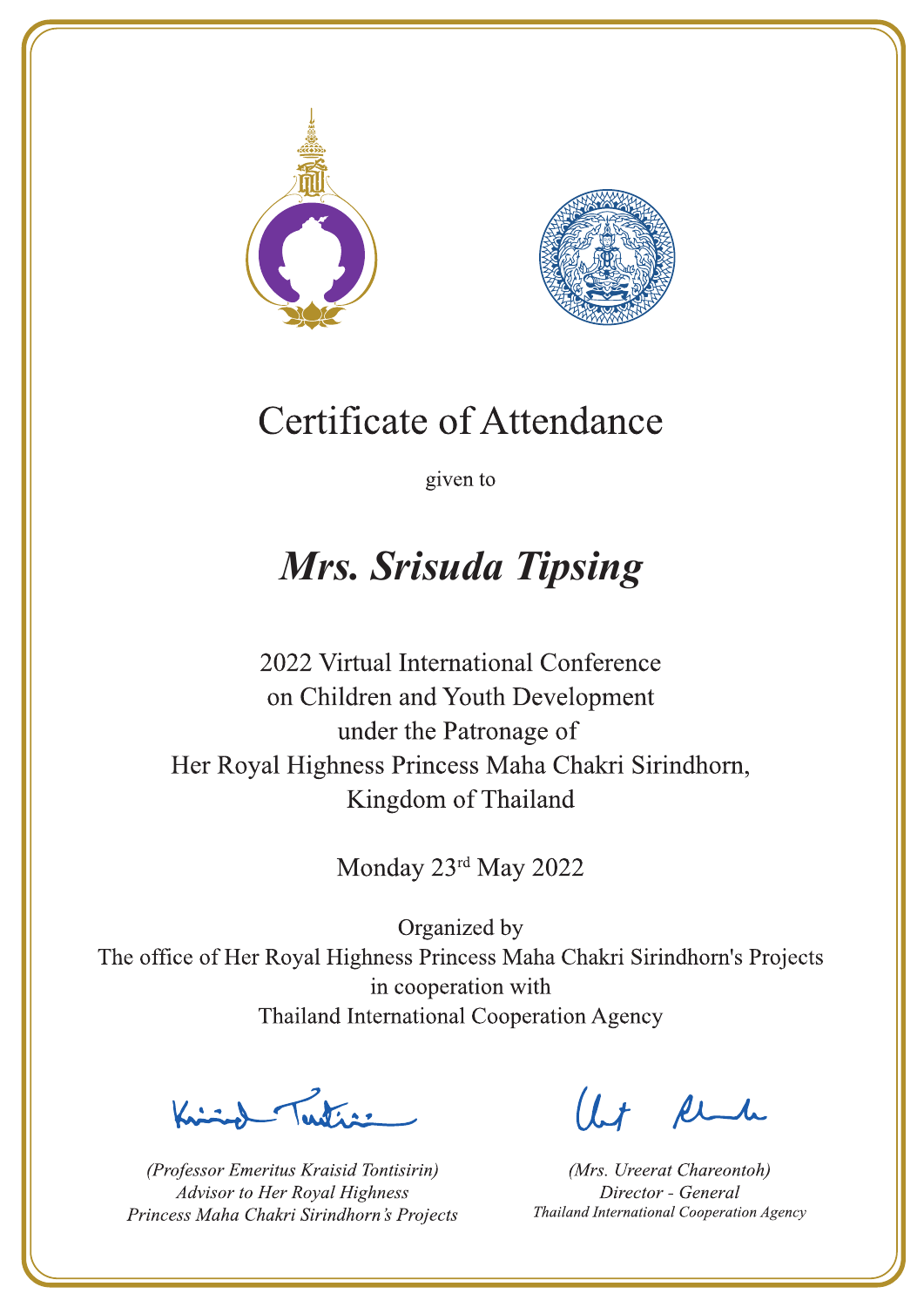



given to

# **Mrs. Onanong Simpson**

2022 Virtual International Conference on Children and Youth Development under the Patronage of Her Royal Highness Princess Maha Chakri Sirindhorn, Kingdom of Thailand

Monday 23rd May 2022

 $\sum_{n=1}^{\infty}$ 

(Professor Emeritus Kraisid Tontisirin) Advisor to Her Royal Highness Princess Maha Chakri Sirindhorn's Projects

 $l.t$  find

(Mrs. Ureerat Chareontoh) Director - General Thailand International Cooperation Agency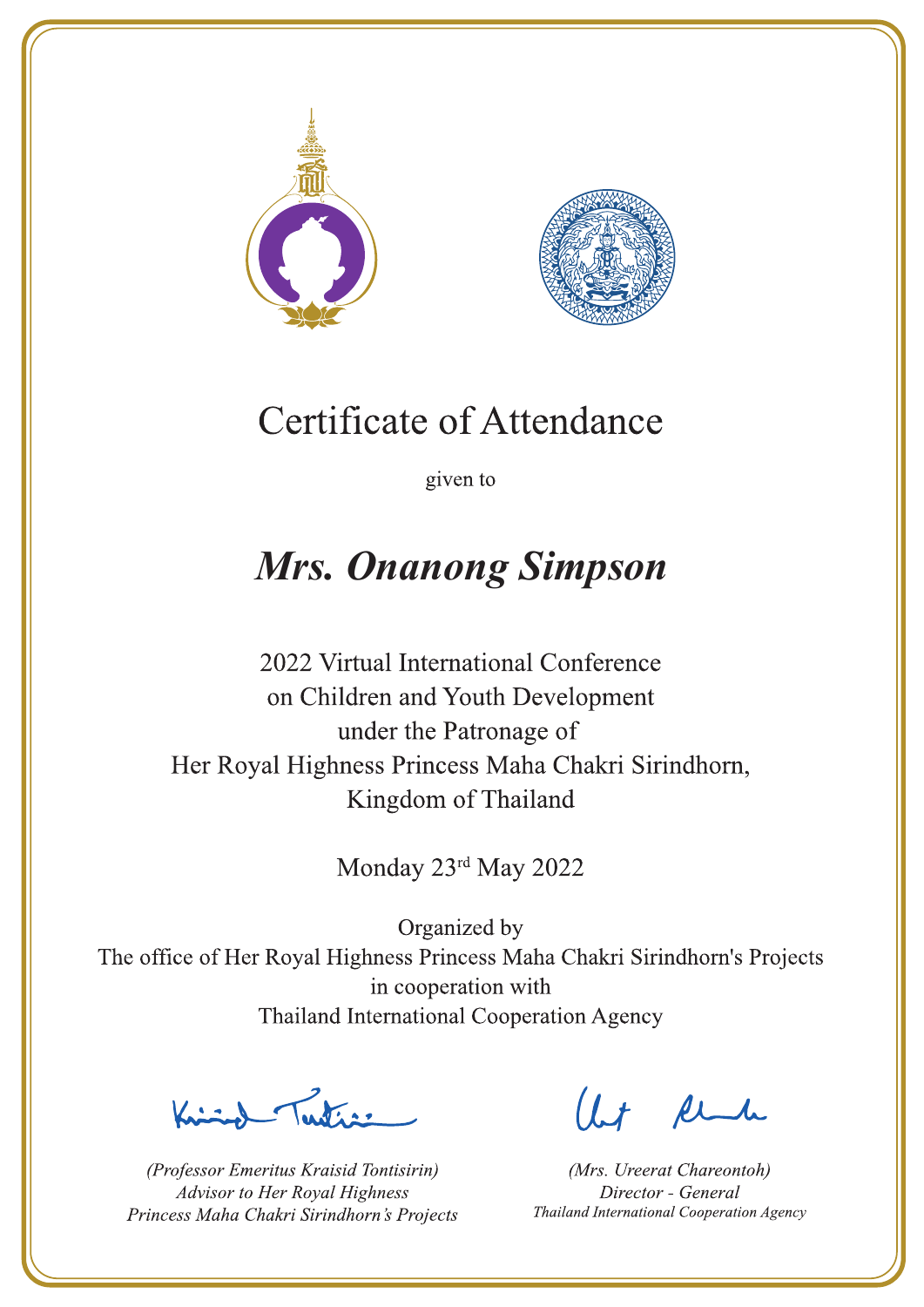



given to

# **Mrs. Charinthip Singboonmee**

2022 Virtual International Conference on Children and Youth Development under the Patronage of Her Royal Highness Princess Maha Chakri Sirindhorn, Kingdom of Thailand

Monday 23rd May 2022

Letters ,

(Professor Emeritus Kraisid Tontisirin) Advisor to Her Royal Highness Princess Maha Chakri Sirindhorn's Projects

 $l.t$  find

(Mrs. Ureerat Chareontoh) Director - General Thailand International Cooperation Agency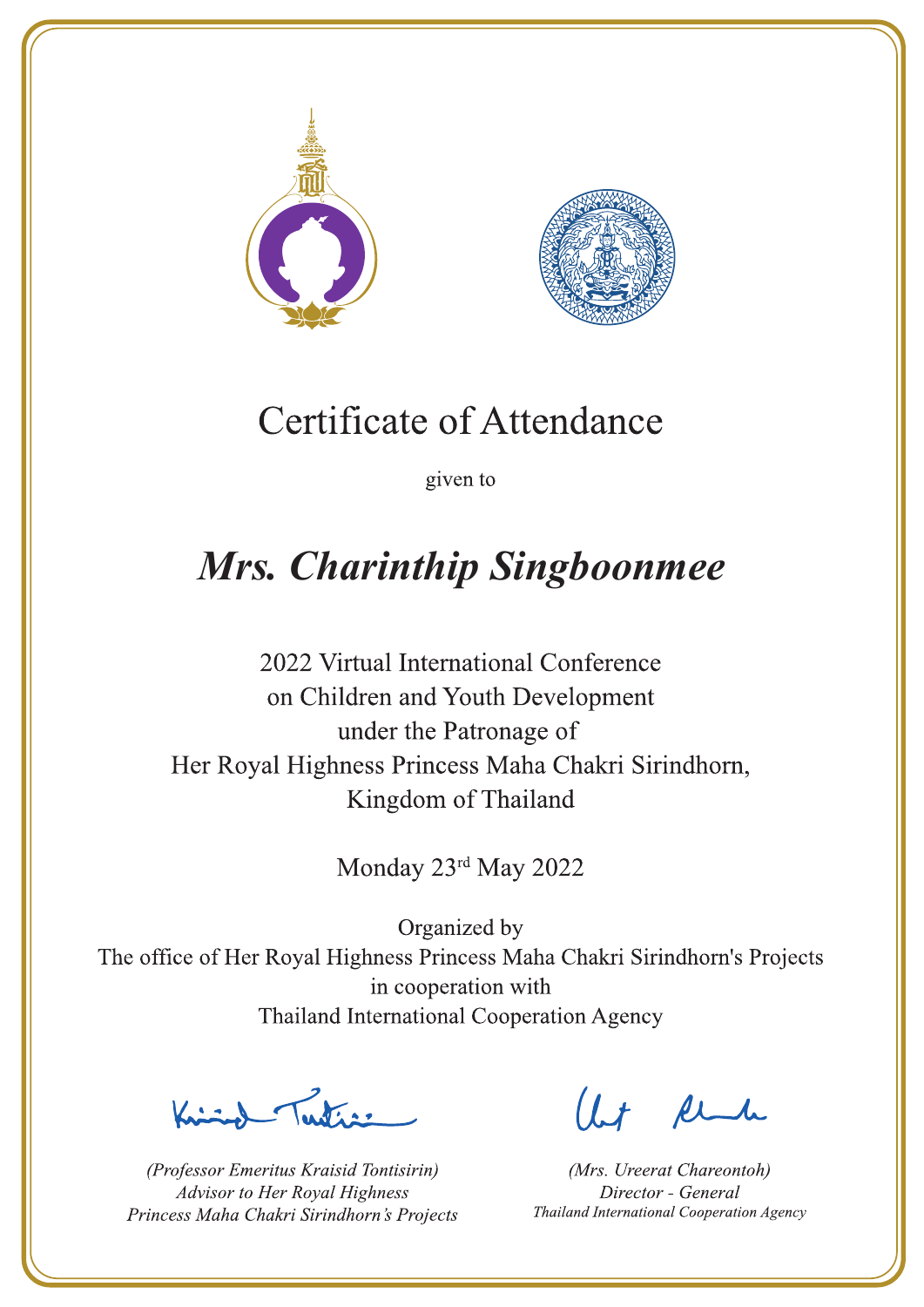



given to

## **Mrs. Pranee Saengmontree**

2022 Virtual International Conference on Children and Youth Development under the Patronage of Her Royal Highness Princess Maha Chakri Sirindhorn, Kingdom of Thailand

Monday 23rd May 2022

La de avons

(Professor Emeritus Kraisid Tontisirin) Advisor to Her Royal Highness Princess Maha Chakri Sirindhorn's Projects

 $l.t$  find

(Mrs. Ureerat Chareontoh) Director - General Thailand International Cooperation Agency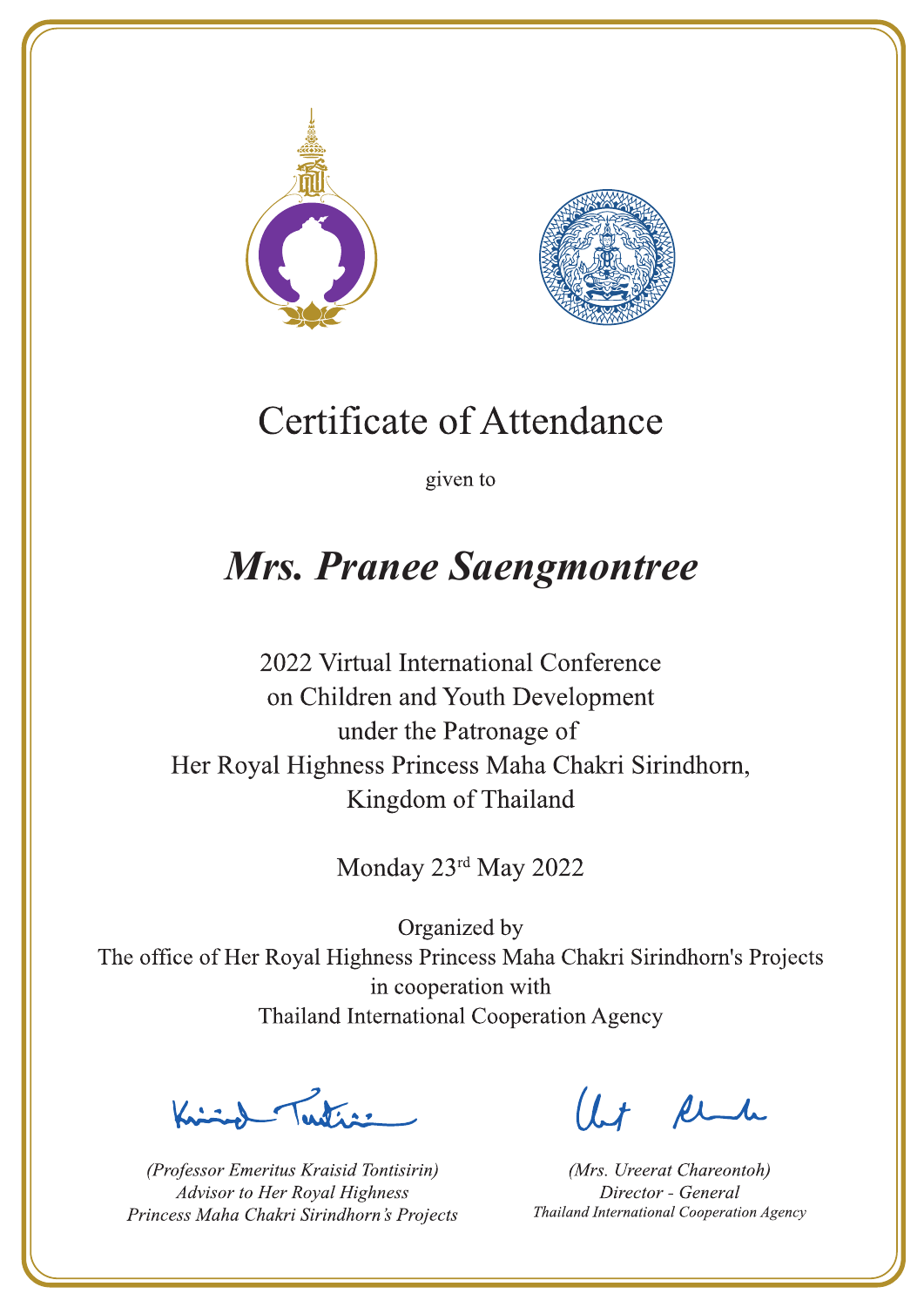



given to

## Miss Tamonnan Limsathienrawong

2022 Virtual International Conference on Children and Youth Development under the Patronage of Her Royal Highness Princess Maha Chakri Sirindhorn, Kingdom of Thailand

Monday 23rd May 2022

Labert

(Professor Emeritus Kraisid Tontisirin) Advisor to Her Royal Highness Princess Maha Chakri Sirindhorn's Projects

 $l.t$  find

(Mrs. Ureerat Chareontoh) Director - General Thailand International Cooperation Agency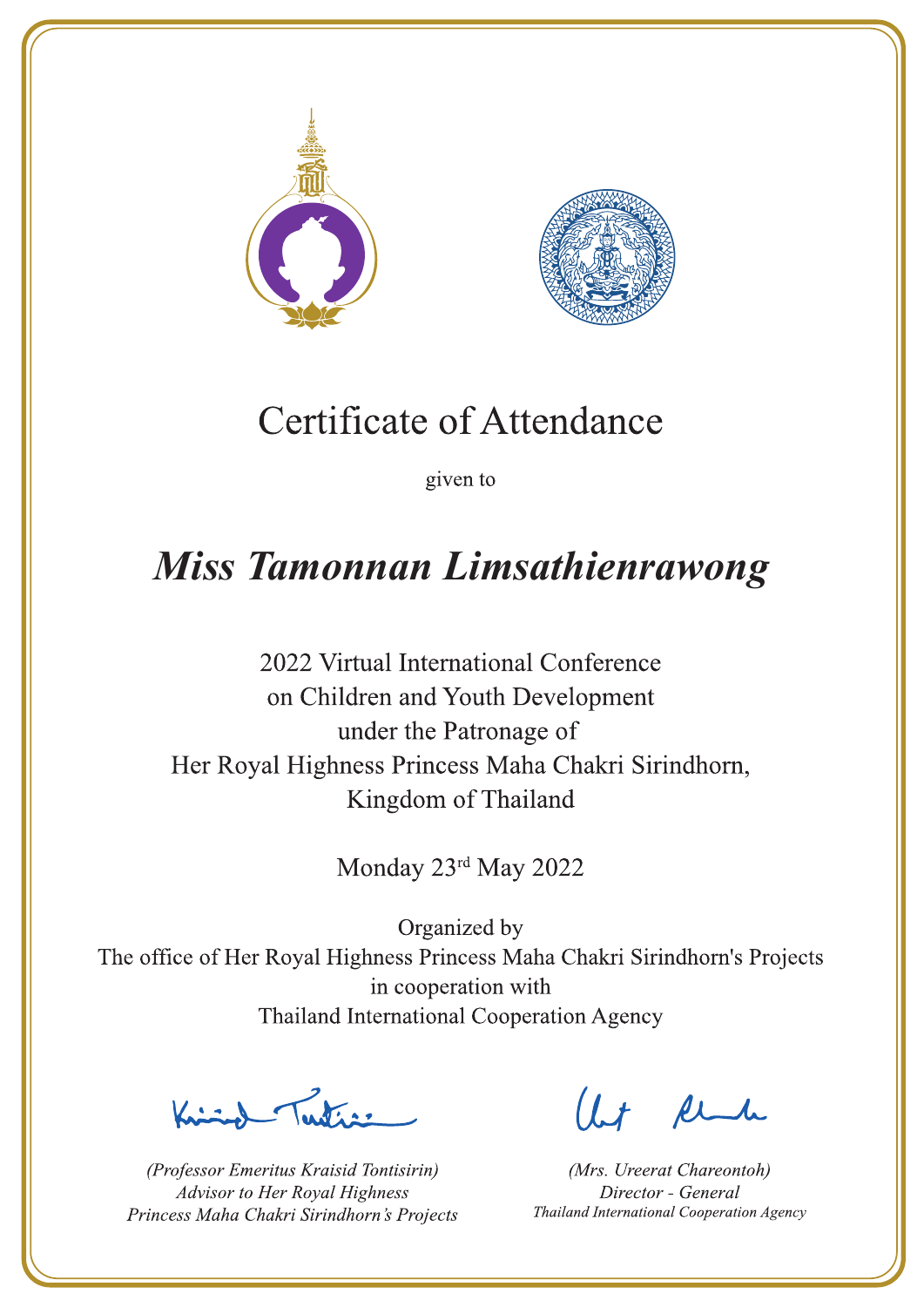



given to

# **Miss Duangjan Siangsai**

2022 Virtual International Conference on Children and Youth Development under the Patronage of Her Royal Highness Princess Maha Chakri Sirindhorn, Kingdom of Thailand

Monday 23rd May 2022

 $\sum_{n=1}^{\infty}$ 

(Professor Emeritus Kraisid Tontisirin) Advisor to Her Royal Highness Princess Maha Chakri Sirindhorn's Projects

 $l.t$  find

(Mrs. Ureerat Chareontoh) Director - General Thailand International Cooperation Agency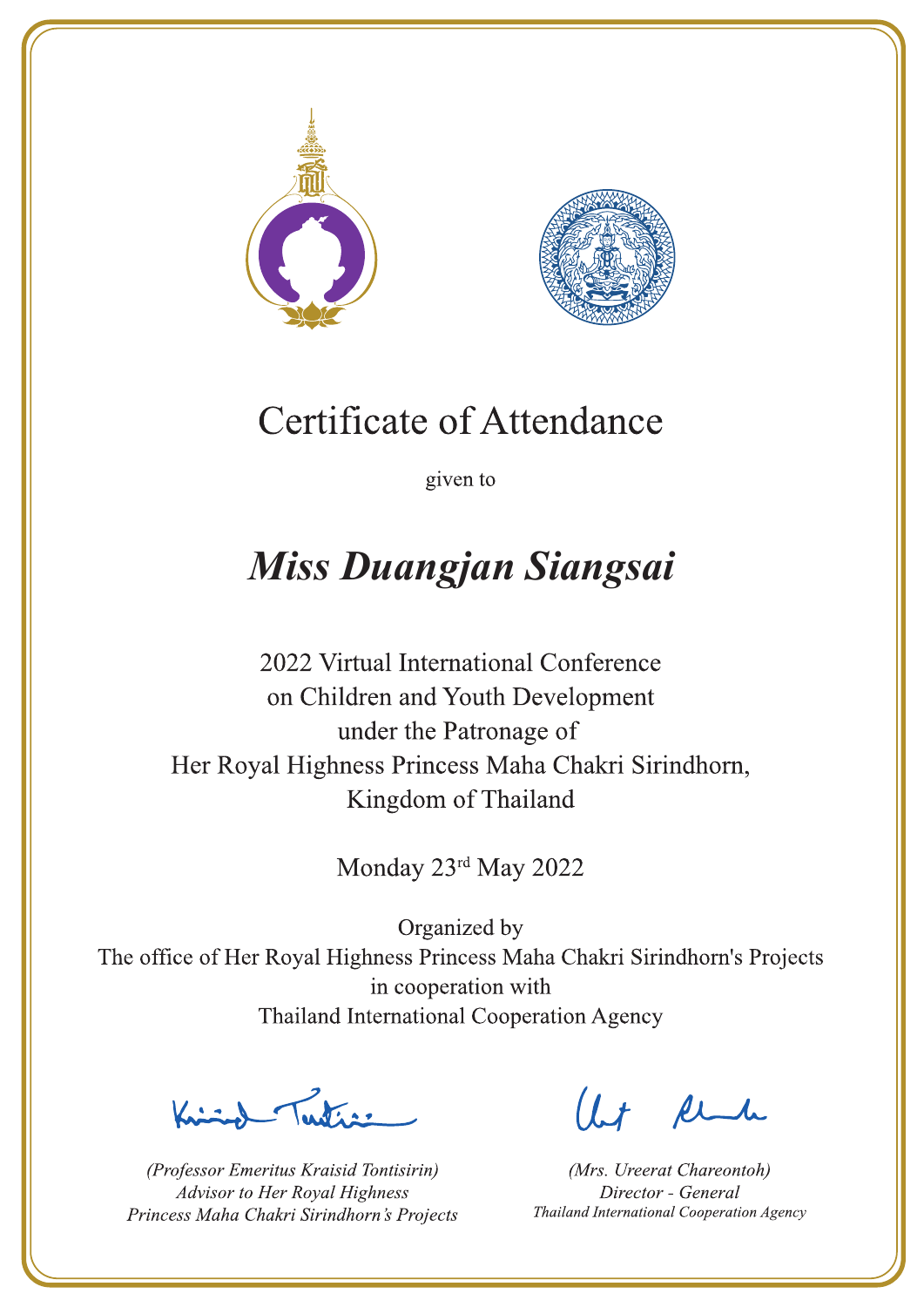



given to

## **Miss Nuchtita Maharit**

2022 Virtual International Conference on Children and Youth Development under the Patronage of Her Royal Highness Princess Maha Chakri Sirindhorn, Kingdom of Thailand

Monday 23rd May 2022

Letters ,

(Professor Emeritus Kraisid Tontisirin) Advisor to Her Royal Highness Princess Maha Chakri Sirindhorn's Projects

 $l.t$  find

(Mrs. Ureerat Chareontoh) Director - General Thailand International Cooperation Agency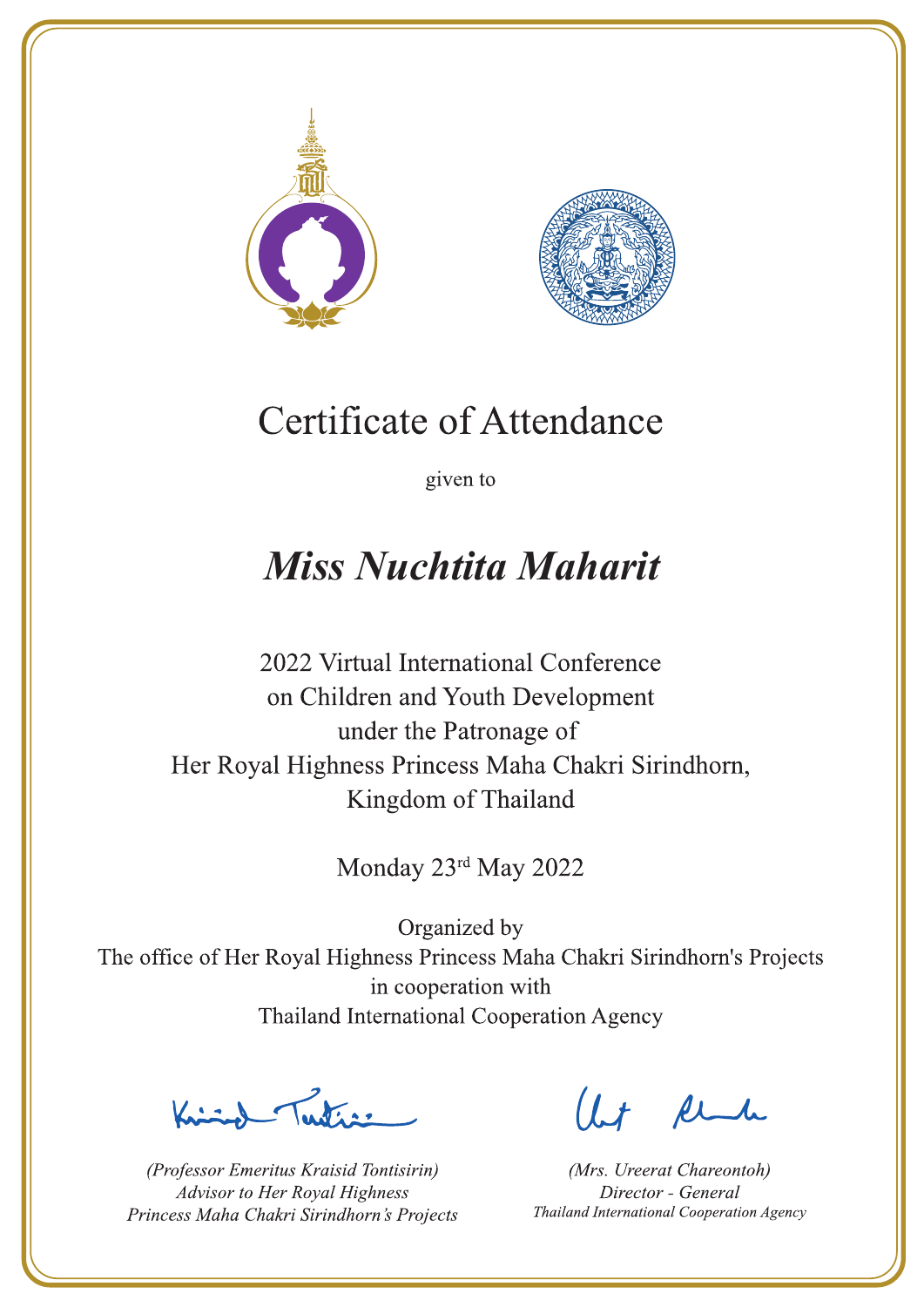



given to

## Mrs. Daojai Nantachan

2022 Virtual International Conference on Children and Youth Development under the Patronage of Her Royal Highness Princess Maha Chakri Sirindhorn, Kingdom of Thailand

Monday 23rd May 2022

 $\sum_{n=1}^{\infty} \int_{\mathbb{R}^d} f(x) dx$ 

(Professor Emeritus Kraisid Tontisirin) Advisor to Her Royal Highness Princess Maha Chakri Sirindhorn's Projects

 $l.t$  find

(Mrs. Ureerat Chareontoh) Director - General Thailand International Cooperation Agency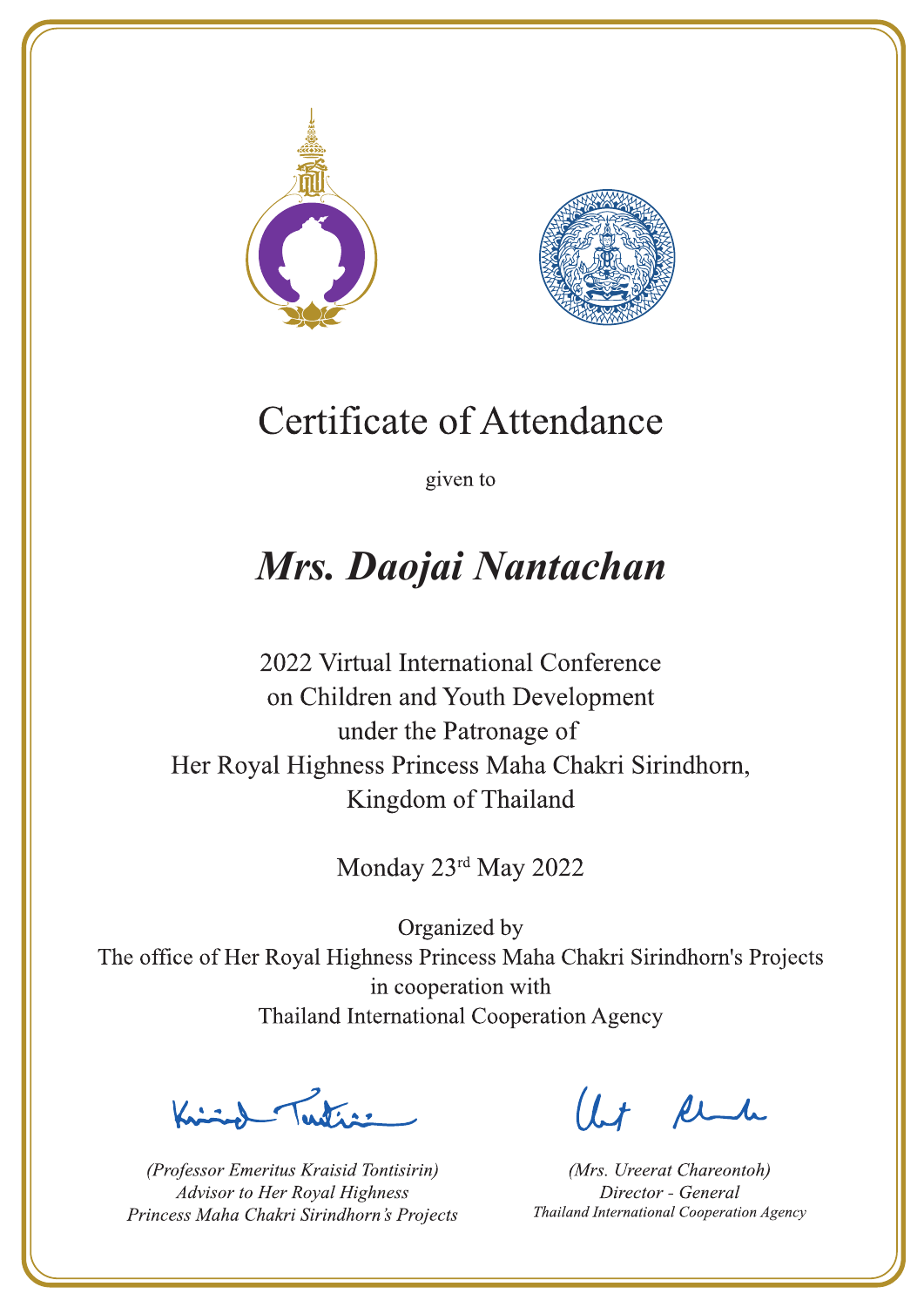



given to

## Mr. Anuchat Chaiyasri

2022 Virtual International Conference on Children and Youth Development under the Patronage of Her Royal Highness Princess Maha Chakri Sirindhorn, Kingdom of Thailand

Monday 23rd May 2022

Julian

(Professor Emeritus Kraisid Tontisirin) Advisor to Her Royal Highness Princess Maha Chakri Sirindhorn's Projects

 $l.t$  find

(Mrs. Ureerat Chareontoh) Director - General Thailand International Cooperation Agency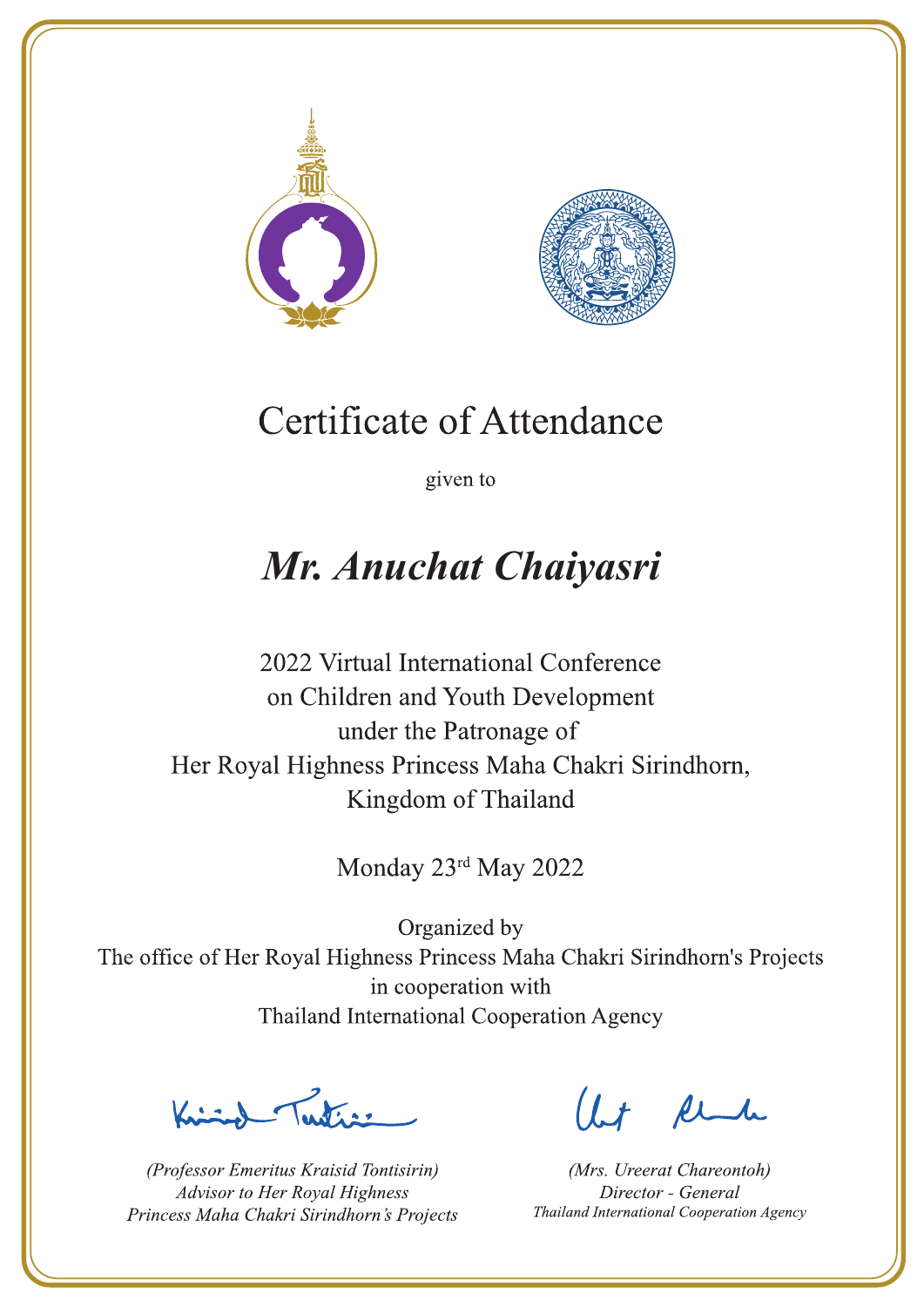



given to

# Mr. Pongphan Phothai

2022 Virtual International Conference on Children and Youth Development under the Patronage of Her Royal Highness Princess Maha Chakri Sirindhorn, Kingdom of Thailand

Monday 23rd May 2022

Lutin ,

(Professor Emeritus Kraisid Tontisirin) Advisor to Her Royal Highness Princess Maha Chakri Sirindhorn's Projects

 $l.t$  find

(Mrs. Ureerat Chareontoh) Director - General Thailand International Cooperation Agency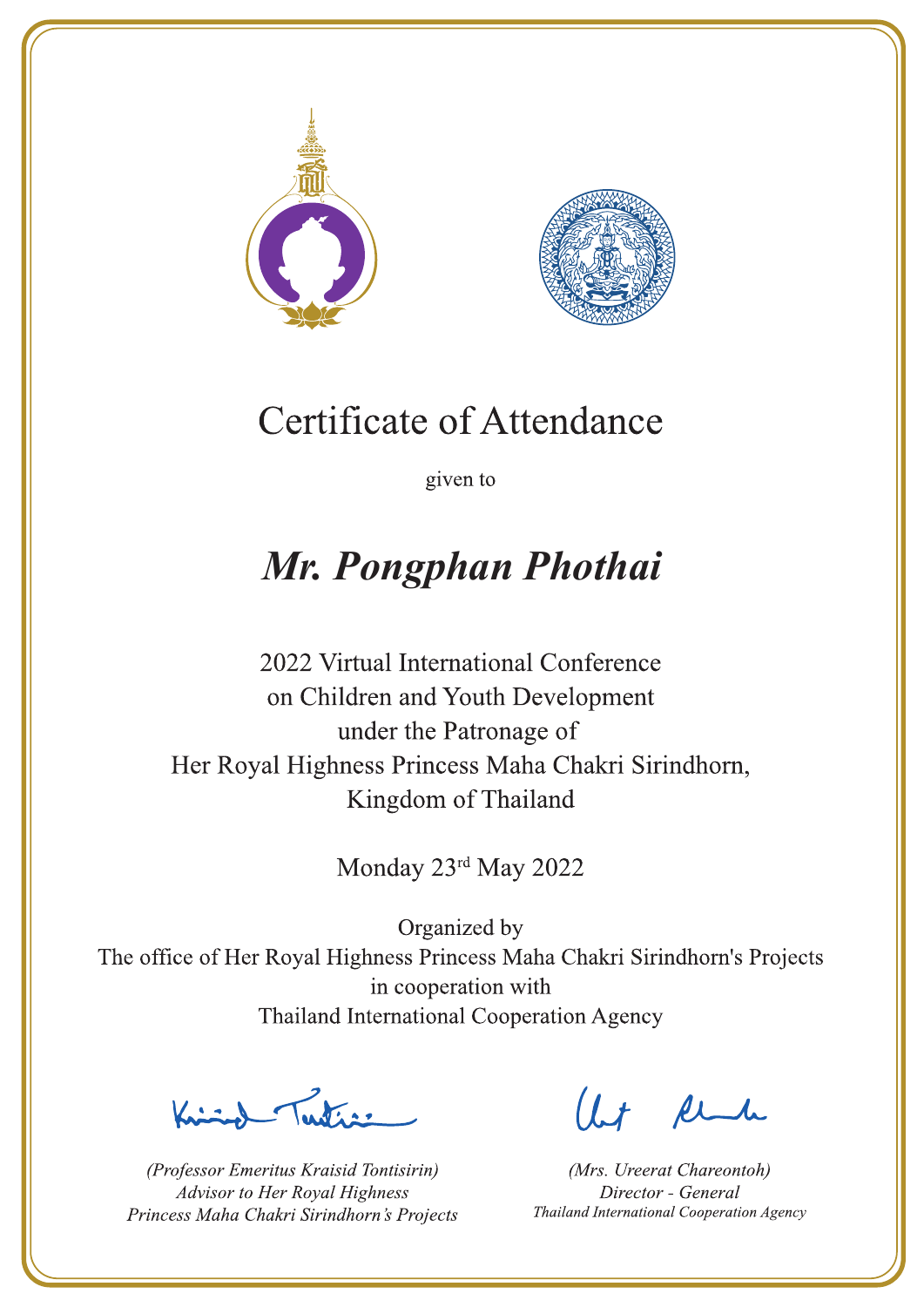



given to

## Mrs. Aeumporn Udompoka

2022 Virtual International Conference on Children and Youth Development under the Patronage of Her Royal Highness Princess Maha Chakri Sirindhorn, Kingdom of Thailand

Monday 23rd May 2022

 $\sum_{n=1}^{\infty} \int_{\mathbb{R}^d} f(x) dx$ 

(Professor Emeritus Kraisid Tontisirin) Advisor to Her Royal Highness Princess Maha Chakri Sirindhorn's Projects

 $l.t$  find

(Mrs. Ureerat Chareontoh) Director - General Thailand International Cooperation Agency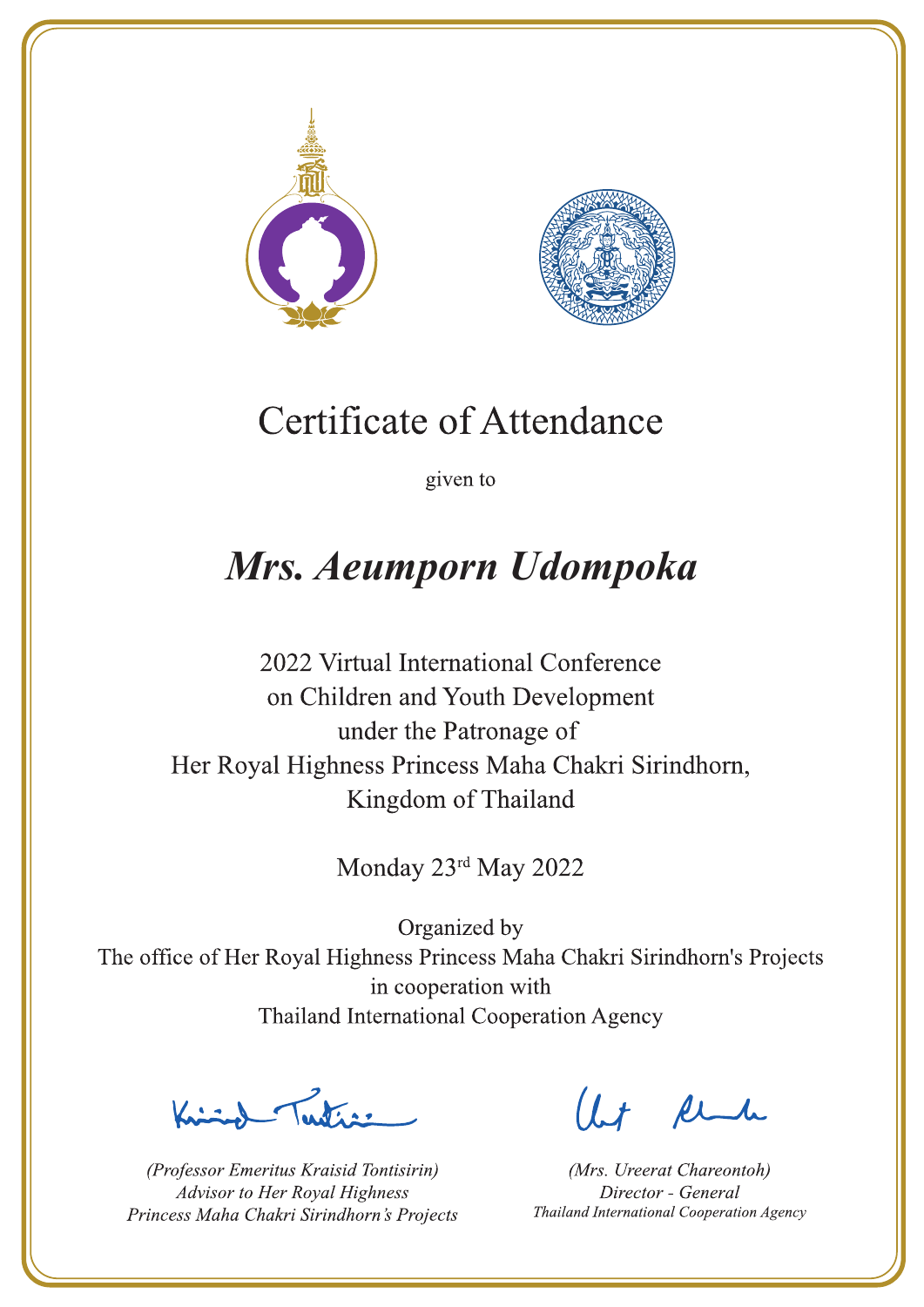



given to

## Mr. Isarah Srisuno

2022 Virtual International Conference on Children and Youth Development under the Patronage of Her Royal Highness Princess Maha Chakri Sirindhorn, Kingdom of Thailand

Monday 23rd May 2022

 $\sum_{n=1}^{\infty}$ 

(Professor Emeritus Kraisid Tontisirin) Advisor to Her Royal Highness Princess Maha Chakri Sirindhorn's Projects

Ut Rende

(Mrs. Ureerat Chareontoh) Director - General Thailand International Cooperation Agency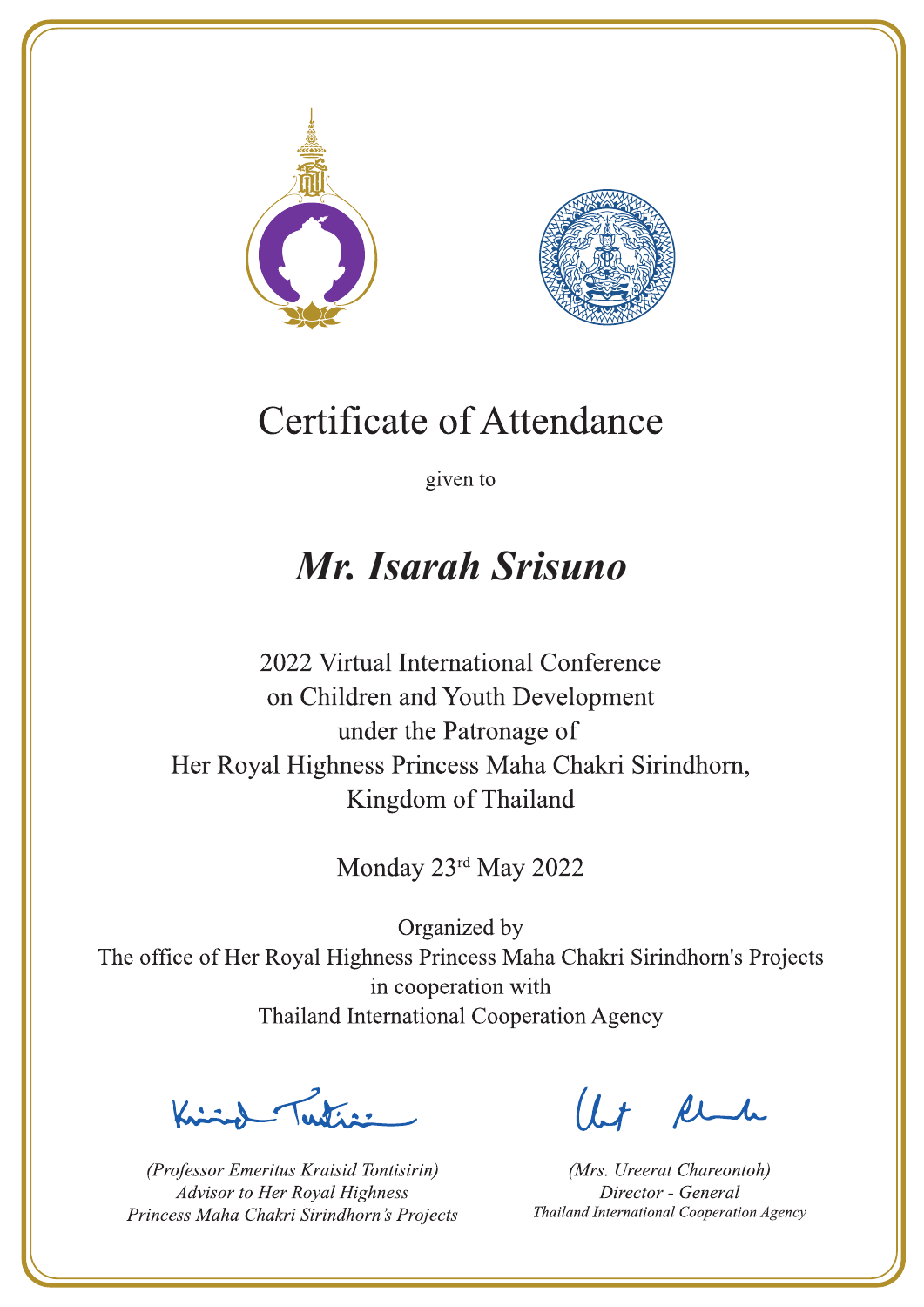



given to

# Mr. Thongpoon Wongkhan

2022 Virtual International Conference on Children and Youth Development under the Patronage of Her Royal Highness Princess Maha Chakri Sirindhorn, Kingdom of Thailand

Monday 23rd May 2022

 $\sum_{n=1}^{\infty}$ 

(Professor Emeritus Kraisid Tontisirin) Advisor to Her Royal Highness Princess Maha Chakri Sirindhorn's Projects

 $l.t$  find

(Mrs. Ureerat Chareontoh) Director - General Thailand International Cooperation Agency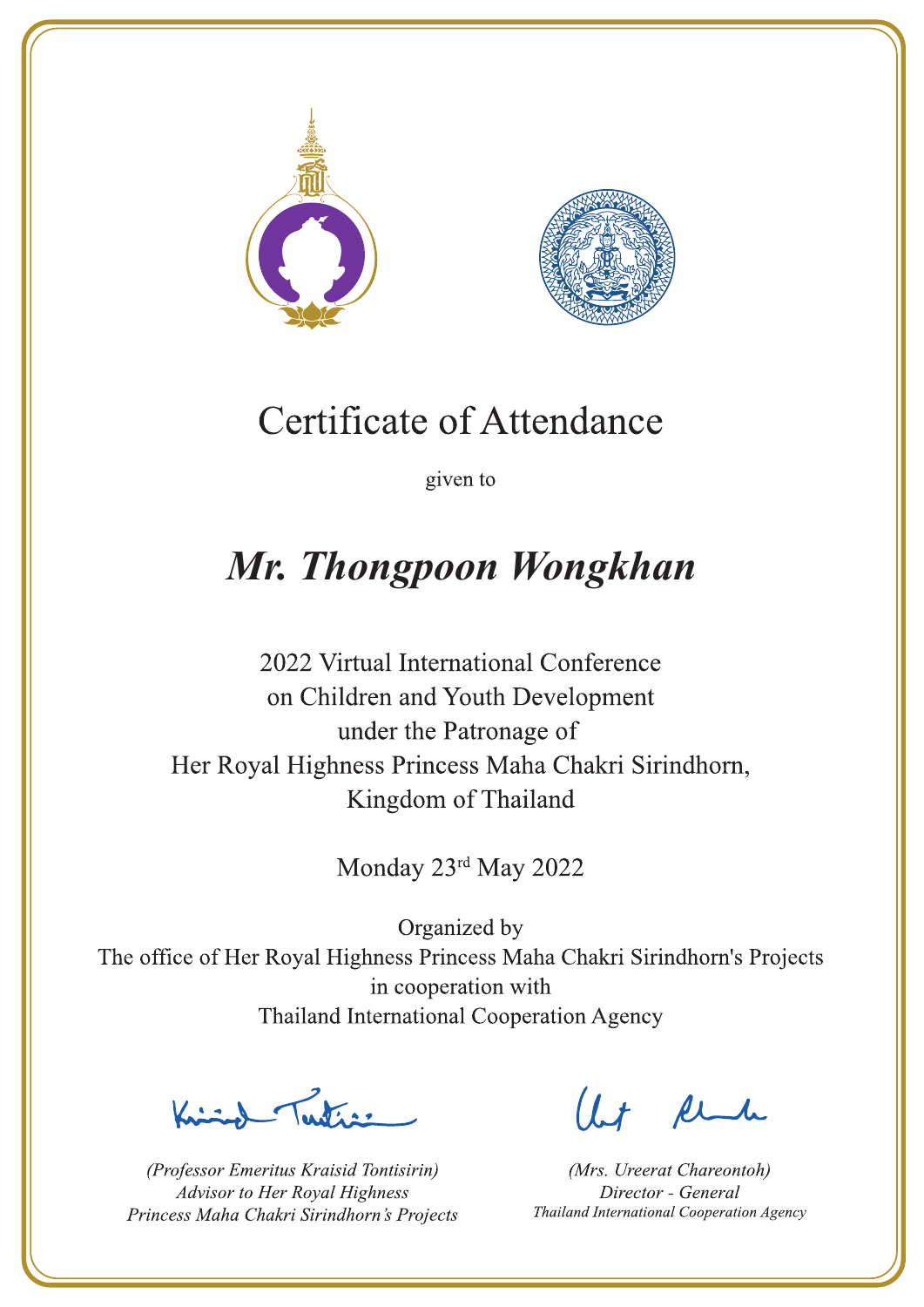



given to

## **Miss Oradee Tala**

2022 Virtual International Conference on Children and Youth Development under the Patronage of Her Royal Highness Princess Maha Chakri Sirindhorn, Kingdom of Thailand

Monday 23rd May 2022

Letter

(Professor Emeritus Kraisid Tontisirin) Advisor to Her Royal Highness Princess Maha Chakri Sirindhorn's Projects

Ut Rende

(Mrs. Ureerat Chareontoh) Director - General Thailand International Cooperation Agency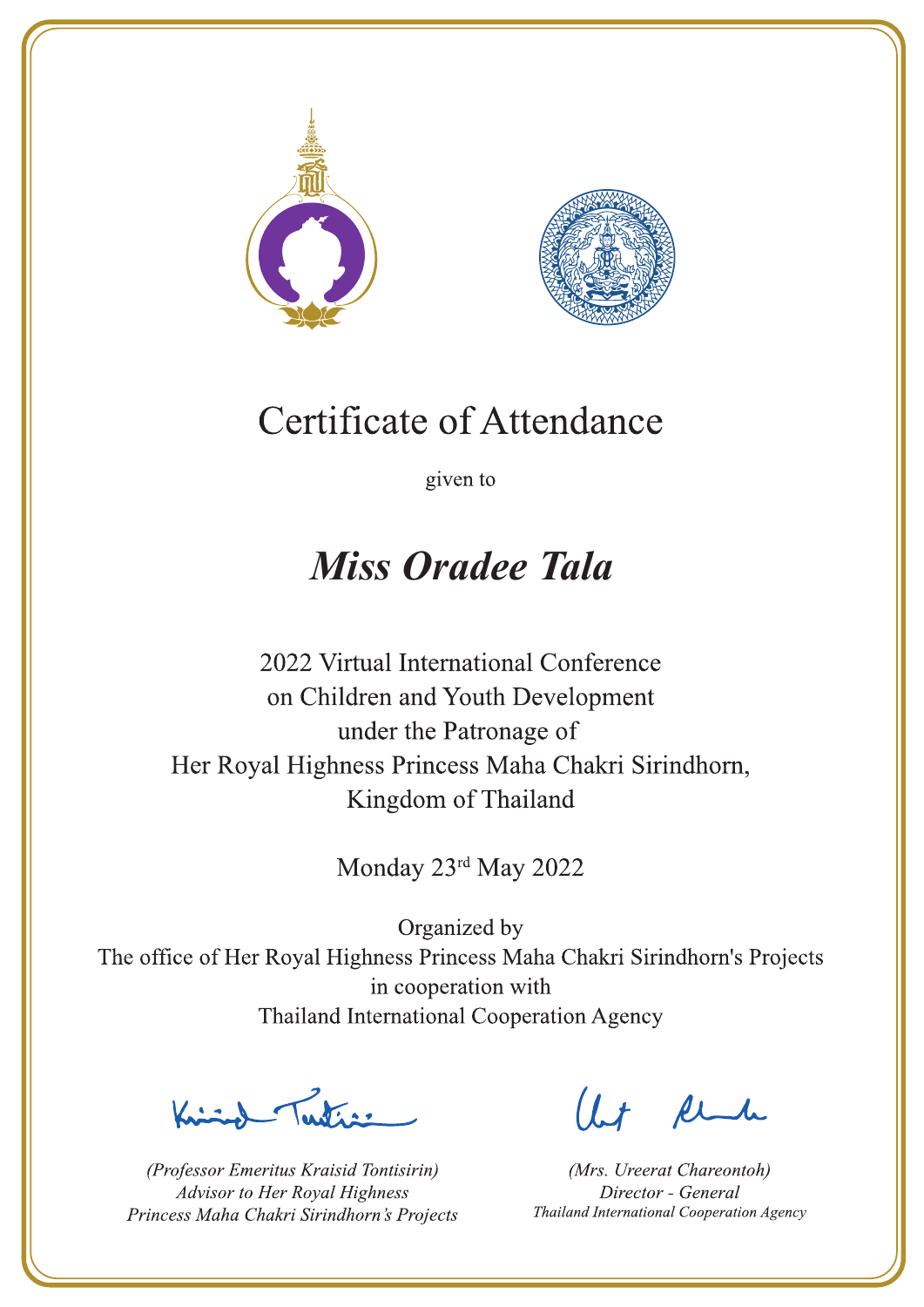



given to

## Mr. Wicha Jansuk

2022 Virtual International Conference on Children and Youth Development under the Patronage of Her Royal Highness Princess Maha Chakri Sirindhorn, Kingdom of Thailand

Monday 23rd May 2022

Publics -

(Professor Emeritus Kraisid Tontisirin) Advisor to Her Royal Highness Princess Maha Chakri Sirindhorn's Projects

Ut Rende

(Mrs. Ureerat Chareontoh) Director - General Thailand International Cooperation Agency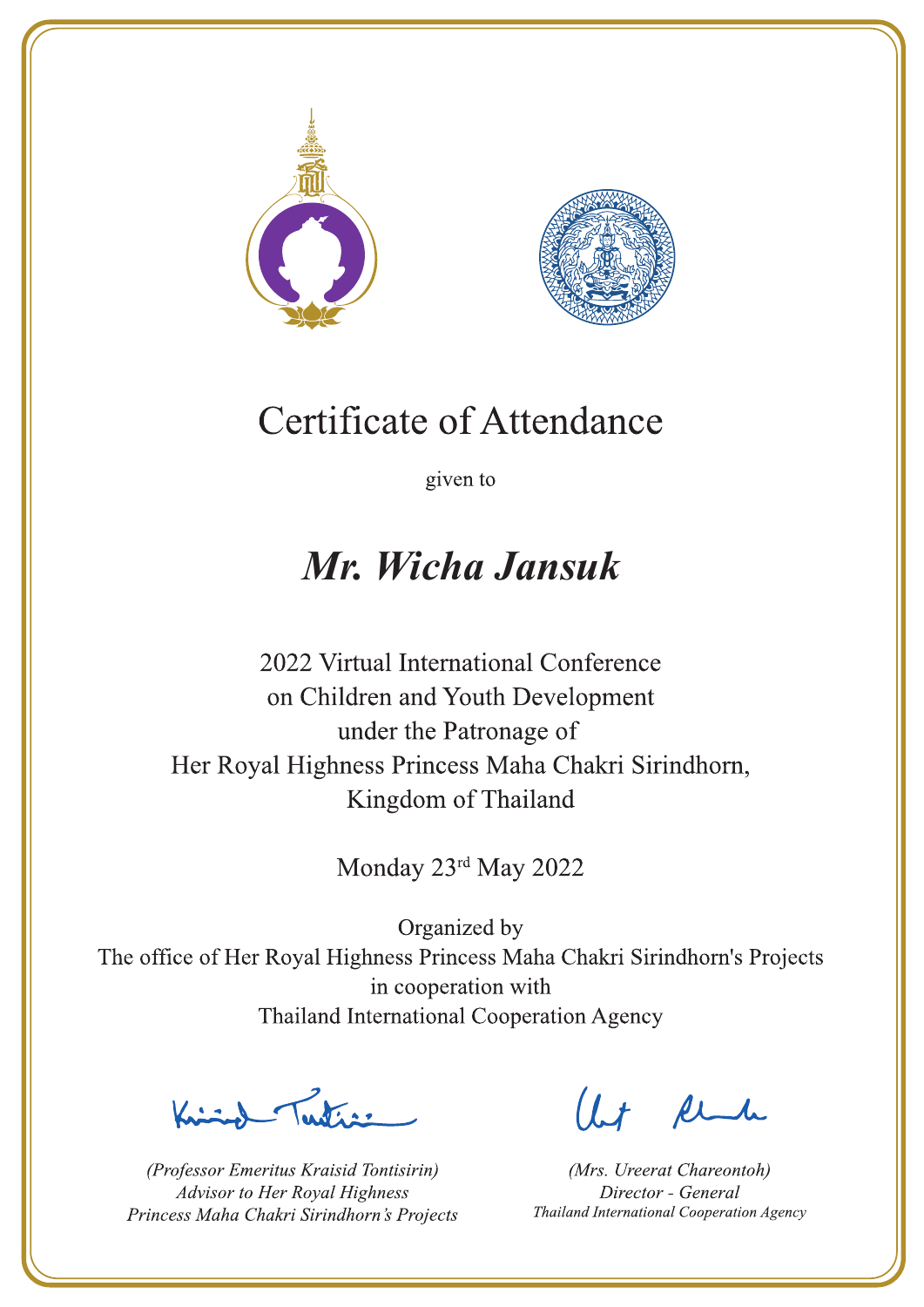



given to

# Mr. Wichan Katepetch

2022 Virtual International Conference on Children and Youth Development under the Patronage of Her Royal Highness Princess Maha Chakri Sirindhorn, Kingdom of Thailand

Monday 23rd May 2022

Let's

(Professor Emeritus Kraisid Tontisirin) Advisor to Her Royal Highness Princess Maha Chakri Sirindhorn's Projects

 $l.t$  find

(Mrs. Ureerat Chareontoh) Director - General Thailand International Cooperation Agency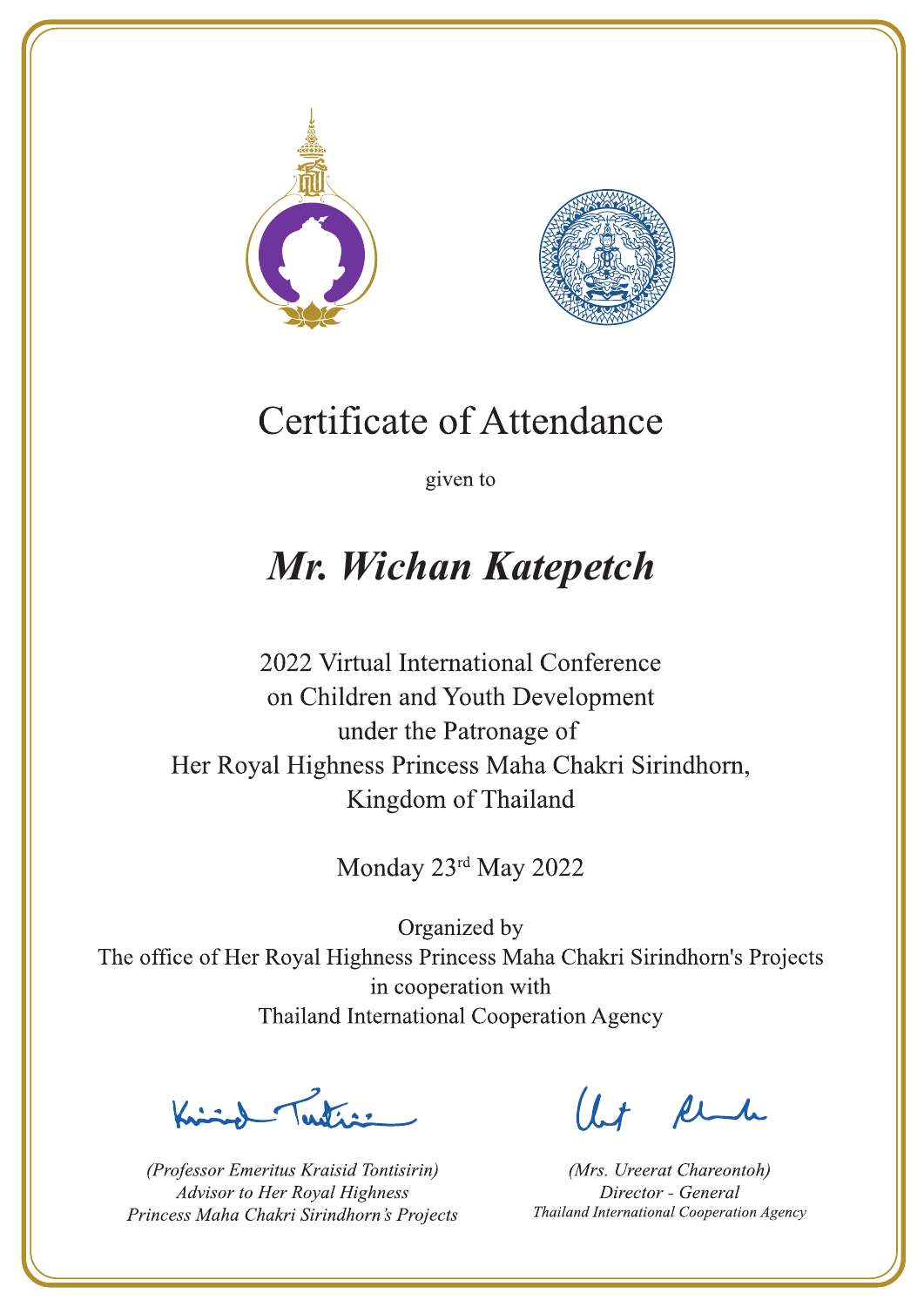



given to

## Mr. Pramote Prahanthongchai

2022 Virtual International Conference on Children and Youth Development under the Patronage of Her Royal Highness Princess Maha Chakri Sirindhorn, Kingdom of Thailand

Monday 23rd May 2022

Justin 1

(Professor Emeritus Kraisid Tontisirin) Advisor to Her Royal Highness Princess Maha Chakri Sirindhorn's Projects

 $1.7$  flu

(Mrs. Ureerat Chareontoh) Director - General Thailand International Cooperation Agency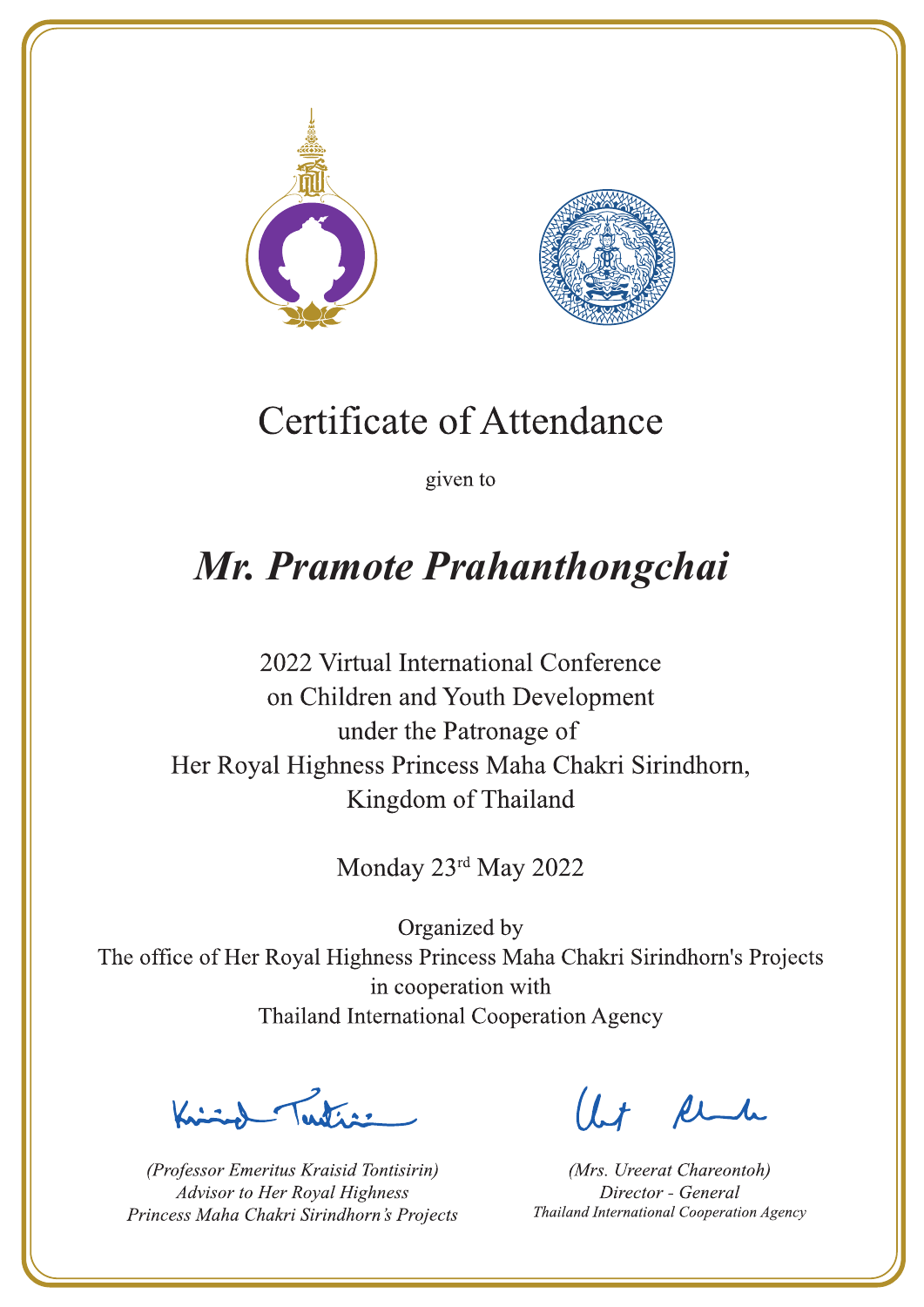



given to

## Mr. Thanik Laokaew

2022 Virtual International Conference on Children and Youth Development under the Patronage of Her Royal Highness Princess Maha Chakri Sirindhorn, Kingdom of Thailand

Monday 23rd May 2022

Letter

(Professor Emeritus Kraisid Tontisirin) Advisor to Her Royal Highness Princess Maha Chakri Sirindhorn's Projects

Ut Rende

(Mrs. Ureerat Chareontoh) Director - General Thailand International Cooperation Agency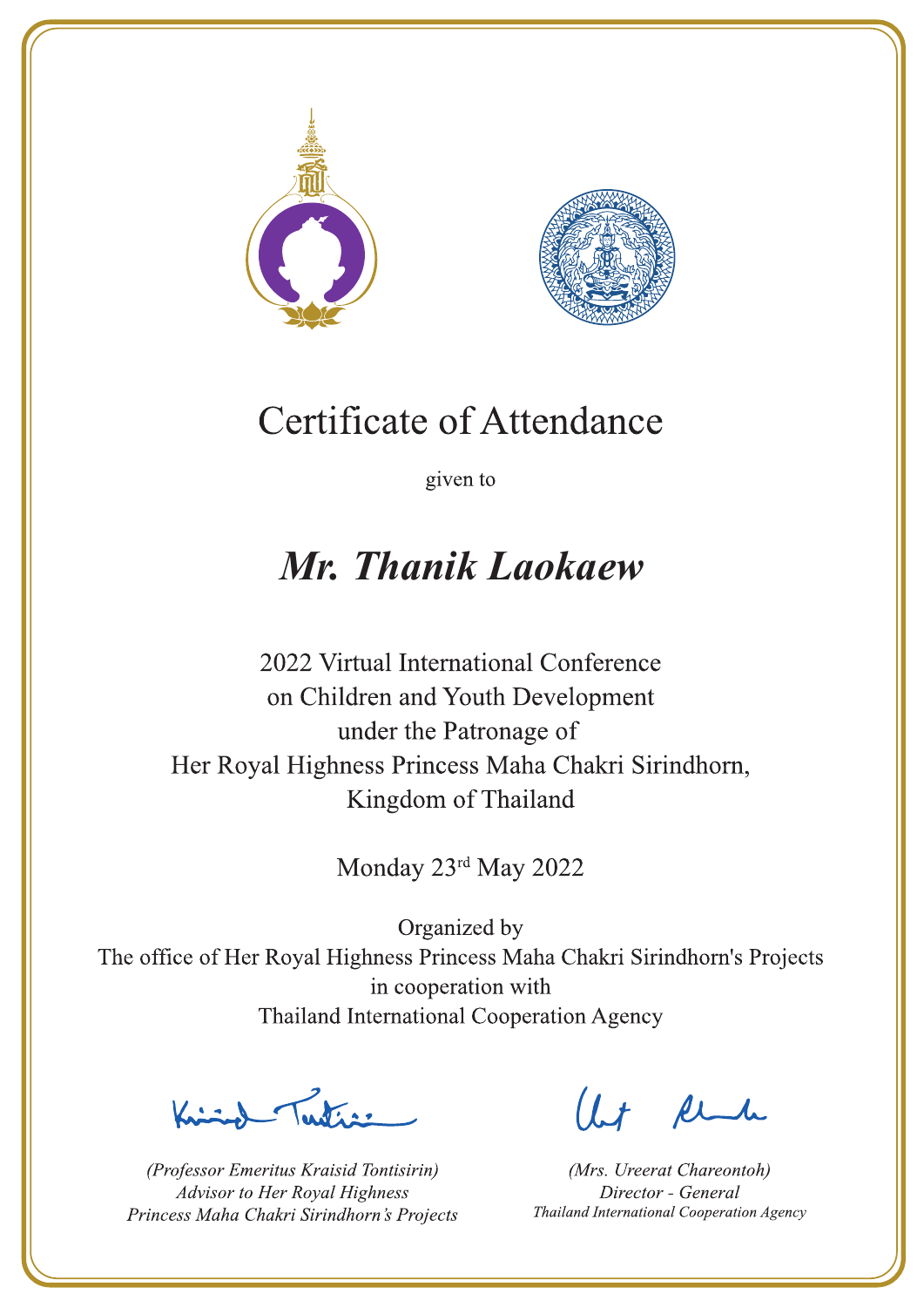



given to

## Mr. Thongkham Vorasan

2022 Virtual International Conference on Children and Youth Development under the Patronage of Her Royal Highness Princess Maha Chakri Sirindhorn, Kingdom of Thailand

Monday 23rd May 2022

 $\sum_{n=1}^{\infty}$ 

(Professor Emeritus Kraisid Tontisirin) Advisor to Her Royal Highness Princess Maha Chakri Sirindhorn's Projects

 $l.t$  find

(Mrs. Ureerat Chareontoh) Director - General Thailand International Cooperation Agency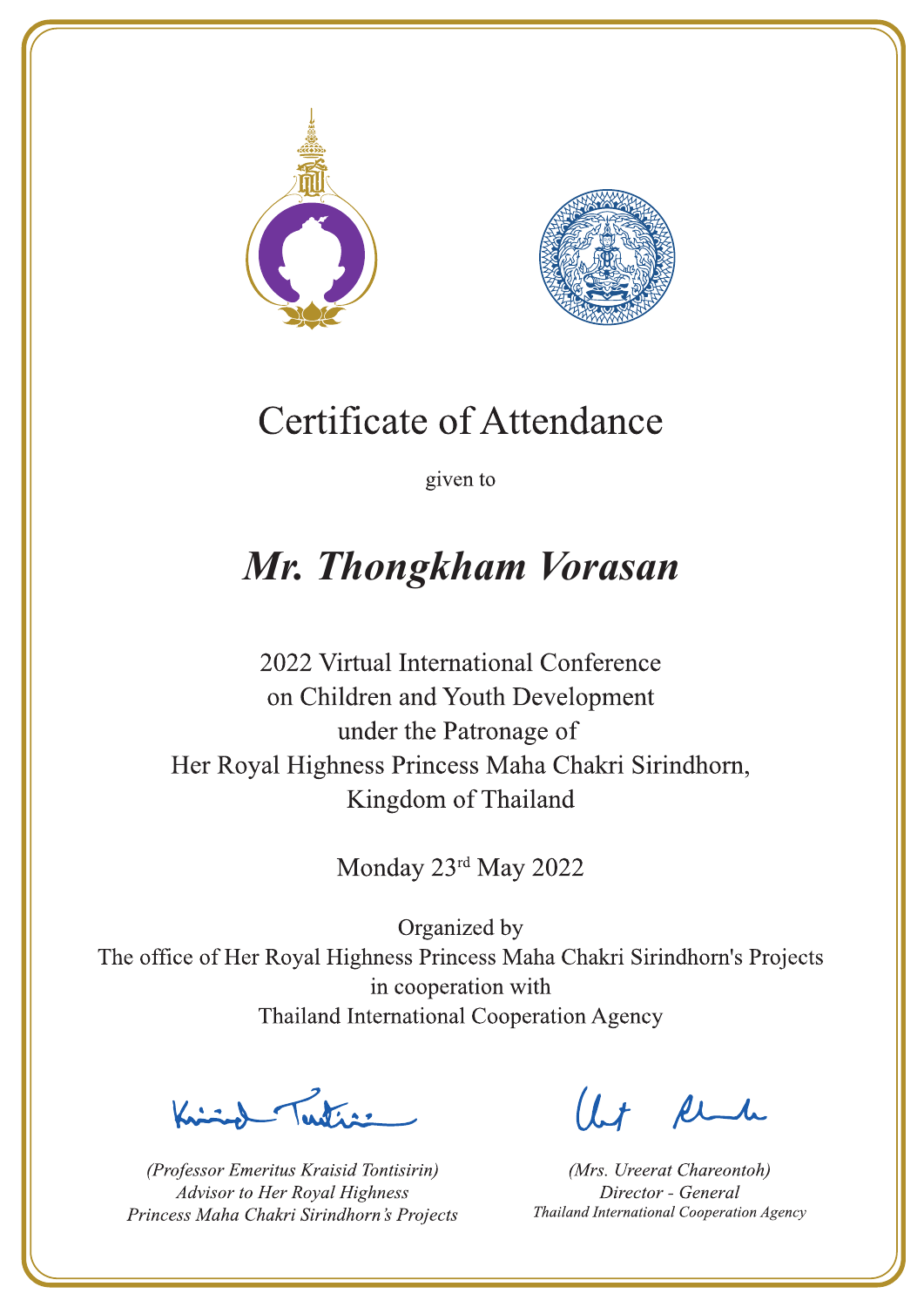



given to

## Mr. Chokchai Setart

2022 Virtual International Conference on Children and Youth Development under the Patronage of Her Royal Highness Princess Maha Chakri Sirindhorn, Kingdom of Thailand

Monday 23rd May 2022

Letters ,

(Professor Emeritus Kraisid Tontisirin) Advisor to Her Royal Highness Princess Maha Chakri Sirindhorn's Projects

 $l.t$  find

(Mrs. Ureerat Chareontoh) Director - General Thailand International Cooperation Agency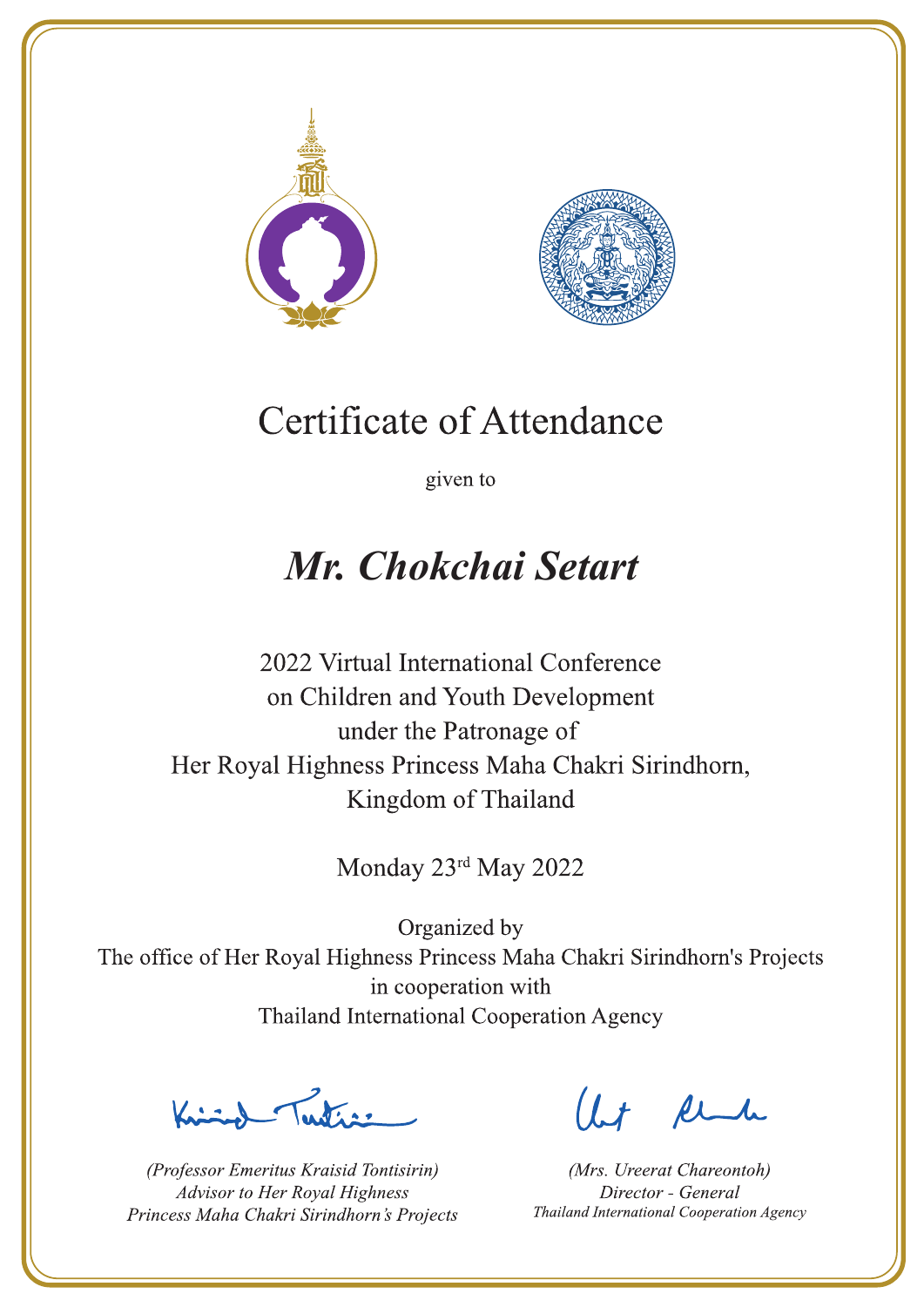



given to

# **Miss Chutharat Suponsaeng**

2022 Virtual International Conference on Children and Youth Development under the Patronage of Her Royal Highness Princess Maha Chakri Sirindhorn, Kingdom of Thailand

Monday 23rd May 2022

Let's

(Professor Emeritus Kraisid Tontisirin) Advisor to Her Royal Highness Princess Maha Chakri Sirindhorn's Projects

 $l.t$  find

(Mrs. Ureerat Chareontoh) Director - General Thailand International Cooperation Agency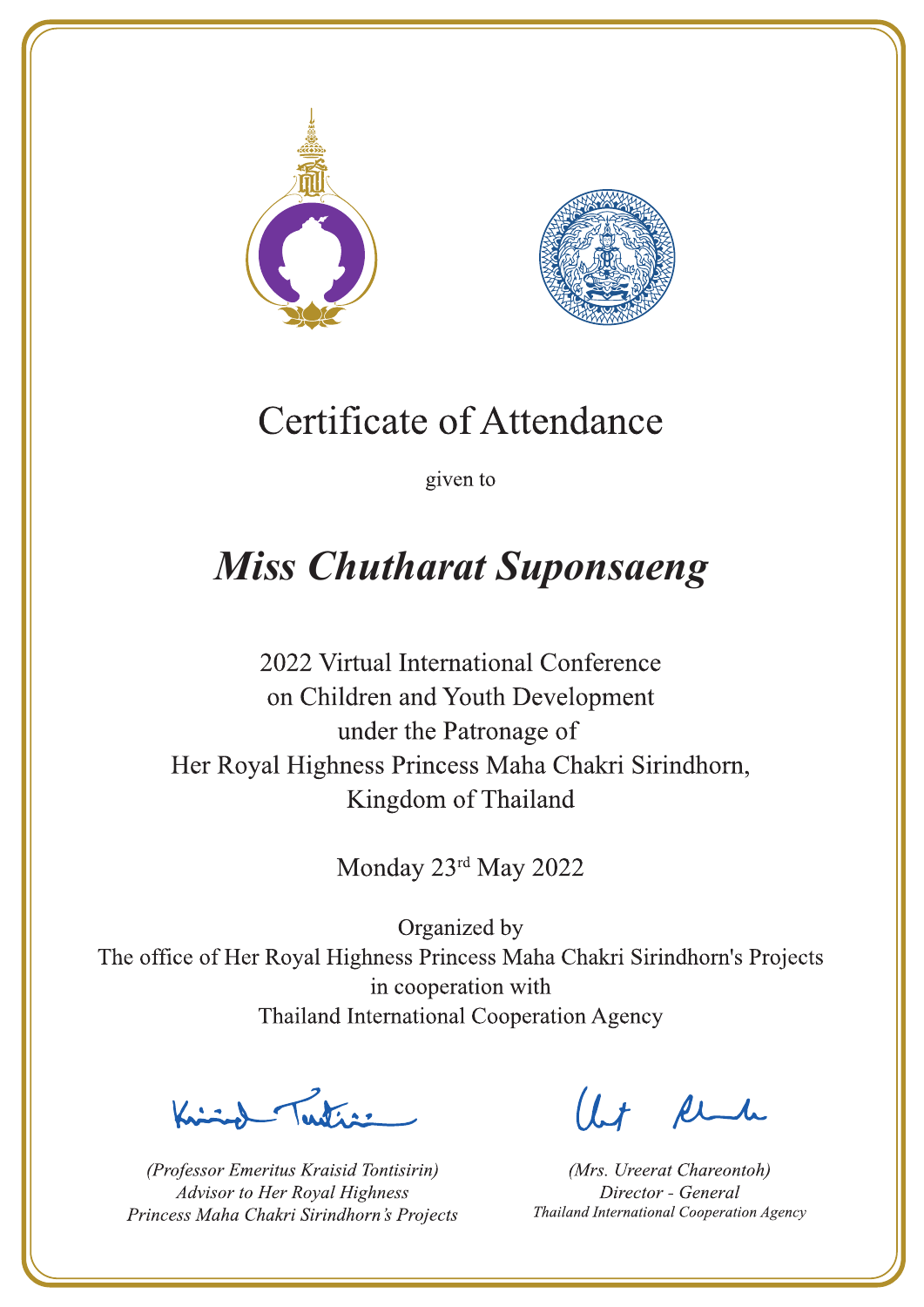



given to

## Mrs. Rungarun Jareeyanuwat

2022 Virtual International Conference on Children and Youth Development under the Patronage of Her Royal Highness Princess Maha Chakri Sirindhorn, Kingdom of Thailand

Monday 23rd May 2022

 $\sum_{n=1}^{\infty}$ 

(Professor Emeritus Kraisid Tontisirin) Advisor to Her Royal Highness Princess Maha Chakri Sirindhorn's Projects

 $l.t$  find

(Mrs. Ureerat Chareontoh) Director - General Thailand International Cooperation Agency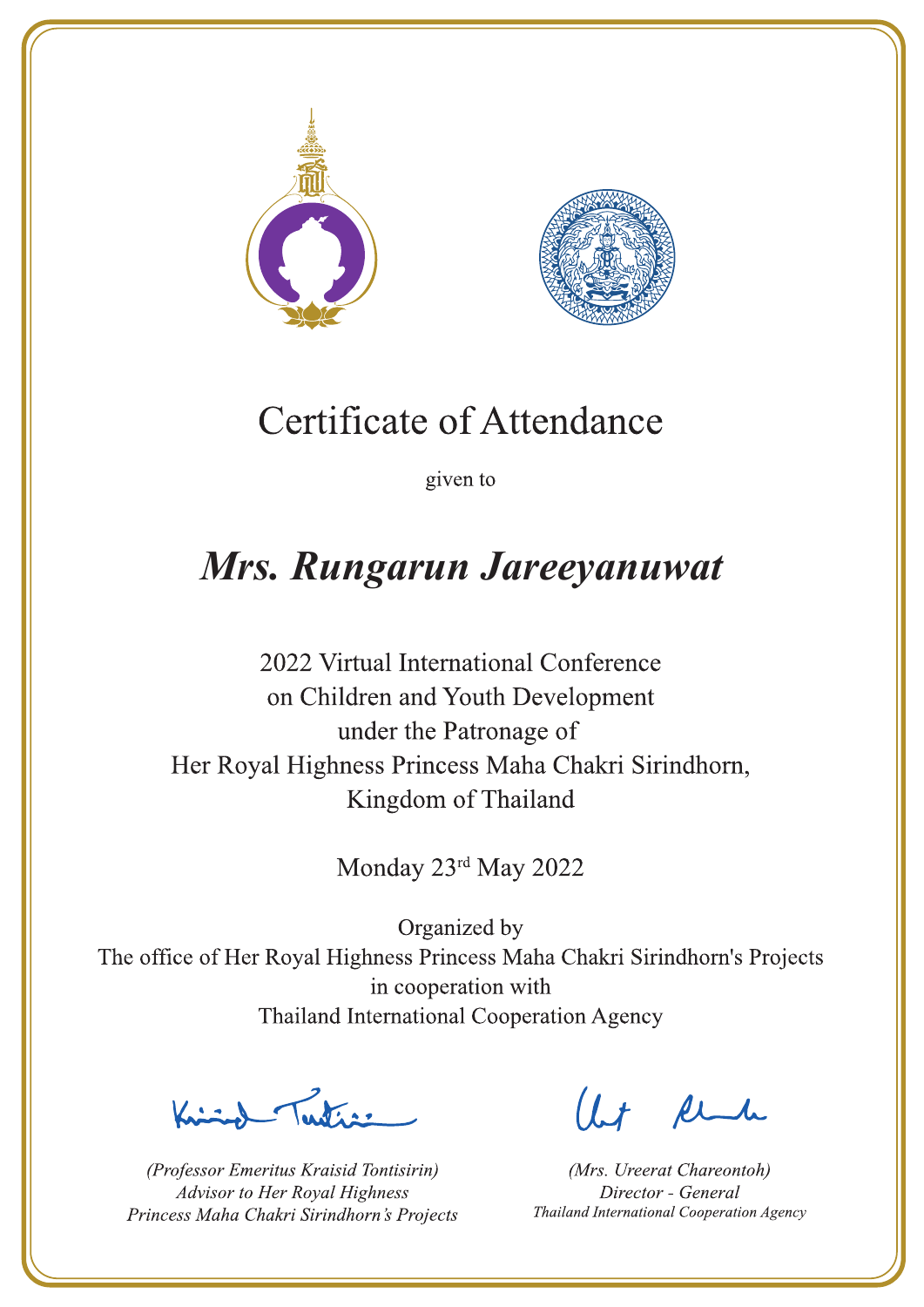



given to

# Mrs. Chotika Ratanasihapoom

2022 Virtual International Conference on Children and Youth Development under the Patronage of Her Royal Highness Princess Maha Chakri Sirindhorn, Kingdom of Thailand

Monday 23rd May 2022

Justin 1

(Professor Emeritus Kraisid Tontisirin) Advisor to Her Royal Highness Princess Maha Chakri Sirindhorn's Projects

 $l.t$  find

(Mrs. Ureerat Chareontoh) Director - General Thailand International Cooperation Agency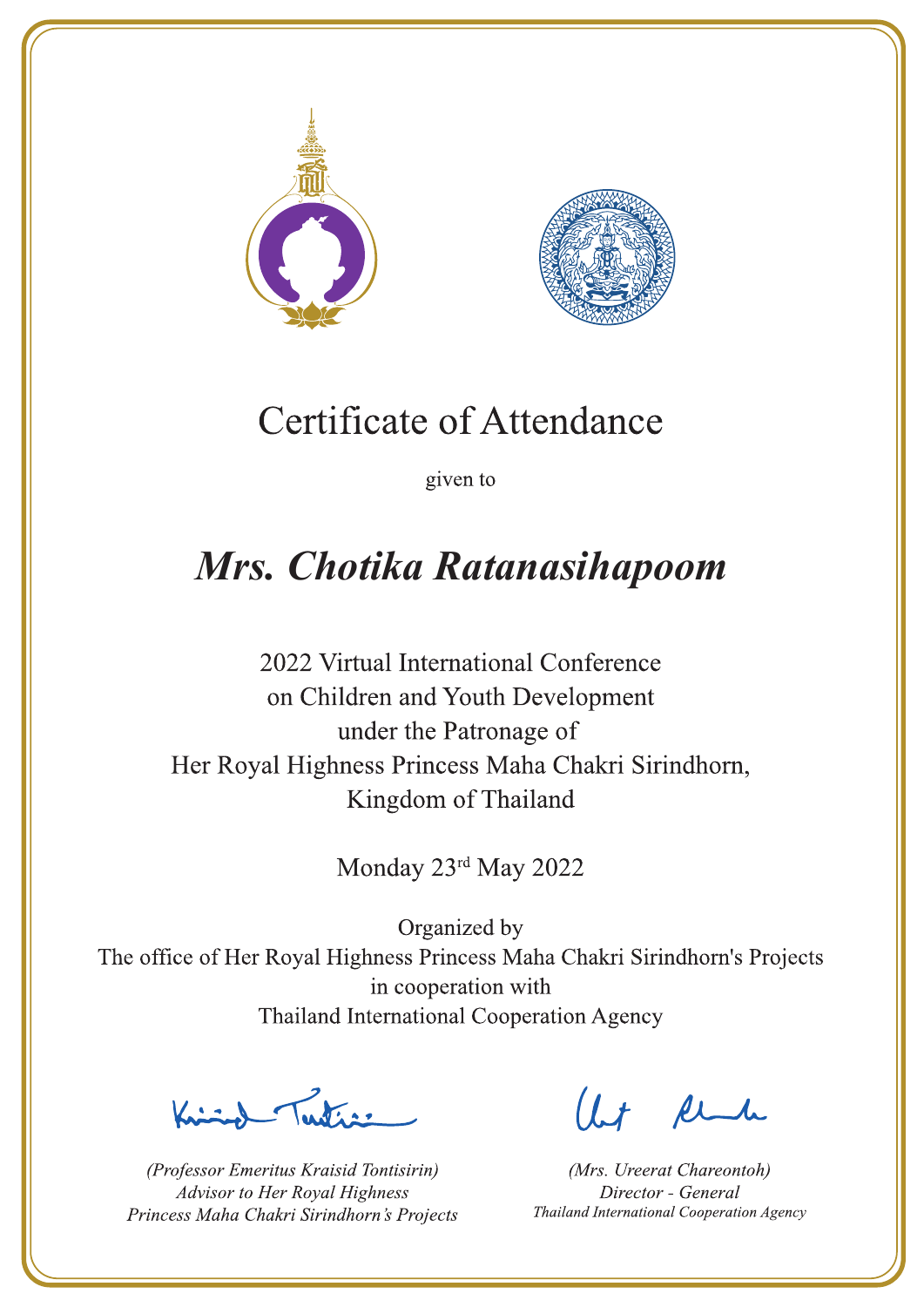



given to

# Mrs. Supida Anantapak

2022 Virtual International Conference on Children and Youth Development under the Patronage of Her Royal Highness Princess Maha Chakri Sirindhorn, Kingdom of Thailand

Monday 23rd May 2022

 $\mathcal{N}_{\mathcal{A}}$ 

(Professor Emeritus Kraisid Tontisirin) Advisor to Her Royal Highness Princess Maha Chakri Sirindhorn's Projects

 $1 + \ell$ 

(Mrs. Ureerat Chareontoh) Director - General Thailand International Cooperation Agency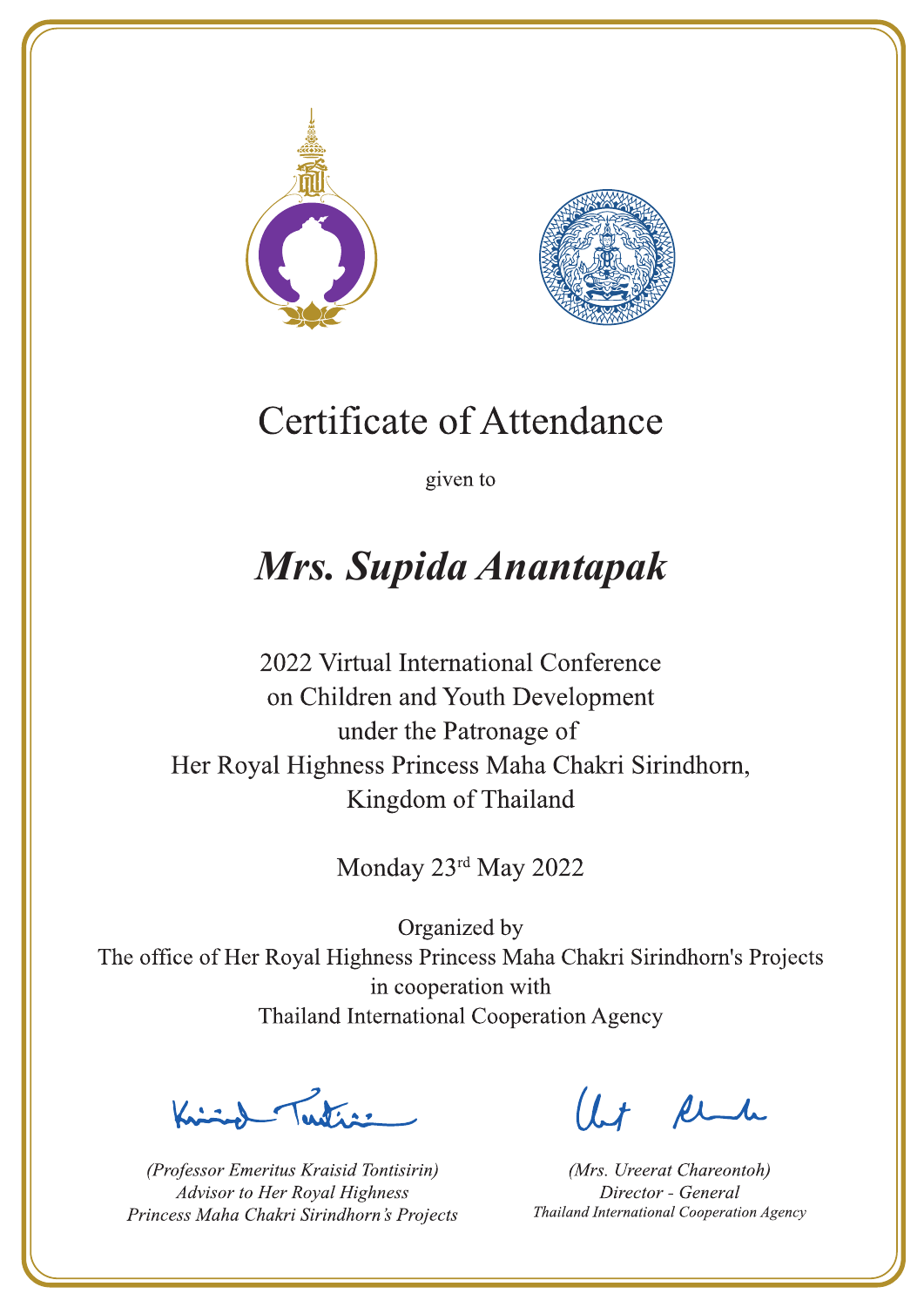



given to

## **Miss Siranya Khamhongsa**

2022 Virtual International Conference on Children and Youth Development under the Patronage of Her Royal Highness Princess Maha Chakri Sirindhorn, Kingdom of Thailand

Monday 23rd May 2022

 $\sum_{n=1}^{\infty}$ 

(Professor Emeritus Kraisid Tontisirin) Advisor to Her Royal Highness Princess Maha Chakri Sirindhorn's Projects

 $l.t$  find

(Mrs. Ureerat Chareontoh) Director - General Thailand International Cooperation Agency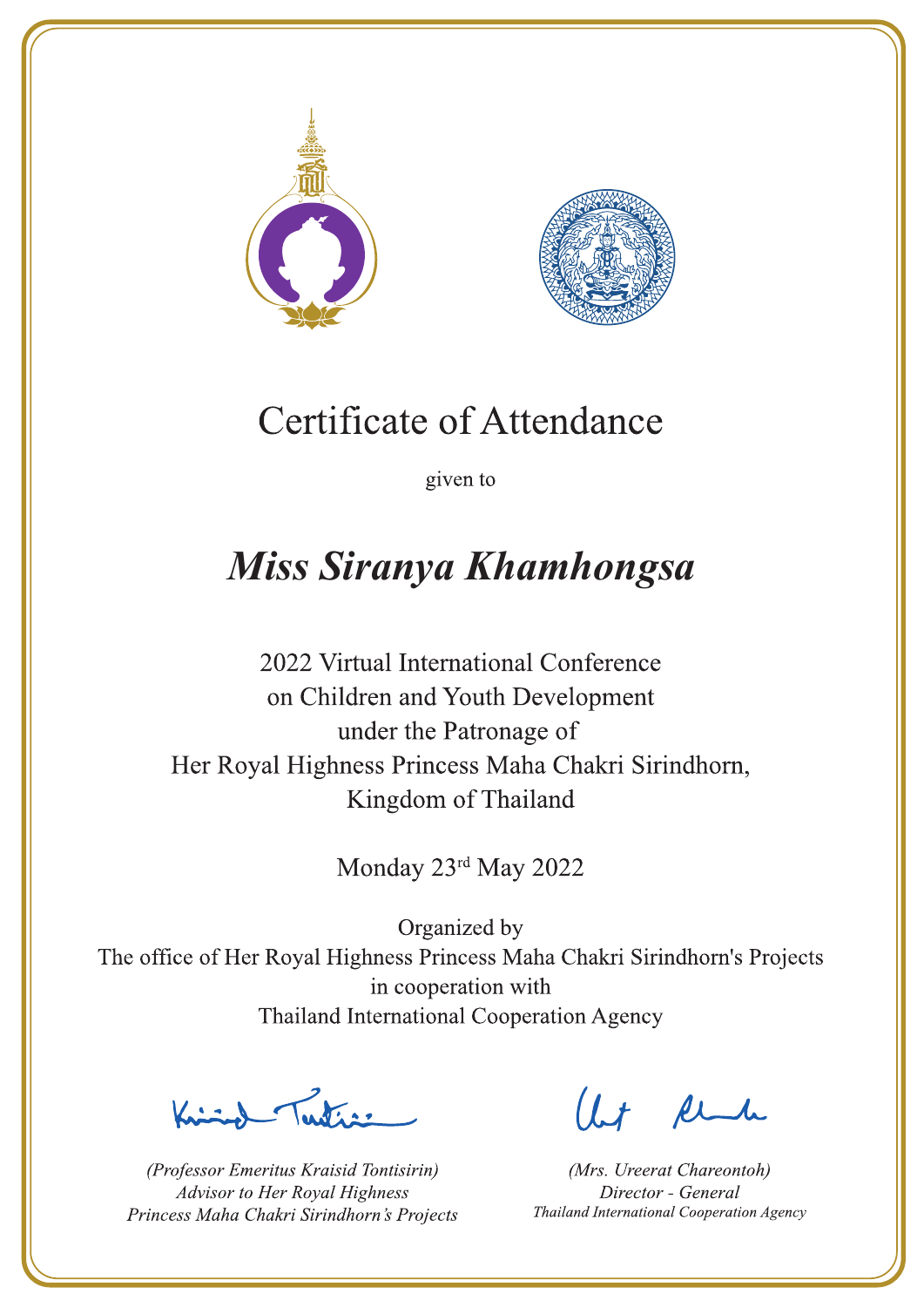



given to

# **Miss Chomphunut Pannam**

2022 Virtual International Conference on Children and Youth Development under the Patronage of Her Royal Highness Princess Maha Chakri Sirindhorn, Kingdom of Thailand

Monday 23rd May 2022

La de avons

(Professor Emeritus Kraisid Tontisirin) Advisor to Her Royal Highness Princess Maha Chakri Sirindhorn's Projects

 $l.t$  find

(Mrs. Ureerat Chareontoh) Director - General Thailand International Cooperation Agency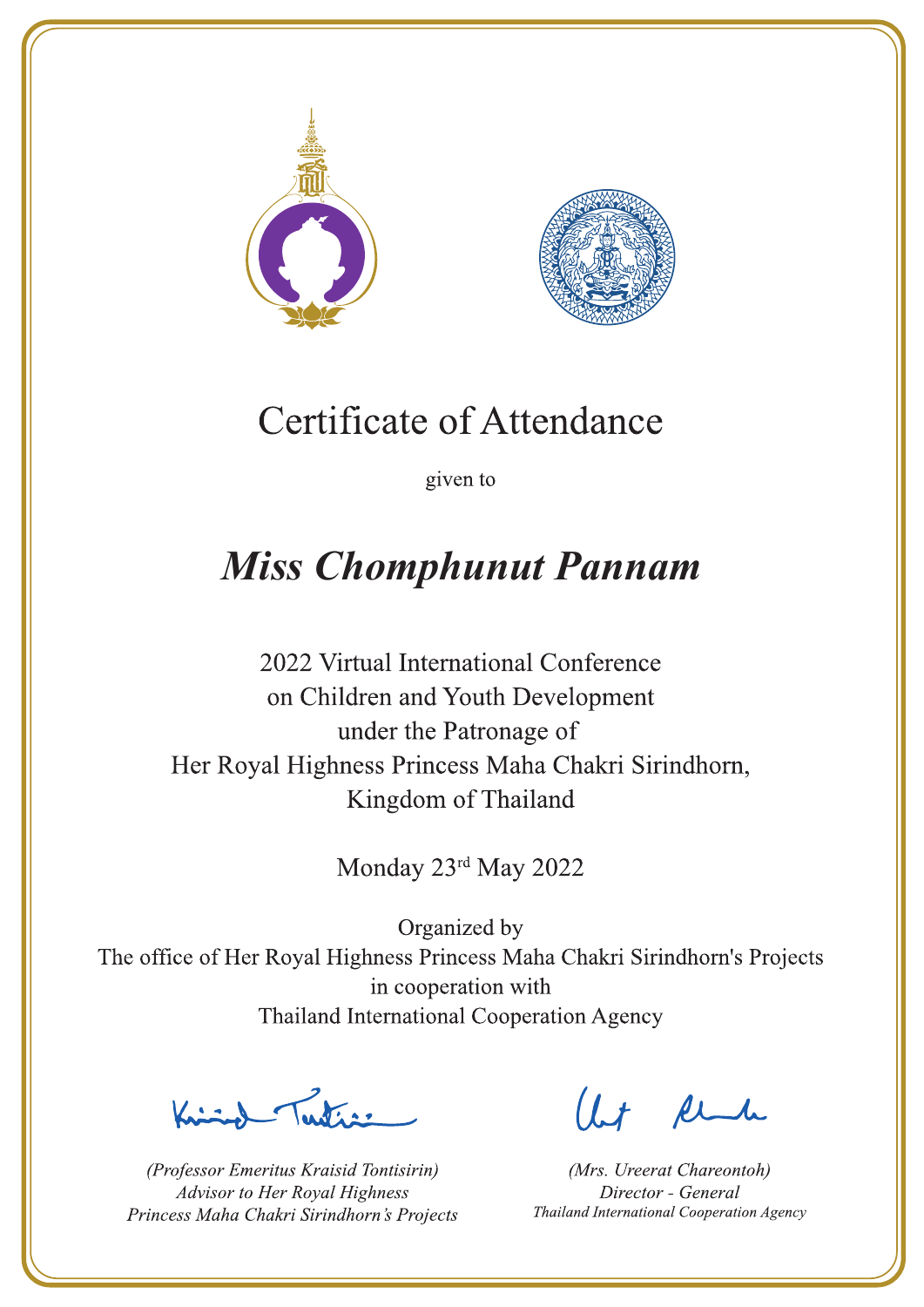



given to

## Mr. Kittikorn Takham

2022 Virtual International Conference on Children and Youth Development under the Patronage of Her Royal Highness Princess Maha Chakri Sirindhorn, Kingdom of Thailand

Monday 23rd May 2022

Ludian -

(Professor Emeritus Kraisid Tontisirin) Advisor to Her Royal Highness Princess Maha Chakri Sirindhorn's Projects

Ut Rende

(Mrs. Ureerat Chareontoh) Director - General Thailand International Cooperation Agency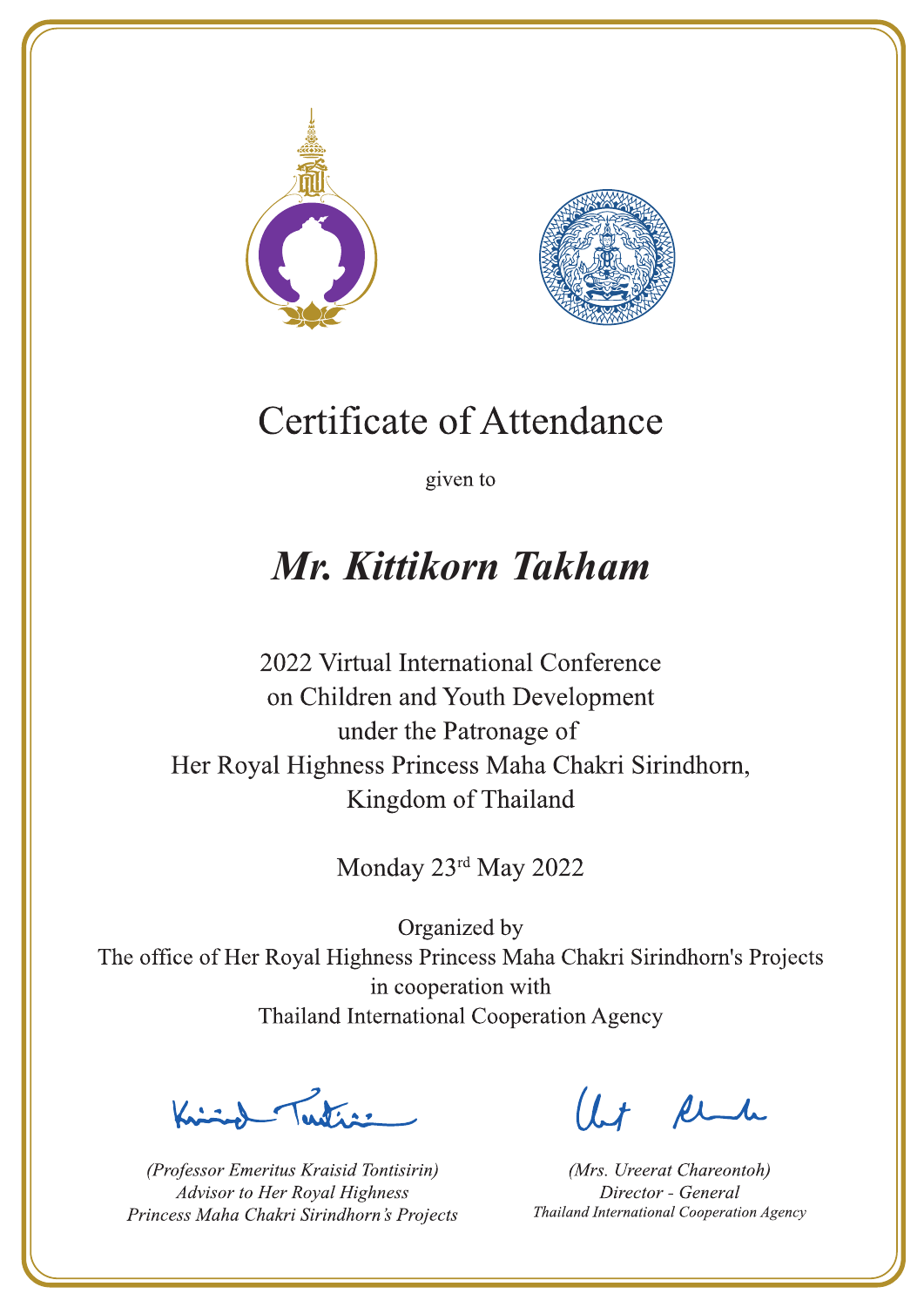



given to

# Mr. Somchai Wachanaphrakhunphisan

2022 Virtual International Conference on Children and Youth Development under the Patronage of Her Royal Highness Princess Maha Chakri Sirindhorn, Kingdom of Thailand

Monday 23rd May 2022

 $\frac{1}{\sqrt{2}}$ 

(Professor Emeritus Kraisid Tontisirin) Advisor to Her Royal Highness Princess Maha Chakri Sirindhorn's Projects

 $1.7$  flu

(Mrs. Ureerat Chareontoh) Director - General Thailand International Cooperation Agency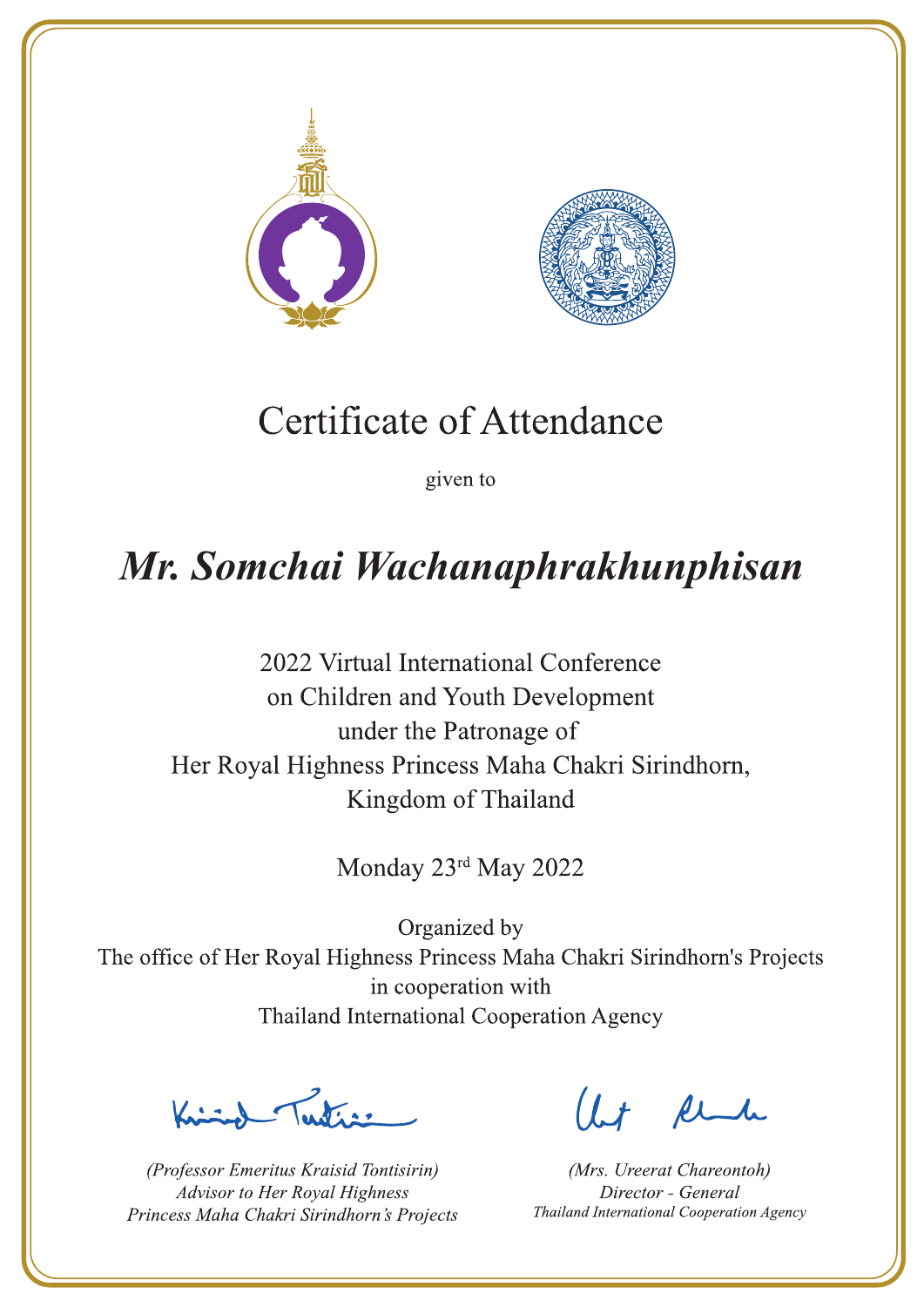



given to

# Mrs. Suphalak Phongkamol

2022 Virtual International Conference on Children and Youth Development under the Patronage of Her Royal Highness Princess Maha Chakri Sirindhorn, Kingdom of Thailand

Monday 23rd May 2022

 $\sqrt{1-\frac{1}{2}}$ 

(Professor Emeritus Kraisid Tontisirin) Advisor to Her Royal Highness Princess Maha Chakri Sirindhorn's Projects

 $l.t$  find

(Mrs. Ureerat Chareontoh) Director - General Thailand International Cooperation Agency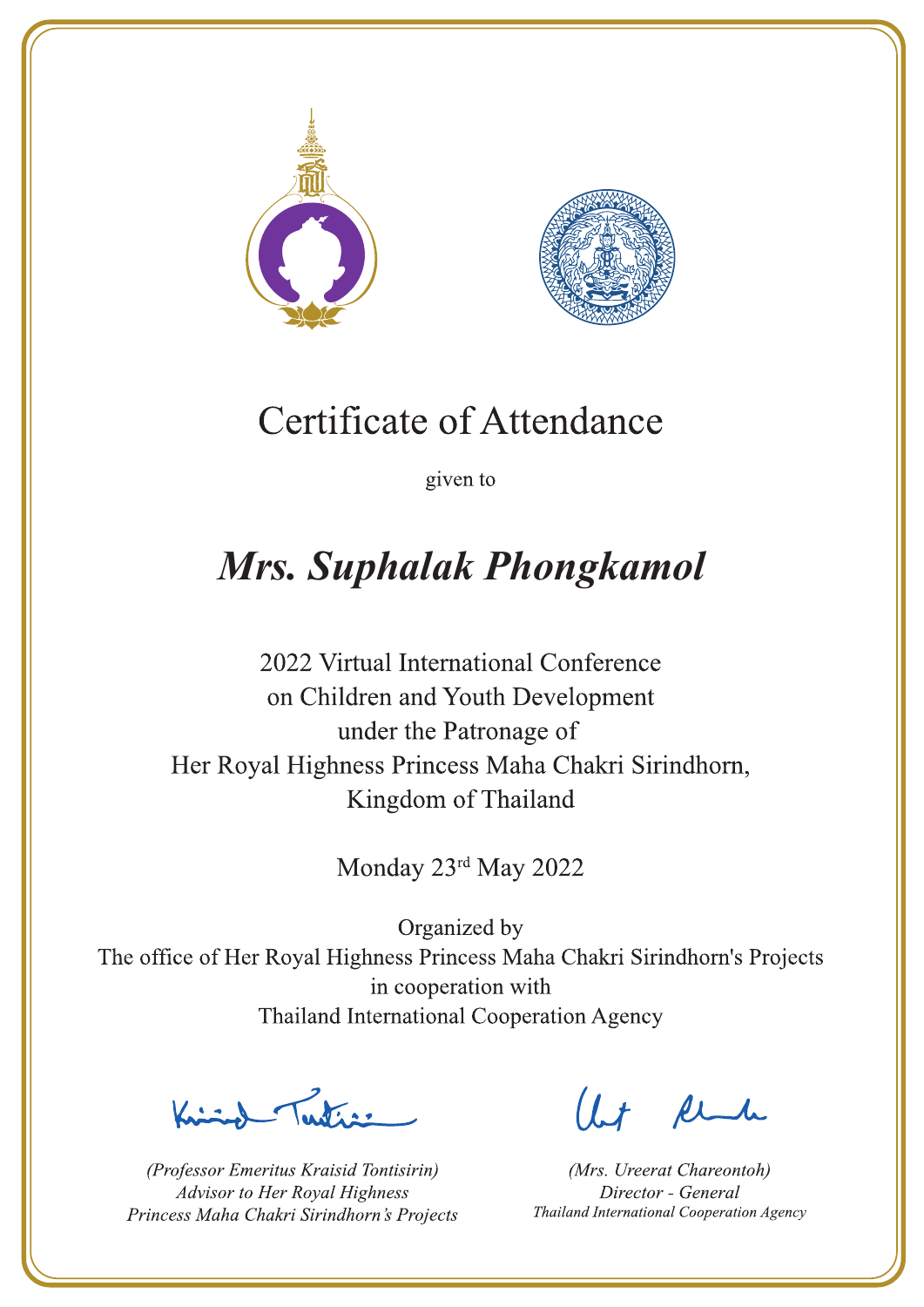



given to

### Mr. Pairat Sukkasem

2022 Virtual International Conference on Children and Youth Development under the Patronage of Her Royal Highness Princess Maha Chakri Sirindhorn, Kingdom of Thailand

Monday 23rd May 2022

Letters ,

(Professor Emeritus Kraisid Tontisirin) Advisor to Her Royal Highness Princess Maha Chakri Sirindhorn's Projects

 $l.t$  find

(Mrs. Ureerat Chareontoh) Director - General Thailand International Cooperation Agency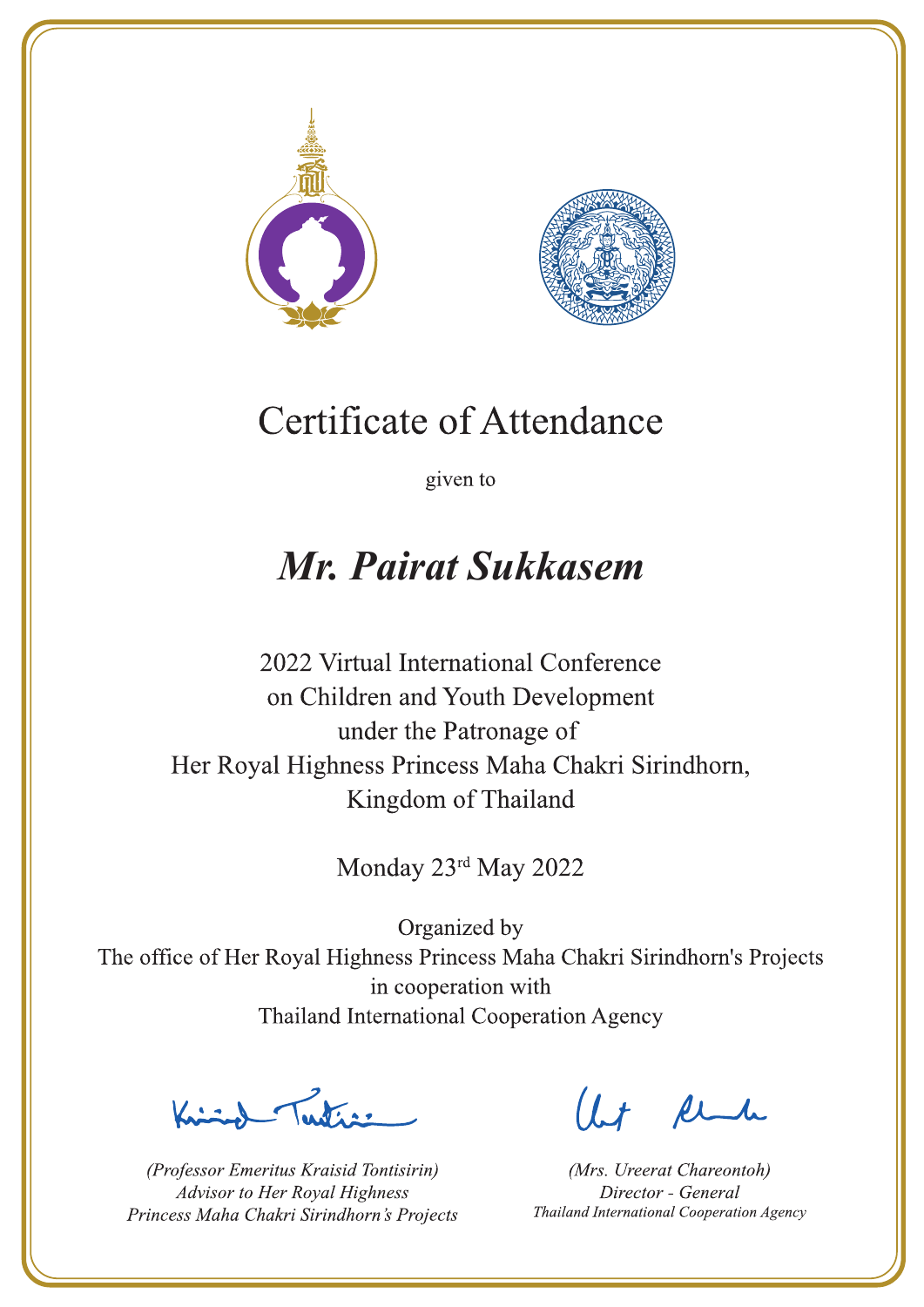



given to

# **Mr. Sompong Bootwan**

2022 Virtual International Conference on Children and Youth Development under the Patronage of Her Royal Highness Princess Maha Chakri Sirindhorn, Kingdom of Thailand

Monday 23rd May 2022

Latin ,

(Professor Emeritus Kraisid Tontisirin) Advisor to Her Royal Highness Princess Maha Chakri Sirindhorn's Projects

 $l.t$  find

(Mrs. Ureerat Chareontoh) Director - General Thailand International Cooperation Agency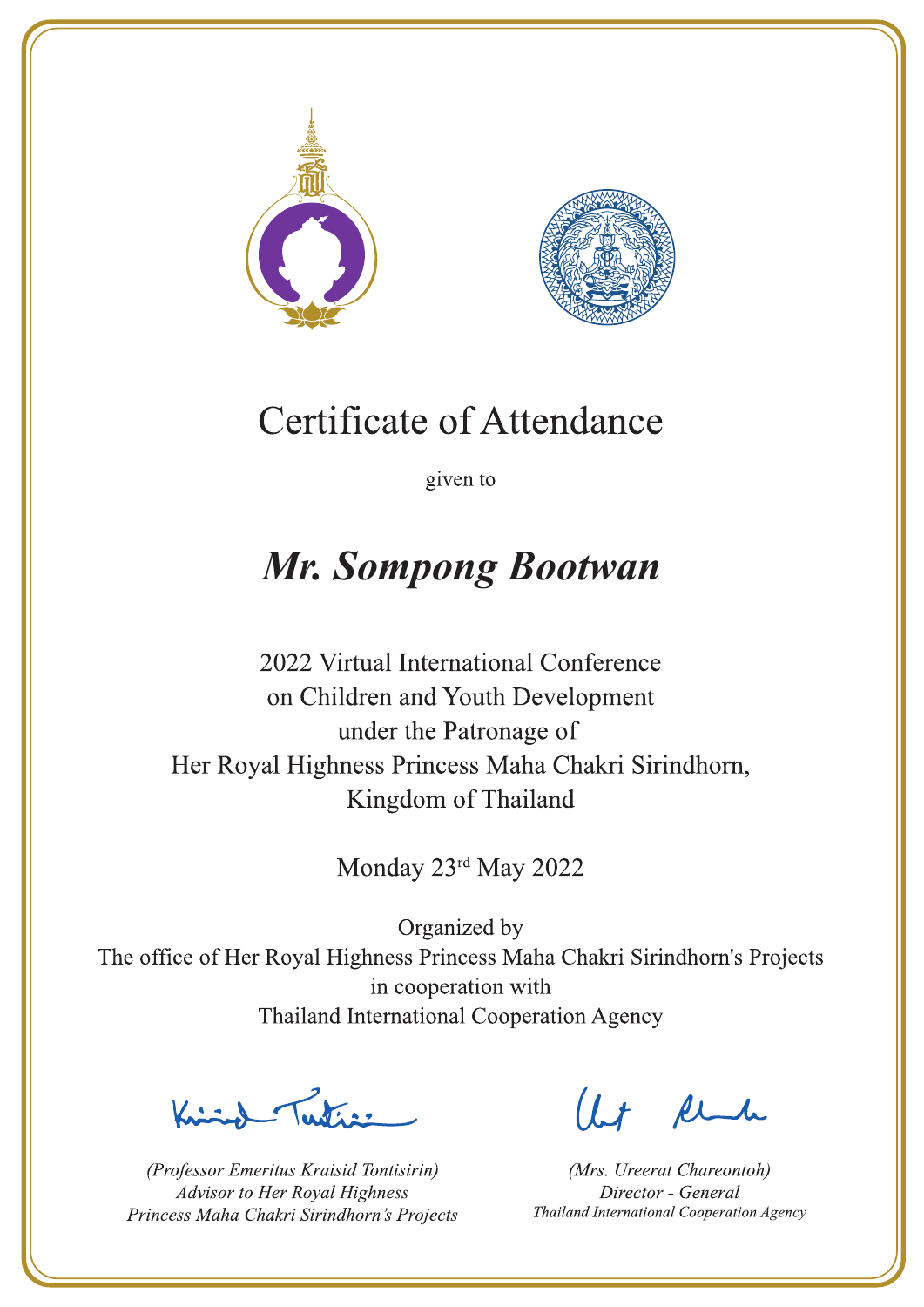



given to

## **Miss Sureewan Fongin**

2022 Virtual International Conference on Children and Youth Development under the Patronage of Her Royal Highness Princess Maha Chakri Sirindhorn, Kingdom of Thailand

Monday 23rd May 2022

 $\sum_{n=1}^{\infty}$ 

(Professor Emeritus Kraisid Tontisirin) Advisor to Her Royal Highness Princess Maha Chakri Sirindhorn's Projects

 $l.t$  find

(Mrs. Ureerat Chareontoh) Director - General Thailand International Cooperation Agency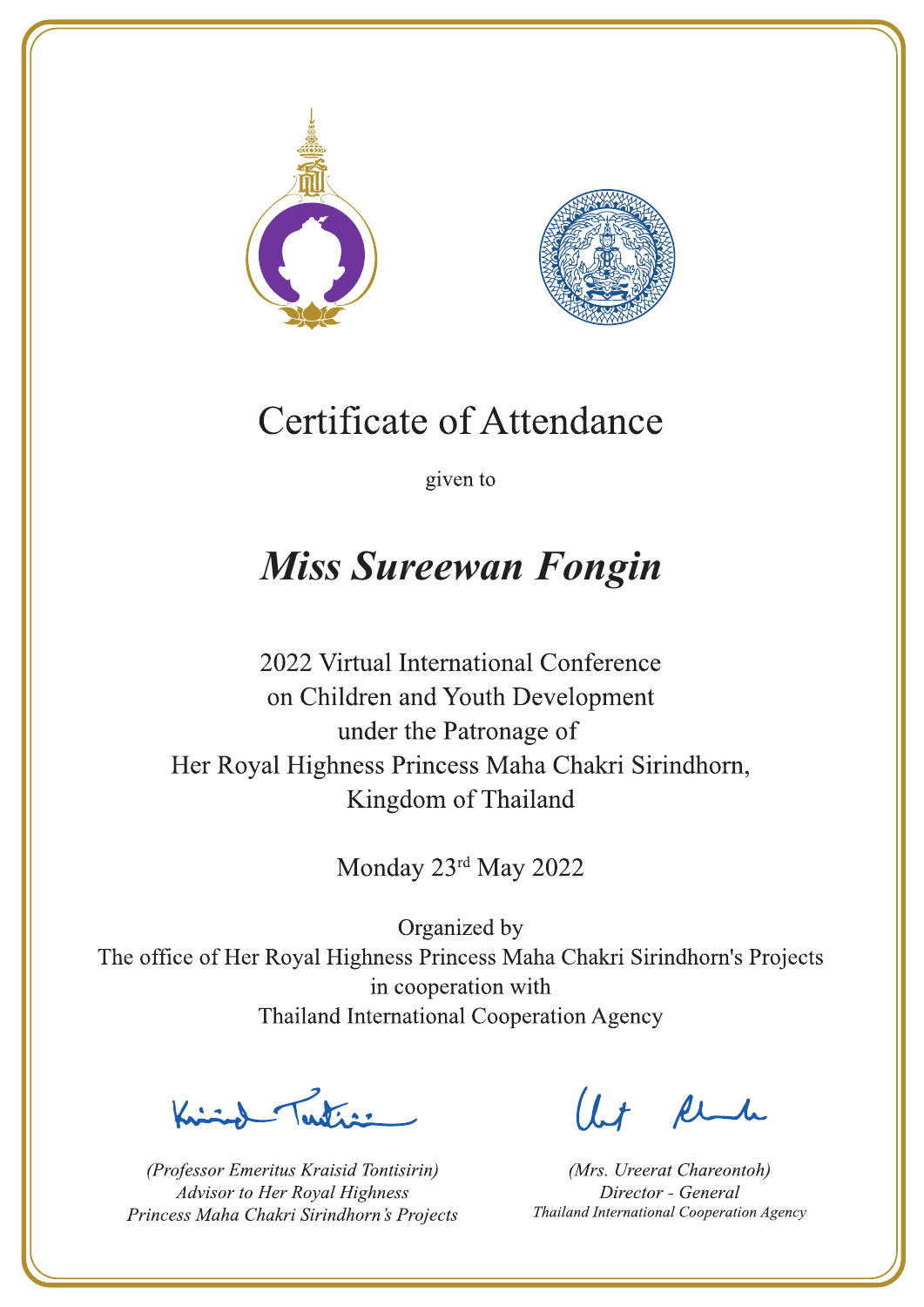



given to

# **Miss Yupin Boonprasert**

2022 Virtual International Conference on Children and Youth Development under the Patronage of Her Royal Highness Princess Maha Chakri Sirindhorn, Kingdom of Thailand

Monday 23rd May 2022

La de avons

(Professor Emeritus Kraisid Tontisirin) Advisor to Her Royal Highness Princess Maha Chakri Sirindhorn's Projects

 $l.t$  find

(Mrs. Ureerat Chareontoh) Director - General Thailand International Cooperation Agency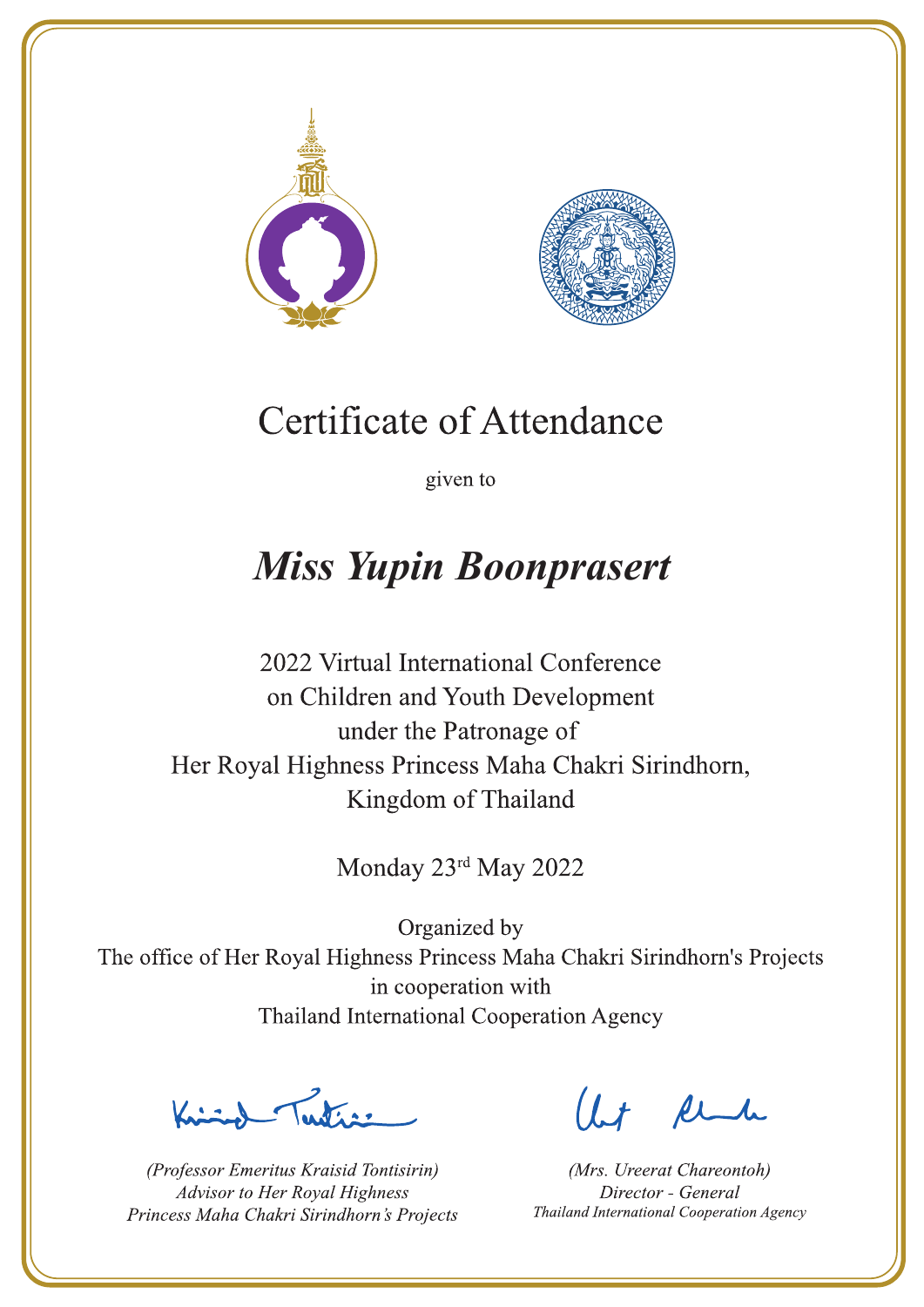



given to

## Mr. Cherdchu Thungpanya

2022 Virtual International Conference on Children and Youth Development under the Patronage of Her Royal Highness Princess Maha Chakri Sirindhorn, Kingdom of Thailand

Monday 23rd May 2022

Letters ,

(Professor Emeritus Kraisid Tontisirin) Advisor to Her Royal Highness Princess Maha Chakri Sirindhorn's Projects

 $l.t$  find

(Mrs. Ureerat Chareontoh) Director - General Thailand International Cooperation Agency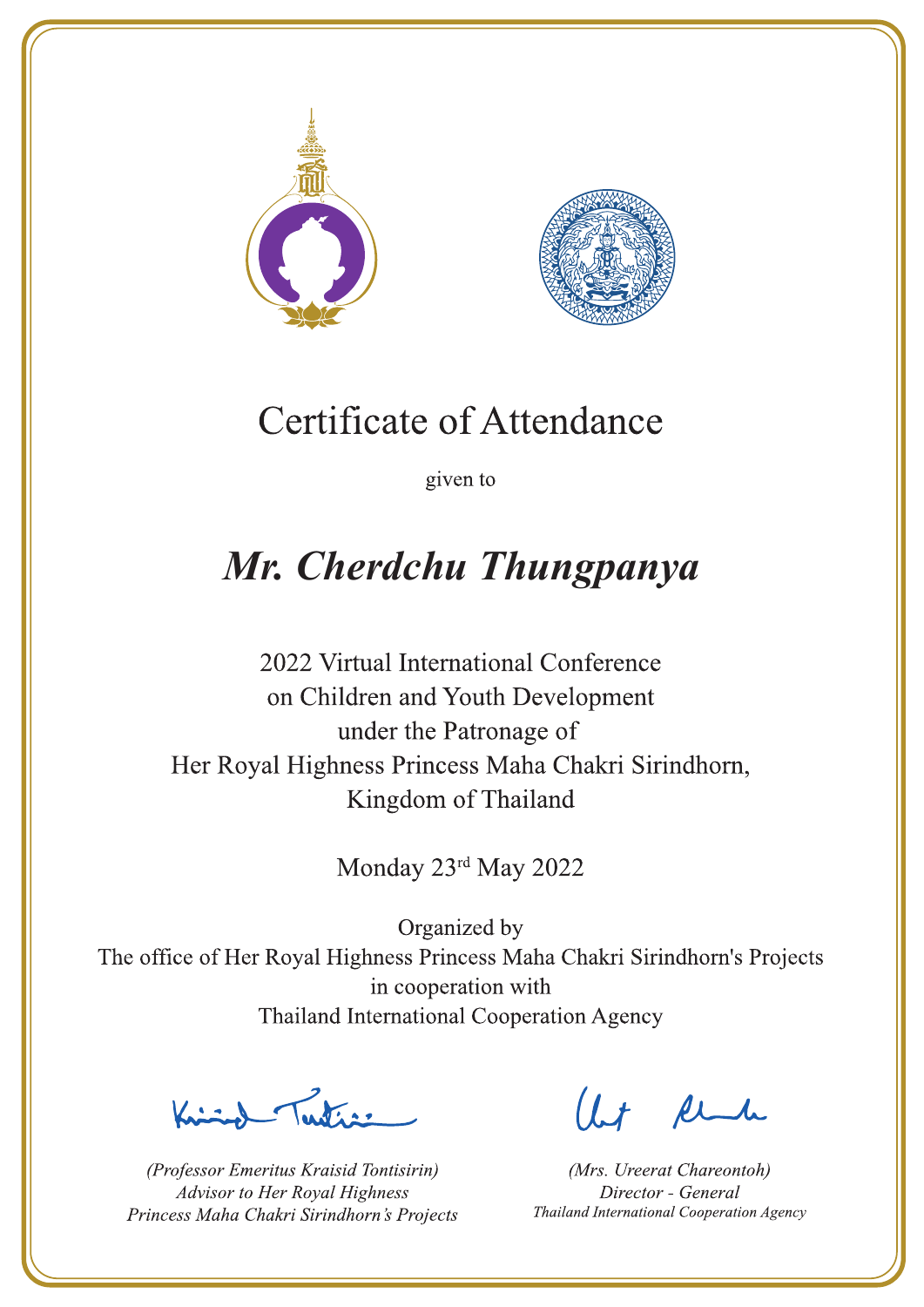



given to

## Mr. Aitsara Luangjina

2022 Virtual International Conference on Children and Youth Development under the Patronage of Her Royal Highness Princess Maha Chakri Sirindhorn, Kingdom of Thailand

Monday 23rd May 2022

 $\sum_{n=1}^{\infty} \int_{\mathbb{R}^d} f(x) dx$ 

(Professor Emeritus Kraisid Tontisirin) Advisor to Her Royal Highness Princess Maha Chakri Sirindhorn's Projects

 $l.t$  find

(Mrs. Ureerat Chareontoh) Director - General Thailand International Cooperation Agency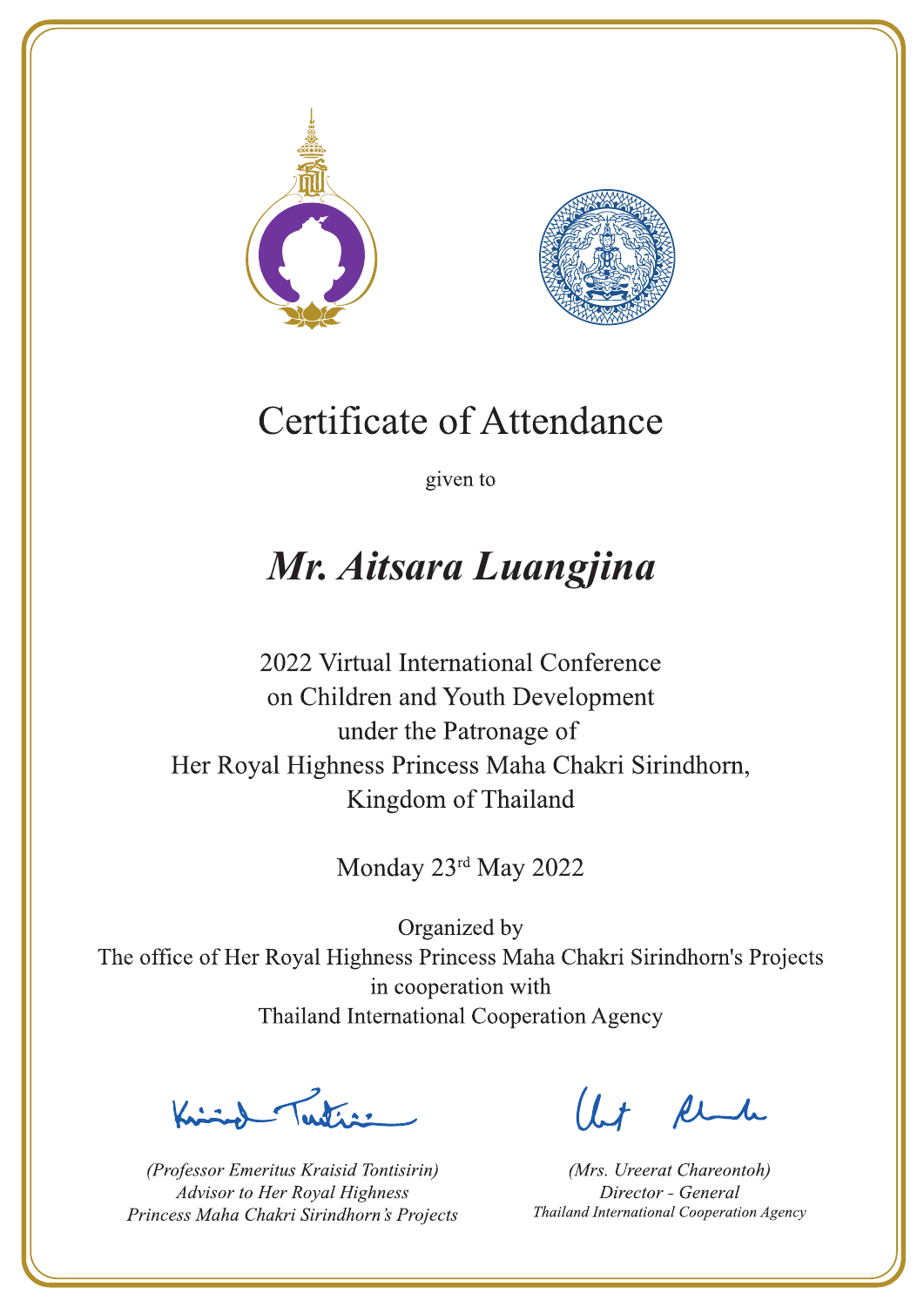



given to

## **Miss Sukanda Buddee**

2022 Virtual International Conference on Children and Youth Development under the Patronage of Her Royal Highness Princess Maha Chakri Sirindhorn, Kingdom of Thailand

Monday 23rd May 2022

Lutin ,

(Professor Emeritus Kraisid Tontisirin) Advisor to Her Royal Highness Princess Maha Chakri Sirindhorn's Projects

 $l.t$  find

(Mrs. Ureerat Chareontoh) Director - General Thailand International Cooperation Agency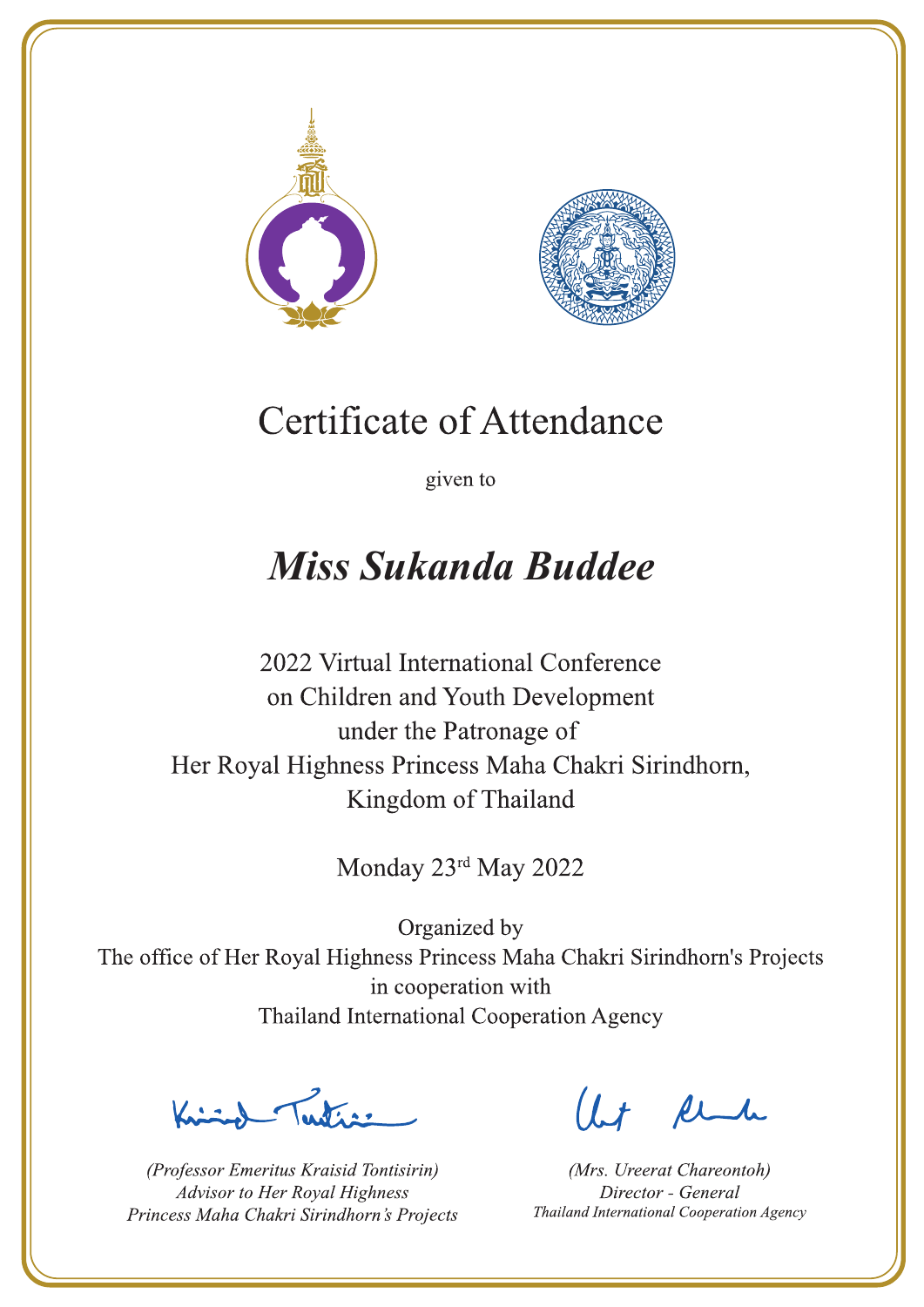



given to

### Mr. Wiriya Warayu

2022 Virtual International Conference on Children and Youth Development under the Patronage of Her Royal Highness Princess Maha Chakri Sirindhorn, Kingdom of Thailand

Monday 23rd May 2022

Peters -

(Professor Emeritus Kraisid Tontisirin) Advisor to Her Royal Highness Princess Maha Chakri Sirindhorn's Projects

Ut Rende

(Mrs. Ureerat Chareontoh) Director - General Thailand International Cooperation Agency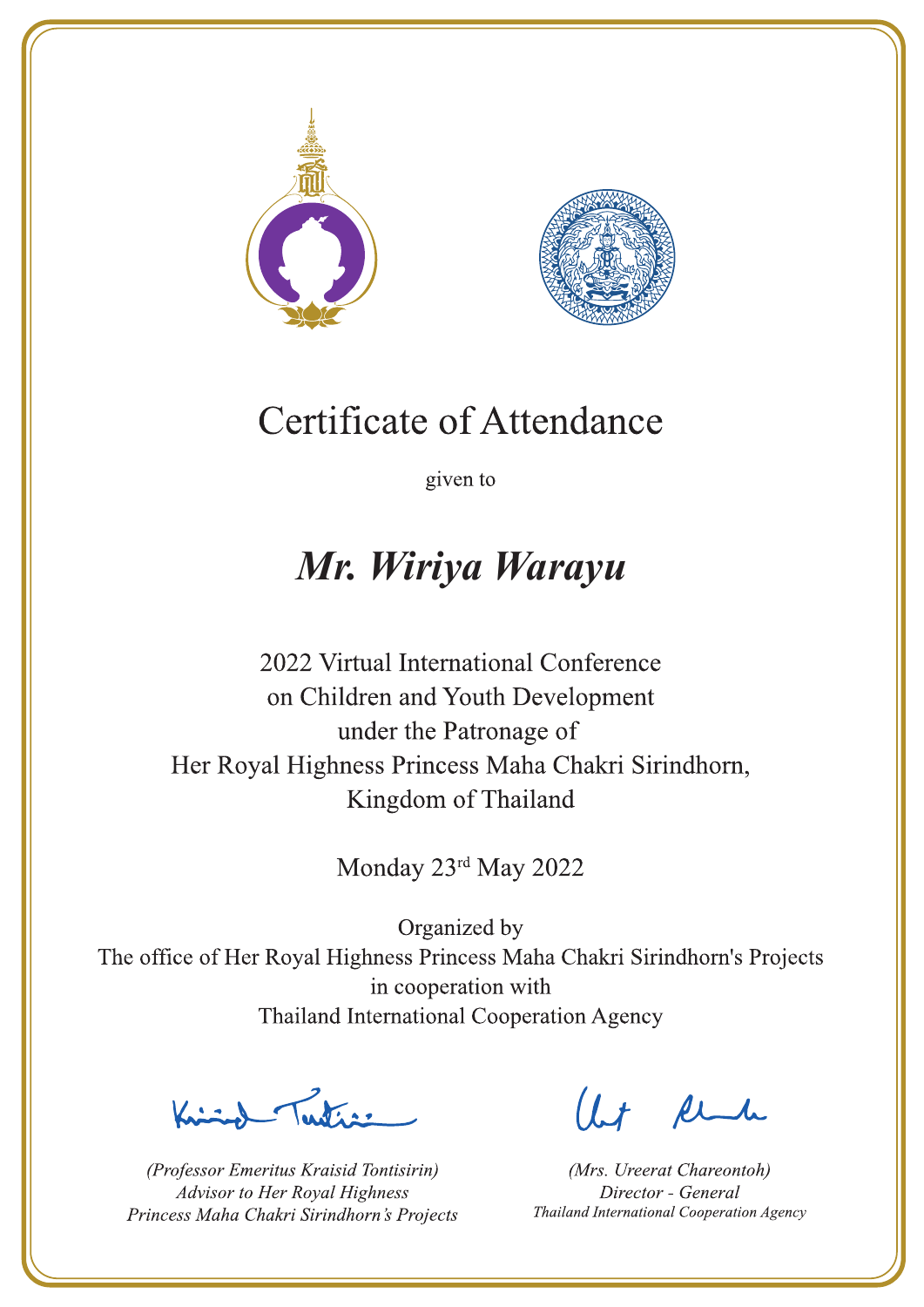



given to

### Mrs. Sunitra Prommol

2022 Virtual International Conference on Children and Youth Development under the Patronage of Her Royal Highness Princess Maha Chakri Sirindhorn, Kingdom of Thailand

Monday 23rd May 2022

Letter

(Professor Emeritus Kraisid Tontisirin) Advisor to Her Royal Highness Princess Maha Chakri Sirindhorn's Projects

Ut Rende

(Mrs. Ureerat Chareontoh) Director - General Thailand International Cooperation Agency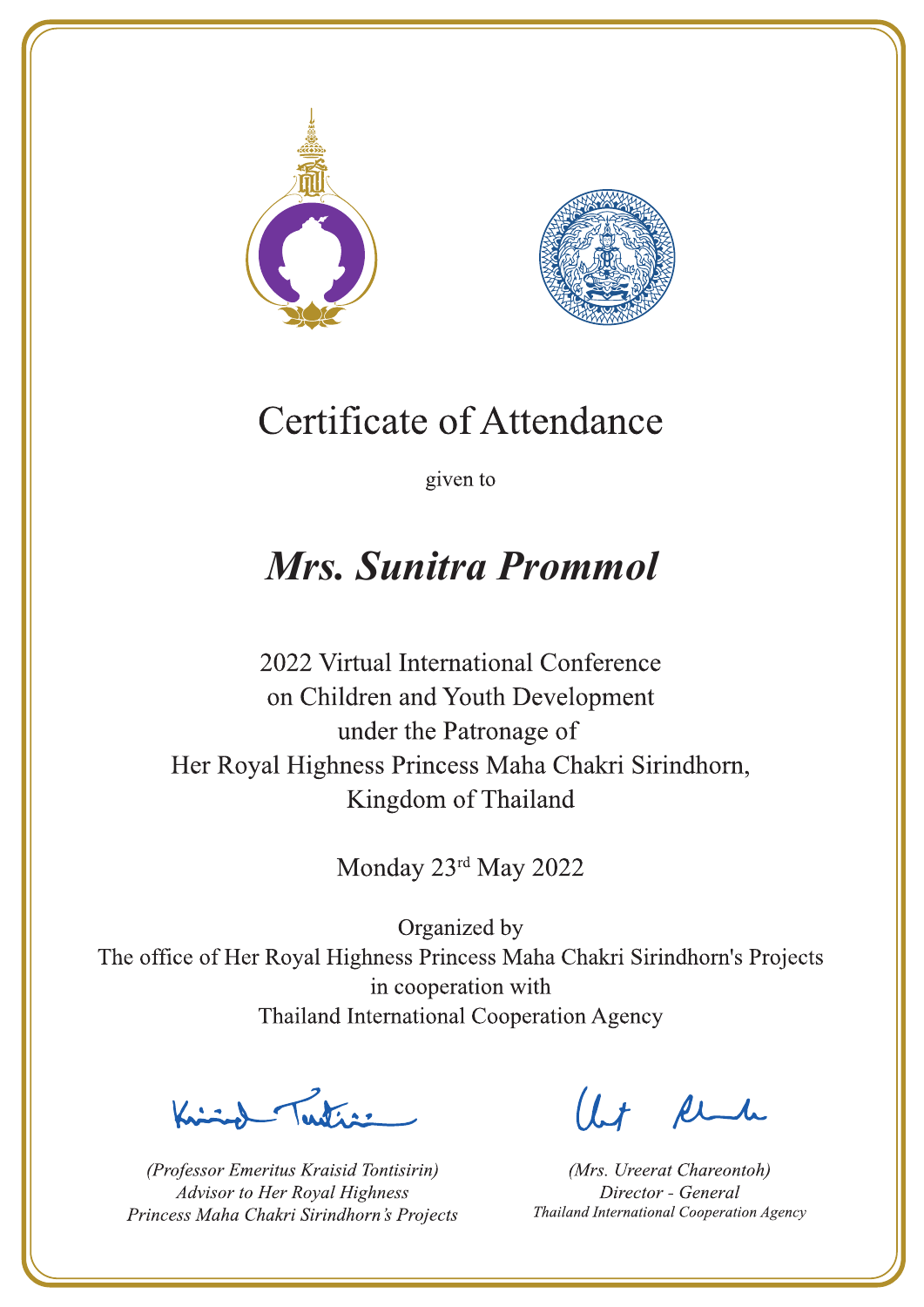



given to

## Miss Rattiya Khamai

2022 Virtual International Conference on Children and Youth Development under the Patronage of Her Royal Highness Princess Maha Chakri Sirindhorn, Kingdom of Thailand

Monday 23rd May 2022

Letters .

(Professor Emeritus Kraisid Tontisirin) Advisor to Her Royal Highness Princess Maha Chakri Sirindhorn's Projects

 $l.t$  find

(Mrs. Ureerat Chareontoh) Director - General Thailand International Cooperation Agency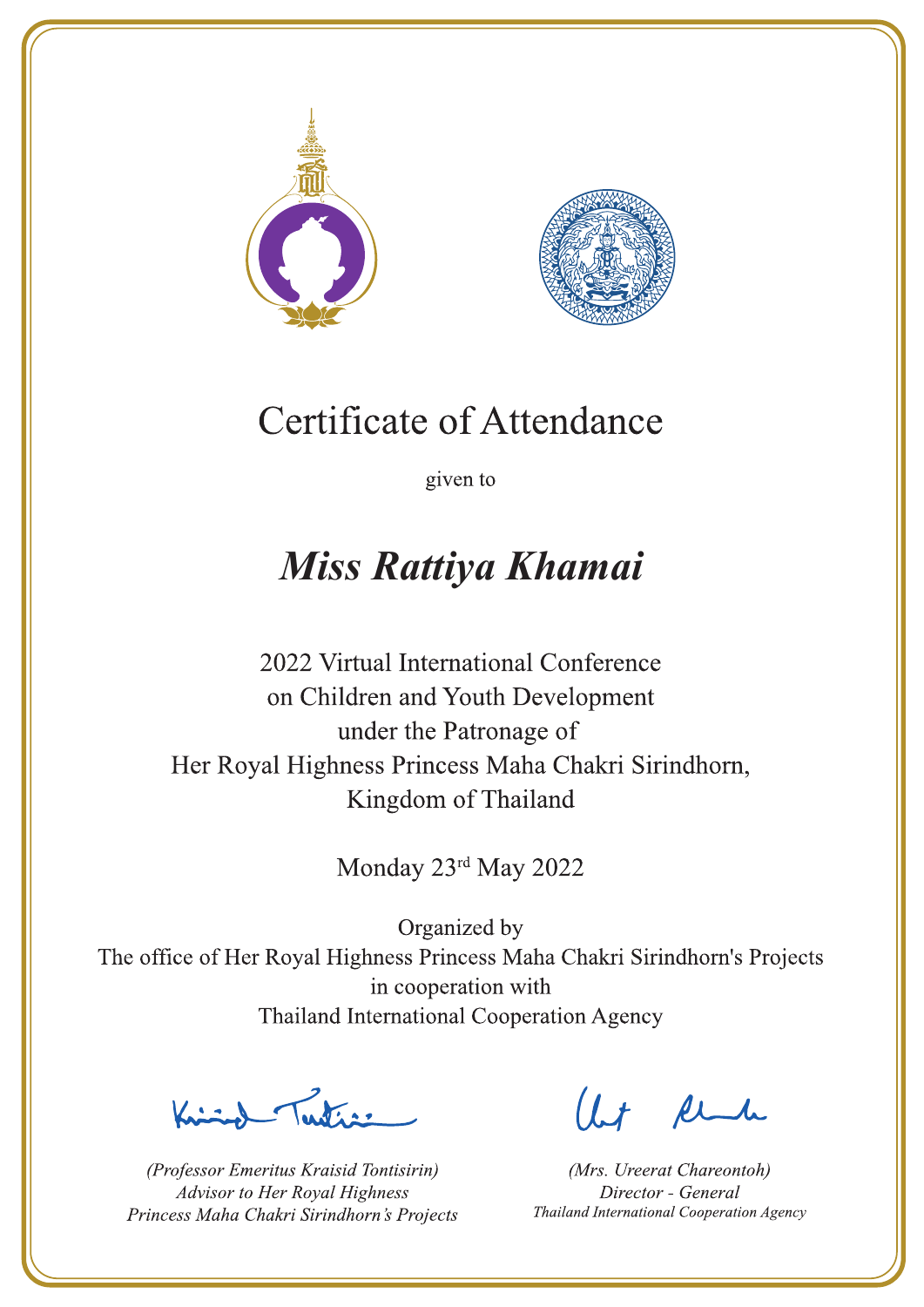



given to

### Mr. Naret Sonjan

2022 Virtual International Conference on Children and Youth Development under the Patronage of Her Royal Highness Princess Maha Chakri Sirindhorn, Kingdom of Thailand

Monday 23rd May 2022

La de avons

(Professor Emeritus Kraisid Tontisirin) Advisor to Her Royal Highness Princess Maha Chakri Sirindhorn's Projects

 $l.t$  find

(Mrs. Ureerat Chareontoh) Director - General Thailand International Cooperation Agency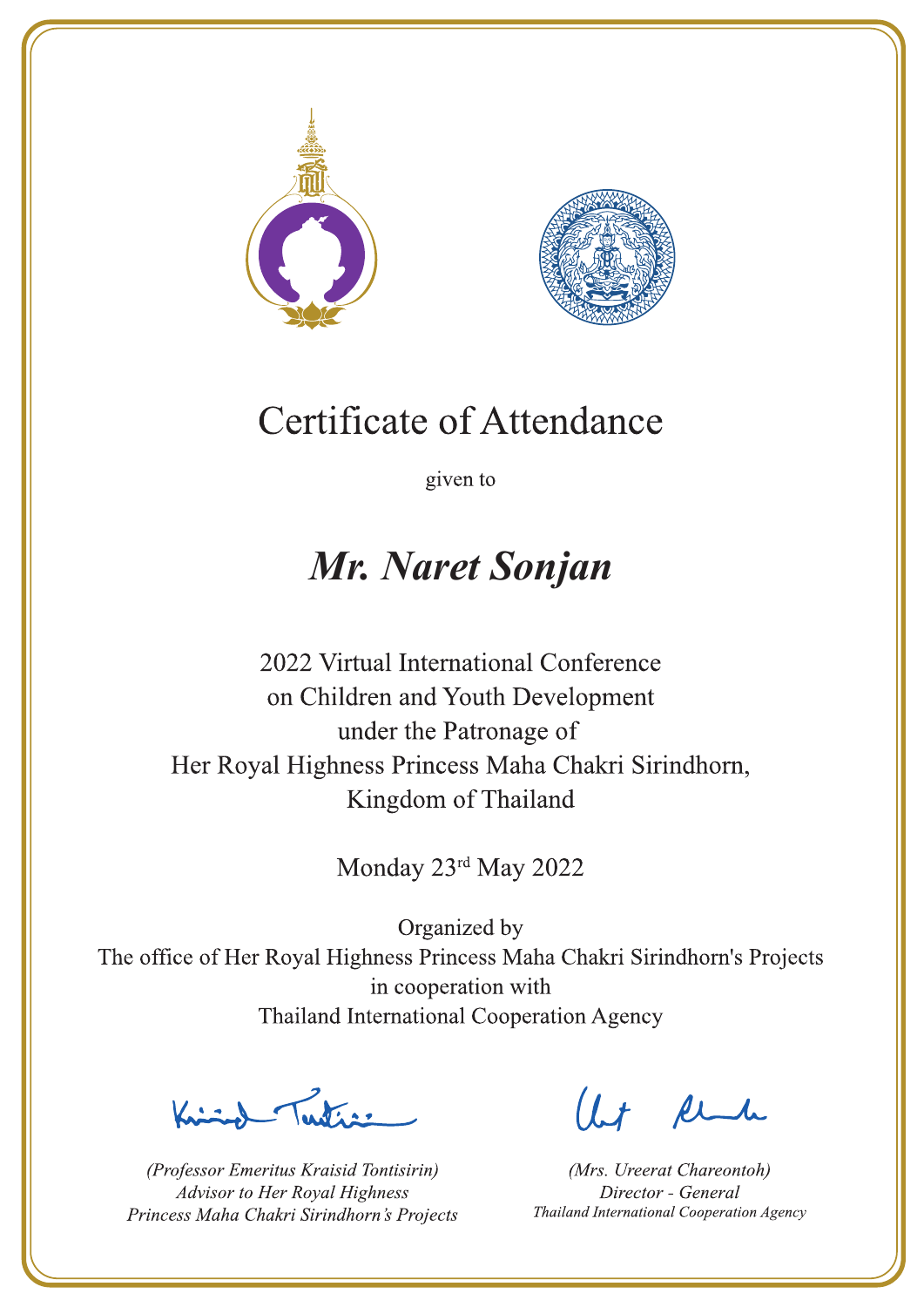



given to

## Mrs. Sunanta Wong-in

2022 Virtual International Conference on Children and Youth Development under the Patronage of Her Royal Highness Princess Maha Chakri Sirindhorn, Kingdom of Thailand

Monday 23rd May 2022

Letter

(Professor Emeritus Kraisid Tontisirin) Advisor to Her Royal Highness Princess Maha Chakri Sirindhorn's Projects

 $l.t$  find

(Mrs. Ureerat Chareontoh) Director - General Thailand International Cooperation Agency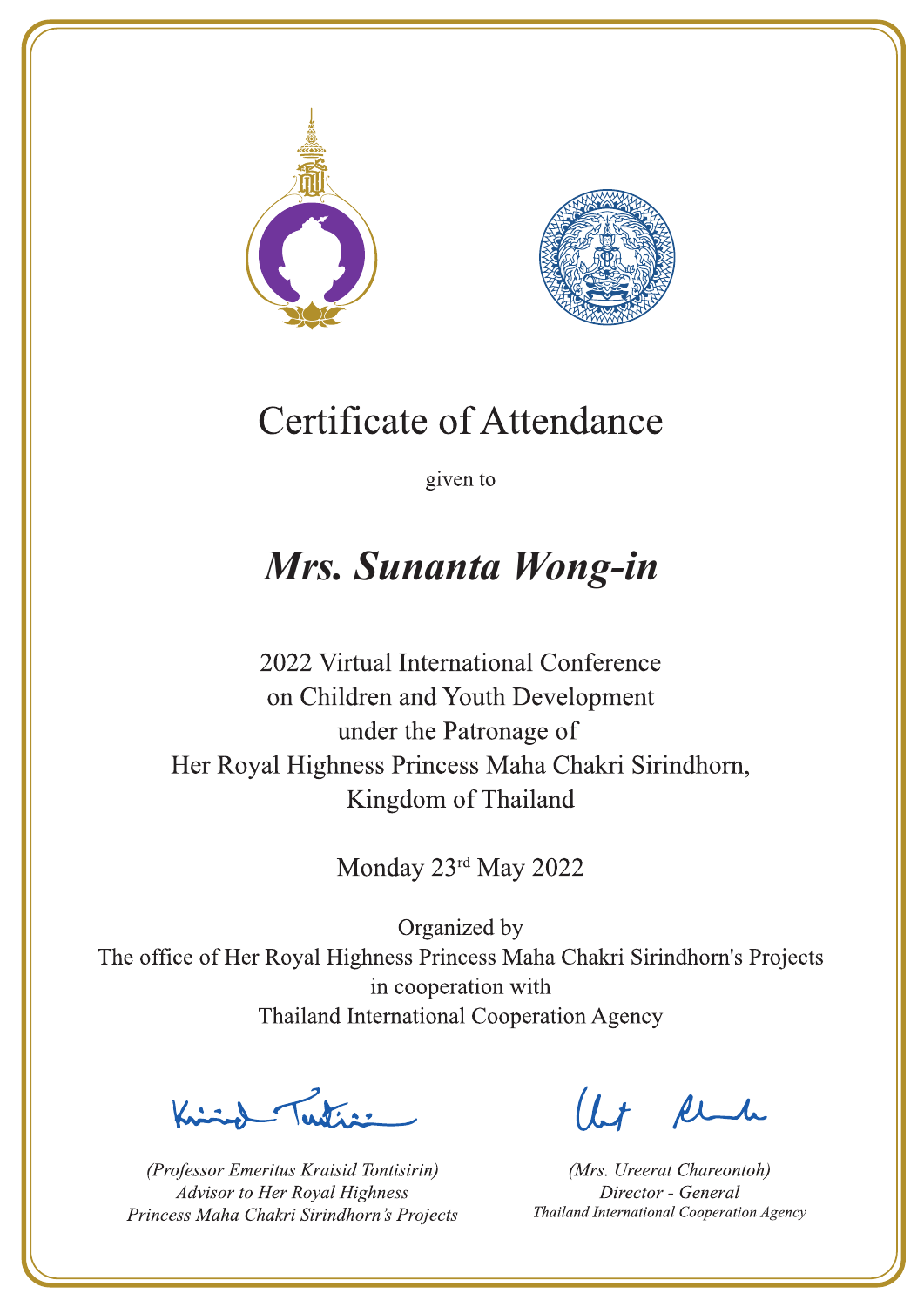



given to

## Mr. Piset Chaisupa

2022 Virtual International Conference on Children and Youth Development under the Patronage of Her Royal Highness Princess Maha Chakri Sirindhorn, Kingdom of Thailand

Monday 23rd May 2022

Lating

(Professor Emeritus Kraisid Tontisirin) Advisor to Her Royal Highness Princess Maha Chakri Sirindhorn's Projects

 $l.t$  find

(Mrs. Ureerat Chareontoh) Director - General Thailand International Cooperation Agency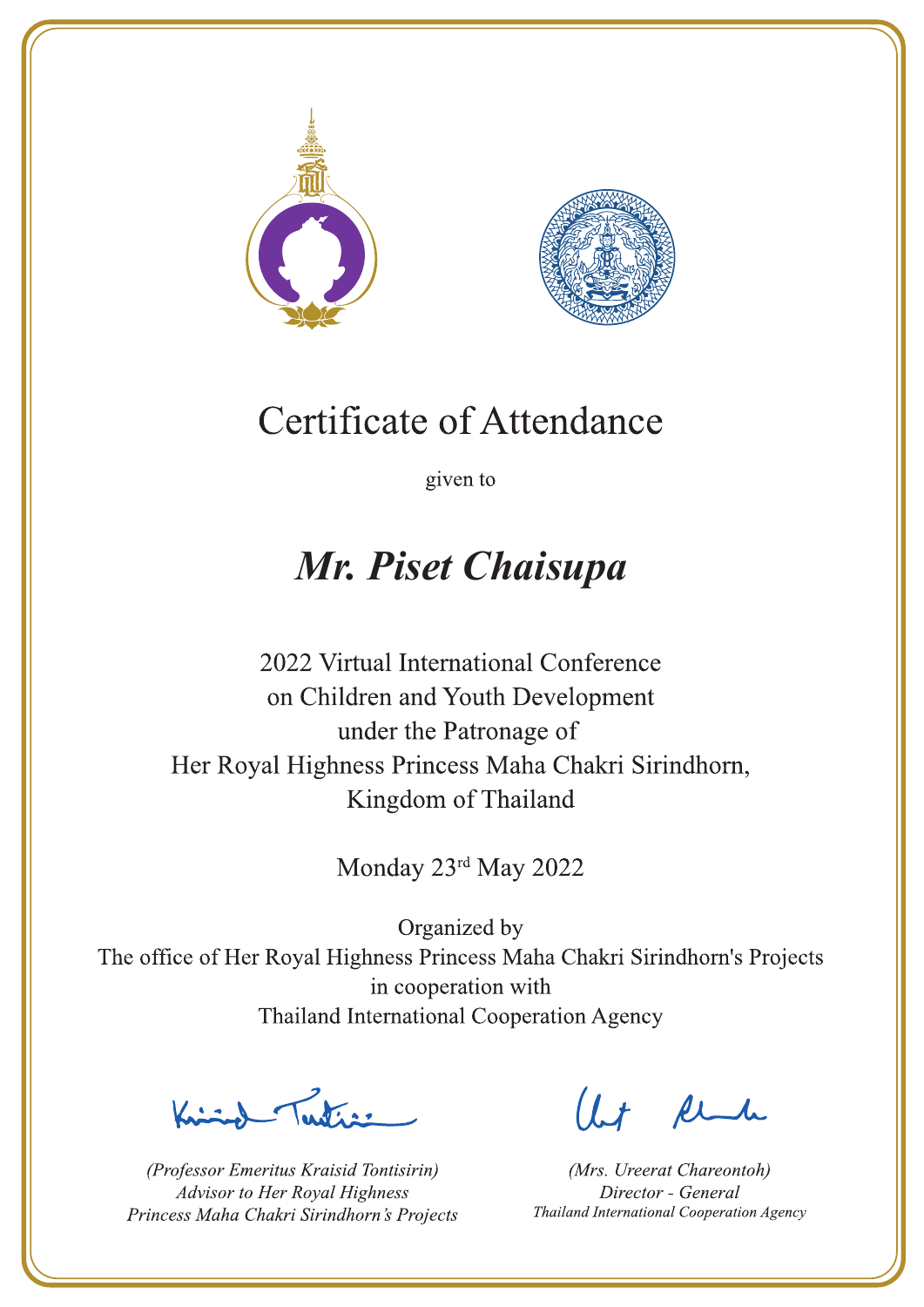



given to

## **Ms. Piyachat Puttaso**

2022 Virtual International Conference on Children and Youth Development under the Patronage of Her Royal Highness Princess Maha Chakri Sirindhorn, Kingdom of Thailand

Monday 23rd May 2022

 $\sum_{n=1}^{\infty}$ 

(Professor Emeritus Kraisid Tontisirin) Advisor to Her Royal Highness Princess Maha Chakri Sirindhorn's Projects

 $l.t$  find

(Mrs. Ureerat Chareontoh) Director - General Thailand International Cooperation Agency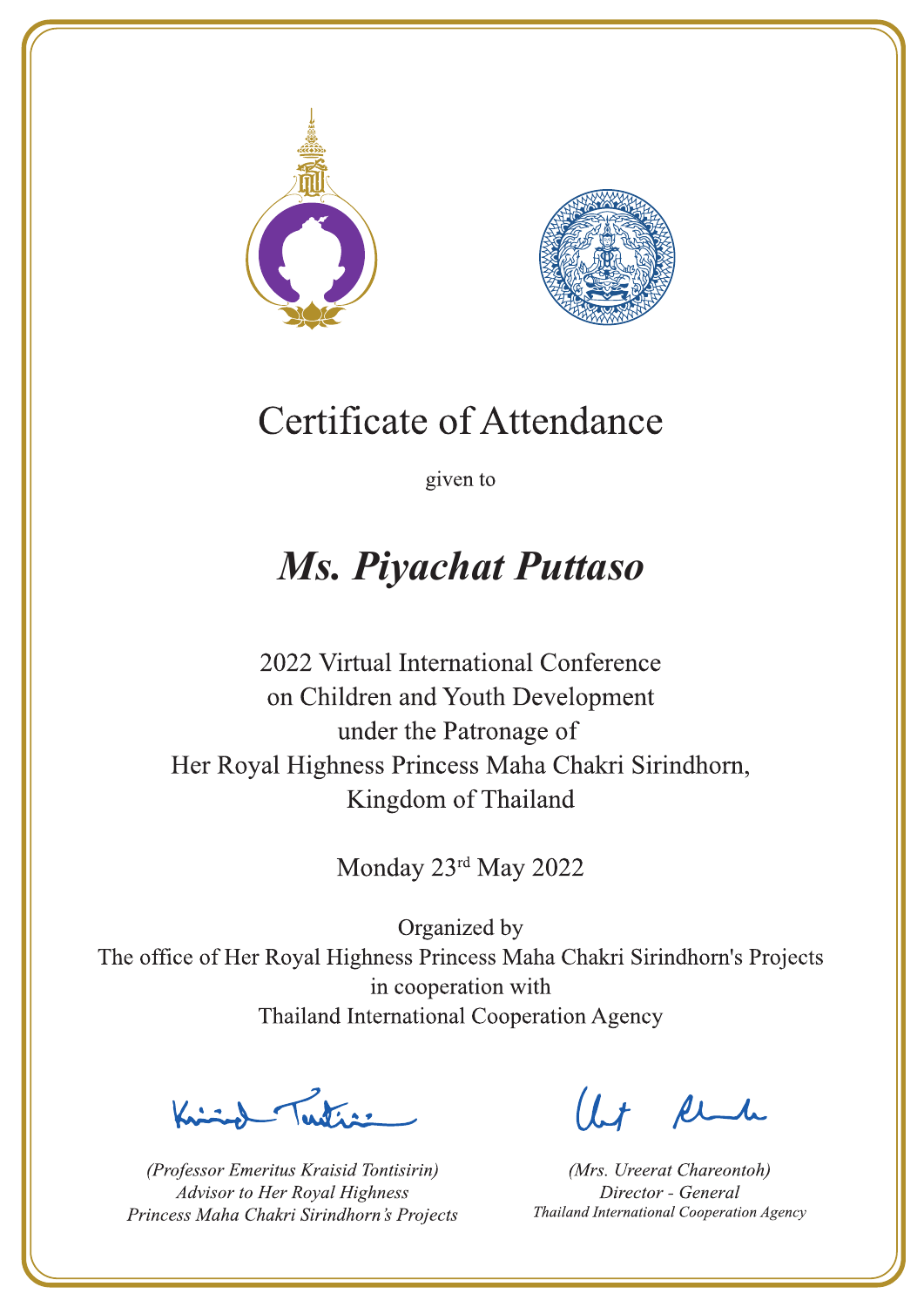



given to

# Mr. Natthakron Chaimongkhon

2022 Virtual International Conference on Children and Youth Development under the Patronage of Her Royal Highness Princess Maha Chakri Sirindhorn, Kingdom of Thailand

Monday 23rd May 2022

Letters ,

(Professor Emeritus Kraisid Tontisirin) Advisor to Her Royal Highness Princess Maha Chakri Sirindhorn's Projects

 $l.t$  find

(Mrs. Ureerat Chareontoh) Director - General Thailand International Cooperation Agency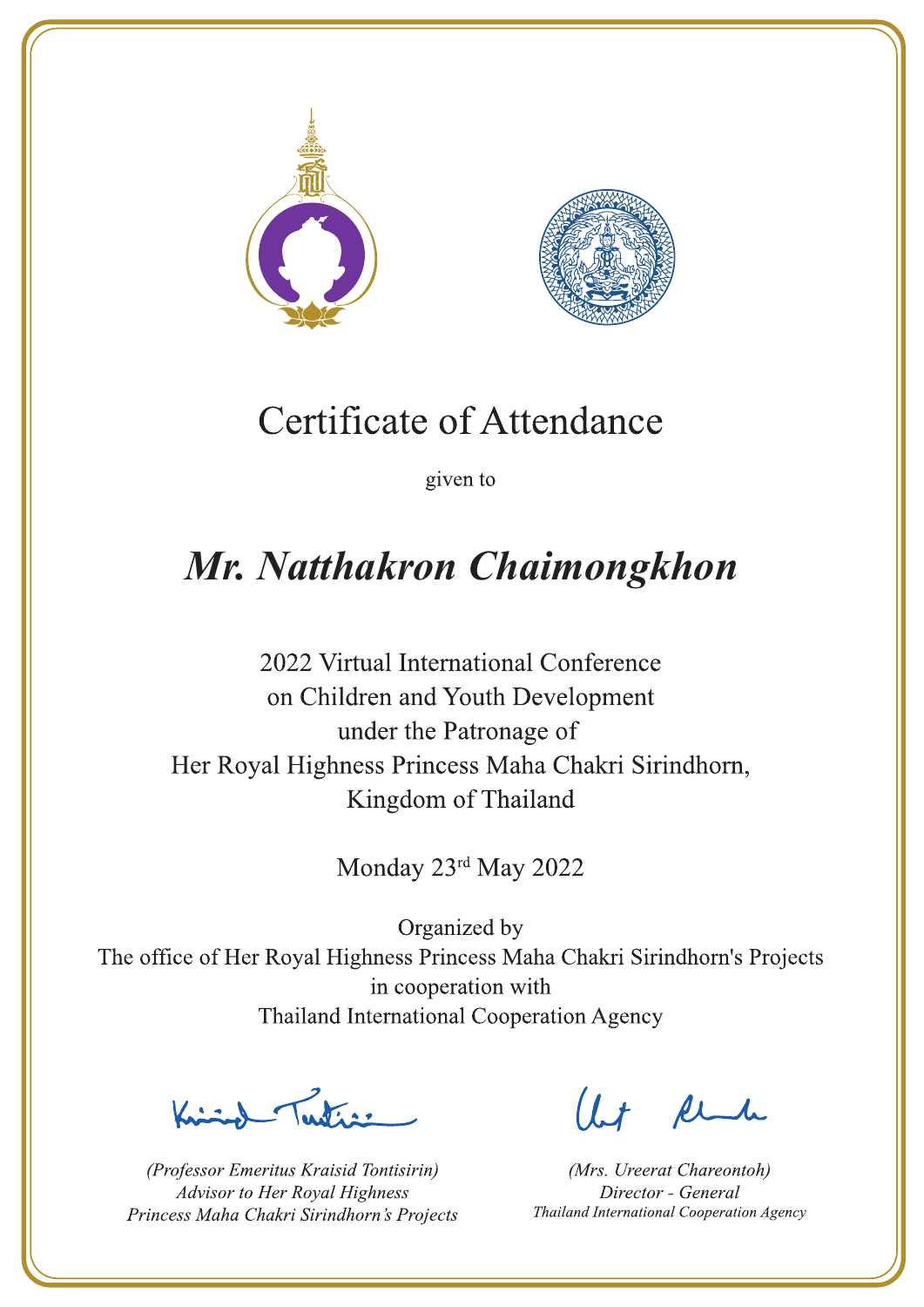



given to

## Mrs. Sujira Upanant

2022 Virtual International Conference on Children and Youth Development under the Patronage of Her Royal Highness Princess Maha Chakri Sirindhorn, Kingdom of Thailand

Monday 23rd May 2022

Latin ,

(Professor Emeritus Kraisid Tontisirin) Advisor to Her Royal Highness Princess Maha Chakri Sirindhorn's Projects

 $l.t$  find

(Mrs. Ureerat Chareontoh) Director - General Thailand International Cooperation Agency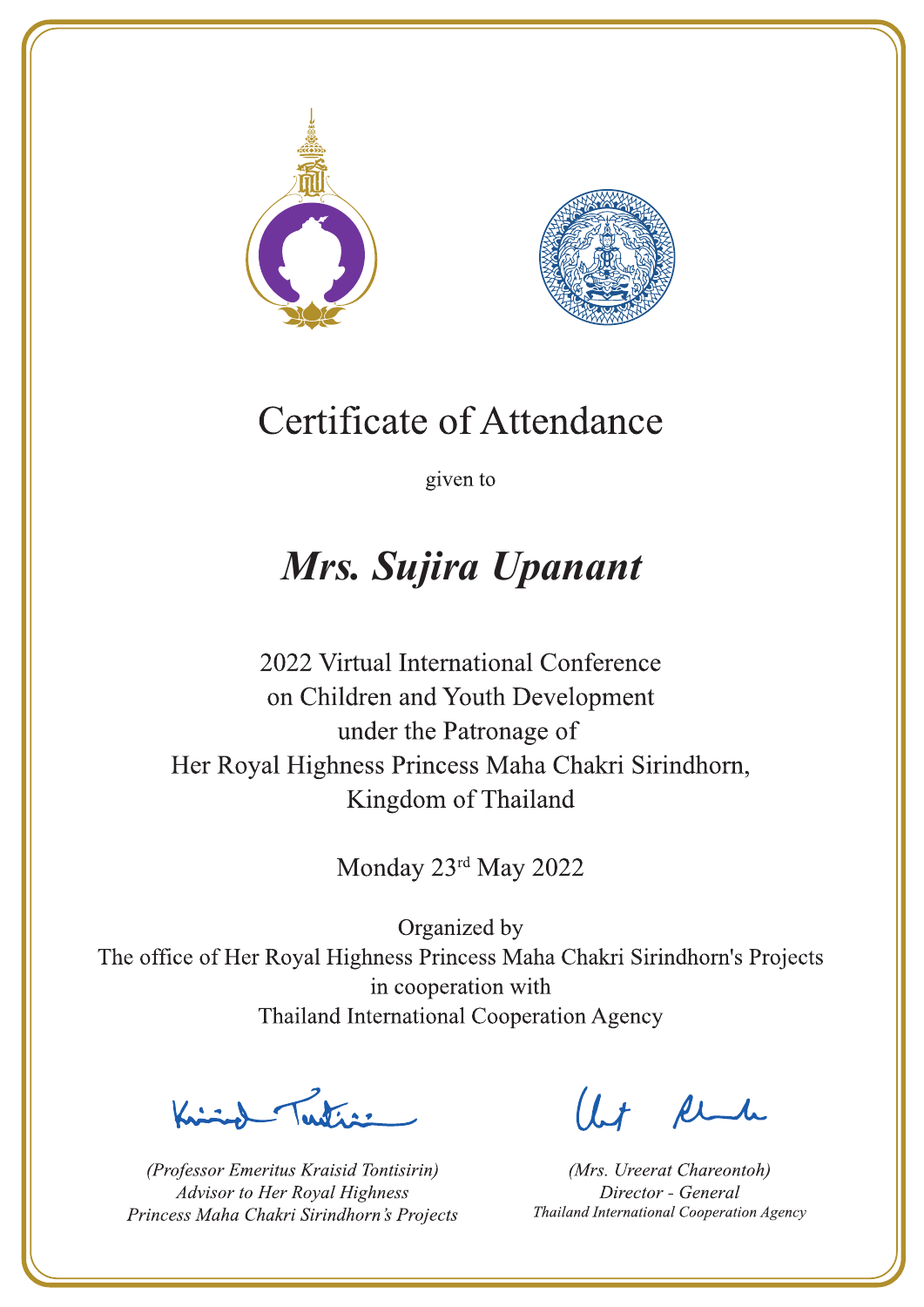



given to

### Mr. Isaiah Kongnguen

2022 Virtual International Conference on Children and Youth Development under the Patronage of Her Royal Highness Princess Maha Chakri Sirindhorn, Kingdom of Thailand

Monday 23rd May 2022

Latin ,

(Professor Emeritus Kraisid Tontisirin) Advisor to Her Royal Highness Princess Maha Chakri Sirindhorn's Projects

 $l.t$  find

(Mrs. Ureerat Chareontoh) Director - General Thailand International Cooperation Agency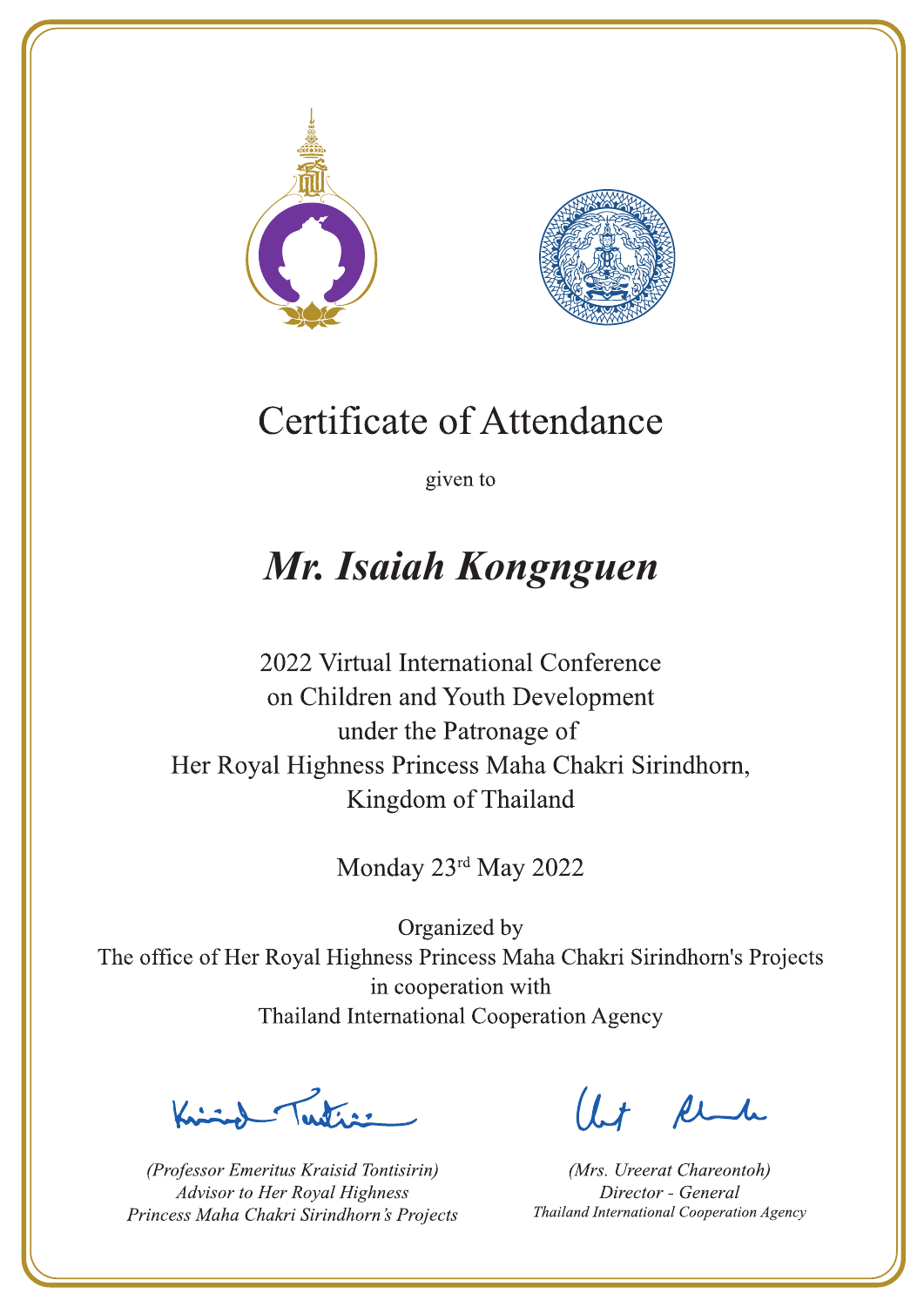



given to

### Mr. Prasit Muangsai

2022 Virtual International Conference on Children and Youth Development under the Patronage of Her Royal Highness Princess Maha Chakri Sirindhorn, Kingdom of Thailand

Monday 23rd May 2022

La de a gr

(Professor Emeritus Kraisid Tontisirin) Advisor to Her Royal Highness Princess Maha Chakri Sirindhorn's Projects

 $l.t$  find

(Mrs. Ureerat Chareontoh) Director - General Thailand International Cooperation Agency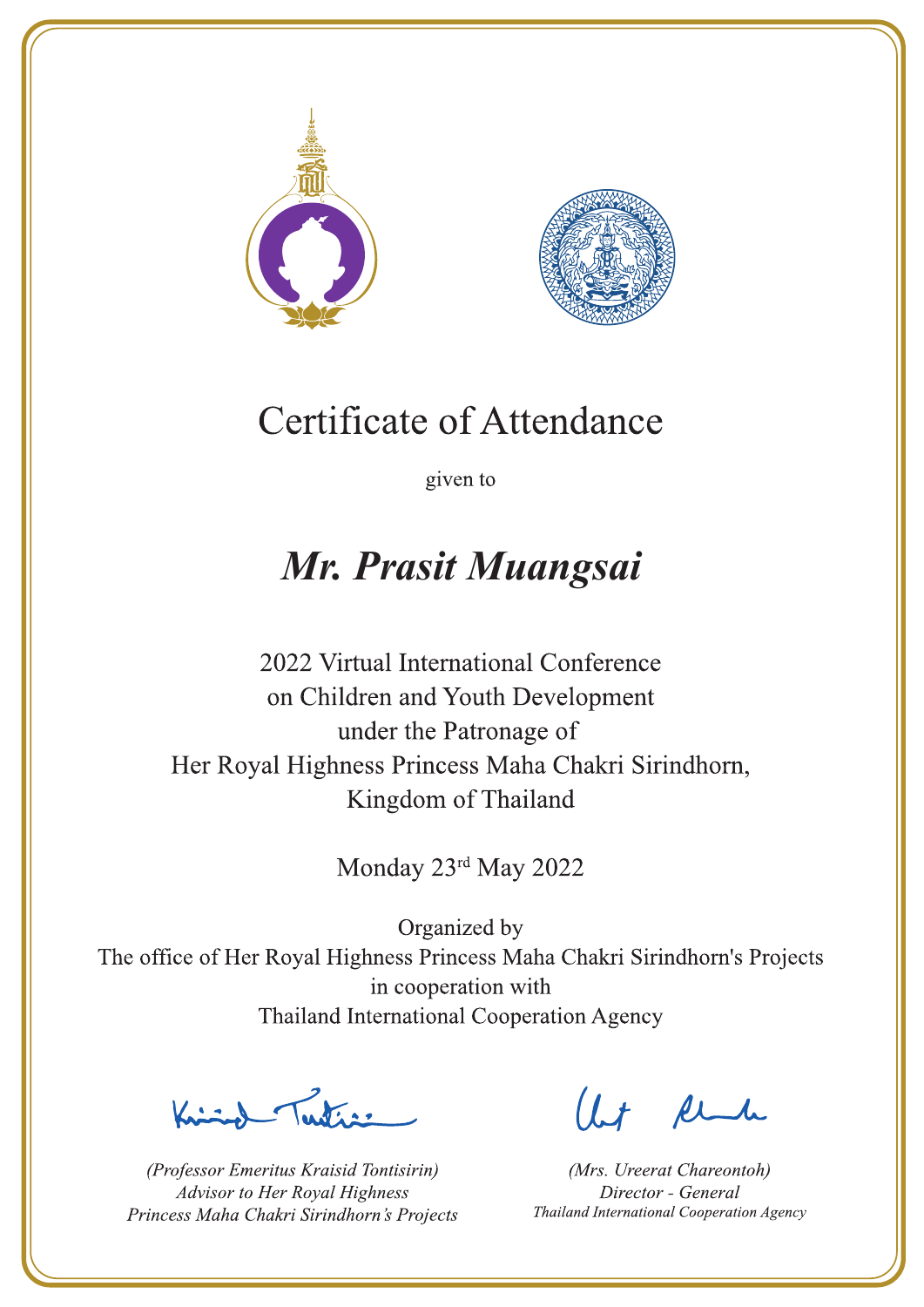



given to

## **Acting Sub Lt. Phasut Pongpanich**

2022 Virtual International Conference on Children and Youth Development under the Patronage of Her Royal Highness Princess Maha Chakri Sirindhorn, Kingdom of Thailand

Monday 23rd May 2022

 $\sqrt{1-\frac{1}{2}}$ 

(Professor Emeritus Kraisid Tontisirin) Advisor to Her Royal Highness Princess Maha Chakri Sirindhorn's Projects

 $l.t$  find

(Mrs. Ureerat Chareontoh) Director - General Thailand International Cooperation Agency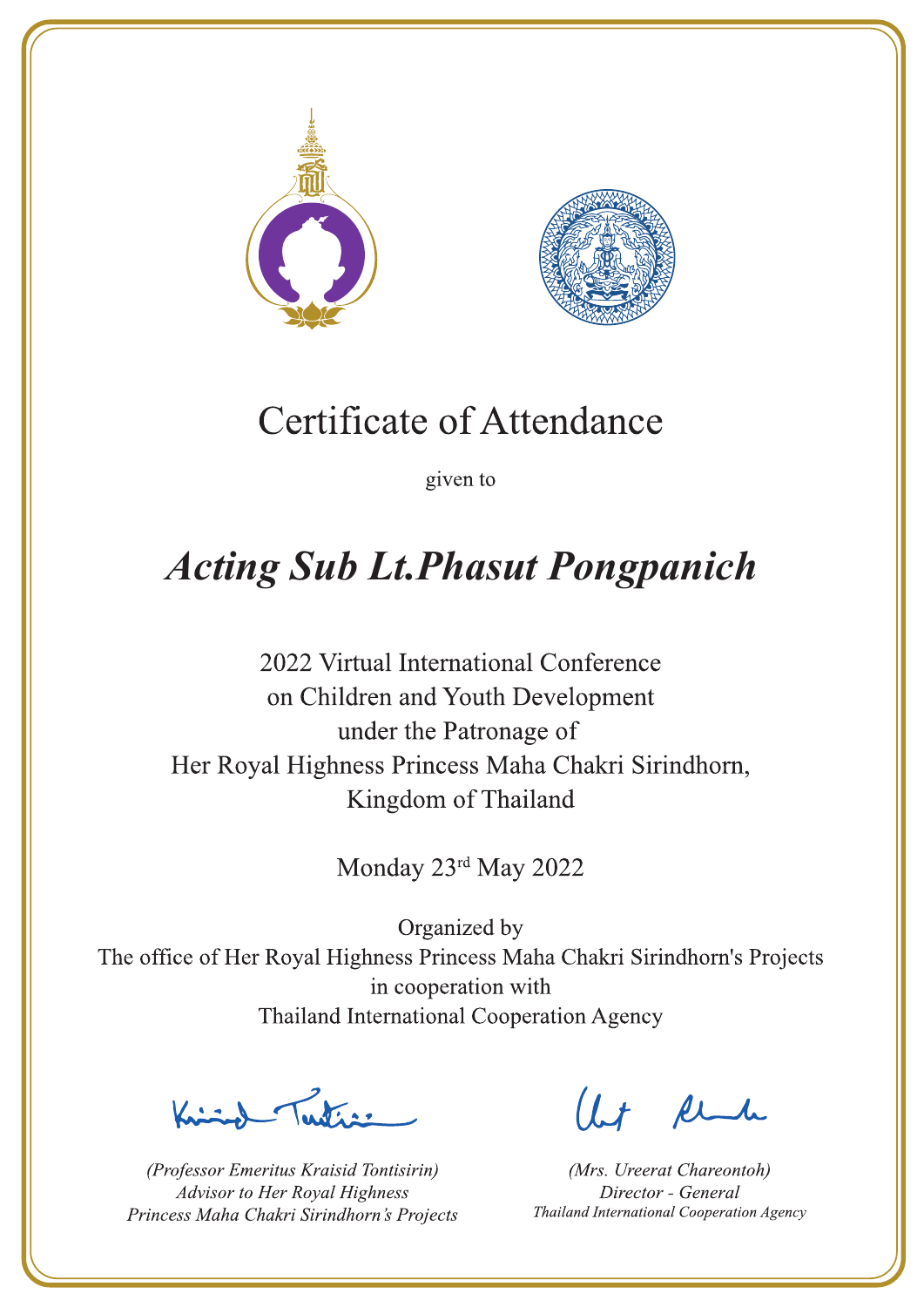



given to

## **Miss Preeyanuch Thipmanee**

2022 Virtual International Conference on Children and Youth Development under the Patronage of Her Royal Highness Princess Maha Chakri Sirindhorn, Kingdom of Thailand

Monday 23rd May 2022

 $\sum_{n=1}^{\infty}$ 

(Professor Emeritus Kraisid Tontisirin) Advisor to Her Royal Highness Princess Maha Chakri Sirindhorn's Projects

 $l.t$  find

(Mrs. Ureerat Chareontoh) Director - General Thailand International Cooperation Agency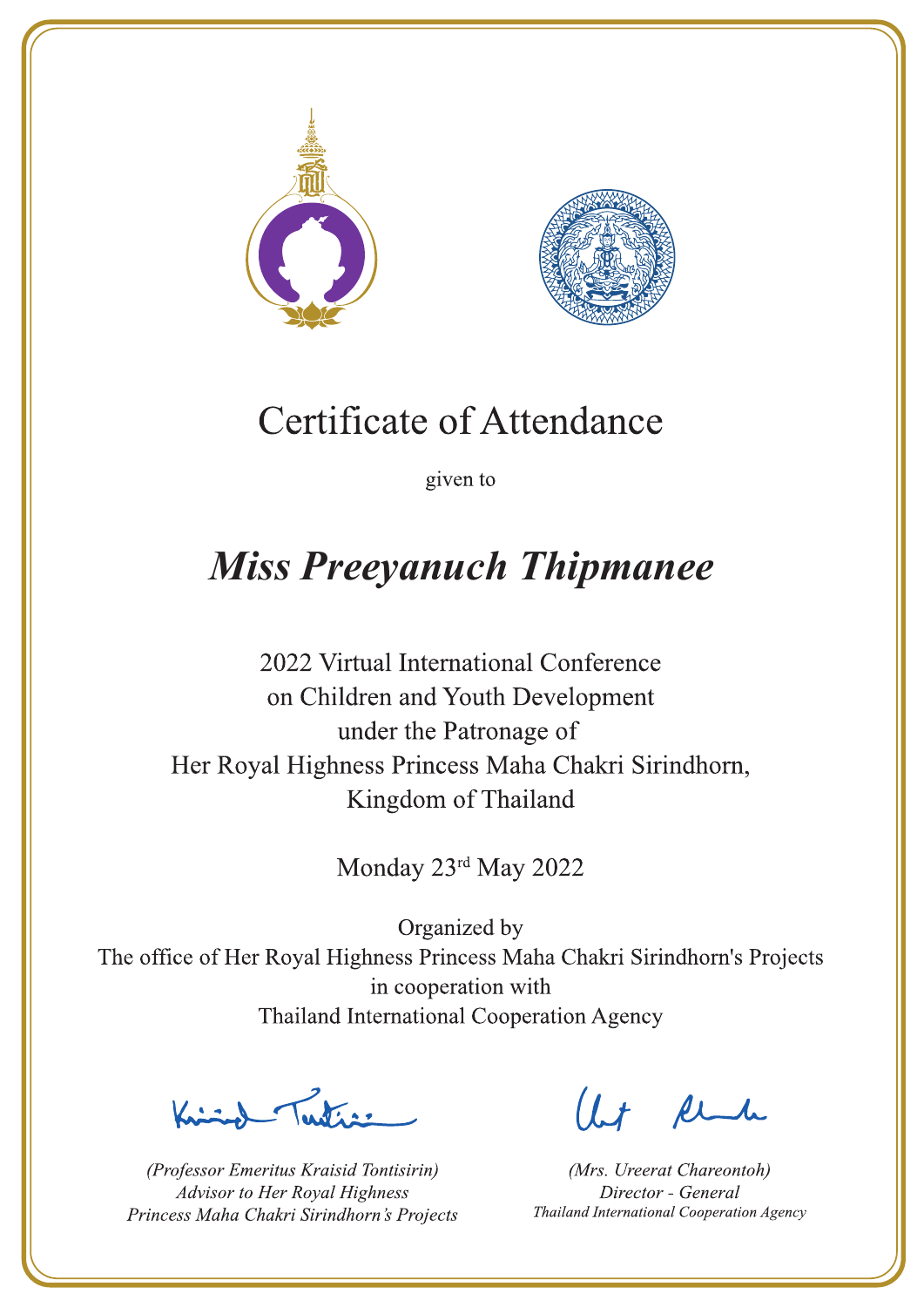



given to

## Mr. Pasit Ruenkamngam

2022 Virtual International Conference on Children and Youth Development under the Patronage of Her Royal Highness Princess Maha Chakri Sirindhorn, Kingdom of Thailand

Monday 23rd May 2022

La de a gr

(Professor Emeritus Kraisid Tontisirin) Advisor to Her Royal Highness Princess Maha Chakri Sirindhorn's Projects

 $l.t$  find

(Mrs. Ureerat Chareontoh) Director - General Thailand International Cooperation Agency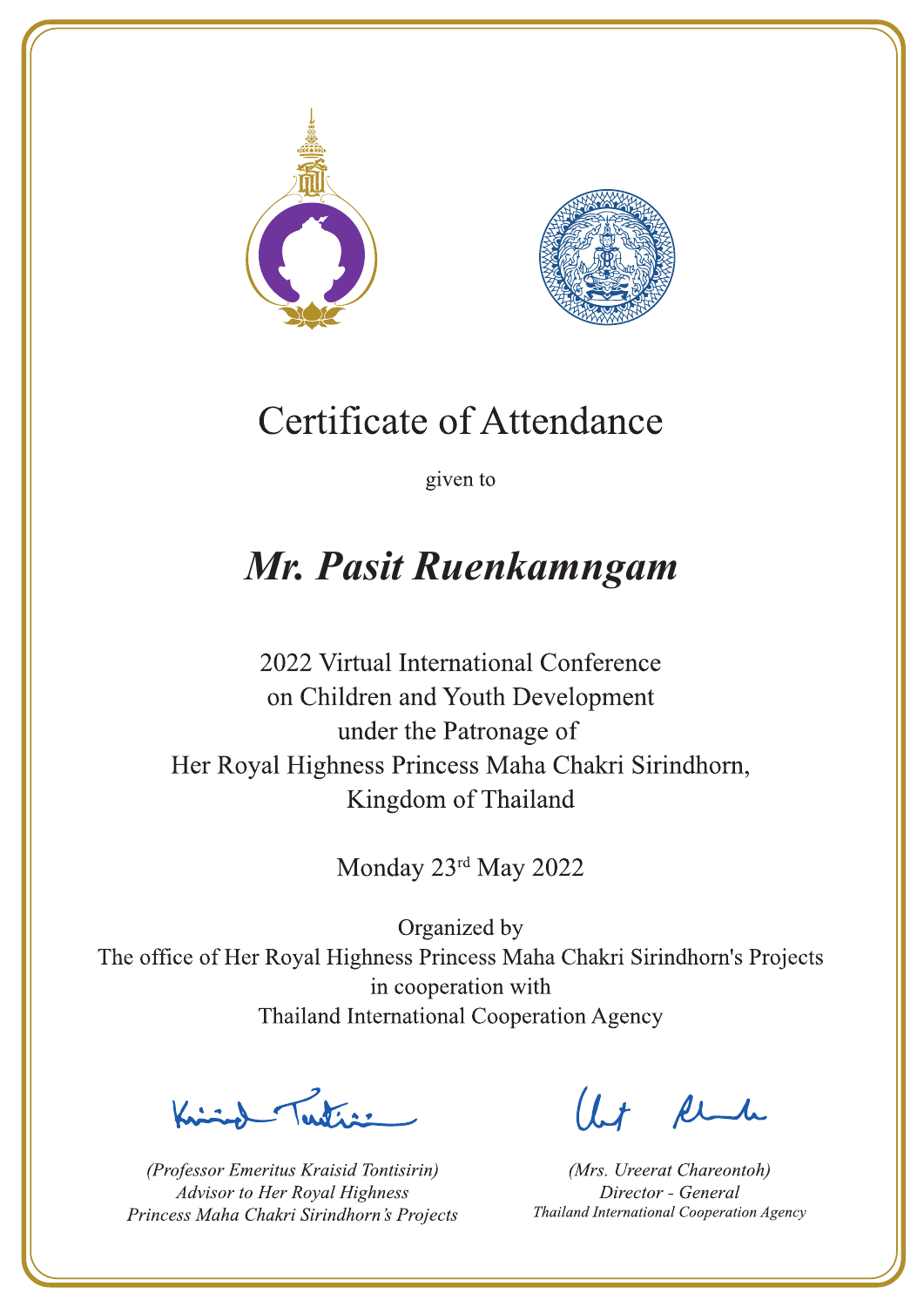



given to

# Mr. San Chaimongkol

2022 Virtual International Conference on Children and Youth Development under the Patronage of Her Royal Highness Princess Maha Chakri Sirindhorn, Kingdom of Thailand

Monday 23rd May 2022

La de avons

(Professor Emeritus Kraisid Tontisirin) Advisor to Her Royal Highness Princess Maha Chakri Sirindhorn's Projects

 $l.t$  find

(Mrs. Ureerat Chareontoh) Director - General Thailand International Cooperation Agency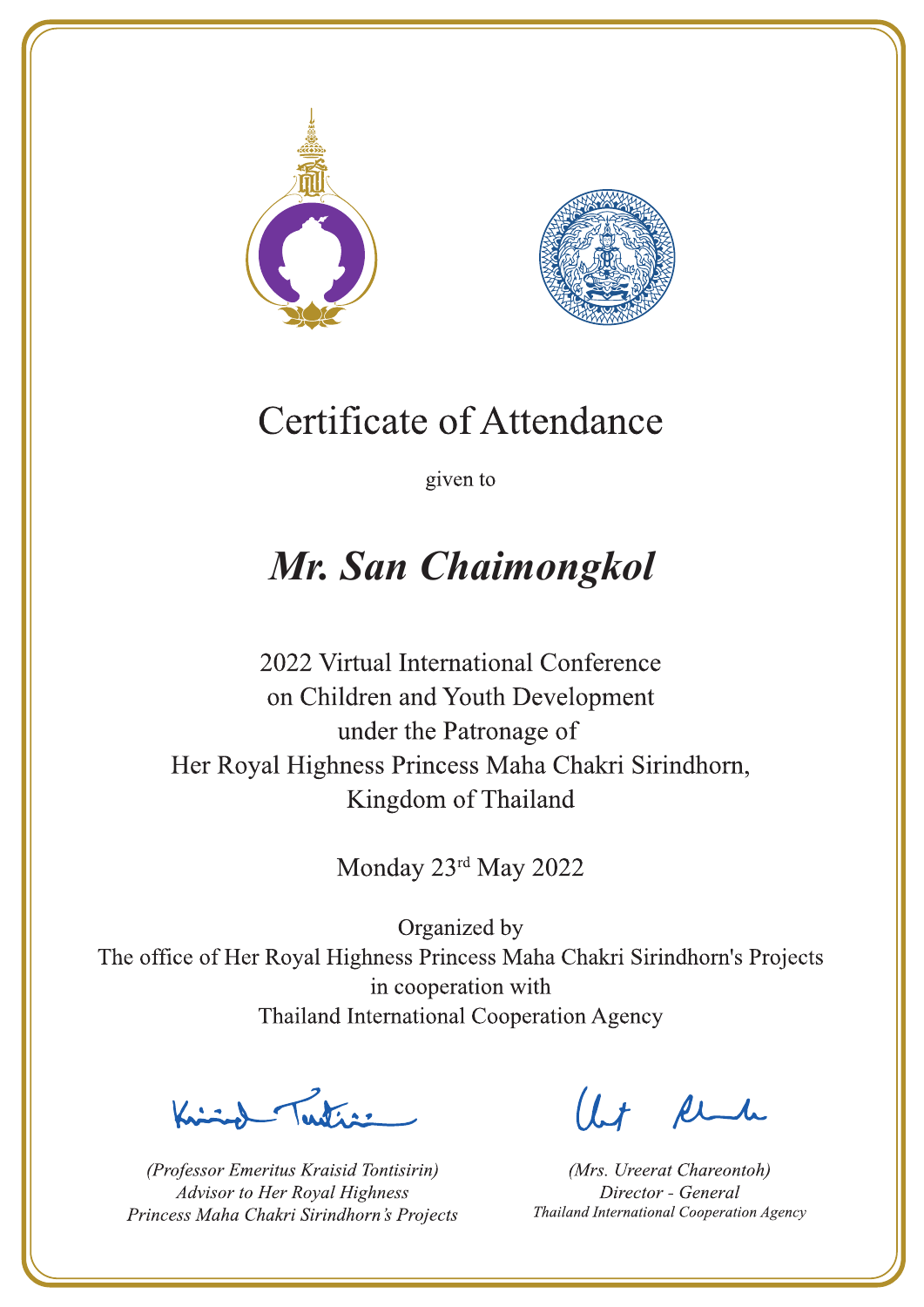



given to

# **Mr. Phattanaphong Puangtong**

2022 Virtual International Conference on Children and Youth Development under the Patronage of Her Royal Highness Princess Maha Chakri Sirindhorn, Kingdom of Thailand

Monday 23rd May 2022

 $\sqrt{1-\frac{1}{2}}$ 

(Professor Emeritus Kraisid Tontisirin) Advisor to Her Royal Highness Princess Maha Chakri Sirindhorn's Projects

 $1.7$  find

(Mrs. Ureerat Chareontoh) Director - General Thailand International Cooperation Agency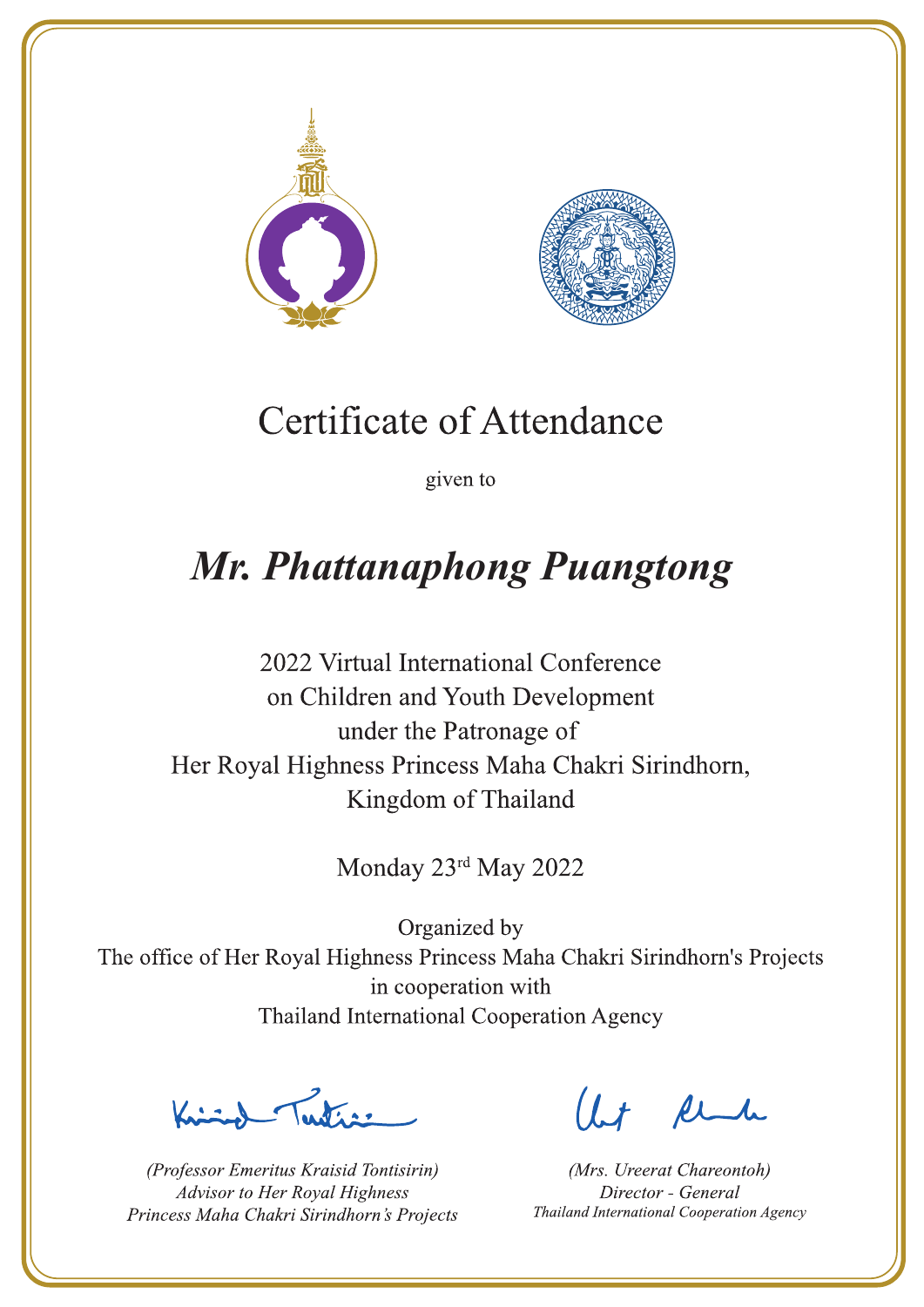



given to

## **Miss Janthana Phanomkarn**

2022 Virtual International Conference on Children and Youth Development under the Patronage of Her Royal Highness Princess Maha Chakri Sirindhorn, Kingdom of Thailand

Monday 23rd May 2022

 $\sum_{n=1}^{\infty}$ 

(Professor Emeritus Kraisid Tontisirin) Advisor to Her Royal Highness Princess Maha Chakri Sirindhorn's Projects

 $l.t$  find

(Mrs. Ureerat Chareontoh) Director - General Thailand International Cooperation Agency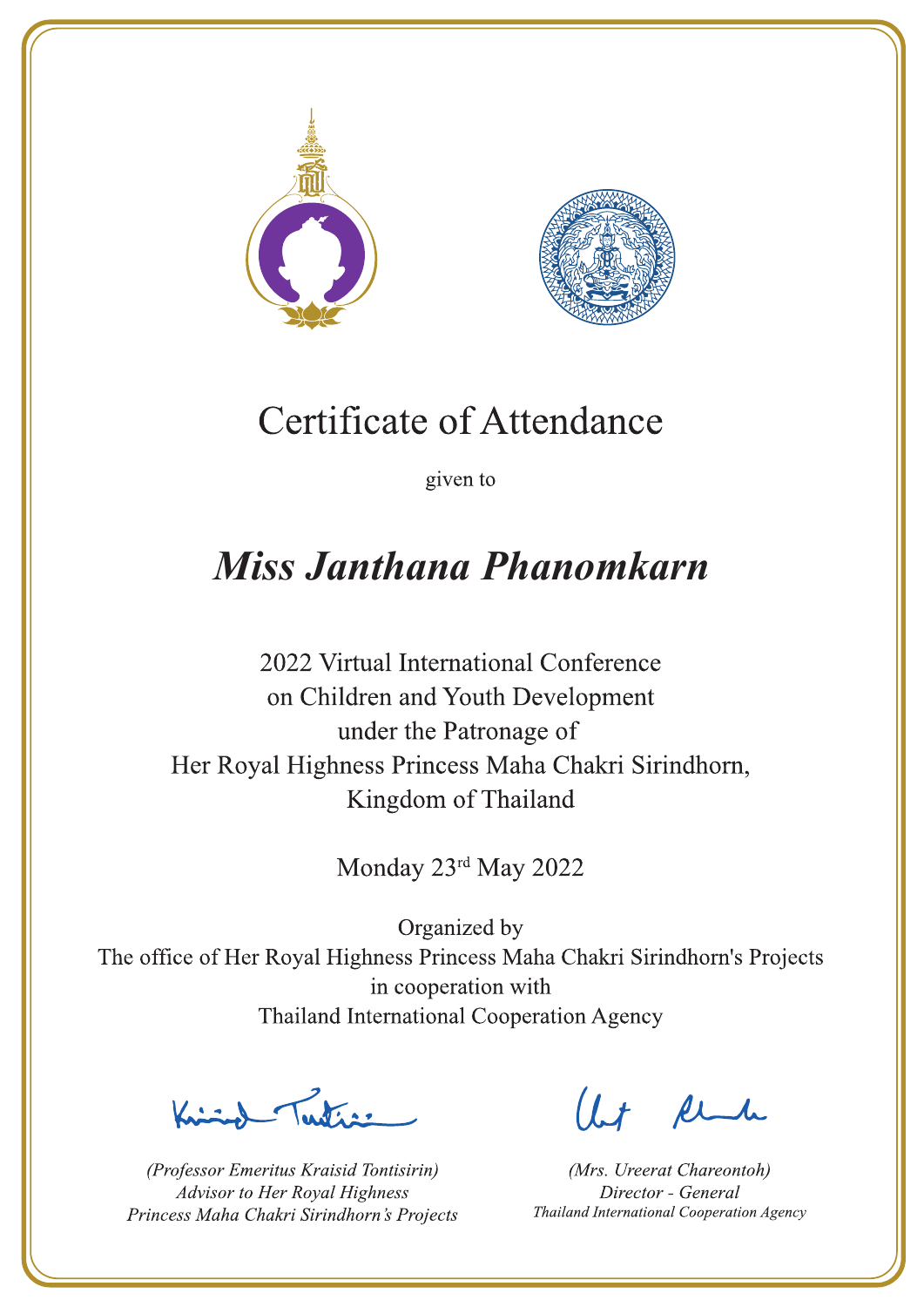



given to

# **Miss Janejira Punyalek**

2022 Virtual International Conference on Children and Youth Development under the Patronage of Her Royal Highness Princess Maha Chakri Sirindhorn, Kingdom of Thailand

Monday 23rd May 2022

Justin 1

(Professor Emeritus Kraisid Tontisirin) Advisor to Her Royal Highness Princess Maha Chakri Sirindhorn's Projects

 $l.t$  find

(Mrs. Ureerat Chareontoh) Director - General Thailand International Cooperation Agency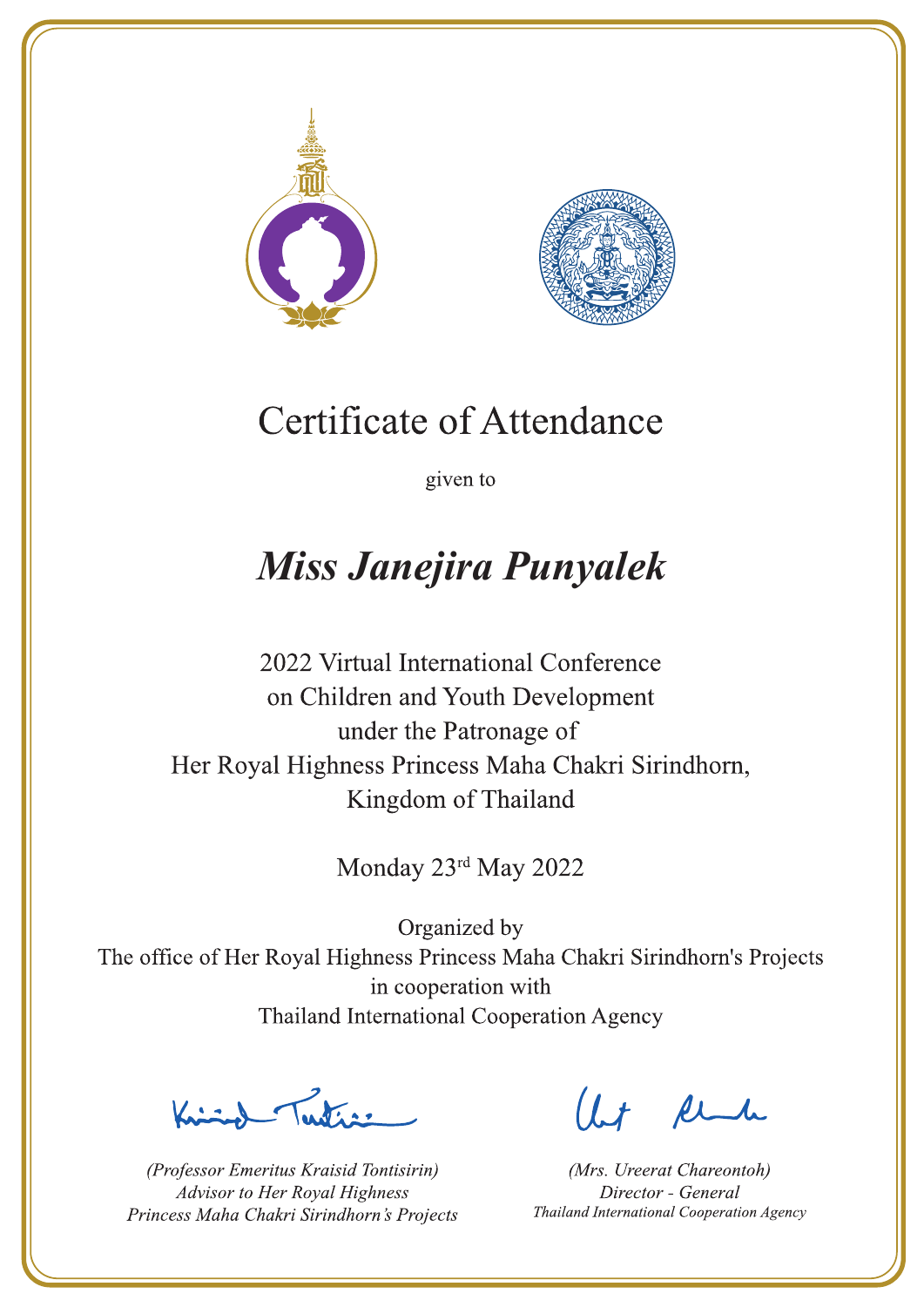



given to

## **Mrs. Watcharee Supan**

2022 Virtual International Conference on Children and Youth Development under the Patronage of Her Royal Highness Princess Maha Chakri Sirindhorn, Kingdom of Thailand

Monday 23rd May 2022

La de avons

(Professor Emeritus Kraisid Tontisirin) Advisor to Her Royal Highness Princess Maha Chakri Sirindhorn's Projects

 $l.t$  find

(Mrs. Ureerat Chareontoh) Director - General Thailand International Cooperation Agency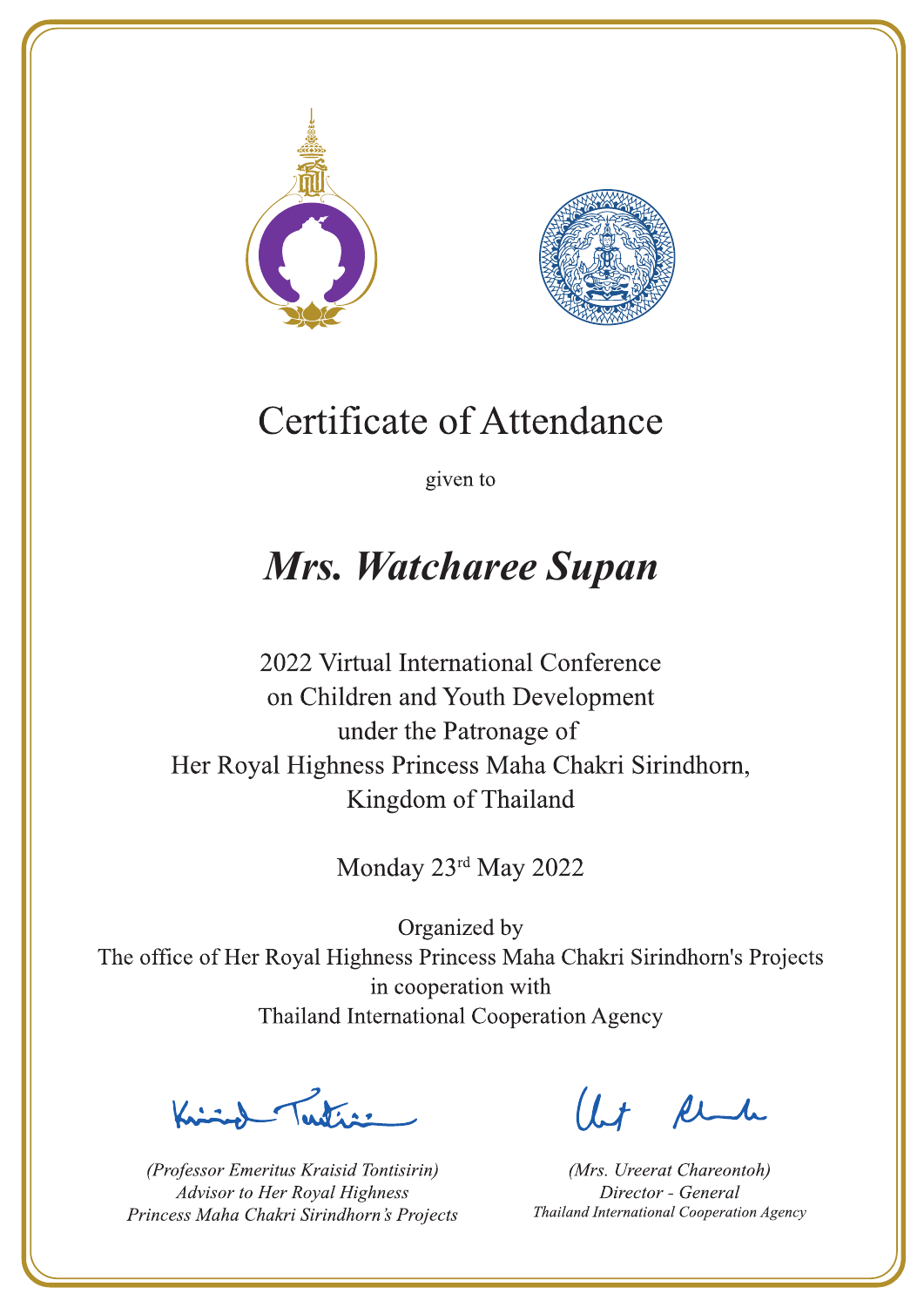



given to

### Mr. Eknarin Ngonmanee

2022 Virtual International Conference on Children and Youth Development under the Patronage of Her Royal Highness Princess Maha Chakri Sirindhorn, Kingdom of Thailand

Monday 23rd May 2022

 $\sum_{n=1}^{\infty}$ 

(Professor Emeritus Kraisid Tontisirin) Advisor to Her Royal Highness Princess Maha Chakri Sirindhorn's Projects

 $l.t$  find

(Mrs. Ureerat Chareontoh) Director - General Thailand International Cooperation Agency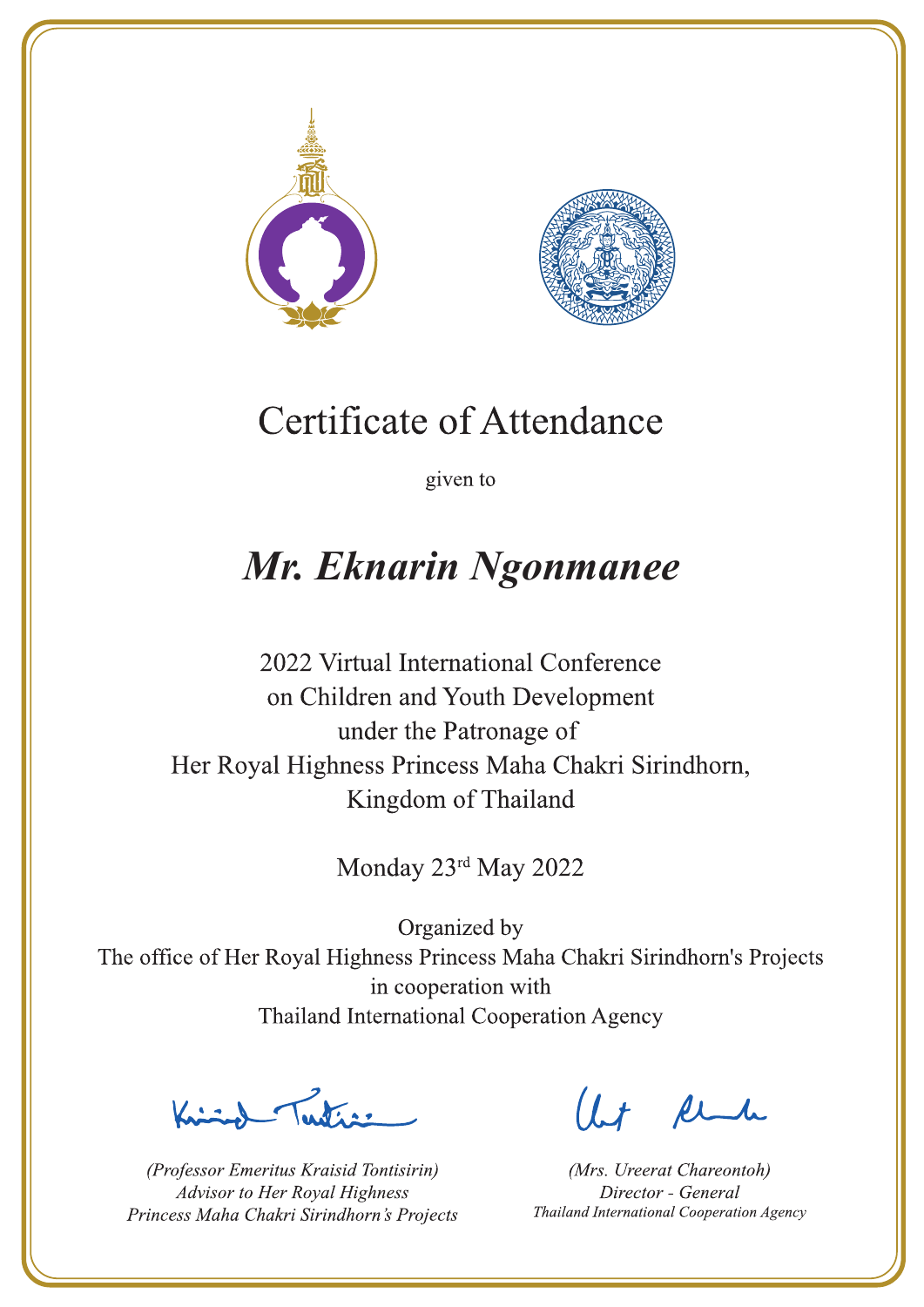



given to

# **Mrs. Tongsuk Piyawong**

2022 Virtual International Conference on Children and Youth Development under the Patronage of Her Royal Highness Princess Maha Chakri Sirindhorn, Kingdom of Thailand

Monday 23rd May 2022

Latin ,

(Professor Emeritus Kraisid Tontisirin) Advisor to Her Royal Highness Princess Maha Chakri Sirindhorn's Projects

 $l.t$  find

(Mrs. Ureerat Chareontoh) Director - General Thailand International Cooperation Agency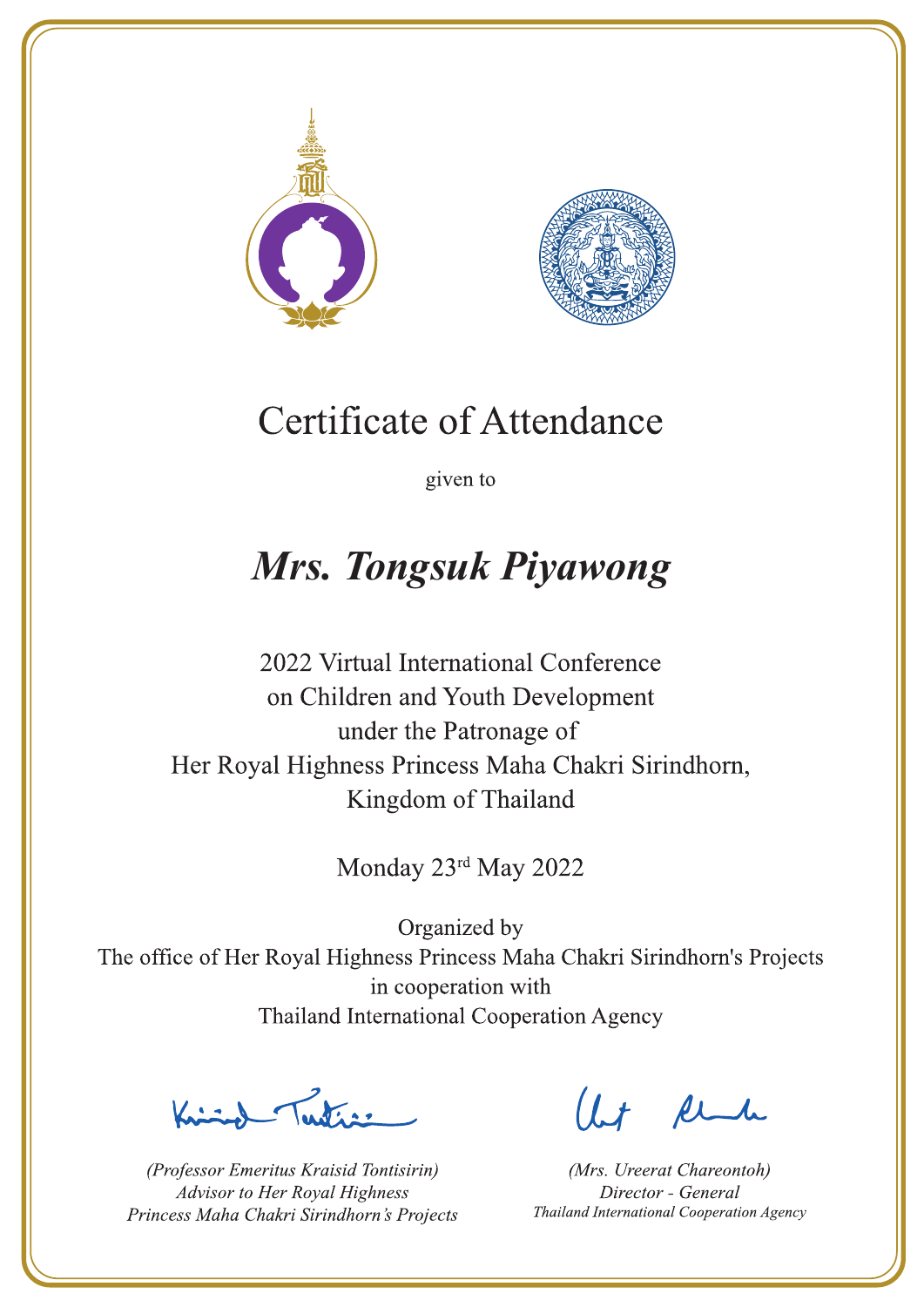



given to

## Mr. Jug Pichai

2022 Virtual International Conference on Children and Youth Development under the Patronage of Her Royal Highness Princess Maha Chakri Sirindhorn, Kingdom of Thailand

Monday 23rd May 2022

 $\sum_{n=1}^{\infty}$ 

(Professor Emeritus Kraisid Tontisirin) Advisor to Her Royal Highness Princess Maha Chakri Sirindhorn's Projects

 $l.t$  find

(Mrs. Ureerat Chareontoh) Director - General Thailand International Cooperation Agency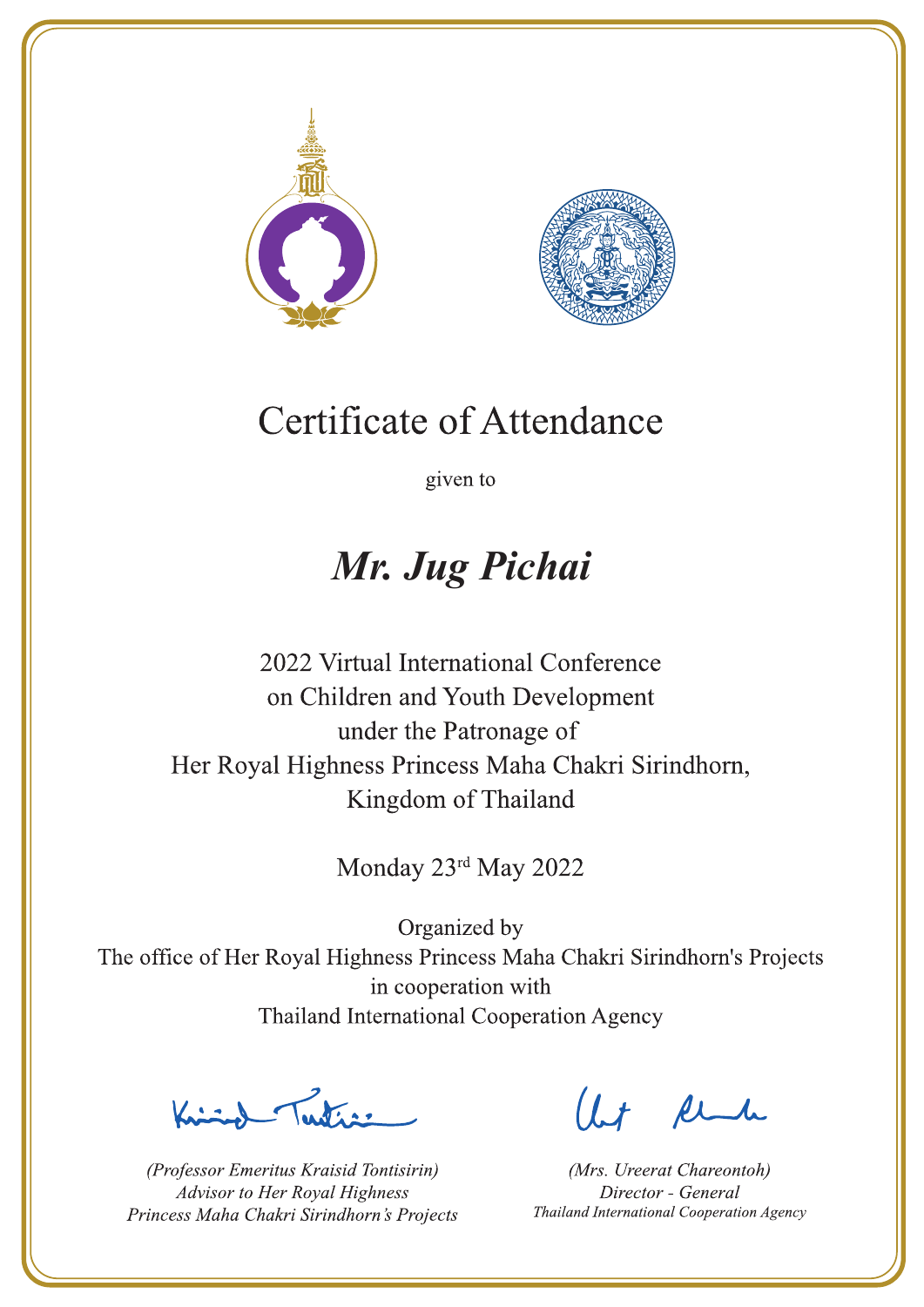



given to

## Mrs. Thanchanok Jittapaiboon

2022 Virtual International Conference on Children and Youth Development under the Patronage of Her Royal Highness Princess Maha Chakri Sirindhorn, Kingdom of Thailand

Monday 23rd May 2022

Letters ,

(Professor Emeritus Kraisid Tontisirin) Advisor to Her Royal Highness Princess Maha Chakri Sirindhorn's Projects

 $l.t$  find

(Mrs. Ureerat Chareontoh) Director - General Thailand International Cooperation Agency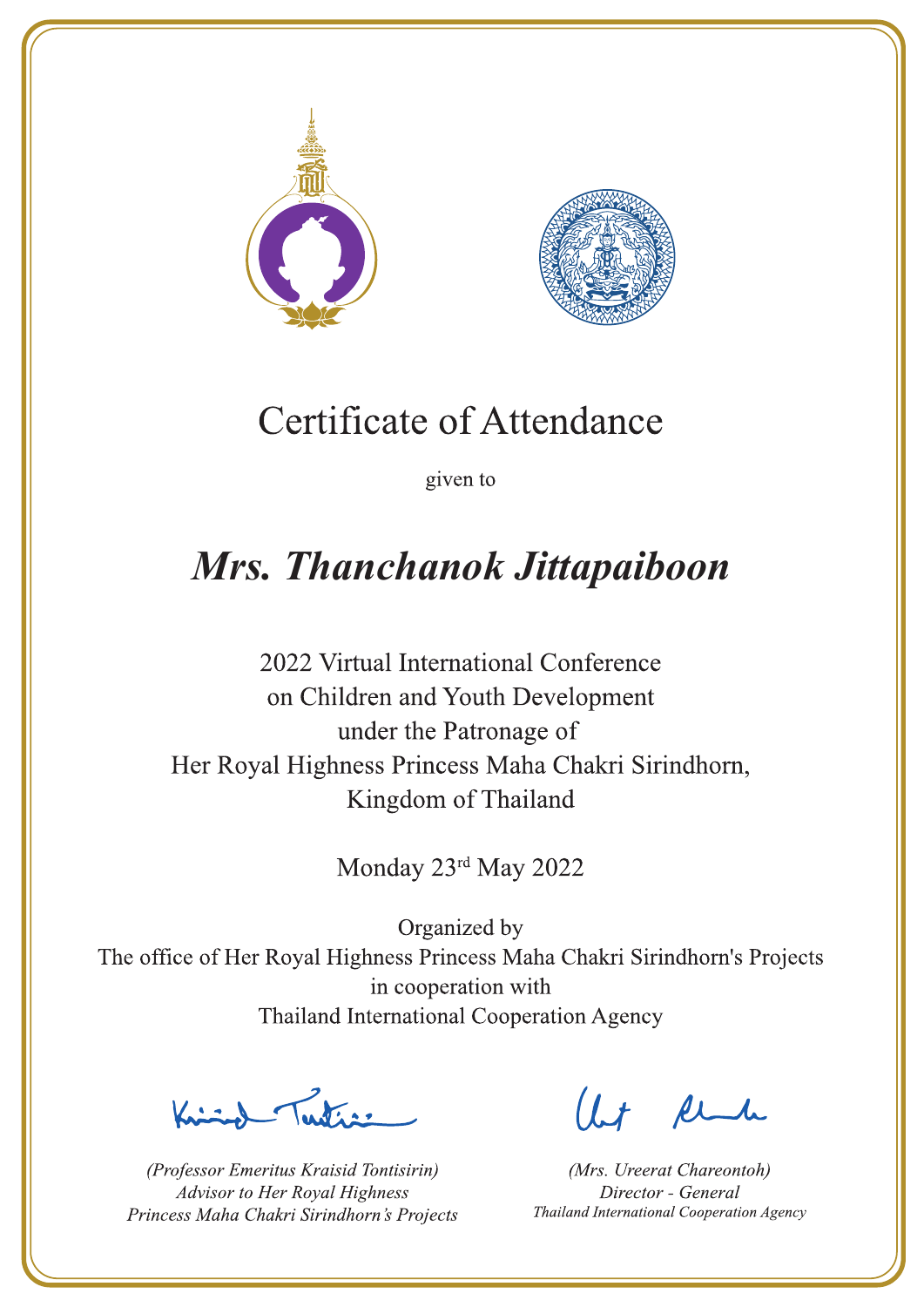



given to

## **Mr. Phongsat Phraisin**

2022 Virtual International Conference on Children and Youth Development under the Patronage of Her Royal Highness Princess Maha Chakri Sirindhorn, Kingdom of Thailand

Monday 23rd May 2022

 $\sum_{n=1}^{\infty} \int_{\mathbb{R}^d} f(x) dx$ 

(Professor Emeritus Kraisid Tontisirin) Advisor to Her Royal Highness Princess Maha Chakri Sirindhorn's Projects

 $l.t$  find

(Mrs. Ureerat Chareontoh) Director - General Thailand International Cooperation Agency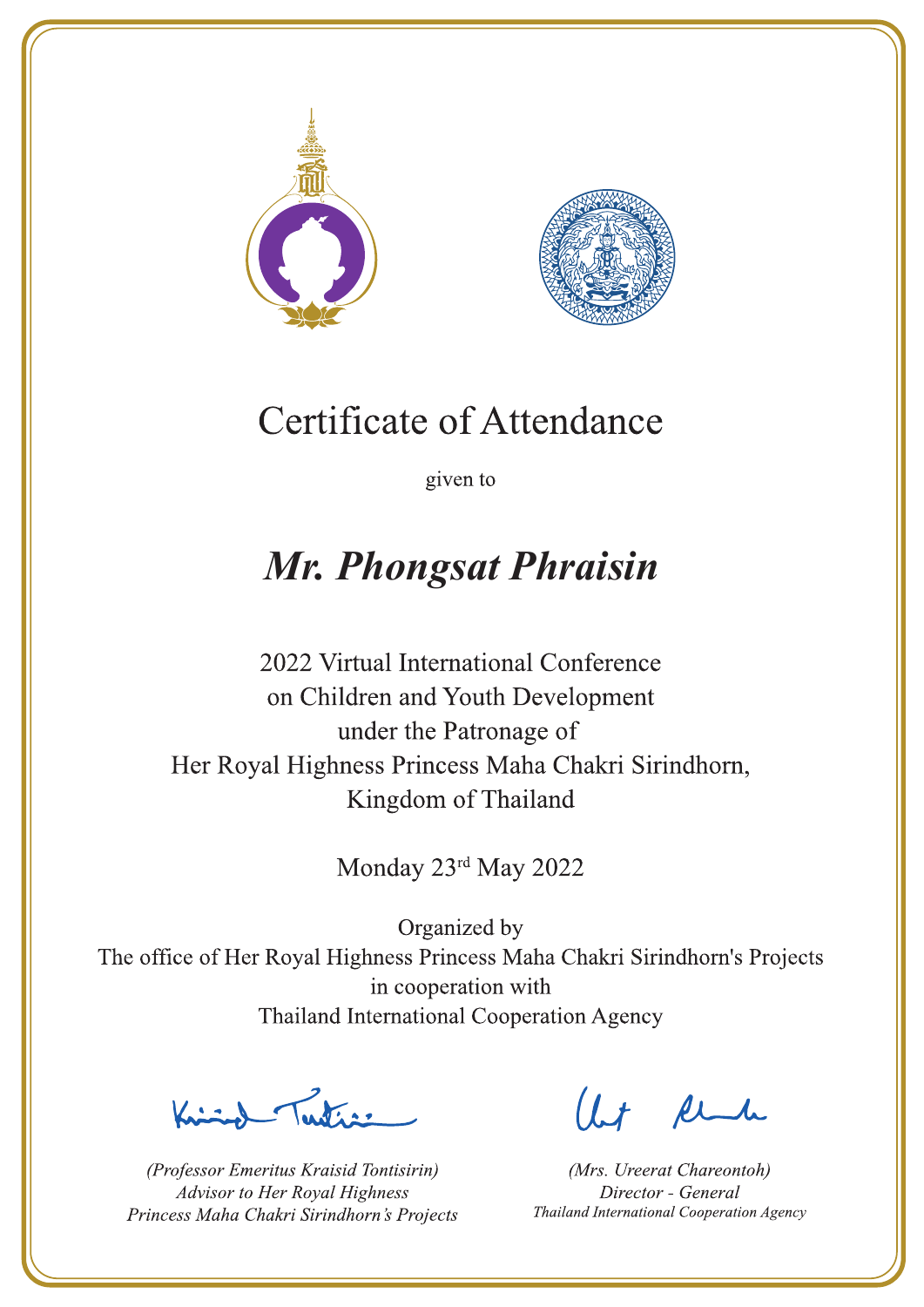



given to

# Mr. Atthawit Detthakoengprai

2022 Virtual International Conference on Children and Youth Development under the Patronage of Her Royal Highness Princess Maha Chakri Sirindhorn, Kingdom of Thailand

Monday 23rd May 2022

Jesting

(Professor Emeritus Kraisid Tontisirin) Advisor to Her Royal Highness Princess Maha Chakri Sirindhorn's Projects

 $1.7$  find

(Mrs. Ureerat Chareontoh) Director - General Thailand International Cooperation Agency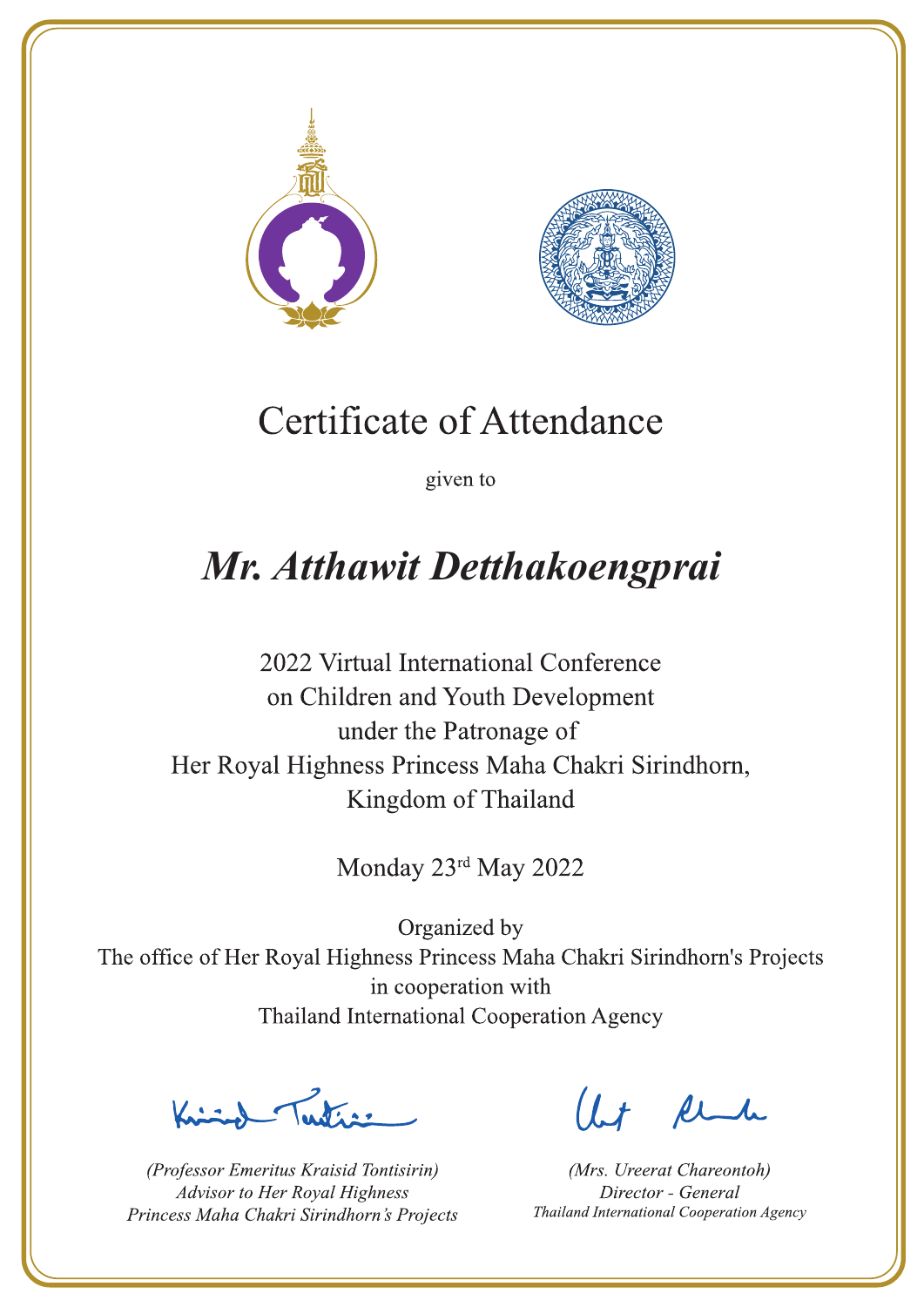



given to

## Miss Wajee Duangjai

2022 Virtual International Conference on Children and Youth Development under the Patronage of Her Royal Highness Princess Maha Chakri Sirindhorn, Kingdom of Thailand

Monday 23rd May 2022

 $\sum_{n=1}^{\infty}$ 

(Professor Emeritus Kraisid Tontisirin) Advisor to Her Royal Highness Princess Maha Chakri Sirindhorn's Projects

 $l.t$  find

(Mrs. Ureerat Chareontoh) Director - General Thailand International Cooperation Agency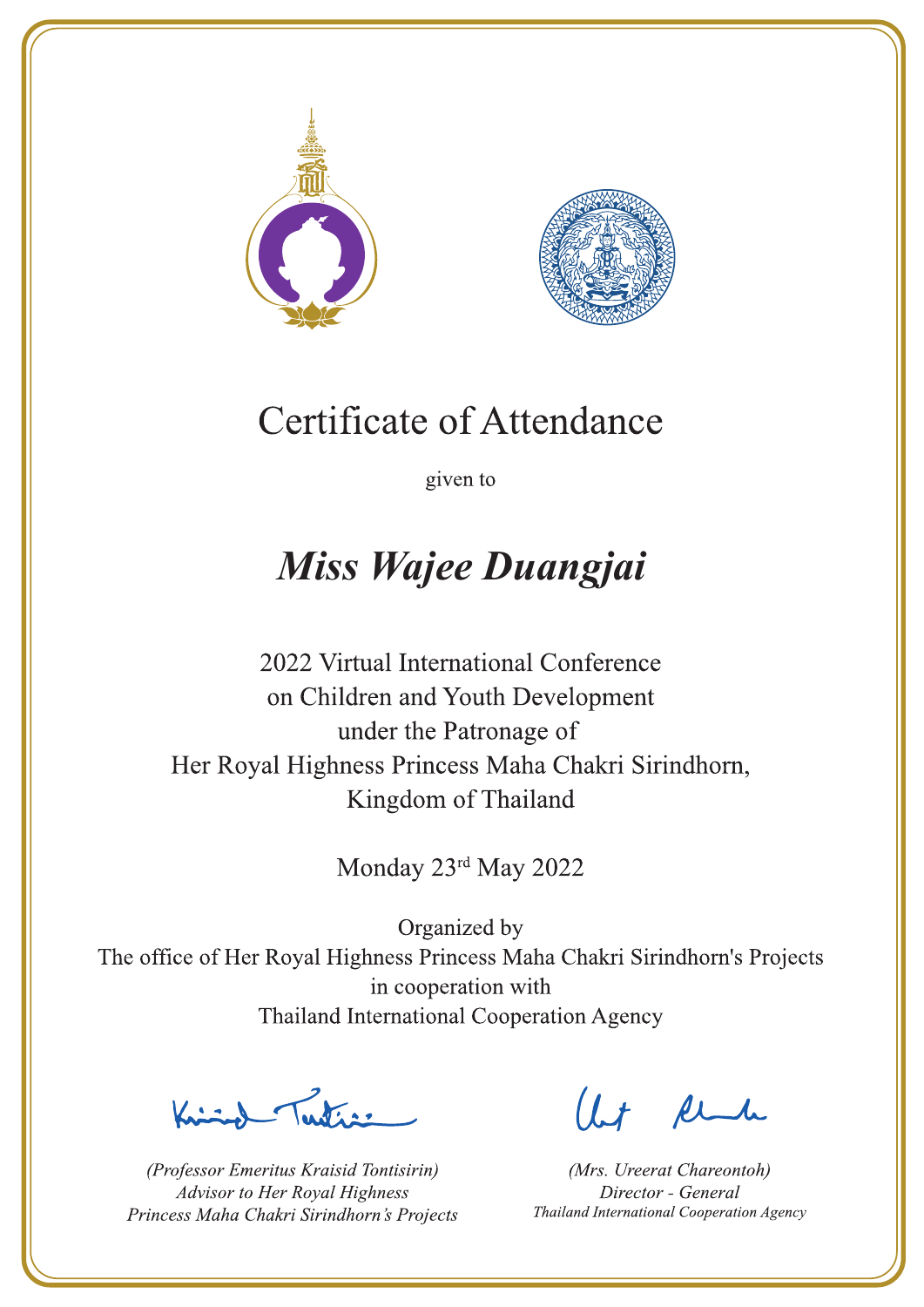



given to

# **Miss Supapun Khawvilas**

2022 Virtual International Conference on Children and Youth Development under the Patronage of Her Royal Highness Princess Maha Chakri Sirindhorn, Kingdom of Thailand

Monday 23rd May 2022

Latin ,

(Professor Emeritus Kraisid Tontisirin) Advisor to Her Royal Highness Princess Maha Chakri Sirindhorn's Projects

 $l.t$  find

(Mrs. Ureerat Chareontoh) Director - General Thailand International Cooperation Agency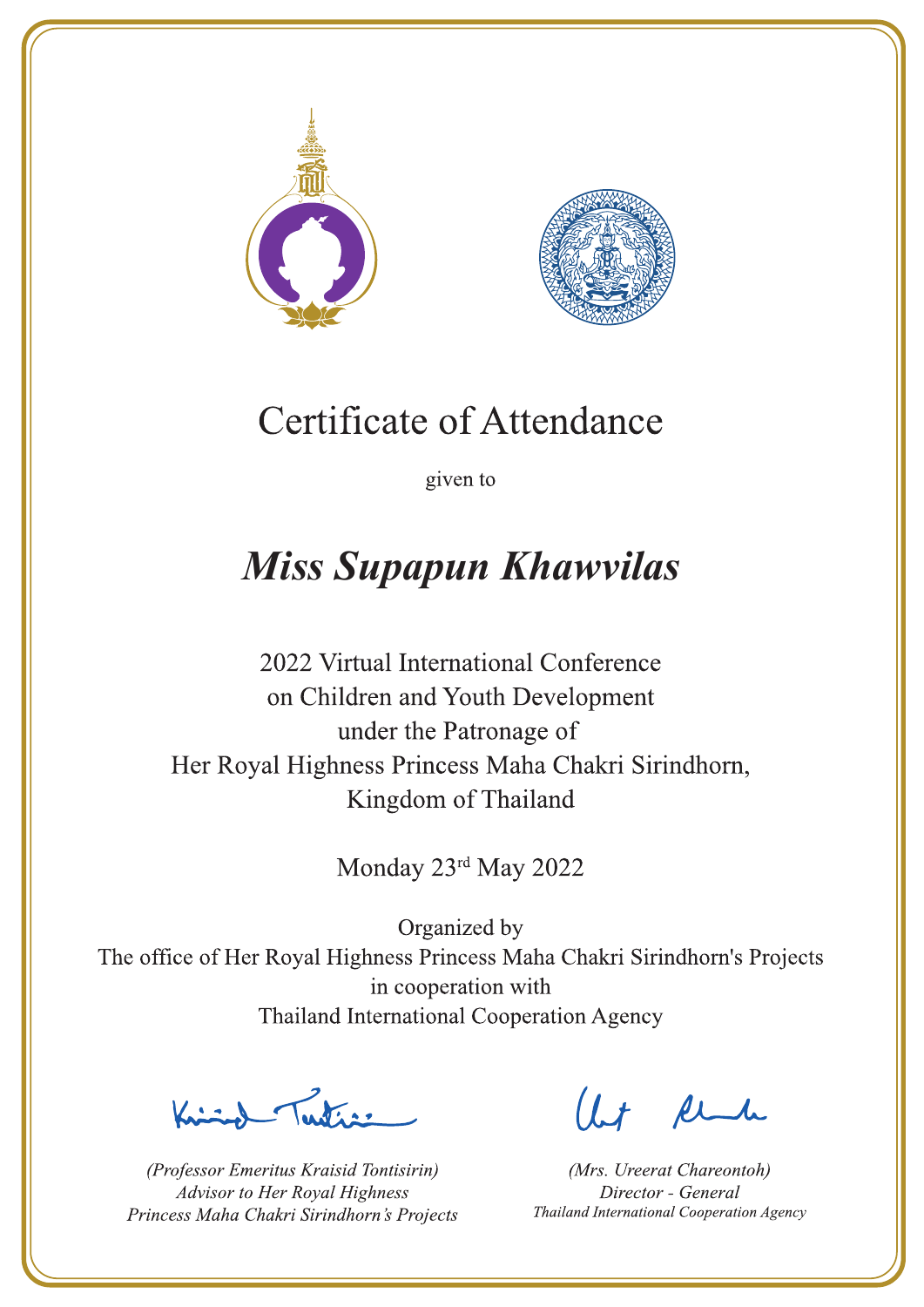



given to

# **Miss Phonphan Donchitkhanasin**

2022 Virtual International Conference on Children and Youth Development under the Patronage of Her Royal Highness Princess Maha Chakri Sirindhorn, Kingdom of Thailand

Monday 23rd May 2022

 $\sum_{n=1}^{\infty}$ 

(Professor Emeritus Kraisid Tontisirin) Advisor to Her Royal Highness Princess Maha Chakri Sirindhorn's Projects

 $l.t$  find

(Mrs. Ureerat Chareontoh) Director - General Thailand International Cooperation Agency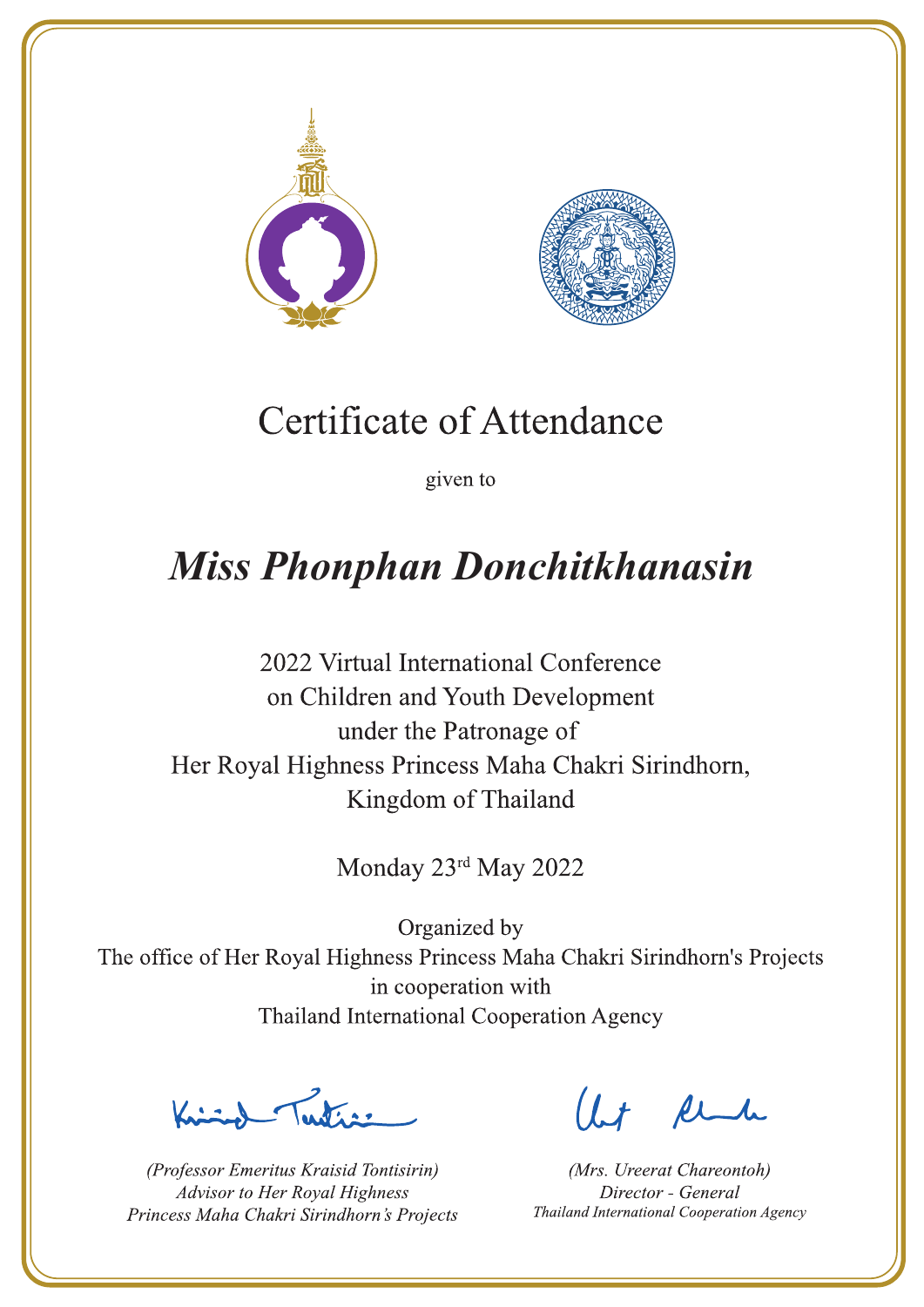



given to

# Mr. Ponchai Nachaiwiang

2022 Virtual International Conference on Children and Youth Development under the Patronage of Her Royal Highness Princess Maha Chakri Sirindhorn, Kingdom of Thailand

Monday 23rd May 2022

Lating

(Professor Emeritus Kraisid Tontisirin) Advisor to Her Royal Highness Princess Maha Chakri Sirindhorn's Projects

 $1.7$  flu

(Mrs. Ureerat Chareontoh) Director - General Thailand International Cooperation Agency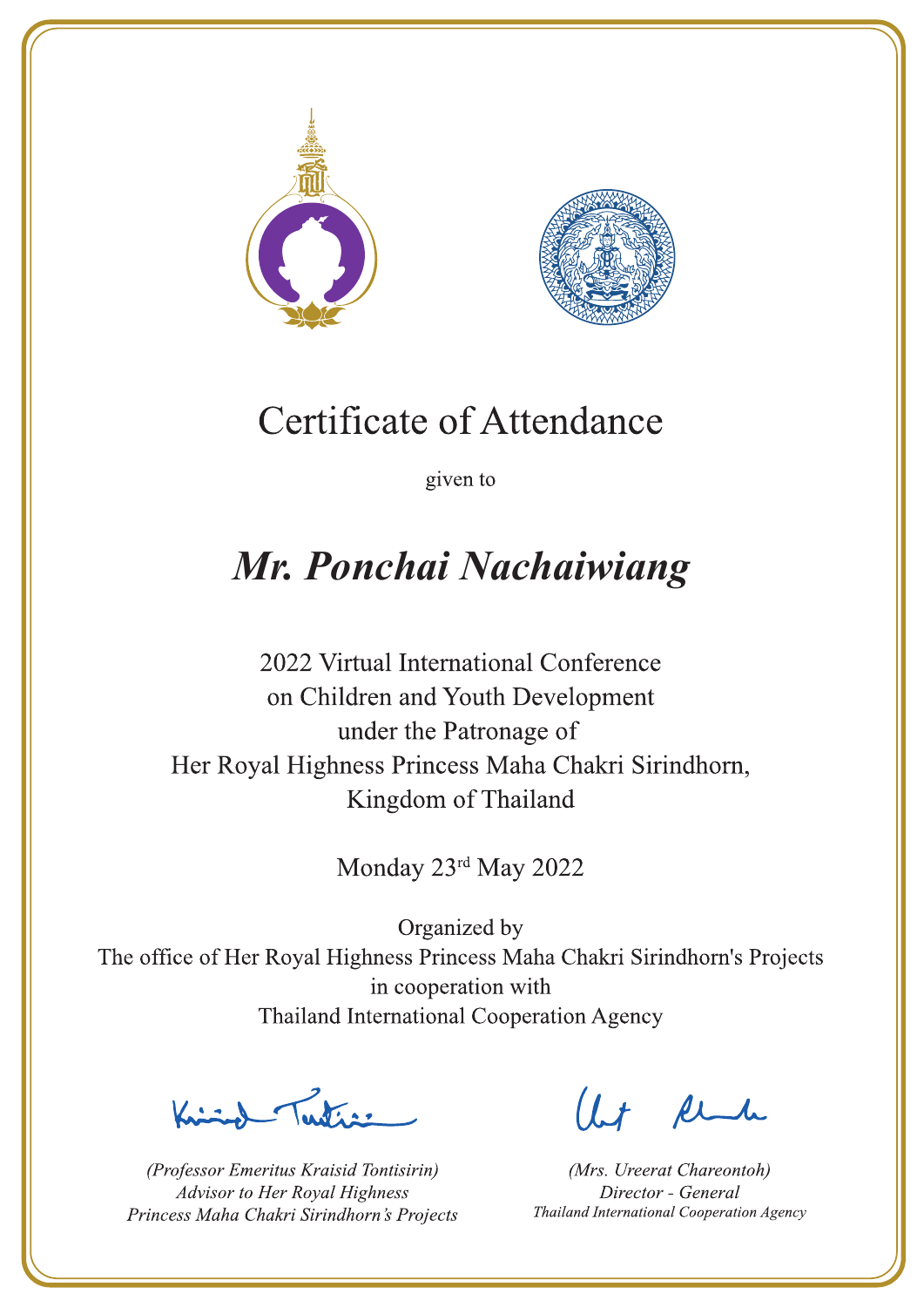



given to

## **Miss Nuchanart Suthakarn**

2022 Virtual International Conference on Children and Youth Development under the Patronage of Her Royal Highness Princess Maha Chakri Sirindhorn, Kingdom of Thailand

Monday 23rd May 2022

Letters ,

(Professor Emeritus Kraisid Tontisirin) Advisor to Her Royal Highness Princess Maha Chakri Sirindhorn's Projects

 $l.t$  find

(Mrs. Ureerat Chareontoh) Director - General Thailand International Cooperation Agency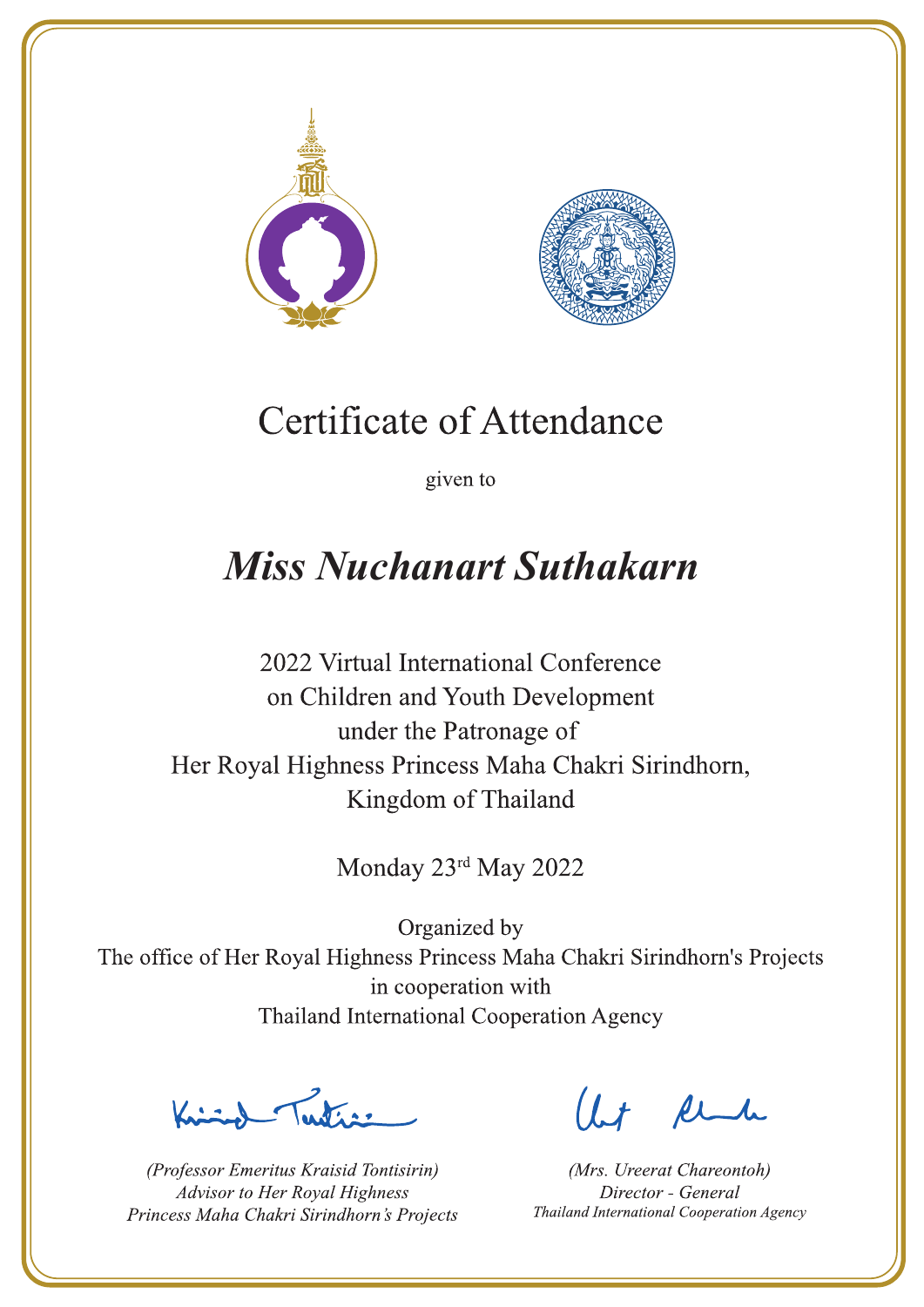



given to

# **Miss chongko Kaewko**

2022 Virtual International Conference on Children and Youth Development under the Patronage of Her Royal Highness Princess Maha Chakri Sirindhorn, Kingdom of Thailand

Monday 23rd May 2022

 $\sum_{n=1}^{\infty}$ 

(Professor Emeritus Kraisid Tontisirin) Advisor to Her Royal Highness Princess Maha Chakri Sirindhorn's Projects

 $l.t$  find

(Mrs. Ureerat Chareontoh) Director - General Thailand International Cooperation Agency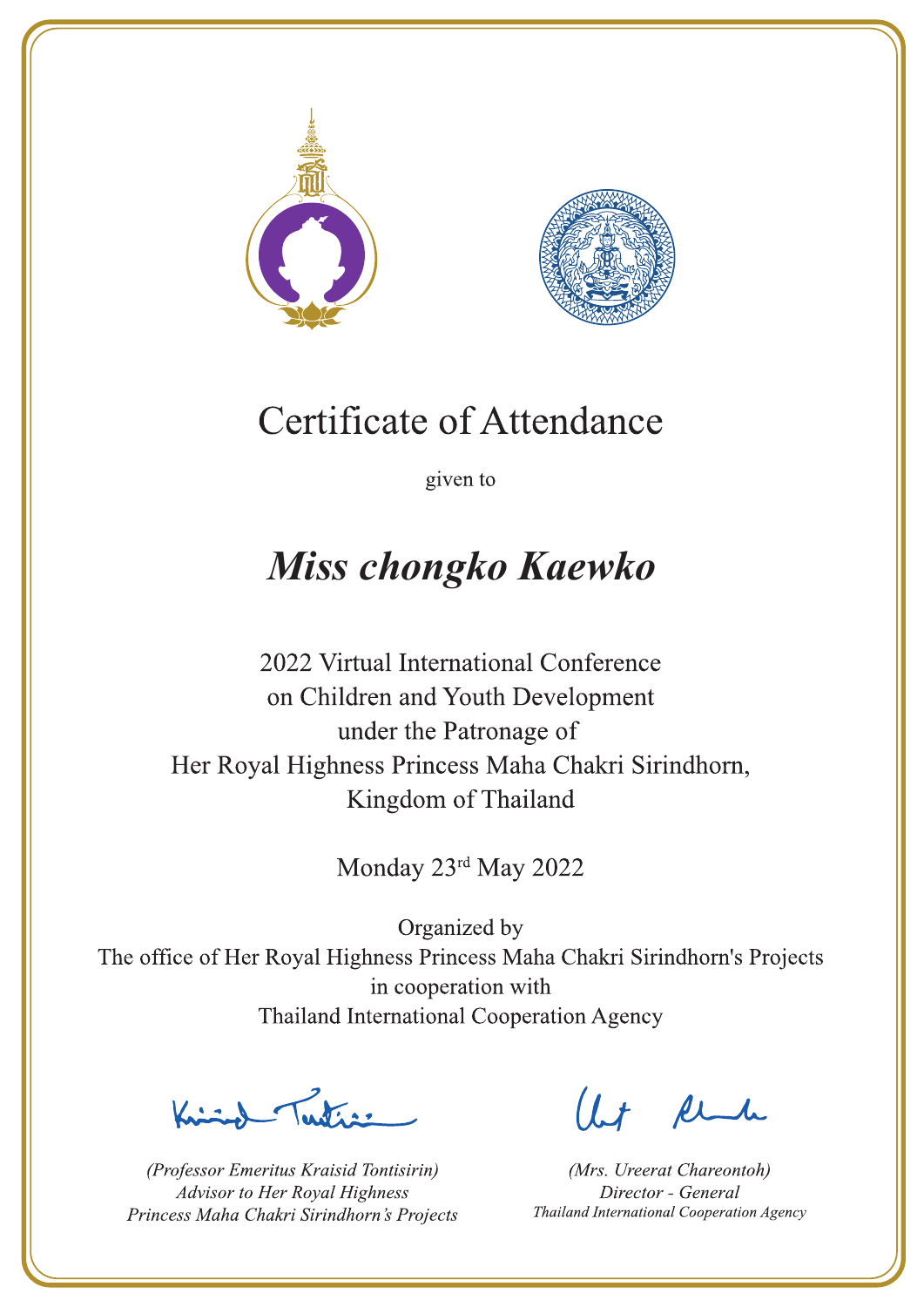



given to

# Mr. Ratchanon Thapeard

2022 Virtual International Conference on Children and Youth Development under the Patronage of Her Royal Highness Princess Maha Chakri Sirindhorn, Kingdom of Thailand

Monday 23rd May 2022

Lating

(Professor Emeritus Kraisid Tontisirin) Advisor to Her Royal Highness Princess Maha Chakri Sirindhorn's Projects

 $l.t$  find

(Mrs. Ureerat Chareontoh) Director - General Thailand International Cooperation Agency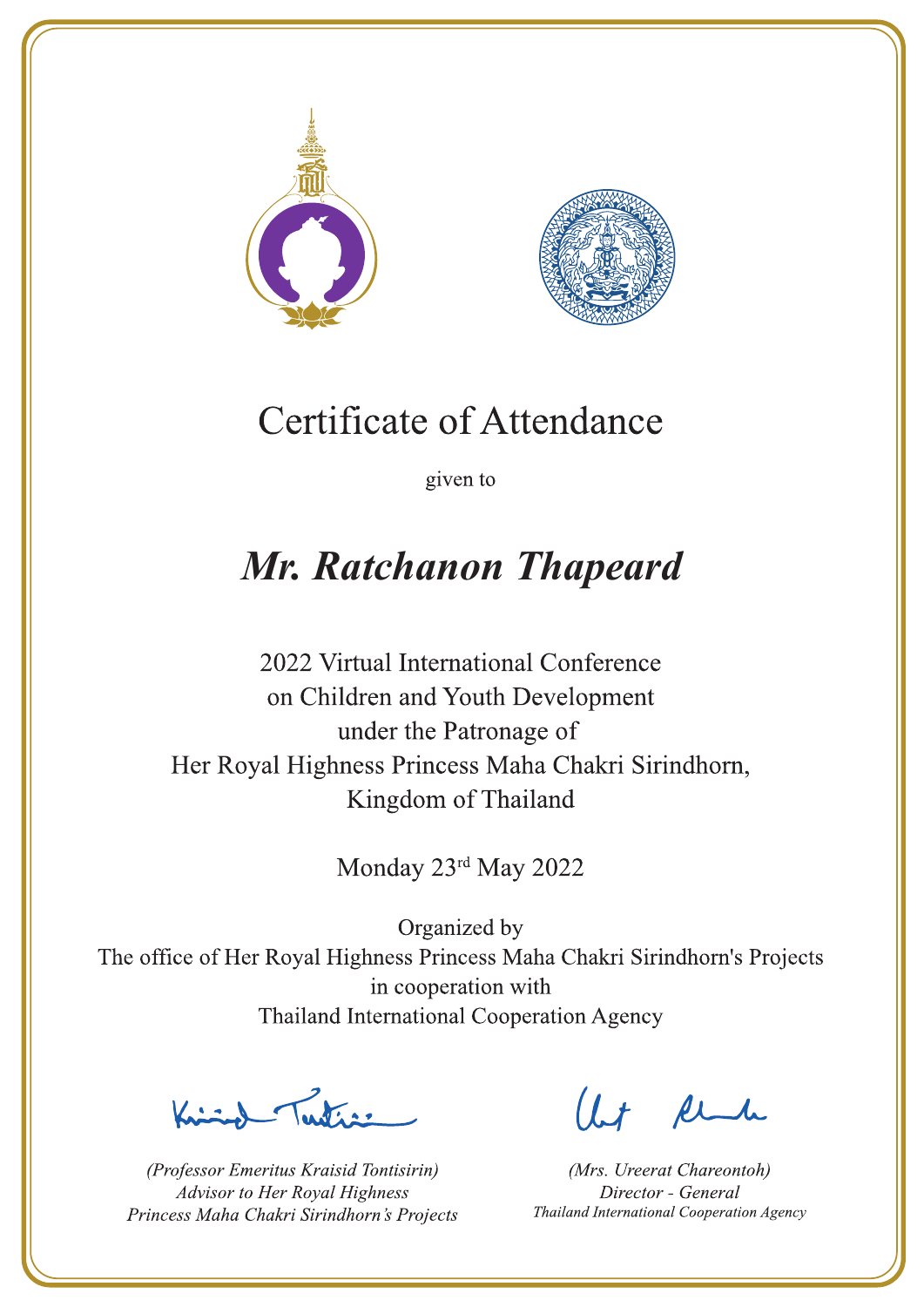



given to

## **Miss Mattaya Boodkaew**

2022 Virtual International Conference on Children and Youth Development under the Patronage of Her Royal Highness Princess Maha Chakri Sirindhorn, Kingdom of Thailand

Monday 23rd May 2022

Latin ,

(Professor Emeritus Kraisid Tontisirin) Advisor to Her Royal Highness Princess Maha Chakri Sirindhorn's Projects

 $l.t$  find

(Mrs. Ureerat Chareontoh) Director - General Thailand International Cooperation Agency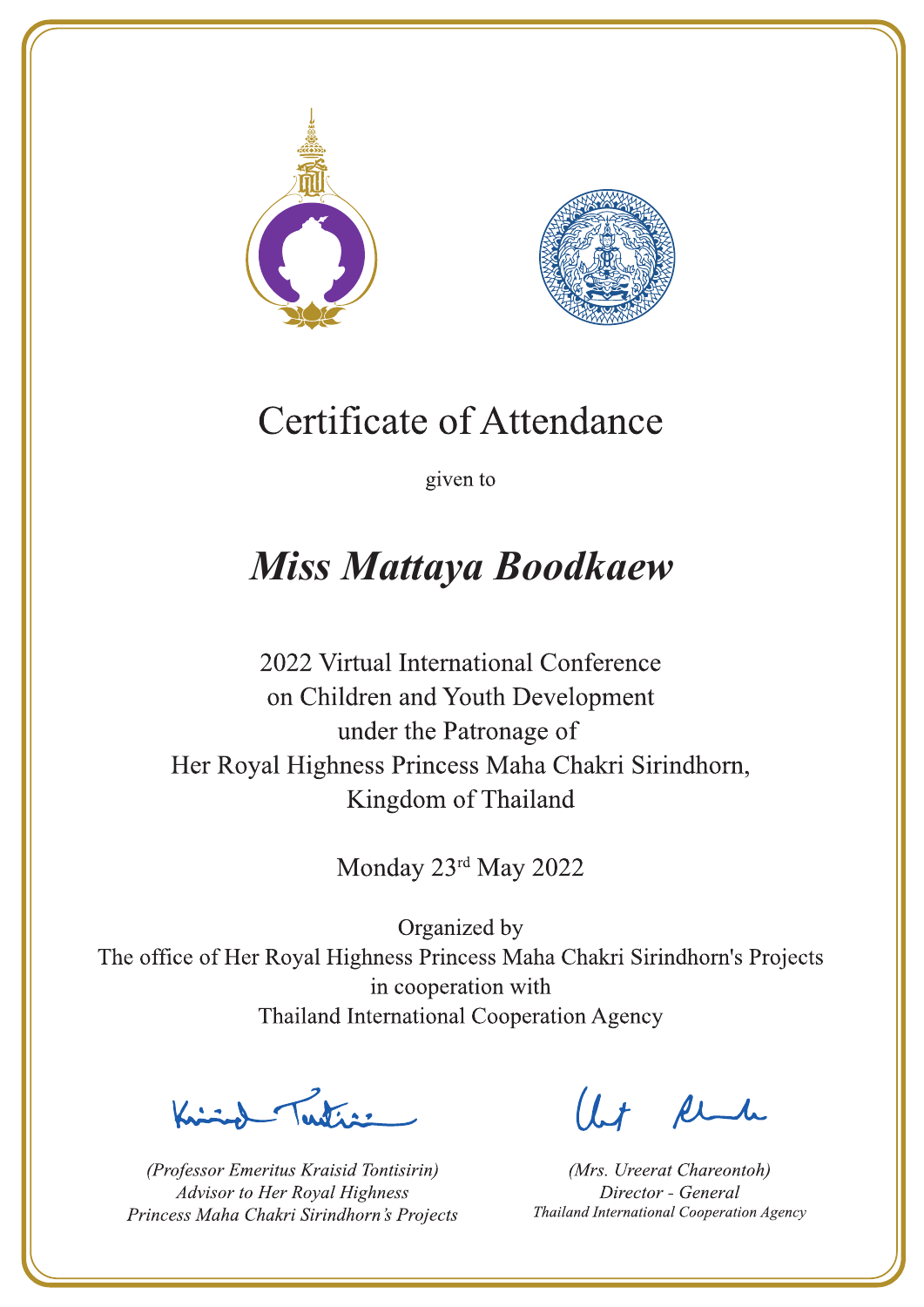



given to

### Mr. Karan Somjit

2022 Virtual International Conference on Children and Youth Development under the Patronage of Her Royal Highness Princess Maha Chakri Sirindhorn, Kingdom of Thailand

Monday 23rd May 2022

Latin ,

(Professor Emeritus Kraisid Tontisirin) Advisor to Her Royal Highness Princess Maha Chakri Sirindhorn's Projects

Ut Rende

(Mrs. Ureerat Chareontoh) Director - General Thailand International Cooperation Agency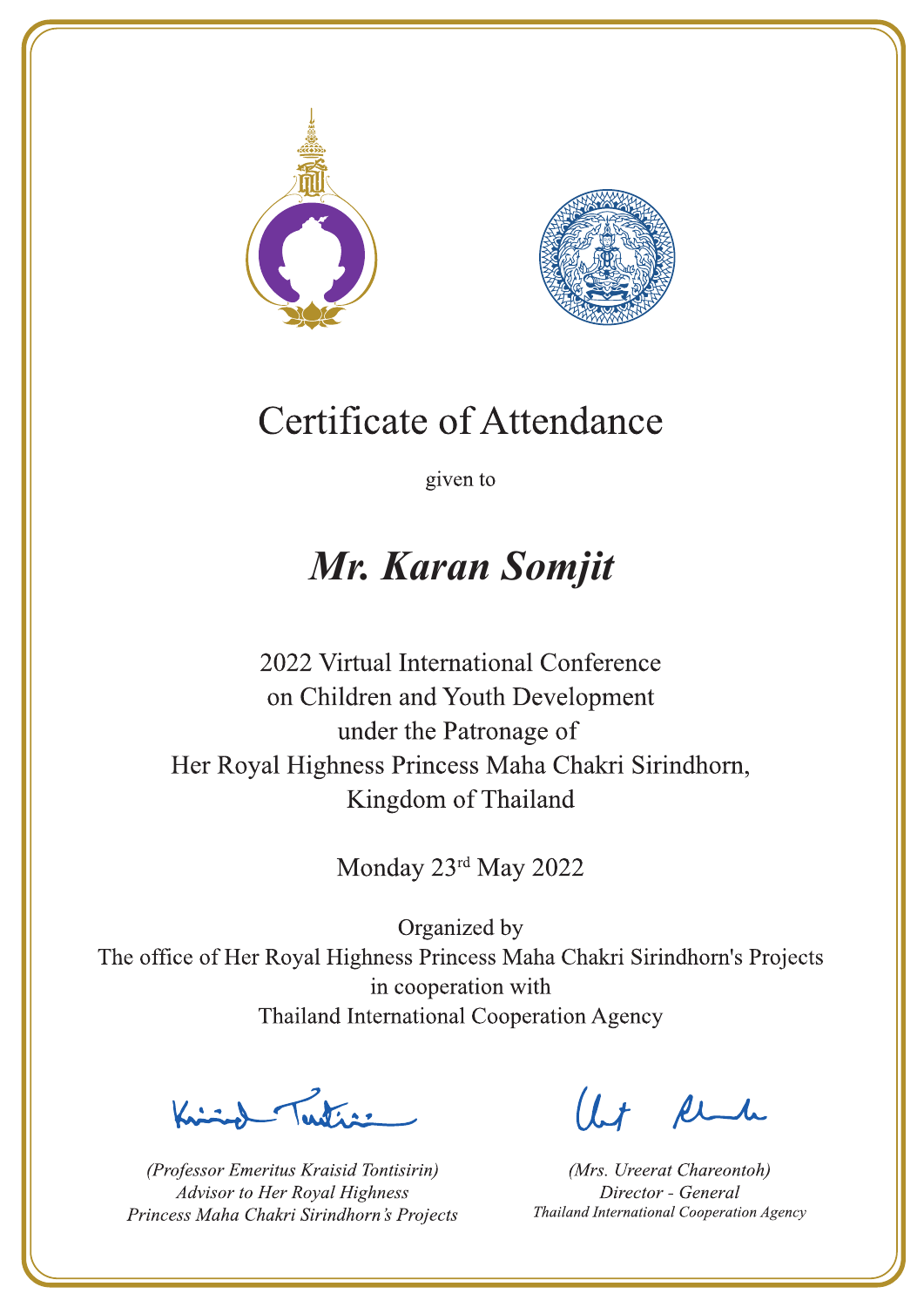



given to

### Mr. Natawat Khatisa

2022 Virtual International Conference on Children and Youth Development under the Patronage of Her Royal Highness Princess Maha Chakri Sirindhorn, Kingdom of Thailand

Monday 23rd May 2022

Letter

(Professor Emeritus Kraisid Tontisirin) Advisor to Her Royal Highness Princess Maha Chakri Sirindhorn's Projects

Ut Rende

(Mrs. Ureerat Chareontoh) Director - General Thailand International Cooperation Agency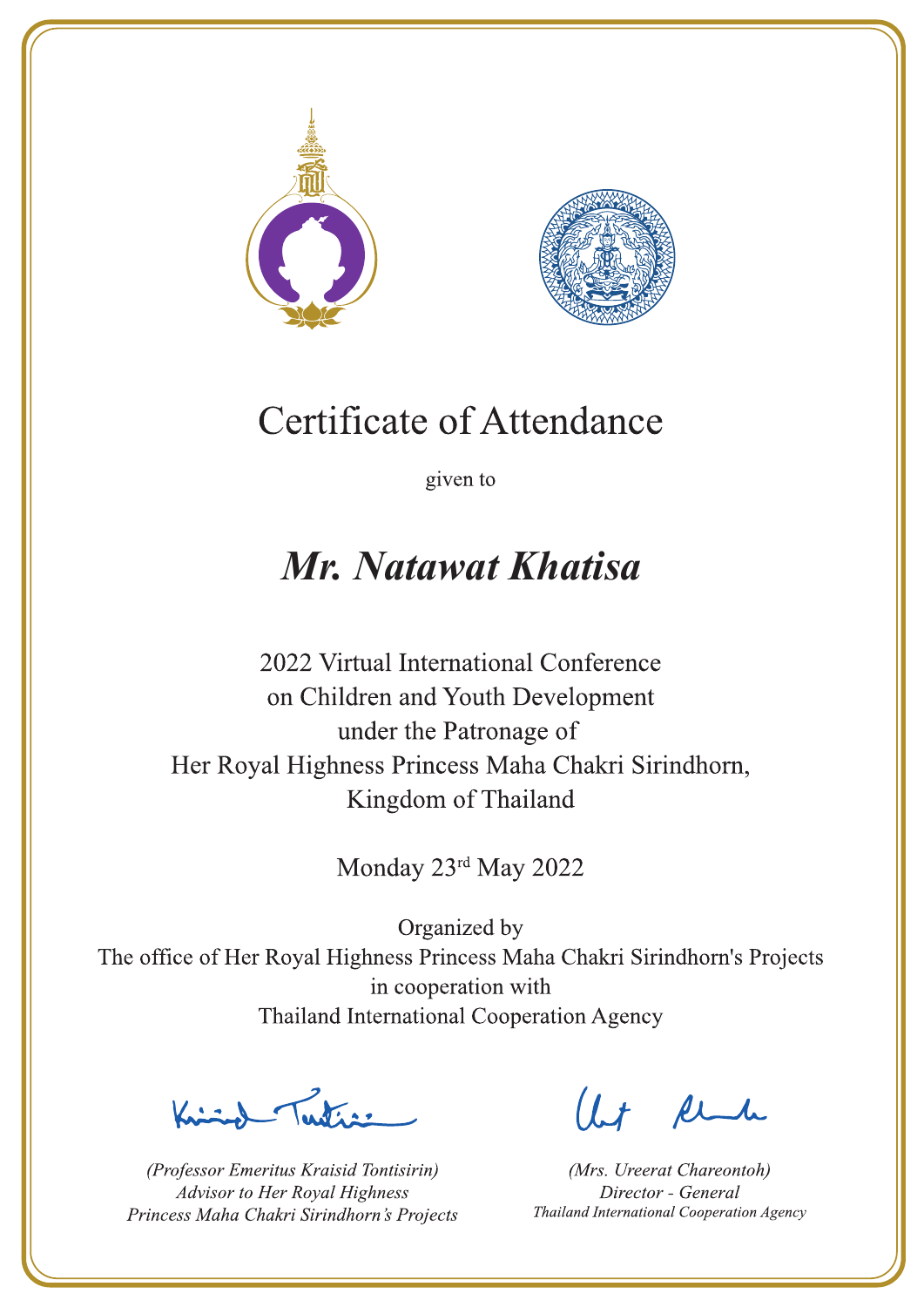



given to

## **Mrs. Ruetairat Pethan**

2022 Virtual International Conference on Children and Youth Development under the Patronage of Her Royal Highness Princess Maha Chakri Sirindhorn, Kingdom of Thailand

Monday 23rd May 2022

Letters ,

(Professor Emeritus Kraisid Tontisirin) Advisor to Her Royal Highness Princess Maha Chakri Sirindhorn's Projects

 $l.t$  find

(Mrs. Ureerat Chareontoh) Director - General Thailand International Cooperation Agency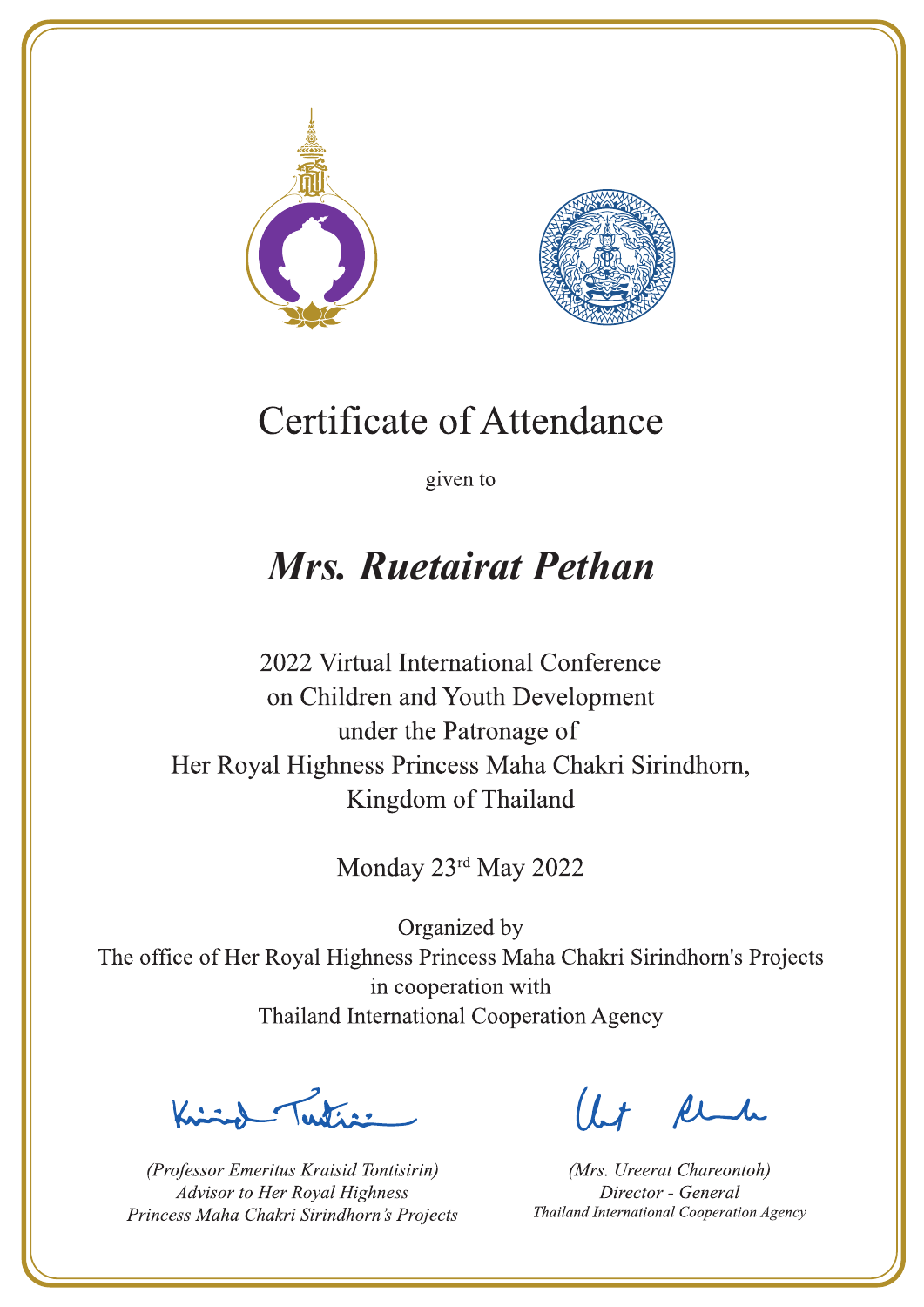



given to

## **Ms. Thiparat Udom**

2022 Virtual International Conference on Children and Youth Development under the Patronage of Her Royal Highness Princess Maha Chakri Sirindhorn, Kingdom of Thailand

Monday 23rd May 2022

 $\sum_{n=1}^{\infty}$ 

(Professor Emeritus Kraisid Tontisirin) Advisor to Her Royal Highness Princess Maha Chakri Sirindhorn's Projects

 $l.t$  find

(Mrs. Ureerat Chareontoh) Director - General Thailand International Cooperation Agency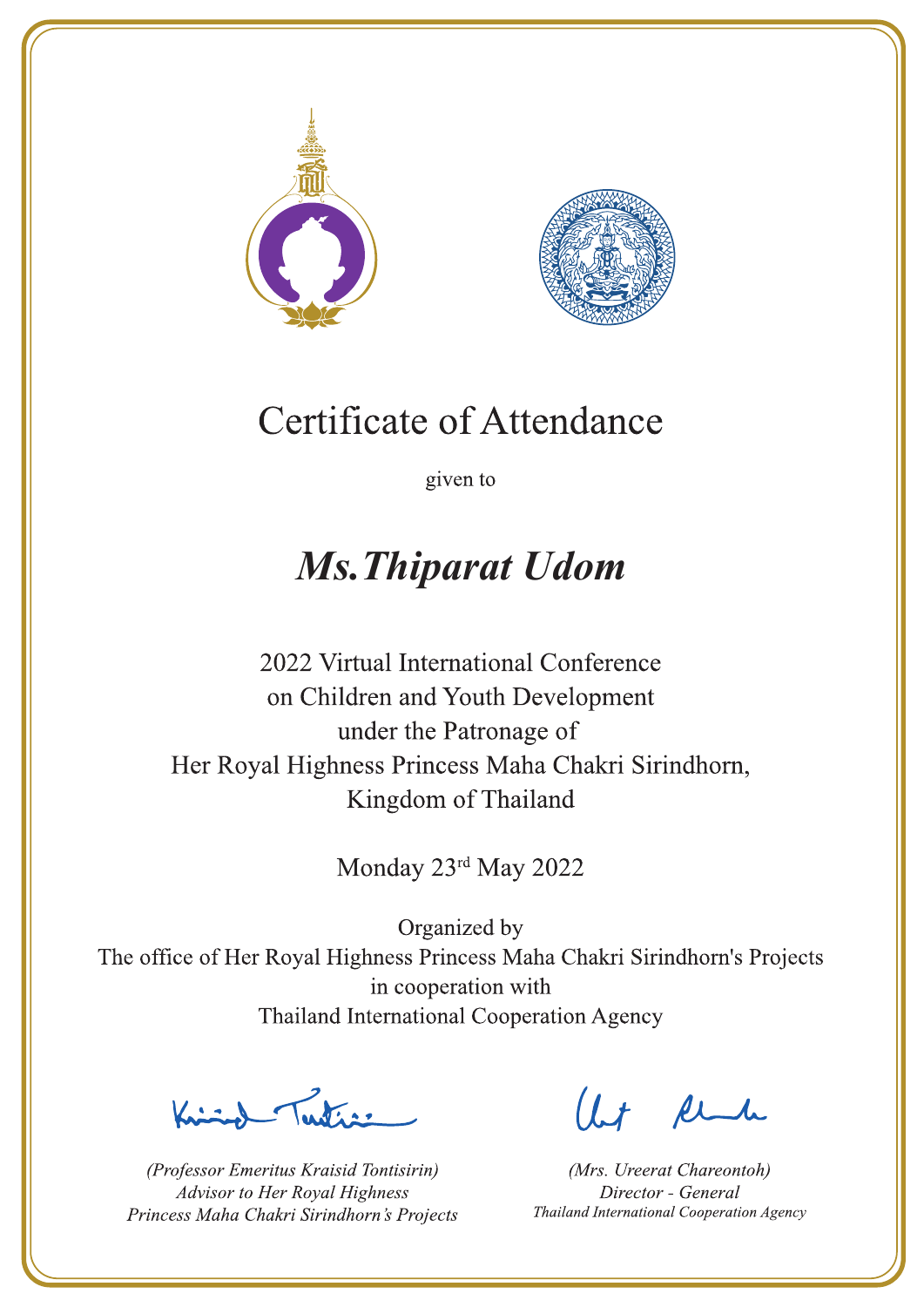



given to

### Mr. Santirat Atachai

2022 Virtual International Conference on Children and Youth Development under the Patronage of Her Royal Highness Princess Maha Chakri Sirindhorn, Kingdom of Thailand

Monday 23rd May 2022

Letters ,

(Professor Emeritus Kraisid Tontisirin) Advisor to Her Royal Highness Princess Maha Chakri Sirindhorn's Projects

 $l.t$  find

(Mrs. Ureerat Chareontoh) Director - General Thailand International Cooperation Agency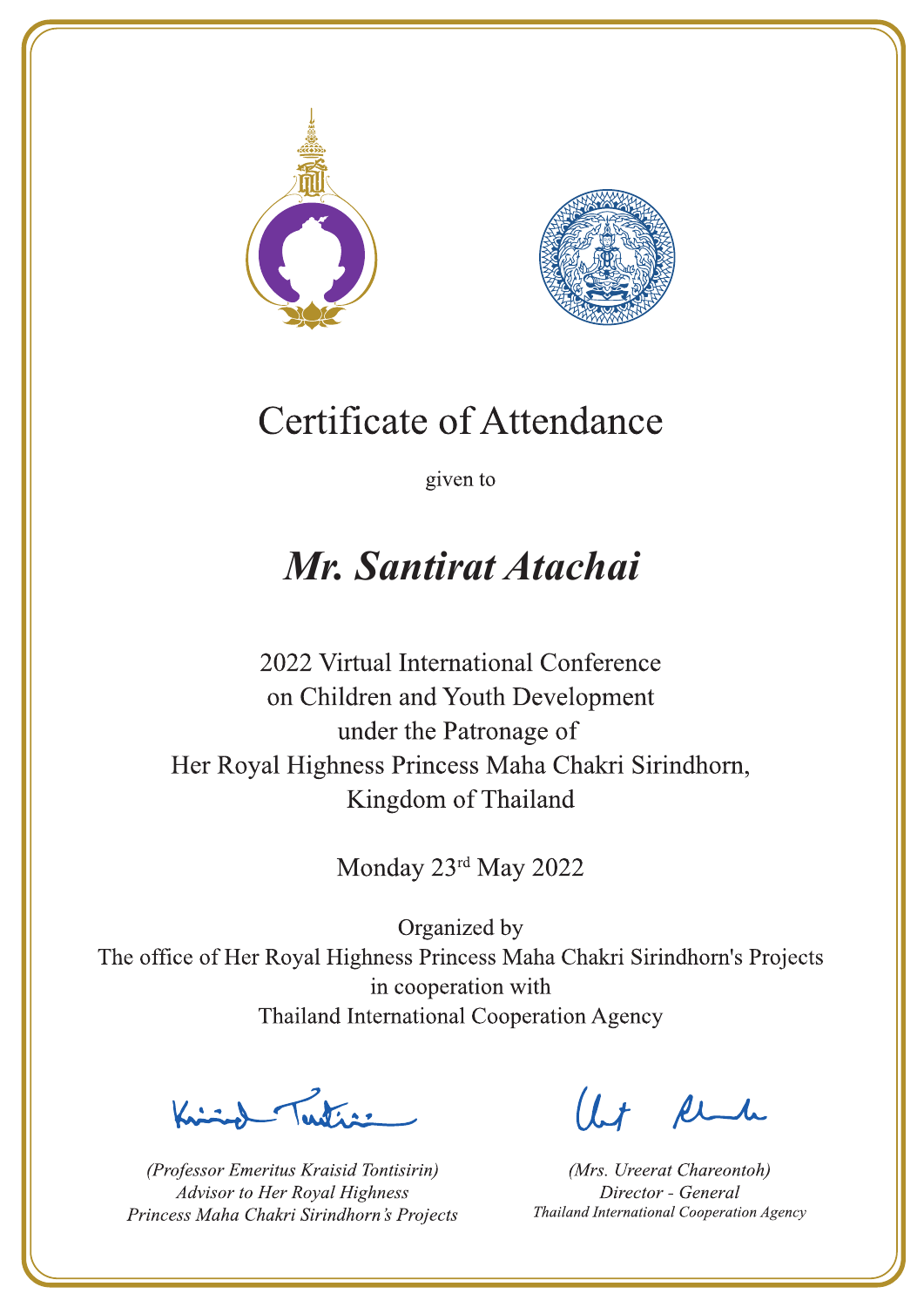



given to

# **Miss Kanyaphat Pongdee**

2022 Virtual International Conference on Children and Youth Development under the Patronage of Her Royal Highness Princess Maha Chakri Sirindhorn, Kingdom of Thailand

Monday 23rd May 2022

Lating

(Professor Emeritus Kraisid Tontisirin) Advisor to Her Royal Highness Princess Maha Chakri Sirindhorn's Projects

 $l.t$  find

(Mrs. Ureerat Chareontoh) Director - General Thailand International Cooperation Agency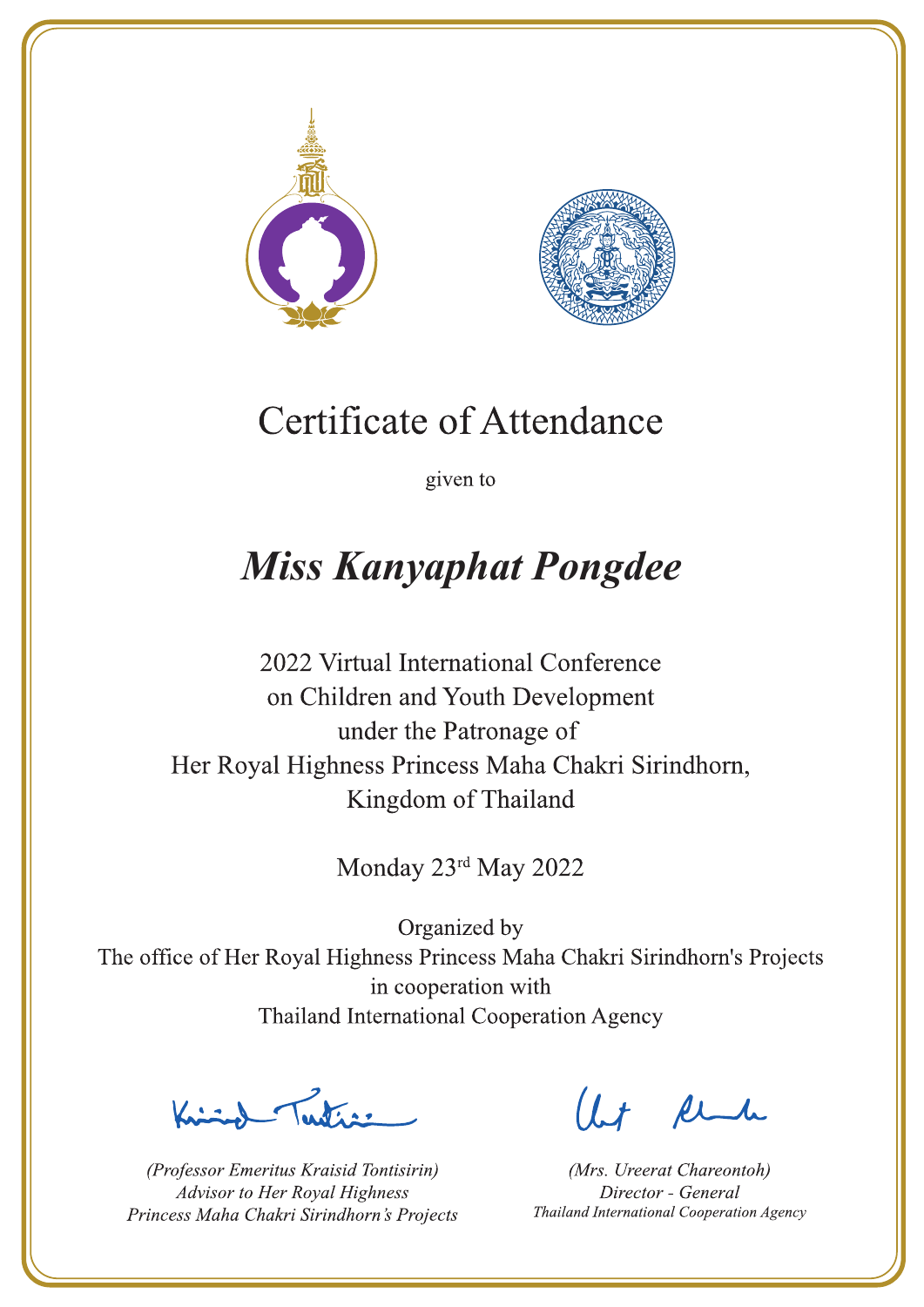



given to

## **Miss Kanok Tiplhan**

2022 Virtual International Conference on Children and Youth Development under the Patronage of Her Royal Highness Princess Maha Chakri Sirindhorn, Kingdom of Thailand

Monday 23rd May 2022

Latin ,

(Professor Emeritus Kraisid Tontisirin) Advisor to Her Royal Highness Princess Maha Chakri Sirindhorn's Projects

 $l.t$  find

(Mrs. Ureerat Chareontoh) Director - General Thailand International Cooperation Agency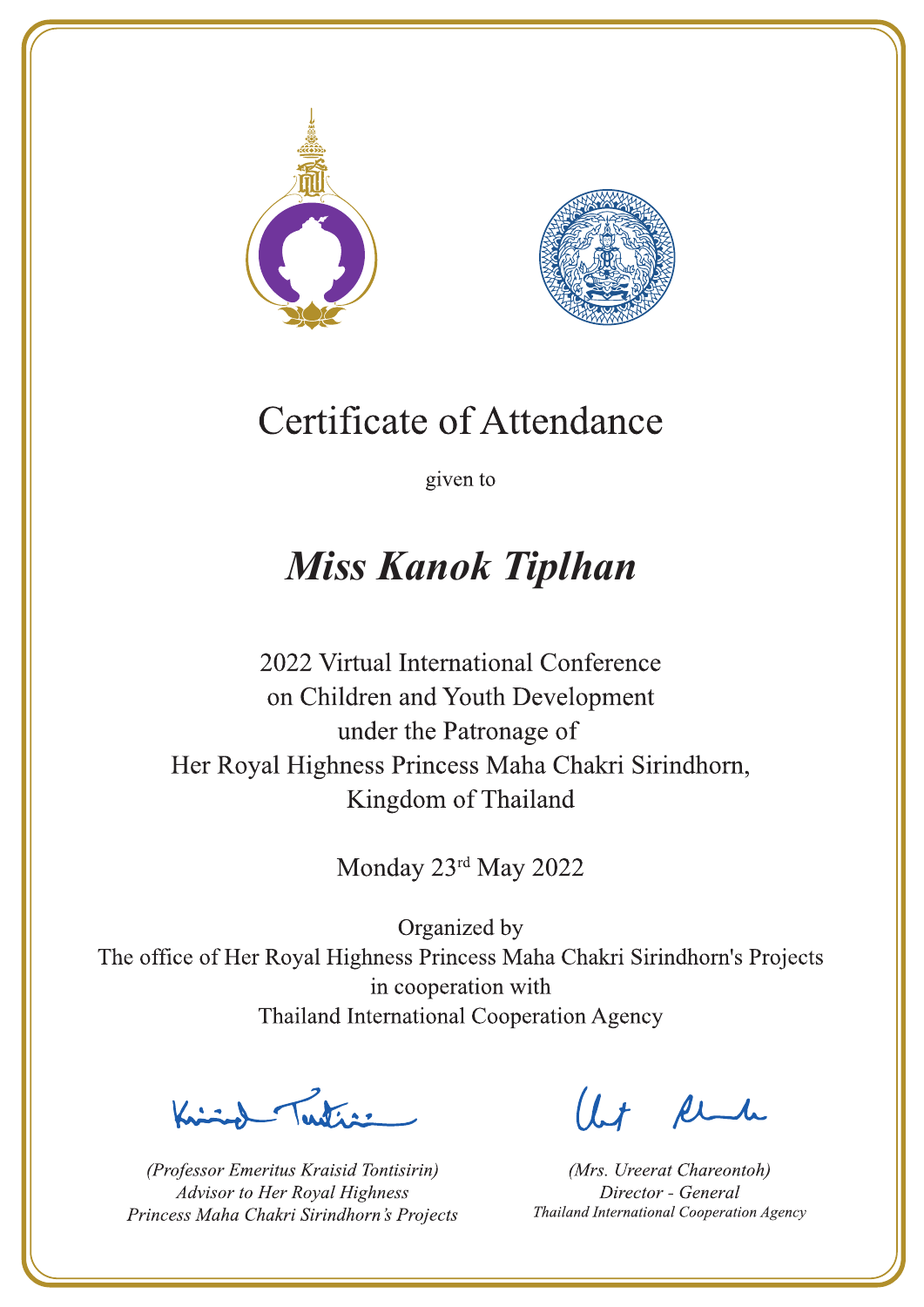



given to

## Mrs. Nongnuch Wichaloka

2022 Virtual International Conference on Children and Youth Development under the Patronage of Her Royal Highness Princess Maha Chakri Sirindhorn, Kingdom of Thailand

Monday 23rd May 2022

Lutin ,

(Professor Emeritus Kraisid Tontisirin) Advisor to Her Royal Highness Princess Maha Chakri Sirindhorn's Projects

 $l.t$  find

(Mrs. Ureerat Chareontoh) Director - General Thailand International Cooperation Agency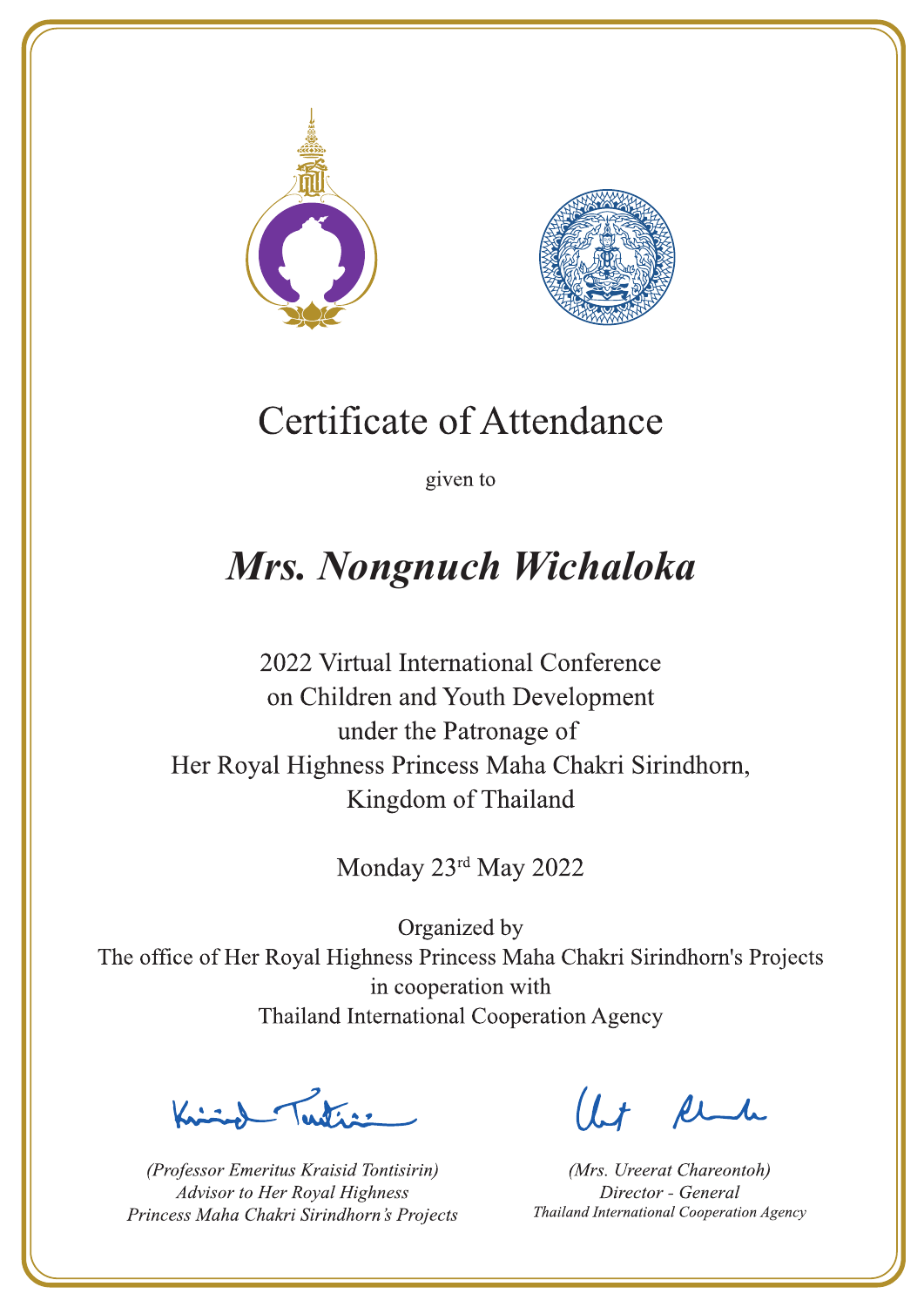



given to

# **Mr. Ongard Samkum**

2022 Virtual International Conference on Children and Youth Development under the Patronage of Her Royal Highness Princess Maha Chakri Sirindhorn, Kingdom of Thailand

Monday 23rd May 2022

Letters .

(Professor Emeritus Kraisid Tontisirin) Advisor to Her Royal Highness Princess Maha Chakri Sirindhorn's Projects

 $l.t$  find

(Mrs. Ureerat Chareontoh) Director - General Thailand International Cooperation Agency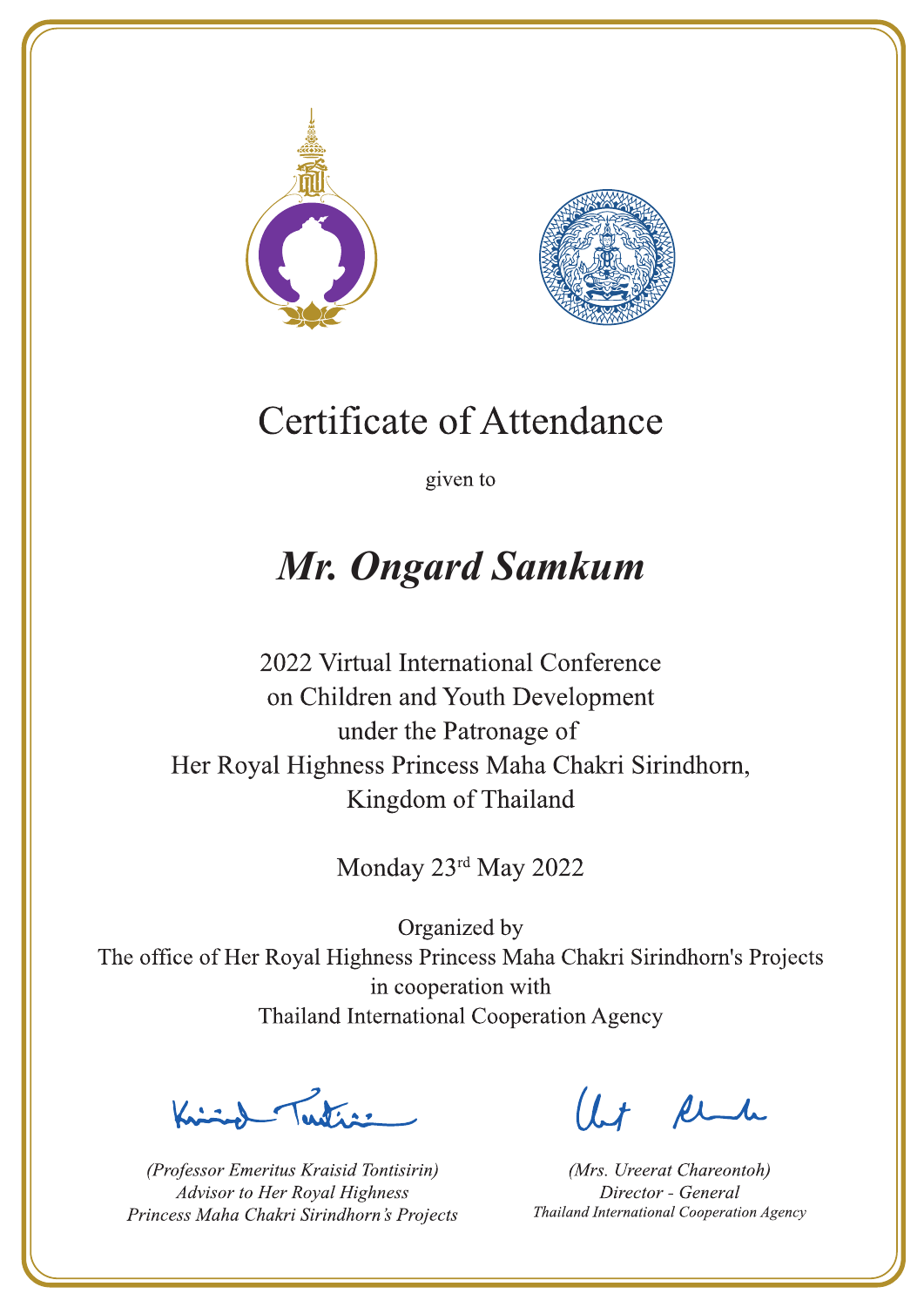



given to

### Mrs. Sudtida Tosuwan

2022 Virtual International Conference on Children and Youth Development under the Patronage of Her Royal Highness Princess Maha Chakri Sirindhorn, Kingdom of Thailand

Monday 23rd May 2022

Letter

(Professor Emeritus Kraisid Tontisirin) Advisor to Her Royal Highness Princess Maha Chakri Sirindhorn's Projects

Ut Rende

(Mrs. Ureerat Chareontoh) Director - General Thailand International Cooperation Agency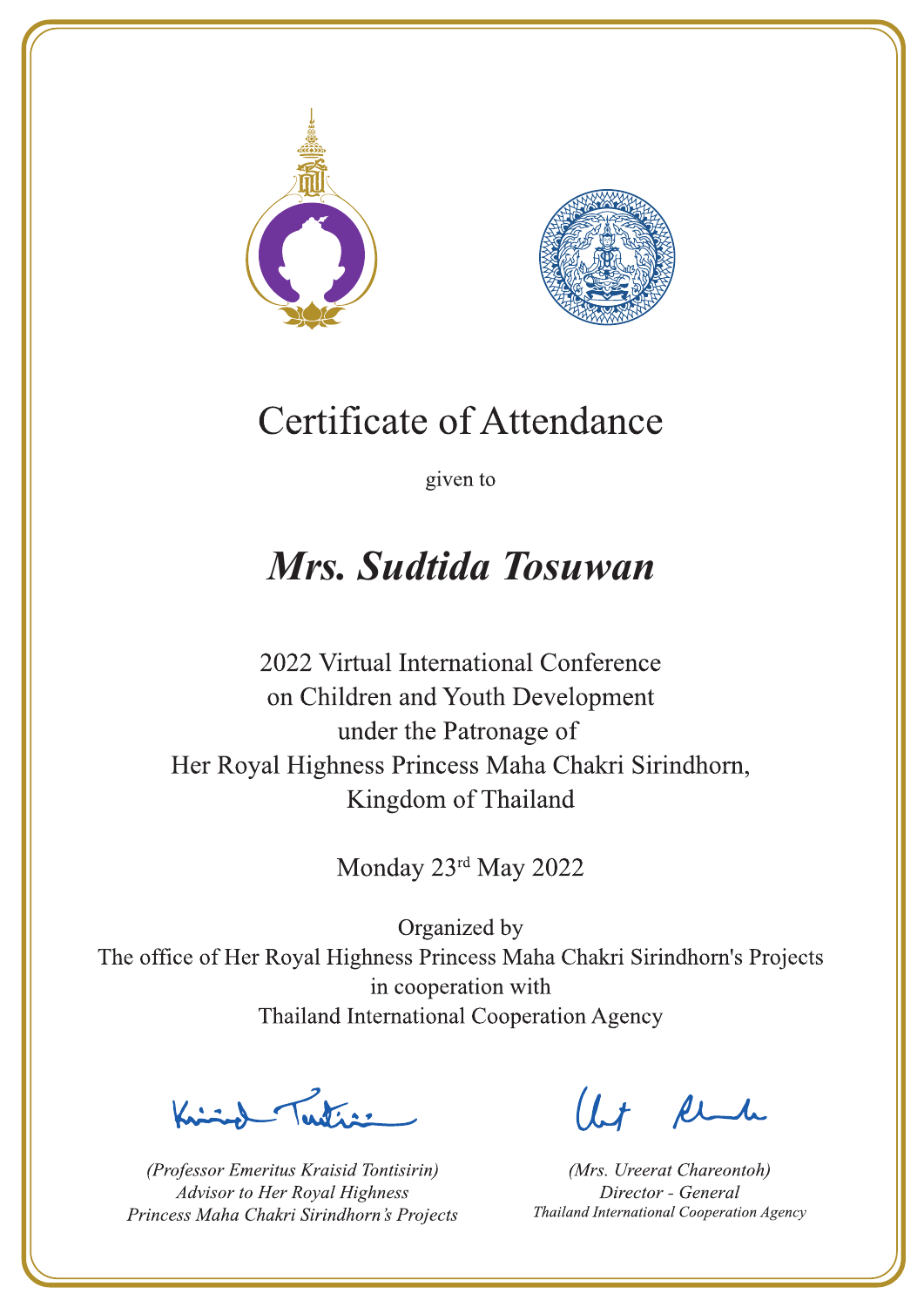



given to

### **Mr. Suttidon Putharak**

2022 Virtual International Conference on Children and Youth Development under the Patronage of Her Royal Highness Princess Maha Chakri Sirindhorn, Kingdom of Thailand

Monday 23rd May 2022

Letters ,

(Professor Emeritus Kraisid Tontisirin) Advisor to Her Royal Highness Princess Maha Chakri Sirindhorn's Projects

 $l.t$  find

(Mrs. Ureerat Chareontoh) Director - General Thailand International Cooperation Agency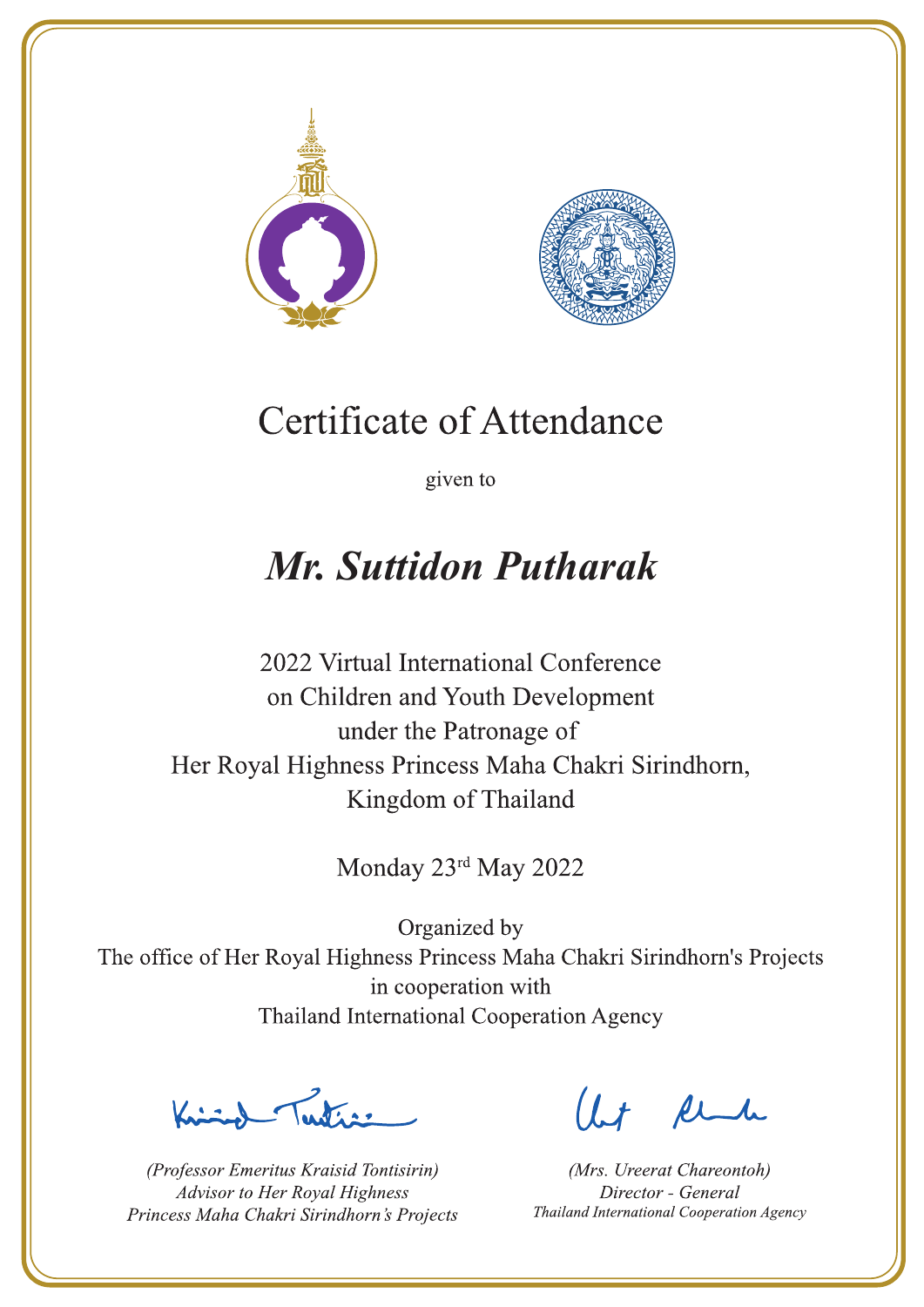



given to

### Mrs. Pritsana Wannarak

2022 Virtual International Conference on Children and Youth Development under the Patronage of Her Royal Highness Princess Maha Chakri Sirindhorn, Kingdom of Thailand

Monday 23rd May 2022

Letter

(Professor Emeritus Kraisid Tontisirin) Advisor to Her Royal Highness Princess Maha Chakri Sirindhorn's Projects

Ut Rende

(Mrs. Ureerat Chareontoh) Director - General Thailand International Cooperation Agency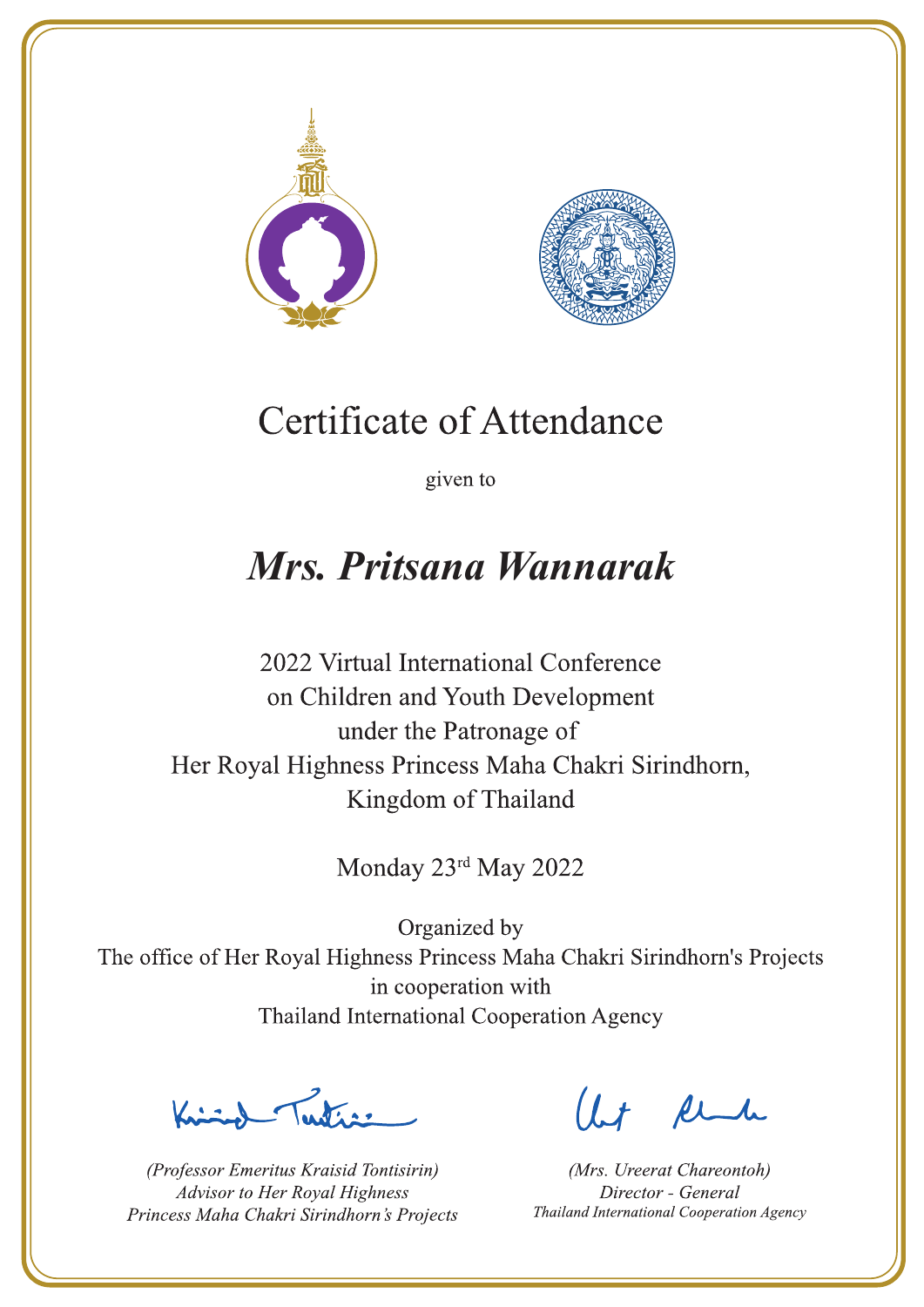



given to

# Mr. Danairat Kaskasam

2022 Virtual International Conference on Children and Youth Development under the Patronage of Her Royal Highness Princess Maha Chakri Sirindhorn, Kingdom of Thailand

Monday 23rd May 2022

Letter

(Professor Emeritus Kraisid Tontisirin) Advisor to Her Royal Highness Princess Maha Chakri Sirindhorn's Projects

 $l.t$  find

(Mrs. Ureerat Chareontoh) Director - General Thailand International Cooperation Agency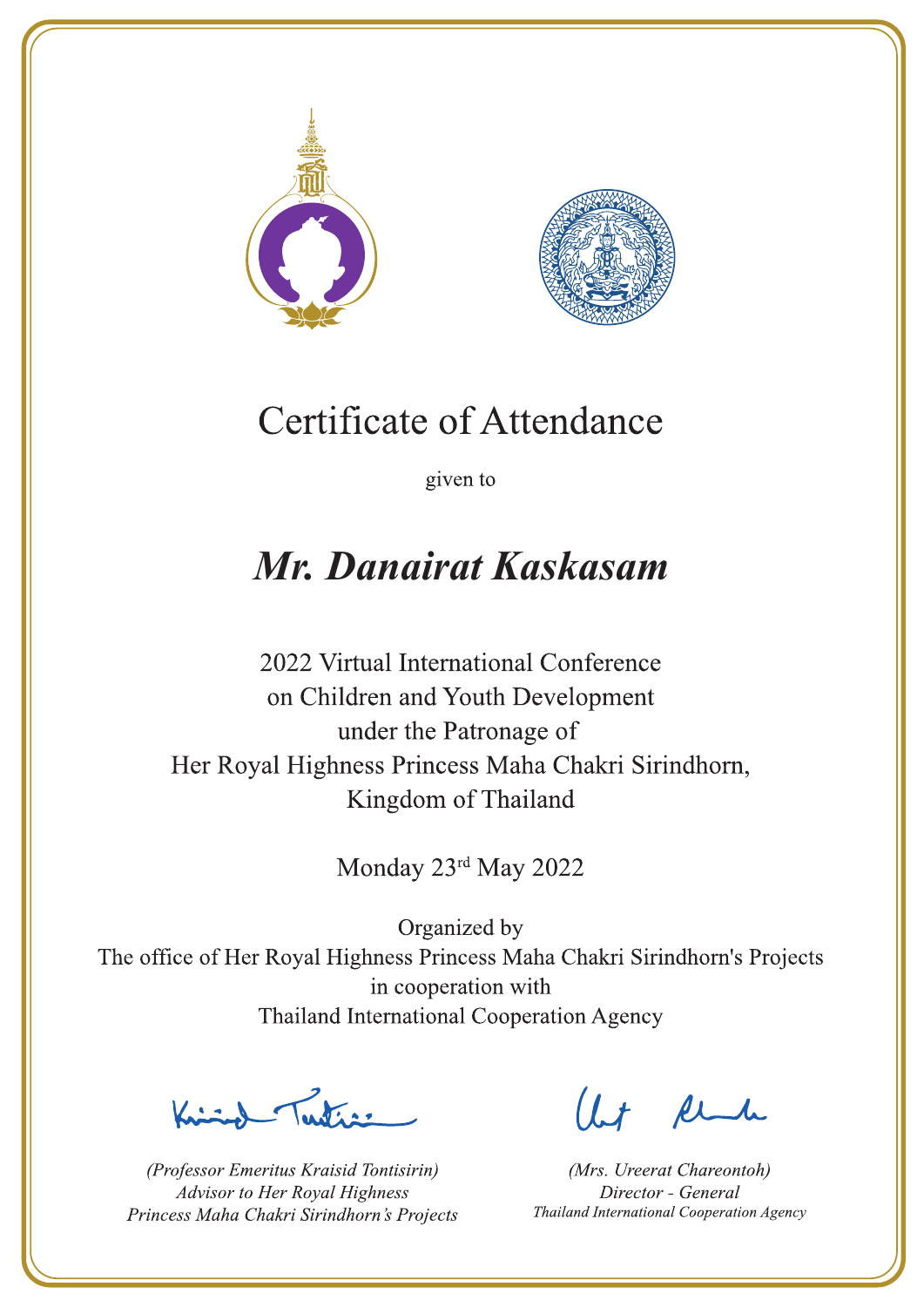



given to

# Mrs. Thitiporn Khaisaeng

2022 Virtual International Conference on Children and Youth Development under the Patronage of Her Royal Highness Princess Maha Chakri Sirindhorn, Kingdom of Thailand

Monday 23rd May 2022

 $\sum_{n=1}^{\infty}$ 

(Professor Emeritus Kraisid Tontisirin) Advisor to Her Royal Highness Princess Maha Chakri Sirindhorn's Projects

 $l.t$  find

(Mrs. Ureerat Chareontoh) Director - General Thailand International Cooperation Agency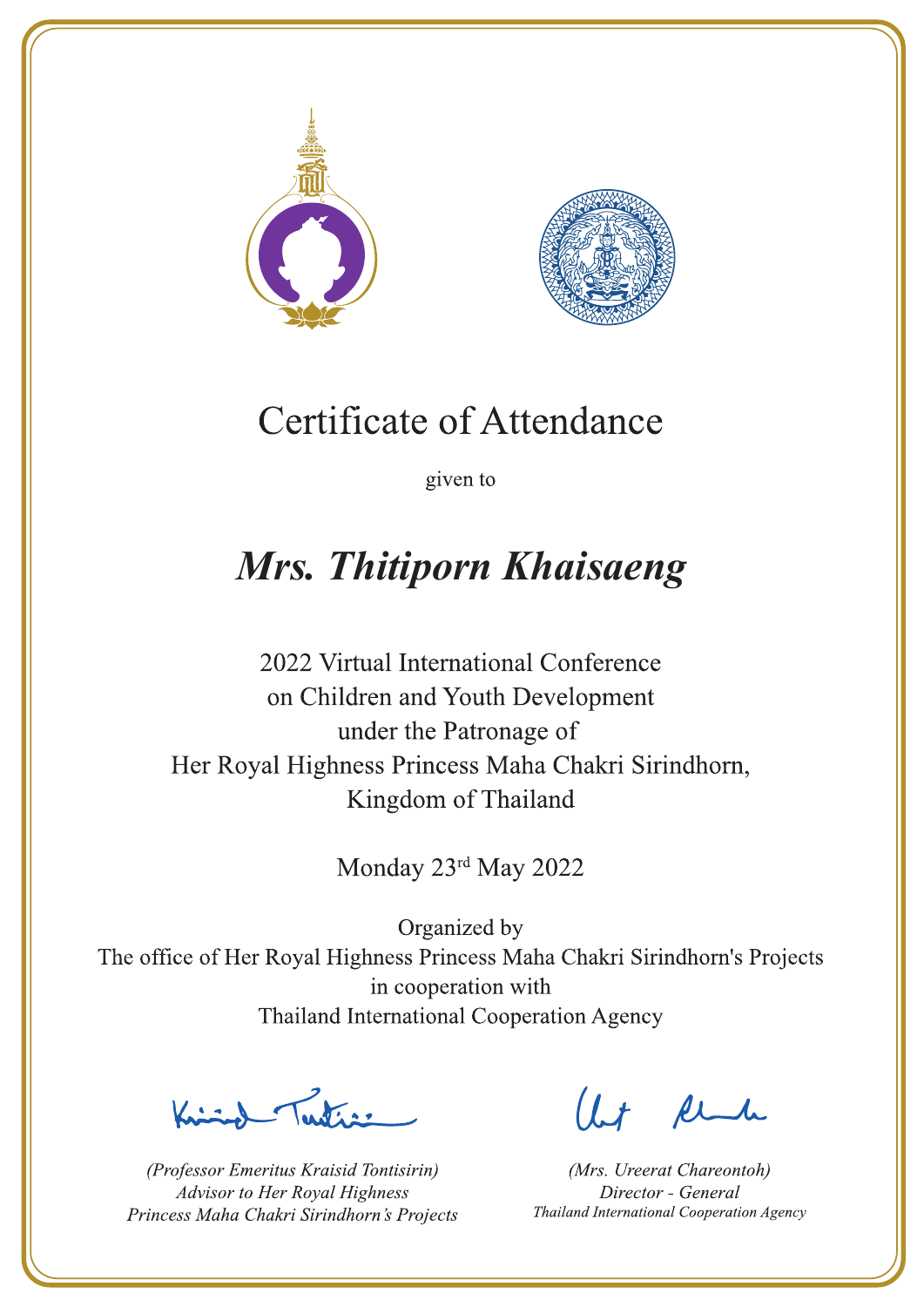



given to

## Mr. Phuriwat Wongloei

2022 Virtual International Conference on Children and Youth Development under the Patronage of Her Royal Highness Princess Maha Chakri Sirindhorn, Kingdom of Thailand

Monday 23rd May 2022

Lutin ,

(Professor Emeritus Kraisid Tontisirin) Advisor to Her Royal Highness Princess Maha Chakri Sirindhorn's Projects

 $l.t$  find

(Mrs. Ureerat Chareontoh) Director - General Thailand International Cooperation Agency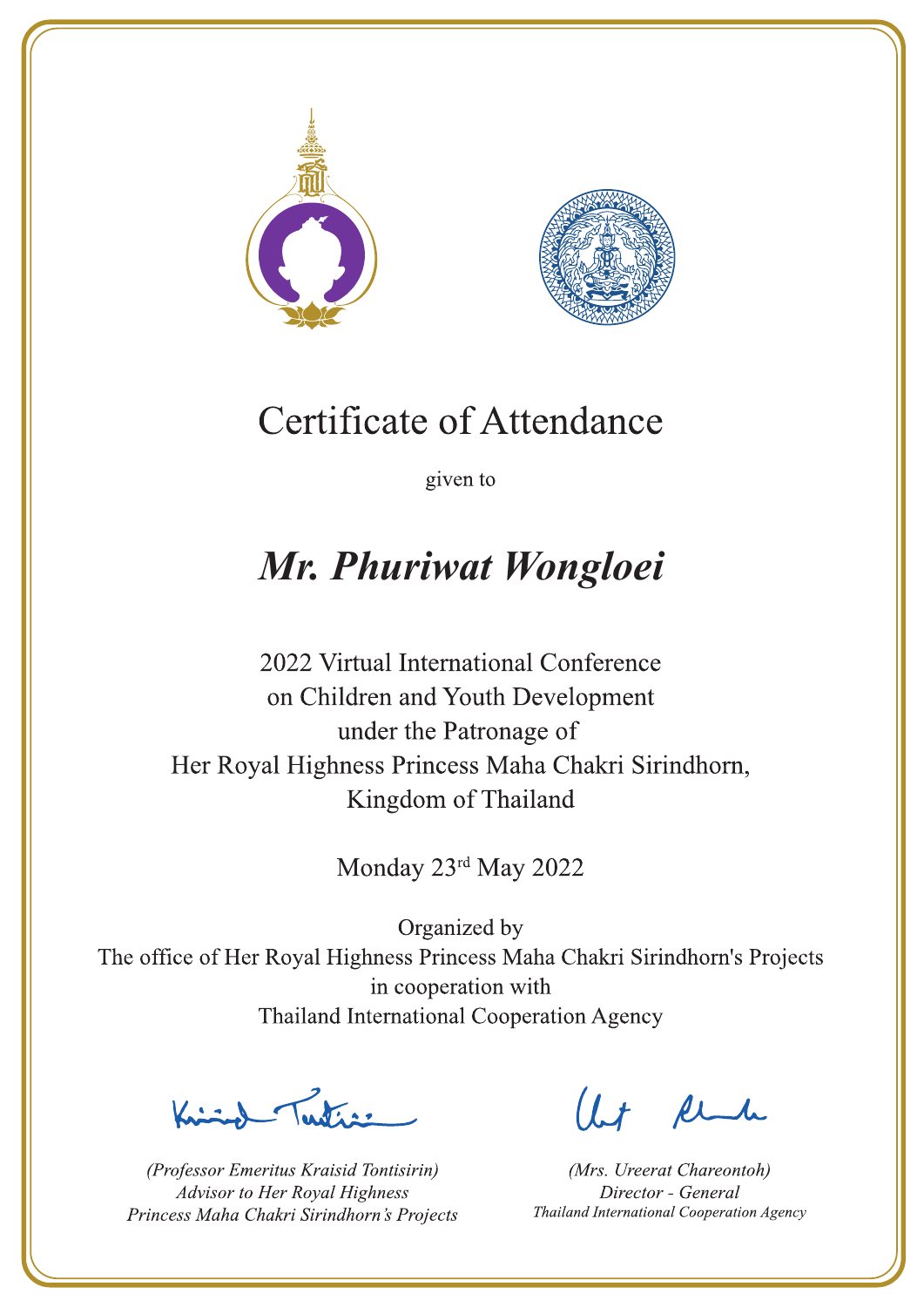



given to

## **Miss Tidarat Wongyai**

2022 Virtual International Conference on Children and Youth Development under the Patronage of Her Royal Highness Princess Maha Chakri Sirindhorn, Kingdom of Thailand

Monday 23rd May 2022

Latin ,

(Professor Emeritus Kraisid Tontisirin) Advisor to Her Royal Highness Princess Maha Chakri Sirindhorn's Projects

 $l.t$  find

(Mrs. Ureerat Chareontoh) Director - General Thailand International Cooperation Agency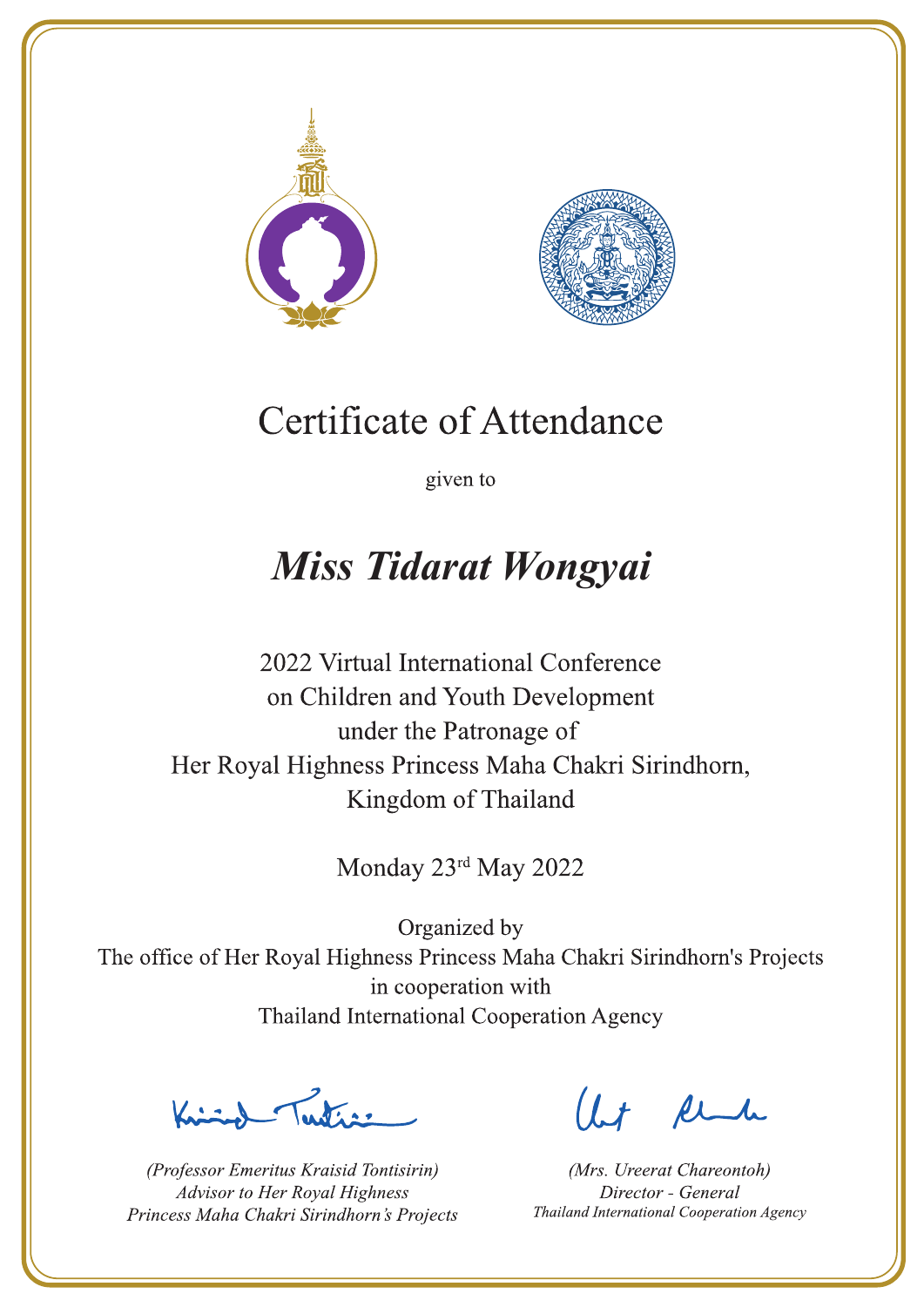



given to

## Mr. Surachai Tipkam

2022 Virtual International Conference on Children and Youth Development under the Patronage of Her Royal Highness Princess Maha Chakri Sirindhorn, Kingdom of Thailand

Monday 23rd May 2022

Latin ,

(Professor Emeritus Kraisid Tontisirin) Advisor to Her Royal Highness Princess Maha Chakri Sirindhorn's Projects

 $l.t$  find

(Mrs. Ureerat Chareontoh) Director - General Thailand International Cooperation Agency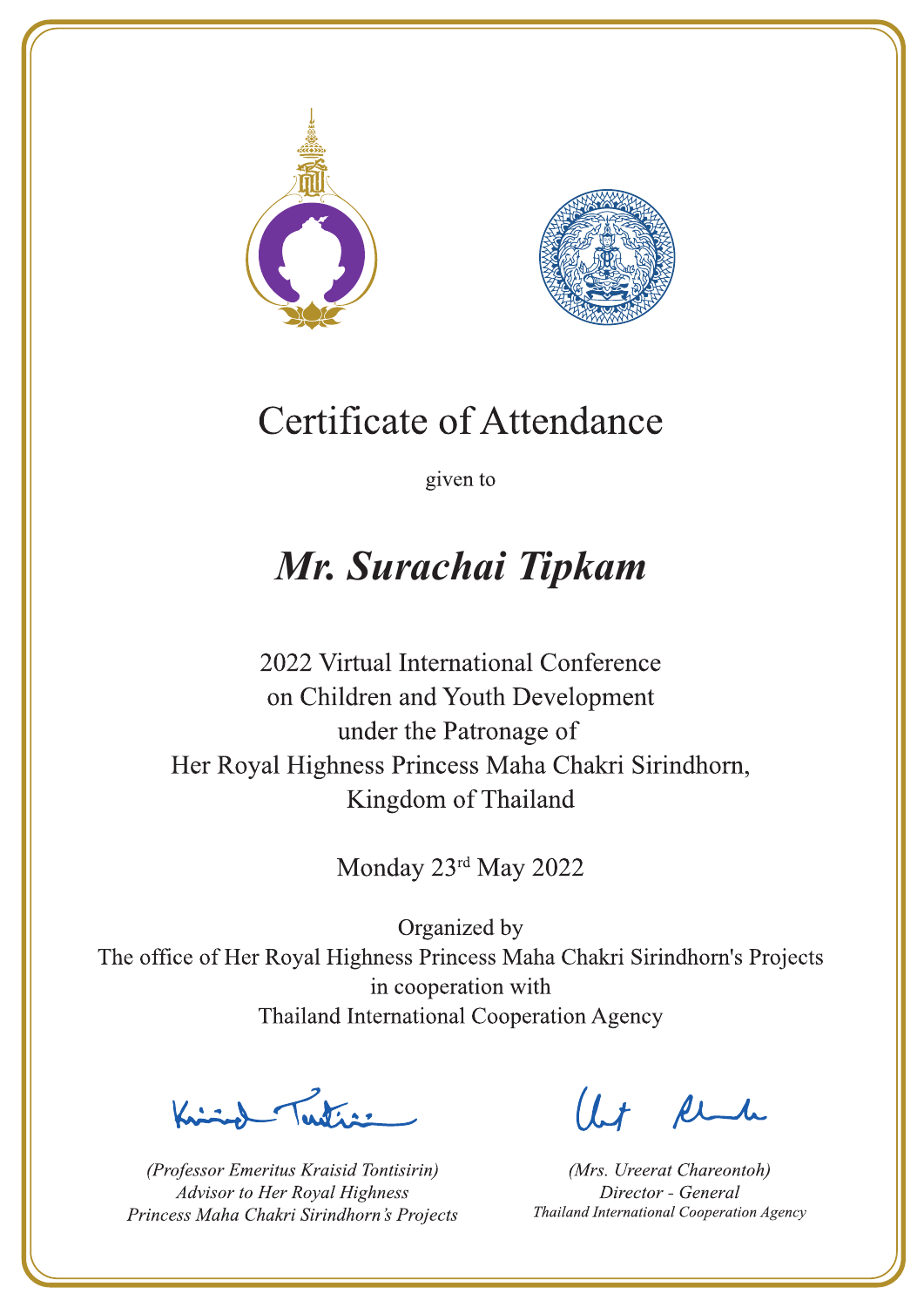



given to

### **Miss Saranya Sokham**

2022 Virtual International Conference on Children and Youth Development under the Patronage of Her Royal Highness Princess Maha Chakri Sirindhorn, Kingdom of Thailand

Monday 23rd May 2022

 $\sum_{n=1}^{\infty} \int_{\mathbb{R}^d} f(x) dx$ 

(Professor Emeritus Kraisid Tontisirin) Advisor to Her Royal Highness Princess Maha Chakri Sirindhorn's Projects

 $l.t$  find

(Mrs. Ureerat Chareontoh) Director - General Thailand International Cooperation Agency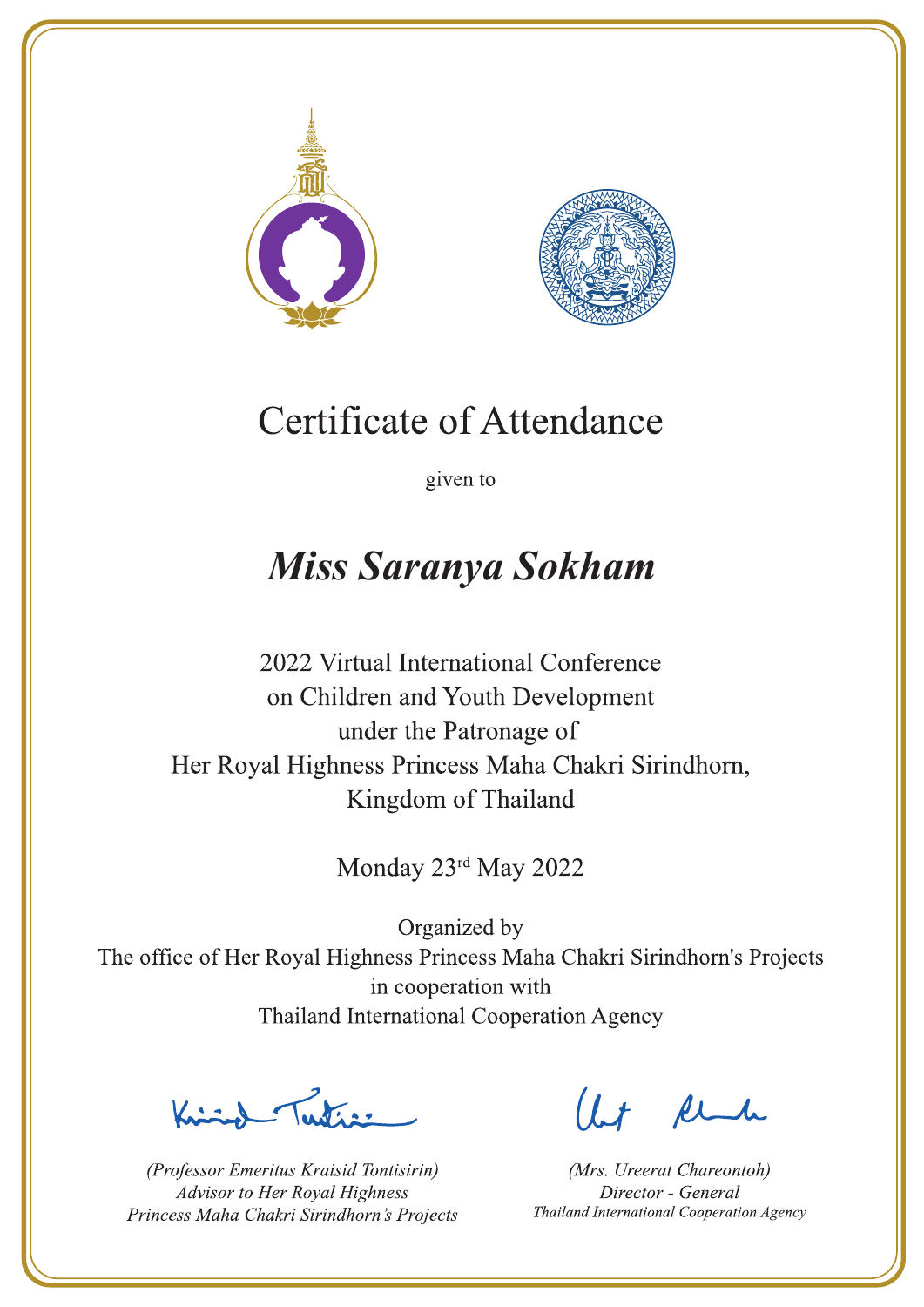



given to

# **Mr. Sirasit Bupphapet**

2022 Virtual International Conference on Children and Youth Development under the Patronage of Her Royal Highness Princess Maha Chakri Sirindhorn, Kingdom of Thailand

Monday 23rd May 2022

Justin 1

(Professor Emeritus Kraisid Tontisirin) Advisor to Her Royal Highness Princess Maha Chakri Sirindhorn's Projects

 $l.t$  find

(Mrs. Ureerat Chareontoh) Director - General Thailand International Cooperation Agency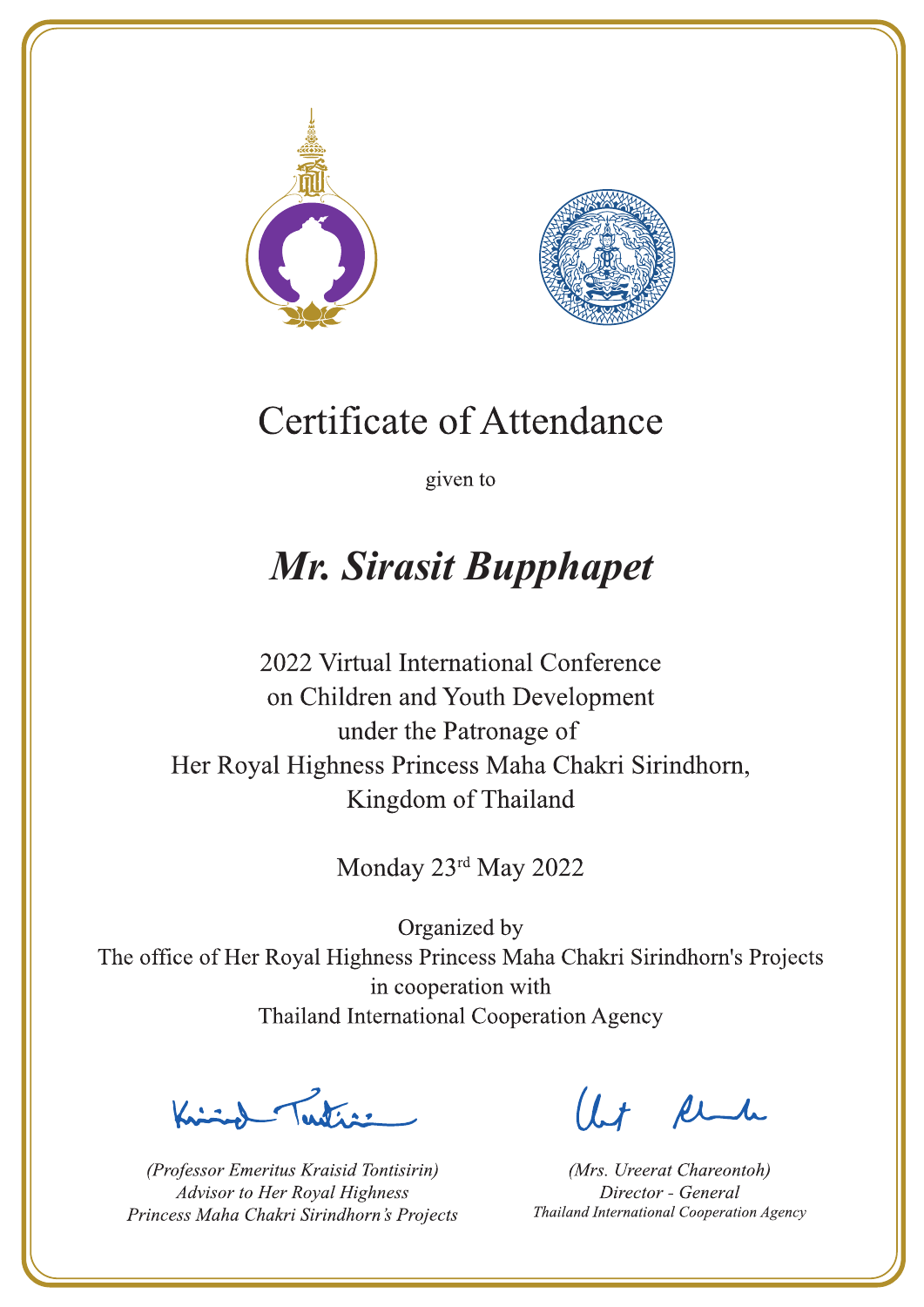



given to

# Mr. Mungmaung Wanakamol

2022 Virtual International Conference on Children and Youth Development under the Patronage of Her Royal Highness Princess Maha Chakri Sirindhorn, Kingdom of Thailand

Monday 23rd May 2022

Contraction

(Professor Emeritus Kraisid Tontisirin) Advisor to Her Royal Highness Princess Maha Chakri Sirindhorn's Projects

 $l.t$  find

(Mrs. Ureerat Chareontoh) Director - General Thailand International Cooperation Agency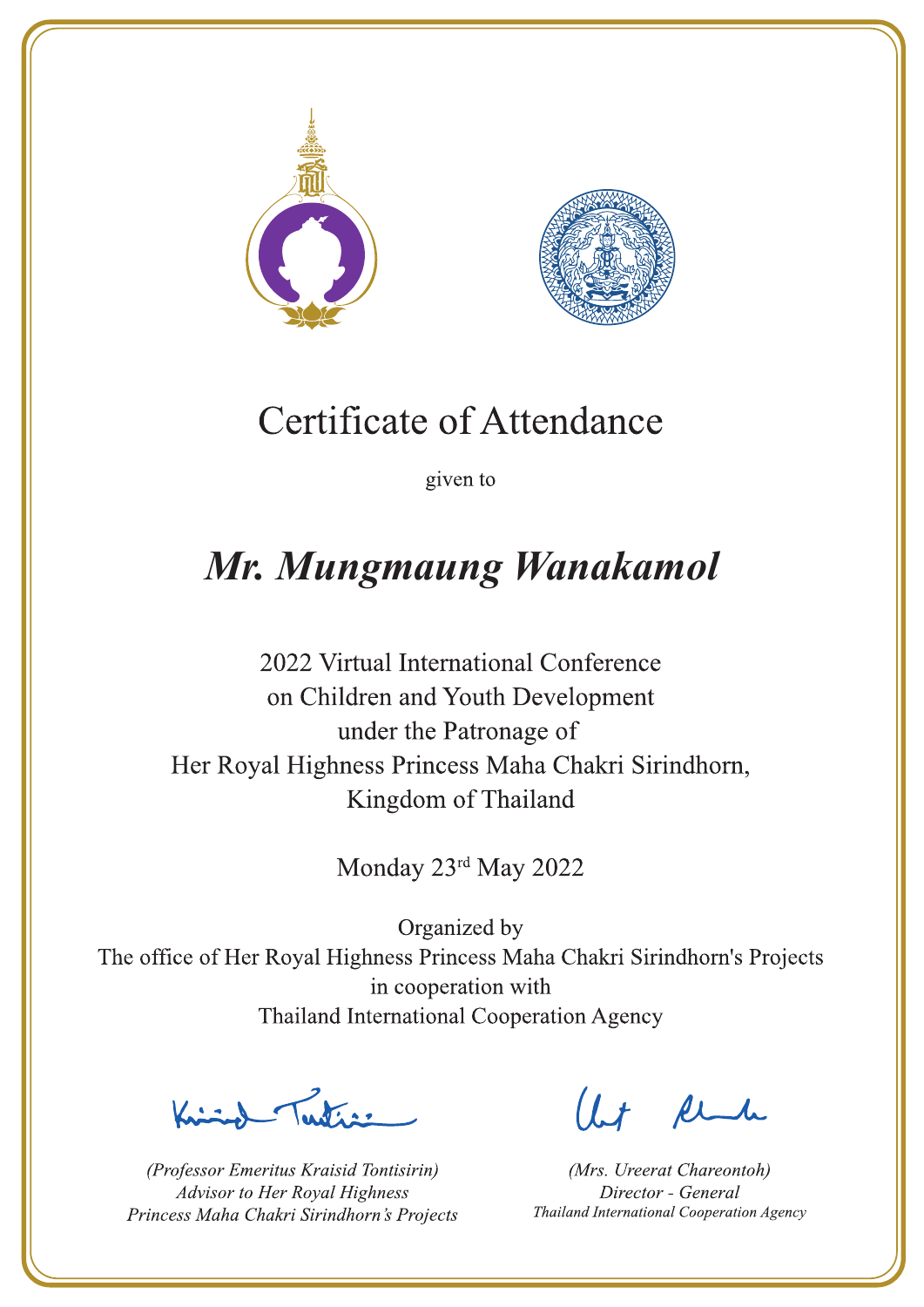



given to

### **Miss Pimpa Werotkon**

2022 Virtual International Conference on Children and Youth Development under the Patronage of Her Royal Highness Princess Maha Chakri Sirindhorn, Kingdom of Thailand

Monday 23rd May 2022

Latin ,

(Professor Emeritus Kraisid Tontisirin) Advisor to Her Royal Highness Princess Maha Chakri Sirindhorn's Projects

 $l.t$  find

(Mrs. Ureerat Chareontoh) Director - General Thailand International Cooperation Agency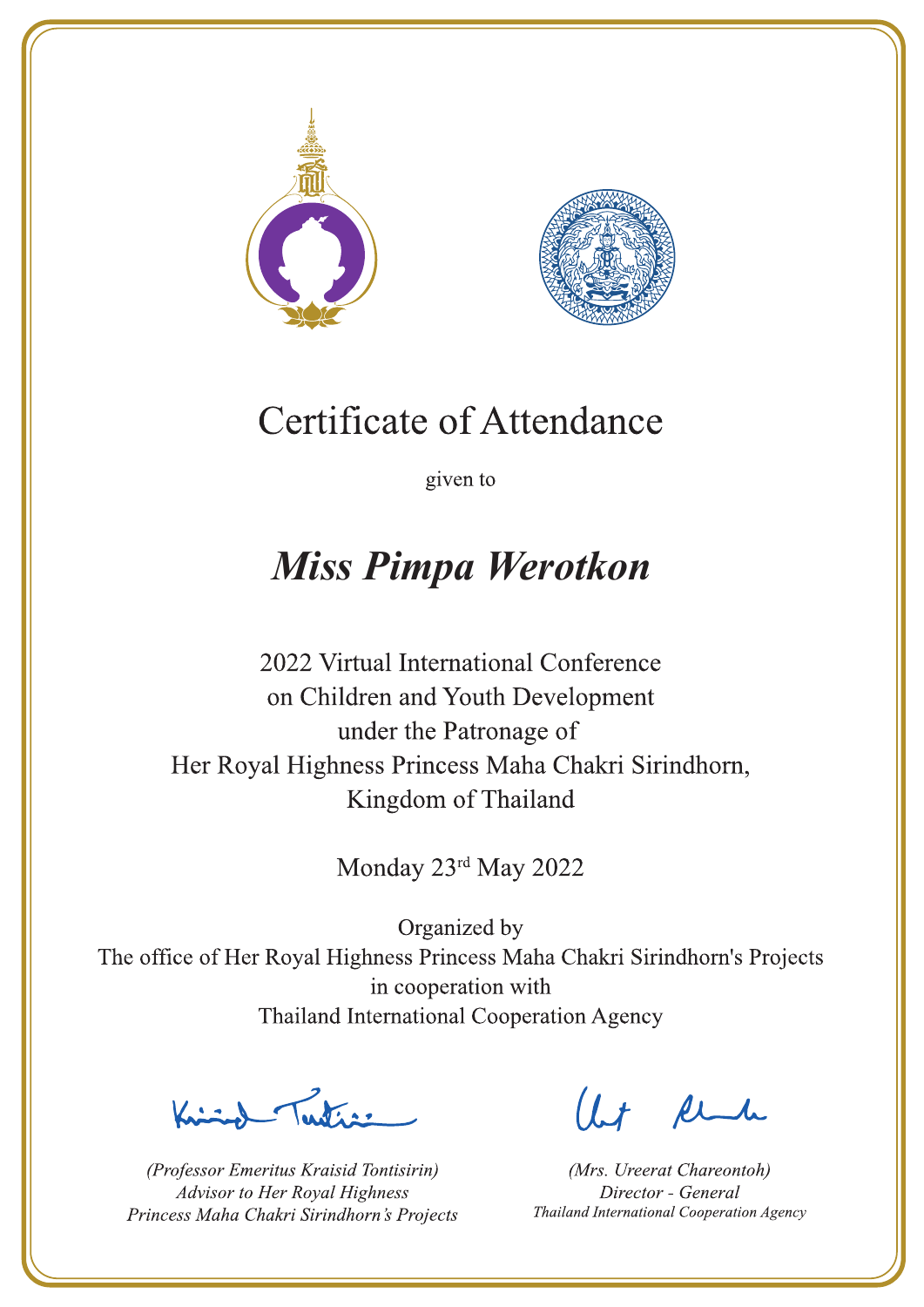



given to

### Mr. An-nop Juchan

2022 Virtual International Conference on Children and Youth Development under the Patronage of Her Royal Highness Princess Maha Chakri Sirindhorn, Kingdom of Thailand

Monday 23rd May 2022

Latin ,

(Professor Emeritus Kraisid Tontisirin) Advisor to Her Royal Highness Princess Maha Chakri Sirindhorn's Projects

 $l.t$  find

(Mrs. Ureerat Chareontoh) Director - General Thailand International Cooperation Agency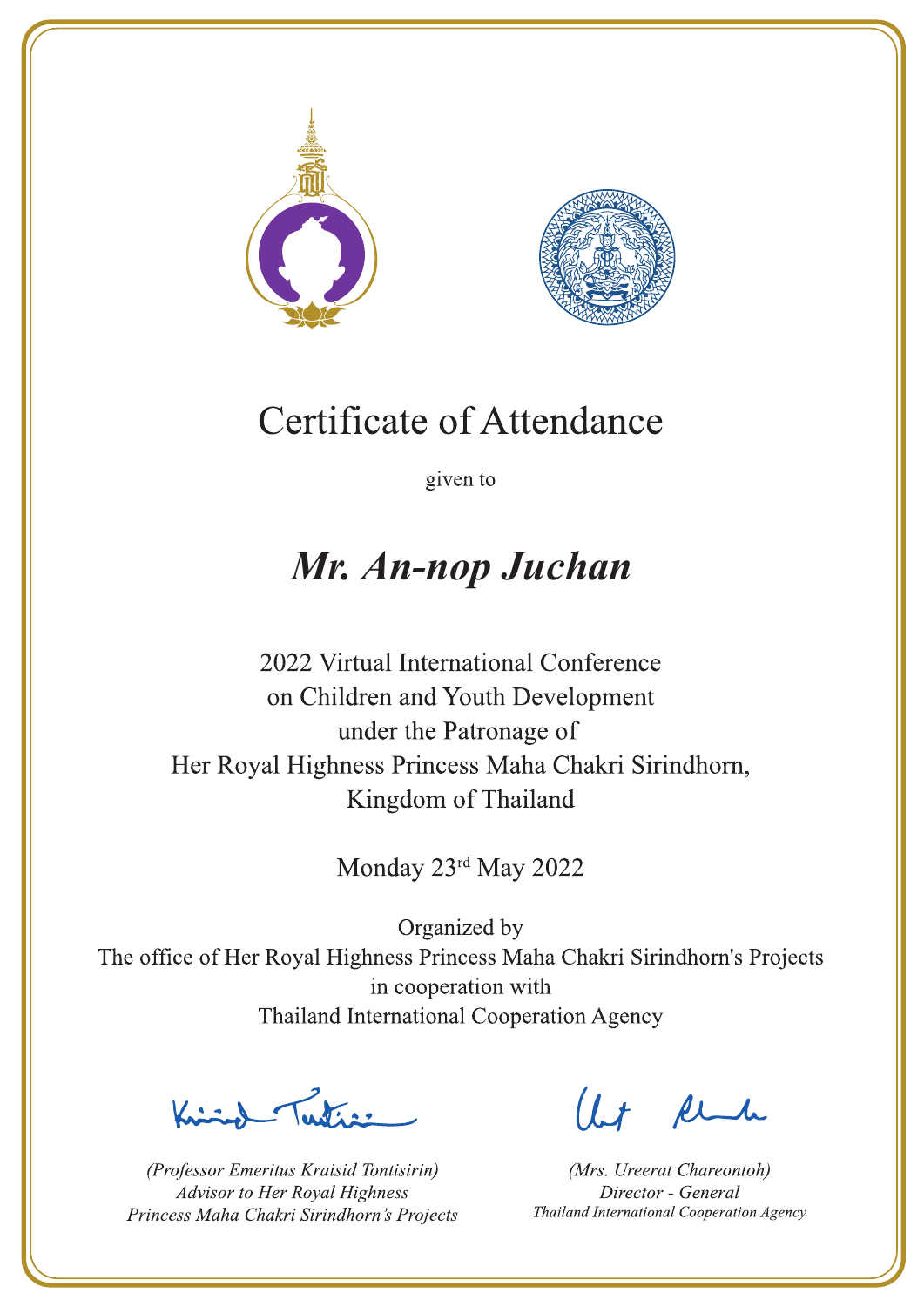



given to

# Dr. Jakkapan Pachana

2022 Virtual International Conference on Children and Youth Development under the Patronage of Her Royal Highness Princess Maha Chakri Sirindhorn, Kingdom of Thailand

Monday 23rd May 2022

Latin ,

(Professor Emeritus Kraisid Tontisirin) Advisor to Her Royal Highness Princess Maha Chakri Sirindhorn's Projects

 $l.t$  find

(Mrs. Ureerat Chareontoh) Director - General Thailand International Cooperation Agency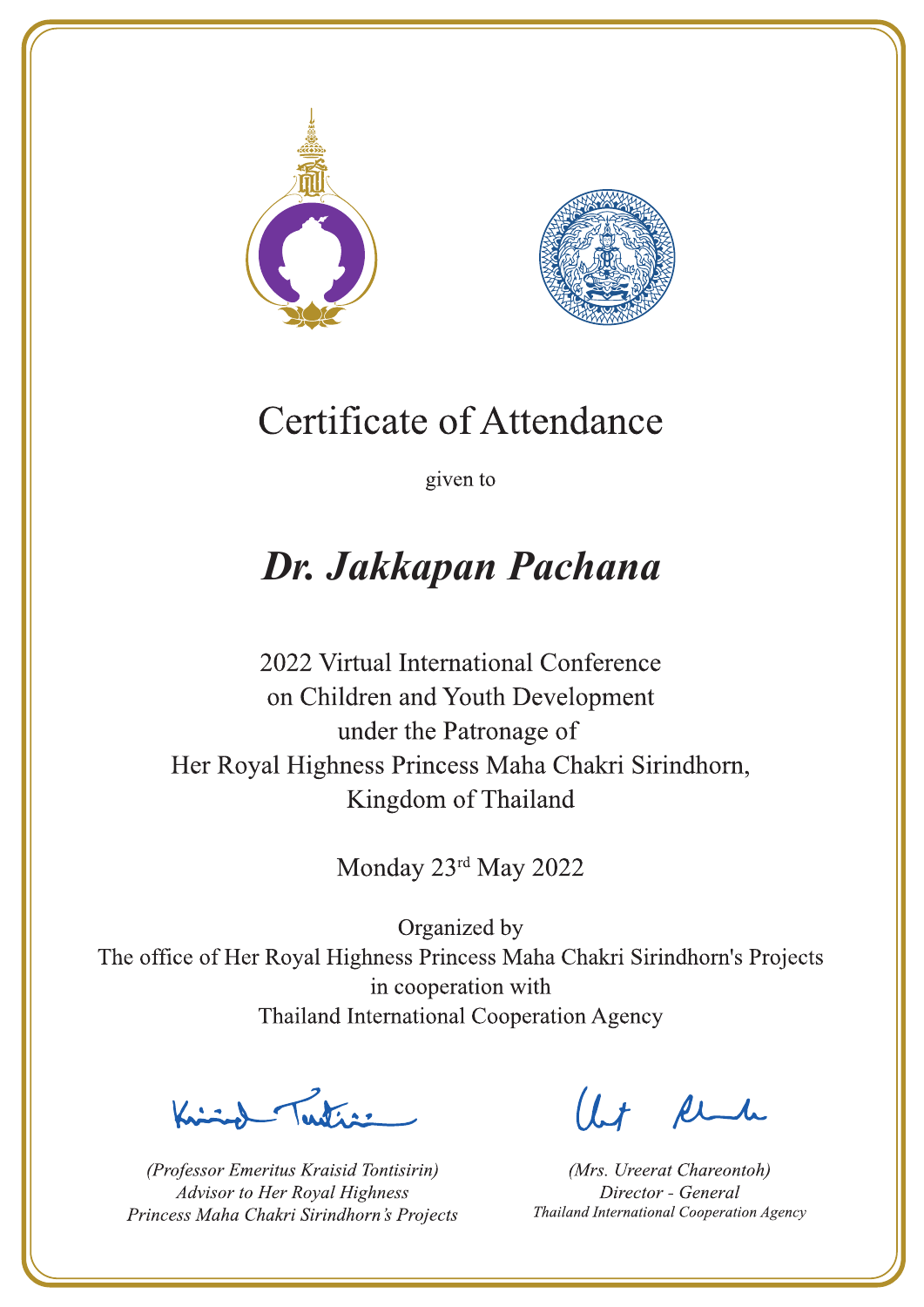



given to

### **Miss Ratree Inthiwong**

2022 Virtual International Conference on Children and Youth Development under the Patronage of Her Royal Highness Princess Maha Chakri Sirindhorn, Kingdom of Thailand

Monday 23rd May 2022

Julian

(Professor Emeritus Kraisid Tontisirin) Advisor to Her Royal Highness Princess Maha Chakri Sirindhorn's Projects

 $1.7$  find

(Mrs. Ureerat Chareontoh) Director - General Thailand International Cooperation Agency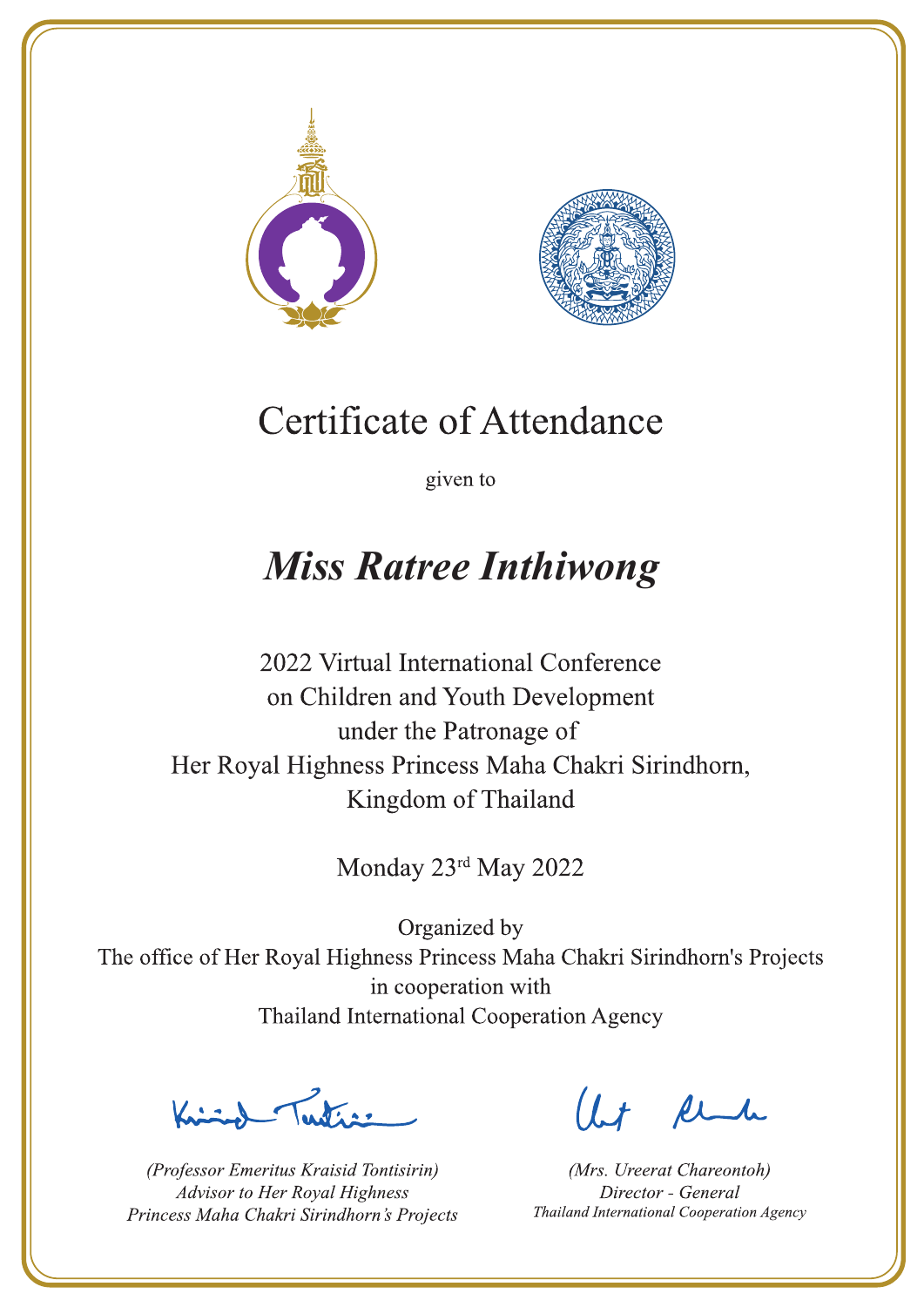



given to

# **Acting Capt. Chirarat Mahawong**

2022 Virtual International Conference on Children and Youth Development under the Patronage of Her Royal Highness Princess Maha Chakri Sirindhorn, Kingdom of Thailand

Monday 23rd May 2022

Lutin ,

(Professor Emeritus Kraisid Tontisirin) Advisor to Her Royal Highness Princess Maha Chakri Sirindhorn's Projects

 $l + \ell$ 

(Mrs. Ureerat Chareontoh) Director - General Thailand International Cooperation Agency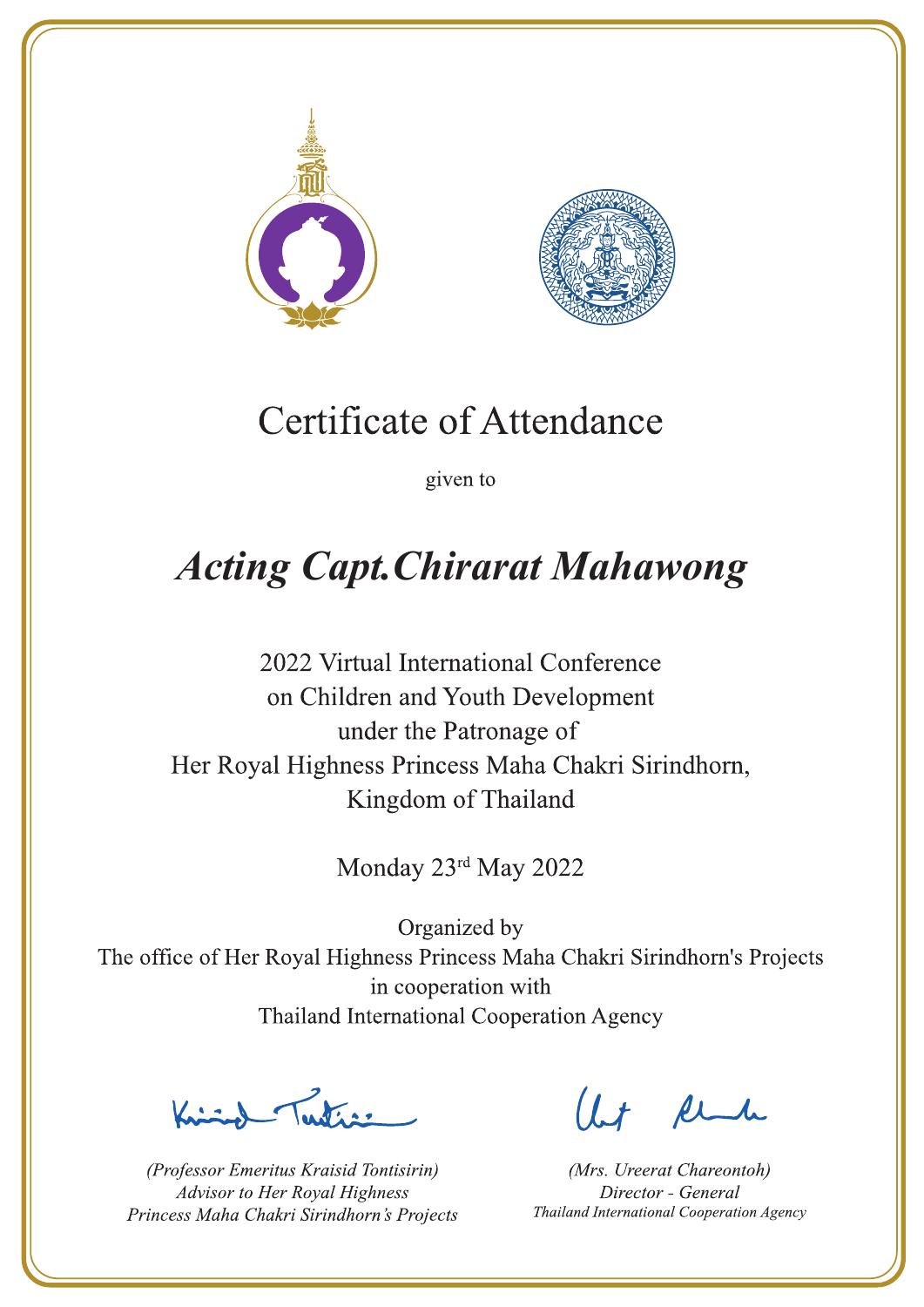



given to

# **Miss Kodchaphon Phongtanarin**

2022 Virtual International Conference on Children and Youth Development under the Patronage of Her Royal Highness Princess Maha Chakri Sirindhorn, Kingdom of Thailand

Monday 23rd May 2022

 $\chi$ 

(Professor Emeritus Kraisid Tontisirin) Advisor to Her Royal Highness Princess Maha Chakri Sirindhorn's Projects

 $l.t$  find

(Mrs. Ureerat Chareontoh) Director - General Thailand International Cooperation Agency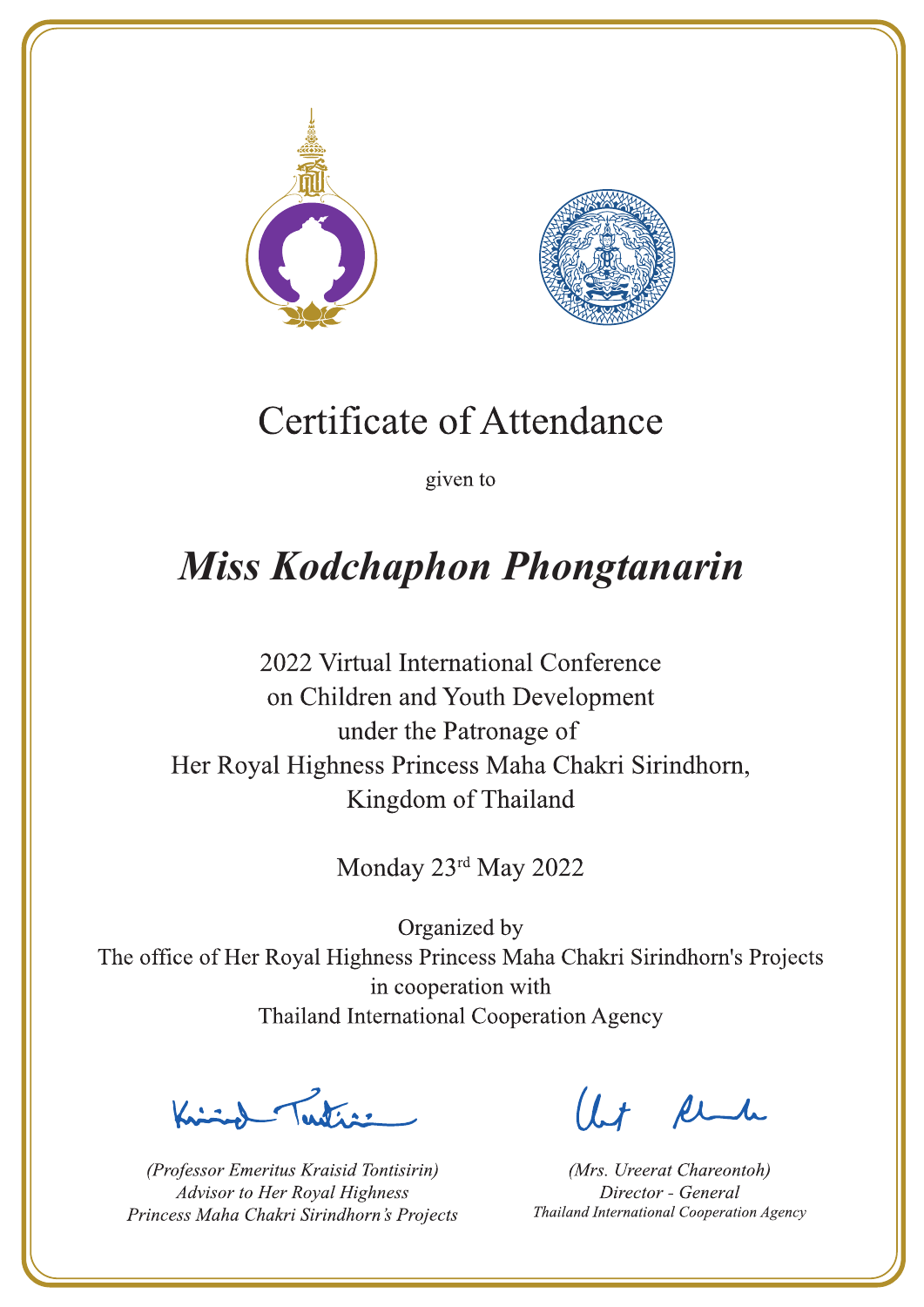



given to

# **Miss Jomkwan Nakhonthaisong**

2022 Virtual International Conference on Children and Youth Development under the Patronage of Her Royal Highness Princess Maha Chakri Sirindhorn, Kingdom of Thailand

Monday 23rd May 2022

L. K. ar

(Professor Emeritus Kraisid Tontisirin) Advisor to Her Royal Highness Princess Maha Chakri Sirindhorn's Projects

 $1.7$  find

(Mrs. Ureerat Chareontoh) Director - General Thailand International Cooperation Agency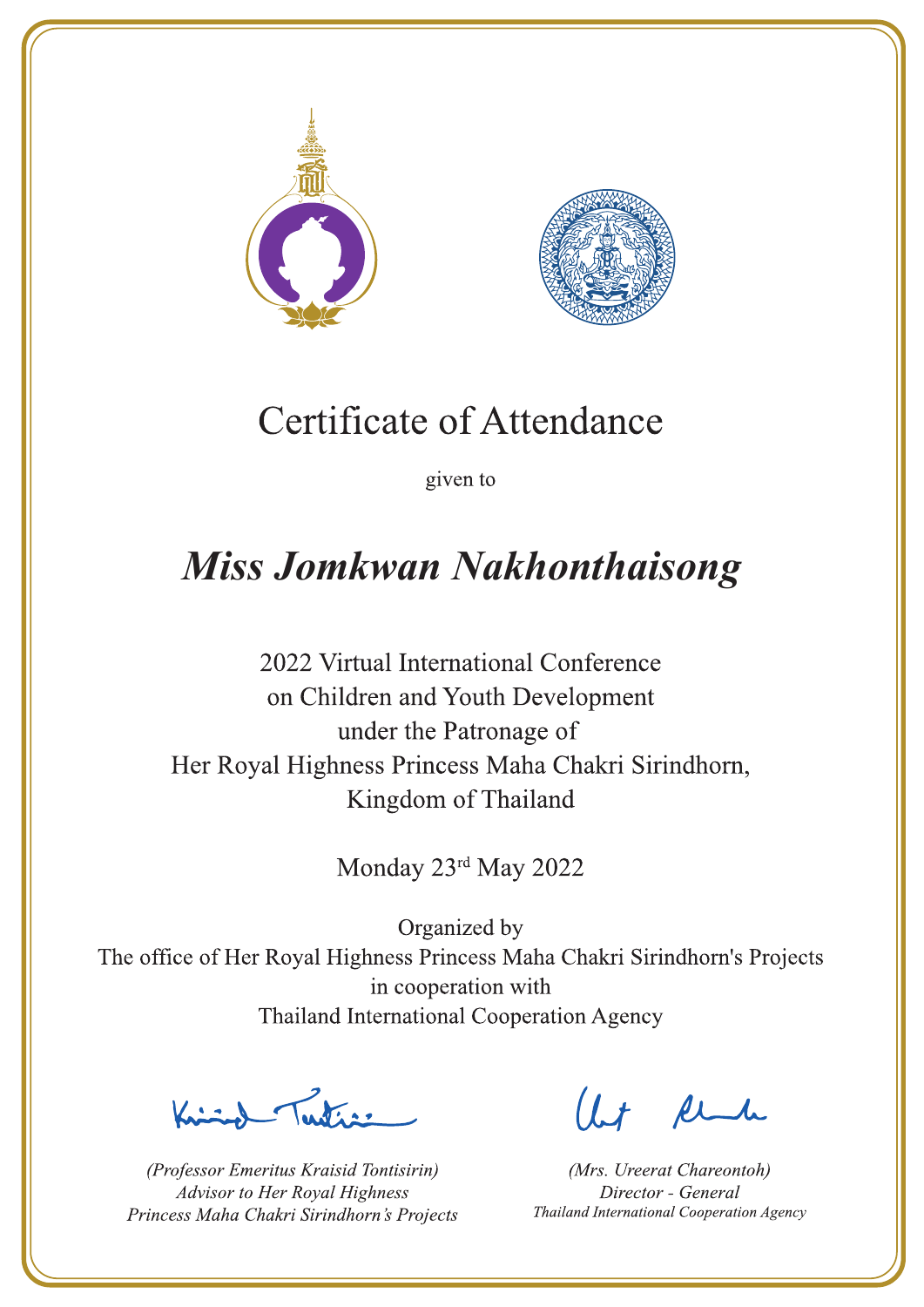



given to

# Mr. Nuttakhon Tongmai

2022 Virtual International Conference on Children and Youth Development under the Patronage of Her Royal Highness Princess Maha Chakri Sirindhorn, Kingdom of Thailand

Monday 23rd May 2022

Latin ,

(Professor Emeritus Kraisid Tontisirin) Advisor to Her Royal Highness Princess Maha Chakri Sirindhorn's Projects

 $l.t$  find

(Mrs. Ureerat Chareontoh) Director - General Thailand International Cooperation Agency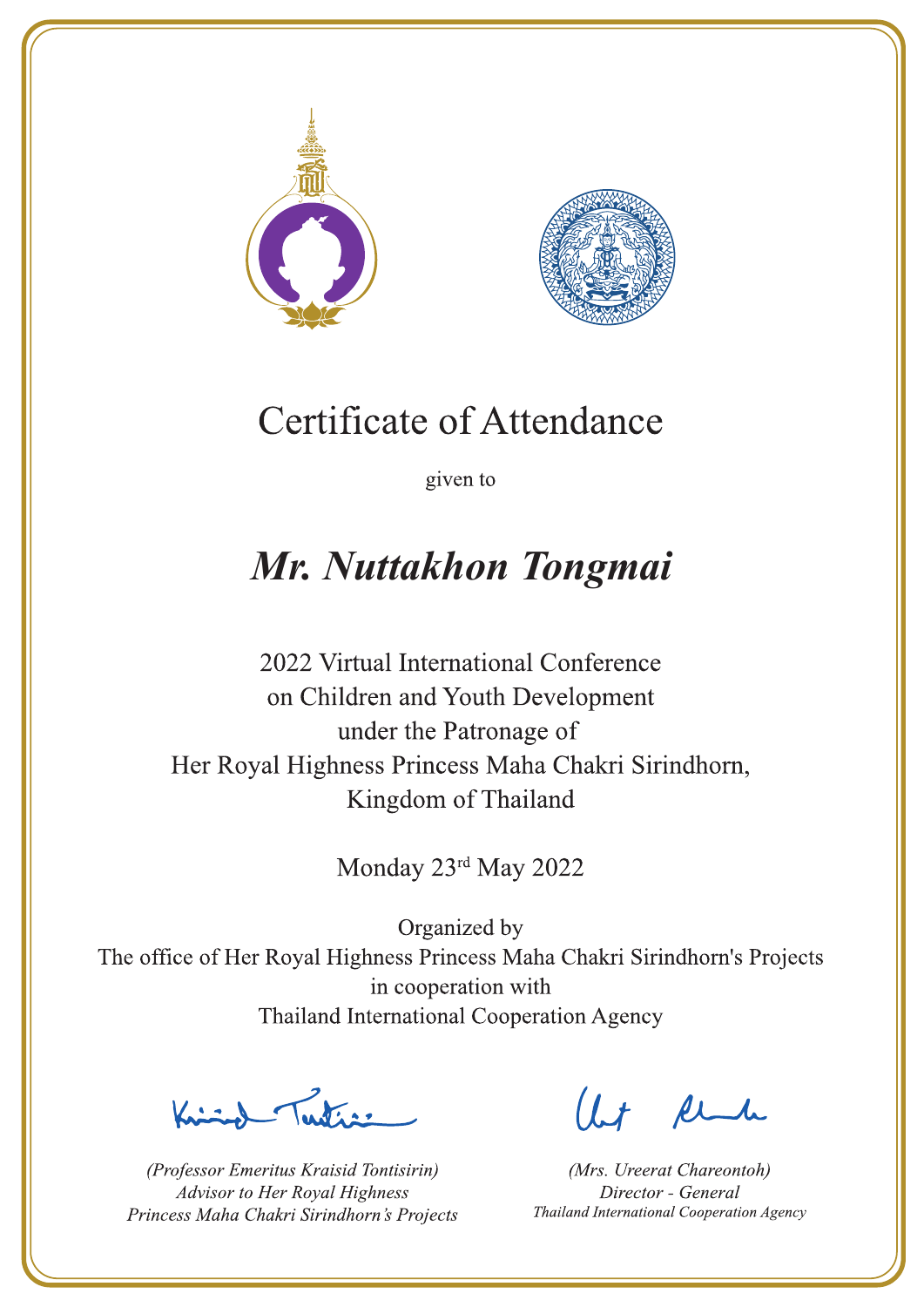



given to

# **Miss Kanittha Thongtree**

2022 Virtual International Conference on Children and Youth Development under the Patronage of Her Royal Highness Princess Maha Chakri Sirindhorn, Kingdom of Thailand

Monday 23rd May 2022

La de a gr

(Professor Emeritus Kraisid Tontisirin) Advisor to Her Royal Highness Princess Maha Chakri Sirindhorn's Projects

 $l.t$  find

(Mrs. Ureerat Chareontoh) Director - General Thailand International Cooperation Agency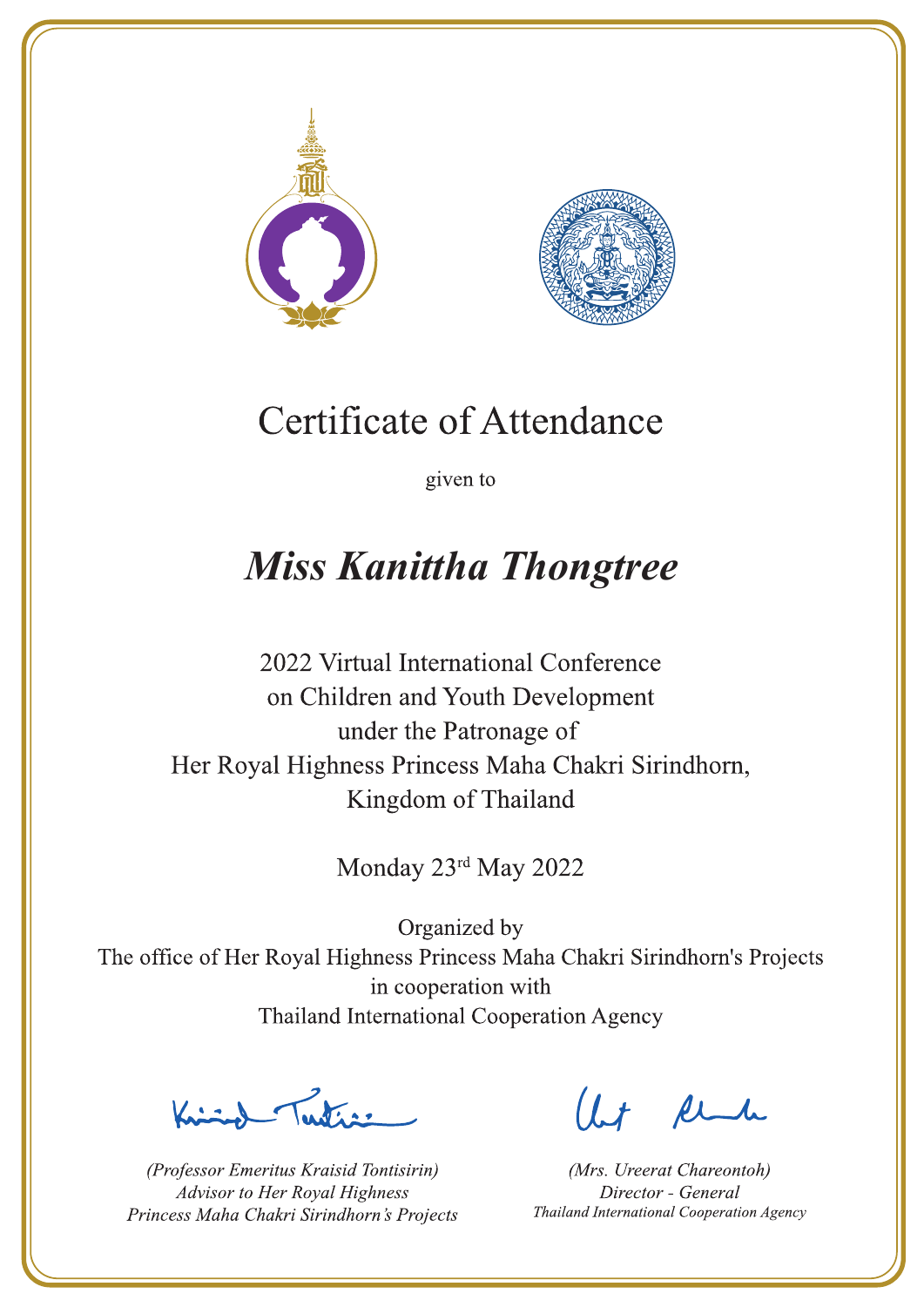



given to

# Miss Rujirapa Srisuwan

2022 Virtual International Conference on Children and Youth Development under the Patronage of Her Royal Highness Princess Maha Chakri Sirindhorn, Kingdom of Thailand

Monday 23rd May 2022

La de a gr

(Professor Emeritus Kraisid Tontisirin) Advisor to Her Royal Highness Princess Maha Chakri Sirindhorn's Projects

 $l.t$  find

(Mrs. Ureerat Chareontoh) Director - General Thailand International Cooperation Agency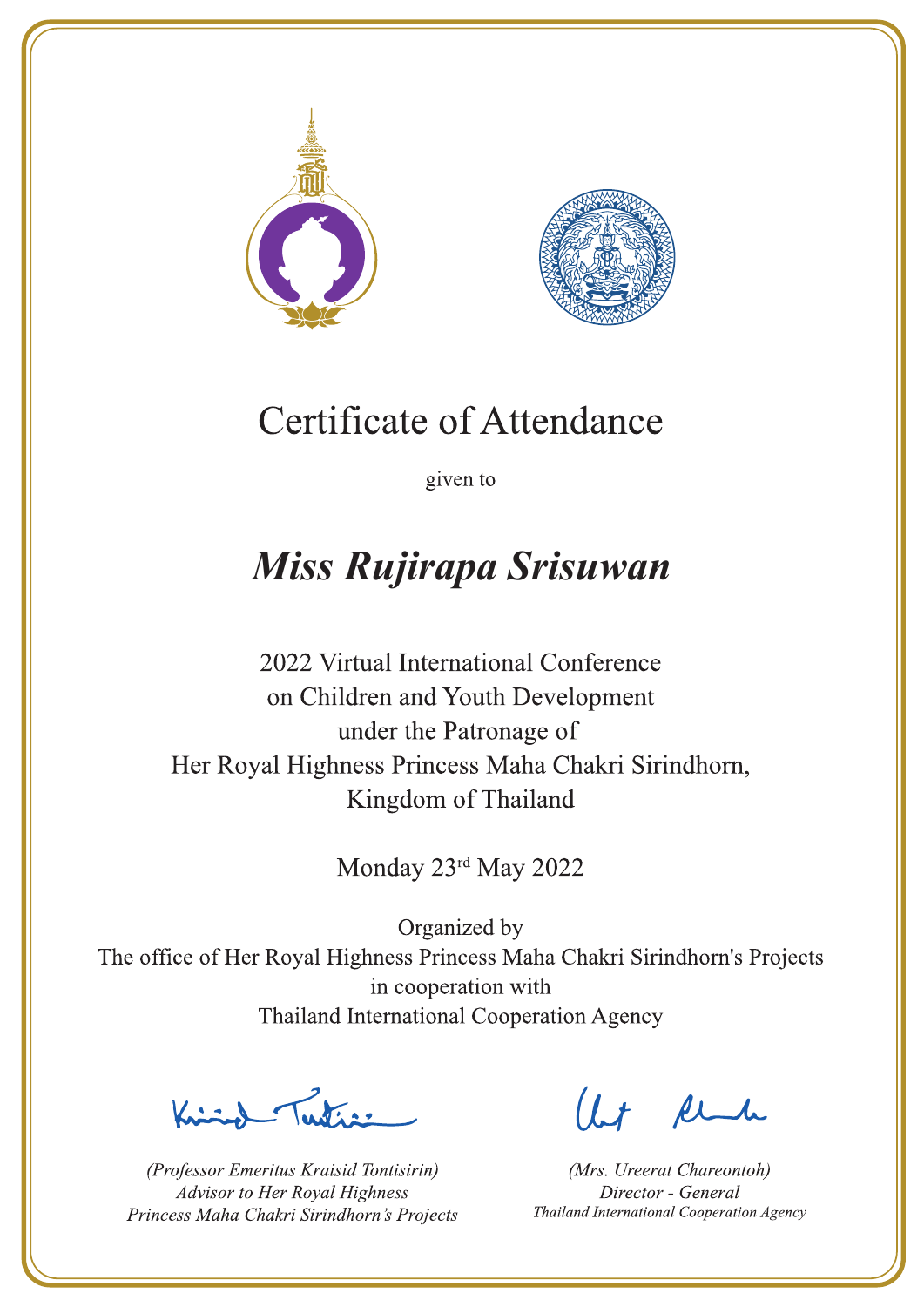



given to

# Mr. Weeradach Tongkwan

2022 Virtual International Conference on Children and Youth Development under the Patronage of Her Royal Highness Princess Maha Chakri Sirindhorn, Kingdom of Thailand

Monday 23rd May 2022

Letters ,

(Professor Emeritus Kraisid Tontisirin) Advisor to Her Royal Highness Princess Maha Chakri Sirindhorn's Projects

 $l.t$  find

(Mrs. Ureerat Chareontoh) Director - General Thailand International Cooperation Agency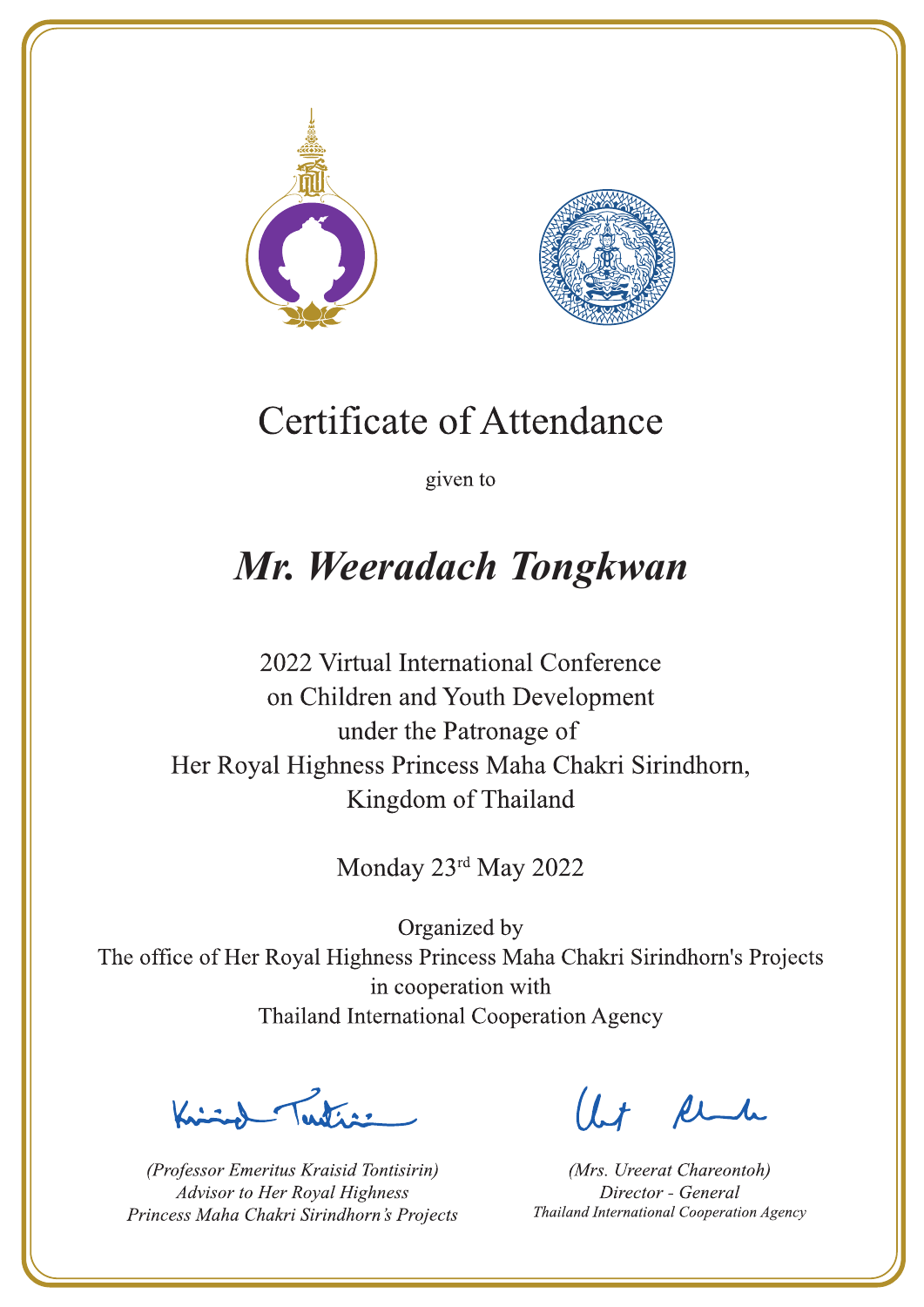



given to

# **Miss Natthida Prukpanom**

2022 Virtual International Conference on Children and Youth Development under the Patronage of Her Royal Highness Princess Maha Chakri Sirindhorn, Kingdom of Thailand

Monday 23rd May 2022

 $\sum_{n=1}^{\infty}$ 

(Professor Emeritus Kraisid Tontisirin) Advisor to Her Royal Highness Princess Maha Chakri Sirindhorn's Projects

 $l.t$  find

(Mrs. Ureerat Chareontoh) Director - General Thailand International Cooperation Agency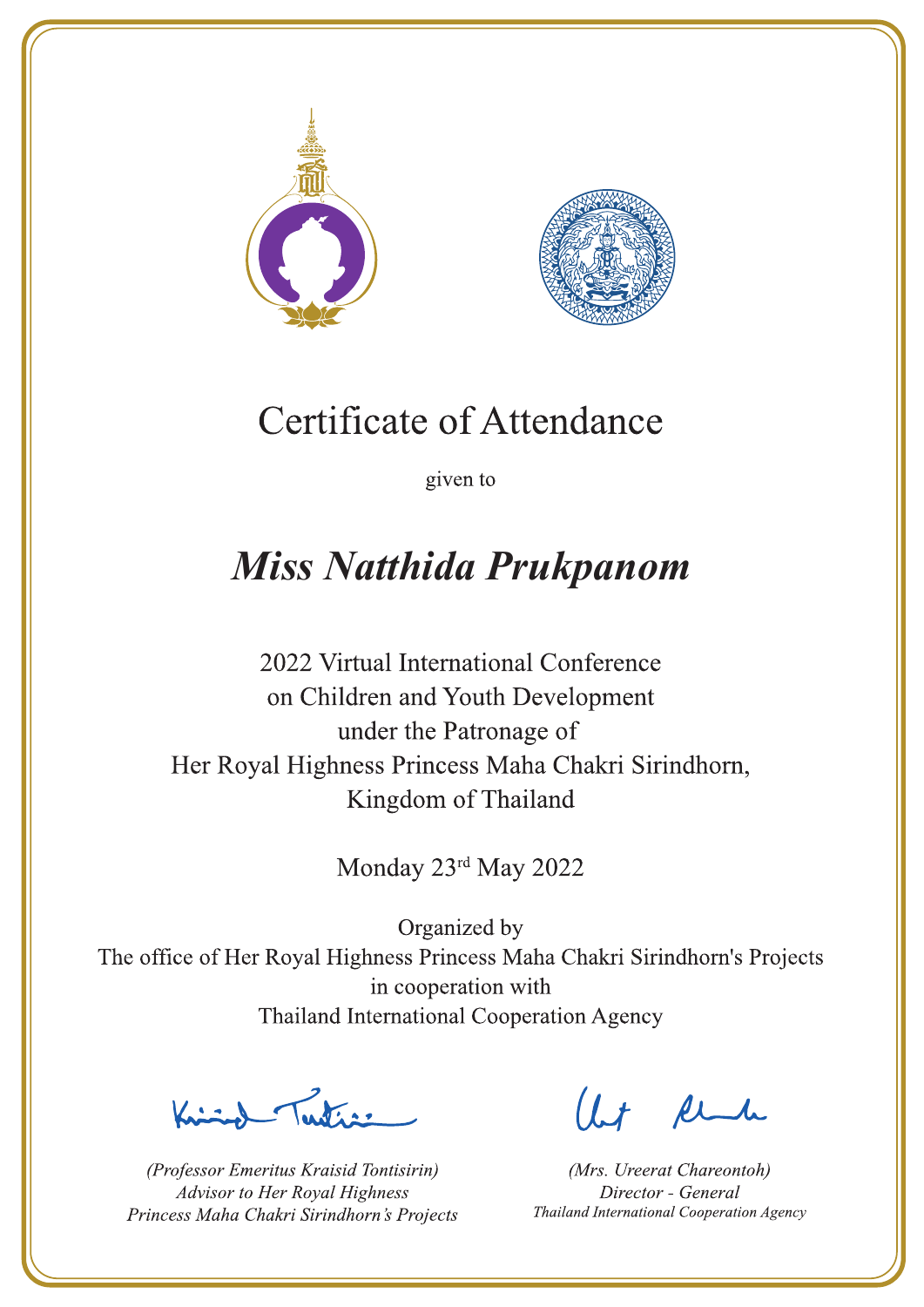



given to

# Mrs. Sakreenrak Boonmee

2022 Virtual International Conference on Children and Youth Development under the Patronage of Her Royal Highness Princess Maha Chakri Sirindhorn, Kingdom of Thailand

Monday 23rd May 2022

Letter

(Professor Emeritus Kraisid Tontisirin) Advisor to Her Royal Highness Princess Maha Chakri Sirindhorn's Projects

 $l.t$  find

(Mrs. Ureerat Chareontoh) Director - General Thailand International Cooperation Agency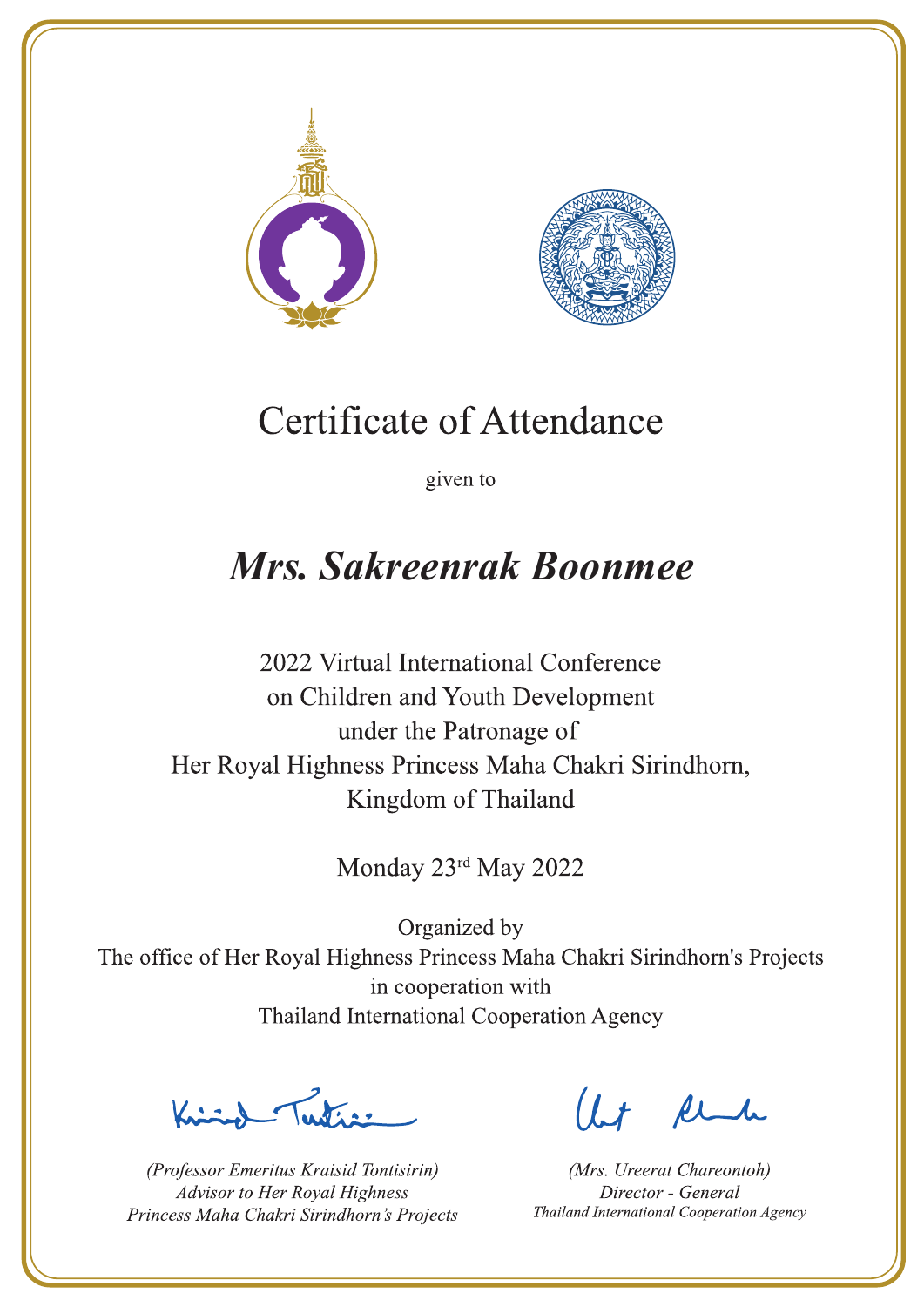



given to

# Mrs. Bunyawaree Sawetwongsakun

2022 Virtual International Conference on Children and Youth Development under the Patronage of Her Royal Highness Princess Maha Chakri Sirindhorn, Kingdom of Thailand

Monday 23rd May 2022

 $\sum_{n=1}^{\infty}$ 

(Professor Emeritus Kraisid Tontisirin) Advisor to Her Royal Highness Princess Maha Chakri Sirindhorn's Projects

 $l.t$  find

(Mrs. Ureerat Chareontoh) Director - General Thailand International Cooperation Agency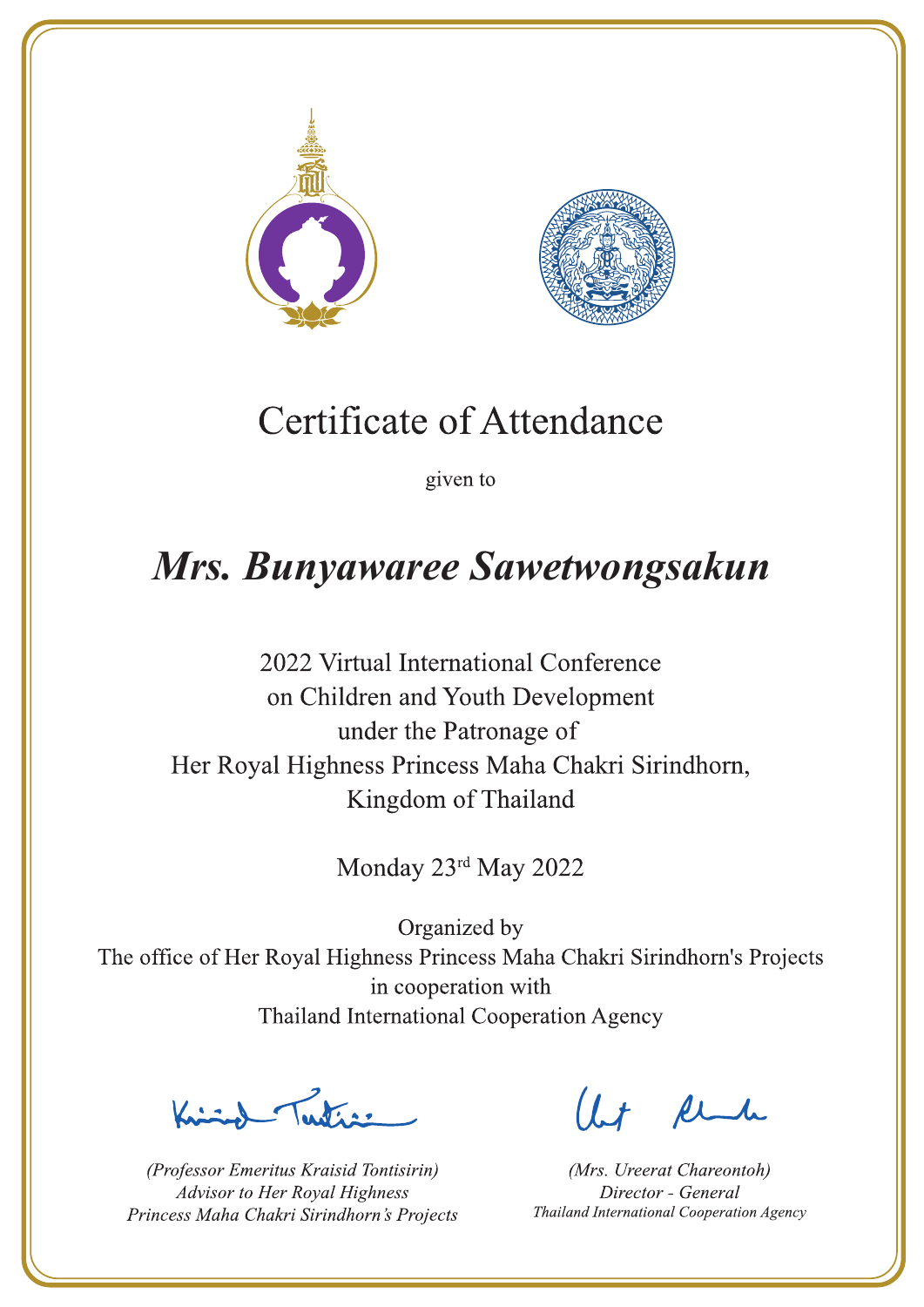



given to

### **Miss Alira Chosom**

2022 Virtual International Conference on Children and Youth Development under the Patronage of Her Royal Highness Princess Maha Chakri Sirindhorn, Kingdom of Thailand

Monday 23rd May 2022

Letter

(Professor Emeritus Kraisid Tontisirin) Advisor to Her Royal Highness Princess Maha Chakri Sirindhorn's Projects

Ut Rende

(Mrs. Ureerat Chareontoh) Director - General Thailand International Cooperation Agency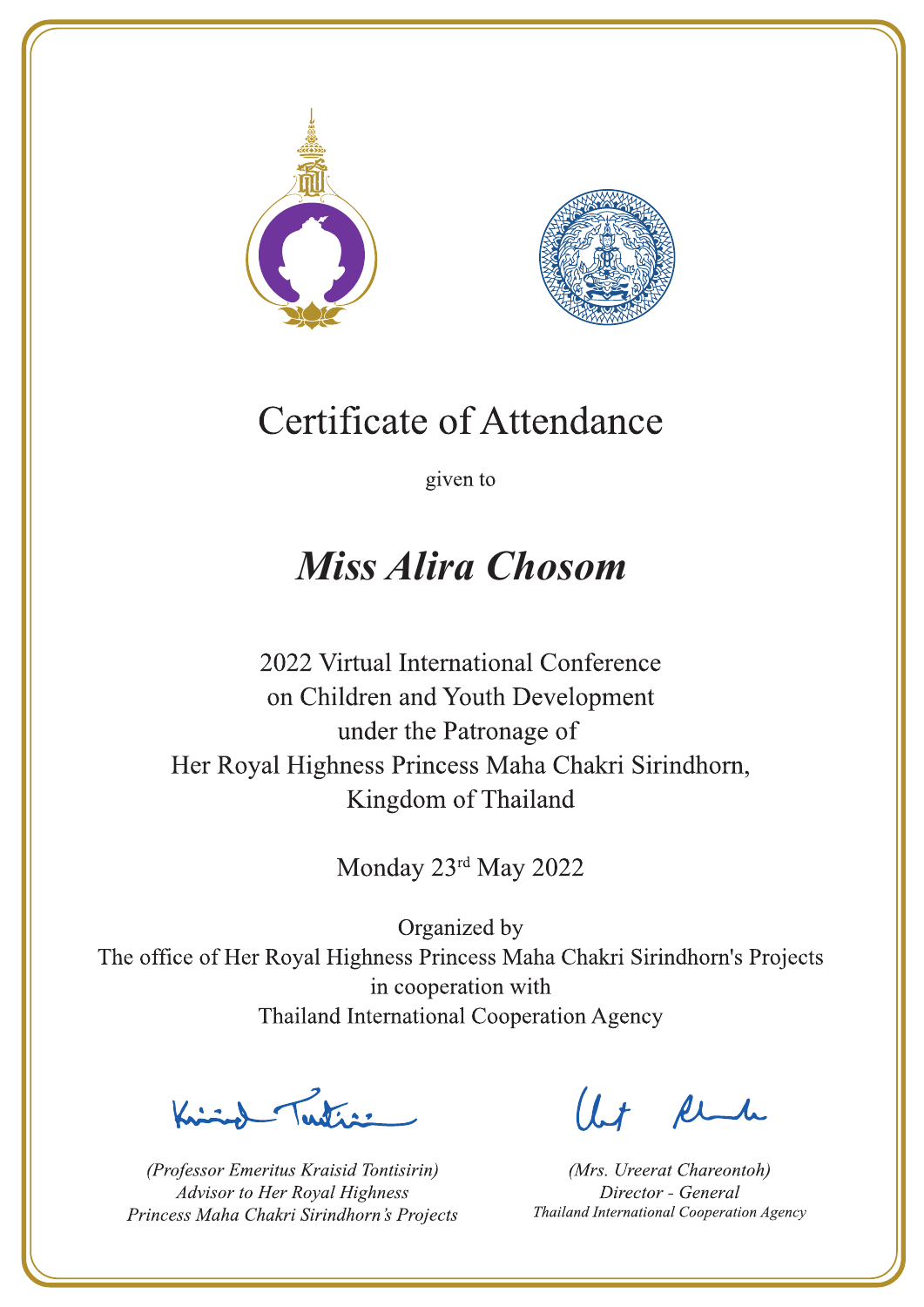



given to

# **Miss Pimchanok Nokpat**

2022 Virtual International Conference on Children and Youth Development under the Patronage of Her Royal Highness Princess Maha Chakri Sirindhorn, Kingdom of Thailand

Monday 23rd May 2022

Lating

(Professor Emeritus Kraisid Tontisirin) Advisor to Her Royal Highness Princess Maha Chakri Sirindhorn's Projects

 $1.7$  flu

(Mrs. Ureerat Chareontoh) Director - General Thailand International Cooperation Agency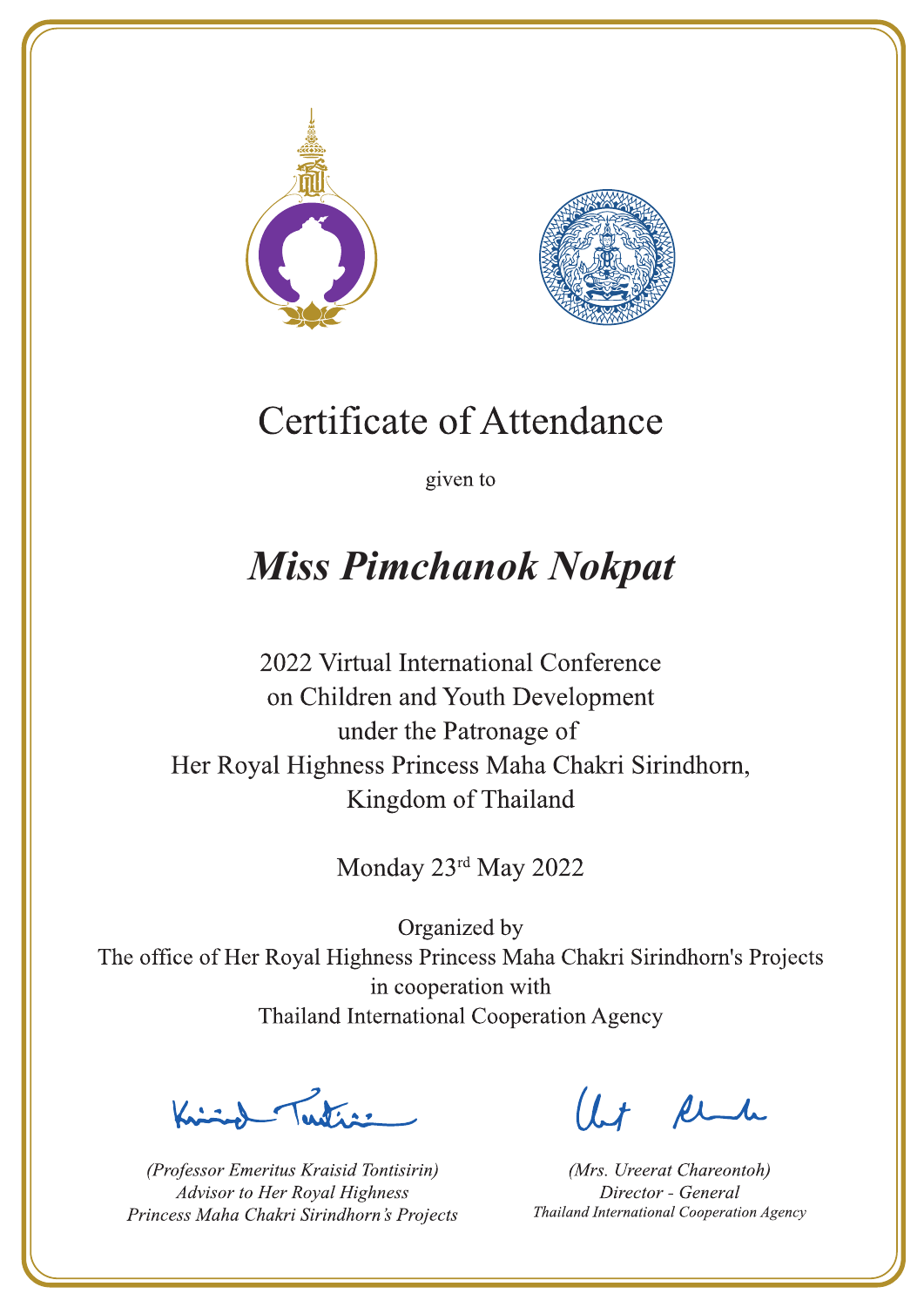



given to

# **Mrs. Kanchana Siriwat**

2022 Virtual International Conference on Children and Youth Development under the Patronage of Her Royal Highness Princess Maha Chakri Sirindhorn, Kingdom of Thailand

Monday 23rd May 2022

Letters ,

(Professor Emeritus Kraisid Tontisirin) Advisor to Her Royal Highness Princess Maha Chakri Sirindhorn's Projects

 $l.t$  find

(Mrs. Ureerat Chareontoh) Director - General Thailand International Cooperation Agency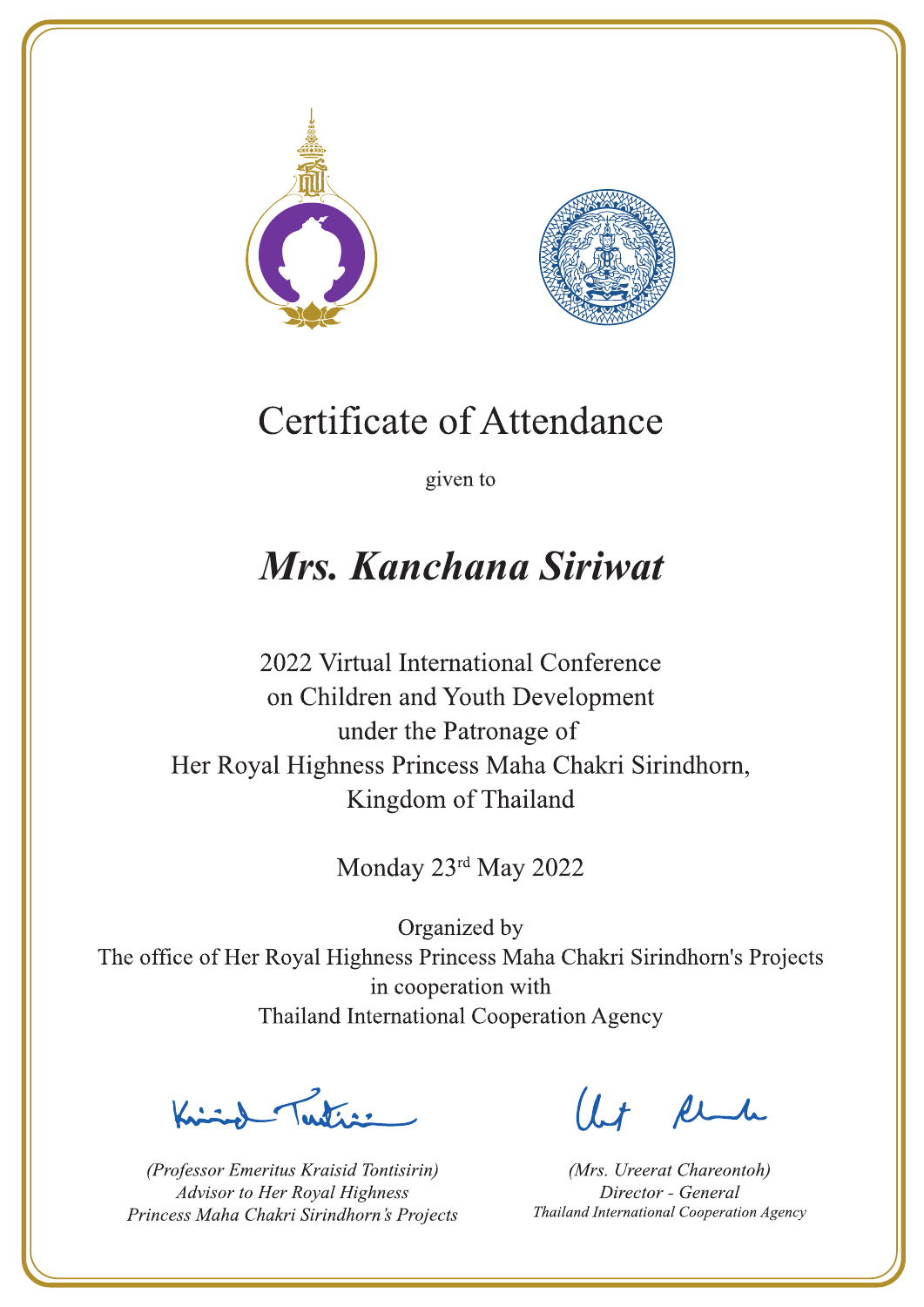



given to

## Mrs. Yaowaret Srijun

2022 Virtual International Conference on Children and Youth Development under the Patronage of Her Royal Highness Princess Maha Chakri Sirindhorn, Kingdom of Thailand

Monday 23rd May 2022

 $\sum_{n=1}^{\infty}$ 

(Professor Emeritus Kraisid Tontisirin) Advisor to Her Royal Highness Princess Maha Chakri Sirindhorn's Projects

 $l.t$  find

(Mrs. Ureerat Chareontoh) Director - General Thailand International Cooperation Agency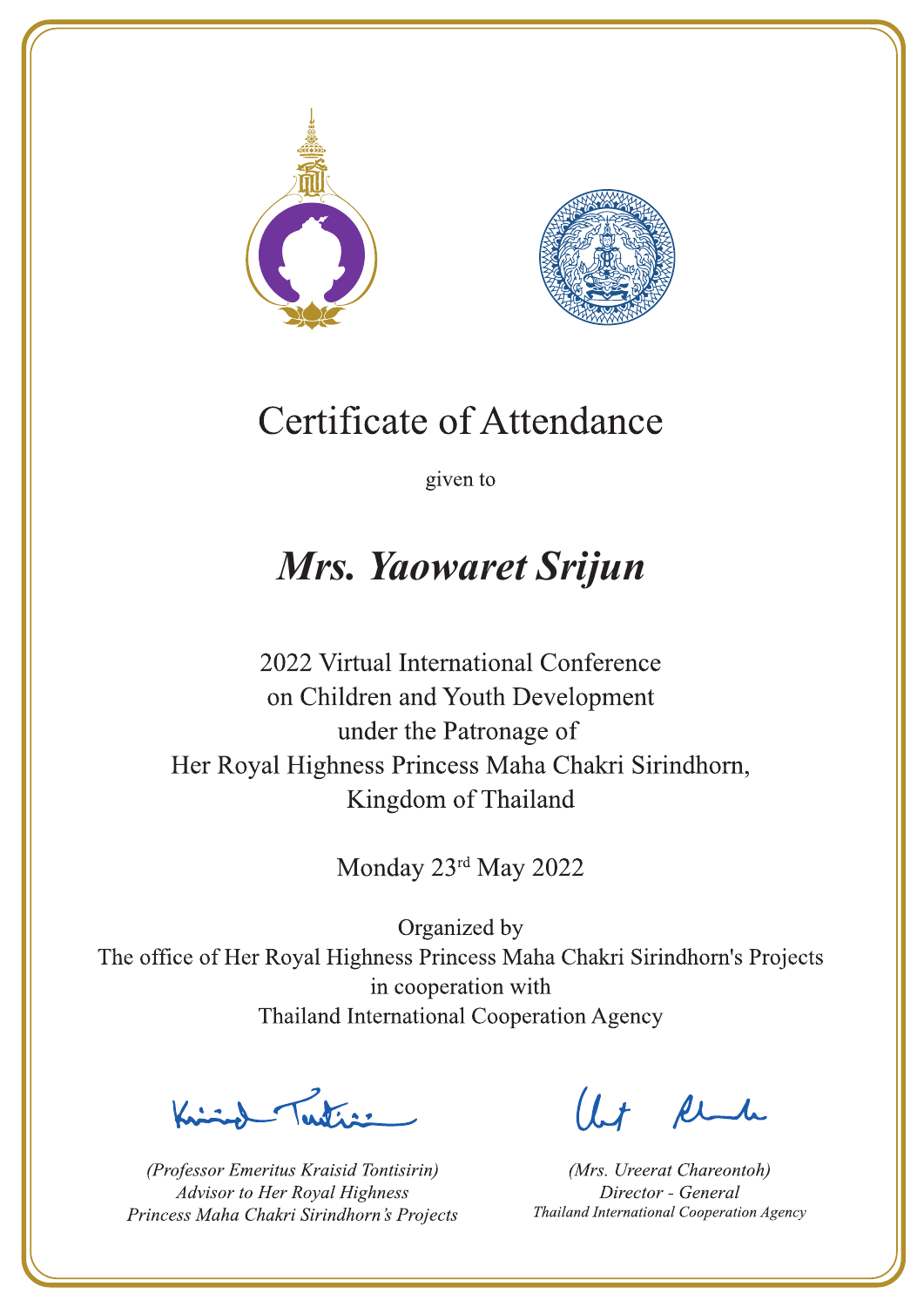



given to

### Mr. Nit Promprasit

2022 Virtual International Conference on Children and Youth Development under the Patronage of Her Royal Highness Princess Maha Chakri Sirindhorn, Kingdom of Thailand

Monday 23rd May 2022

Latin ,

(Professor Emeritus Kraisid Tontisirin) Advisor to Her Royal Highness Princess Maha Chakri Sirindhorn's Projects

 $l.t$  find

(Mrs. Ureerat Chareontoh) Director - General Thailand International Cooperation Agency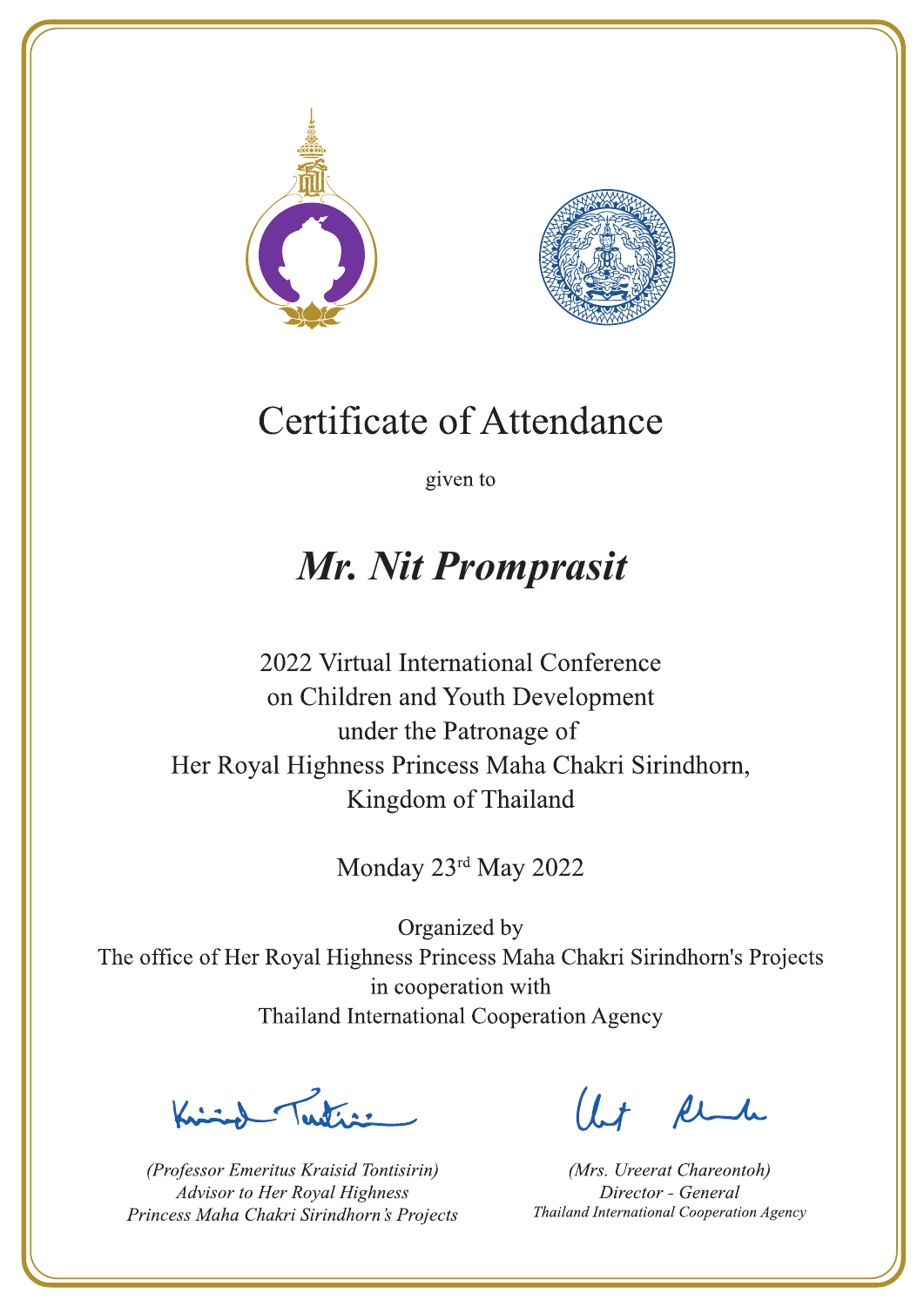



given to

### **Mr. Amorn Nakpok**

2022 Virtual International Conference on Children and Youth Development under the Patronage of Her Royal Highness Princess Maha Chakri Sirindhorn, Kingdom of Thailand

Monday 23rd May 2022

Latin ,

(Professor Emeritus Kraisid Tontisirin) Advisor to Her Royal Highness Princess Maha Chakri Sirindhorn's Projects

 $l.t$  find

(Mrs. Ureerat Chareontoh) Director - General Thailand International Cooperation Agency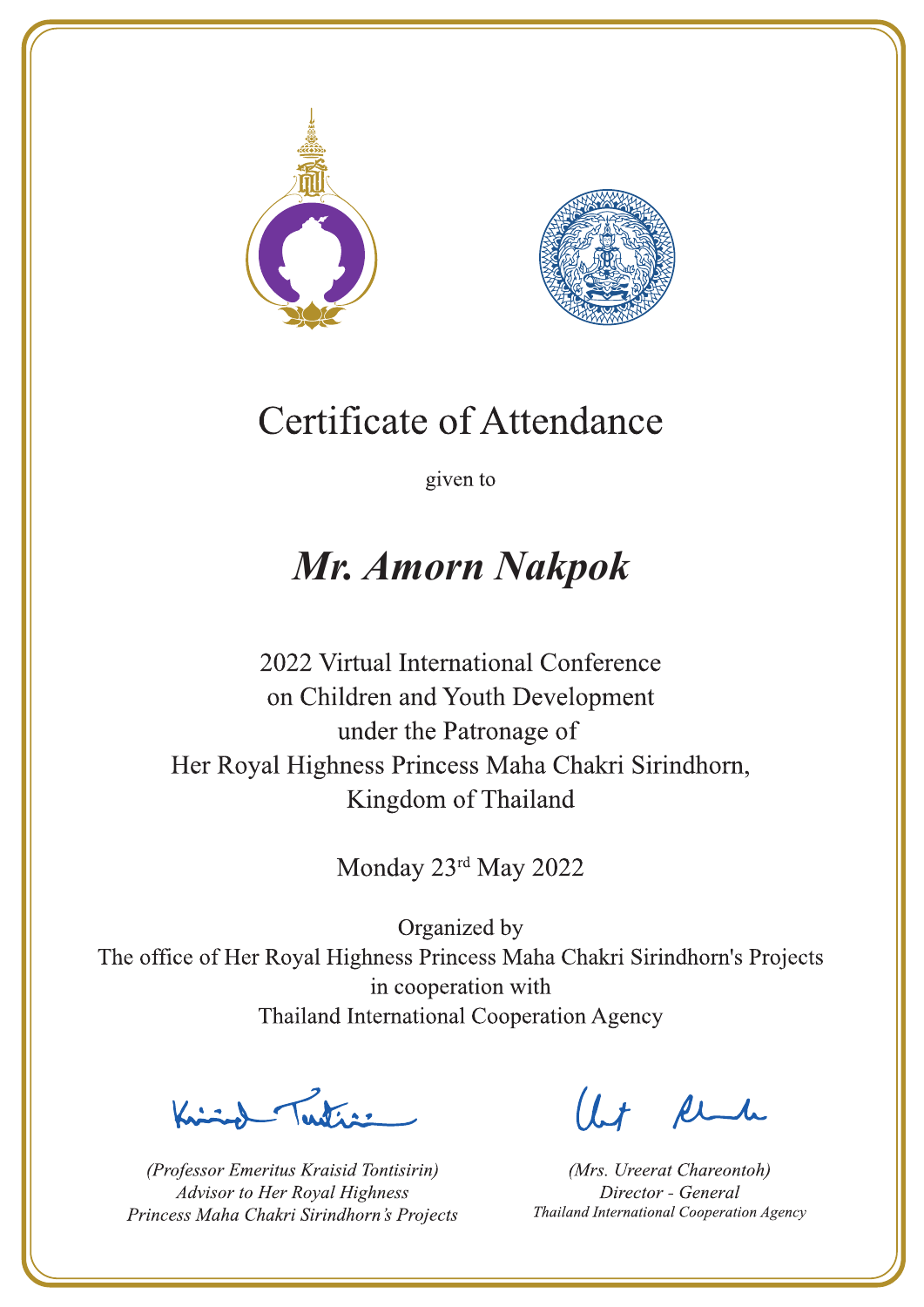



given to

## **Miss Nada Baiwang**

2022 Virtual International Conference on Children and Youth Development under the Patronage of Her Royal Highness Princess Maha Chakri Sirindhorn, Kingdom of Thailand

Monday 23rd May 2022

La de a gr

(Professor Emeritus Kraisid Tontisirin) Advisor to Her Royal Highness Princess Maha Chakri Sirindhorn's Projects

 $l.t$  find

(Mrs. Ureerat Chareontoh) Director - General Thailand International Cooperation Agency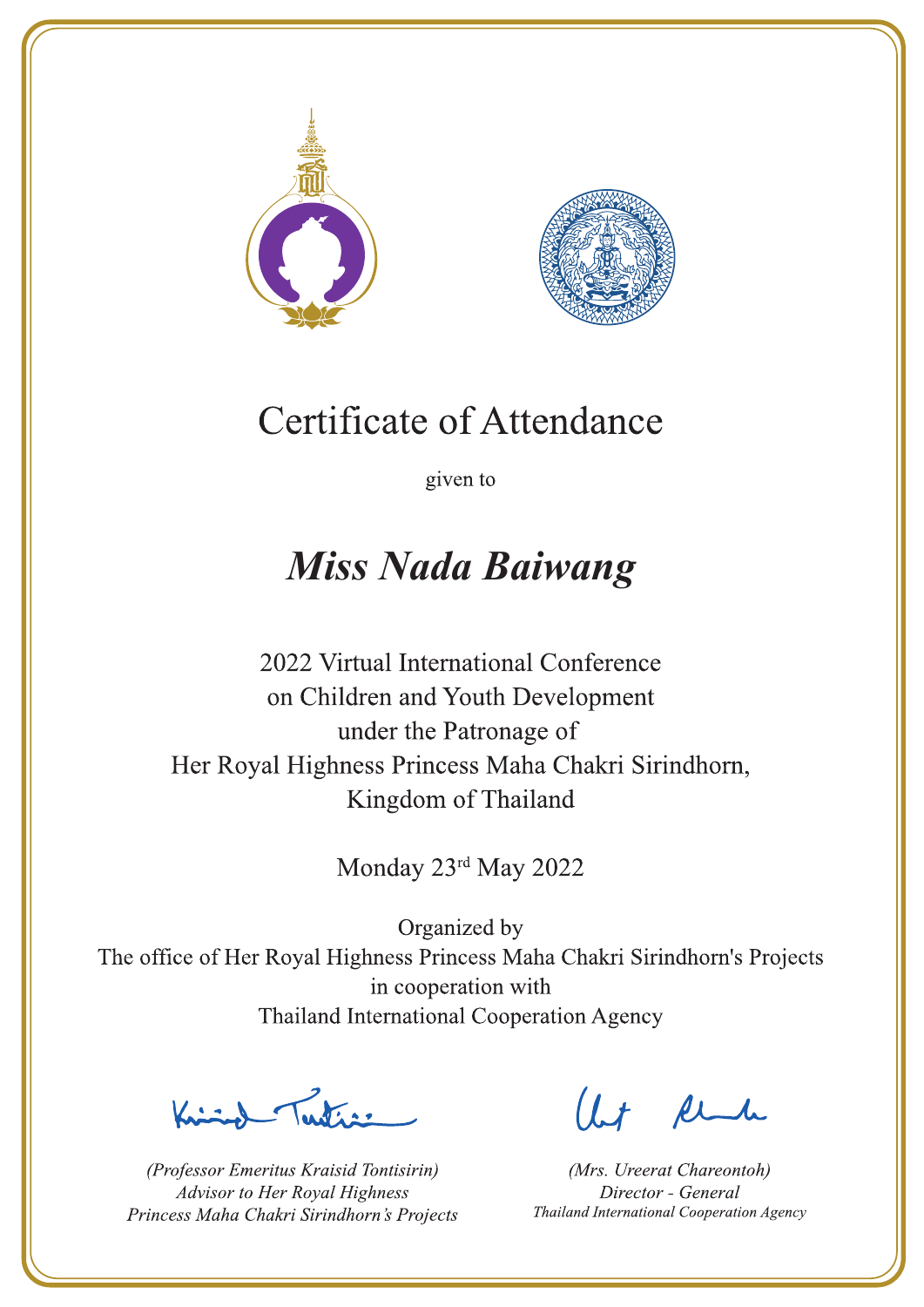



given to

## **Miss Wantanee Bumrungchart**

2022 Virtual International Conference on Children and Youth Development under the Patronage of Her Royal Highness Princess Maha Chakri Sirindhorn, Kingdom of Thailand

Monday 23rd May 2022

L. K. ar

(Professor Emeritus Kraisid Tontisirin) Advisor to Her Royal Highness Princess Maha Chakri Sirindhorn's Projects

 $l.t$  find

(Mrs. Ureerat Chareontoh) Director - General Thailand International Cooperation Agency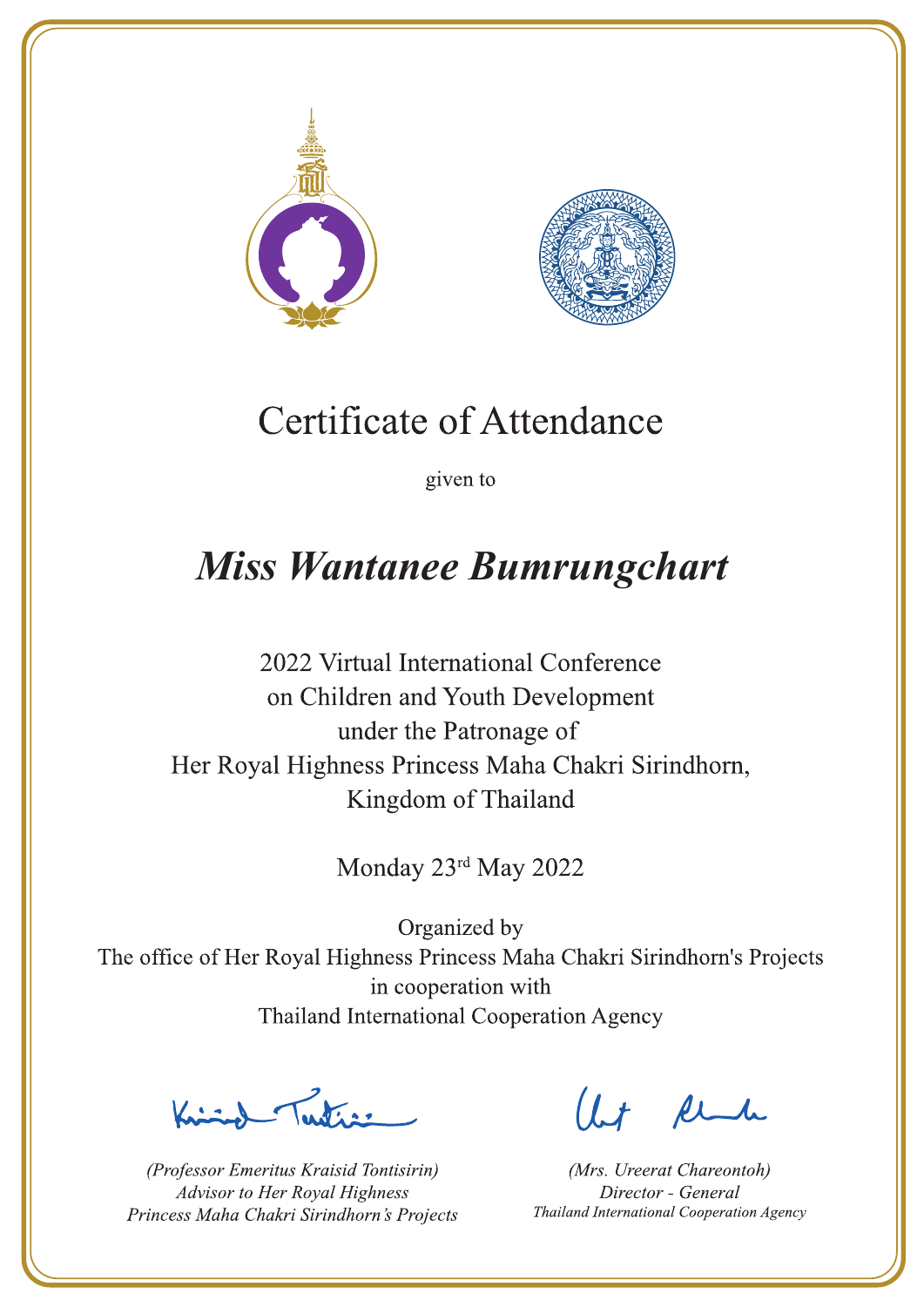



given to

# **Miss Rowiyah Samoh**

2022 Virtual International Conference on Children and Youth Development under the Patronage of Her Royal Highness Princess Maha Chakri Sirindhorn, Kingdom of Thailand

Monday 23rd May 2022

Latin ,

(Professor Emeritus Kraisid Tontisirin) Advisor to Her Royal Highness Princess Maha Chakri Sirindhorn's Projects

 $l.t$  find

(Mrs. Ureerat Chareontoh) Director - General Thailand International Cooperation Agency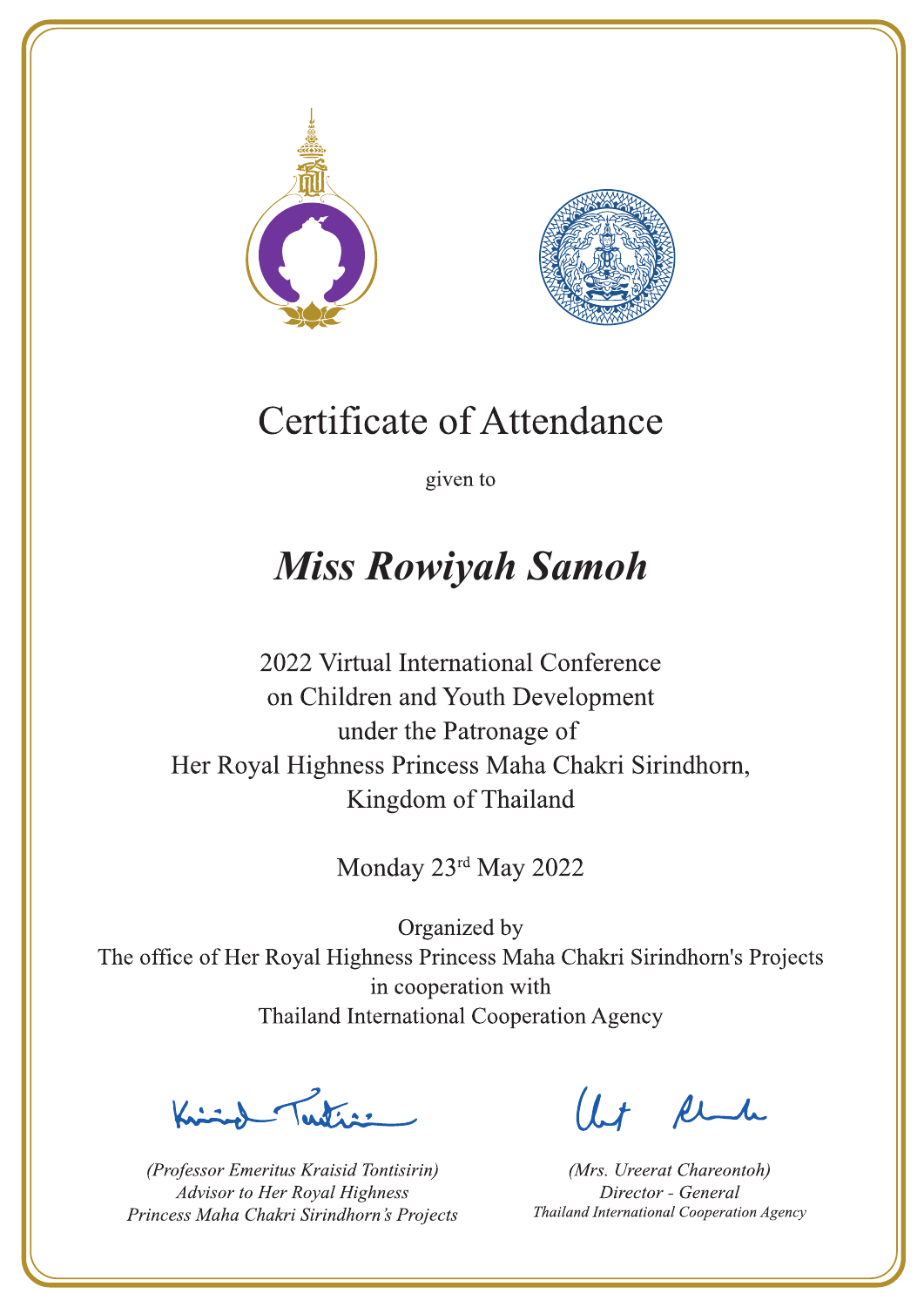



given to

# Mr. Kittikorn Sirinikorn

2022 Virtual International Conference on Children and Youth Development under the Patronage of Her Royal Highness Princess Maha Chakri Sirindhorn, Kingdom of Thailand

Monday 23rd May 2022

Letter

(Professor Emeritus Kraisid Tontisirin) Advisor to Her Royal Highness Princess Maha Chakri Sirindhorn's Projects

Ut Rende

(Mrs. Ureerat Chareontoh) Director - General Thailand International Cooperation Agency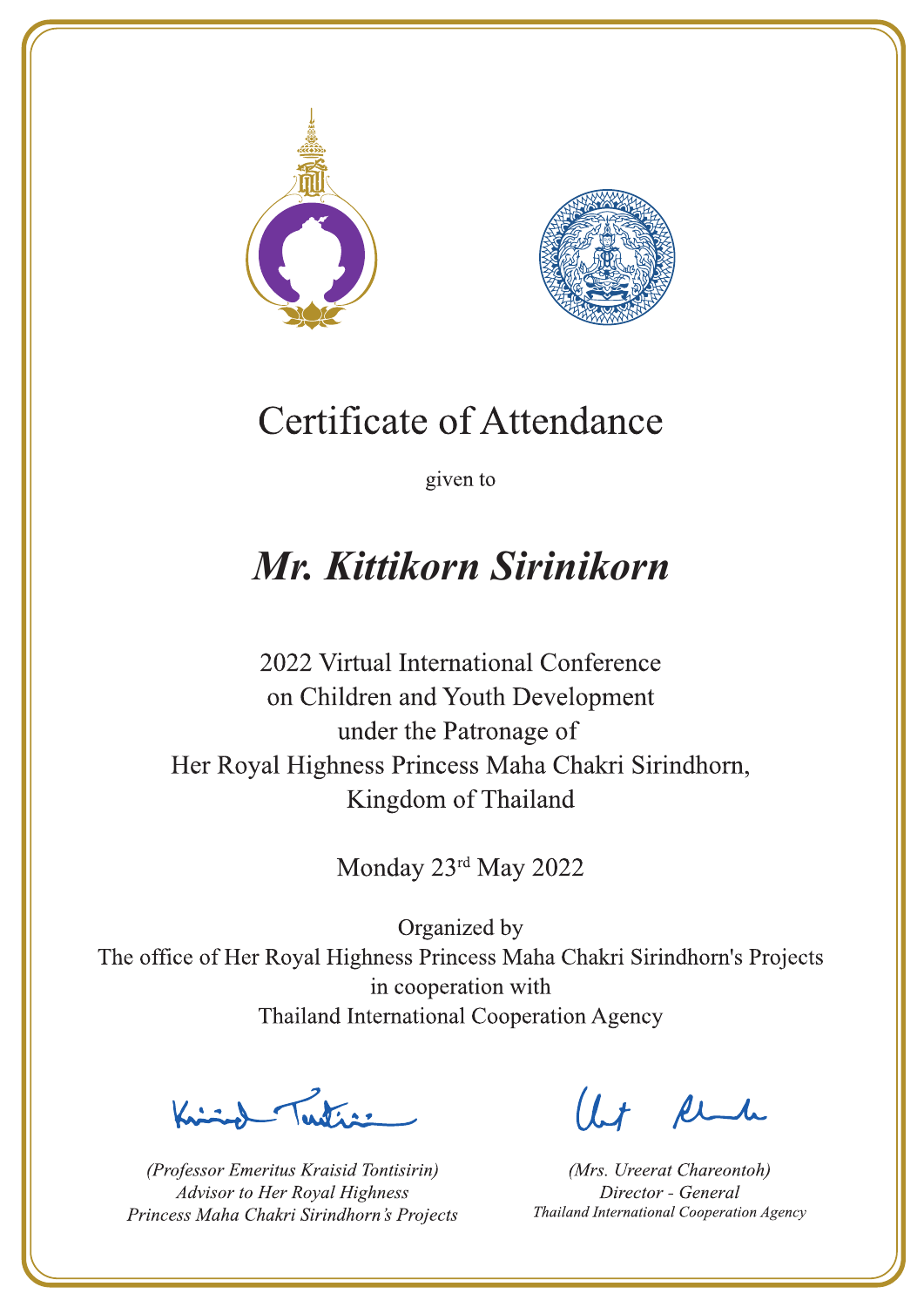



given to

# **Mr. Thiraphon Phetnin**

2022 Virtual International Conference on Children and Youth Development under the Patronage of Her Royal Highness Princess Maha Chakri Sirindhorn, Kingdom of Thailand

Monday 23rd May 2022

Lutin ,

(Professor Emeritus Kraisid Tontisirin) Advisor to Her Royal Highness Princess Maha Chakri Sirindhorn's Projects

 $l.t$  find

(Mrs. Ureerat Chareontoh) Director - General Thailand International Cooperation Agency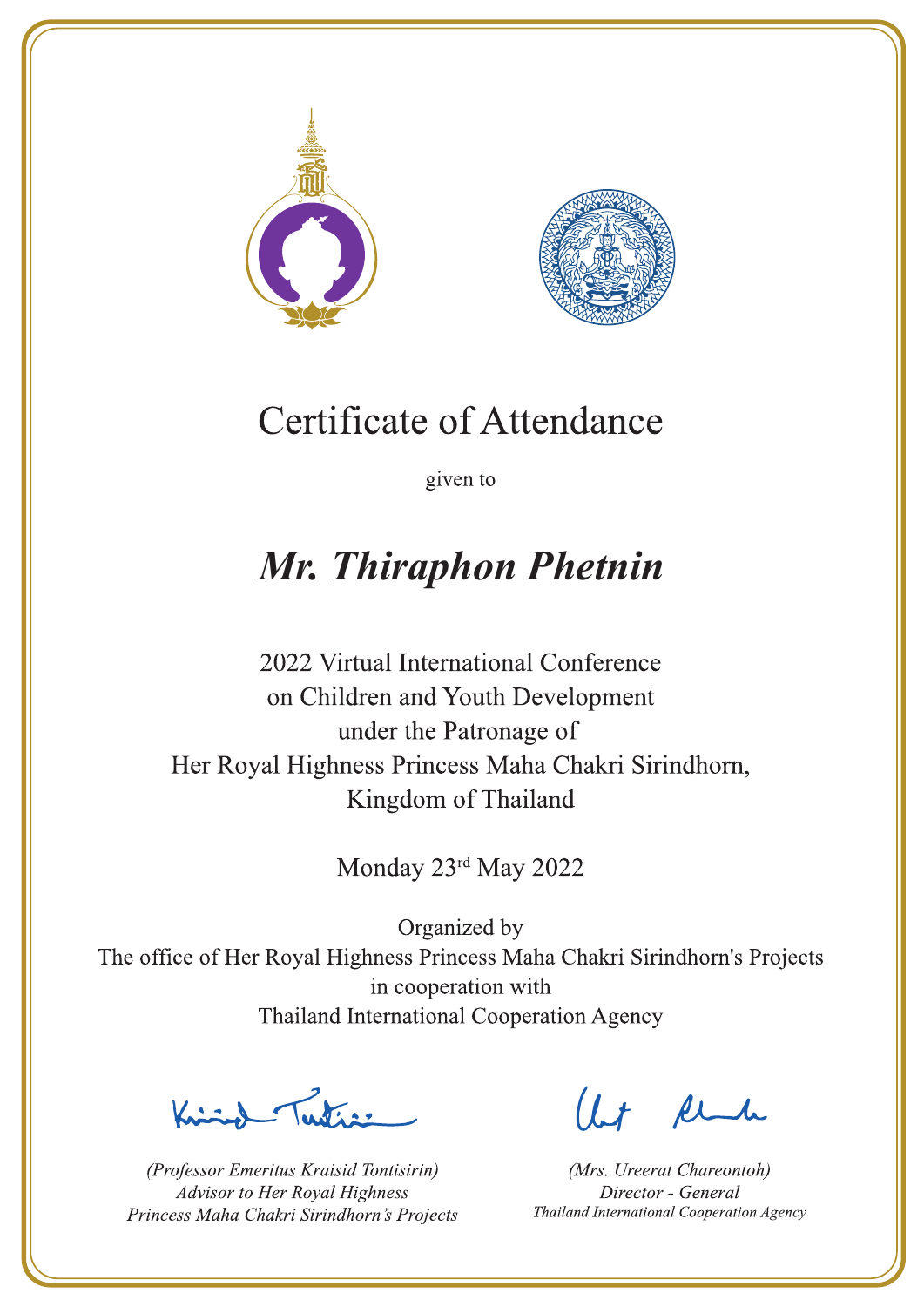



given to

### **Mrs. Che - nurwatee Binkuno**

2022 Virtual International Conference on Children and Youth Development under the Patronage of Her Royal Highness Princess Maha Chakri Sirindhorn, Kingdom of Thailand

Monday 23rd May 2022

Letter

(Professor Emeritus Kraisid Tontisirin) Advisor to Her Royal Highness Princess Maha Chakri Sirindhorn's Projects

Ut Rende

(Mrs. Ureerat Chareontoh) Director - General Thailand International Cooperation Agency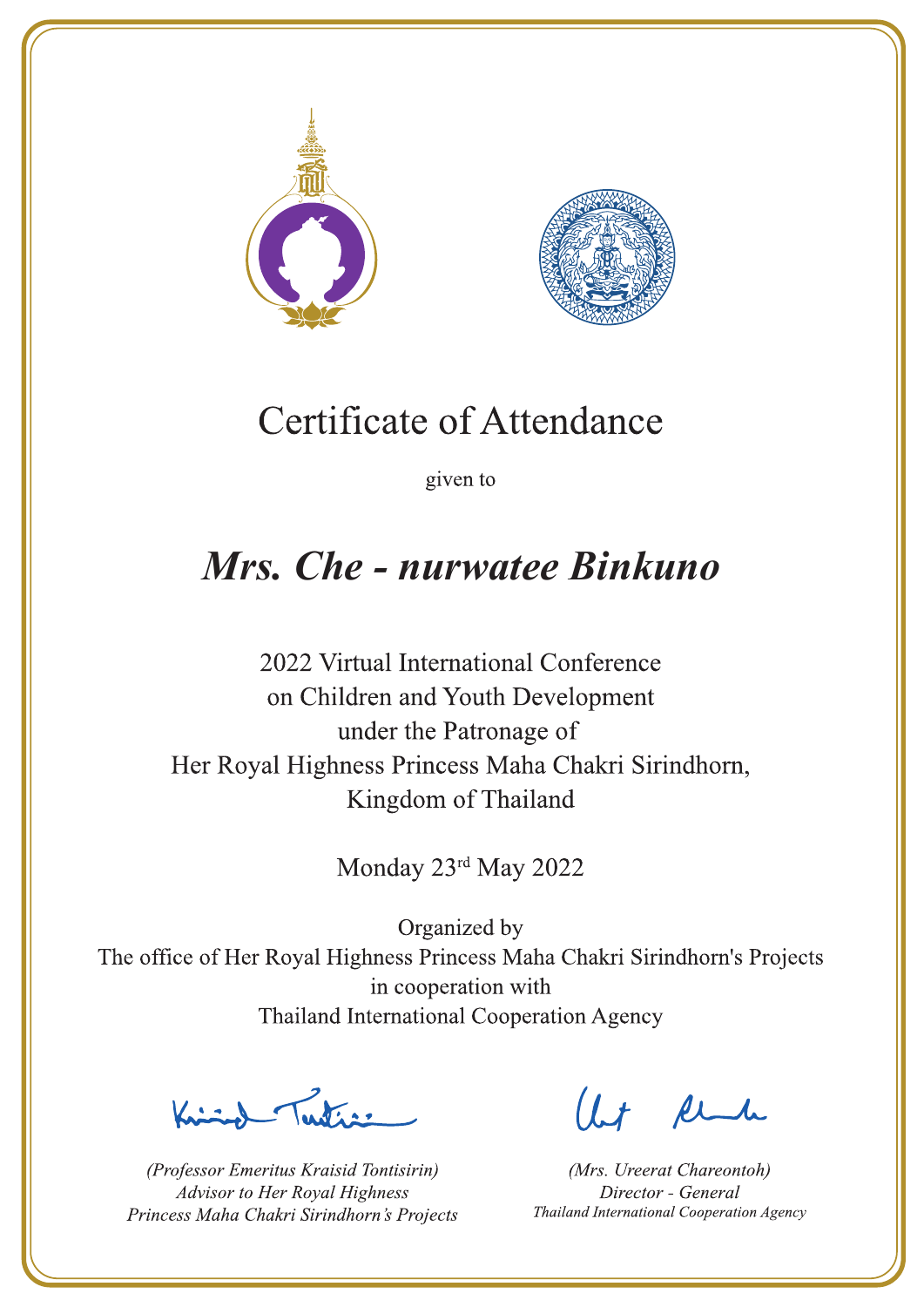



given to

# **Miss Nadilah Doha**

2022 Virtual International Conference on Children and Youth Development under the Patronage of Her Royal Highness Princess Maha Chakri Sirindhorn, Kingdom of Thailand

Monday 23rd May 2022

Letter

(Professor Emeritus Kraisid Tontisirin) Advisor to Her Royal Highness Princess Maha Chakri Sirindhorn's Projects

 $l.t$  find

(Mrs. Ureerat Chareontoh) Director - General Thailand International Cooperation Agency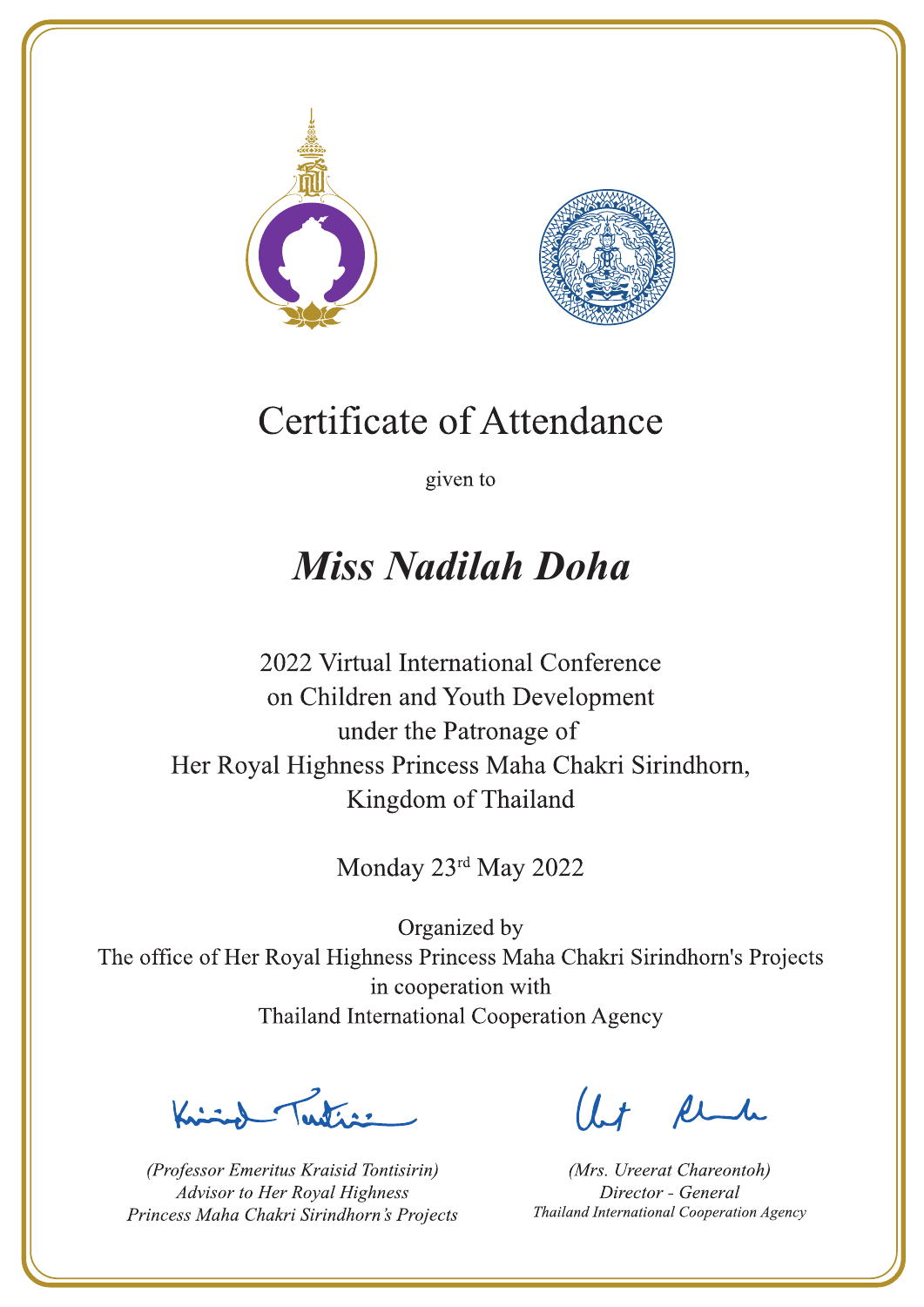



given to

# **Miss Nadenapa Nosuep**

2022 Virtual International Conference on Children and Youth Development under the Patronage of Her Royal Highness Princess Maha Chakri Sirindhorn, Kingdom of Thailand

Monday 23rd May 2022

 $\sqrt{1-\frac{1}{2}}$ 

(Professor Emeritus Kraisid Tontisirin) Advisor to Her Royal Highness Princess Maha Chakri Sirindhorn's Projects

 $l.t$  find

(Mrs. Ureerat Chareontoh) Director - General Thailand International Cooperation Agency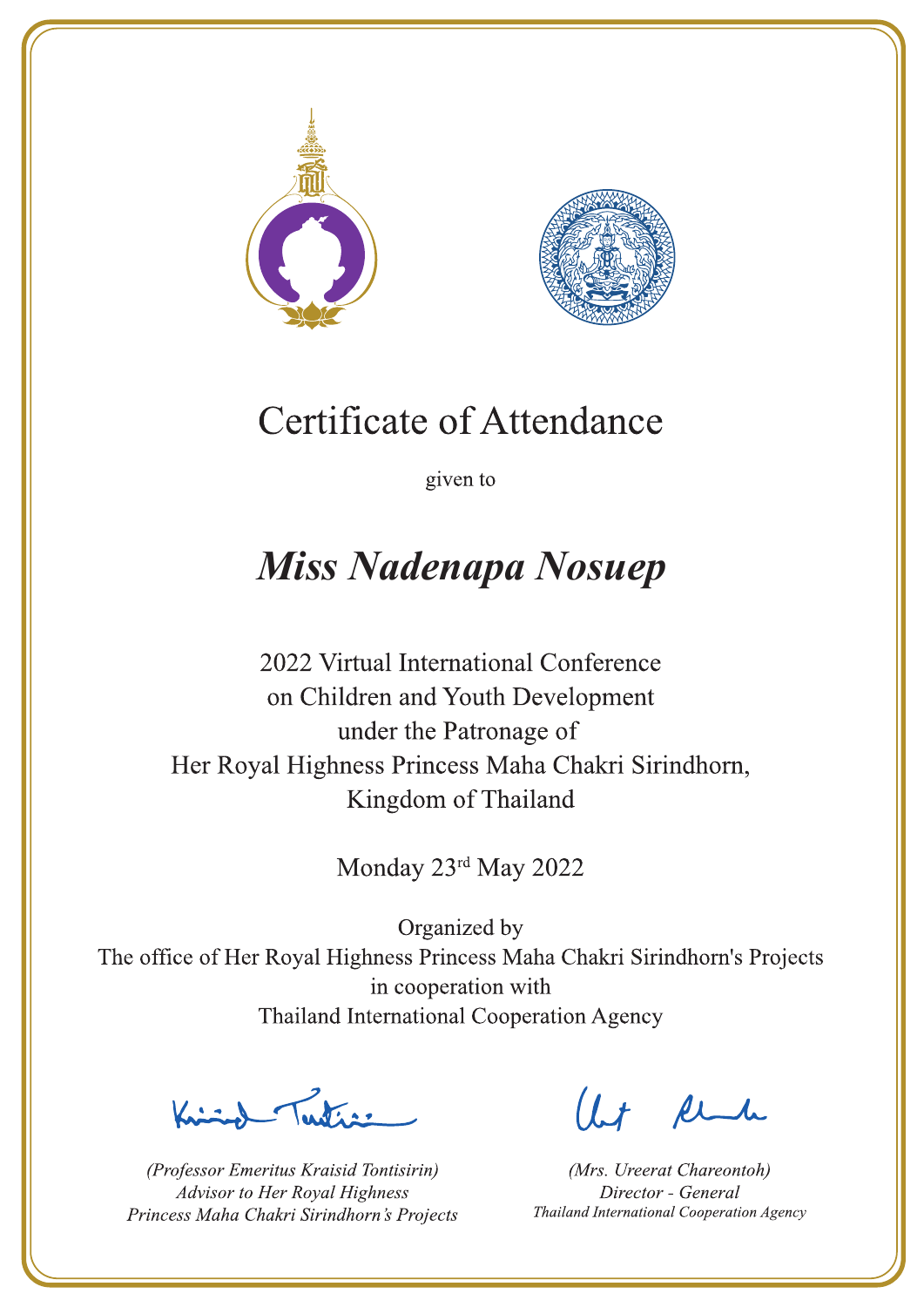



given to

# **Miss Nathanicha Munsakul**

2022 Virtual International Conference on Children and Youth Development under the Patronage of Her Royal Highness Princess Maha Chakri Sirindhorn, Kingdom of Thailand

Monday 23rd May 2022

Letters ,

(Professor Emeritus Kraisid Tontisirin) Advisor to Her Royal Highness Princess Maha Chakri Sirindhorn's Projects

 $l.t$  find

(Mrs. Ureerat Chareontoh) Director - General Thailand International Cooperation Agency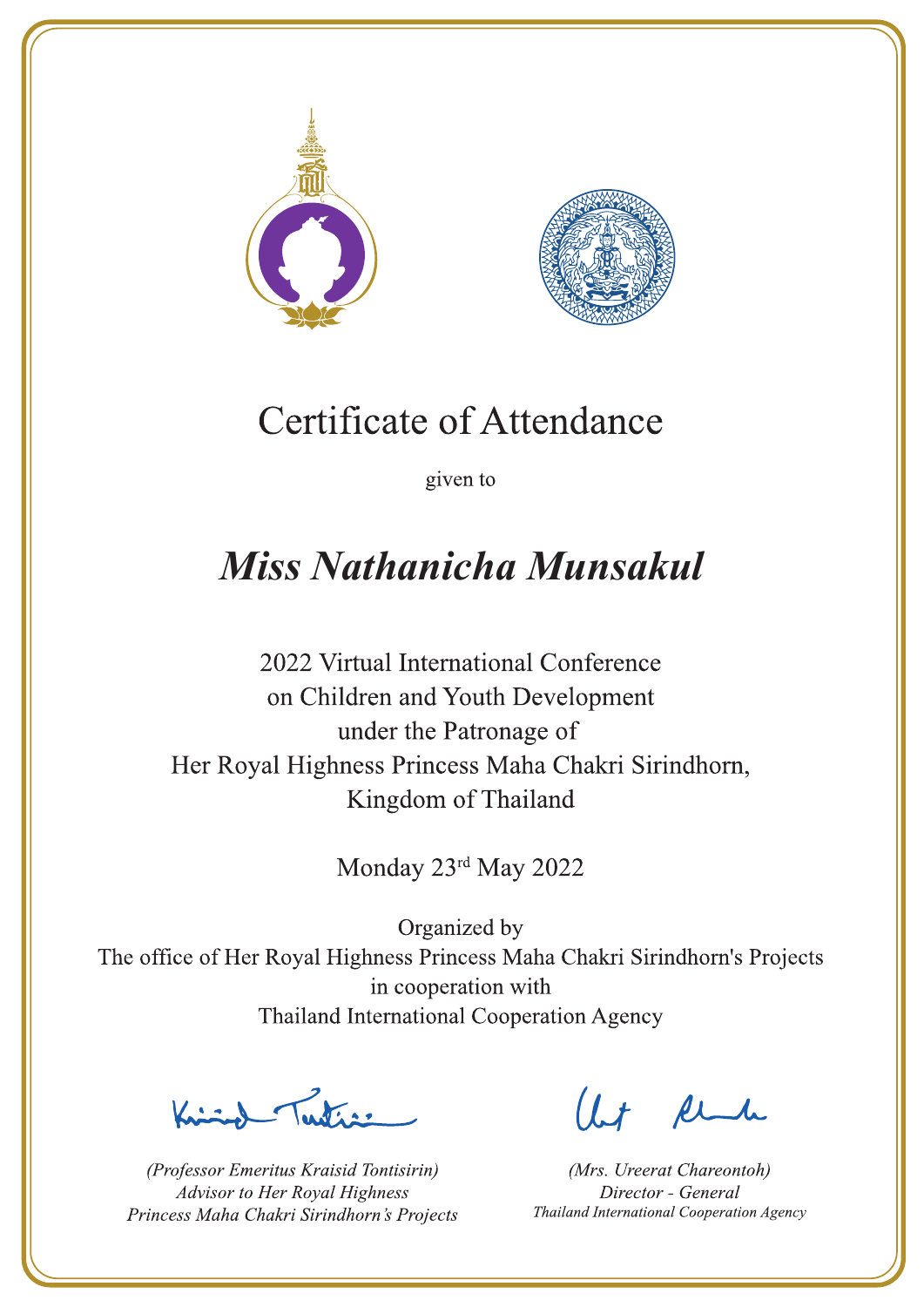



given to

# Mr. Muhammad Ibnulmaula

2022 Virtual International Conference on Children and Youth Development under the Patronage of Her Royal Highness Princess Maha Chakri Sirindhorn, Kingdom of Thailand

Monday 23rd May 2022

Letter

(Professor Emeritus Kraisid Tontisirin) Advisor to Her Royal Highness Princess Maha Chakri Sirindhorn's Projects

Ut Rende

(Mrs. Ureerat Chareontoh) Director - General Thailand International Cooperation Agency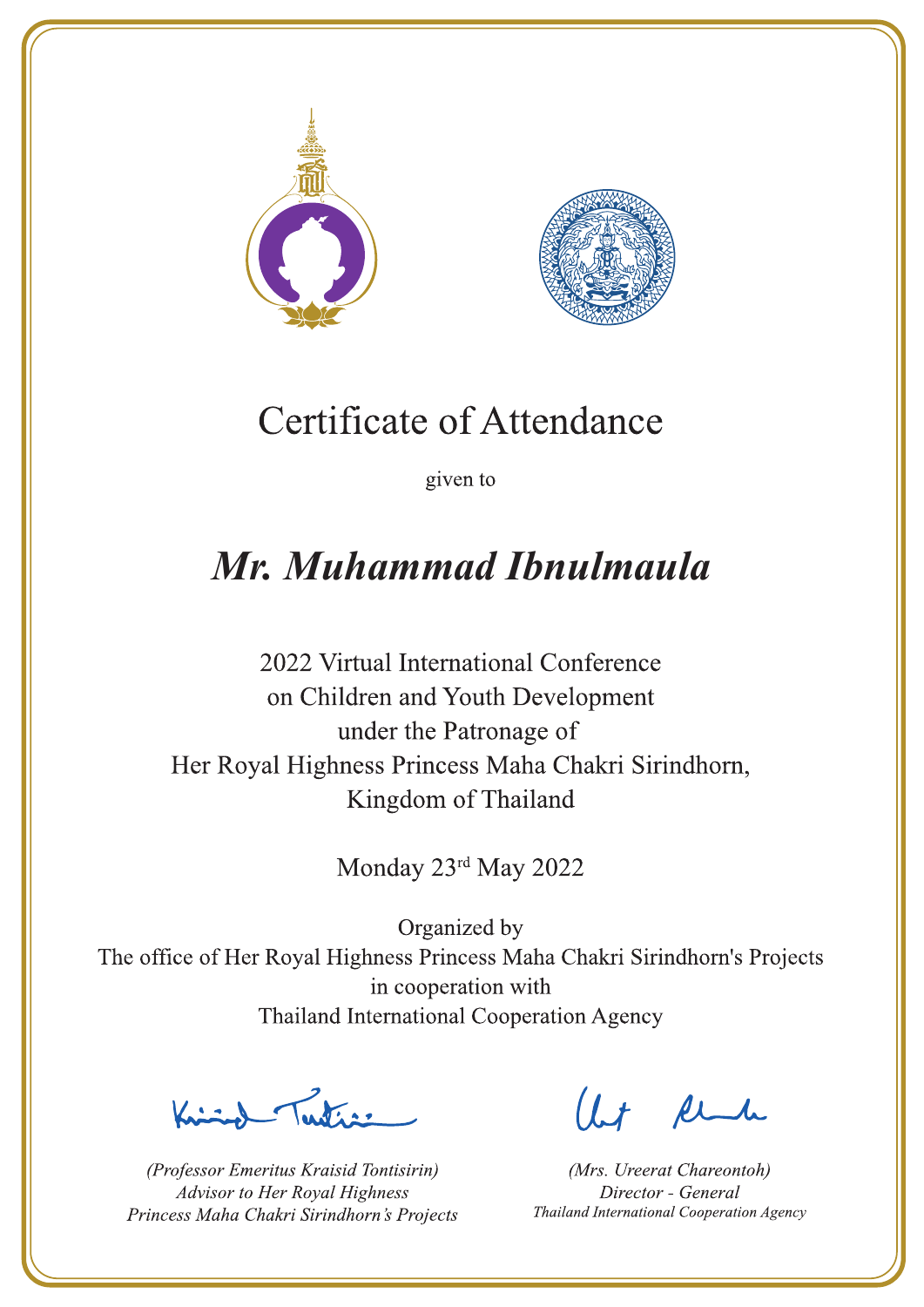



given to

### Mrs. Sureeyanee Asma-ae

2022 Virtual International Conference on Children and Youth Development under the Patronage of Her Royal Highness Princess Maha Chakri Sirindhorn, Kingdom of Thailand

Monday 23rd May 2022

Latin ,

(Professor Emeritus Kraisid Tontisirin) Advisor to Her Royal Highness Princess Maha Chakri Sirindhorn's Projects

 $l.t$  find

(Mrs. Ureerat Chareontoh) Director - General Thailand International Cooperation Agency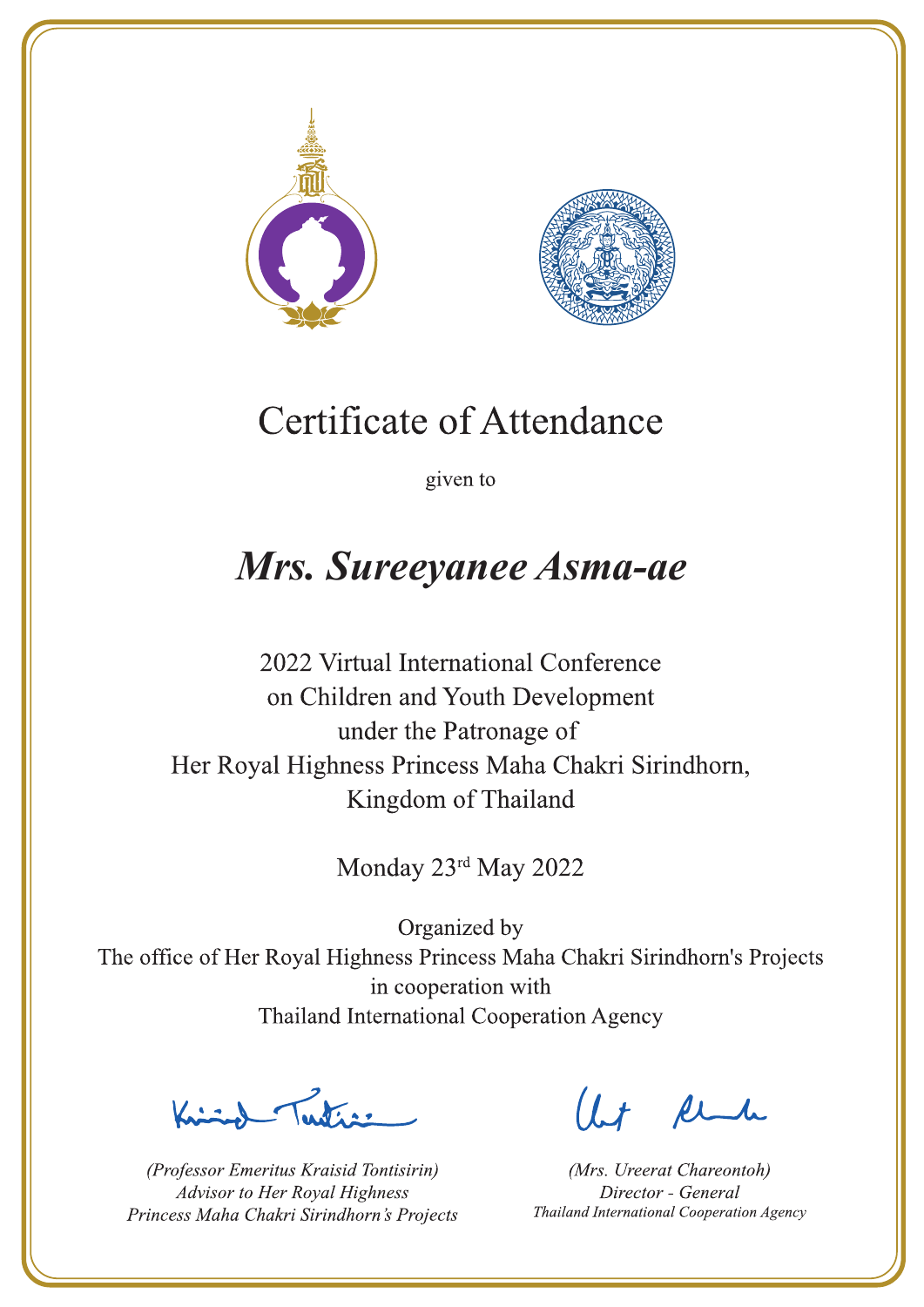



given to

# **Miss Ameenah Puyang**

2022 Virtual International Conference on Children and Youth Development under the Patronage of Her Royal Highness Princess Maha Chakri Sirindhorn, Kingdom of Thailand

Monday 23rd May 2022

Julian

(Professor Emeritus Kraisid Tontisirin) Advisor to Her Royal Highness Princess Maha Chakri Sirindhorn's Projects

 $l.t$  find

(Mrs. Ureerat Chareontoh) Director - General Thailand International Cooperation Agency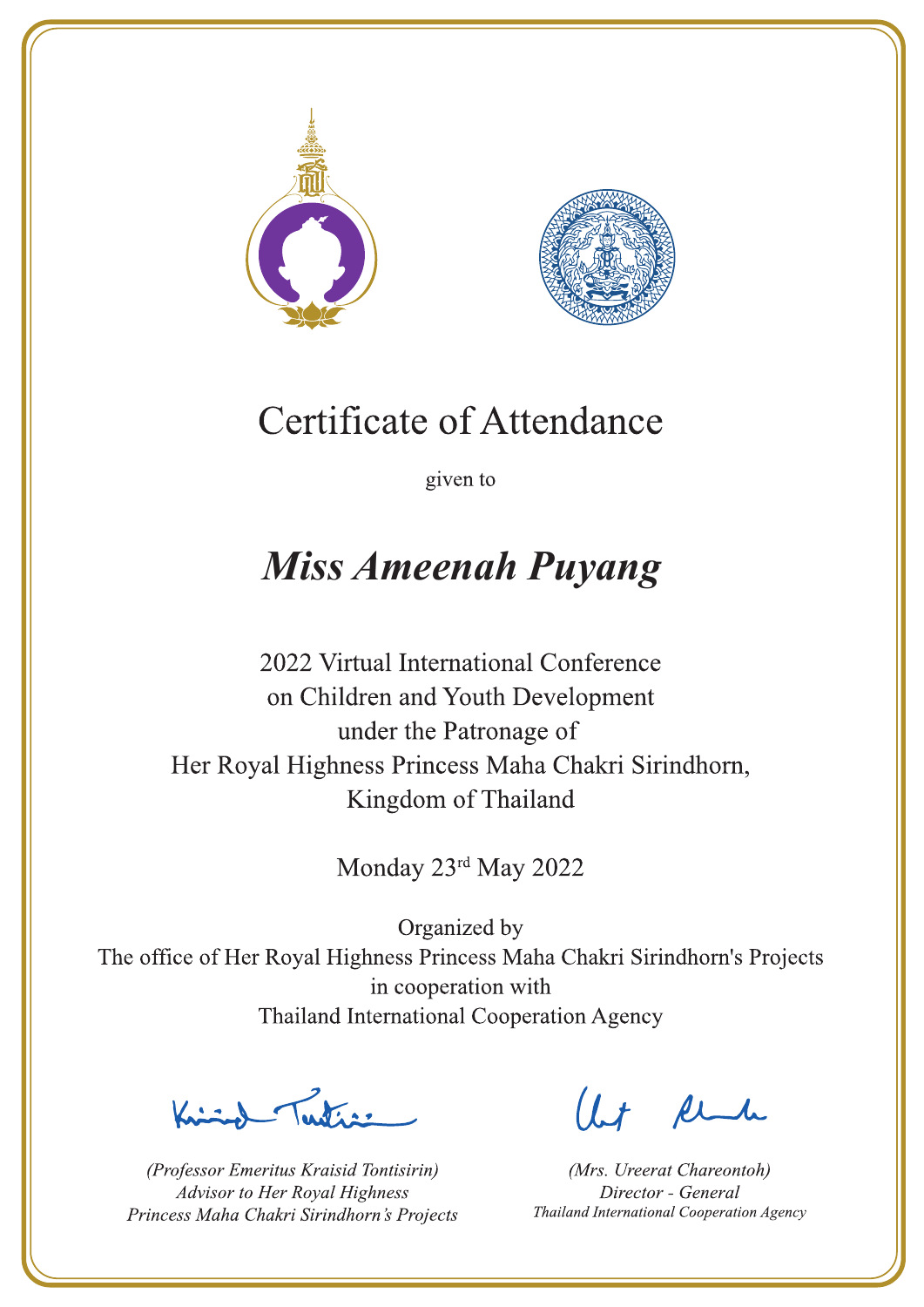



given to

# Mr. Nattakorn Kaewprachum

2022 Virtual International Conference on Children and Youth Development under the Patronage of Her Royal Highness Princess Maha Chakri Sirindhorn, Kingdom of Thailand

Monday 23rd May 2022

Lating

(Professor Emeritus Kraisid Tontisirin) Advisor to Her Royal Highness Princess Maha Chakri Sirindhorn's Projects

 $l.t$  find

(Mrs. Ureerat Chareontoh) Director - General Thailand International Cooperation Agency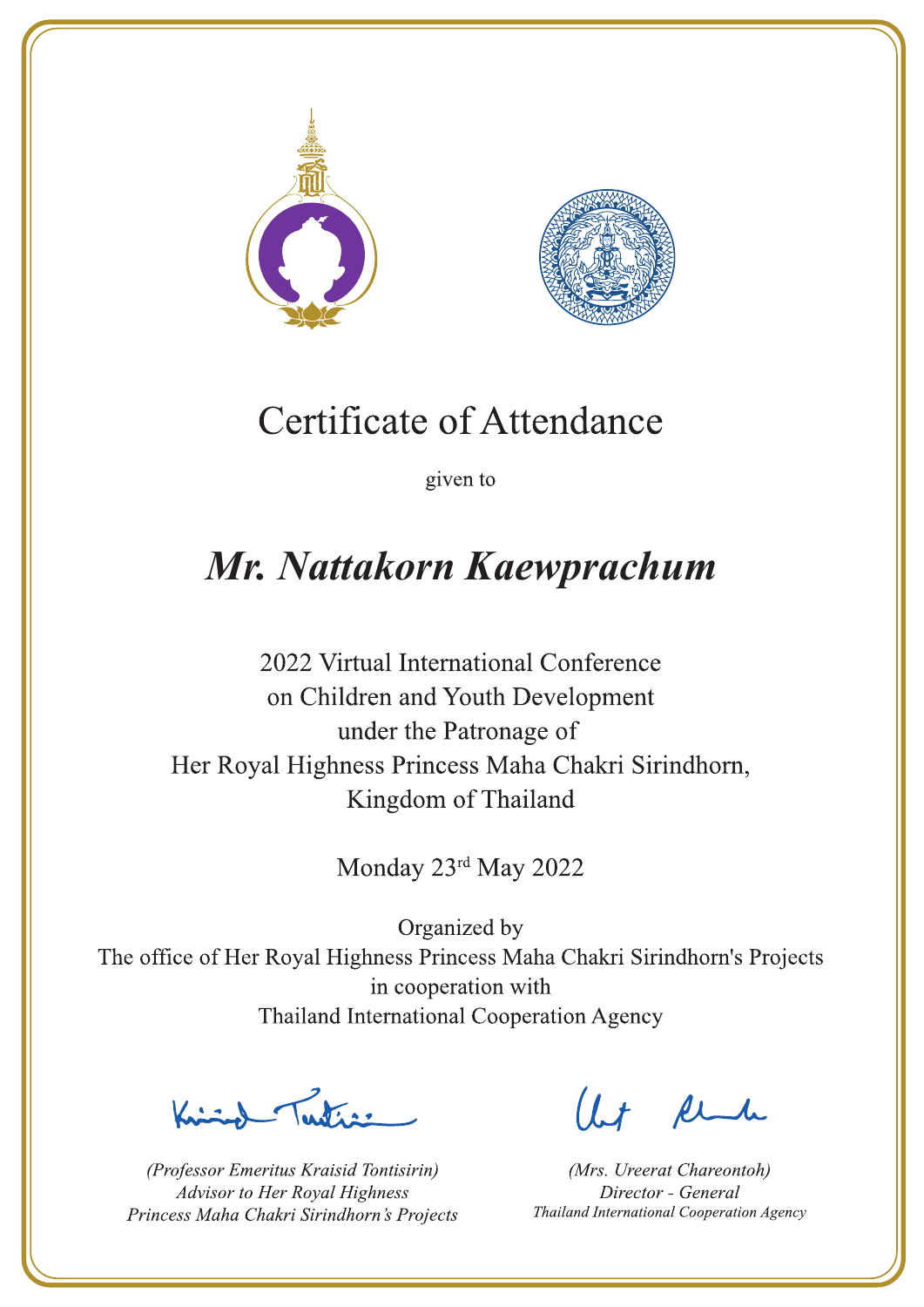



given to

## **Mrs. Anchalee Ponsit**

2022 Virtual International Conference on Children and Youth Development under the Patronage of Her Royal Highness Princess Maha Chakri Sirindhorn, Kingdom of Thailand

Monday 23rd May 2022

Letters ,

(Professor Emeritus Kraisid Tontisirin) Advisor to Her Royal Highness Princess Maha Chakri Sirindhorn's Projects

 $l.t$  find

(Mrs. Ureerat Chareontoh) Director - General Thailand International Cooperation Agency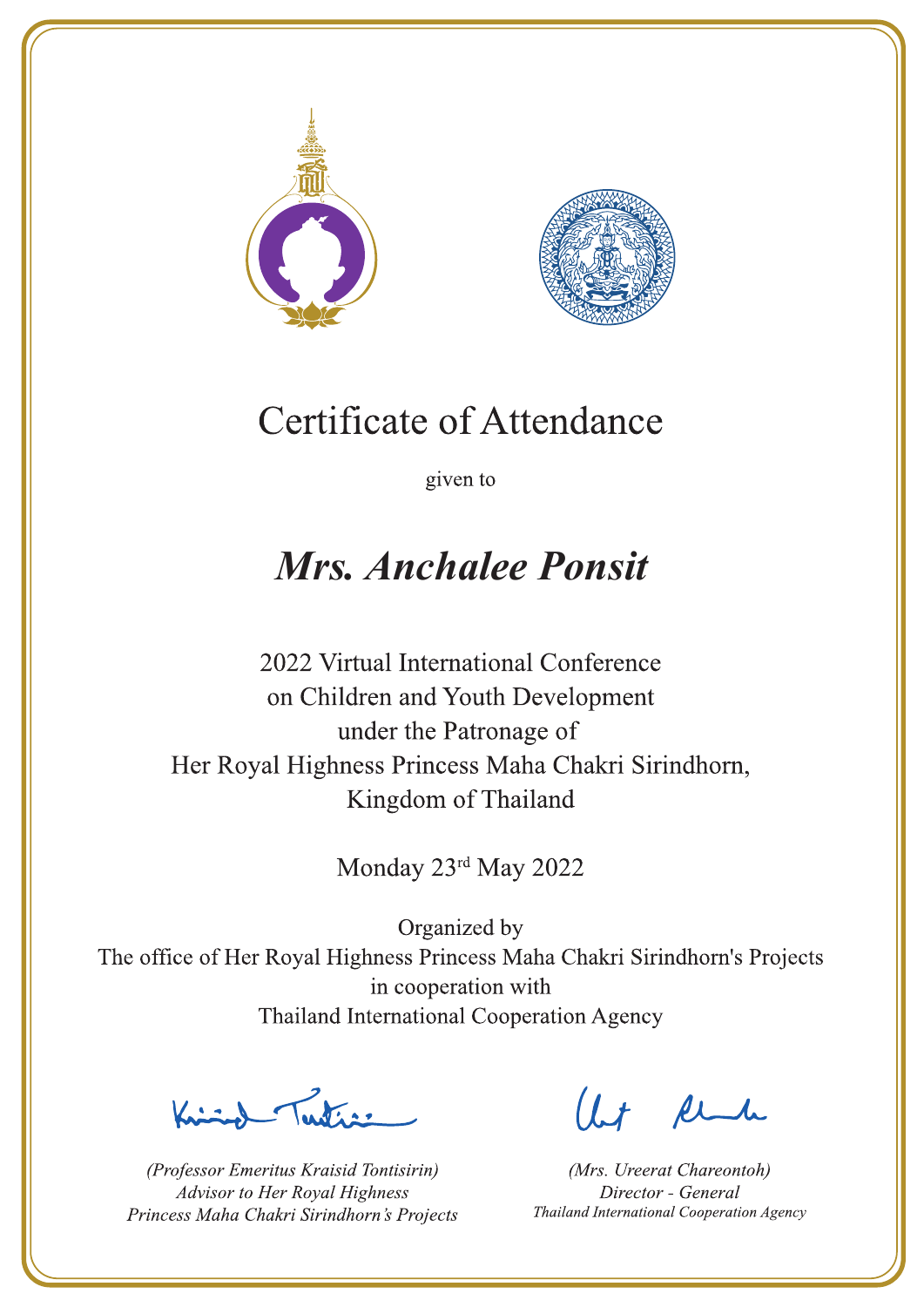



given to

# Mr. Charfuddin Hayee

2022 Virtual International Conference on Children and Youth Development under the Patronage of Her Royal Highness Princess Maha Chakri Sirindhorn, Kingdom of Thailand

Monday 23rd May 2022

 $\sum_{n=1}^{\infty} \int_{\mathbb{R}^d} f(x) dx$ 

(Professor Emeritus Kraisid Tontisirin) Advisor to Her Royal Highness Princess Maha Chakri Sirindhorn's Projects

 $l.t$  find

(Mrs. Ureerat Chareontoh) Director - General Thailand International Cooperation Agency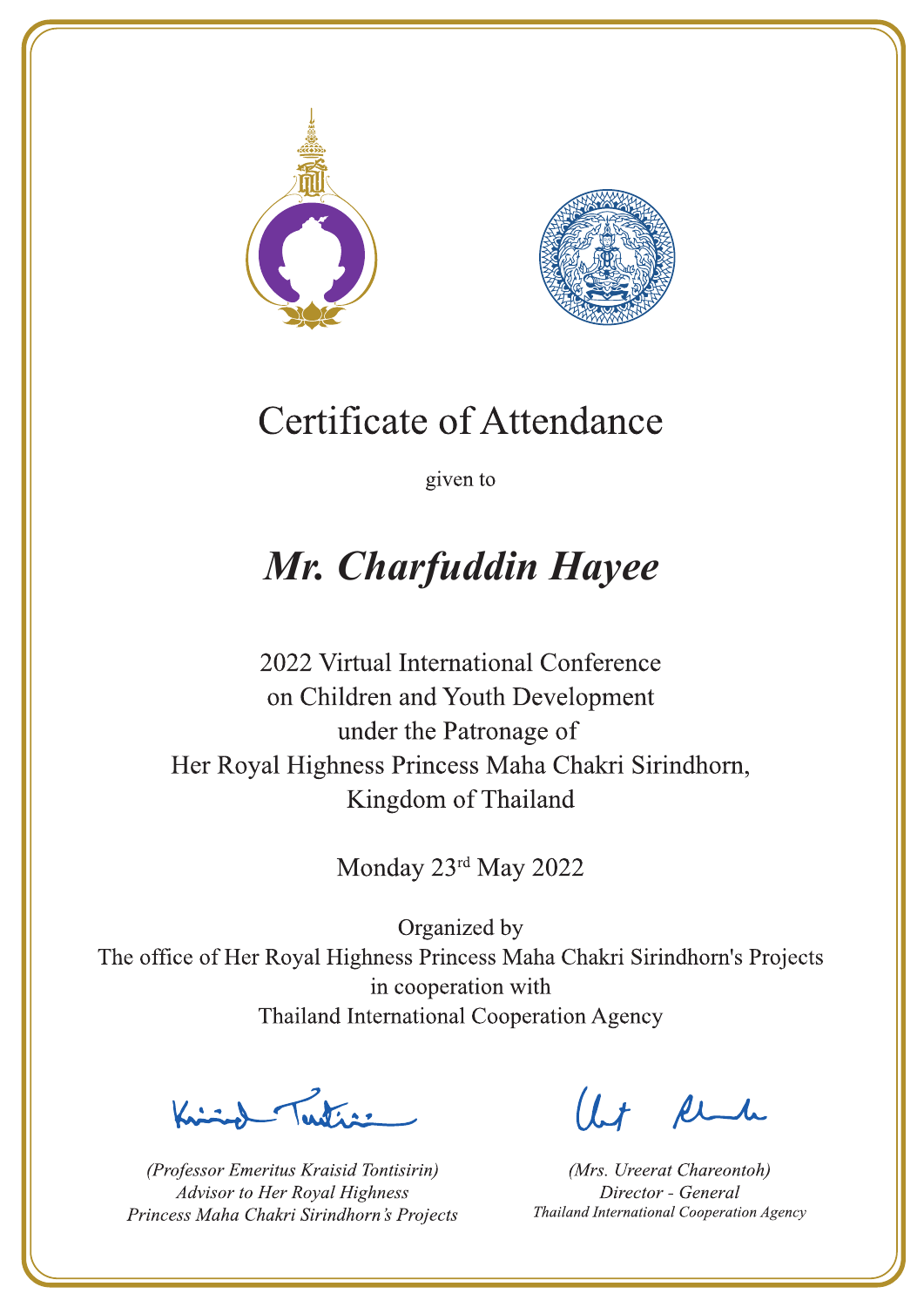



given to

### Mrs. Rusani Juko

2022 Virtual International Conference on Children and Youth Development under the Patronage of Her Royal Highness Princess Maha Chakri Sirindhorn, Kingdom of Thailand

Monday 23rd May 2022

 $\sum_{n=1}^{\infty}$ 

(Professor Emeritus Kraisid Tontisirin) Advisor to Her Royal Highness Princess Maha Chakri Sirindhorn's Projects

Ut Rende

(Mrs. Ureerat Chareontoh) Director - General Thailand International Cooperation Agency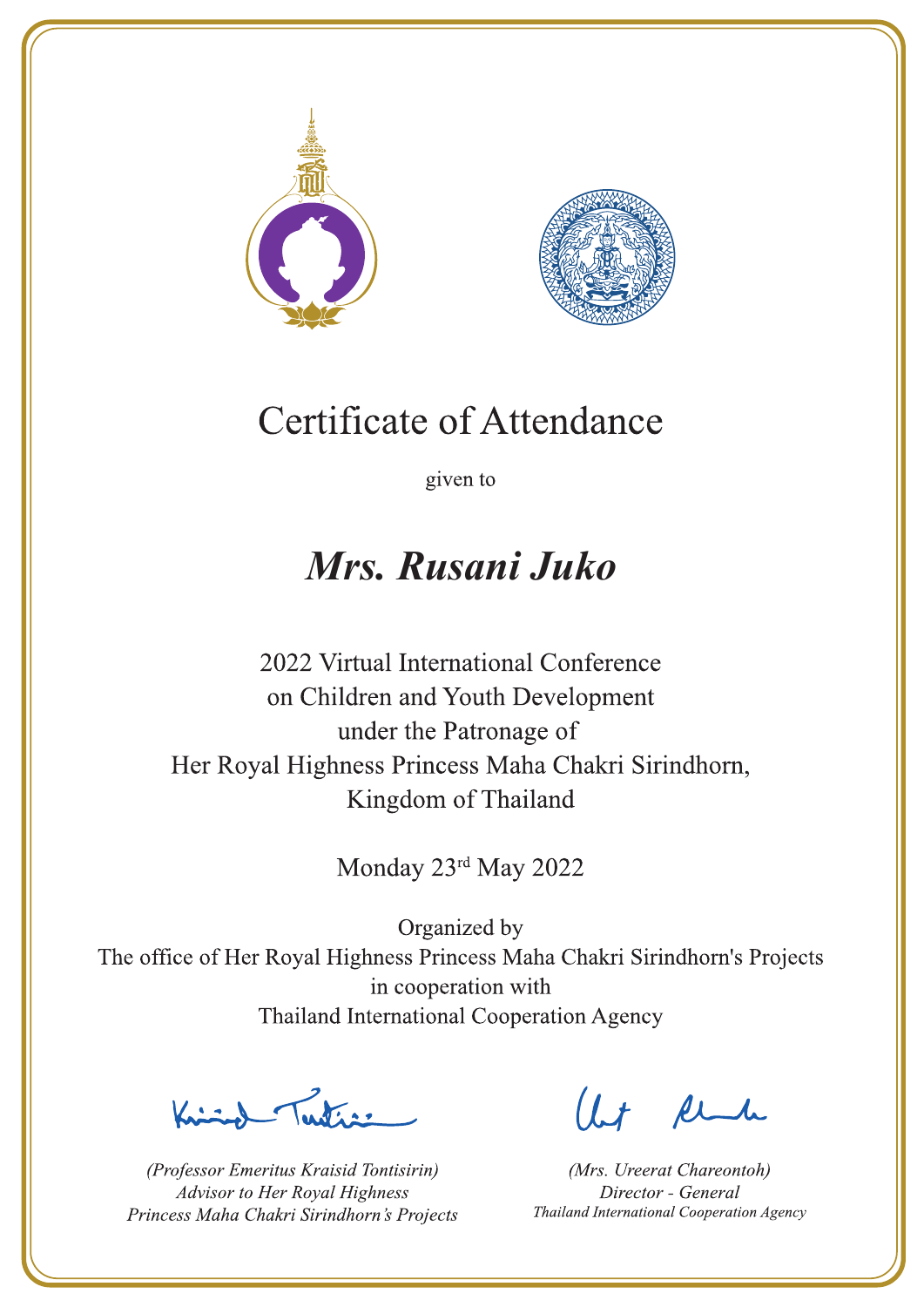



given to

## **Miss Ubonwan Thammachot**

2022 Virtual International Conference on Children and Youth Development under the Patronage of Her Royal Highness Princess Maha Chakri Sirindhorn, Kingdom of Thailand

Monday 23rd May 2022

Peters .

(Professor Emeritus Kraisid Tontisirin) Advisor to Her Royal Highness Princess Maha Chakri Sirindhorn's Projects

Ut Rende

(Mrs. Ureerat Chareontoh) Director - General Thailand International Cooperation Agency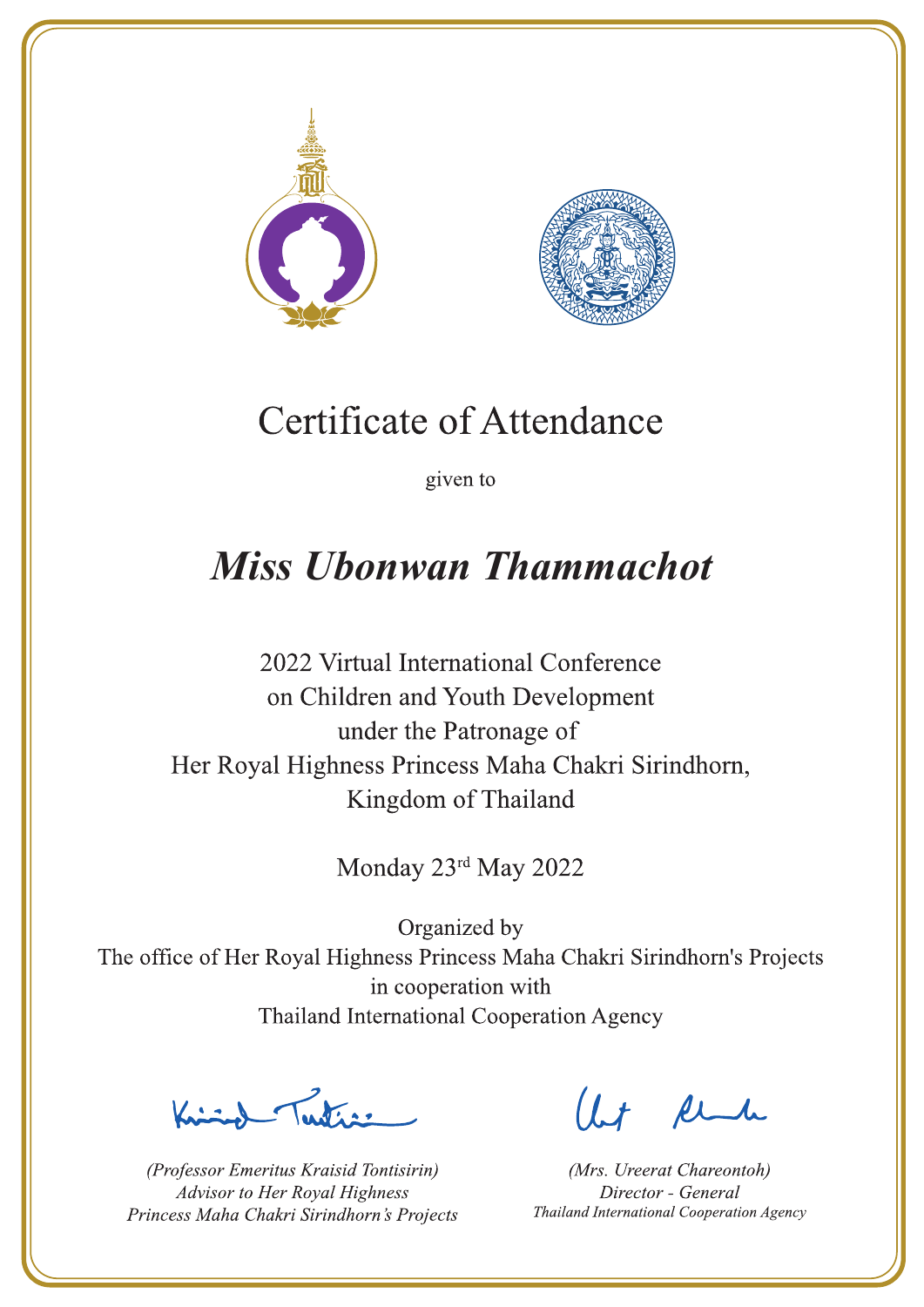



given to

# **Acting Sud Lt.Suksan Juangponngam**

2022 Virtual International Conference on Children and Youth Development under the Patronage of Her Royal Highness Princess Maha Chakri Sirindhorn, Kingdom of Thailand

Monday 23rd May 2022

Jeste av

(Professor Emeritus Kraisid Tontisirin) Advisor to Her Royal Highness Princess Maha Chakri Sirindhorn's Projects

 $1 + \ell$ 

(Mrs. Ureerat Chareontoh) Director - General Thailand International Cooperation Agency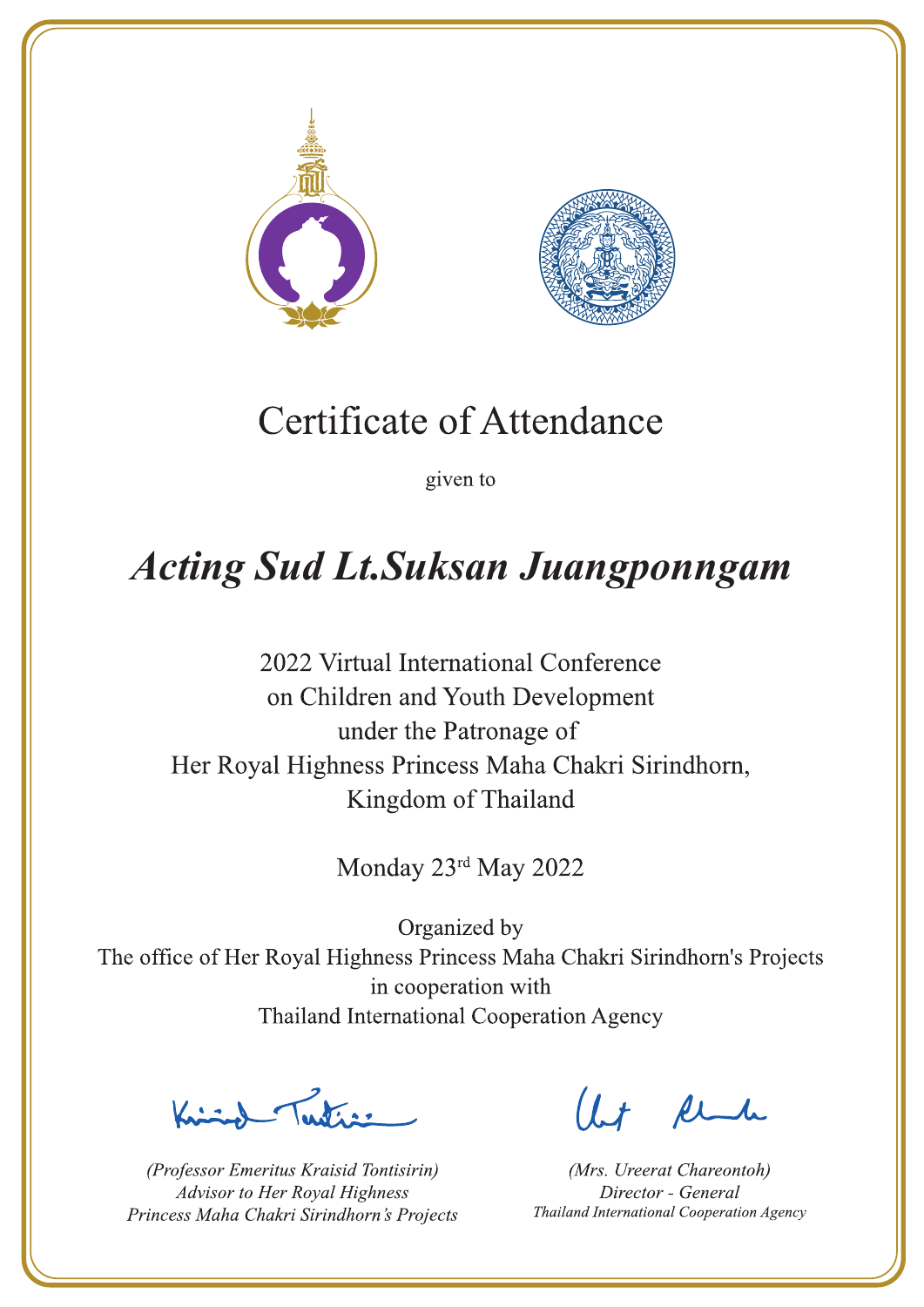



given to

## Mr. Kamthorn Insrisawat

2022 Virtual International Conference on Children and Youth Development under the Patronage of Her Royal Highness Princess Maha Chakri Sirindhorn, Kingdom of Thailand

Monday 23rd May 2022

Letter

(Professor Emeritus Kraisid Tontisirin) Advisor to Her Royal Highness Princess Maha Chakri Sirindhorn's Projects

Ut Rende

(Mrs. Ureerat Chareontoh) Director - General Thailand International Cooperation Agency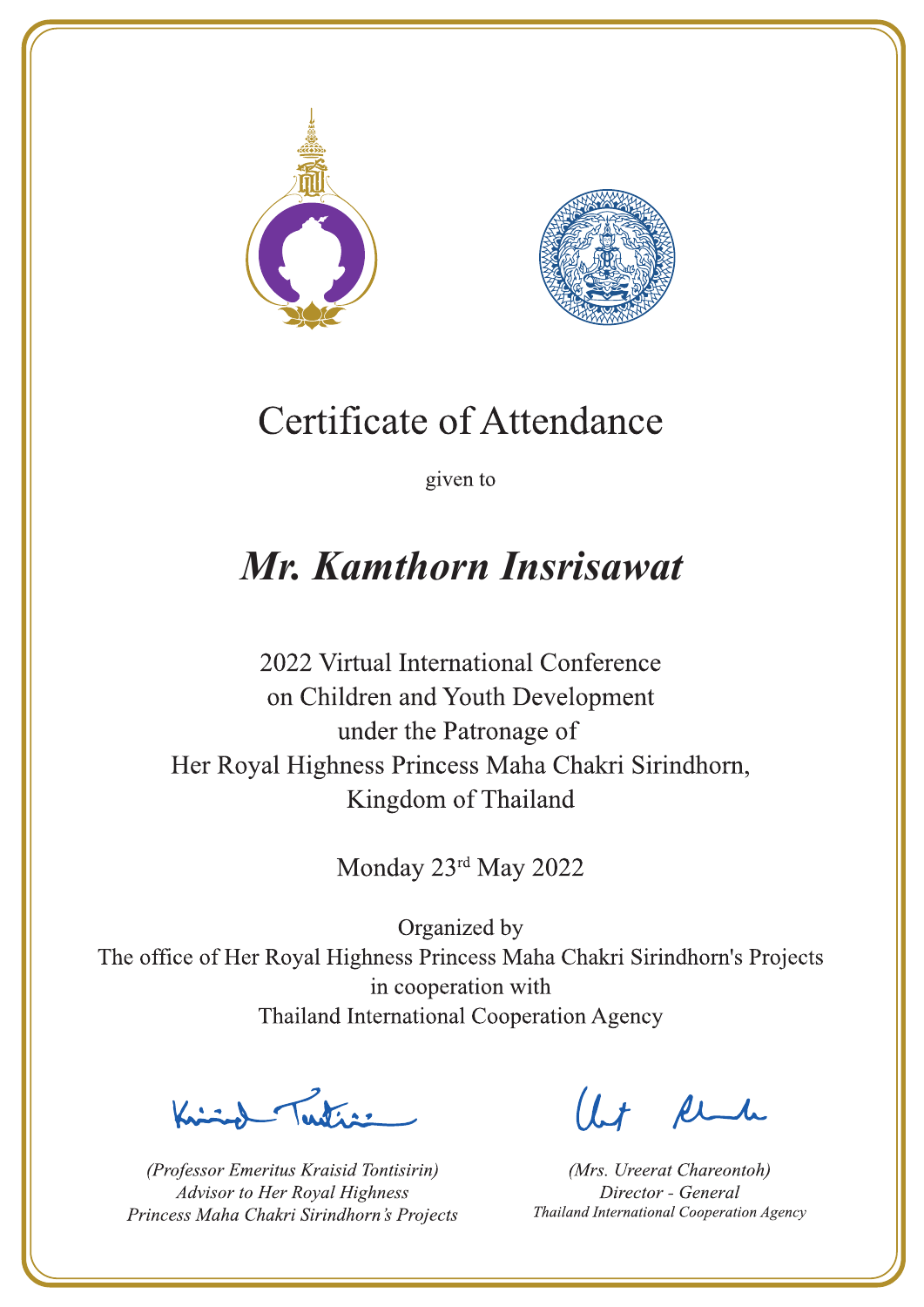



given to

## Mrs. Ruslaina Nima

2022 Virtual International Conference on Children and Youth Development under the Patronage of Her Royal Highness Princess Maha Chakri Sirindhorn, Kingdom of Thailand

Monday 23rd May 2022

Letter

(Professor Emeritus Kraisid Tontisirin) Advisor to Her Royal Highness Princess Maha Chakri Sirindhorn's Projects

Ut Rende

(Mrs. Ureerat Chareontoh) Director - General Thailand International Cooperation Agency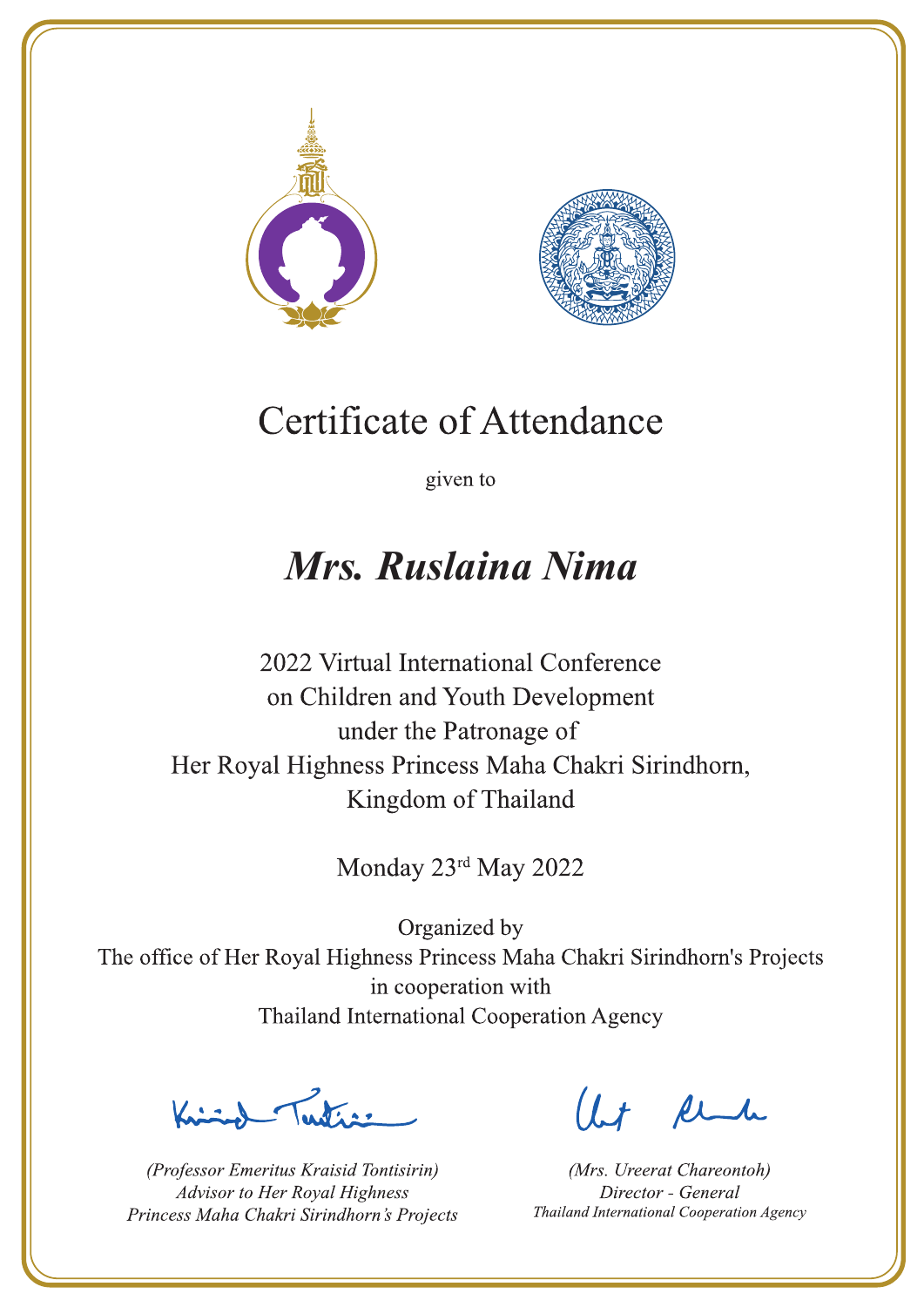



given to

## Mrs. Nurlisa Yusoh

2022 Virtual International Conference on Children and Youth Development under the Patronage of Her Royal Highness Princess Maha Chakri Sirindhorn, Kingdom of Thailand

Monday 23rd May 2022

Letter

(Professor Emeritus Kraisid Tontisirin) Advisor to Her Royal Highness Princess Maha Chakri Sirindhorn's Projects

Ut Rende

(Mrs. Ureerat Chareontoh) Director - General Thailand International Cooperation Agency